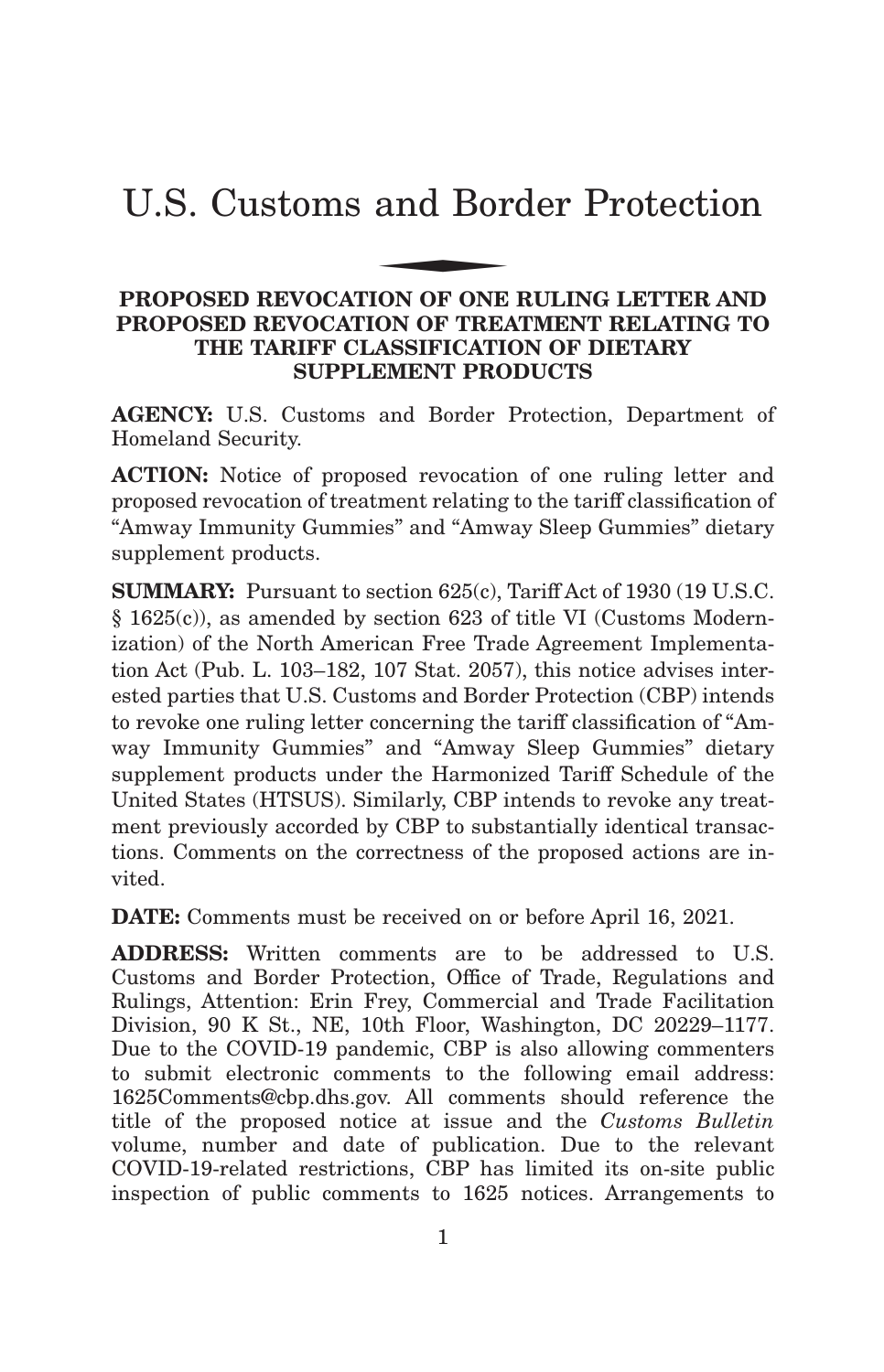inspect submitted comments should be made in advance by calling Ms. Erin Frey at (202) 325–1757.

**FOR FURTHER INFORMATION CONTACT:** Tatiana Salnik Matherne, Food, Textiles, and Marking Branch, Regulations and Rulings, Office of Trade, at (202) 325–0351.

# **SUPPLEMENTARY INFORMATION:**

# **BACKGROUND**

Current customs law includes two key concepts: informed compliance and shared responsibility. Accordingly, the law imposes an obligation on CBP to provide the public with information concerning the trade community's responsibilities and rights under the customs and related laws. In addition, both the public and CBP share responsibility in carrying out import requirements. For example, under section 484 of the Tariff Act of 1930, as amended (19 U.S.C. § 1484), the importer of record is responsible for using reasonable care to enter, classify and value imported merchandise, and to provide any other information necessary to enable CBP to properly assess duties, collect accurate statistics, and determine whether any other applicable legal requirement is met.

Pursuant to 19 U.S.C. § 1625(c)(1), this notice advises interested parties that CBP is proposing to revoke one ruling letter pertaining to the tariff classification of "Amway Immunity Gummies" and "Amway Sleep Gummies" dietary supplement products. Although in this notice, CBP is specifically referring to New York Ruling Letter ("NY") N314621, dated October 1, 2020 (Attachment A), this notice also covers any rulings on this merchandise which may exist, but have not been specifically identified. CBP has undertaken reasonable efforts to search existing databases for rulings in addition to the one identified. No further rulings have been found. Any party who has received an interpretive ruling or decision (i.e., a ruling letter, internal advice memorandum or decision, or protest review decision) on the merchandise subject to this notice should advise CBP during the comment period.

Similarly, pursuant to 19 U.S.C.  $\S$  1625(c)(2), CBP is proposing to revoke any treatment previously accorded by CBP to substantially identical transactions. Any person involved in substantially identical transactions should advise CBP during this comment period. An importer's failure to advise CBP of substantially identical transactions or of a specific ruling not identified in this notice may raise issues of reasonable care on the part of the importer or its agents for importations of merchandise subsequent to the effective date of the final decision on this notice.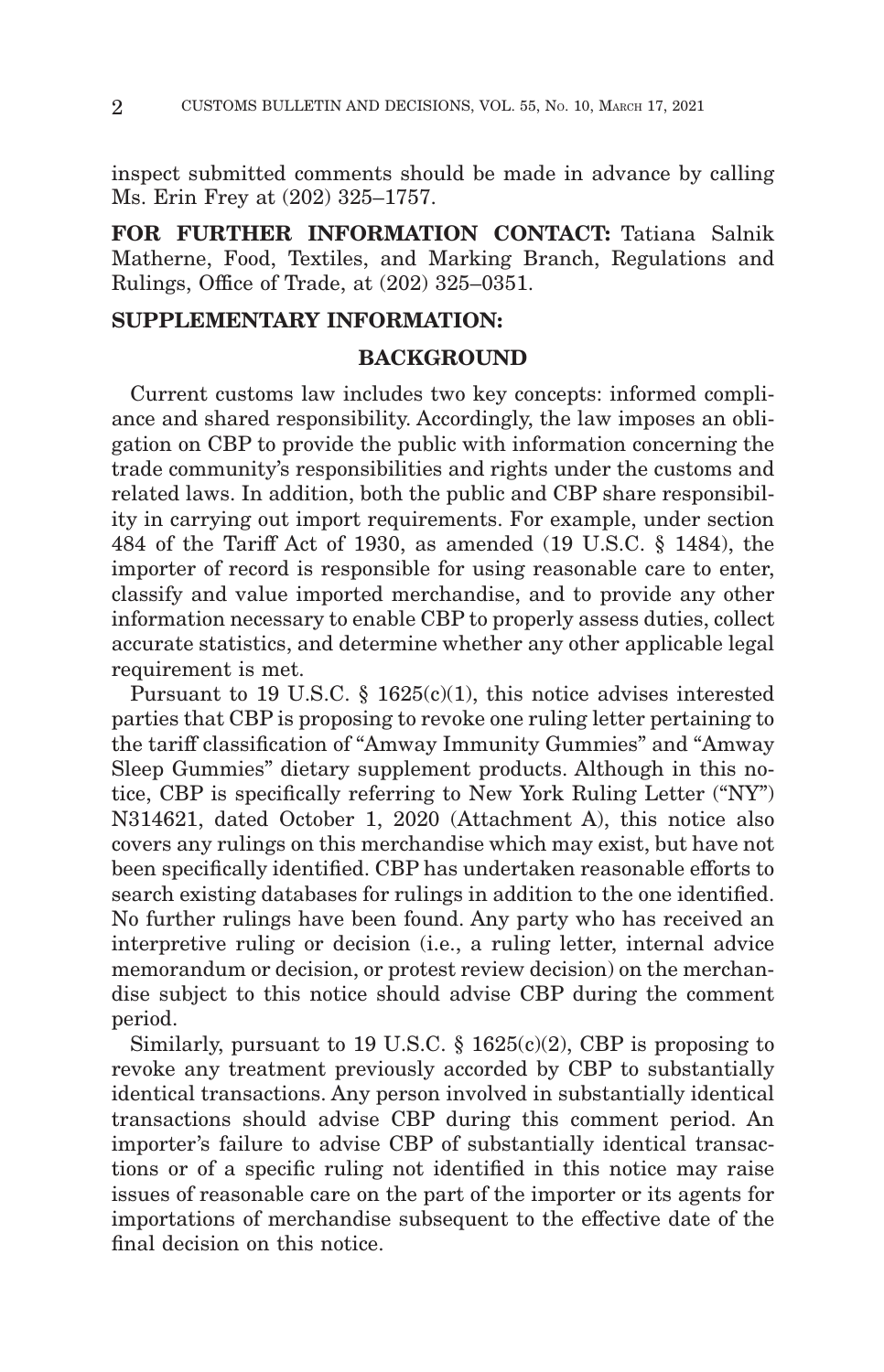In NY N314621, CBP classified the "Amway Immunity Gummies" and "Amway Sleep Gummies" dietary supplement products in heading 2106, HTSUS, specifically in subheading 2106.90.9500, HTSUSA, which provides for "Food preparations not elsewhere specified or included: Other: Other: Other: Other: Other: Articles containing over 10 percent by dry weight of sugar described in additional U.S. note 3 to chapter 17: Described in additional U.S. note 8 to chapter 17 and entered pursuant to its provisions." CBP has reviewed NY N314621 and has determined the ruling letter to be in error. It is now CBP's position that the dietary supplement products at issue are properly classified in heading 2106, HTSUS, specifically in subheading 2106.90.9897, HTSUSA, which provides for "Food preparations not elsewhere specified or included: Other: Other: Other: Other: Other: Other: Other: Other: Other: Containing sugar derived from sugar cane and/or sugar beets."

Pursuant to 19 U.S.C. § 1625(c)(1), CBP is proposing to revoke NY N314621 and to revoke or modify any other ruling not specifically identified to reflect the analysis contained in the proposed Headquarters Ruling Letter ("HQ") H316413, set forth as Attachment B to this notice. Additionally, pursuant to 19 U.S.C. § 1625(c)(2), CBP is proposing to revoke any treatment previously accorded by CBP to substantially identical transactions.

Before taking this action, consideration will be given to any written comments timely received.

*For*

CRAIG T. CLARK, *Director Commercial and Trade Facilitation Division*

Attachments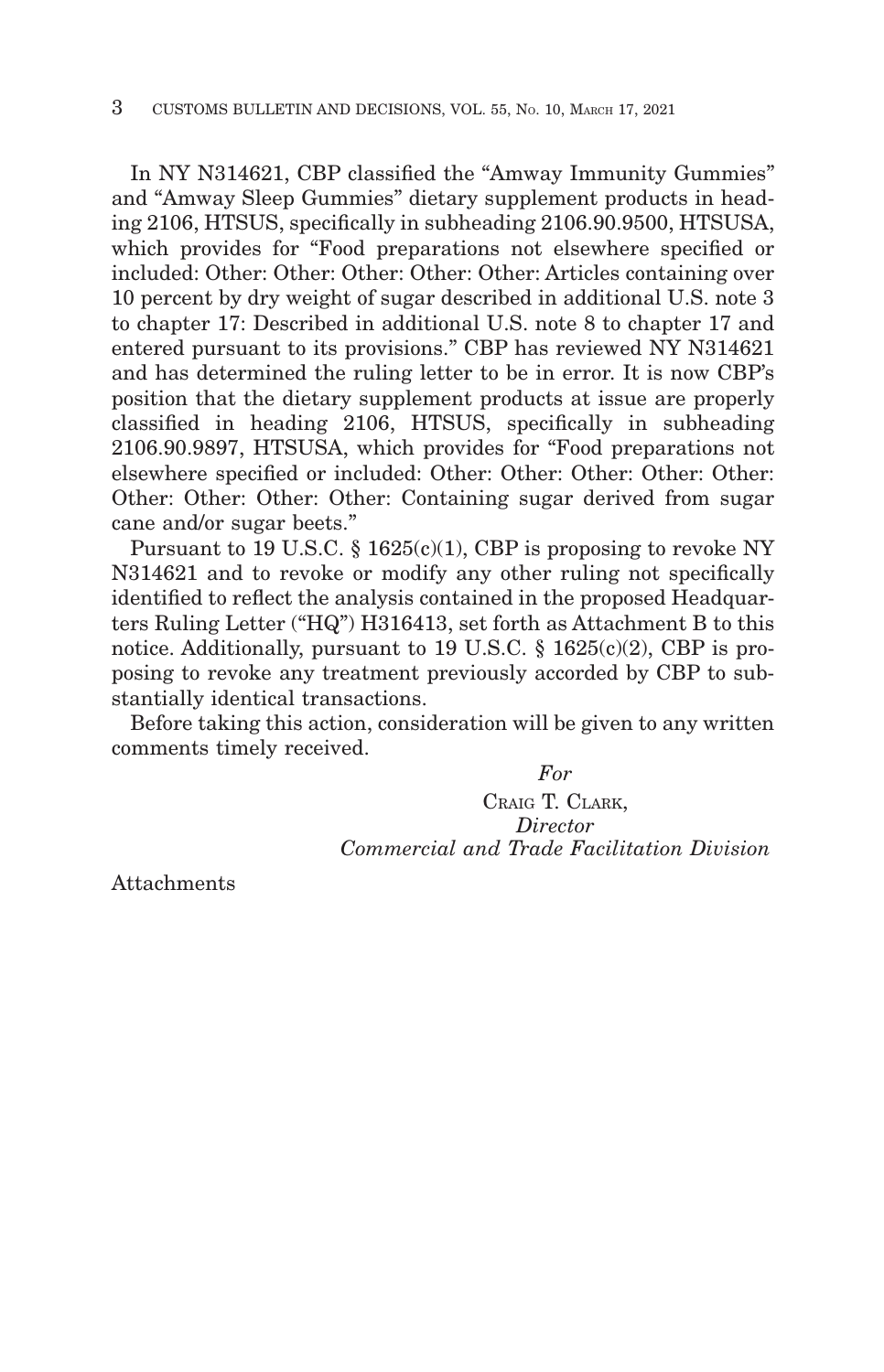HQ H316413 OT:RR:CTF:FTM H316413 TSM CATEGORY: Classification TARIFF NO · 2106 90 9897

MR. GEORGE C. LOVEQUIST ACCESS BUSINESS GROUP INTERNATIONAL LLC *7575 FULTON STREET EAST ADA, MI 49355*

Re: Revocation of NY N314621; Tariff classification of dietary supplements from Colombia

#### DEAR MR. LOVEQUIST:

This is in reference to New York Ruling Letter ("NY") N314621, issued to Access Business Group International LLC, on October 1, 2020. In that ruling, U.S. Customs and Border Protection ("CBP") classified products described as "Amway Immunity Gummies" and "Amway Sleep Gummies" under subheading 2106.90.9500, Harmonized Tariff Schedule of the United States (Annotated) ("HTSUSA"), which provides for "Food preparations not elsewhere specified or included: Other: Other: Other: Other: Other: Articles containing over 10 percent by dry weight of sugar described in additional U.S. note 3 to chapter 17: Described in additional U.S. note 8 to chapter 17 and entered pursuant to its provisions." We have reviewed NY N314621 and found it to be incorrect. For the reasons set forth below, we are revoking NY N314621.

#### **FACTS:**

In NY N314621, the products at issue were described as follows:

The first product, "Amway Immunity Gummies", is said to contain organic sugar, organic tapioca syrup, water, vitamin C, glycerin, elderberry extract, agar, flavors consisting of elderberry, lemon and masking flavors, zinc, lactic acid and citric acid.

The second product, "Amway Sleep Gummies", is said to contain organic sugar, organic tapioca syrup, water, magnesium, glycerin, agar, lactic acid, citric acid, blueberry and lavender flavors, magenta color, melatonin, and passion flower extract.

Ingredients breakdowns, a manufacturing flowchart and photocopies of the packaging were provided to CBP for consideration.

#### **ISSUE:**

What is the tariff classification of the dietary supplement products at issue?

# **LAW AND ANALYSIS:**

Classification under the HTSUS is determined in accordance with the General Rules of Interpretation ("GRIs"). GRI 1 provides that the classification of goods shall be determined according to the terms of the headings of the tariff schedule and any relative section or chapter notes. In the event that the goods cannot be classified solely on the basis of GRI 1, and if the headings and legal notes do not otherwise require, the remaining GRIs 2 through 6 may then be applied in order.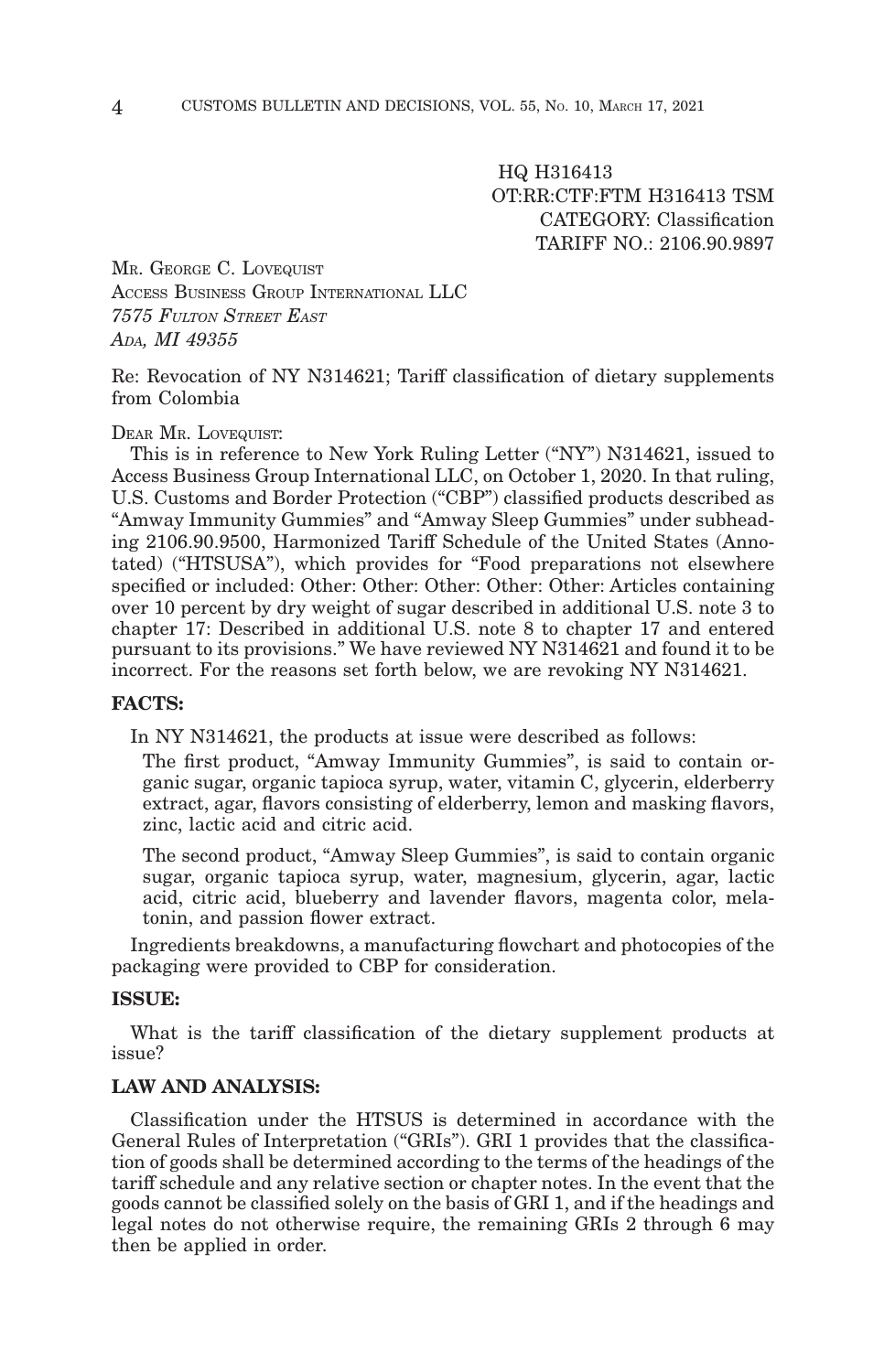| 2106         |        |        |        | Food preparations not elsewhere specified or included:                                                                     |  |
|--------------|--------|--------|--------|----------------------------------------------------------------------------------------------------------------------------|--|
| 2106.90      | Other: |        |        |                                                                                                                            |  |
|              | Other: |        |        |                                                                                                                            |  |
|              | Other: |        |        |                                                                                                                            |  |
|              |        | Other: |        |                                                                                                                            |  |
|              |        |        |        |                                                                                                                            |  |
|              |        |        | Other: |                                                                                                                            |  |
|              |        |        |        | Articles containing over 10 per-<br>cent by dry weight of sugar de-<br>scribed in additional U.S. note 3<br>to chapter 17: |  |
| 2106.90.9500 |        |        |        | Described in additional U.S.<br>note 8 to chapter 17 and<br>entered pursuant to its pro-<br>visions                        |  |
|              |        | * * *  |        |                                                                                                                            |  |
| 2106.90.98   |        |        |        | Other:                                                                                                                     |  |
|              |        | * * *  |        |                                                                                                                            |  |
|              |        |        |        | Other:                                                                                                                     |  |
|              |        | * * *  |        |                                                                                                                            |  |
|              |        |        |        |                                                                                                                            |  |
|              |        | * * *  |        | Other:                                                                                                                     |  |
|              |        |        |        |                                                                                                                            |  |
|              |        |        |        | Other:                                                                                                                     |  |
| 2106.90.9897 |        | * * *  |        | Containing<br>sugar de-<br>rived from<br>sugar cane<br>and/or sugar<br>beets                                               |  |

The 2021 HTSUSA provisions under consideration are as follows:

Additional U.S. Note 3 to Chapter 17, HTSUS, reads the following: For the purposes of this schedule, the term "articles containing over 10 percent by dry weight of sugar described in additional U.S. note 3 to chapter 17" means articles containing over 10 percent by dry weight of sugars derived from sugar cane or sugar beets, whether or not mixed with other ingredients, except (a) articles not principally of crystalline structure or not in dry amorphous form, the foregoing that are prepared for marketing to the ultimate consumer in the identical form and package in which imported; (b) blended syrups containing sugars derived from sugar cane or sugar beets, capable of being further processed or mixed with similar or other ingredients, and not prepared for marketing to the ultimate consumer in the identical form and package in which imported; (c) articles containing over 65 percent by dry weight of sugars derived from sugar cane or sugar beets, whether or not mixed with other ingredients, capable of being further processed or mixed with similar or other ingredients, and not prepared for marketing to the ultimate consumer in the identical form and package in which imported; or (d) cake decorations and

similar products to be used in the same condition as imported without any further processing other than the direct application to individual pastries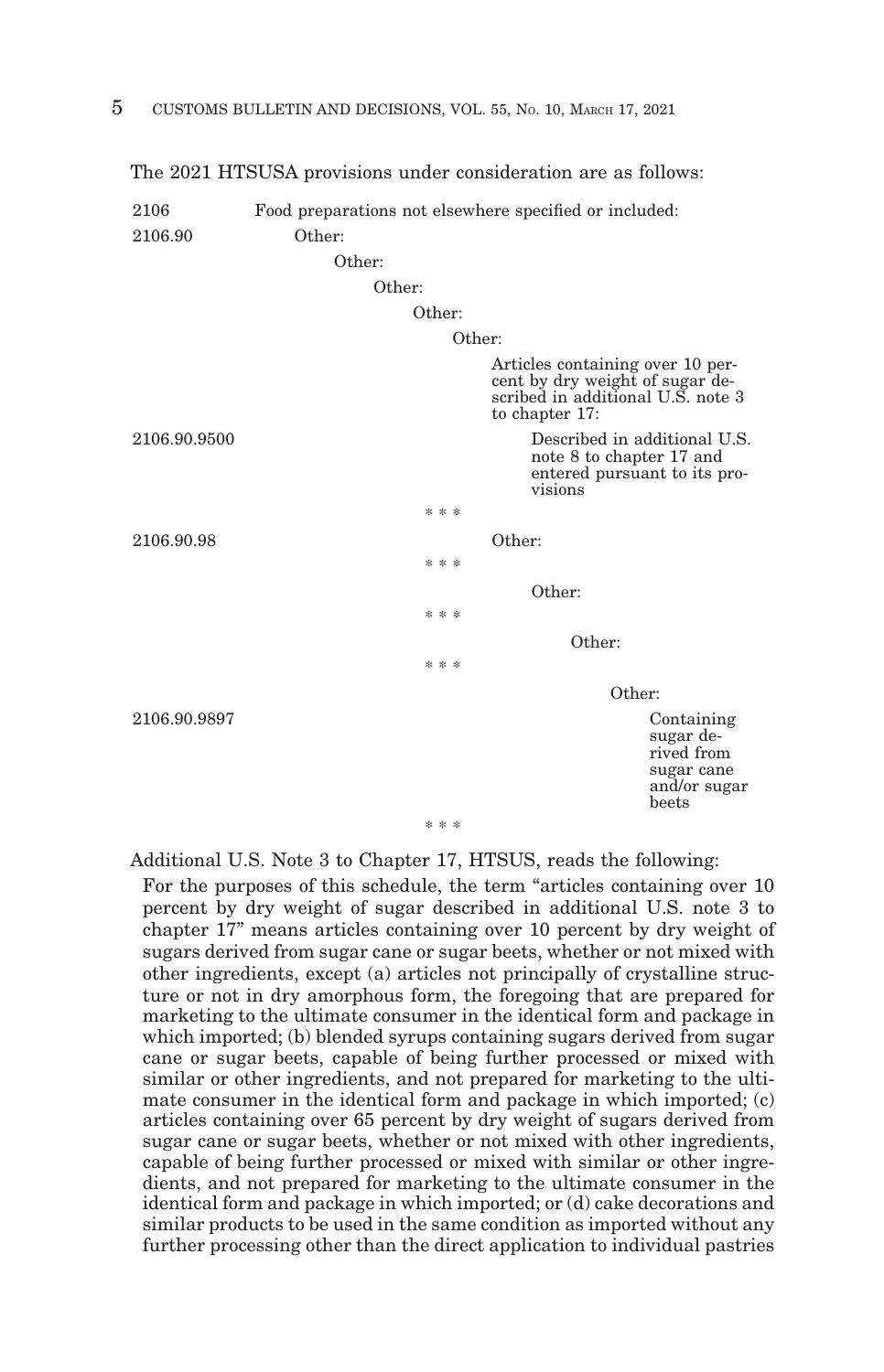or confections, finely ground or masticated coconut meat or juice thereof mixed with those sugars, and sauces and preparations therefor.

\* \* \*

Additional U.S. Note 8 to Chapter 17, HTSUS, reads the following:

The aggregate quantity of articles containing over 10 percent by dry weight of sugars described in additional U.S. note 3 to chapter 17, entered under subheadings 1701.91.54, 1704.90.74, 1806.20.75, 1806.20.95, 1806.90.55, 1901.90.56, 2101.12.54, 2101.20.54, 2106.90.78 and 2106.90.95 during the 12-month period from October 1 in any year to the following September 30, inclusive, shall not exceed 64,709 metric tons (articles the product of Mexico shall not be permitted or included under this quantitative limitation and no such articles shall be classifiable therein).

In understanding the language of the HTSUS, the Explanatory Notes ("ENs") of the Harmonized Commodity Description and Coding System may be utilized. The ENs, although neither dispositive nor legally binding, provide a commentary on the scope of each heading, and are generally indicative of the proper interpretation of the Harmonized System at the international level. *See* T.D. 89–80, 54 Fed. Reg. 35127 (August 23, 1989).

\* \* \*

- The EN to heading 2106, HTSUS, states, in pertinent part, the following: Provided that they are not covered by any other heading of the Nomenclature, this heading covers:
	- (A) Preparations for use, either directly or after processing (such as cooking, dissolving or boiling in water, milk, etc.), for human consumption.
	- (B) Preparations consisting wholly or partly of foodstuffs, used in the making of beverages or food preparations for human consumption. The heading includes preparations consisting of mixtures of chemicals (organic acids, calcium salts, etc.) with foodstuffs (flour, sugar, milk powder, etc.), for incorporation in food preparations either as ingredients or to improve some of their characteristics (appearance, keeping qualities, etc.) (see the General Explanatory Note to Chapter 38).

\* \* \*

The heading includes, *inter alia*:

\* \* \*

(16) Preparations, often referred to as food supplements or dietary supplements, consisting of, or based on, one or more vitamins, minerals, amino acids, concentrates, extracts, isolates or the like of substances found within foods, or synthetic versions of such substances, put up as a supplement to the normal diet. It includes such products whether or not also containing sweeteners, colours, flavours, odoriferous substances, carriers, fillers, stabilisers or other technical aids. Such products are often put up in packaging with indications that they maintain general health or well-being, improve athletic performance, prevent possible nutritional deficiencies or correct sub-optimal levels of nutrients.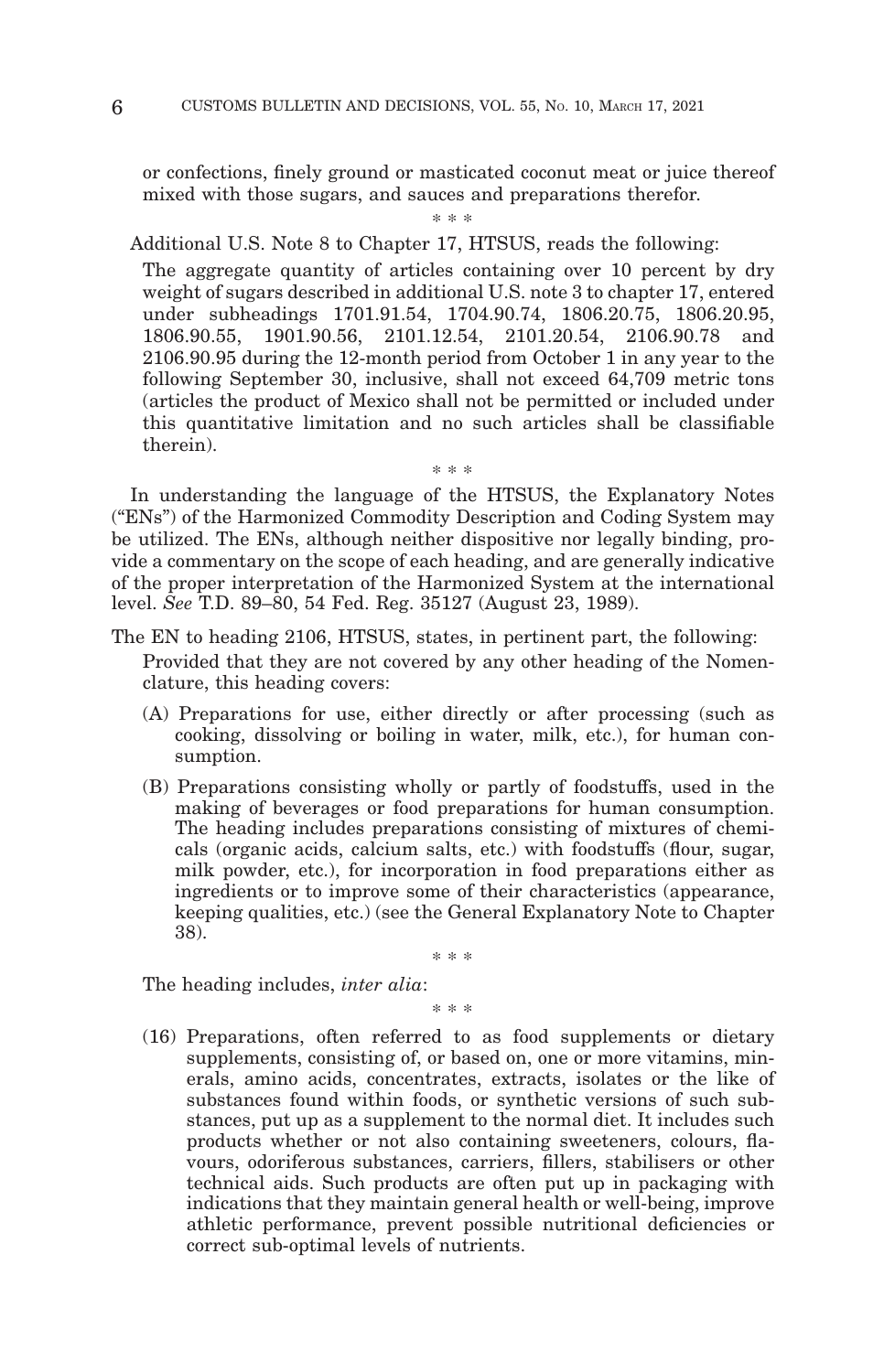\* \* \*

In NY N314621, CBP classified the "Amway Immunity Gummies" and "Amway Sleep Gummies" under subheading 2106.90.9500, HTSUSA, which provides for "Food preparations not elsewhere specified or included: Other: Other: Other: Other: Other: Articles containing over 10 percent by dry weight of sugar described in additional U.S. note 3 to chapter 17: Described in additional U.S. note 8 to chapter 17 and entered pursuant to its provisions."

Heading 2106, HTSUS, provides for "Food preparations, not elsewhere specified or included." Thus, in order for a product to fall under heading 2106, HTSUS, two criteria must be met. First, the product must be a food preparation, and second, the food preparation must not be classified in the tariff more specifically elsewhere. *See R.T. Foods, Inc. v. United States*, 887 F. Supp. 2d 1351, 1358 (C.I.T. 2012) (stating that heading 2106 was an "expansive basket heading that only applies in the absence of another applicable heading"). The terms "food," "preparation," and "food preparation" are not defined in the HTSUS. EN 21.06 provides two definitions for the phrase "food preparation". *See* EN (A) and EN (B) to 21.06. The first definition for the phrase "food preparation" is "Preparations for use, either directly or after processing . . . for human consumption". *See* EN (A) 21.06.

In *Orlando Food Corp. v. United States*, 140 F.3d 1437, 1441 (Fed. Cir. 1994), the Court of Appeals for the Federal Circuit (CAFC) stated that:

Inherent in the term "preparation" is the notion that the object involved is destined for a specific use. The relevant definition from *The Oxford English Dictionary* defines "preparation" as "a substance specially prepared, or made up for its appropriate use or application, e.g. as food or medicine, or in the arts or sciences." (internal citations omitted.)

Upon review, we find that the "Amway Immunity Gummies" and "Amway Sleep Gummies" products at issue are "food preparations" of heading 2106, HTSUS, because they contain substances with nutritive value and are preparations for human consumption that provide general health and well-being benefits not meant to treat or prevent any specific diseases. Accordingly, they are of the kind of preparations described in EN 21.06 (A)(16) and not more specifically classified elsewhere. However, the products at issue are not classified under subheading 2106.90.9500, HTSUSA, because they fall within one of the exceptions to Additional U.S. Note 3 to Chapter 17.

Additional U.S. Note 3 to Chapter 17 provides in relevant part that the term " 'articles containing over 10 percent by dry weight of sugar described in additional U.S. note 3 to chapter 17' means articles containing over 10 percent by dry weight of sugars derived from sugar cane or sugar beets, whether or not mixed with other ingredients, except (a) articles not principally of crystalline structure or not in dry amorphous form, the foregoing that are prepared for marketing to the ultimate consumer in the identical form and package in which imported." While the "Amway Immunity Gummies" and "Amway Sleep Gummies" contain over 10 percent of sugar derived from sugar cane (based on the products' ingredient breakdown that accompanied the original request for a ruling), the products at issue are not "principally of crystalline structure" or "in dry amorphous form" when they are imported and prepared for marketing to the ultimate consumer. In fact, the "Amway Immunity Gummies" and "Amway Sleep Gummies" are imported and marketed to the ultimate consumer in solid form, specifically in the form of nutritional supplement gummies. Because the products at issue fall within one of the exceptions to U.S. Note 3 to Chapter 17, it follows that the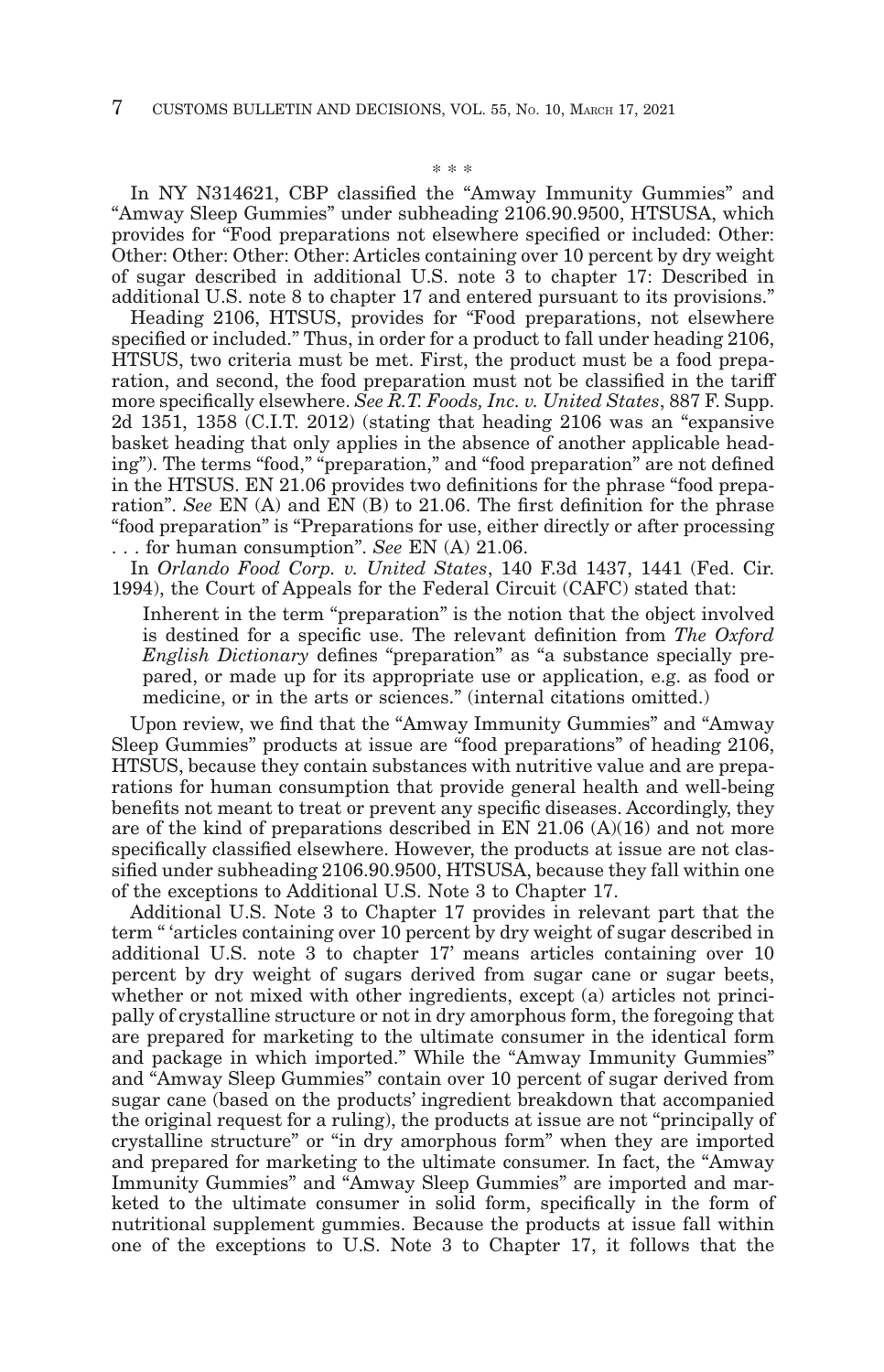quantitative limitations of Additional U.S. Note 8 to Chapter 17, HTSUS, also do not apply to these products. Therefore, as referenced above the "Amway Immunity Gummies" and "Amway Sleep Gummies" are not classified in subheading 2106.90.9500, HTSUSA.

The products at issue in NY N314621 are nutritional supplements consisting of substances with nutritive value, imported and prepared for marketing to the ultimate consumer in solid form, specifically in the form of nutritional supplement gummies, and containing sugar derived from sugar cane. Therefore, we find that they are described by heading 2106, HTSUS, and specifically by subheading 2106.90.9897, HTSUSA, which provides for "Food preparations not elsewhere specified or included: Other: Other: Other: Other: Other: Other: Other: Other: Other: Containing sugar derived from sugar cane and/or sugar beets." *See* NY N314583, dated October 13, 2020 (classifying dietary supplements imported and prepared for marketing to the ultimate consumer in the form of nutritional supplement gummies containing sugar derived from sugar cane, under subheading 2106.90.9897, HTSUSA.)

#### **HOLDING:**

By application of GRIs 1 and 6, we find that "Amway Immunity Gummies" and "Amway Sleep Gummies" are classified under heading 2106, HTSUS, and specifically under subheading 2106.90.9897, HTSUSA, which provides for "Food preparations not elsewhere specified or included: Other: Other: Other: Other: Other: Other: Other: Other: Other: Containing sugar derived from sugar cane and/or sugar beets." The 2021 column one, general rate of duty is 6.4% *ad valorem.*

# **EFFECT ON OTHER RULINGS:**

N314621, dated October 1, 2020, is hereby REVOKED. *Sincerely, For*

> CRAIG T. CLARK, *Director Commercial and Trade Facilitation Division*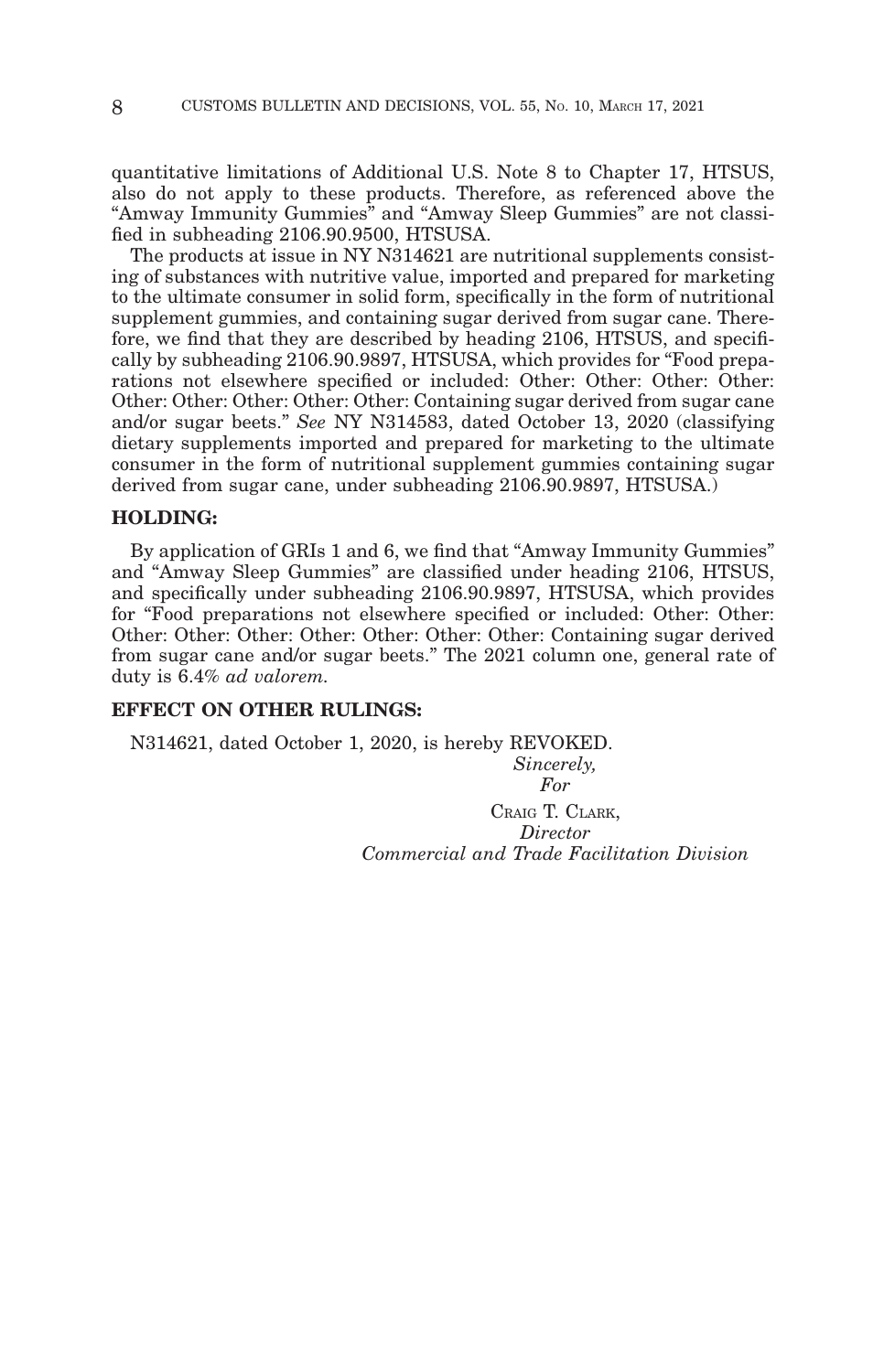N314621

October 1, 2020 CLA-2–21:OT:RR:NC:N2:228 CATEGORY: Classification TARIFF NO.: 2106.90.9500

MR. GEORGE C. LOVEQUIST ACCESS BUSINESS GROUP INTERNATIONAL LLC *7575 FULTON STREET EAST ADA, MI 49355*

RE: The tariff classification of dietary supplements from Colombia

DEAR MR. LOVEQUIST:

In your letter dated September 17, 2020, you requested a tariff classification ruling.

Ingredients breakdowns, a manufacturing flowchart and photocopies of the packaging accompanied your inquiry.

The first product, "Amway Immunity Gummies", is said to contain organic sugar, organic tapioca syrup, water, vitamin C, glycerin, elderberry extract, agar, flavors consisting of elderberry, lemon and masking flavors, zinc, lactic acid and citric acid.

The second product, "Amway Sleep Gummies", is said to contain organic sugar, organic tapioca syrup, water, magnesium, glycerin, agar, lactic acid, citric acid, blueberry and lavender flavors, magenta color, melatonin, and passion flower extract.

In your letter, you suggested that the products may be classified under subheading 2106.90.9898, Harmonized Tariff Schedule of the United States (HTSUS), which provides for food preparations not elsewhere specified or included . . . other . . . other . . . other . . . other . . . other . . . other. Based on the composition of the ingredients, the products will be classified elsewhere.

The applicable subheading for the two products, if imported in quantities that fall within the limits described in additional U.S. note 8 to chapter 17, will be 2106.90.9500, HTSUS, which provides for food preparations not elsewhere specified or included ... other ... other ... articles containing over 10 percent by dry weight of sugar described in additional U.S. note 3 to chapter 17. . . described in additional U.S. note 8 to chapter 17 and entered pursuant to its provisions. The general rate of duty will be 10 percent ad valorem.

If the quantitative limits of additional U.S. note 8 to chapter 17 have been reached, the products will be classified in subheading 2106.90.9700, HTSUS, and dutiable at the general rate of 28.8 cents per kilogram plus 8.5 percent ad valorem. In addition, products classified in subheading 2106.90.9700, HTSUS, will be subject to additional duties based on their value, as described in subheadings 9904.17.49 to 9904.17.65, HTSUS.

Duty rates are provided for your convenience and are subject to change. The text of the most recent HTSUS and the accompanying duty rates are provided on the World Wide Web at https://hts.usitc.gov/current.

This merchandise is subject to The Public Health Security and Bioterrorism Preparedness and Response Act of 2002 (The Bioterrorism Act), which is regulated by the Food and Drug Administration (FDA). Information on the Bioterrorism Act can be obtained by calling FDA at 301–575–0156, or at the Web site www.fda.gov/oc/bioterrorism/bioact.html.

This ruling is being issued under the provisions of Part 177 of the Customs Regulations (19 C.F.R. 177).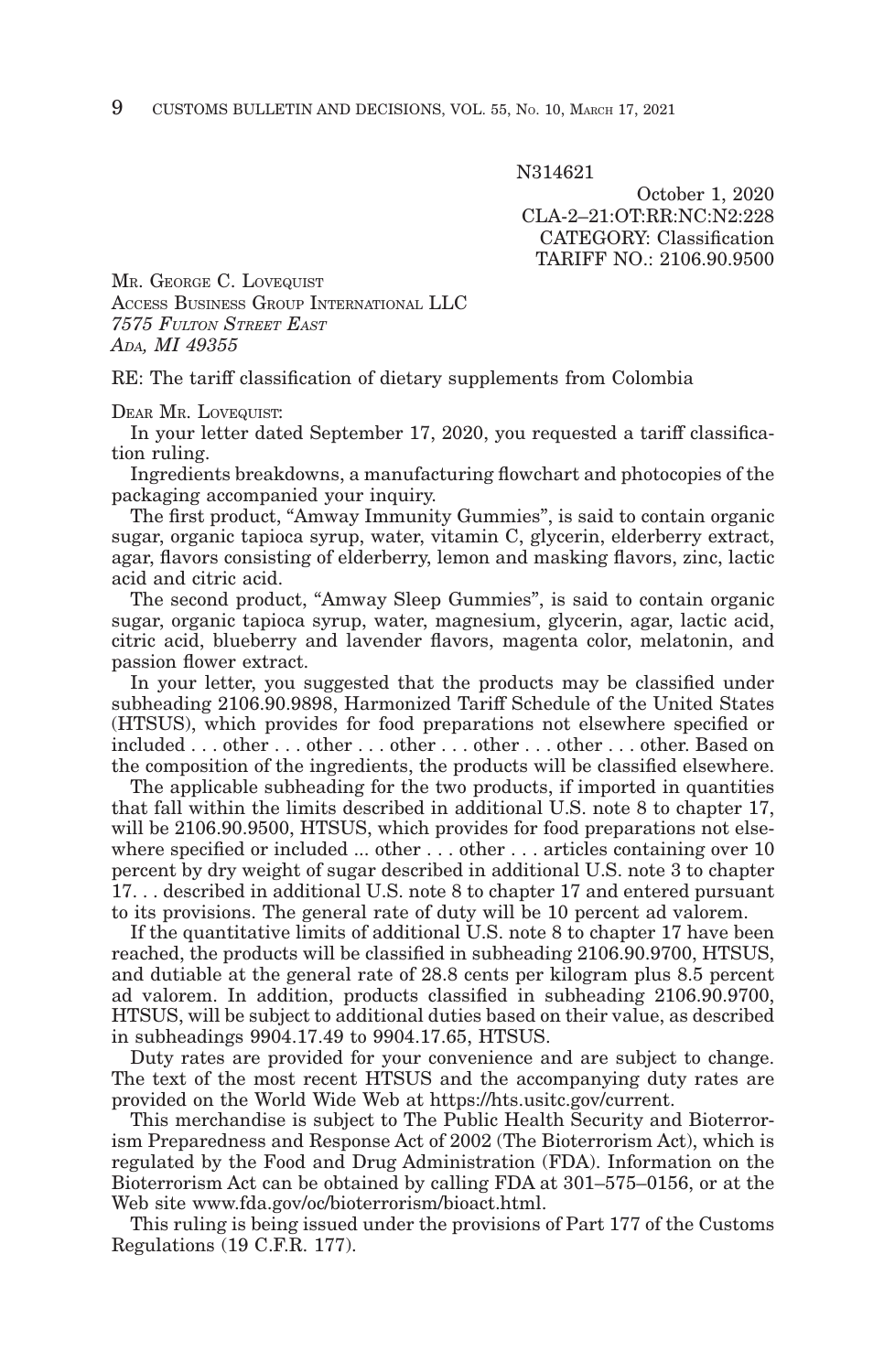A copy of the ruling or the control number indicated above should be provided with the entry documents filed at the time this merchandise is imported. If you have any questions regarding the ruling, contact National Import Specialist Timothy Petrulonis at timothy.petrulonis@cbp.dhs.gov.

*Sincerely,*

STEVEN A. MACK *Director National Commodity Specialist Division*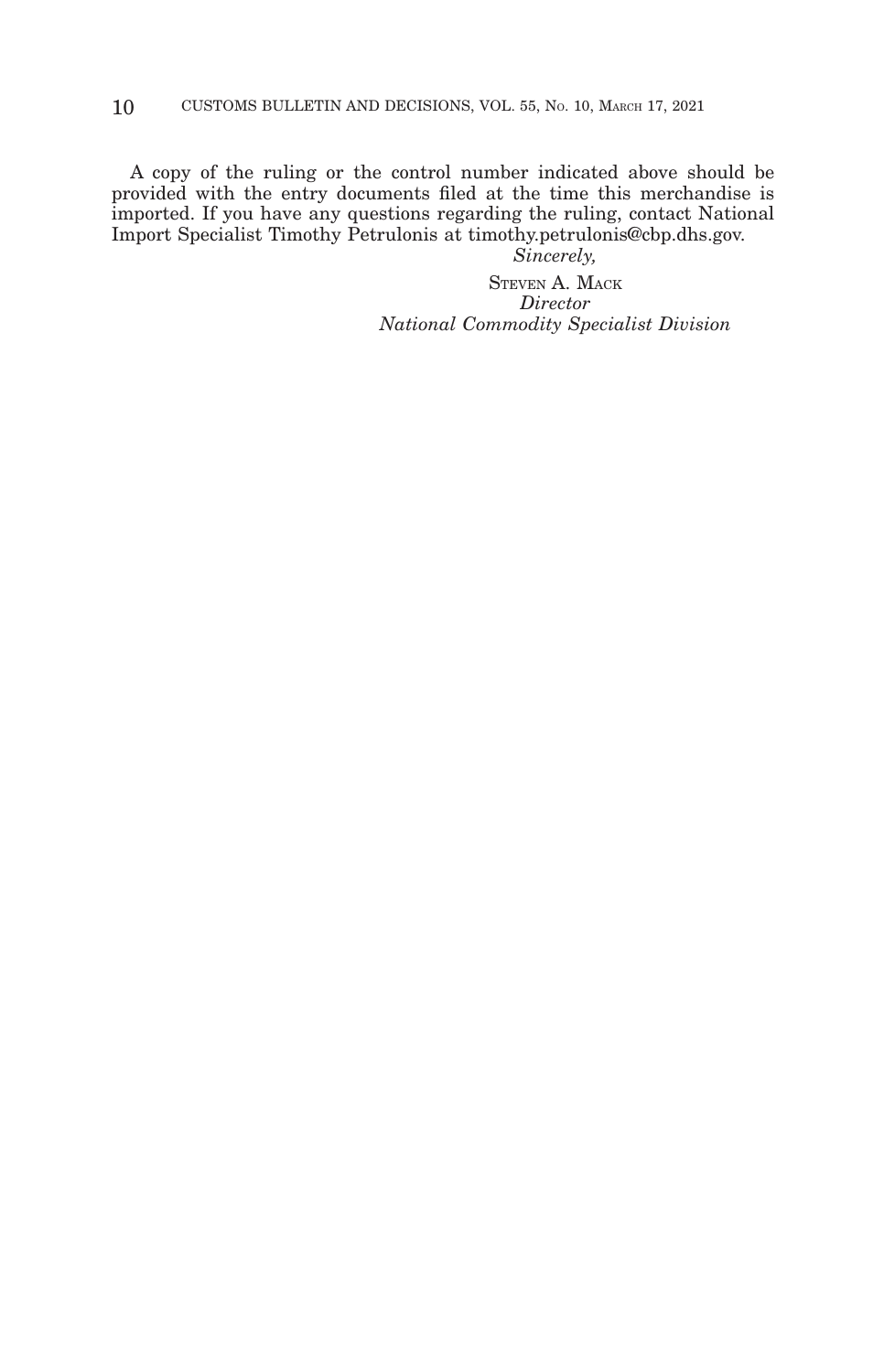HQ H316413 OT:RR:CTF:FTM H316413 TSM CATEGORY: Classification TARIFF NO.: 2106.90.9897

MR. GEORGE C. LOVEQUIST ACCESS BUSINESS GROUP INTERNATIONAL LLC *7575 FULTON STREET EAST ADA, MI 49355*

Re: Revocation of NY N314621; Tariff classification of dietary supplements from Colombia

#### DEAR MR. LOVEQUIST:

This is in reference to New York Ruling Letter ("NY") N314621, issued to Access Business Group International LLC, on October 1, 2020. In that ruling, U.S. Customs and Border Protection ("CBP") classified products described as "Amway Immunity Gummies" and "Amway Sleep Gummies" under subheading 2106.90.9500, Harmonized Tariff Schedule of the United States (Annotated) ("HTSUSA"), which provides for "Food preparations not elsewhere specified or included: Other: Other: Other: Other: Other: Articles containing over 10 percent by dry weight of sugar described in additional U.S. note 3 to chapter 17: Described in additional U.S. note 8 to chapter 17 and entered pursuant to its provisions." We have reviewed NY N314621 and found it to be incorrect. For the reasons set forth below, we are revoking NY N314621.

#### **FACTS:**

In NY N314621, the products at issue were described as follows:

The first product, "Amway Immunity Gummies", is said to contain organic sugar, organic tapioca syrup, water, vitamin C, glycerin, elderberry extract, agar, flavors consisting of elderberry, lemon and masking flavors, zinc, lactic acid and citric acid.

The second product, "Amway Sleep Gummies", is said to contain organic sugar, organic tapioca syrup, water, magnesium, glycerin, agar, lactic acid, citric acid, blueberry and lavender flavors, magenta color, melatonin, and passion flower extract.

Ingredients breakdowns, a manufacturing flowchart and photocopies of the packaging were provided to CBP for consideration.

# **ISSUE:**

What is the tariff classification of the dietary supplement products at issue?

# **LAW AND ANALYSIS:**

Classification under the HTSUS is determined in accordance with the General Rules of Interpretation ("GRIs"). GRI 1 provides that the classification of goods shall be determined according to the terms of the headings of the tariff schedule and any relative section or chapter notes. In the event that the goods cannot be classified solely on the basis of GRI 1, and if the headings and legal notes do not otherwise require, the remaining GRIs 2 through 6 may then be applied in order.

The 2021 HTSUSA provisions under consideration are as follows: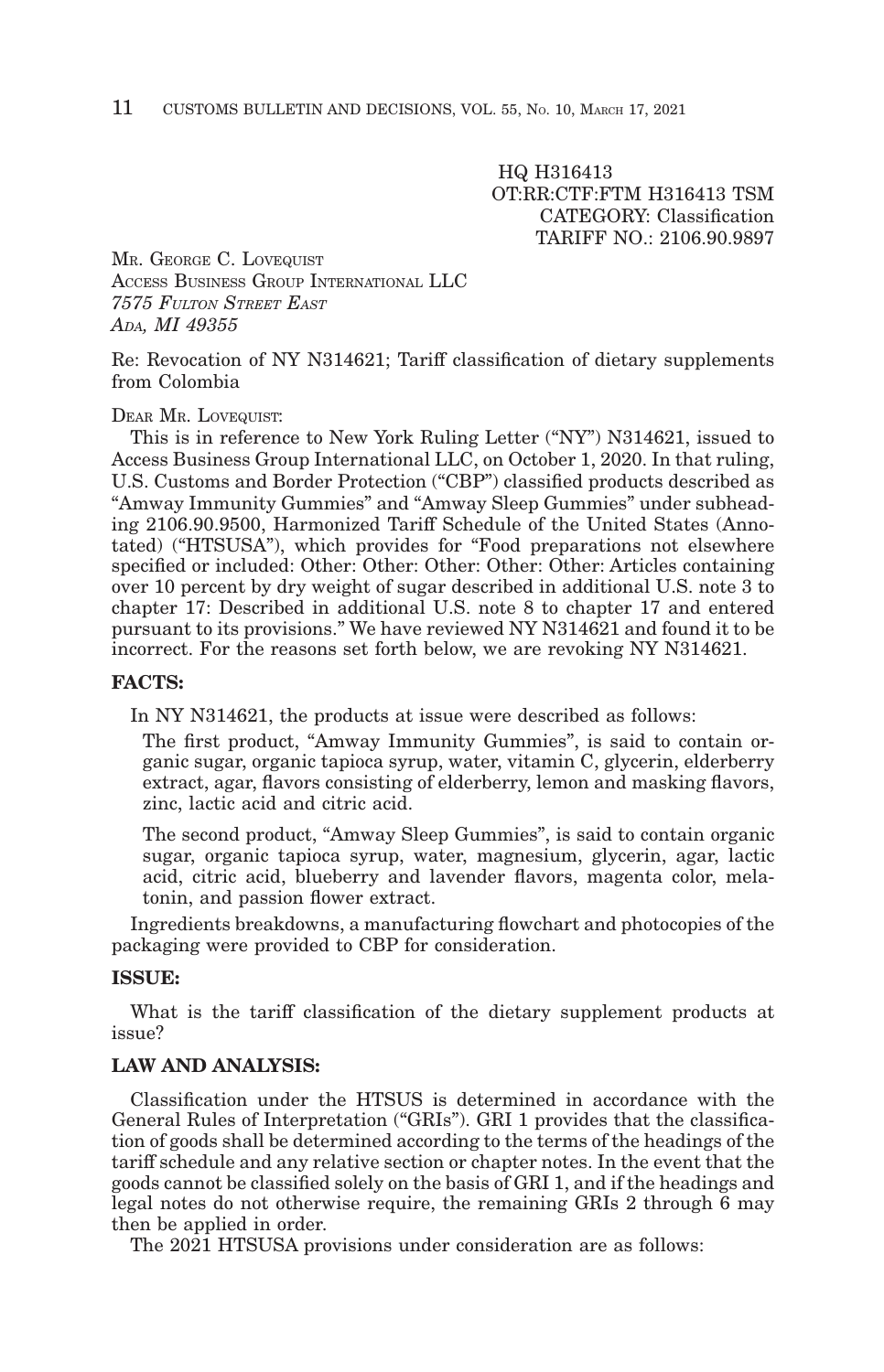| 2106         |        |        | Food preparations not elsewhere specified or included:                                                                |
|--------------|--------|--------|-----------------------------------------------------------------------------------------------------------------------|
| 2106.90      | Other: |        |                                                                                                                       |
|              | Other: |        |                                                                                                                       |
|              | Other: |        |                                                                                                                       |
|              | Other: |        |                                                                                                                       |
|              |        | Other: |                                                                                                                       |
|              |        |        | Articles containing over 10 per-<br>cent by dry weight of sugar described in additional U.S. note 3<br>to chapter 17: |
| 2106.90.9500 |        |        | Described in additional U.S.<br>note 8 to chapter 17 and<br>entered pursuant to its pro-<br>visions                   |
|              |        | * * *  |                                                                                                                       |
| 2106.90.98   |        |        | Other:                                                                                                                |
|              |        | * * *  |                                                                                                                       |
|              |        |        | Other:                                                                                                                |
|              |        | * * *  |                                                                                                                       |
|              |        |        | Other:                                                                                                                |
|              |        | * * *  |                                                                                                                       |
|              |        |        | Other:                                                                                                                |
| 2106.90.9897 |        |        | Containing<br>sugar de-<br>rived from<br>sugar cane<br>and/or sugar<br>beets                                          |
|              |        | * * *  |                                                                                                                       |

Additional U.S. Note 3 to Chapter 17, HTSUS, reads the following:

For the purposes of this schedule, the term "articles containing over 10 percent by dry weight of sugar described in additional U.S. note 3 to chapter 17" means articles containing over 10 percent by dry weight of sugars derived from sugar cane or sugar beets, whether or not mixed with other ingredients, except (a) articles not principally of crystalline structure or not in dry amorphous form, the foregoing that are prepared for marketing to the ultimate consumer in the identical form and package in which imported; (b) blended syrups containing sugars derived from sugar cane or sugar beets, capable of being further processed or mixed with similar or other ingredients, and not prepared for marketing to the ultimate consumer in the identical form and package in which imported; (c) articles containing over 65 percent by dry weight of sugars derived from sugar cane or sugar beets, whether or not mixed with other ingredients, capable of being further processed or mixed with similar or other ingredients, and not prepared for marketing to the ultimate consumer in the identical form and package in which imported; or (d) cake decorations and similar products to be used in the same condition as imported without any further processing other than the direct application to individual pastries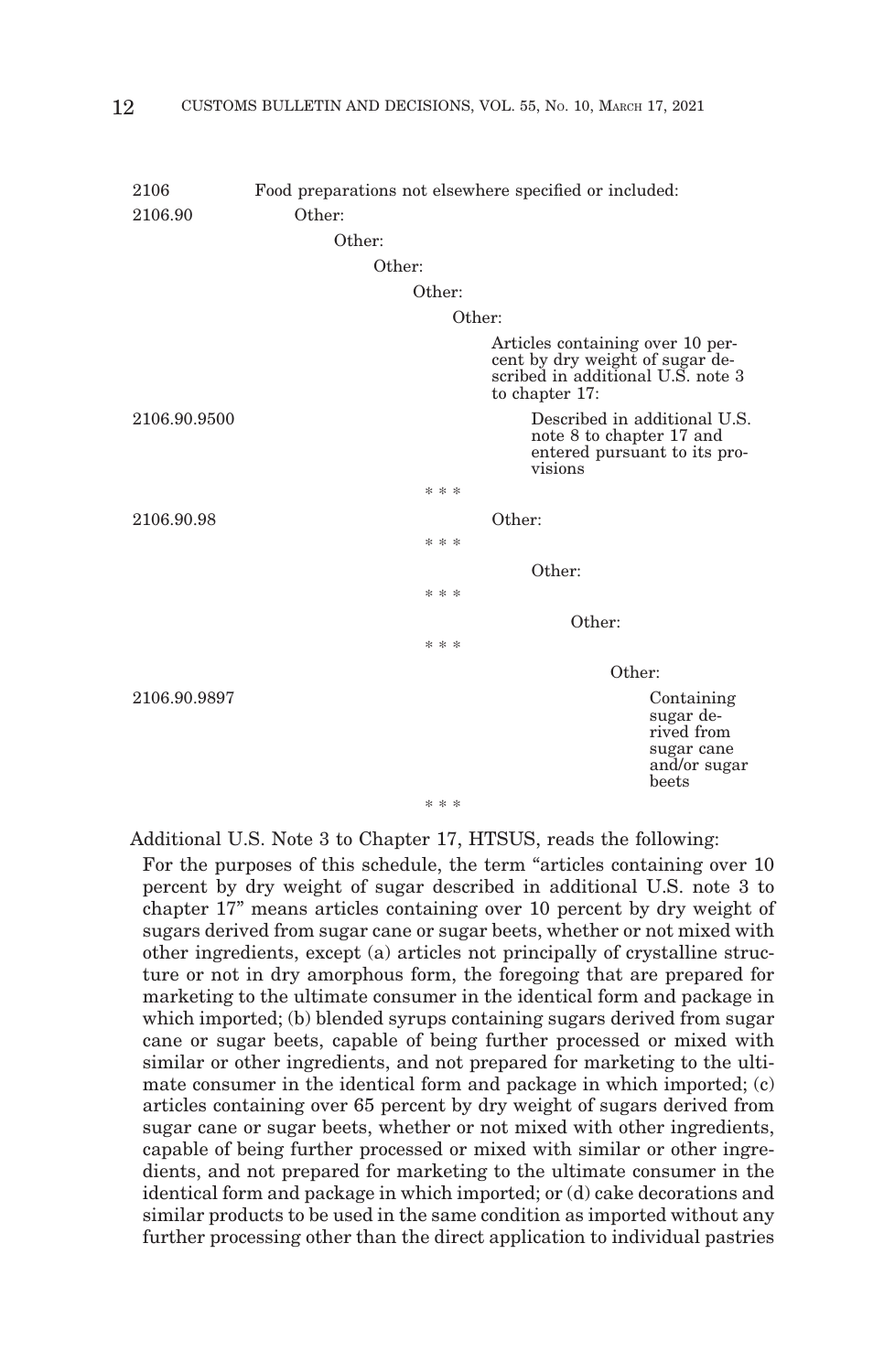or confections, finely ground or masticated coconut meat or juice thereof mixed with those sugars, and sauces and preparations therefor.

\* \* \*

Additional U.S. Note 8 to Chapter 17, HTSUS, reads the following:

The aggregate quantity of articles containing over 10 percent by dry weight of sugars described in additional U.S. note 3 to chapter 17, entered under subheadings 1701.91.54, 1704.90.74, 1806.20.75, 1806.20.95, 1806.90.55, 1901.90.56, 2101.12.54, 2101.20.54, 2106.90.78 and 2106.90.95 during the 12-month period from October 1 in any year to the following September 30, inclusive, shall not exceed 64,709 metric tons (articles the product of Mexico shall not be permitted or included under this quantitative limitation and no such articles shall be classifiable therein).

In understanding the language of the HTSUS, the Explanatory Notes ("ENs") of the Harmonized Commodity Description and Coding System may be utilized. The ENs, although neither dispositive nor legally binding, provide a commentary on the scope of each heading, and are generally indicative of the proper interpretation of the Harmonized System at the international level. *See* T.D. 89–80, 54 Fed. Reg. 35127 (August 23, 1989).

\* \* \*

- The EN to heading 2106, HTSUS, states, in pertinent part, the following: Provided that they are not covered by any other heading of the Nomenclature, this heading covers:
	- (A) Preparations for use, either directly or after processing (such as cooking, dissolving or boiling in water, milk, etc.), for human consumption.
	- (B) Preparations consisting wholly or partly of foodstuffs, used in the making of beverages or food preparations for human consumption. The heading includes preparations consisting of mixtures of chemicals (organic acids, calcium salts, etc.) with foodstuffs (flour, sugar, milk powder, etc.), for incorporation in food preparations either as ingredients or to improve some of their characteristics (appearance, keeping qualities, etc.) (see the General Explanatory Note to Chapter 38).

\* \* \*

The heading includes, *inter alia*:

\* \* \*

(16) Preparations, often referred to as food supplements or dietary supplements, consisting of, or based on, one or more vitamins, minerals, amino acids, concentrates, extracts, isolates or the like of substances found within foods, or synthetic versions of such substances, put up as a supplement to the normal diet. It includes such products whether or not also containing sweeteners, colours, flavours, odoriferous substances, carriers, fillers, stabilisers or other technical aids. Such products are often put up in packaging with indications that they maintain general health or well-being, improve athletic performance, prevent possible nutritional deficiencies or correct sub-optimal levels of nutrients.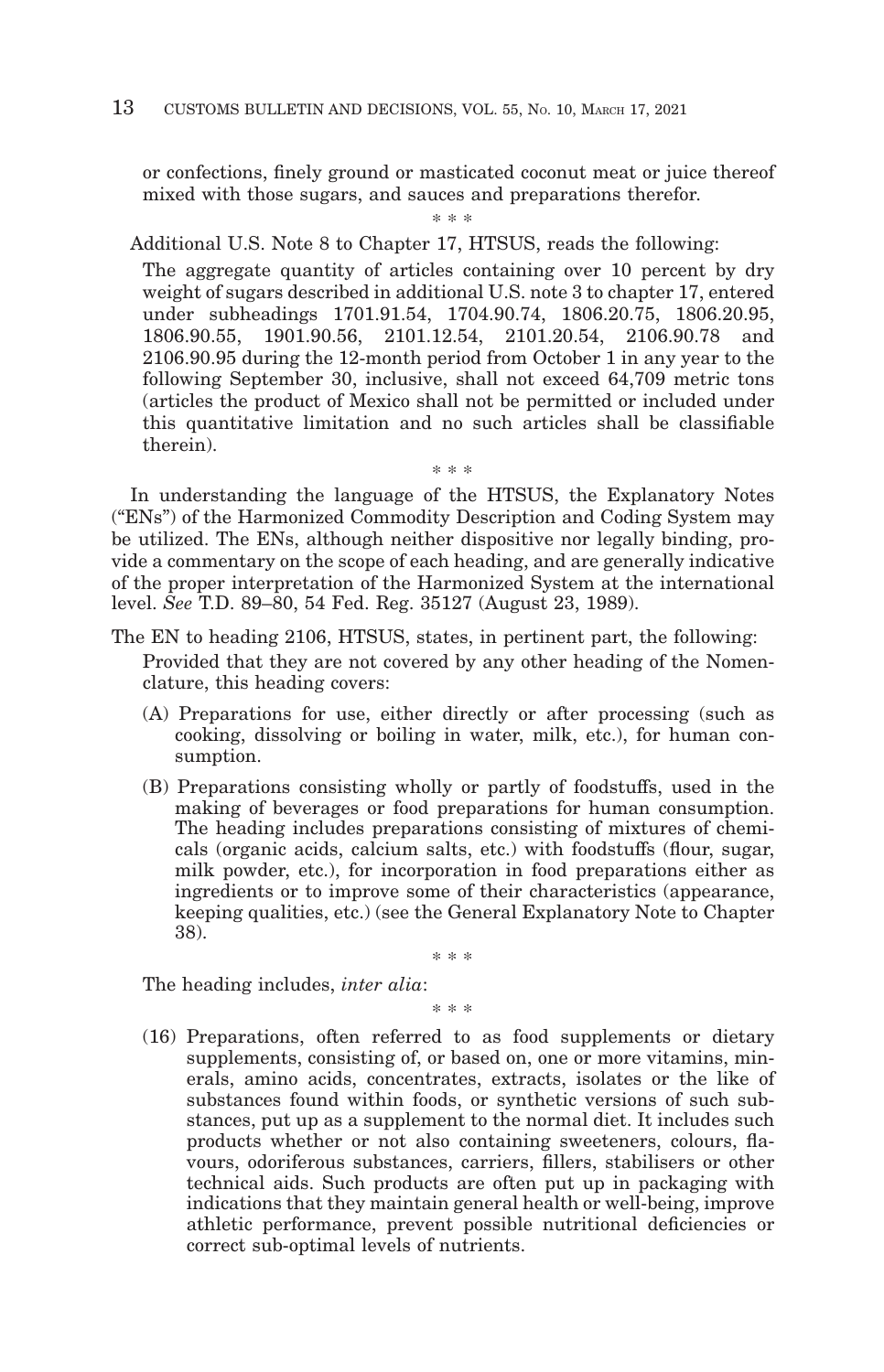\* \* \*

In NY N314621, CBP classified the "Amway Immunity Gummies" and "Amway Sleep Gummies" under subheading 2106.90.9500, HTSUSA, which provides for "Food preparations not elsewhere specified or included: Other: Other: Other: Other: Other: Articles containing over 10 percent by dry weight of sugar described in additional U.S. note 3 to chapter 17: Described in additional U.S. note 8 to chapter 17 and entered pursuant to its provisions."

Heading 2106, HTSUS, provides for "Food preparations, not elsewhere specified or included." Thus, in order for a product to fall under heading 2106, HTSUS, two criteria must be met. First, the product must be a food preparation, and second, the food preparation must not be classified in the tariff more specifically elsewhere. *See R.T. Foods, Inc. v. United States*, 887 F. Supp. 2d 1351, 1358 (C.I.T. 2012) (stating that heading 2106 was an "expansive basket heading that only applies in the absence of another applicable heading"). The terms "food," "preparation," and "food preparation" are not defined in the HTSUS. EN 21.06 provides two definitions for the phrase "food preparation". *See* EN (A) and EN (B) to 21.06. The first definition for the phrase "food preparation" is "Preparations for use, either directly or after processing ... for human consumption". *See* EN (A) 21.06.

In *Orlando Food Corp. v. United States*, 140 F.3d 1437, 1441 (Fed. Cir. 1994), the Court of Appeals for the Federal Circuit (CAFC) stated that:

Inherent in the term "preparation" is the notion that the object involved is destined for a specific use. The relevant definition from *The Oxford English Dictionary* defines "preparation" as "a substance specially prepared, or made up for its appropriate use or application, e.g. as food or medicine, or in the arts or sciences." (internal citations omitted.)

Upon review, we find that the "Amway Immunity Gummies" and "Amway Sleep Gummies" products at issue are "food preparations" of heading 2106, HTSUS, because they contain substances with nutritive value and are preparations for human consumption that provide general health and well-being benefits not meant to treat or prevent any specific diseases. Accordingly, they are of the kind of preparations described in EN  $21.06$  (A)(16) and not more specifically classified elsewhere. However, the products at issue are not classified under subheading 2106.90.9500, HTSUSA, because they fall within one of the exceptions to Additional U.S. Note 3 to Chapter 17.

Additional U.S. Note 3 to Chapter 17 provides in relevant part that the term " 'articles containing over 10 percent by dry weight of sugar described in additional U.S. note 3 to chapter 17' means articles containing over 10 percent by dry weight of sugars derived from sugar cane or sugar beets, whether or not mixed with other ingredients, except (a) articles not principally of crystalline structure or not in dry amorphous form, the foregoing that are prepared for marketing to the ultimate consumer in the identical form and package in which imported." While the "Amway Immunity Gummies" and "Amway Sleep Gummies" contain over 10 percent of sugar derived from sugar cane (based on the products' ingredient breakdown that accompanied the original request for a ruling), the products at issue are not "principally of crystalline structure" or "in dry amorphous form" when they are imported and prepared for marketing to the ultimate consumer. In fact, the "Amway Immunity Gummies" and "Amway Sleep Gummies" are imported and marketed to the ultimate consumer in solid form, specifically in the form of nutritional supplement gummies. Because the products at issue fall within one of the exceptions to U.S. Note 3 to Chapter 17, it follows that the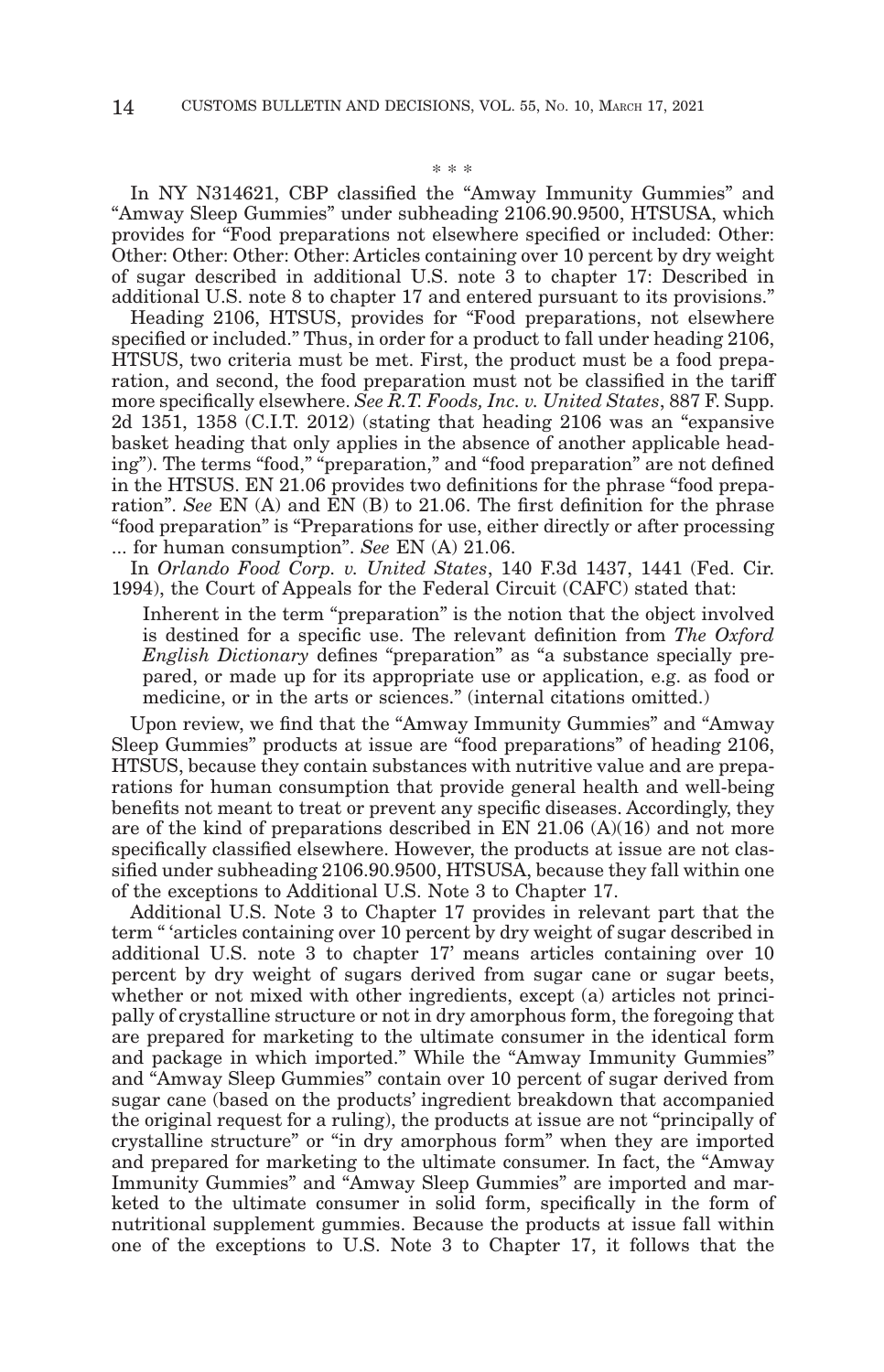quantitative limitations of Additional U.S. Note 8 to Chapter 17, HTSUS, also do not apply to these products. Therefore, as referenced above the "Amway Immunity Gummies" and "Amway Sleep Gummies" are not classified in subheading 2106.90.9500, HTSUSA.

The products at issue in NY N314621 are nutritional supplements consisting of substances with nutritive value, imported and prepared for marketing to the ultimate consumer in solid form, specifically in the form of nutritional supplement gummies, and containing sugar derived from sugar cane. Therefore, we find that they are described by heading 2106, HTSUS, and specifically by subheading 2106.90.9897, HTSUSA, which provides for "Food preparations not elsewhere specified or included: Other: Other: Other: Other: Other: Other: Other: Other: Other: Containing sugar derived from sugar cane and/or sugar beets." *See* NY N314583, dated October 13, 2020 (classifying dietary supplements imported and prepared for marketing to the ultimate consumer in the form of nutritional supplement gummies containing sugar derived from sugar cane, under subheading 2106.90.9897, HTSUSA.)

#### **HOLDING:**

By application of GRIs 1 and 6, we find that "Amway Immunity Gummies" and "Amway Sleep Gummies" are classified under heading 2106, HTSUS, and specifically under subheading 2106.90.9897, HTSUSA, which provides for "Food preparations not elsewhere specified or included: Other: Other: Other: Other: Other: Other: Other: Other: Other: Containing sugar derived from sugar cane and/or sugar beets." The 2021 column one, general rate of duty is 6.4% *ad valorem.*

# **EFFECT ON OTHER RULINGS:**

N314621, dated October 1, 2020, is hereby REVOKED. *Sincerely, For*

> CRAIG T. CLARK, *Director Commercial and Trade Facilitation Division*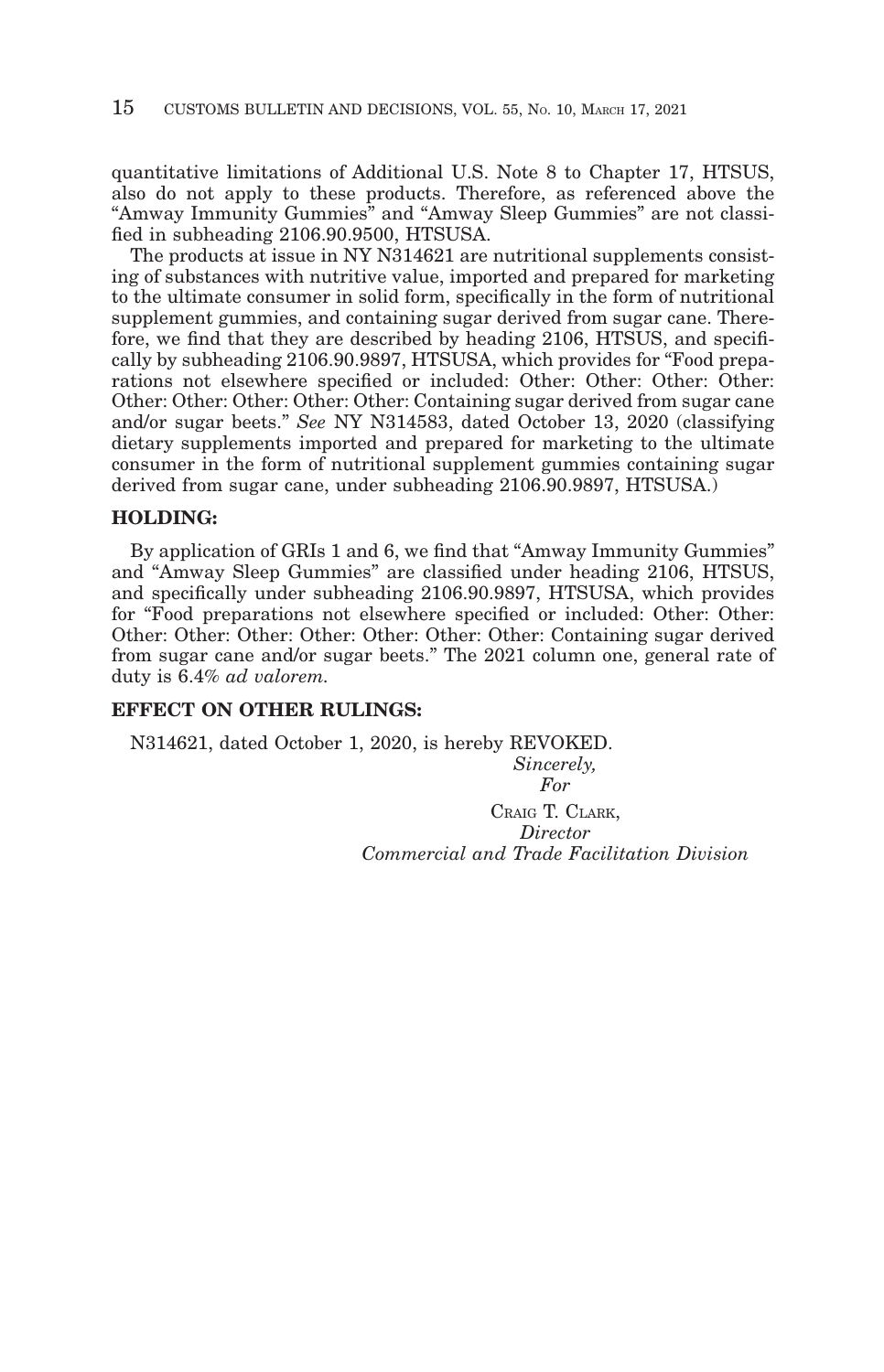# **PROPOSED REVOCATION OF ONE RULING LETTER AND PROPOSED REVOCATION OF TREATMENT RELATING TO THE TARIFF CLASSIFICATION OF THE ACTIVPANEL VERSION 7**

**AGENCY:** U.S. Customs and Border Protection, Department of Homeland Security.

**ACTION:** Notice of proposed revocation of one ruling letter, and proposed revocation of treatment relating to the tariff classification of the ActivPanel Version 7.

**SUMMARY:** Pursuant to section 625(c), Tariff Act of 1930 (19 U.S.C. § 1625(c)), as amended by section 623 of title VI (Customs Modernization) of the North American Free Trade Agreement Implementation Act (Pub. L. 103–182, 107 Stat. 2057), this notice advises interested parties that U.S. Customs and Border Protection (CBP) intends to revoke one ruling letter concerning tariff classification of the ActivPanel Version 7 under the Harmonized Tariff Schedule of the United States (HTSUS). Similarly, CBP intends to revoke any treatment previously accorded by CBP to substantially identical transactions. Comments on the correctness of the proposed actions are invited.

**DATE:** Comments must be received on or before April 16, 2021.

**ADDRESS:** Written comments are to be addressed to U.S. Customs and Border Protection, Office of Trade, Regulations and Rulings, Attention: Erin Frey, Commercial and Trade Facilitation Division, 90 K St., NE, 10th Floor, Washington, DC 20229–1177. Due to the COVID-19 pandemic, CBP is also allowing commenters to submit electronic comments to the following email address: 1625Comments@cbp.dhs.gov. All comments should reference the title of the proposed notice at issue and the *Customs Bulletin* volume, number and date of publication. Due to the relevant COVID-19-related restrictions, CBP has limited its on-site public inspection of public comments to 1625 notices. Arrangements to inspect submitted comments should be made in advance by calling Ms. Erin Frey at (202) 325–1757.

FOR FURTHER INFORMATION CONTACT: Patricia Fogle, Electronics, Machinery, Automotive and International Nomenclature Branch, Regulations and Rulings, Office of Trade, at (202) 325–0061.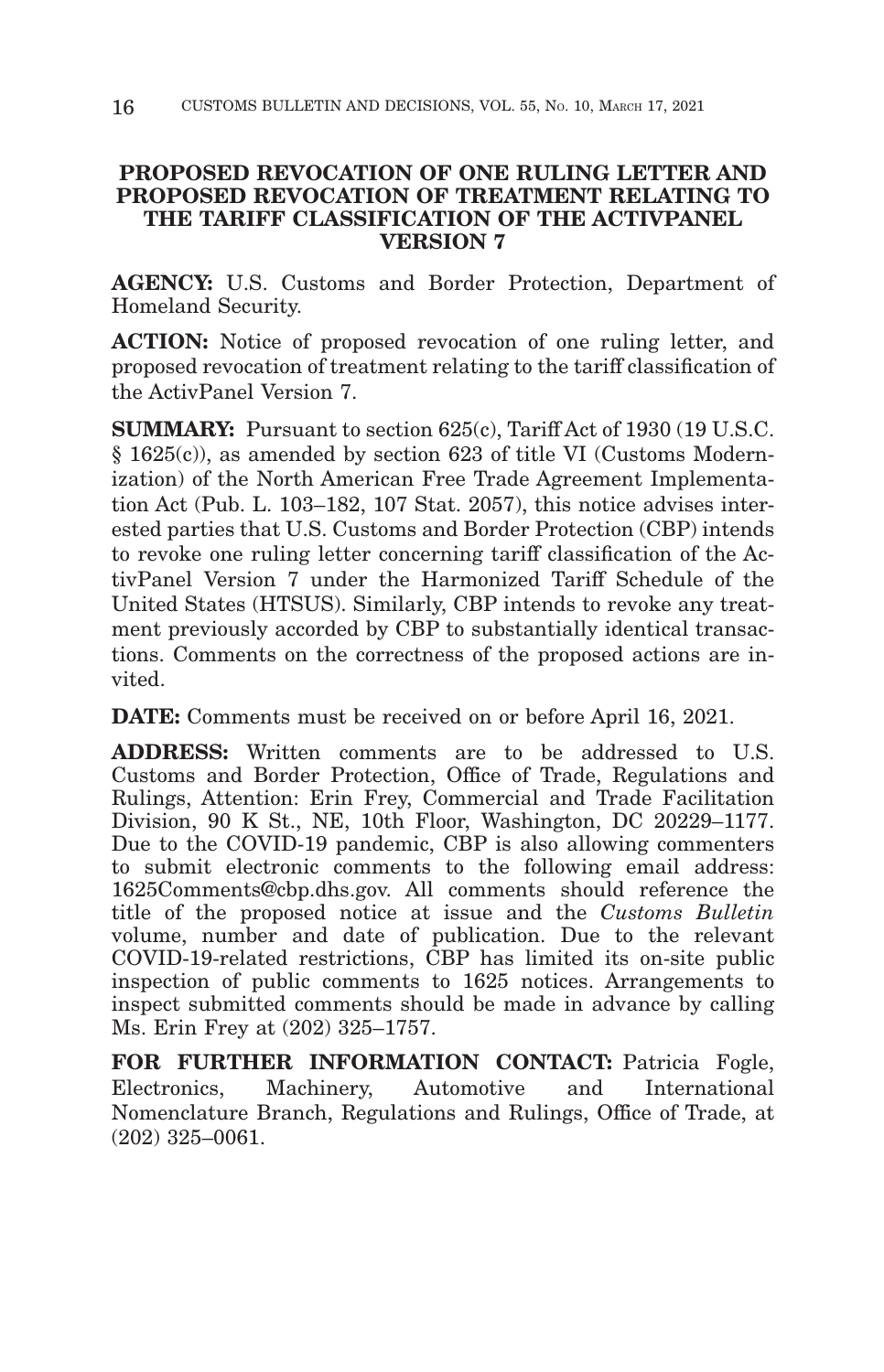# **SUPPLEMENTARY INFORMATION:**

# **BACKGROUND**

Current customs law includes two key concepts: informed compliance and shared responsibility. Accordingly, the law imposes an obligation on CBP to provide the public with information concerning the trade community's responsibilities and rights under the customs and related laws. In addition, both the public and CBP share responsibility in carrying out import requirements. For example, under section 484 of the Tariff Act of 1930, as amended (19 U.S.C. § 1484), the importer of record is responsible for using reasonable care to enter, classify and value imported merchandise, and to provide any other information necessary to enable CBP to properly assess duties, collect accurate statistics, and determine whether any other applicable legal requirement is met.

Pursuant to 19 U.S.C. § 1625(c)(1), this notice advises interested parties that CBP is proposing to revoke one ruling letter pertaining to the tariff classification of the ActivPanel Version 7. Although in this notice, CBP is specifically referring to Headquarters Ruling Letter ("HQ") H304416, dated August 10, 2020 (Attachment A), this notice also covers any rulings on this merchandise which may exist, but have not been specifically identified. CBP has undertaken reasonable efforts to search existing databases for rulings in addition to the one identified. No further rulings have been found. Any party who has received an interpretive ruling or decision (i.e., a ruling letter, internal advice memorandum or decision, or protest review decision) on the merchandise subject to this notice should advise CBP during the comment period.

Similarly, pursuant to 19 U.S.C.  $\S$  1625(c)(2), CBP is proposing to revoke any treatment previously accorded by CBP to substantially identical transactions. Any person involved in substantially identical transactions should advise CBP during this comment period. An importer's failure to advise CBP of substantially identical transactions or of a specific ruling not identified in this notice may raise issues of reasonable care on the part of the importer or its agents for importations of merchandise subsequent to the effective date of the final decision on this notice.

In HQ H304416, CBP classified the ActivPanel Version 7 in heading 8471, HTSUS, specifically in subheading 8471.60.10, HTSUS, which provides for "Automatic data processing machines and units thereof; magnetic or optical readers, machines for transcribing data onto data media in coded form and machines for processing such data, not elsewhere specified or included: Input or output units, whether or not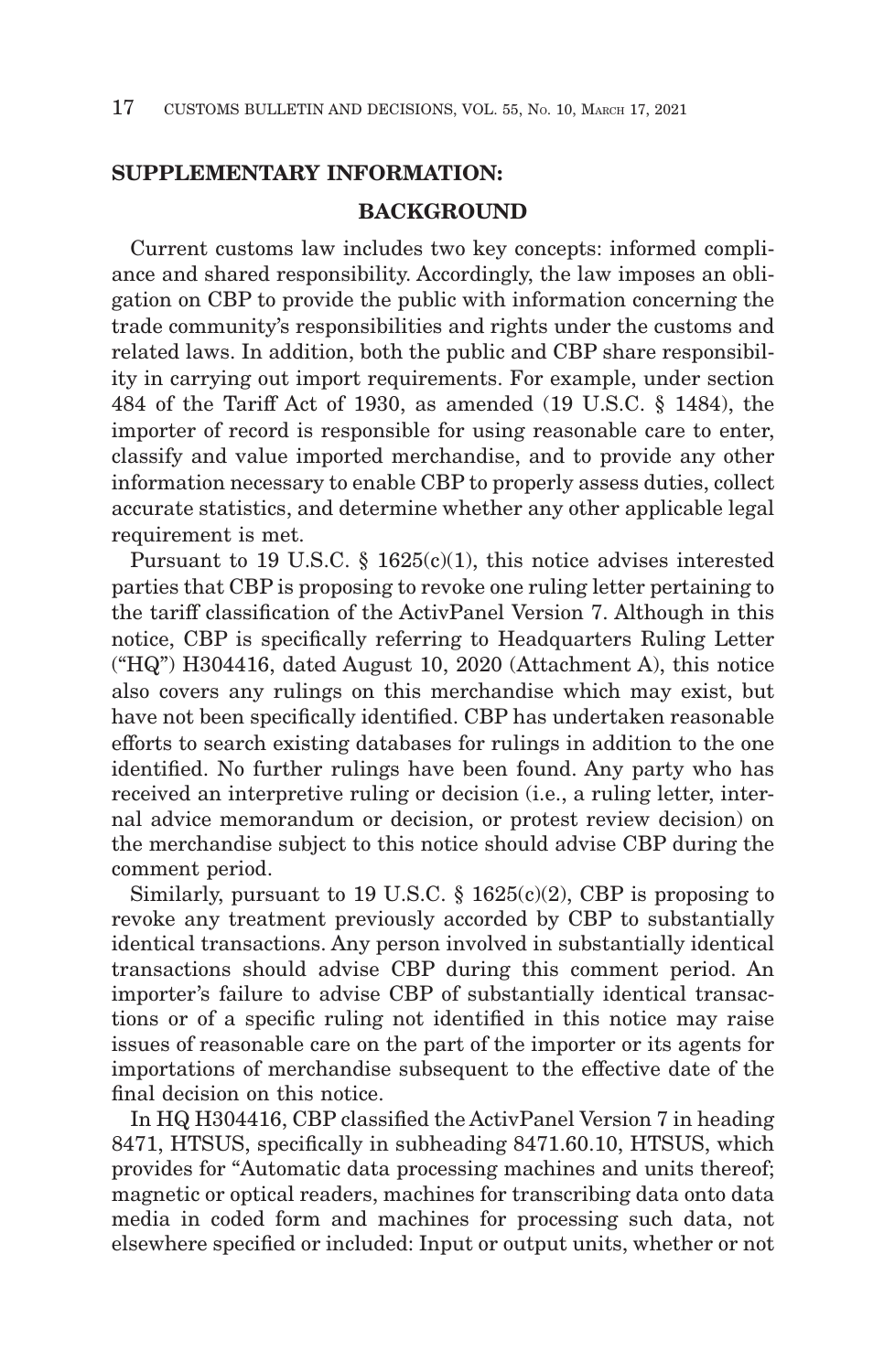containing storage units in the same housing: Combined input/output units." CBP has reviewed HQ H304416 and has determined the ruling letter to be in error. It is now CBP's position that the ActivPanel Version 7 is properly classified, in heading 8471, HTSUS, specifically in subheading 8471.41.01, HTSUS, which provides for "Automatic data processing machines and units thereof; magnetic or optical readers, machines for transcribing data onto data media in coded form and machines for processing such data, not elsewhere specified or included: Other automatic data processing machines: Comprising in the same housing at least a central processing unit and an input and output unit, whether or not combined."

Pursuant to 19 U.S.C.  $\S$  1625(c)(1), CBP is proposing to revoke HQ H304416 and to revoke or modify any other ruling not specifically identified to reflect the analysis contained in the proposed HQ H314277, set forth as Attachment B to this notice. Additionally, pursuant to 19 U.S.C. § 1625(c)(2), CBP is proposing to revoke any treatment previously accorded by CBP to substantially identical transactions.

Before taking this action, consideration will be given to any written comments timely received.

> GREGORY CONNOR *for* CRAIG T. CLARK, *Director Commercial and Trade Facilitation Division*

Attachments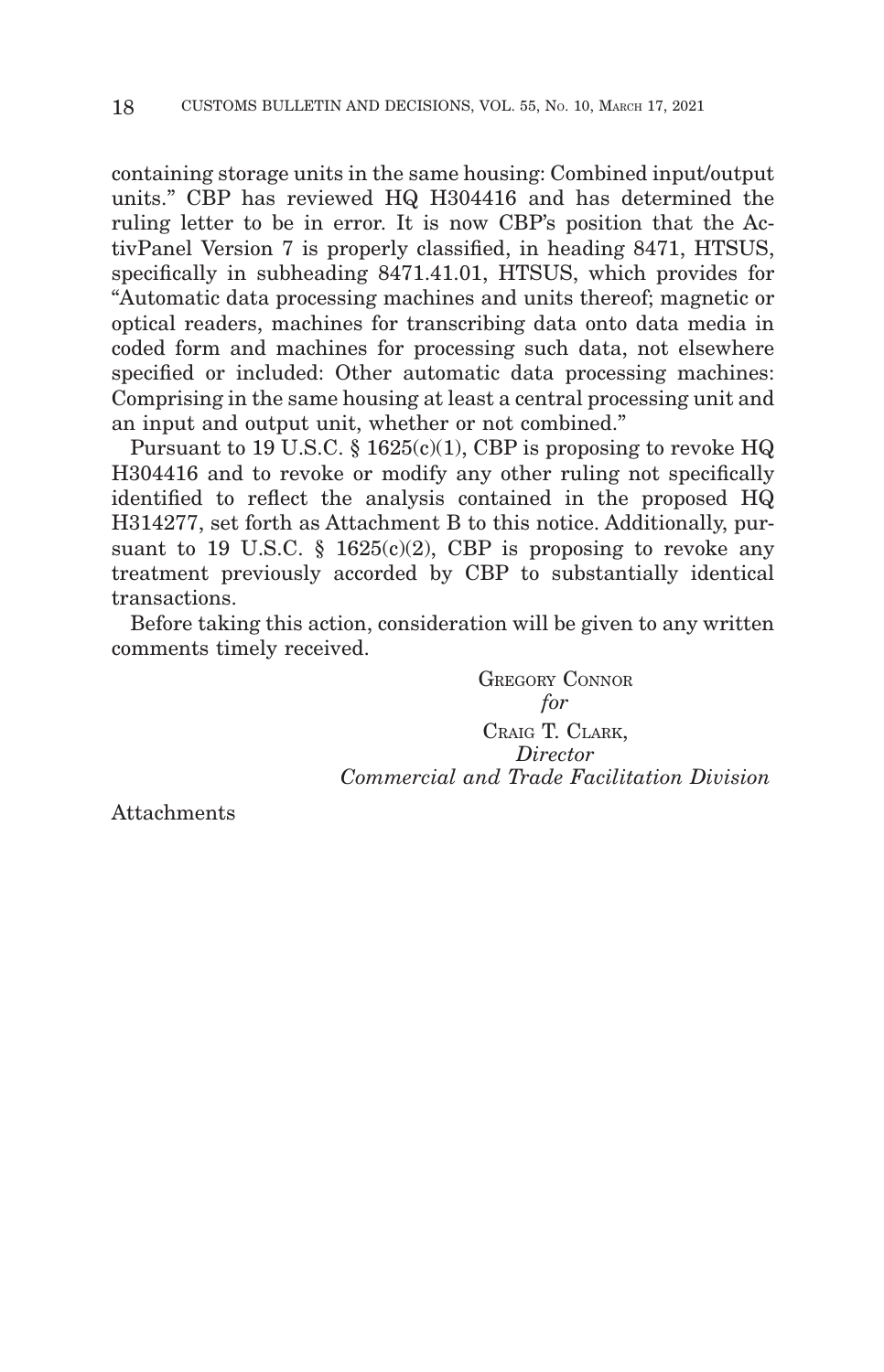#### ATTACHMENT A

#### HQ H304416

August 10, 2020 CLA-2 OT:RR:CTF:EMAIN H304416 PF CATEGORY: Classification TARIFF NO.: 8471.60.10

MICHAEL K. TOMENGA NEVILLE PETERSON LLP *1400 16TH STREET, N.W. WASHINGTON, D.C. 20036*

RE: Tariff classification of the ActivPanel Version 7

DEAR MR. TOMENGA:

This is in reply to your correspondence to U.S. Customs and Border Protection ("CBP"), Office of Trade, Regulations and Rulings, on behalf of your client Promethean, Inc. ("Promethean"). In your letter, you seek a prospective ruling under the Harmonized Tariff Schedule of the United States ("HTSUS") regarding the tariff classification of the ActivPanel Interactive Display version 7 ("ActivPanel v7"). We have taken into consideration supplemental information received on October 24, 2019 and January 30, 2020.

### **FACTS:**

There are two models of the ActivPanel v7 subject to this request, which are the ActivPanel Nickel and ActivPanel Titanium. Both models contain a 4K ultra high-definition liquid crystal display ("LCD") video monitor containing a touch overlay, a CPU, speakers and connectors for various signal inputs and outputs, including VGA, USD, and HDMI, and a remote control. The LCD screen size of the ActivPanel Nickel is available from 65 inches to 86 inches and the LCD screen size of the ActivPanel Titanium is available from 70 inches to 86 inches. Both ActivPanel v7 models are configured with a Quad Core processor, 2GB to 4GB of memory, 16GB to 64GB internal storage, a graphics processor, audio, Ethernet, Wi-Fi and Bluetooth connectivity.

The ActivPanel v7 is described as an interactive display and includes a menu bar that allows users access to applications, tools, files, and other attached computing machines. The ActivPanel v7 is sold with Promethean Classroom Essential Applications, which include Whiteboard, Annotate, Screen Share, Spinner and Timer. The Promethean Classroom Essential Apps are educational applications that provide a user with whiteboard, screen capture, annotating, and mirroring functions.<sup>1</sup> The ActivPanel v7 also has an application or control feature entitled the "Locker" that displays and provides access to the applications that are installed onto the ActivPanel v7 as well as the applications that are stored on a separate computing device. The ActivPanel v7 includes a preinstalled Promethean Store, which includes curated educational applications.<sup>2</sup> In order to install an application from the Promethean Store or from the Google Play Store onto the ActivPanel v7, a separate computing system is required.

<sup>&</sup>lt;sup>1</sup> See https://www.prometheanworld.com/products/interactive-displays/activpanel*elements-series/* (last visited February 7, 2020).

<sup>2</sup>*https://www.prometheanworld.com/products/interactive-displays/activpanel-elementsseries/* (last visited February 7, 2020).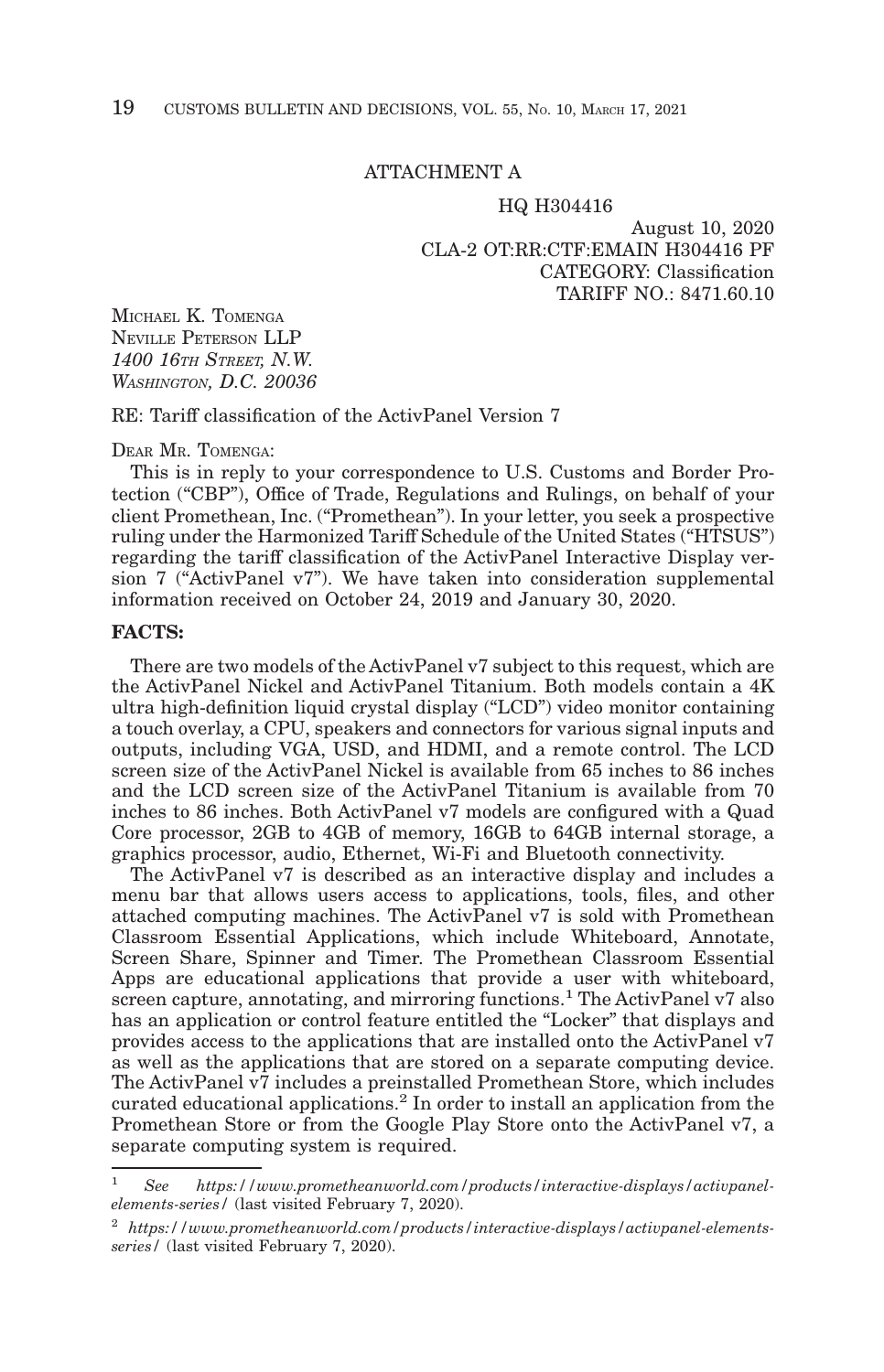Promethean sells different types of computing/Open Pluggable Specification ("OPS") modules that are externally connected to the ActivPanel v7, including Chromebox, OPS-M, and ActivConnect OPS-G.3 These OPS modules are considered optional devices and are not imported with the ActivPanel v7. The Chromebox uses a Chrome operating system, contains 4GB of RAM, a 128GB solid-state drive, and has Wi-Fi and Bluetooth connectivity.4 The Chromebox is connected to the ActivPanel v7 via an HDMI cable, the OPS-M is connected to the ActivPanel v7 via an OPS connection port on the ActivPanel v7's housing, and the ActiveConnect OPS-G is mounted directly onto the ActivPanel v7 via a mounting bracket. The Chromebox allows a user to download applications from the Google Play Store directly onto the ActivPanel v7, which appear on the ActivPanel v7's screen.<sup>5</sup> The OPS-M (Windows version) is pre-loaded with Windows 10 and allows a user to install applications and software packages such as Microsoft Office.6 The ActivConnect G uses an Android operating system and allows the downloading of applications from any Android Application Store to the ActivPanel v7.7 The ActiveConnect G is described as an external Android Module that gives the ActivPanel v7 "tablet-like capabilities, [and] puts the digital world at your fingertips with access to apps, content, mirroring, and more."8

Promethean's website also provides a description of the OPS modules on its website and describes the objective of these devices:

The objective of the OPS is to provide the ability for a wide range of computing units to be integrated into display units such as the ActivPanel based on standardized dimensions and the use of a common 80-pin JEA socket and other connectors.<sup>9</sup>

The Chromebox is described as follows:

The Promethean Chromebox is the perfect solution for extending an existing Chrome OS ecosystem to the ActivPanel Elements Series, providing certified and seamless access to your preferred apps from the

<sup>3</sup>*See https://www.prometheanworld.com/products/accessories/computing-modules/* (last visited February 7, 2020).

<sup>4</sup>*See https://www.prometheanworld.com/products/accessories/promethean-chromebox/* and *https://cdn.prometheanworld.com/wp-content/uploads/2019/08/Promethean\_ Chromebox\_2019\_SS\_0619v1.5\_EN.pdf* (last visited February 7, 2020).

<sup>5</sup>*See https://www.prometheanworld.com/products/accessories/promethean-chromebox/* (last visited February 7, 2020).

<sup>6</sup>*See https://support.prometheanworld.com/product/-ops-m-/* and *https://support. prometheanworld.com/article/1734/* (last visited February 7, 2020). There are two versions of the OPS-M, one with pre-installed Windows 10 operating system and another version with no operating system.

<sup>7</sup>*See https://support.prometheanworld.com/product/-activconnect-g-/* (last visited February 7, 2020).

<sup>8</sup>*See https://support.prometheanworld.com/product/-activconnect-g-/* (last visited February 7, 2020) and *https://blog.prometheanworld.com/tech-insights/educational-apps-touse-with-the-activpanel/* (discussing how the "ActivConnect coupled with your Promethean display to leverage educational apps is a great way to keep students engaged, working together, and having fun as they learn!").

<sup>9</sup>*See https://support.prometheanworld.com/article/1015/* (last visited February 7, 2020).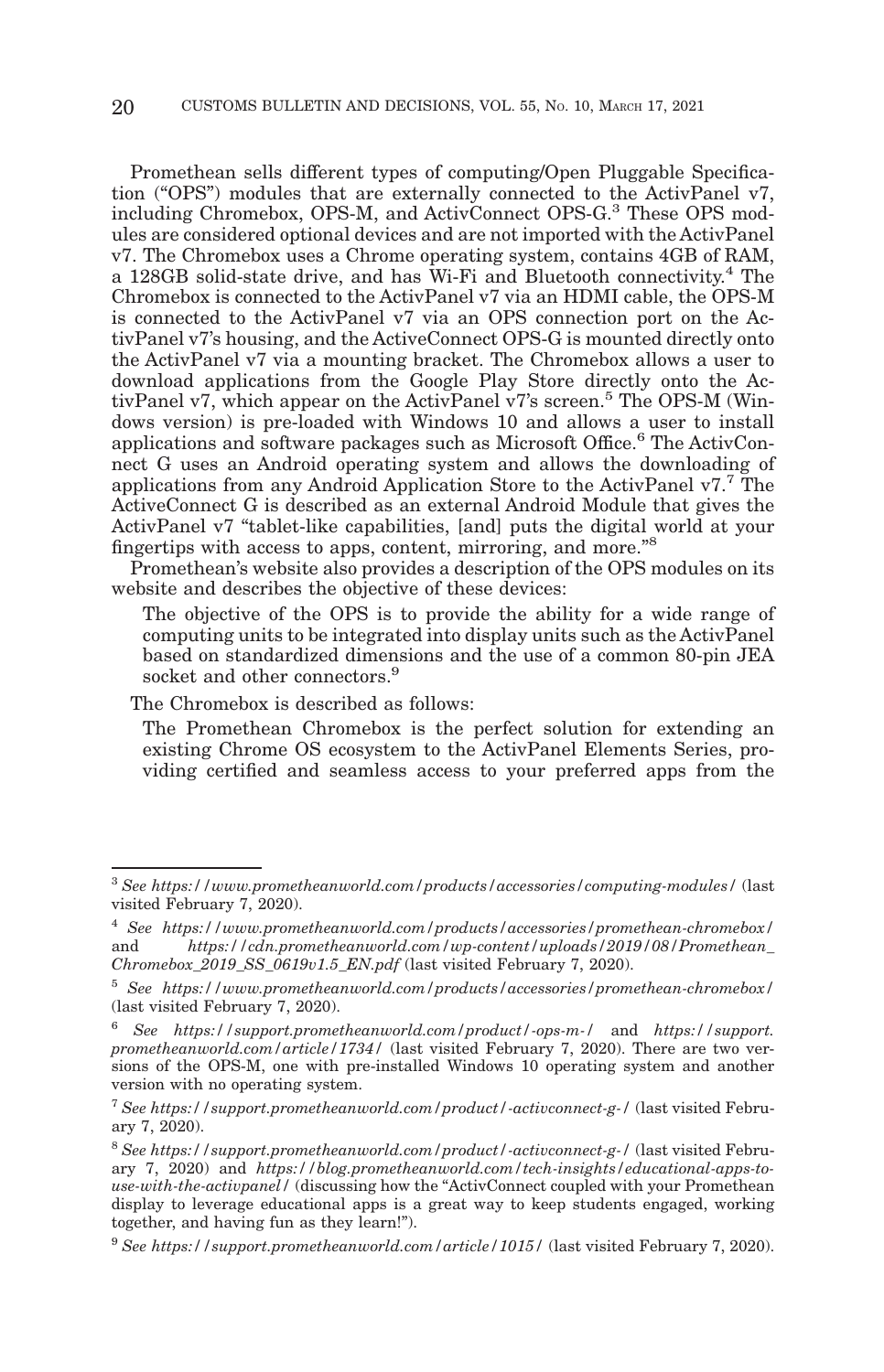Google Play Store. View and launch downloaded apps directly from the Unified Menu with one-click access and no need for source switching.10

The ActivPanel v7 has a CPU on a scaler board. The CPU that runs the Android operating system functions as an image processor that takes a signal from an automatic data processing ("ADP") machine input and translates it onto the LCD in the form of an image. Aside from the control and interface applications that are installed directly onto the internal scaler CPU, users are limited as to what they can directly install on the scaler board CPU. Applications that provide general purpose computing functions reside on the computing/OPS modules, such as the ActiveConnect OPS-G, Chromebox, and OPS-M and not on the ActivPanel v7. A support video from Promethean describes how a user can "integrate the ActivConnect OPS-G with the ActivPanel Elements Series so the apps will exist in the Locker alongside the apps from the ActivPanel."11 In addition, a separate support video states that the OPS-M and Active Connect G are required to install applications.<sup>12</sup> Moreover, in order to manually install applications, users must download the specific application from their personal computer, save it to a USB drive, and insert it into the mounted OPS/ActiveConnect OPS-G/Chromebox.13

Promethean also creates and supports lesson delivery software, entitled ActivInspire and ClassFlow for use on its ActivPanels  $v7^{14}$ . These applications are not physically installed on the ActivPanel v7, but instead are installed on a separate ADP machine. The ClassFlow application is installed on the ActiveConnect OPS and is marketed is for its ability to "deliver lessons, write, draw, annotate and poll students."15 In addition, the ActivInspire specifications require a Windows, Mac or Linux operating<sup>16</sup> system to function and the ActivPanel v7 runs on an Android operating system. Based on the ActivInspire specifications, this software has to be installed on a separate ADP machine and not on the ActivPanel v7. Neither the ActivInspire nor Classflow programs allow users to perform general purpose computing functions.

<sup>10</sup>*See https://www.prometheanworld.com/products/accessories/promethean-chromebox/* (last visited February 7, 2020).

<sup>11</sup>*See https://support.prometheanworld.com/video/activpanel-elements-ops-integration/* (last visited February 7, 2020).

<sup>12</sup>*See https://www.youtube.com/watch?v=r-nbs8KUVsw* (last visited February 7, 2020) https://edtechmagazine.com/k12/article/2019/12/review-promethean-activpanel*titanium-has-many-teacher-friendly-features* (noting that an OPS computing module is a must for teachers who wish to run Google apps through their interactive whiteboard) (last visited February 7, 2020).

<sup>13</sup>*See https://www.youtube.com/watch?v=rvakgLzD2sA* (last visited February 7, 2020).

<sup>14</sup>*See https://www.prometheanworld.com/products/interactive-displays/activpanelelements-series/* (last visited February 7, 2020).

<sup>15</sup>*See https://support.prometheanworld.com/article/1565*, *https://support. prometheanworld.com/download/45992* and https://support.prometheanworld.com/ download/45776 (last visited February 7, 2020).

<sup>16</sup>*See https://support.prometheanworld.com/activinspire-system-requirements-en/* (last visited February 7, 2020).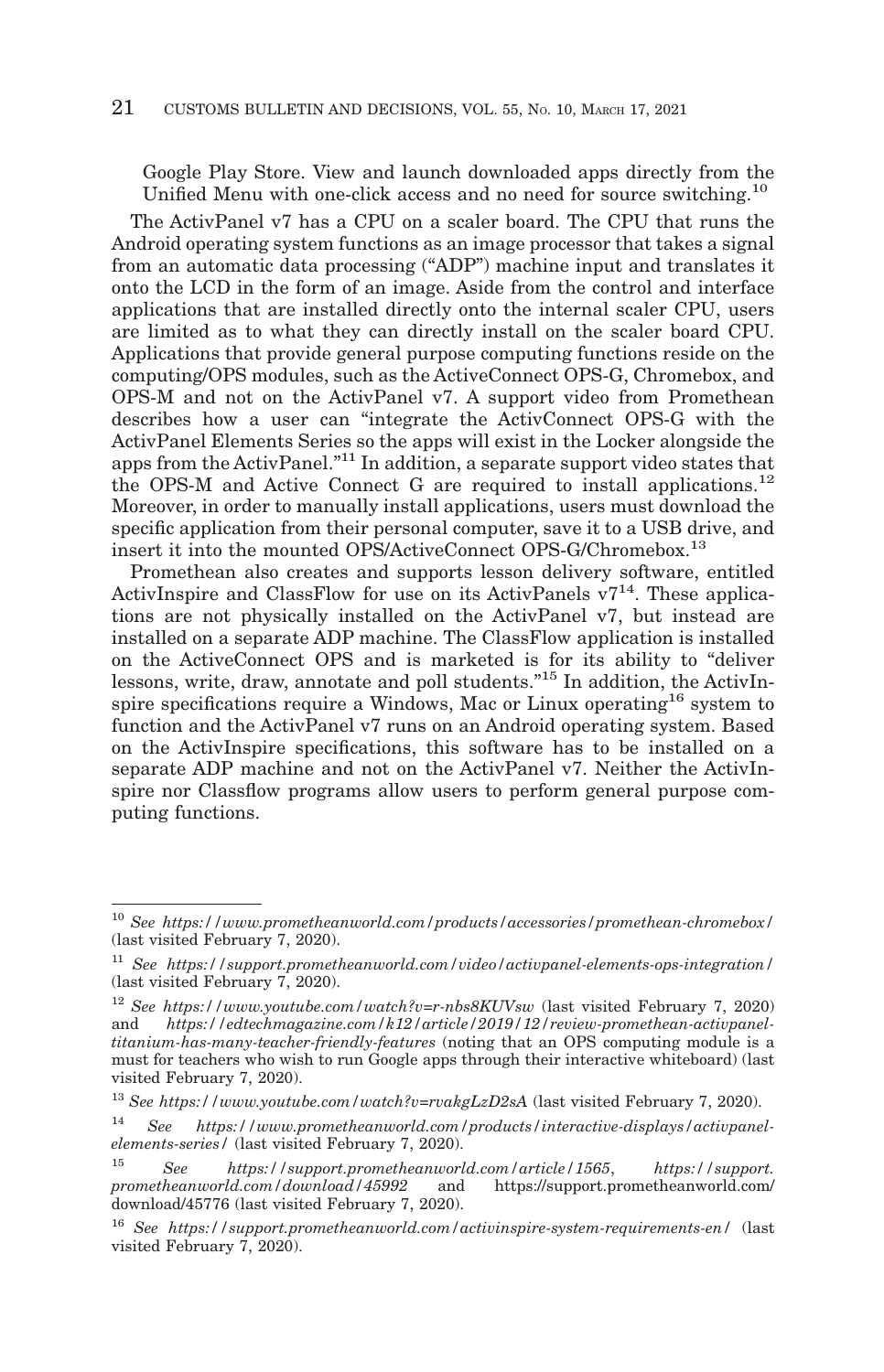#### **ISSUE:**

Whether the ActivPanel v7 is classified as an automatic data processing ("ADP") machine of heading 8471, HTSUS or a combined input/output unit of an ADP machine of heading 8471, HTSUS.

# **LAW AND ANALYSIS:**

Merchandise imported into the United States is classified under the HT-SUS. Tariff classification is governed by the principles set forth in the General Rules of Interpretation ("GRIs") and, in the absence of special language or context which requires otherwise, by the Additional U.S. Rules of Interpretation ("AUSR"). The GRIs and the AUSR are part of the HTSUS, and are considered statutory provisions of law for all purposes.

GRI 1 requires that classification be determined first according to the terms of the headings of the tariff schedule and any relative section or chapter notes and, unless otherwise required, according to the remaining GRIs taken in order. In the event that the goods cannot be classified solely on the basis of GRI 1, and if the heading and legal notes do not otherwise require, the remaining GRIs 2 through 6 may then be applied in order.

The HTSUS headings under consideration are as follows:

| 8471       | Automatic data processing machines and units thereof; mag-<br>netic or optical readers, machines for transcribing data onto<br>data media in coded form and machines for processing such<br>data, not elsewhere specified or included: |  |  |  |  |
|------------|----------------------------------------------------------------------------------------------------------------------------------------------------------------------------------------------------------------------------------------|--|--|--|--|
|            | * * *                                                                                                                                                                                                                                  |  |  |  |  |
|            | Other automatic data processing machines:                                                                                                                                                                                              |  |  |  |  |
| 8471.41.01 | Compromising in the same housing at least a cen-<br>tral processing unit and an input and output unit,<br>whether or not combined                                                                                                      |  |  |  |  |
| * * *      |                                                                                                                                                                                                                                        |  |  |  |  |
| 8471.60    | Input or output units, whether or not containing storage<br>units in the same housing:                                                                                                                                                 |  |  |  |  |
| 8471.60.10 | Combined input/output units                                                                                                                                                                                                            |  |  |  |  |

ADP machines are defined in Legal Note 5(A) to Chapter 84, HTSUS, which provide as follows:

For the purposes of heading 8471, the expression "automatic data processing machines" means machines capable of:

- (i) Storing the processing program or programs and at least the data immediately necessary for the execution of the program;
- (ii) Being freely programmed in accordance with the requirements of the user;
- (iii) Performing arithmetical computations specified by the user; and
- (iv) Executing, without human intervention, a processing program which requires them to modify their execution, by logical decision during the processing run.

To be classified as an ADP unit under heading 8471, HTSUS, an article must meet the terms of Legal Note 5(C) to Chapter 84, HTSUS, which provides that: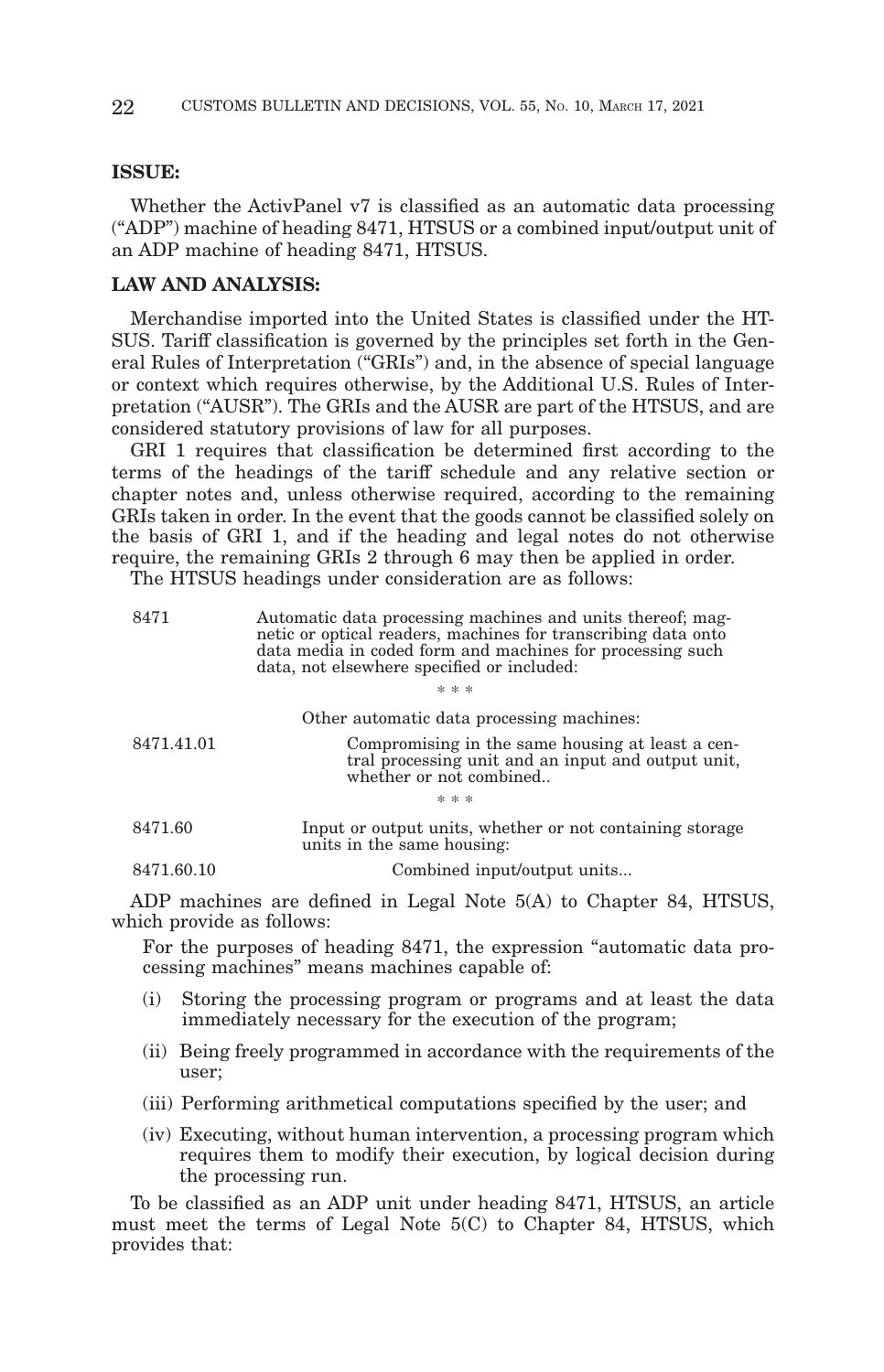Subject to paragraphs (D) and (E) below, a unit is to be regarded as being a part of an automatic data processing system if it meets all the following conditions:

- (i) It is of a kind solely or principally used in an automatic data processing system;
- (ii) It is connectable to the central processing unit [CPU] either directly or through one or more other units; and
- (iii) It is able to accept or deliver data in a form (codes or signals) which can be used by the system.

Separately presented units of an automatic data processing machine are to be classified in heading 8471... .

In understanding the language of the HTSUS, the Explanatory Notes (ENs) of the Harmonized Commodity Description and Coding System, which constitute the official interpretation of the HTSUS at the international level, may be utilized. The ENs, although not dispositive or legally binding, provide a commentary on the scope of each heading, and are generally indicative of the proper interpretation of the HTSUS. *See* T.D. 89–80, 54 Fed. Reg. 35127 (August 23, 1989).

The ENs to heading 8471 provide, in pertinent part:

# **(I) AUTOMATIC DATA PROCESSING MACHINES AND UNITS THEREOF**

Data processing is the handling of information of all kinds, in preestablished logical sequences and for a specific purpose or purposes.

Automatic data processing machines are machines which, by logically interrelated operations performed in accordance with pre-established instructions (program), furnish data which can be used as such, or, in some cases, serve in turn as data for other data processing operations.

This heading covers data processing machines in which the logical sequences of the operations can be changed from one job to another, and in which the operation can be automatic, that is to say with no manual intervention for the duration of the task... .

However, the heading **excludes** machines, instruments or apparatus incorporating or working in conjunction with an automatic data processing machine and performing a specific function. Such machines, instruments or apparatus are classified in the headings appropriate to their respective functions or, failing that, in residual headings (See Part (E) of the General Explanatory Note to this Chapter).

#### **(A) AUTOMATIC DATA PROCESSING MACHINES**

The automatic data processing machines of this heading must be capable of fulfilling **simultaneously** the conditions laid down in Note 5(A) to this Chapter. [...]

Thus, machines which operate only on fixed programs, i.e., programs which cannot be modified by the user, are **excluded** even though the user may be able to choose from a number of such fixed programs.

These machines have storage capability and also stored programs which can be changed from job to job... .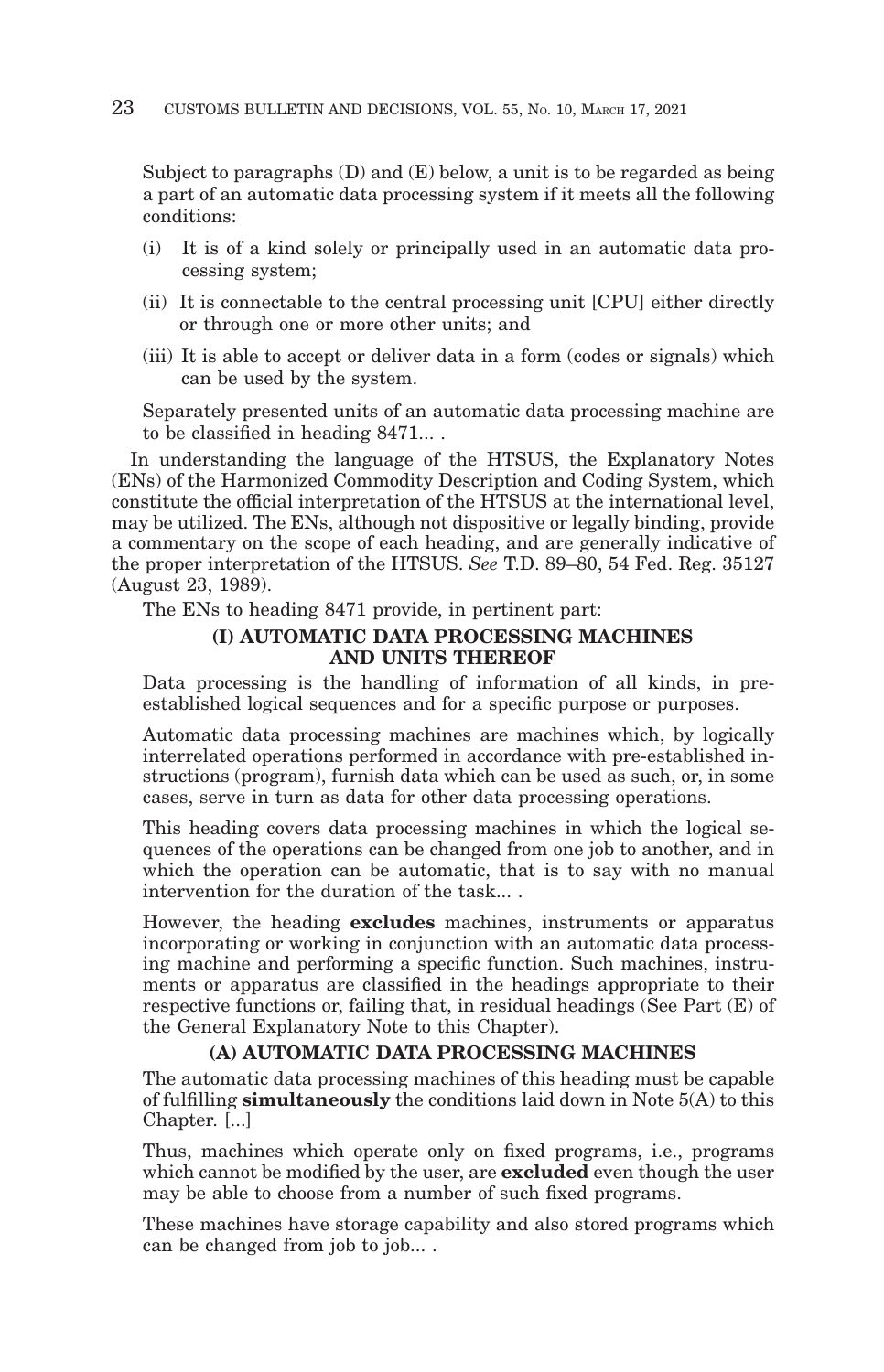The ActivPanel v7 is capable of "storing the processing program or programs and at least the data immediately necessary for the execution of the program;" "performing arithmetical computations specified by the user;" and "executing, without human intervention, a processing program which requires them to modify their execution, by logical decision during the processing run." *See* Note 5(A)(i), (iii) and (iv) to Chapter 84, HTSUS. At issue in this case is whether the device is "capable of ... being freely programmed in accordance with the requirements of the user." *See* Note 5(A)(ii) to Chapter 84, HTSUS.

In *Optrex America Inc. v. United States*, 427 F. Supp. 2d. 1177 (Ct. Int'l Trade 2006), *aff'd*, 475 F.3d 1367 (Fed. Cir. 2007) ("*Optrex*"), the U.S. Court of Appeals for the Federal Circuit ("CAFC") upheld CBP's longstanding interpretation that a "freely programmable" ADP machine is one that: (i) applications can be written for, (ii) does not impose artificial limitations upon such applications, and (iii) will accept new applications that allow the user to manipulate the data as deemed necessary by the user. 475 F.3d at 1368. *See also* Headquarters Ruling Letter ("HQ") 964880, dated December 21, 2001. The *Optrex* court noted that "[CBP's] interpretation is supported by the World Customs Organization's Explanatory Notes [...] which provide that 'machines which operate only on fixed programs, that is, programs which cannot be modified by the user, are excluded [from heading 8471] even though the user may be able to choose from a number of such fixed programs.' Explanatory Note 84.71(I)(A)." *Id.* at 1370. The court added that "[a]pplication programs are not 'fixed' because they can be installed or deleted from a machine." 427 F. Supp. 2d at 1197.

CBP has ruled that devices which enable the user to decide which applications to install or delete from the device are freely programmable. For example, in HQ 964880, *supra*, CBP examined the classification of the Palm VII and VIIx – personal digital assistants ("Palm PDAs") with Internet connectivity. Both models used Palm's 3.2.0 OS, a 16MHz microprocessor, and came with 2 MB of random access memory and 2 MB of read-only memory. They were imported with pre-installed applications (including a date book, an address book, a memo pad, and desk top e-mail connectivity software) and could accept additional applications that were available directly from Palm or from third-party vendors. In finding that the devices were freely programmable, CBP stressed the fact that they could be programmed in several ways: directly on the devices, with a host computer to generate a generic application, or with a host computer to generate a native application. CBP also noted that:

- (a) the Palm [OS] is an open operating system; programming tools are readily available to any user either directly from Palm or from other commercial sources;
- (b) programming tools are readily available to any user either directly from Palm or from other commercial sources; [and]
- (c) hundreds of software applications are currently available for the Palm OS through a variety of vendors who distribute them either as freeware, shareware, or commercial applications ...

CBP classified the PDAs in subheading 8471.30.00, HTSUS, as portable ADP machines.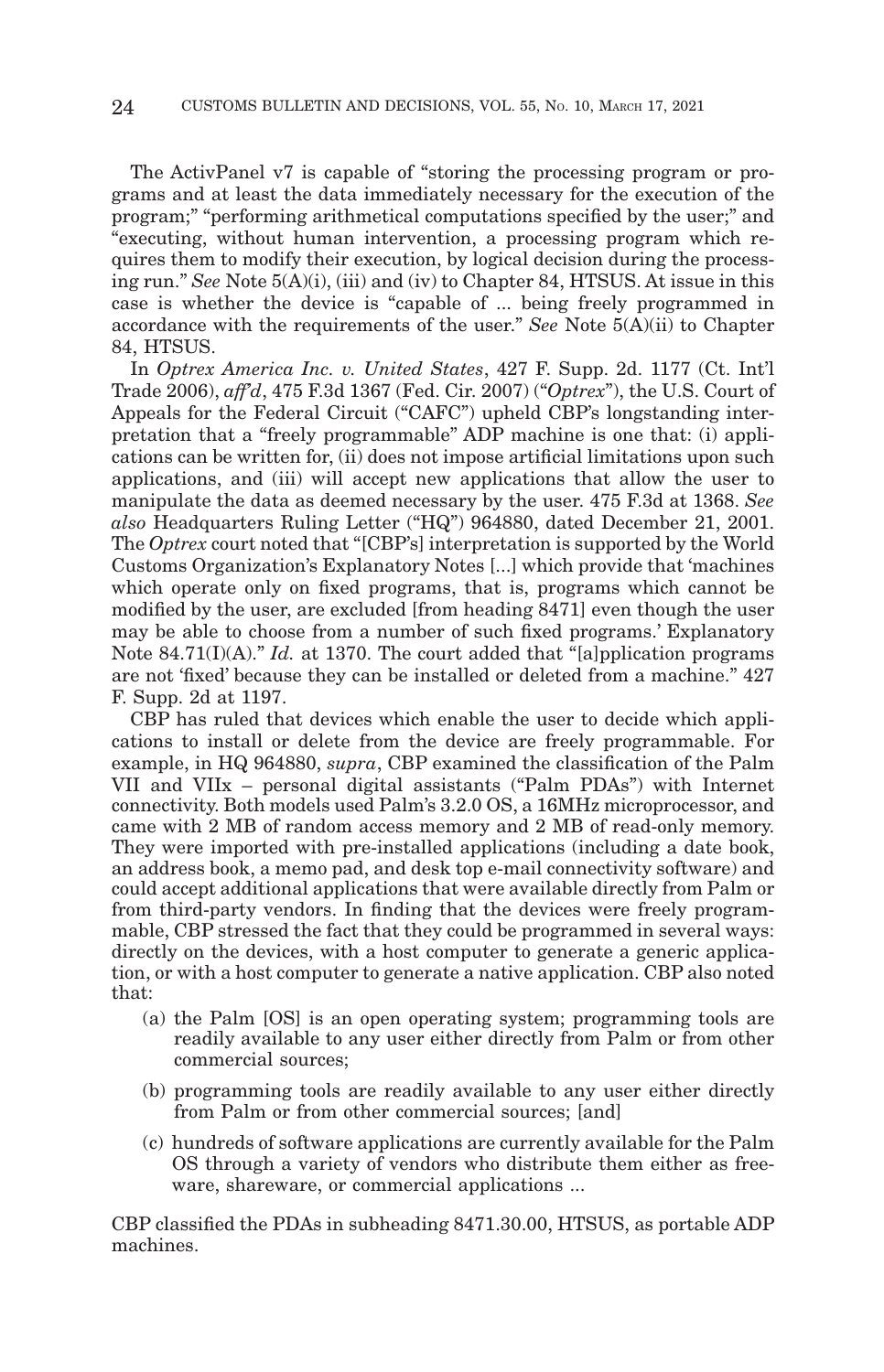Conversely, in HQ H026665, dated July 9, 2008, CBP ruled that the AIDA System Compact II, a machine used in hospitals to archive images, video and audio files associated with patient information onto a database, was not freely programmable because users were not free to add or remove software from the device. There, CBP noted, first, that the importer could not provide "... an affirmative representation that the hardware and software are installed into the AIDA without any proprietary restrictions or blocks" and second, that "the software installation manual and license prohibited the downloading of additional software and also identified such action as an impediment to the operation of the device."

Similarly, in HQ 964682, dated July 15, 2002, we determined that the Sony PlayStation2 ("PS2"), a video game console, was not freely programmable because:

[p]roprietary blocks in the PS2 prevent the console from running any commercially available Linux OS and only specially designed Sony disks can be read by the system. If a non-PS2 compatible disc is inserted in the console, the hardware layer (with the firmware) determines that the disc does not contain one of the accepted formats and thus does not acknowledge it as accepted media.

Significantly, we noted that to run additional Linux-based programs on the PS2, the user was required to install Sony's version of the Linux OS, which was not included with the console. Moreover, in HQ 952862, dated November 1, 1994, CBP determined that Teklogix data collection devices were not freely programmable, in part, because they were not "general purpose" machines and were designed for certain specific applications and could not by themselves perform the typical applications of computers or personal computers. HQ 952862 discussed the concept of freely programmable by examining the definitions of computer and personal computer and stated as follows:

In determining whether a particular machine is "freely programmable," it is helpful to examine the definitions of the terms "computer" and "personal computer." A computer, which is freely programmable, is a "[g]eneral-purpose machine that processes data according to a set of instructions that are stored internally either temporarily or permanently." A. Freedman, The Computer Glossary, Sixth Edition, pg. 95 (1993). A personal computer "is functionally similar to larger computers, but serves only one user. It is used at home and in the office for almost all applications traditionally performed on larger computers." Computer Glossary (1993), pg. 400. Personal Computers "are typically used for applications, such as word processing, spreadsheets, database management and various graphics-based programs, such as computer-aided design (CAD) and desktop publishing. They are also used to handle traditional business applications, such as invoicing, payroll and general ledger. At home, personal computers are primarily used for games, education and word processing." A. Freedman, The Computer Glossary, Fourth Edition, pg. 524 (1989). Because they can perform any of the above-listed applications, personal computers are considered to be "freely programmable.

The ActivPanel v7 is not freely programmable because it runs on fixed programs, specifically, its Promethean Classroom Essential Applications. The installation and execution of applications beyond the Promethean Classroom Essential Applications requires an external computing module, such as the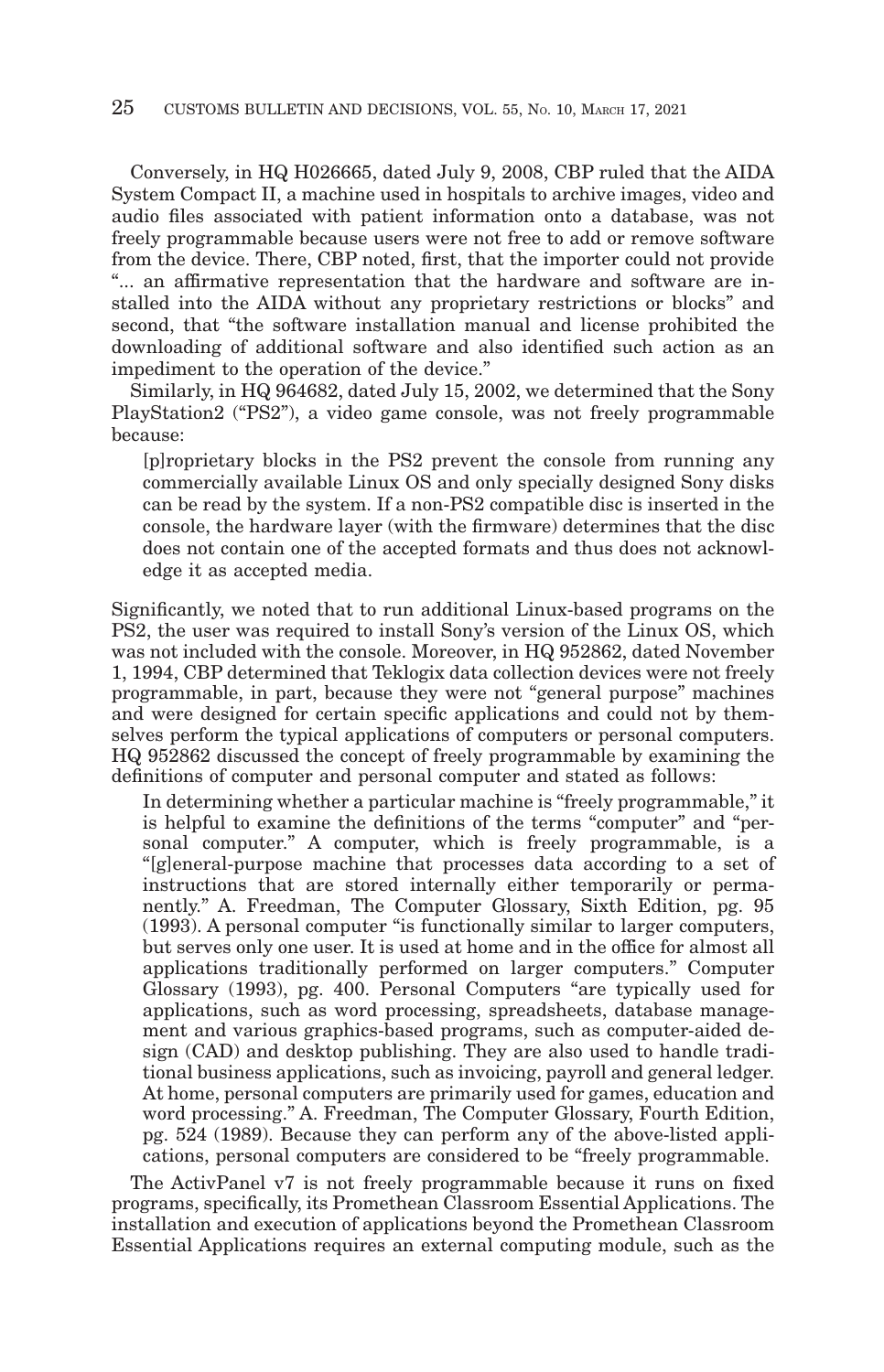ActivConnect OPS-G, OPS-M, or Chromebox. Promethean's website discusses the OPS Modules and notes that:

The objective of the OPS is to provide the ability for a wide range of computing units to be integrated into display units such as the ActivPanel based on standardized dimensions and the use of a common 80-pin JEA socket and other connectors.<sup>17</sup>

It is apparent that a user cannot install, modify or remove program applications on the ActivPanel v7. For example, the ActivPanel v7 cannot receive third-party applications, such as a word processing program or a virus protection program without the presence of an ADP machine. Numerous ActivPanel v7 support videos discuss that a separate OPS is required to install third-party applications.<sup>18</sup> The ActivPanel  $v7$  also requires a separate OPS/ computing machine for the installation of the ActivInspire and ClassFlow software programs. EN  $84.71(I)(A)$  provides that machines which operate only on fixed programs that cannot be modified by the user are excluded from heading 8471, HTSUS, even when the user may be able to choose from a number of such fixed programs. In this case, the ActivPanel v7 operates on fixed programs and does not accept the installation or removal of applications at will.

Unlike the Palm VII and Palm VIIx in HQ 964880, *supra*, the ActivPanel v7 requires a separate ADP machine to execute applications or programs apart from its limited classroom applications. In HQ 964880, CBP found that the Palm VII and Palm VIIx were freely programmable because when applications were downloaded to these devices, the programs could be stored, retained, and execute on the Palm devices. In the present case, the ActivPanel v7 cannot store, retain, or execute third-party applications without being connected to a separate OPS/computing device.

Promethean maintains that the scaler board CPU runs the educational and application software for the ActivPanel v7 such that a separate ADP machine is not required for the installation and execution of all third-party programs. However, the scaler board CPU that is installed inside the ActivPanel v7 functions as an image processor that takes the signal from the ADP machine input and translate it onto the LCD in the form of an image. The functionality of the scaler board CPU does not rise to the level of an ADP machine.

The ActivPanel v7 is not a general purpose ADP machine because it cannot by itself perform the functions of computers or personal computers, including general purpose computing tasks. The ActivPanel v7 has no word processing functions, spreadsheet, database management, desktop publishing, or email functions, nor is it capable of handling traditional business applications, such as invoicing, payroll, general ledger. These limitations preclude the use of the ActivPanel v7 for the typical applications associated with ADP machines. *See* HQ 952862.

For the foregoing reasons, we find that the ActivPanel v7 is not "freely programmable" as required by Note 5(A)(ii) to Chapter 84, HTSUS. There-

<sup>17</sup>*See https://support.prometheanworld.com/article/1015/* (last visited February 7, 2020).

<sup>18</sup>*See https://support.prometheanworld.com/video/activpanel-elements-ops-integration/* and *https://www.youtube.com/watch?v=r-nbs8KUVsw* (last visited February 7, 2020); *see also https://www.youtube.com/watch?v=rvakgLzD2sA* (last visited February 7, 2020) (discussing that in order to manually install applications a separate OPS machine is required).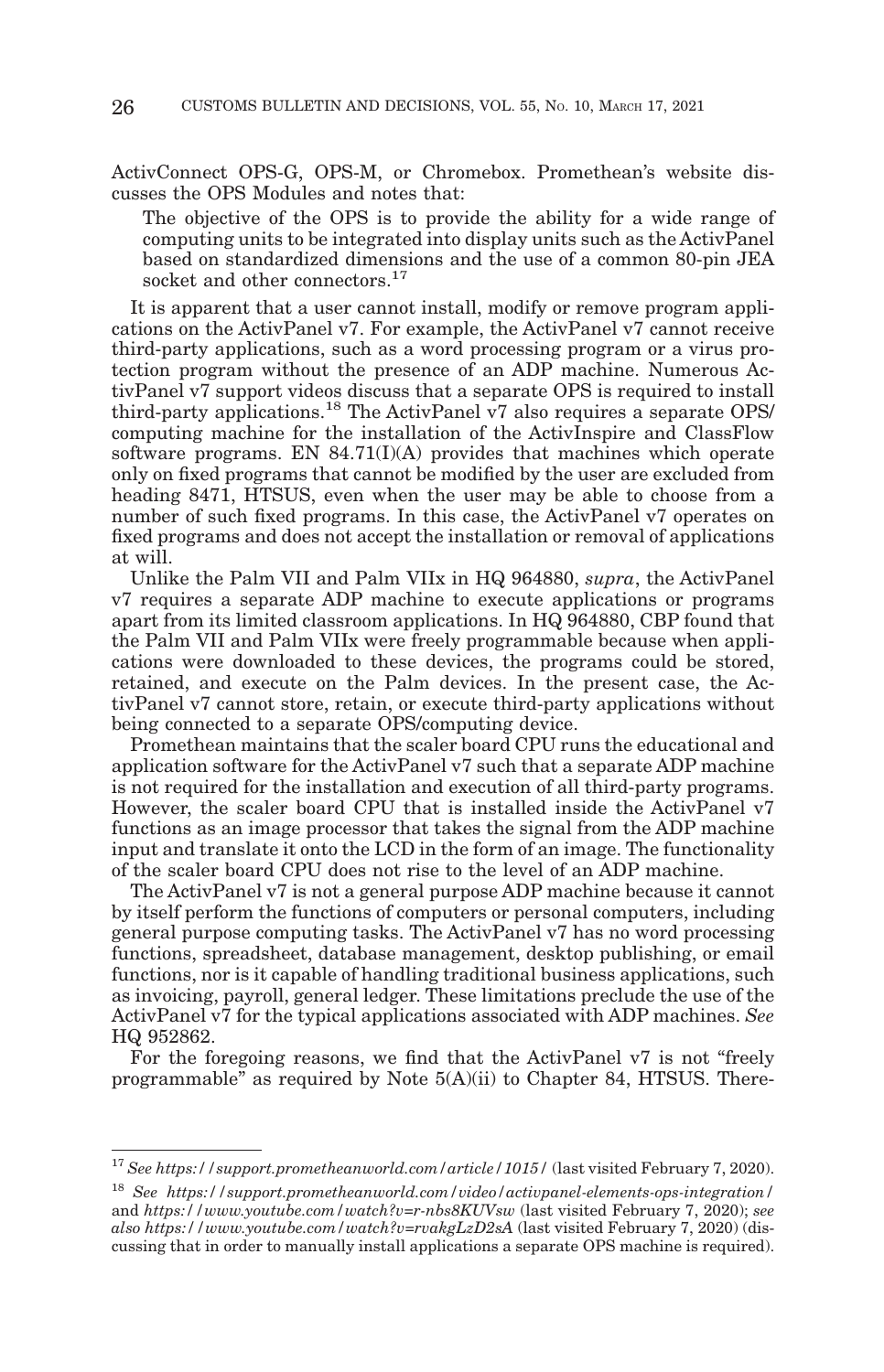fore, the ActivPanel v7 does not meet the requirements of Note 5(A) to Chapter 84, HTSUS, and it is not an ADP machine of heading 8471.50, HTSUS.

The ActivPanel v7 is an interactive display unit designed to connect to an ADP machine for the purpose of performing input and output functions in an ADP system. Legal Note 5(B) to Chapter 84, HTSUS, provides guidance regarding units of ADP machines. It states that "[a]utomatic data processing machines may be in the form of systems consisting of a variable number of separate units." Per EN 84.71, a unit is to be regarded as a part of the complete system if it meets all of the following conditions:

- (a) Performs a data processing function;
- (b) Meets the following criteria set out in Note 5 (C) to [Chapter 84, *supra*]:
	- (i) It is of a kind solely or principally used in an automatic data processing system;
	- (ii) It is connectable to the central processing unit either directly or through one or more other units; and
	- (iii) It is able to accept or deliver data in a form (codes or signals) which can be used by the system; and
- (c) Is not excluded by the provisions of Notes 5 (D) and (E) to this Chapter... .

According to Legal Note 5(B), the subject ActivPanel v7 must be: connectable to a CPU; capable of receiving data from an ADP system; and of a type of display that is principally or solely used in an ADP system. The subject ActivPanel v7 meets this criteria as it is directly connectable to a CPU, is able to accept or deliver data from an ADP system, and is of a kind solely or principally used in a ADP system. The ActivPanel v7 is also not excluded by the provisions of Notes  $5(D)$  or  $5(E)$ .

The ActivPanel v7 allows users to manipulate on-screen data directly and to a PC. The touch and LCD panel provide for an input and output medium and allow multiple users to connect their laptop or computing device to the ActivPanel v7 for the purpose of displaying, interacting, screen sharing from the user's computing machine. Because the ActivPanel v7's infrared touchscreen and LCD panel are permanently combined into a single unit and the display unit is principally used within an ADP system for the purpose of performing a data processing function, the subject ActivePanel v7 display unit is classified as a combined input output unit for ADP machines under subheading 8471.60.10, HTSUS.

Our decision is consistent with New York Ruling ("NY") N300326, dated September 11, 2018 where we found that Clevertouch LED touch screens that were designed to be used in a classroom or business setting as an interactive whiteboard in a standalone configuration (and not imported with an ADP module) were units of an ADP machine and were classified in 8471.60.10, HTSUS.19 In addition, in NY N285600, dated May 15, 2017, we determined that a different ActivePanel model, that consisted of an LCD display with multiple connection terminals and which allowed the unit to connect to an

 $^{\rm 19}$  CBP also noted that when the Clevertouch LED touch screens were imported with an Android OS module, which was able to process applications compatible with an Android OS,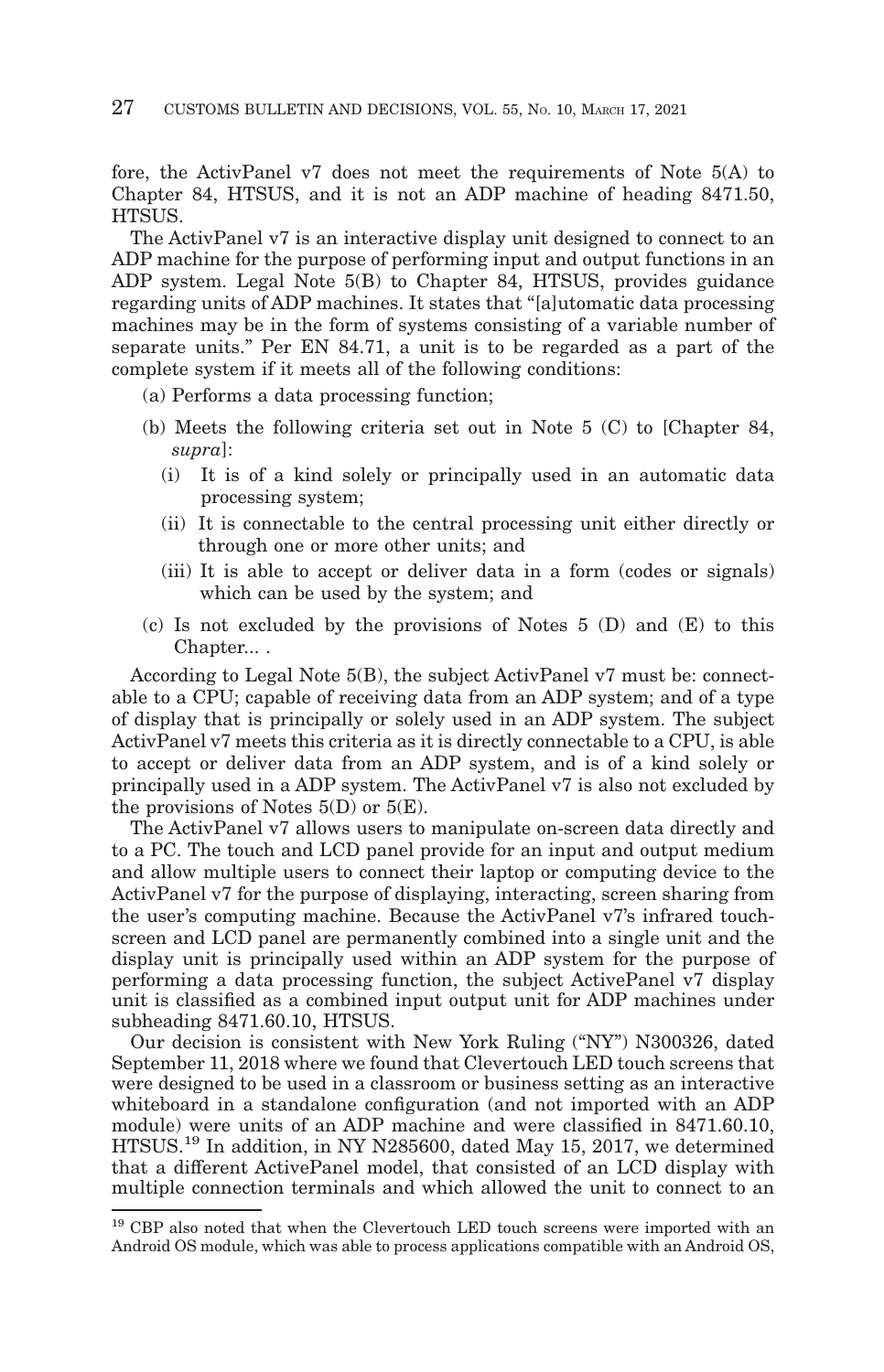ADP machine for the display and manipulation of content, was an interactive display unit of subheading 8471.60.10, HTSUS.

# **HOLDING:**

By application of GRIs 1 and 6, the subject ActivPanel v7 is classified in heading 8471, HTSUS, and specifically in subheading 8471.60.10, HTSUS, which provides for "Automatic data processing machines and units thereof: magnetic or optical readers, machines for transcribing data onto data media in coded form and machines for processing such data, not elsewhere specified or included: Input or output units, whether or not containing storage units in the same housing: Combined input/output units." The 2020 column one, general rate of duty for merchandise of this heading is Free.

Pursuant to U.S. Note 20 to Subchapter III, Chapter 99, HTSUS, products of China classified under subheading 8471.60.1000, HTSUS, unless specifically excluded, are subject to an additional 25 percent ad valorem rate of duty. At the time of importation, you must report the Chapter 99 subheading, i.e., 9903.88.03, in addition to subheading 8471.60.10, HTSUS, listed above.

The HTSUS is subject to periodic amendment so you should exercise reasonable care in monitoring the status of goods covered by the Note cited above and the applicable Chapter 99 subheading.

For background information regarding the trade remedy initiated pursuant to Section 301 of the Trade Act of 1974, you may refer to the relevant parts of the USTR and CBP websites, which are available at:

https://ustr.gov/issue-areas/enforcement/section-301-investigations/tariffactions https://www.cbp.gov/trade/remedies/301-certain-products-china

Duty rates are subject to change. The text of the most recent HTSUS and the accompany duty rates are provided at *www.usitc.gov*. A copy of this ruling letter should be attached to the entry documents filed at the time the goods are entered. If the documents have been filed without a copy, this ruling should be brought to the attention of the CBP officer handling the transaction.

*Sincerely,*

GREGORY CONNOR, *Branch Chief Electronics, Machinery, Automotive, and International Nomenclature Branch*

access and manipulate folders and files and performed general computing tasks, they were classified as an ADP machine of 8471.40, HTSUS.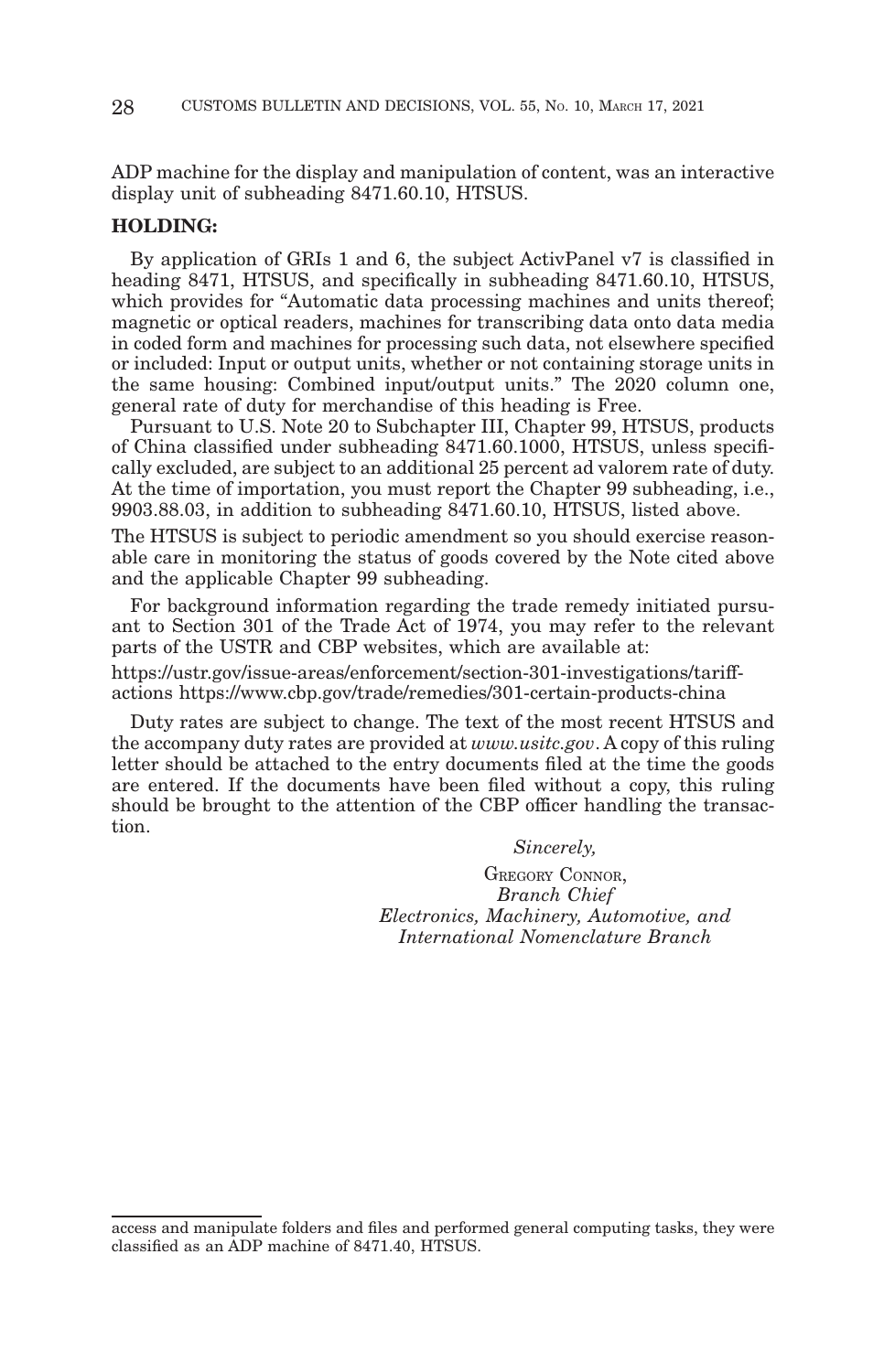### ATTACHMENT B

HQ H314277 OT:RR:CTF:EMAIN: H314277 PF CATEGORY: Classification TARIFF  $NO.8471.41.01$ 

MICHAEL K. TOMENGA NEVILLE PETERSON LLP *1400 16TH STREET, N.W. WASHINGTON, D.C. 20036*

Re: Revocation of HQ H304416; Tariff Classification of the ActivPanel Version 7

DEAR MR. TOMENGA:

This is in response to your letter to U.S. Customs and Border Protection ("CBP"), submitted on behalf of Promethean, Inc. ("Promethean") requesting reconsideration of Headquarters Ruling Letter ("HQ") H304416, dated, August 10, 2020 ("reconsideration request"). We have reviewed HQ H304416 and found it to be in error based on the revised facts set forth in the request for reconsideration. In reaching our decision, we have also considered a video submitted with the reconsideration request. Accordingly, for the reasons set forth below, CBP is revoking HQ H304416.

# **FACTS:**

In HQ H304416, the ActivPanel 7 was described as follows:

There are two models of the ActivPanel v7 subject to this request, which are the ActivPanel Nickel and ActivPanel Titanium. Both models contain a 4K ultra high-definition liquid crystal display ("LCD") video monitor containing a touch overlay, a CPU, speakers and connectors for various signal inputs and outputs, including VGA, USD, and HDMI, and a remote control. The LCD screen size of the ActivPanel Nickel is available from 65 inches to 86 inches and the LCD screen size of the ActivPanel Titanium is available from 70 inches to 86 inches. Both ActivPanel v7 models are configured with a Quad Core processor, 2GB to 4GB of memory, 16GB to 64GB internal storage, a graphics processor, audio, Ethernet, Wi-Fi and Bluetooth connectivity.

The ActivPanel v7 is described as an interactive display and includes a menu bar that allows users access to applications, tools, files, and other attached computing machines. The ActivPanel v7 is sold with Promethean Classroom Essential Applications, which include Whiteboard, Annotate, Screen Share, Spinner and Timer. The Promethean Classroom Essential Apps are educational applications that provide a user with whiteboard, screen capture, annotating, and mirroring functions.<sup>20</sup> The ActivPanel v7 also has an application or control feature entitled the "Locker" that displays and provides access to the applications that are installed onto the ActivPanel v7 as well as the applications that are stored on a separate computing device. The ActivPanel v7 includes a preinstalled Promethean Store, which includes curated educational applica-

<sup>20</sup>*See https://www.prometheanworld.com/products/interactive-displays/activpanelelements-series/* (last visited February 7, 2020).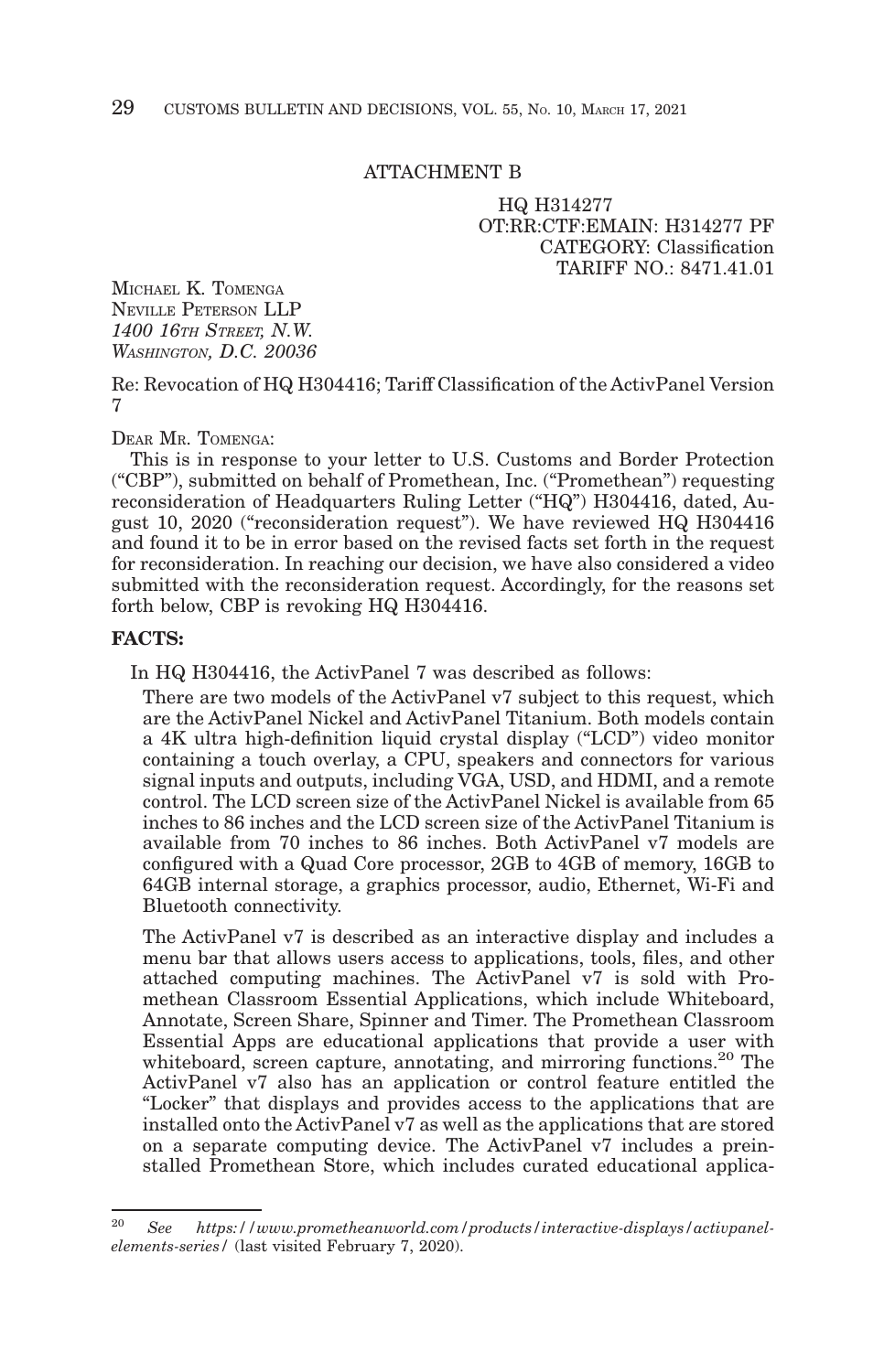tions.21 In order to install an application from the Promethean Store or from the Google Play Store onto the ActivPanel v7, a separate computing system is required.

Promethean sells different types of computing/Open Pluggable Specification ("OPS") modules that are externally connected to the ActivPanel v7, including Chromebox, OPS-M, and ActivConnect OPS-G.22 These OPS modules are considered optional devices and are not imported with the ActivPanel v7. The Chromebox uses a Chrome operating system, contains 4GB of RAM, a 128GB solid-state drive, and has Wi-Fi and Bluetooth connectivity.23 The Chromebox is connected to the ActivPanel v7 via an HDMI cable, the OPS-M is connected to the ActivPanel v7 via an OPS connection port on the ActivPanel v7's housing, and the ActiveConnect OPS-G is mounted directly onto the ActivPanel v7 via a mounting bracket. The Chromebox allows a user to download applications from the Google Play Store directly onto the ActivPanel v7, which appear on the ActivPanel v7's screen.<sup>24</sup> The OPS-M (Windows version) is pre-loaded with Windows 10 and allows a user to install applications and software packages such as Microsoft Office.25 The ActivConnect G uses an Android operating system and allows the downloading of applications from any Android Application Store to the ActivPanel v7.<sup>26</sup> The ActiveConnect G is described as an external Android Module that gives the ActivPanel v7 "tablet-like capabilities, [and] puts the digital world at your fingertips with access to apps, content, mirroring, and more.<sup>"27</sup>

Promethean's website also provides a description of the OPS modules on its website and describes the objective of these devices:

<sup>21</sup>*https://www.prometheanworld.com/products/interactive-displays/activpanel-elementsseries/* (last visited February 7, 2020).

<sup>22</sup>*See https://support.prometheanworld.com/article/1015/* and *https://www. prometheanworld.com/products/accessories/computing-modules/* (last visited February 7, 2020).

<sup>23</sup>*See https://www.prometheanworld.com/products/accessories/promethean-chromebox/* and *https://cdn.prometheanworld.com/wp-content/uploads/2019/08/Promethean\_ Chromebox\_2019\_SS\_0619v1.5\_EN.pdf* (last visited February 7, 2020).

<sup>24</sup>*See https://www.prometheanworld.com/products/accessories/promethean-chromebox/* (last visited February 7, 2020).

<sup>25</sup>*See https://support.prometheanworld.com/product/-ops-m-/* and *https://support. prometheanworld.com/article/1734/* (last visited February 7, 2020). There are two versions of the OPS-M, one with pre-installed Windows 10 operating system and another version with no operating system.

<sup>26</sup>*See https://support.prometheanworld.com/product/-activconnect-g-/* (last visited February 7, 2020).

<sup>27</sup>*See https://support.prometheanworld.com/product/-activconnect-g-/* (last visited February 7, 2020) and *https://blog.prometheanworld.com/tech-insights/educational-apps-touse-with-the-activpanel/* (discussing how the "ActivConnect coupled with your Promethean display to leverage educational apps is a great way to keep students engaged, working together, and having fun as they learn!").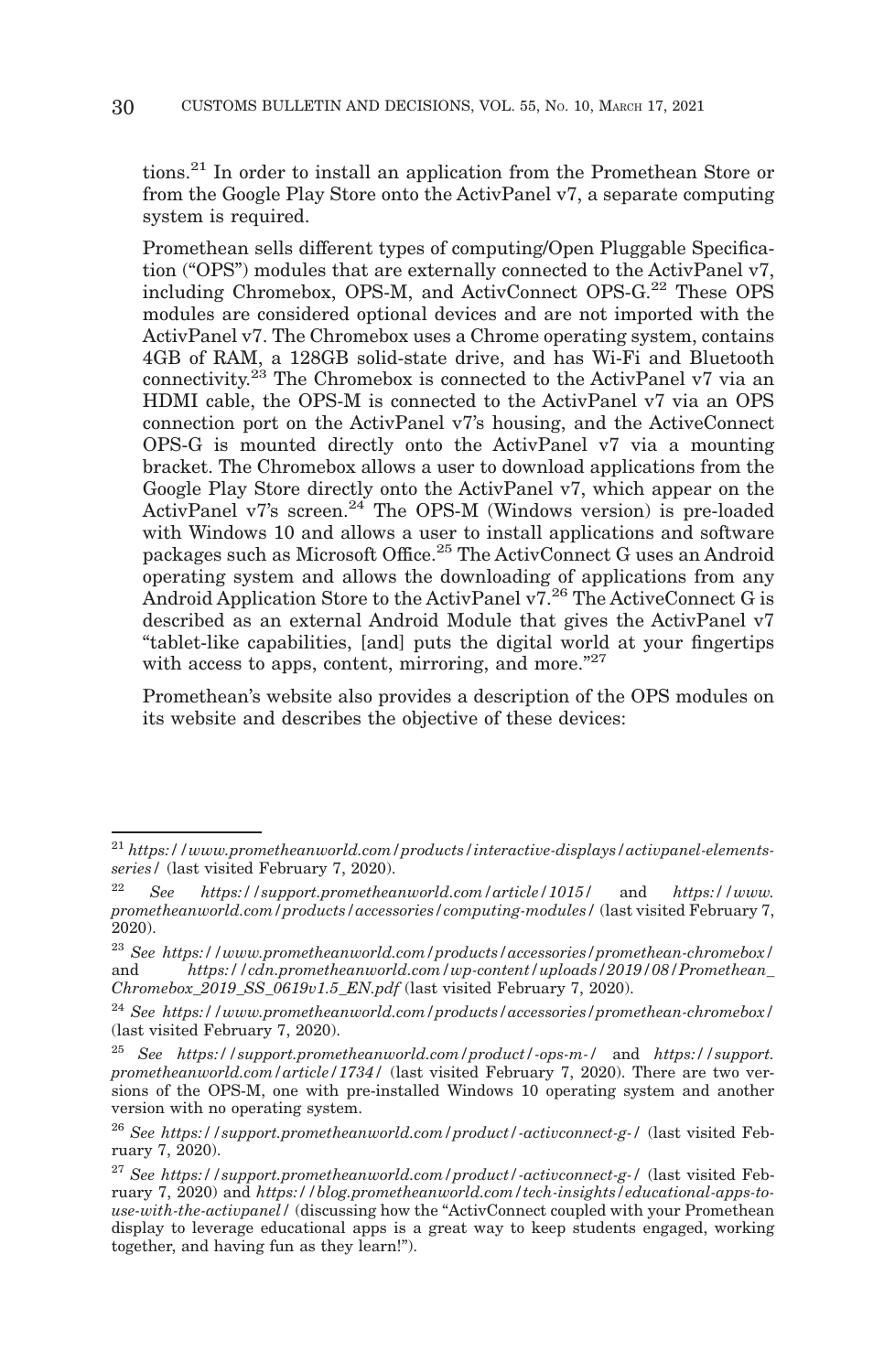The objective of the OPS is to provide the ability for a wide range of computing units to be integrated into display units such as the ActivPanel based on standardized dimensions and the use of a common 80-pin JEA socket and other connectors.<sup>28</sup>

The Chromebox is described as follows:

The Promethean Chromebox is the perfect solution for extending an existing Chrome OS ecosystem to the ActivPanel Elements Series, providing certified and seamless access to your preferred apps from the Google Play Store. View and launch downloaded apps directly from the Unified Menu with one-click access and no need for source switching.29

The ActivPanel v7 has a CPU on a scaler board. The CPU that runs the Android operating system functions as an image processor that takes a signal from an automatic data processing ("ADP") machine input and translates it onto the LCD in the form of an image. Aside from the control and interface applications that are installed directly onto the internal scaler CPU, users are limited as to what they can directly install on the scaler board CPU. Applications that provide general purpose computing functions reside on the computing/OPS modules, such as the ActiveConnect OPS-G, Chromebox, and OPS-M and not on the ActivPanel v7. A support video from Promethean describes how a user can "integrate the ActivConnect OPS-G with the ActivPanel Elements Series so the apps will exist in the Locker alongside the apps from the ActivPanel."<sup>30</sup> In addition, a separate support video states that the OPS-M and Active Connect G are required to install applications.<sup>31</sup> Moreover, in order to manually install applications, users must download the specific application from their personal computer, save it to a USB drive, and insert it into the mounted OPS/ActiveConnect OPS-G/Chromebox.32

Promethean also creates and supports lesson delivery software, entitled ActivInspire and ClassFlow for use on its ActivPanels  $v^{733}$ . These applications are not physically installed on the ActivPanel v7, but instead are installed on a separate ADP machine. The ClassFlow application is installed on the ActiveConnect OPS and is marketed is for its ability to "deliver lessons, write, draw, annotate and poll students."34 In addition,

<sup>28</sup>*See https://support.prometheanworld.com/article/1015/* (last visited February 7, 2020).

<sup>29</sup>*See https://www.prometheanworld.com/products/accessories/promethean-chromebox/* (last visited February 7, 2020).

<sup>30</sup>*See https://support.prometheanworld.com/video/activpanel-elements-ops-integration/* (last visited February 7, 2020).

 $^{31}$  See https://www.youtube.com/watch?v=r-nbs8KUVsw  $\,$  (last visited February 7, 2020) and *https://edtechmagazine.com/k12/article/2019/12/review-promethean-activpaneltitanium-has-many-teacher-friendly-features* (noting that an OPS computing module is a must for teachers who wish to run Google apps through their interactive whiteboard) (last visited February 7, 2020).

<sup>32</sup>*See https://www.youtube.com/watch?v=rvakgLzD2sA* (last visited February 7, 2020).

<sup>33</sup>*See https://www.prometheanworld.com/products/interactive-displays/activpanelelements-series/* (last visited February 7, 2020).

<sup>34</sup>*See https://support.prometheanworld.com/article/1565*, *https://support. prometheanworld.com/download/45992* and https://support.prometheanworld.com/ download/45776 (last visited February 7, 2020).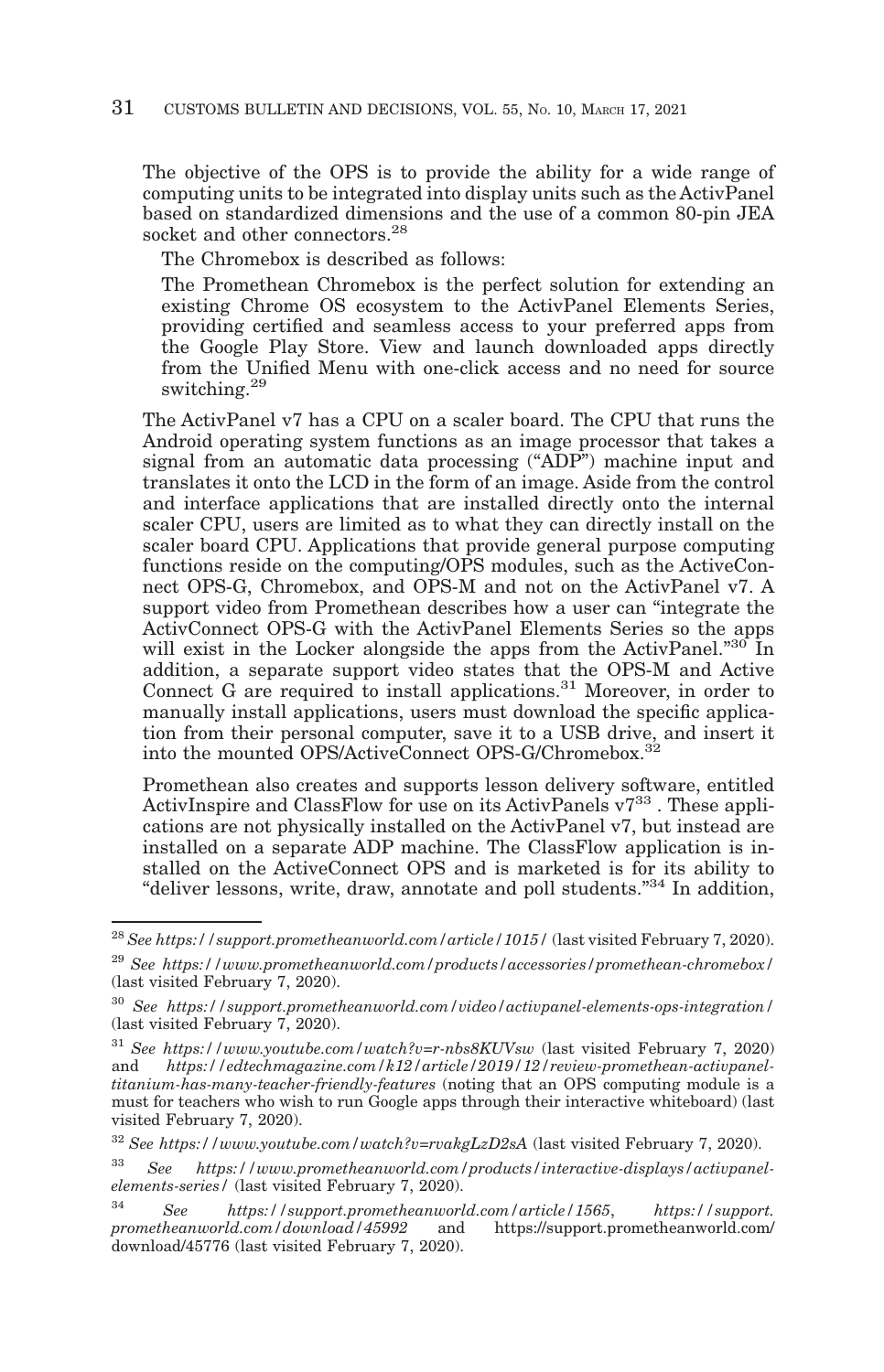the ActivInspire specifications require a Windows, Mac or Linux operating35 system to function and the ActivPanel v7 runs on an Android operating system. Based on the ActivInspire specifications, this software has to be installed on a separate ADP machine and not on the ActivPanel v7. Neither the ActivInspire nor Classflow programs allow users to perform general purpose computing functions.

The request for reconsideration includes a video presentation by a software product manager showing the installation and execution of third-party software on the ActivPanel v7. The video demonstration shows three ways that a user can download and run applications directly to the ActivPanel v7 using the Promethean Store, a web browser, and a DOS Box DOS emulator.

The first method allows a user to download and install applications directly on the ActivPanel v7 via the Promethean Store, which is a software application on the ActivPanel v7, that links to the Promethean Store website. The applications available on the Promethean Store include Microsoft Word, a word processing program that allows users to create and edit documents; Microsoft Excel, a spreadsheet program that allows users to create and edit spreadsheets; Microsoft Outlook, a personal information program that allows user to use webmail, calendars, and tasks services; Microsoft Teams, which allow users to video conference, call, chat, and collaborate on Microsoft 365 applications; and Zoho Books, which is accounting software. Using an Internet connection, a user can download and run these third-party software applications directly on the ActivePanel v7. The ActivPanel's v7 USB drive allows programs to be loaded onto the device. As a result, a user can also load, read, and write files on the ActivPanel can using a USB device.

The second method allows a user to download web based third-party applications directly from the Internet. A user can download and run applications from the Google Play Store onto the ActivPanel v7. In addition, the ActivPanel v7 can run ClassFlow, the lesson software, directly from the Internet. According to Promethean, ClassFlow is a cloud-based application that runs on external servers and can be accessed via a browser which can be accessed from the ActivPanel v7.

The third method allows a user to install and run applications written in DOS. The ActivPanel v7 includes a DOS emulator, which is a software application that comes with and runs on the ActivPanel v7. The DOS emulator allows users the ability to load custom programs written in DOS to run on the ActivPanel v7.

As shown in the demonstration video, the third-party applications that were installed and executed on the ActivPanel v7 as described above were installed without the use of the Chromebox, OPS-M and/or ActivConnect computing modules.

# **ISSUE:**

Whether the ActivPanel v7 is classified as an automatic data processing ("ADP") machine of heading 8471, HTSUS or a combined input/output unit of an ADP machine of heading 8471, HTSUS.

<sup>35</sup>*See https://support.prometheanworld.com/activinspire-system-requirements-en/* (last visited February 7, 2020).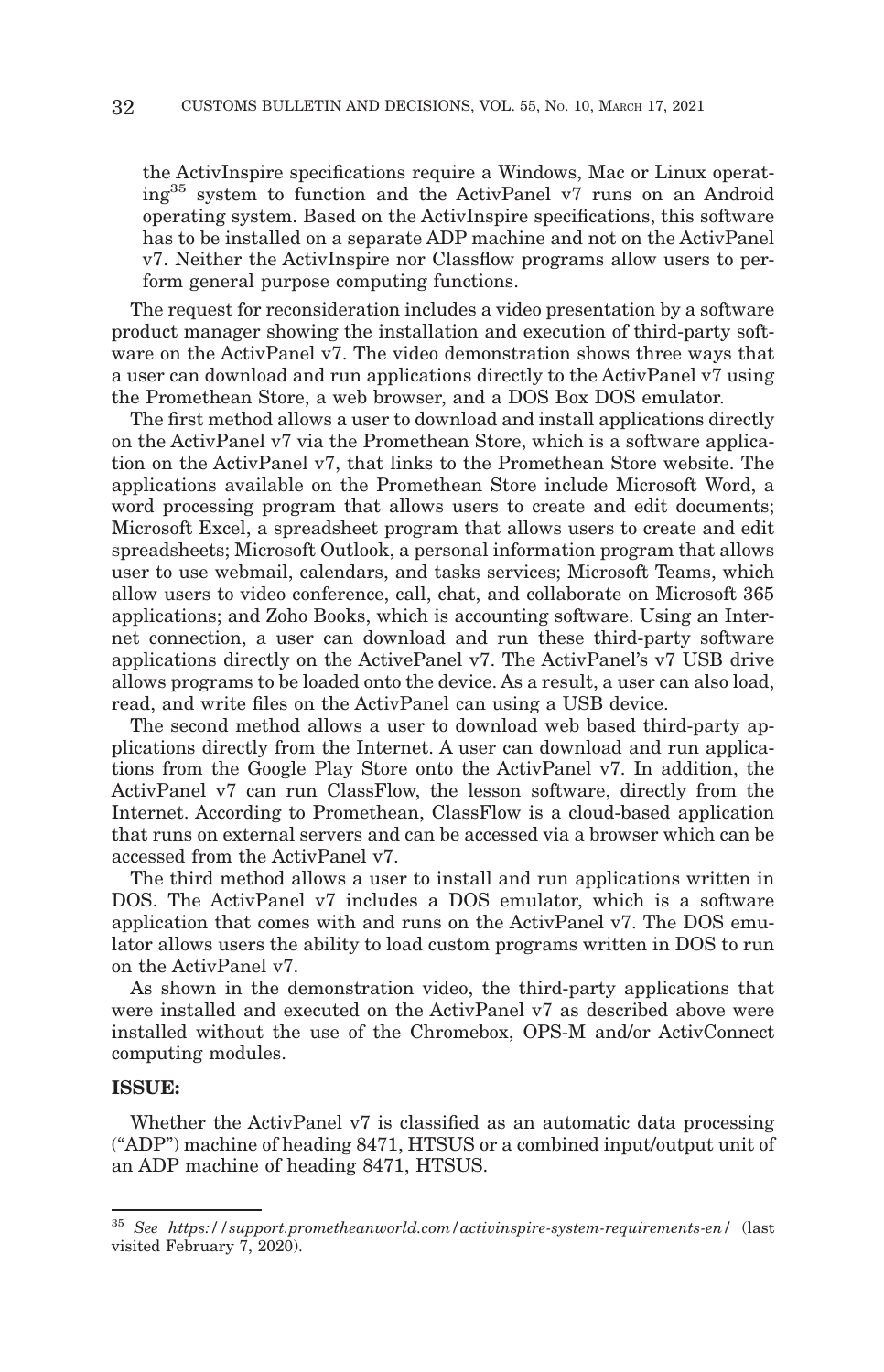# **LAW AND ANALYSIS:**

Merchandise imported into the United States is classified under the HT-SUS. Tariff classification is governed by the principles set forth in the General Rules of Interpretation ("GRIs") and, in the absence of special language or context which requires otherwise, by the Additional U.S. Rules of Interpretation ("AUSR"). The GRIs and the AUSR are part of the HTSUS, and are considered statutory provisions of law for all purposes.

GRI 1 requires that classification be determined first according to the terms of the headings of the tariff schedule and any relative section or chapter notes and, unless otherwise required, according to the remaining GRIs taken in order. In the event that the goods cannot be classified solely on the basis of GRI 1, and if the heading and legal notes do not otherwise require, the remaining GRIs 2 through 6 may then be applied in order.

GRI 6 provides as follows:

For legal purposes, the classification of goods in the subheadings of a heading shall be determined according to the terms of those subheadings and any related subheading notes and, *mutatis mutandis*, to the above Rules, on the understanding that only subheadings at the same level are comparable. For the purposes of this Rule the relative section and chapter notes also apply, unless the context otherwise requires.

The HTSUS headings under consideration are as follows:

| 8471       | Automatic data processing machines and units thereof; mag-<br>netic or optical readers, machines for transcribing data onto<br>data media in coded form and machines for processing such<br>data, not elsewhere specified or included: |
|------------|----------------------------------------------------------------------------------------------------------------------------------------------------------------------------------------------------------------------------------------|
|            | * * *                                                                                                                                                                                                                                  |
|            | Other automatic data processing machines:                                                                                                                                                                                              |
| 8471.41.01 | Compromising in the same housing at least a cen-<br>tral processing unit and an input and output unit,<br>whether or not combined                                                                                                      |
|            | * * *                                                                                                                                                                                                                                  |
| 8471.60    | Input or output units, whether or not containing storage<br>units in the same housing:                                                                                                                                                 |
| 8471.60.10 | Combined input/output units                                                                                                                                                                                                            |

ADP machines are defined in Legal Note 5(A) to Chapter 84, HTSUS, which provide as follows:

For the purposes of heading 8471, the expression "automatic data processing machines" means machines capable of:

- (i) Storing the processing program or programs and at least the data immediately necessary for the execution of the program;
- (ii) Being freely programmed in accordance with the requirements of the user;
- (iii) Performing arithmetical computations specified by the user; and
- (iv) Executing, without human intervention, a processing program which requires them to modify their execution, by logical decision during the processing run.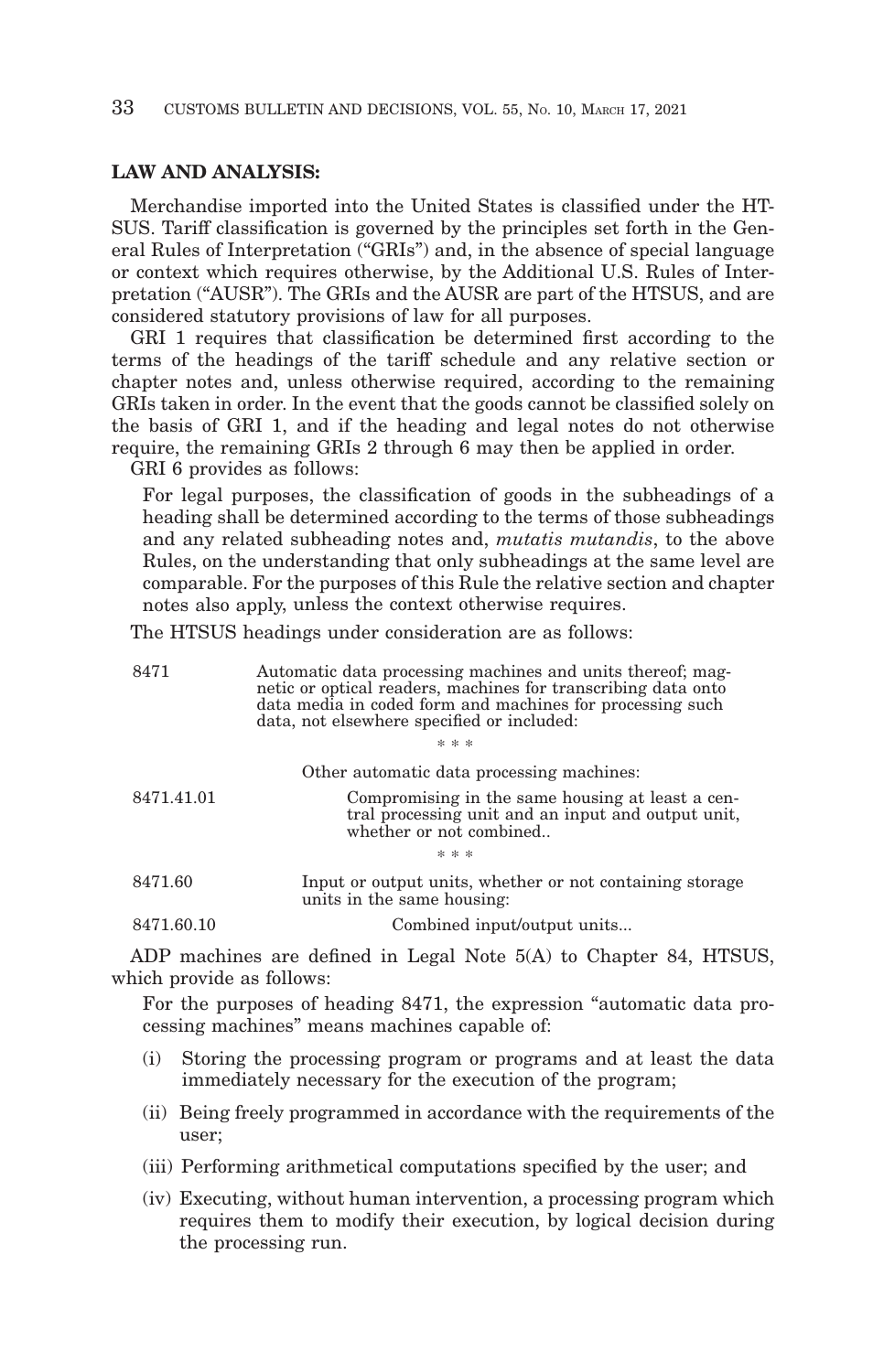To be classified as an ADP unit under heading 8471, HTSUS, an article must meet the terms of Legal Note 5(C) to Chapter 84, HTSUS, which provides that:

Subject to paragraphs (D) and (E) below, a unit is to be regarded as being a part of an automatic data processing system if it meets all the following conditions:

(i) It is of a kind solely or principally used in an automatic data processing system;

(ii) It is connectable to the central processing unit [CPU] either directly or through one or more other units; and

(iii) It is able to accept or deliver data in a form (codes or signals) which can be used by the system.

Separately presented units of an automatic data processing machine are to be classified in heading 8471... .

In understanding the language of the HTSUS, the Explanatory Notes (ENs) of the Harmonized Commodity Description and Coding System, which constitute the official interpretation of the HTSUS at the international level, may be utilized. The ENs, although not dispositive or legally binding, provide a commentary on the scope of each heading, and are generally indicative of the proper interpretation of the HTSUS. *See* T.D. 89–80, 54 Fed. Reg. 35127 (August 23, 1989).

The ENs to heading 8471 provide, in pertinent part:

# **(I) AUTOMATIC DATA PROCESSING MACHINES AND UNITS THEREOF**

Data processing is the handling of information of all kinds, in preestablished logical sequences and for a specific purpose or purposes.

Automatic data processing machines are machines which, by logically interrelated operations performed in accordance with pre-established instructions (program), furnish data which can be used as such, or, in some cases, serve in turn as data for other data processing operations.

This heading covers data processing machines in which the logical sequences of the operations can be changed from one job to another, and in which the operation can be automatic, that is to say with no manual intervention for the duration of the task... .

However, the heading **excludes** machines, instruments or apparatus incorporating or working in conjunction with an automatic data processing machine and performing a specific function. Such machines, instruments or apparatus are classified in the headings appropriate to their respective functions or, failing that, in residual headings (See Part (E) of the General Explanatory Note to this Chapter).

### **(A) AUTOMATIC DATA PROCESSING MACHINES**

The automatic data processing machines of this heading must be capable of fulfilling **simultaneously** the conditions laid down in Note 5(A) to this Chapter. [...]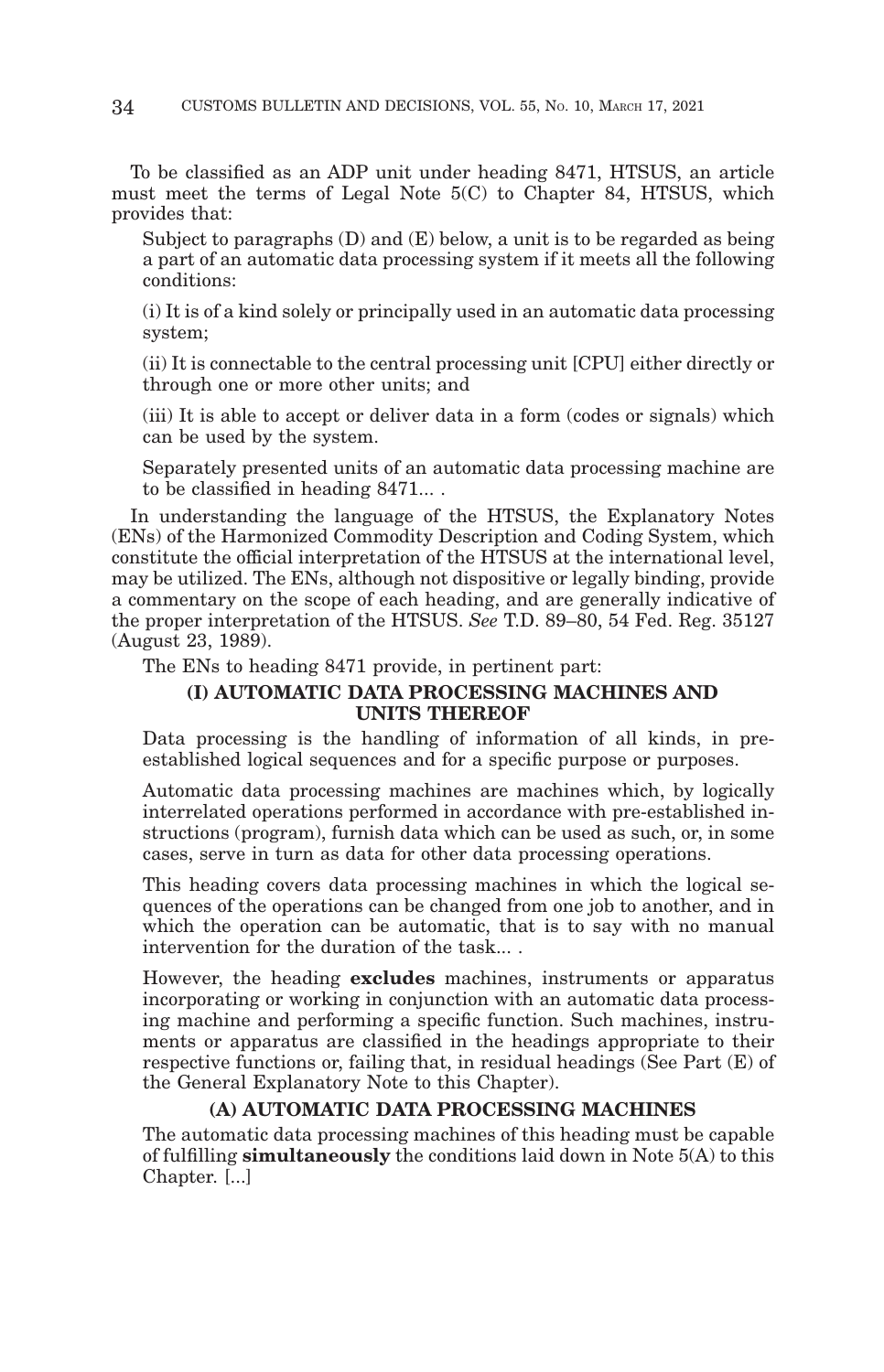Thus, machines which operate only on fixed programs, i.e., programs which cannot be modified by the user, are **excluded** even though the user may be able to choose from a number of such fixed programs.

These machines have storage capability and also stored programs which can be changed from job to job... .

Prior to issuing HQ H304416, CBP had considered and rejected classification under subheading 8471.41.01, HTSUS. In HQ H304416, CBP explained that the ActivPanel v7 was not freely programmable. CBP noted that the ActivPanel v7 ran on fixed programs and that a user could not install, modify, or remove program applications on the ActivPanel v7 itself. As a result, we concluded that the ActivPanel v7 did not meet all of the requirements of Note 5(A) to Chapter 84, HTSUS. This conclusion would be correct if the ActivPanel v7 required the OPS modules, such as the Chromebox, OPS-M and ActivConnect, to download, install, and execute third-party applications. However, the information provided in your reconsideration request confirms that the ActivPanel v7 can download, install, and execute third-party applications without these OPS modules.

The applications described above must also comport with the second requirement set forth in Note 5(A) to Chapter 84, which is that an automatic data processing machine of heading 8471 must be capable of "[b]eing freely programmed in accordance with the requirements of the user." Note 5(A)(ii) to Chapter 84, HTSUS. In HQ H075336, dated May 16, 2011, CBP analyzed the meaning of "freely programmable" in this context and explained as follows:

In *Optrex America Inc. v. United States*, 4[27] F. Supp. 2d. 1177 (Ct. Int'l Trade 2006), *aff'd*, [47]5 F.3d 1367 (Fed. Cir. 2007) ("Optrex"), the U.S. Court of Appeals for the Federal Circuit ("CAFC") upheld CBP's longstanding interpretation that a "freely programmable" ADP machine is one that: (i) applications can be written for, (ii) does not impose artificial limitations upon such applications, and (iii) will accept new applications that allow the user to manipulate the data as deemed necessary by the user. [47]5 F.3d at 1368. *See also* Headquarters Ruling Letter ("HQ") 964880, dated December 21, 2001. The *Optrex* court noted that "[CBP's] interpretation is supported by the World Customs Organization's Explanatory Notes [...] which provide that 'machines which operate only on fixed programs, that is, programs which cannot be modified by the user, are excluded [from heading 8471] even though the user may be able to choose from a number of such fixed programs.' Explanatory Note 84.71(I)(A)." *Id.* The court added that "[a]pplication programs are not 'fixed' because they can be installed or deleted from a machine." 427 F. Supp. 2d at 1197.

Moreover, in HQ 952862, dated November 1, 1994, CBP determined that Teklogix data collection devices were not freely programmable, in part, because they were not "general purpose" machines and were designed for certain specific applications and could not by themselves perform the typical applications of computers or personal computers. HQ 952862 discussed the concept of freely programmable by examining the definitions of computer and personal computer and stated as follows:

In determining whether a particular machine is "freely programmable," it is helpful to examine the definitions of the terms "computer" and "personal computer." A computer, which is freely programmable, is a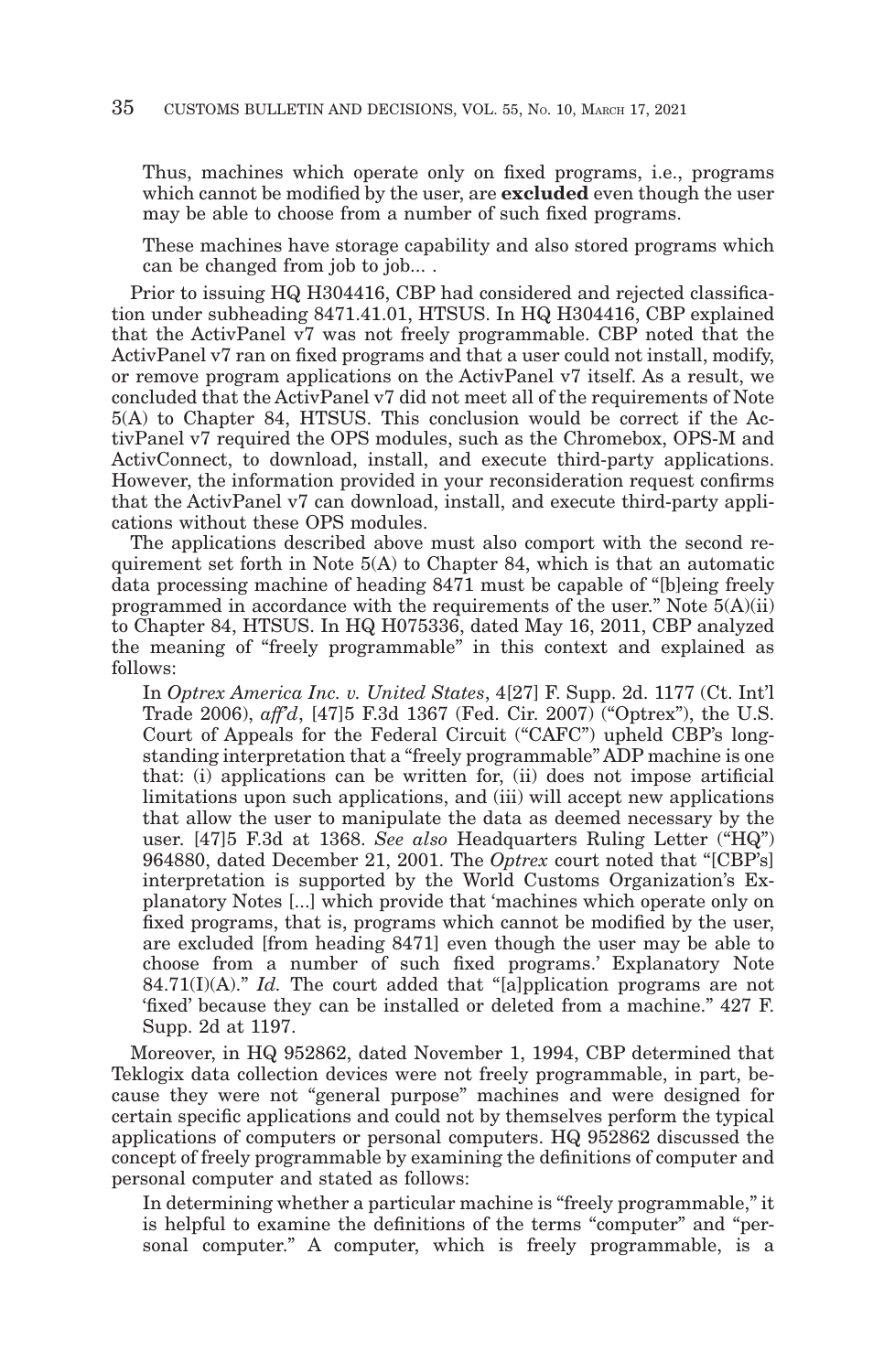"[g]eneral-purpose machine that processes data according to a set of instructions that are stored internally either temporarily or permanently." A. Freedman, The Computer Glossary, Sixth Edition, pg. 95 (1993). A personal computer "is functionally similar to larger computers, but serves only one user. It is used at home and in the office for almost all applications traditionally performed on larger computers." Computer Glossary (1993), pg. 400. Personal Computers "are typically used for applications, such as word processing, spreadsheets, database management and various graphics-based programs, such as computer-aided design (CAD) and desktop publishing. They are also used to handle traditional business applications, such as invoicing, payroll and general ledger. At home, personal computers are primarily used for games, education and word processing." A. Freedman, The Computer Glossary, Fourth Edition, pg. 524 (1989). Because they can perform any of the above-listed applications, personal computers are considered to be "freely programmable.

The ActivPanel v7 is freely programmable under the criteria set forth above because it is not limited to fixed programs and there are no hardware or software blocks preventing the end user from downloading off-the-shelf, third party applications. Moreover, the Promethean Store is not the exclusive source of applications that can be downloaded for use by the end user for installation on the ActivPanel v7; other sources are available online and programs can be manually created by the end users. As such, the user of the ActivPanel v7 can perform the functions of word processing, web surfing, email, spreadsheet manipulation, etc., which provide general purpose computing while the devices also serve as a display and interactive medium for specific classroom programs.

Except for what is discussed above, none of the other requirements for automatic data processing machines of heading 8471, HTSUS, is in controversy in this case; and, in light of the discussion, the ActivPanel v7 is properly classified under subheading 8471.41.01, HTSUS. Our decision is consistent with New York Ruling ("NY") N296923, dated June 7, 2018, where CBP determined that a tablet that was installed onto a treadmill, having the capability of downloading and running various applications via the Android OS, satisfied Note 5(A) to Chapter 84 even though the performing of such functions on the machine was very limited. The Android tablet in NY N296923 was also responsible for the power (on/off), the speed control, and the elevation control of the treadmill. CBP classified the Life Cycle Android Tablet under 8471.41.01, HTSUS.

#### **HOLDING:**

By application of GRIs 1 and 6, the ActivPanel Version 7 is classified under heading 8471, HTSUS, and specifically under subheading 8471.41.01, HT-SUS, which provides for "Automatic data processing machines and units thereof; magnetic or optical readers, machines for transcribing data onto data media in coded form and machines for processing such data, not elsewhere specified or included: Other automatic data processing machines: Comprising in the same housing at least a central processing unit and an input and output unit, whether or not combined." The column one, general rate of duty is free.

Duty rates are provided for your convenience and subject to change. The text of the most recent HTSUS and the accompanying duty rates are provided at *www.usitc.gov*.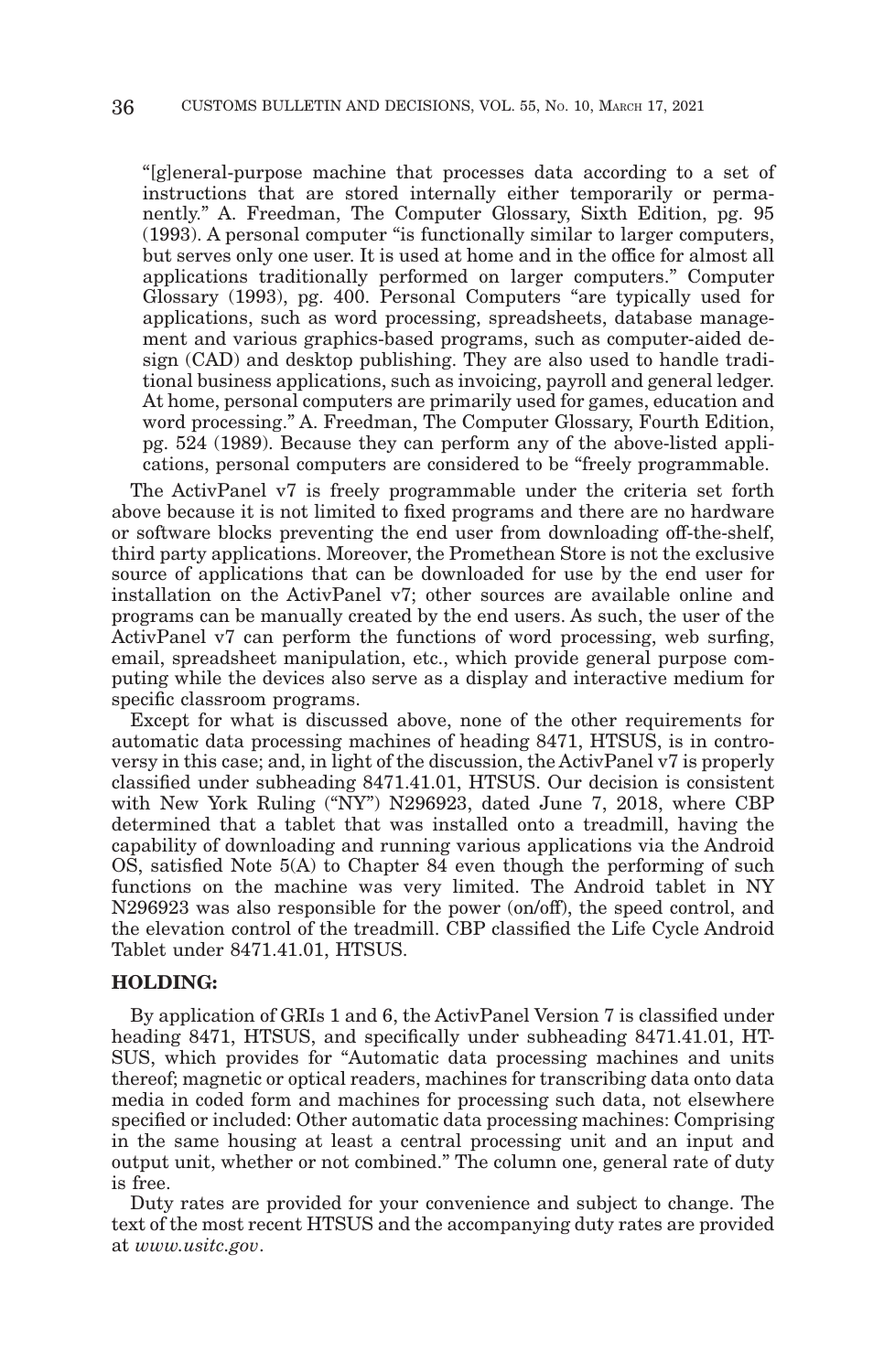37 CUSTOMS BULLETIN AND DECISIONS, VOL. 55, NO. 10, MARCH 17, 2021

# **EFFECT ON OTHER RULINGS:**

HQ H304416, dated August 10, 2020, is hereby REVOKED. *Sincerely,*

CRAIG T. CLARK, *Director Commercial and Trade Facilitation Division*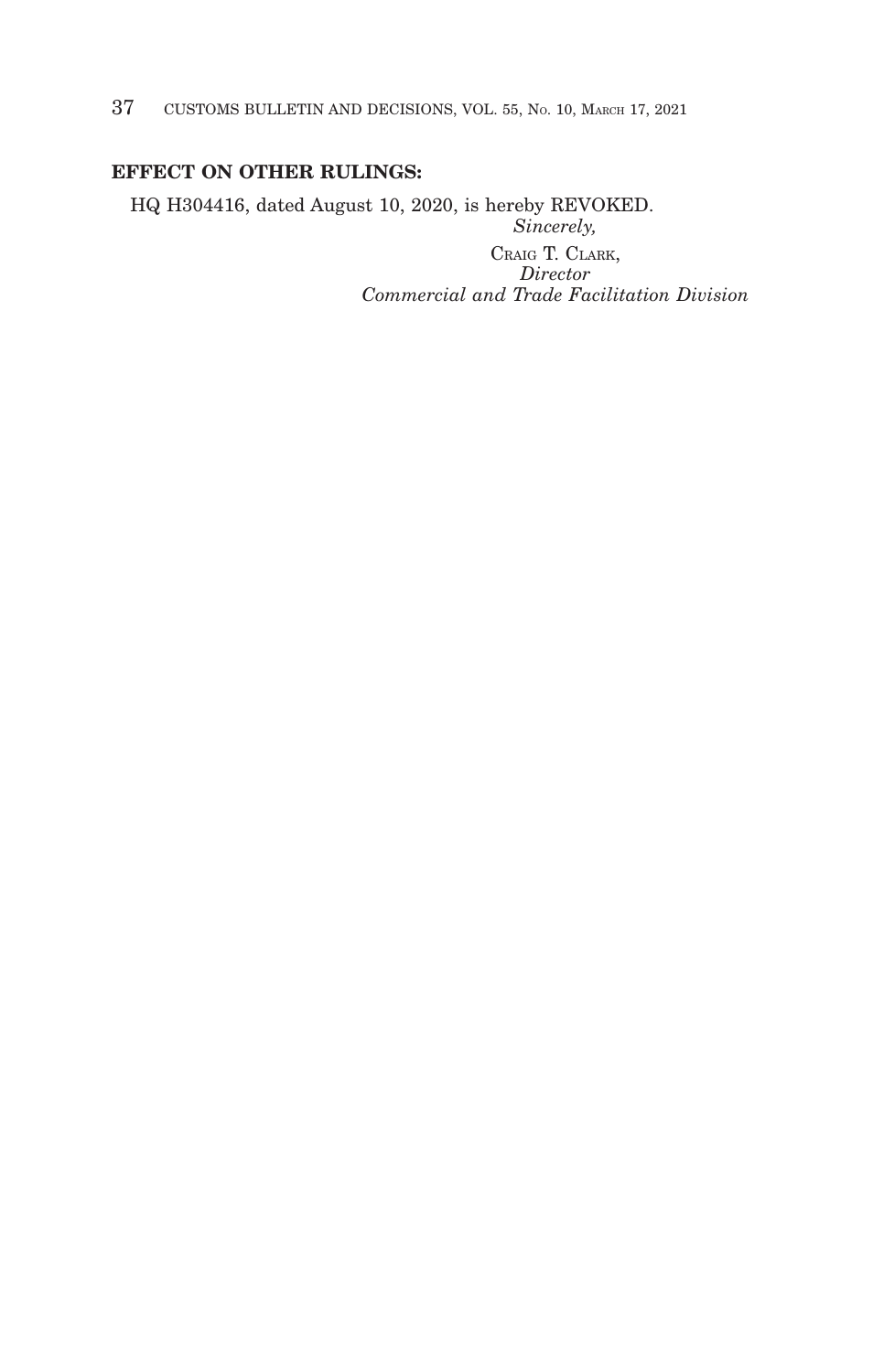### **19 CFR PART 177**

# **REVOCATION OF TWO RULING LETTERS AND REVOCATION OF TREATMENT RELATING TO THE TARIFF CLASSIFICATION OF EMPTY COSMETIC CONTAINER WITH BRUSH**

**AGENCY:** U.S. Customs and Border Protection, Department of Homeland Security.

**ACTION:** Notice of revocation of two ruling letters and of revocation of treatment relating to the tariff classification of an empty cosmetic container with a brush.

**SUMMARY:** Pursuant to section 625(c), Tariff Act of 1930 (19 U.S.C. § 1625(c)), as amended by section 623 of title VI (Customs Modernization) of the North American Free Trade Agreement Implementation Act (Pub. L. 103–182, 107 Stat. 2057), this notice advises interested parties that U.S. Customs and Border Protection (CBP) is revoking two ruling letters concerning tariff classification of an empty cosmetic container with a brush under the Harmonized Tariff Schedule of the United States (HTSUS). Similarly, CBP is revoking any treatment previously accorded by CBP to substantially identical transactions. Notice of the proposed action was published in the *Customs Bulletin*, Vol. 54, No. 48, on December 9, 2020. One comment was received in response to that notice.

**EFFECTIVE DATE:** This action is effective for merchandise entered or withdrawn from warehouse for consumption on or after May 16, 2021.

**FOR FURTHER INFORMATION CONTACT:** Ms. Arim J. Kim, Chemicals, Petroleum, Metals and Miscellaneous Articles Branch, Regulations and Rulings, Office of Trade, at (202) 325–0266.

# **SUPPLEMENTARY INFORMATION:**

## **BACKGROUND**

Current customs law includes two key concepts: informed compliance and shared responsibility. Accordingly, the law imposes an obligation on CBP to provide the public with information concerning the trade community's responsibilities and rights under the customs and related laws. In addition, both the public and CBP share responsibility in carrying out import requirements. For example, under section 484 of the Tariff Act of 1930, as amended (19 U.S.C. § 1484), the importer of record is responsible for using reasonable care to enter, classify and value imported merchandise, and to provide any other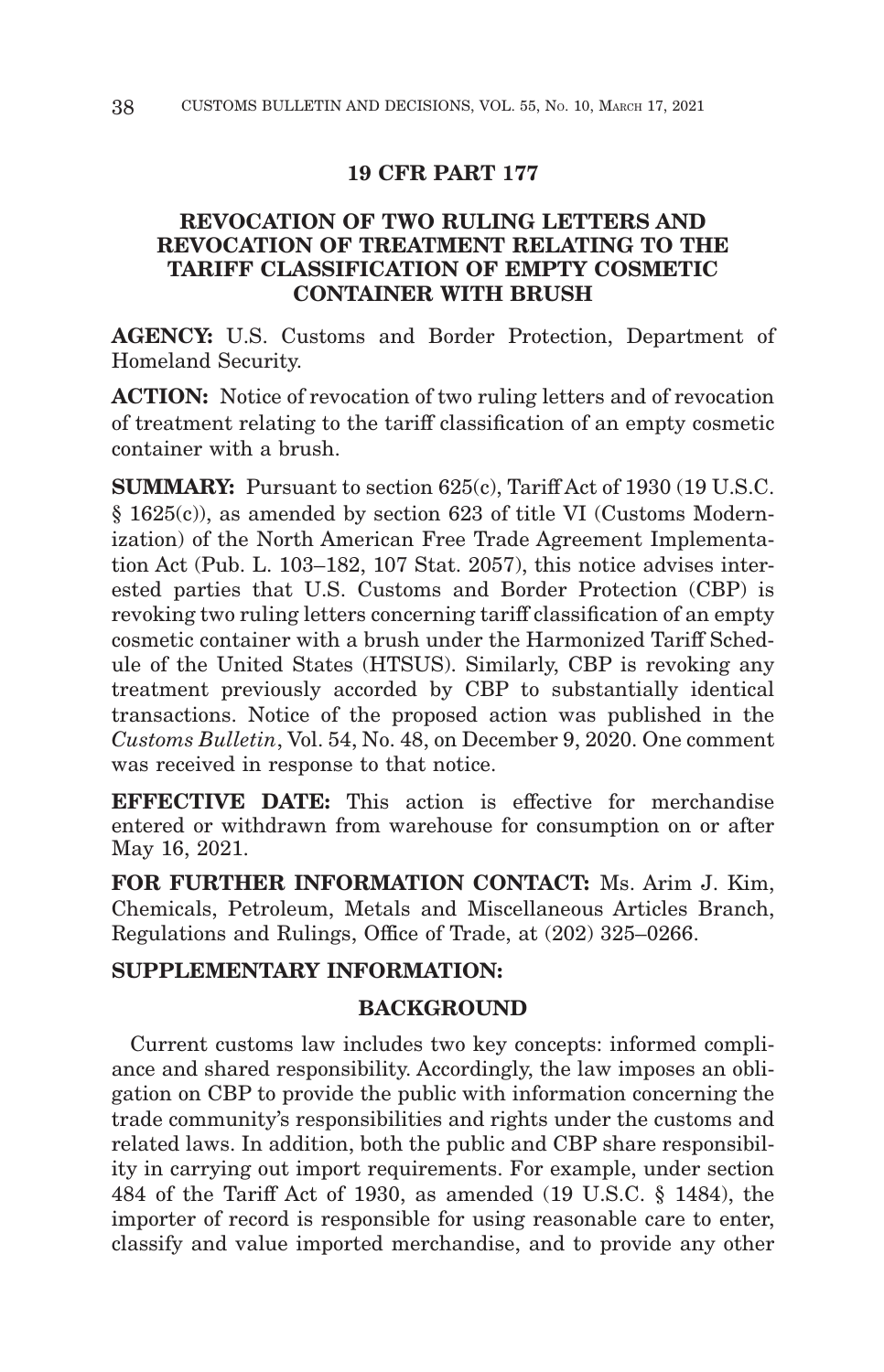information necessary to enable CBP to properly assess duties, collect accurate statistics, and determine whether any other applicable legal requirement is met.

Pursuant to 19 U.S.C. § 1625(c)(1), a notice was published in the *Customs Bulletin*, Vol. 54, No. 48, on December 9, 2020, proposing to revoke two ruling letters pertaining to the tariff classification of an empty mascara cosmetic container with a brush. Any party who has received an interpretive ruling or decision (*i.e.*, a ruling letter, internal advice memorandum or decision, or protest review decision) on the merchandise subject to this notice should have advised CBP during the comment period.

Similarly, pursuant to 19 U.S.C. § 1625(c)(2), CBP is revoking any treatment previously accorded by CBP to substantially identical transactions. Any person involved in substantially identical transactions should have advised CBP during the comment period. An importer's failure to advise CBP of substantially identical transactions or of a specific ruling not identified in this notice may raise issues of reasonable care on the part of the importer or its agents for importations of merchandise subsequent to the effective date of this notice.

In NY I82716, CBP classified an empty cosmetic container with a brush in heading 9603, HTSUS, specifically in subheading 9603.29.40, HTSUS, which provides for brushes, other, valued not over 40 cents each. Similarly, in NY D88064, CBP classified a similar merchandise in heading 9603, HTSUS. There, CBP held that the merchandise is classifiable under three different subheadings, which provide for "[a]rtists' brushes, writing brushes and similar brushes for the application of cosmetics": (1) 9603.30.20, HTSUS, if valued not over five cents each; (2) 9603.30.40, HTSUS, if valued over 5 cents each but not over 10 cents each; and (3) 9603.30.60, HTSUS, if valued over 10 cents each. CBP has reviewed NY I82716 and NY D88064, and has determined the ruling letters to be in error. It is now CBP's position that the empty cosmetic container with a brush, which is expected to be filled with cosmetics after importation, is properly classified, in heading 3923, HTSUS, specifically in subheading 3923.90.00, HTSUS, which provides for "[a]rticles for the conveyance or packing of goods, of plastics; stoppers, lids, caps and other closures, of plastics: [o]ther".

Pursuant to 19 U.S.C. § 1625(c)(1), CBP is revoking NY I82716 and NY D88064, and revoking or modifying any other ruling not specifically identified to reflect the analysis contained in HQ H313938, set forth as an attachment to this notice. Additionally, pursuant to 19 U.S.C. § 1625(c)(2), CBP is revoking any treatment previously accorded by CBP to substantially identical transactions.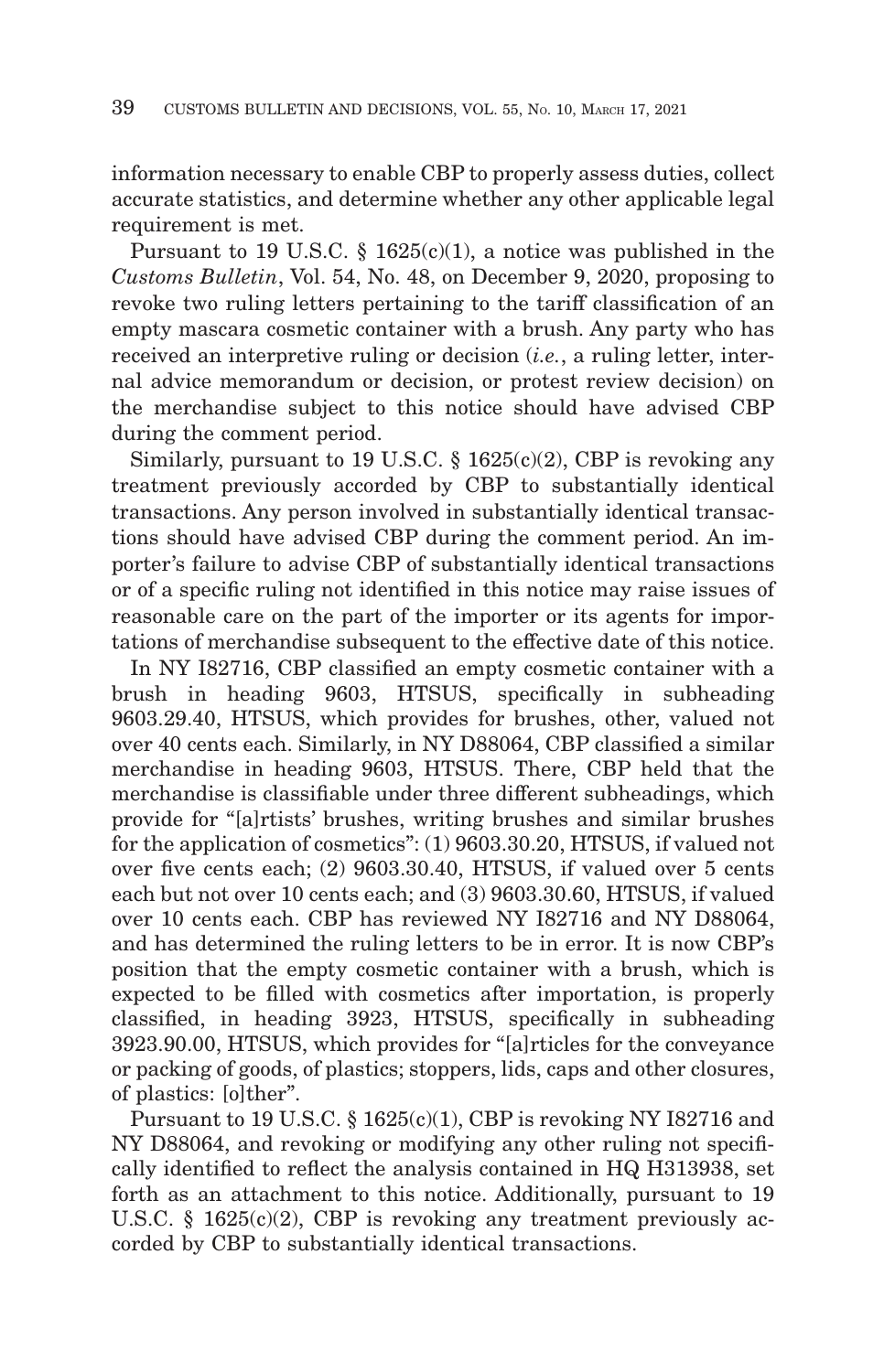In accordance with 19 U.S.C. § 1625(c), this ruling will become effective 60 days after publication in the *Customs Bulletin*. Dated: February 26, 2021

*for* CRAIG T. CLARK, *Director Commercial and Trade Facilitation Division*

*Attachment*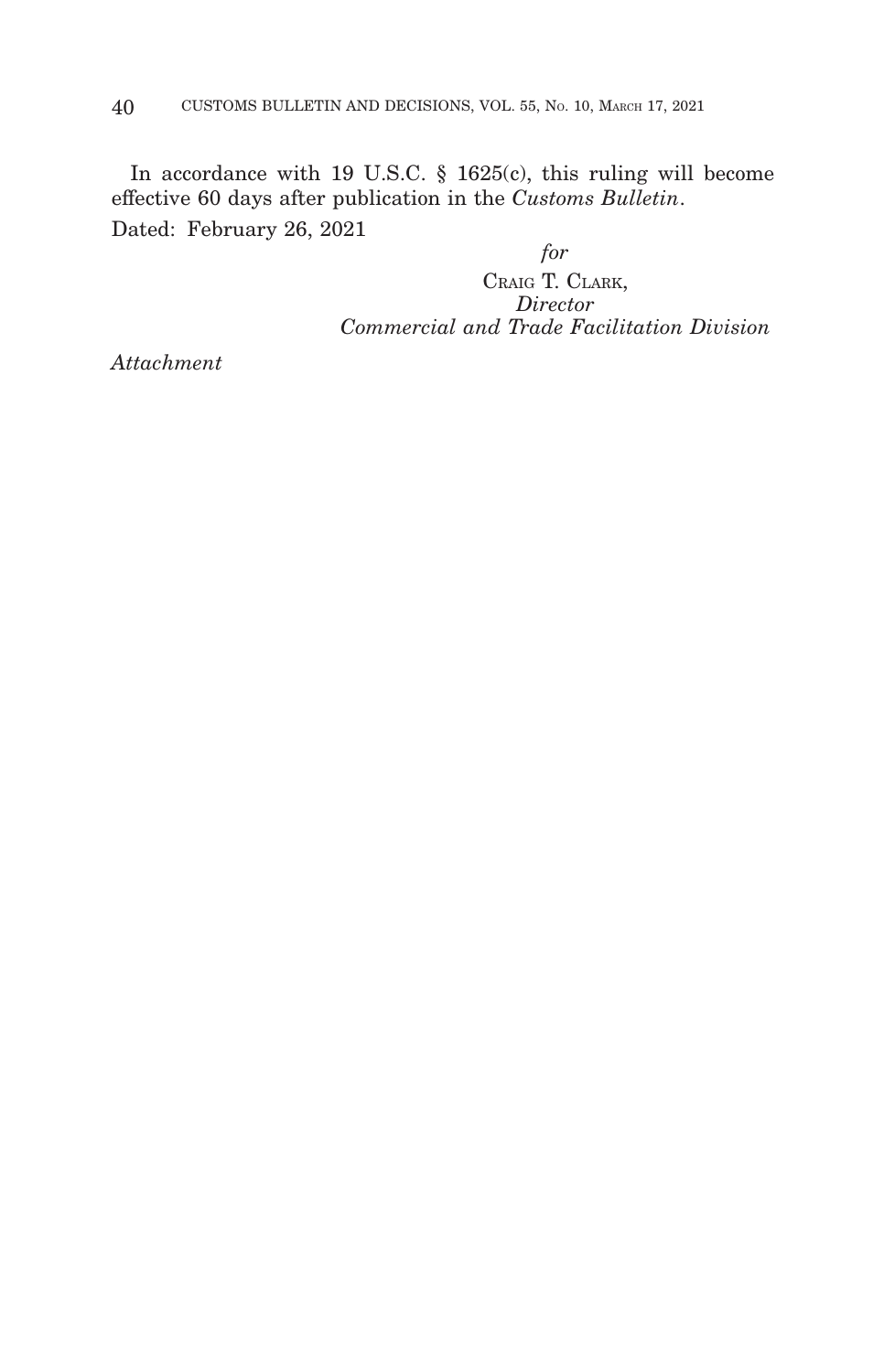HQ H313938 February 26, 2021 OT:RR:CTF:CPMMA H313938 AJK CATEGORY: Classification TARIFF NO: 3923.90.00

MS. SARA BARNES PHOENIX INTERNATIONAL *18900 – 8TH AVENUE SOUTH SUITE 500 SEA TAC, WA 98148 MR. ARLEN T. EPSTEIN TOMPKINS & DAVIDSON, LLP ONE ASTOR PLAZA 1515 BROADWAY NEW YORK, NY 10036–8901*

RE: Revocation of NY I82716 and NY D88064; Classification of Empty Cosmetic Container with Brush

DEAR MS. BARNES AND MR. EPSTEIN:

This letter is reference to New York Ruling Letters (NY) I82716, dated June 21, 2002, and NY D88064, dated February 22, 1999, concerning the tariff classification of an empty cosmetic container with a brush. In NY I82716 and NY D88064, U.S. Customs and Broder Protection (CBP) classified the merchandise in heading 9603, Harmonized Tariff Schedule of the United States (HTSUS). We have reviewed the aforementioned rulings, and have determined that the classification of an empty cosmetic container with a brush in heading 9603, HTSUS, was incorrect.

Pursuant to section  $625(c)(1)$ , Tariff Act of 1930 (19 U.S.C. § 1625 $(c)(1)$ ), as amended by section 623 of Title VI (Customs Modernization) of the North American Free Trade Agreement Implementation Act (Pub. L. 103–182, 107 Stat. 2057), a notice of the proposed action was published in the Customs Bulletin, Volume 54, No. 48, on December 9, 2020. One comment was received in response to this notice.

#### **FACTS:**

The subject merchandise was described in NY I82716 as follows:

The imported item is a mascara brush/case. It consists of a molded plastic and metal tube container with an applicator eyelash brush. When the cap of the tube container is unscrewed, the cap serves as the brush handle. The tube will be filled with mascara after importation.

The subject merchandise was described in NY D88064 as follows:

The merchandise at issue ... is components for a mascara pen and consists of a hollow molded plastic tube and applicator brush. The tube will be filled with mascara after importation. The molded plastic cover will be imported separately.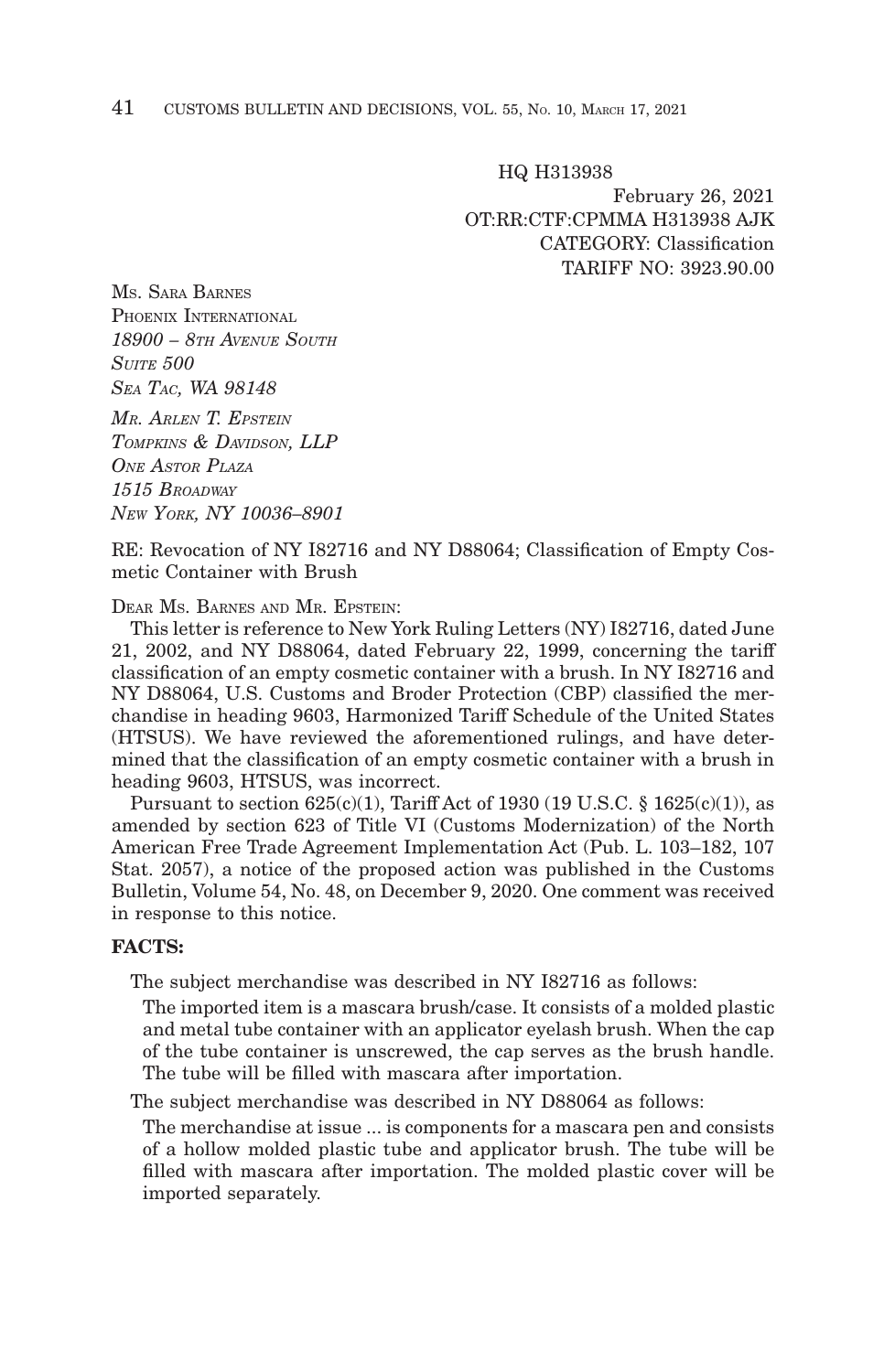#### **ISSUE:**

Whether the empty cosmetic container with a brush is classified in heading 3923, HTSUS, as a plastic article for the conveyance or packing of goods, or heading 9603, HTSUS, as a brush.

## **LAW AND ANALYSIS:**

Classification of goods under the HTSUS is governed by the General Rules of Interpretation (GRI). GRI 1 provides that classification shall be determined according to the terms of the headings of the tariff schedule and any relative section or chapter notes. In the event that the goods cannot be classified solely on the basis of GRI 1, and if the headings and legal notes do not otherwise require, the remaining GRIs 2 through 6 may then be applied in order.

GRI 3(b) states, in pertinent part:

Mixtures, composite goods consisting of different materials or made up of different components, and goods put up in sets for retail sale, which cannot be classified by reference to 3(a), shall be classified as if they consisted of the material or component which gives them their essential character, insofar as this criterion is applicable.

#### \* \* \* \* \* \*

The HTSUS provisions at issue are as follows:

- 3923: Articles for the conveyance or packing of goods, of plastics; stoppers, lids, caps and other closures, of plastics.
- 9603: Brooms, brushes (including brushes constituting parts of machines, appliances or vehicles), hand-operated mechanical floor sweepers, not motorized, mops and feather dusters; prepared knots and tufts for broom or brush making; paint pads and rollers; squeegees (other than roller squeegees).

Note 2 to Chapter 39, HTSUS, provides, in pertinent part:

2. This chapter does not cover:

...

(z) Articles of chapter 96 (for example, brushes, buttons, slide fasteners, combs, mouthpieces or stems for smoking pipes, cigarette holders or the like, parts of vacuum flasks or the like, pens, mechanical pencils, and monopods, bipods, tripods and similar articles).

\* \* \* \* \* \*

The Harmonized Commodity Description and Coding System (HS) Explanatory Notes (ENs) constitute the official interpretation of the HS. While not legally binding or dispositive, the ENs provide a commentary on the scope of each heading of the HS at the international level, and are generally indicative of the proper interpretation of these headings. *See* T.D. 89–80, 54 Fed. Reg. 35127 (August 23, 1989).

EN RULE 3(b) provides as follows:

(VIII) The factor which determines essential character will vary as between different kinds of goods. It may, for example, be determined by the nature of the material or component, its bulk, quantity, weight or value, or by the role of a constituent material in relation to the use of the goods.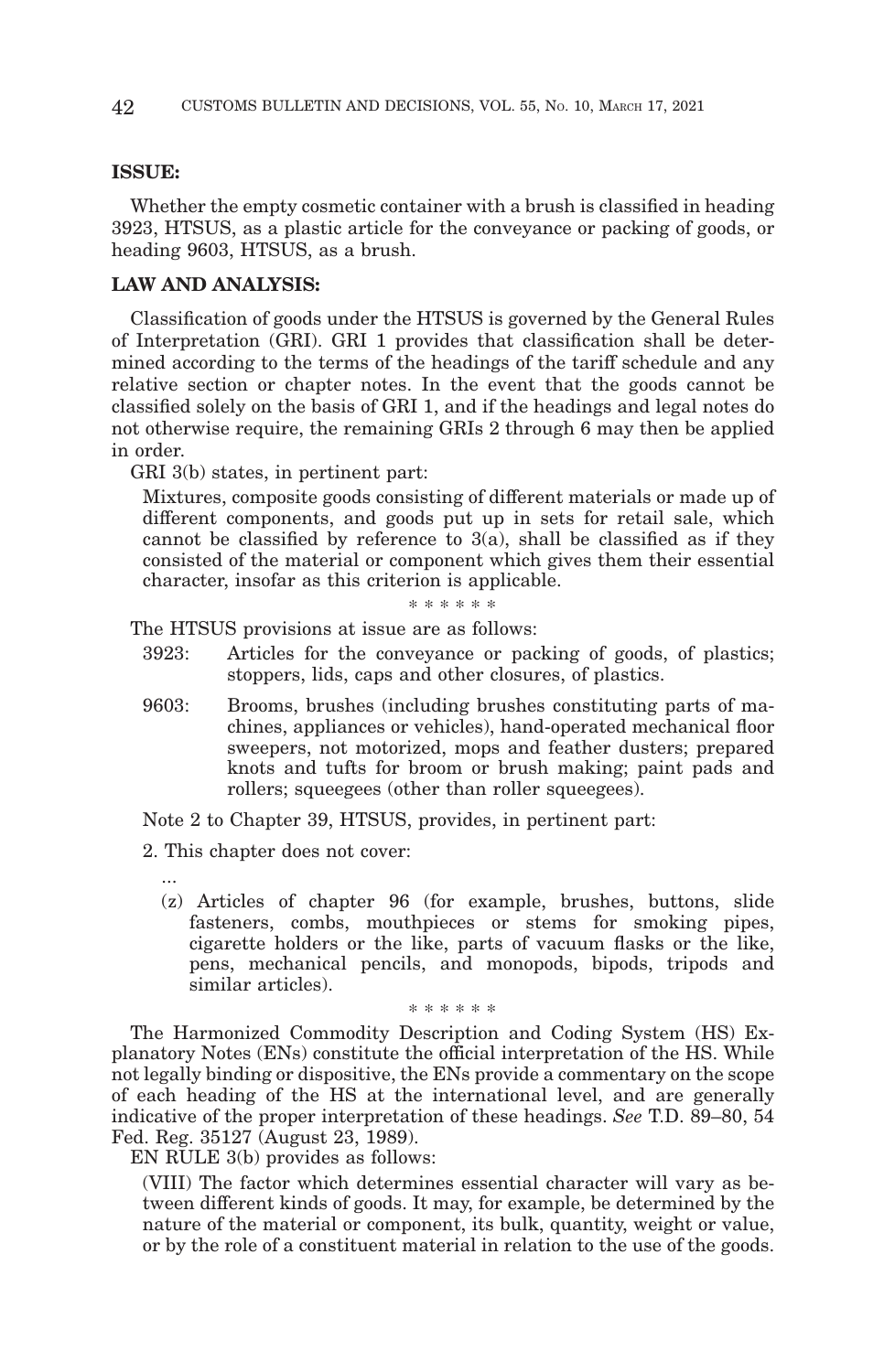EN 39.23 provides, in pertinent part, as follows:

This heading covers all articles of plastics commonly used for the packing or conveyance of all kinds of products. The articles covered include:

(a) Containers such as boxes, cases, crates, sacks and bags (including cones and refuse sacks), casks, cans, carboys, bottles and flasks.

\* \* \* \* \* \*

As a preliminary matter, we wish to clarify the difference between the subject merchandise in NY I82716 and NY D88064, and the exclusion provision for Chapter 39. First, the empty cosmetic containers with a brush in NY I82716 and NY D88064 have one minor distinguishable character. In NY I82716, the brush of the merchandise is designed for two purposes: (1) to serve as a cap for the molded plastic container while the merchandise is being stored, and (2) to be utilized as a tool to apply the cosmetic that is packed inside the container. The brush in NY D88064, however, is attached to the top of the molded plastic container. As further explained below, the difference in the two subject merchandise does not effectuate change in our analysis.

Note 2 of Chapter 39, which excludes "[a]rticles of chapter 96", including brushes, from classification under heading 3923, HTSUS, as plastic articles for the conveyance or packing of goods, does not apply to the empty cosmetic container with a brush. Note 2 excludes an item that is classified in chapter 96 at GRI 1; however, heading 9603, HTSUS, only describes the brush portion of the entire good. Thus, the subject merchandise is not excluded from heading 3923, HTSUS, by Note 2 to Chapter 39.

In NY A85166, dated July 2, 1996; and NY N018435, dated October 23, 2007, we found that a mascara container and cap with brush insert was classified in heading 3923, HTSUS as a plastic container for the conveyance of goods. The instant merchandise is substantially similar to that in described in those rulings. As stated in the General EN to Chapter 39, chapter 39 encompasses "all articles of plastics commonly used for the packing or conveyance of all kinds of products." *See S.C. Johnson & Son, Inc. v. United States*, 415 F. Supp. 3d 1373 (Ct. Int'l Trade 2019). As such, the empty container here is classifiable in heading 3923, HTSUS, even though the cap, which is classified with the container, includes a brush.

Even if resort to GRI 3 is necessary to account for the brush, in order to classify the subject merchandise under GRI 3(b), CBP must identify the component of the subject merchandise that imparts the merchandise with its essential character. "The 'essential character' of an article is 'that which is indispensable to the structure, core or condition of the article, i.e., what it is.'" *Structural Industries v. United States*, 360 F. Supp. 2d 1330, 1336 (Ct. Int'l Trade 2005). As explained above, the core function of the subject merchandise is to contain and store cosmetics in the molded plastic container upon importation into the United States. The utility of the brush is not realized until the product is filled with the mascara and it is applied to the user's eyelashes. As imported, however, the good is a container with a brush attached to its cap or body. Hence, the role of the container in relation to the use of the entire good, to convey mascara and its applicator to the purchaser, imparts the essential character of the subject merchandise. Moreover, the molded plastic container accounts for the bulk of the merchandise. Thus, even under the analysis of GRI 3(b), the empty cosmetic container with a brush is classified in heading 3923, HTSUS.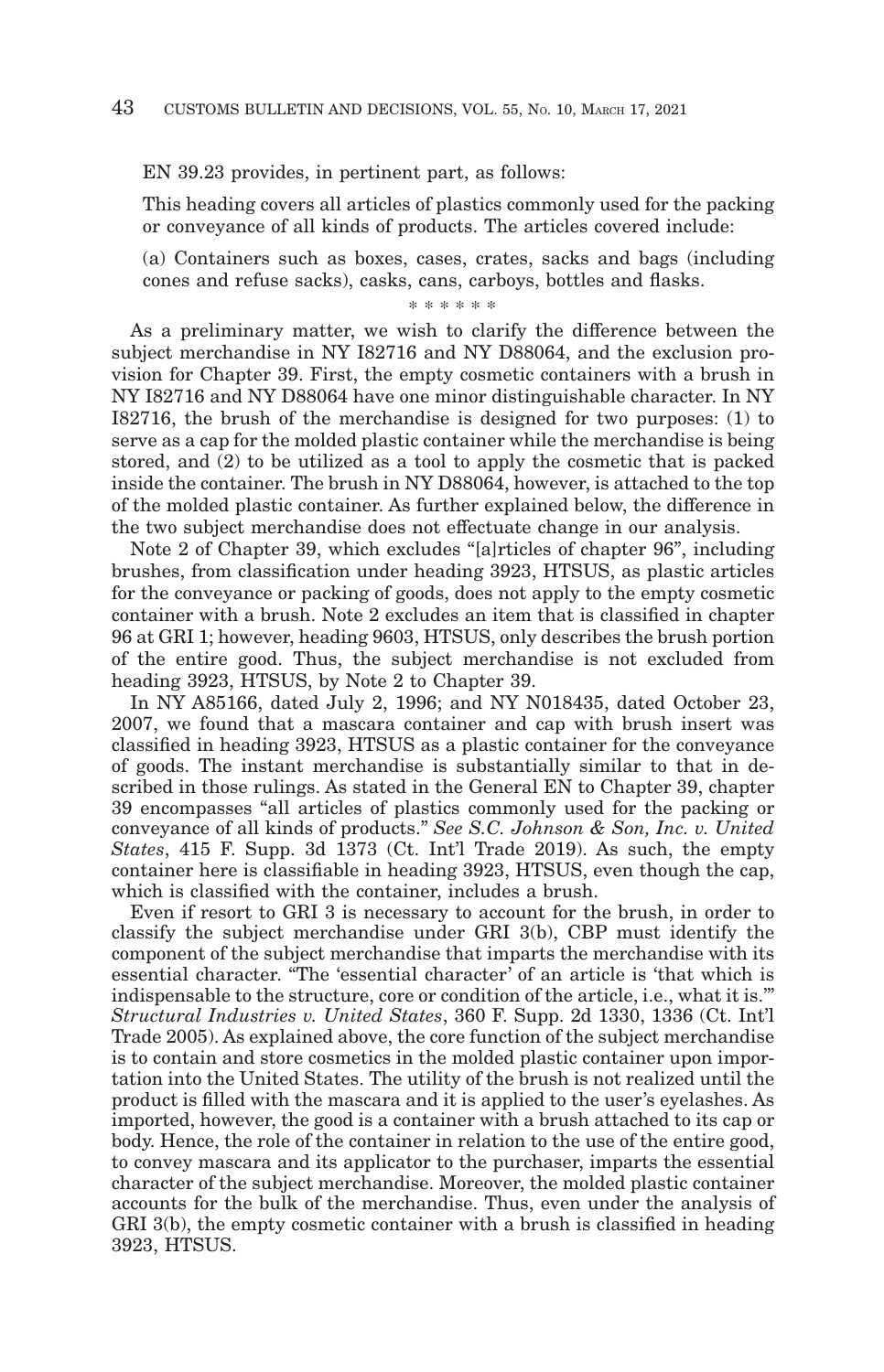Pursuant to GRI 1 and GRI 3(b), the empty cosmetic container with a brush is classified in heading 3923, HTSUS, as "[a]rticles for the conveyance or packing of goods, of plastics; stoppers, lids, caps and other closures, of plastics: [o]ther." This conclusion is consistent with prior CBP rulings classifying other empty cosmetic containers with a brush and similar articles under heading 3923, HTSUS.

As noted above, we received one comment in response to the notice of the proposed revocation. The commenter argues that the essential character of the empty cosmetic container with a brush is imparted by the brush under GRI 3(b). As stated above, however, the essential character of the merchandise is imparted by the container because it is the part that is used immediately upon importation and serves the core function of containing cosmetics prior to sale to final consumers. Therefore, the empty cosmetic container with a brush is classified in heading 3923, HTSUS.

#### **HOLDING:**

By application of GRI 1, the empty cosmetic container with a brush is classified in heading 3923, HTSUS, specifically subheading 3923.90.00, HT-SUS, which provides for "[a]rticles for the conveyance or packing of goods, of plastics; stoppers, lids, caps and other closures, of plastics: [o]ther." The 2021 column one, general rate of duty is three percent *ad valorem*.

Duty rates are provided for your convenience and subject to change. The text of the most recent HTSUS and the accompanying duty rates are provided at *www.usitc.gov*.

### **EFFECT ON OTHER RULINGS:**

NY I82716, dated June 21, 2002, and NY D88064, dated February 22, 1999, are hereby revoked.

This ruling will become effective 60 days from the date of publication in the Customs Bulletin.

> *Sincerely, for* CRAIG T. CLARK, *Director Commercial and Trade Facilitation Division*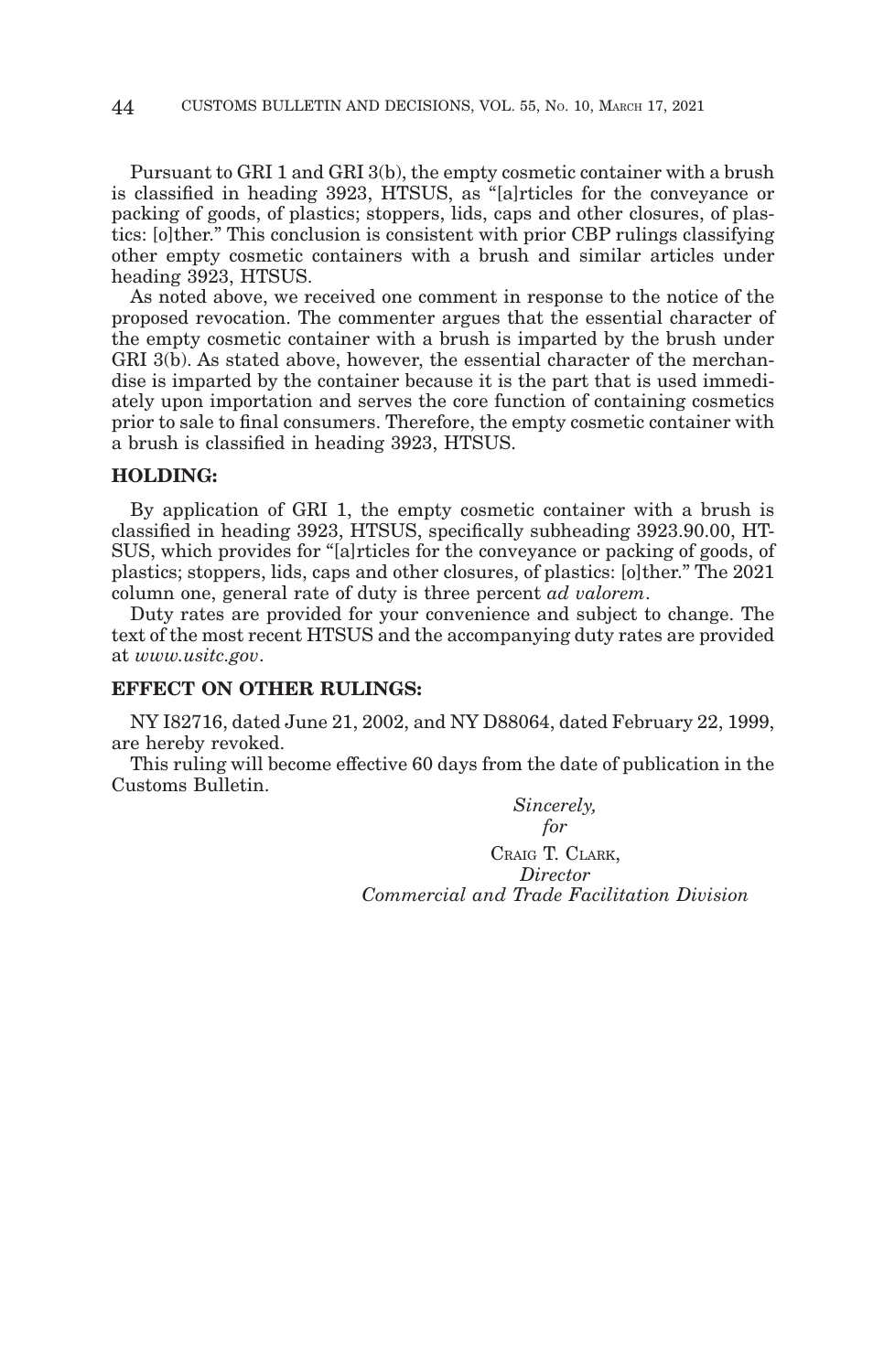# **19 CFR PART 177**

# **MODIFICATION OF ONE RULING LETTER AND REVOCATION OF TREATMENT RELATING TO THE TARIFF CLASSIFICATION OF REFINERY MODULES**

**AGENCY:** U.S. Customs and Border Protection, Department of Homeland Security.

**ACTION:** Notice of modification of one ruling letter and of revocation of treatment relating to the tariff classification of refinery modules.

**SUMMARY:** Pursuant to section 625(c), Tariff Act of 1930 (19 U.S.C. § 1625(c)), as amended by section 623 of title VI (Customs Modernization) of the North American Free Trade Agreement Implementation Act (Pub. L. 103–182, 107 Stat. 2057), this notice advises interested parties that U.S. Customs and Border Protection (CBP) is modifying New York Ruling Letter (NY) N047164, concerning the tariff classification of refinery modules under the Harmonized Tariff Schedule of the United States (HTSUS). Similarly, CBP is revoking any treatment previously accorded by CBP to substantially identical transactions. Notice of the proposed action was published in the *Customs Bulletin*, Vol. 50, No. 38, on September 21, 2016. Two comments were received in response to that notice.

**EFFECTIVE DATE:** This action is effective for merchandise entered or withdrawn from warehouse for consumption on or after May 16, 2021.

**FOR FURTHER INFORMATION CONTACT:** Claudia Garver, Chemicals, Petroleum, Metals and Miscellaneous Articles Branch, Regulations and Rulings, Office of Trade, at (202) 325–0024.

## **SUPPLEMENTARY INFORMATION:**

# **BACKGROUND**

Current customs law includes two key concepts: informed compliance and shared responsibility. Accordingly, the law imposes an obligation on CBP to provide the public with information concerning the trade community's responsibilities and rights under the customs and related laws. In addition, both the public and CBP share responsibility in carrying out import requirements. For example, under section 484 of the Tariff Act of 1930, as amended (19 U.S.C. § 1484), the importer of record is responsible for using reasonable care to enter, classify and value imported merchandise, and to provide any other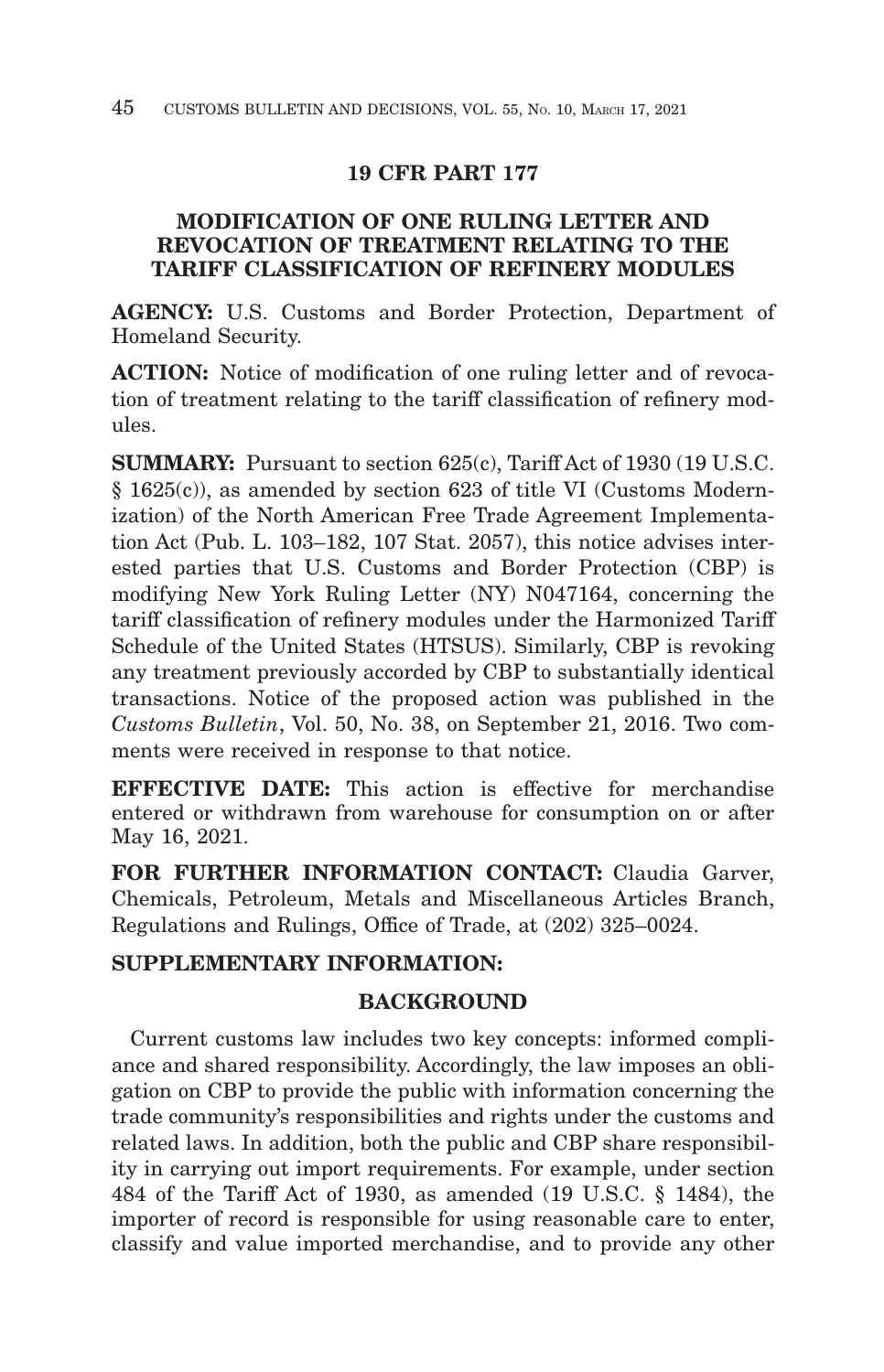information necessary to enable CBP to properly assess duties, collect accurate statistics, and determine whether any other applicable legal requirement is met.

Pursuant to 19 U.S.C. § 1625(c)(1), a notice was published in the *Customs Bulletin*, Vol. 50, No. 38, on September 21, 2016, proposing to modify one ruling letter pertaining to the tariff classification of refinery modules. Any party who has received an interpretive ruling or decision (i.e., a ruling letter, internal advice memorandum or decision, or protest review decision) on the merchandise subject to this notice should have advised CBP during the comment period.

Similarly, pursuant to 19 U.S.C.  $\S$  1625(c)(2), CBP is revoking any treatment previously accorded by CBP to substantially identical transactions. Any person involved in substantially identical transactions should have advised CBP during the comment period. An importer's failure to advise CBP of substantially identical transactions or of a specific ruling not identified in this notice may raise issues of reasonable care on the part of the importer or its agents for importations of merchandise subsequent to the effective date of this notice.

In NY N047164, CBP classified three types of refinery modules in heading 7308, HTSUS, specifically in subheading 7308.90.95, HT-SUS, which provides for "Structures (excluding prefabricated buildings of heading 9406) and parts of structures (for example, bridges and bridge sections, lock gates, towers, lattice masts, roofs, roofing frameworks, doors and windows and their frames and thresholds for doors, shutters, balustrades, pillars and columns) of iron or steel; plates, rods, angles, shapes, sections, tubes and the like, prepared for use in structures, of iron or steel: Other: Other: Other." It is now CBP's position that two of the three refinery module types are properly classified, by operation of GRIs 1 and 3(b), in the heading describing the material that imparts the modules' essential character.

Pursuant to 19 U.S.C.  $\S$  1625(c)(1), CBP is modifying NY N047164 and revoking or modifying any other ruling not specifically identified to reflect the analysis contained in Headquarters Ruling Letter ("HQ") H269853, set forth as an attachment to this notice. Additionally, pursuant to 19 U.S.C.  $\S$  1625(c)(2), CBP is revoking any treatment previously accorded by CBP to substantially identical transactions.

In accordance with 19 U.S.C. § 1625(c), this ruling will become effective 60 days after publication in the *Customs Bulletin*.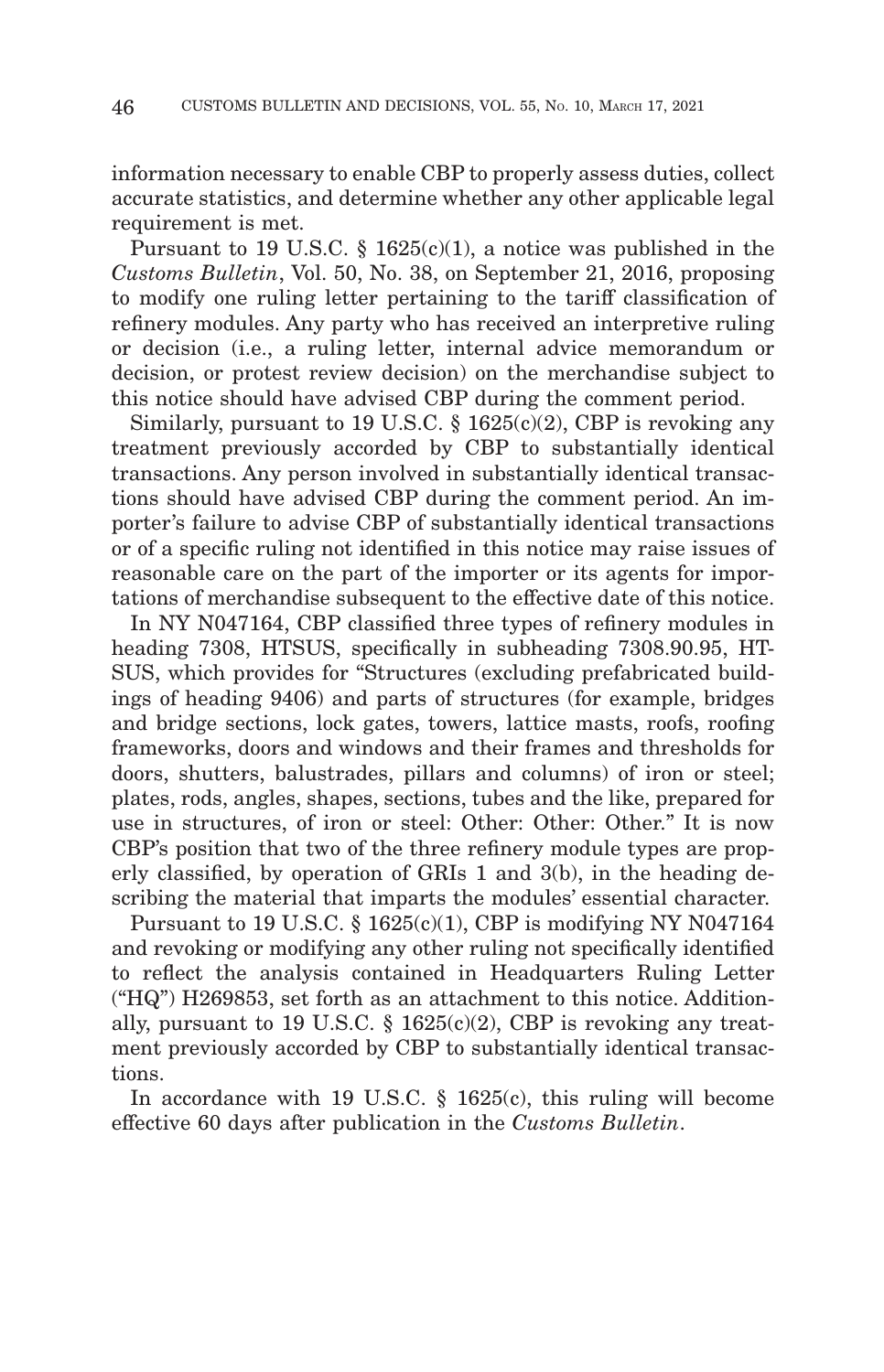47 CUSTOMS BULLETIN AND DECISIONS, VOL. 55, NO. 10, MARCH 17, 2021

Dated: February 26, 2021

*for* CRAIG T. CLARK, *Director Commercial and Trade Facilitation Division*

*Attachment*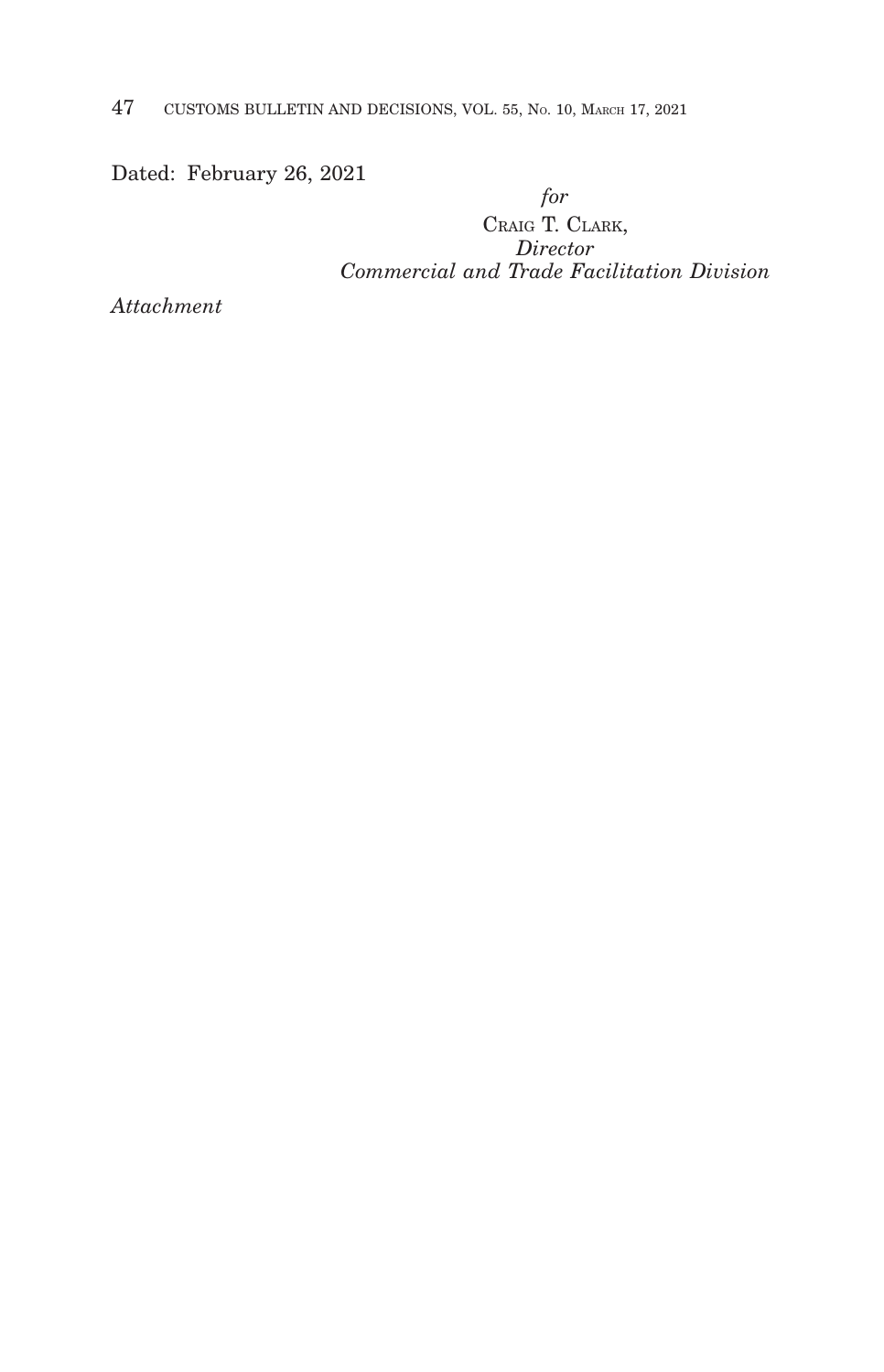HQ H269853 February 26, 2021 CLA-2 OT:RR:CTF:TCM H269853 NCD CATEGORY: Classification TARIFF NO.: 7304; 7305; 7306; 7308

MATTHEW D. ANDERSON CHARTER BROKERAGE *22762 WESTHEIMER PARKWAY, SUITE 530 KATY, TX 77450*

RE: Modification of NY N047164; classification of refinery modules

#### DEAR MR. ANDERSON:

This is in reference to New York Ruling Letter (NY) N047164, issued to you on January 8, 2009 by U.S. Customs and Border Protection (CBP), in which CBP provided a determination as to the proper classification of various refinery modules under the Harmonized Tariff Schedule of the United States (HTSUS). We have reviewed NY N047164, determined that it is partially incorrect, and, for the reasons set forth below, are modifying that ruling.

Pursuant to section  $625(c)(1)$ , Tariff Act of 1930 (19 U.S.C. §1625(c)(1)), as amended by section 623 of Title VI, notice of the proposed action was published in the *Customs Bulletin*, Vol. 50, No. 38, on September 21, 2016. Two comments opposing the proposed action were received. Those comments will be addressed in this decision.

#### **FACTS:**

The articles at issue in NY N047164 consist of three types of prefabricated, interconnecting modules designed for installation in a pre-existing oil refinery complex. NY N047164 was issued in response to your letter of October 23, 2008, in which a determination from CBP as to the classification of the modules was requested ("ruling request"). The ruling request included descriptions and technical renderings of the modules, as well as photos of the modules taken at various stages of their construction. The diagrams and photos depict the modules as consisting primarily of multilevel steel frameworks within which numerous pipes are affixed to load-bearing crossbeams, and the photos indicate that the pipes are installed in the course of the modules' assembly.

On November 3, 2008, prior to issuing the requested ruling, CBP issued a letter requesting additional information concerning the modules at issue. CBP specifically requested, *inter alia*, descriptions of "each component, its purpose and by what means its purpose is achieved." The following response to our request was provided in a letter of December 9, 2008 ("supplemental submission"):

*Module Type #1 – Interbattery Connection ("IBC") Pipe Racks*

The IBC pipe racks are fabricated structural steel skeletal structures that can be shipped and installed on foundations built to receive the modules...These module racks support several pipe lines, that are connected on the site in order to quickly and efficiently build the necessary infrastructure between various new and existing refinery units as well [as] conveying the received crude and products... Once the piping on these racks is connected this provides the interconnecting piping that primarily receive input streams (called feedstock streams) from prior (called upstream)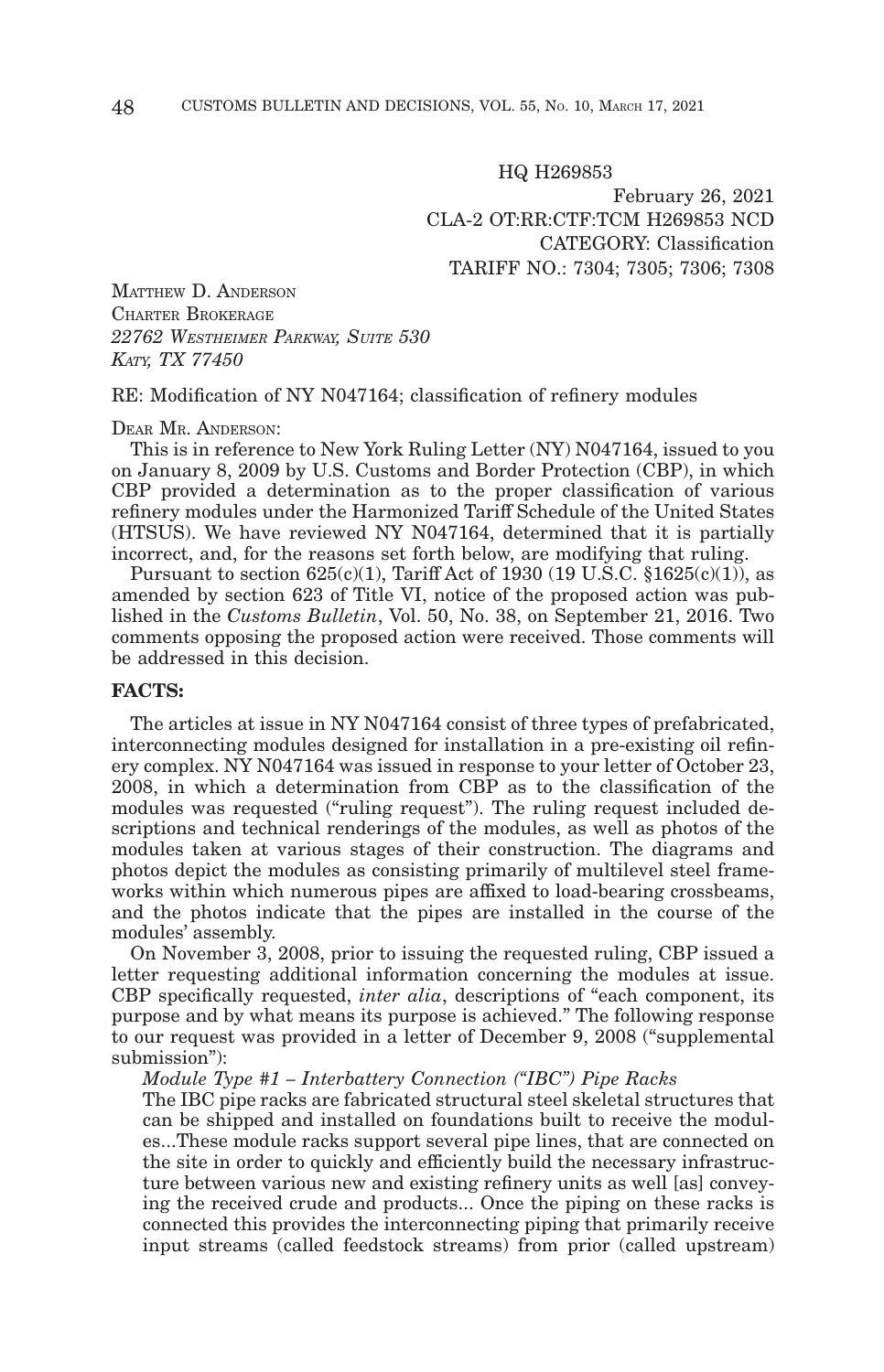process units or crude tanks to subsequent (called downstream) process units or storage tankage for product blending.

In addition to the piping used to move refinery product streams between units, the IBC pipe racks will also support piping that will be used to convey utilities such as raw water, clarified water and filtered water required to operate a new...[p]ower facility, cooling water, natural gas, plant and instrument air. This piping will also convey other utility streams and...process storm water for treatment and disposal...Finally, in addition to the piping used for products and utilities the IBC racks will provide additional levels to support cable trays to support electrical cables for distributing electrical power from the power facility to a main substation and to the local process unit substation.

### *Module #2 – Power Station 4 ("PS4") Pipe Racks*

The PS4 pipe racks are fabricated metal skeletal structures that can be shipped and connected to one another on-site at the refinery in order to quickly and efficiently build the necessary infrastructure between the refinery units and the on-site power plant in the refinery. The structures are connected together to create the steam and water distribution system for the power plant. The connection of these units uses piping to transport and circulate steam, cooling water and filtered water to and/or from various units and the on-site power plant[.]

### *Module #3 – Stair Tower Modules*

The stair tower modules are fabricated modules with...stairways. These modules are strictly used as stairways and have no process functions. These modules connect with the other modules described herein, to allow for plant employees to have access to the various modules and the contents of the modules (i.e. piping, utilities, etc.).

The supplemental submission also states as follows with respect to the functions performed by the modules:

The IBC pipe racks purpose is to support the pipes that carry the various fluids to and from the refinery process units. The electrical cables will be installed after importation and once the modules are in the processing of being connected at the Port Arthur Refinery. Some of the IBC pipe rack piping is insulated and some has electric heat tracing on it, however, the primary function of the pipes is to convey liquids.

The PS4 pipe racks purpose is also to support the pipes that carry various types of water and steam. The PS4 pipe racks also support cable trays that will hold electrical cables. The electrical cables will be installed after importation and once the modules are in the processing of being connected at the Port Arthur Refinery.

On the basis of the information provided in the ruling request and supplemental submission, NY N047164 contained the following descriptions of the modules at issue:

Module Type 1, referred to as Interbattery Connection Pipe Racks, are steel skeletal structures that are used to support pipes that carry the various fluids to and from the refinery process units as well as supporting electrical trays which hold electrical cables. Module Type 2, known as Power Station 4 Pipe Racks, function in the same manner as do the Interbattery Connection Pipe Racks. However, they support piping which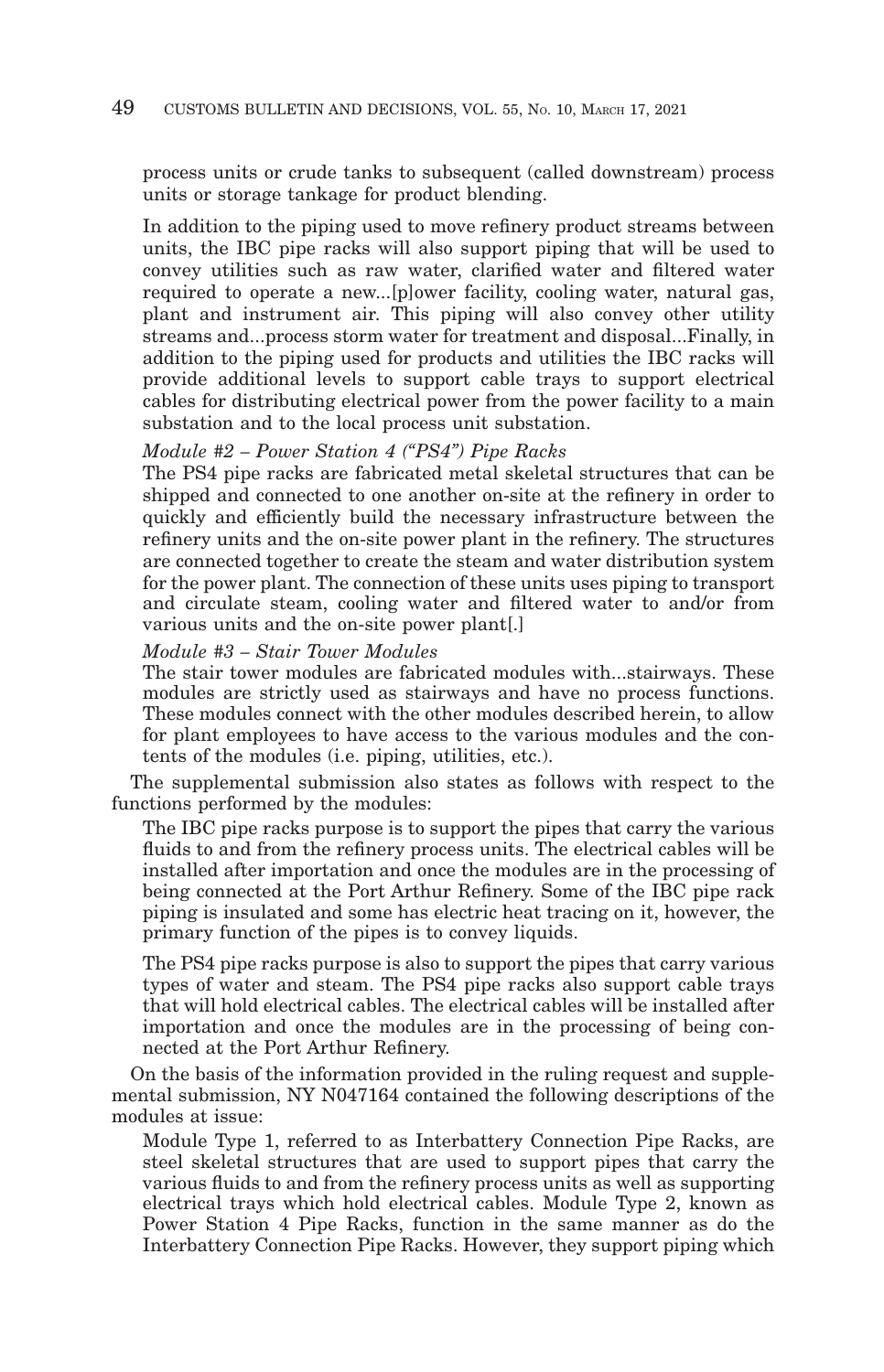transports and circulates steam, cooling water and filtered water to and from the power station. Module Type 3, Stair Towers, are pre-fabricated stairways that are used in conjunction with, and allow access to, the other modules.

All three refinery modules were classified in heading 7308, HTSUS. They were specifically classified in subheading 7308.90.95, HTSUS, which provides for: "Structures (excluding prefabricated buildings of heading 9406) and parts of structures (for example, bridges and bridge sections, lock gates, towers, lattice masts, roofs, roofing frameworks, doors and windows and their frames and thresholds for doors, shutters, balustrades, pillars and columns) of iron or steel; plates, rods, angles, shapes, sections, tubes and the like, prepared for use in structures, of iron or steel: Other: Other: Other."

On October 14, 2015, in the course of reviewing NY N047164, we contacted you to inquire as to whether the modules at issue contained pipes and/or other components at the time of entry. In your response of October 19, 2015, you indicated your understanding that pipes are in fact present in the modules at entry, based on the following statement by a project coordinator:

All of the pipe rack modules have structural steel columns and beams that comprise the skeleton, with internal piping. There are a few valves. Depending on the nature of the flow stream in each pipe, the material for that pipe may differ. The bulk of the piping is either a type of carbon steel or stainless steel.

We have not received any further information concerning the modules and their constituent components at any point prior to, during, or following the above-mentioned comment period.

#### **ISSUE:**

Whether the subject refinery modules are properly classified as seamless steel pipe in heading 7304, HTSUS, as "other" steel pipes with circular cross-sections of an external diameter exceeding 406.4 mm, in heading 7305, HTSUS, as "other" steel pipes in heading 7306, HTSUS, or as structures of steel in heading 7308, HTSUS.

#### **LAW AND ANALYSIS:**

Merchandise imported into the United States is classified under the HT-SUS. Tariff classification is governed by the principles set forth in the General Rules of Interpretation (GRIs) and, in the absence of special language or context which requires otherwise, by the Additional U.S. Rules of Interpretation. The GRIs and the Additional U.S. Rules of Interpretation are part of the HTSUS and are to be considered statutory provisions of law for all purposes.

GRI 1 requires that classification be determined first according to the terms of the headings of the tariff schedule and any relative section or chapter notes and, unless otherwise required, according to the remaining GRIs taken in their appropriate order. GRI 3 governs the classification of goods that are *prima facie* classifiable in two or more headings, including, *inter alia*, composite goods. GRI 3(b) provides, in relevant part, that "composite goods consisting of different materials or made up of different components...shall be classified as if they consisted of the material or component which gives them their essential character, insofar as this criterion is applicable."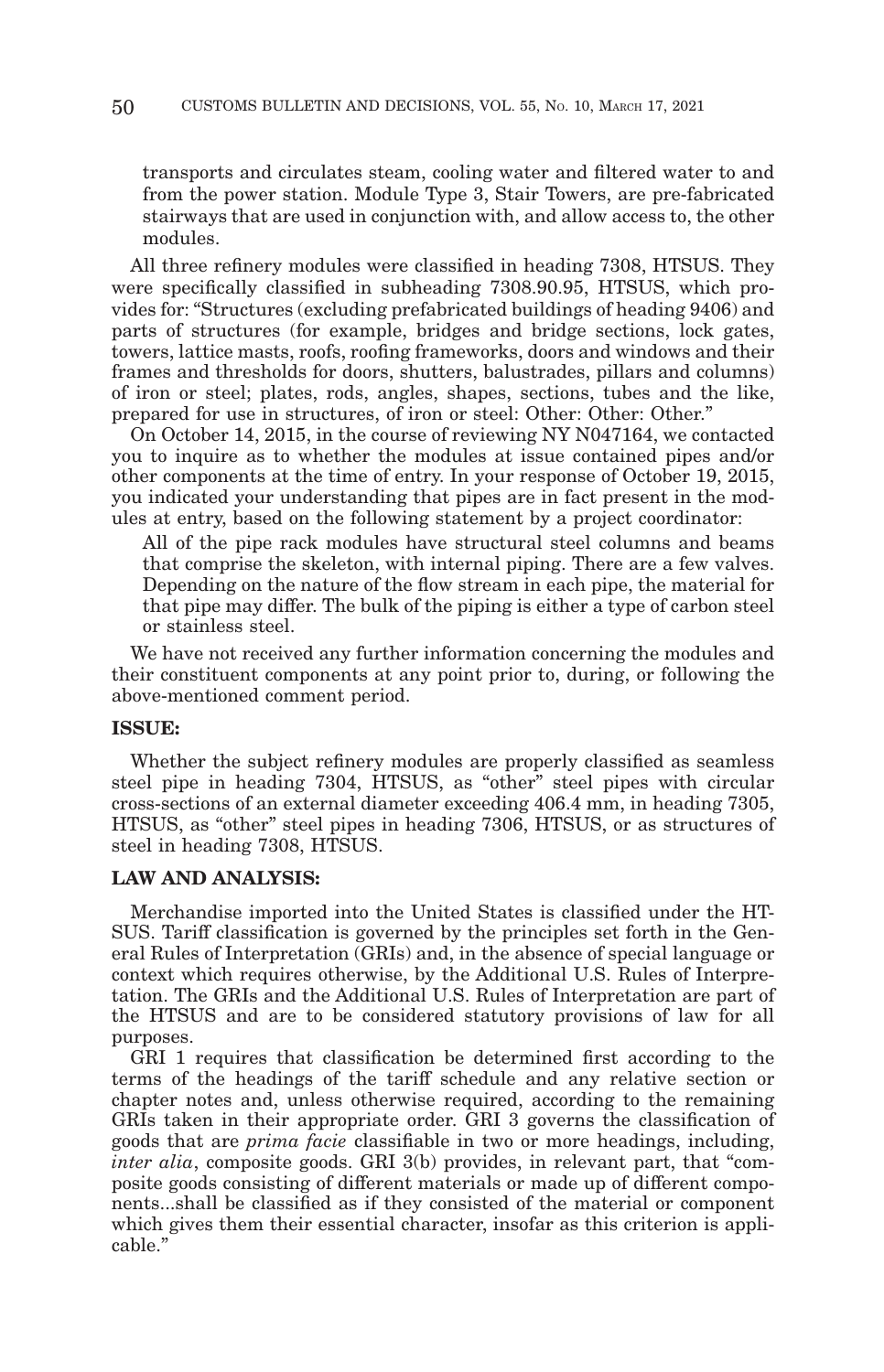The Harmonized Commodity Description and Coding System Explanatory Notes ("ENs") constitute the official interpretation of the Harmonized System at the international level. While neither legally binding nor dispositive, the ENs provide a commentary on the scope of each heading of the HTSUS and are generally indicative of the proper interpretation of these headings. *See* T.D. 89–80, 54 Fed. Reg. 35127, 35128 (August 23, 1989).

For purposes of this ruling, we consider whether the subject refinery modules are classified in the following 2018 HTSUS provision:

| 7304 | Tubes, pipes and hollow profiles, seamless, of iron (other than cast)<br>iron) or steel                                                                                                                                                                                                                                                                                                                                                                     |
|------|-------------------------------------------------------------------------------------------------------------------------------------------------------------------------------------------------------------------------------------------------------------------------------------------------------------------------------------------------------------------------------------------------------------------------------------------------------------|
| 7305 | Other tubes and pipes (for example, welded, riveted or similarly<br>closed), having circular cross sections, the external diameter of<br>which exceeds 406.4 mm, of iron or steel                                                                                                                                                                                                                                                                           |
| 7306 | Other tubes, pipes and hollow profiles (for example, open seamed or<br>welded, riveted or similarly closed), of iron or steel                                                                                                                                                                                                                                                                                                                               |
| 7308 | Structures (excluding prefabricated buildings of heading 9406) and<br>parts of structures (for example, bridges and bridge sections, lock<br>gates, towers, lattice masts, roofs, roofing frameworks, doors and<br>windows and their frames and thresholds for doors, shutters, balus-<br>trades, pillars and columns) of iron or steel; plates, rods, angles,<br>shapes, sections, tubes and the like, prepared for use in structures,<br>of iron or steel |

Heading 7308 applies, by its own terms, to steel "structures" and their parts, including "bridges and bridge sections, lock gates, towers, lattice masts, roofs, roofing frameworks, doors and windows and their frames and thresholds for doors, shutters, balustrades, pillars and columns." The term "structure" is not defined in the HTSUS. It is axiomatic that undefined tariff terms are to be understood in accordance with (*inter alia*) lexicographical definitions and relevant Explanatory Notes ("ENs"). *See GRK Can., Ltd. v. United States*, 761 F.3d 1354, 1357 (Fed. Cir. 2014) ("Where the HTSUS does not expressly define a term...a court...may consult standard lexicographic and scientific authorities...In particular, a court also refers to the Explanatory Notes accompanying the HTSUS, which, though not controlling, provide interpretive guidance.").

In undertaking to define "structure" for classification purposes, the courts have observed that "a complete definition of 'structural' or 'structure' is not to be found" in lexicographic sources. *Supermarket Systems, U.S. v. United States*, 13 C.I.T. 907, 912 (1989) (citing *S.G.B. Steel Scaffolding & Shoring Co., Inc. v. United States*, 82 Cust. Ct. 197 (1979)). Likewise, EN 73.08 lacks a comprehensive definition of "structure" for purposes of heading 7308. The EN, however, does provide the following indicia as to the term's meaning:

This heading covers complete or incomplete metal structures, as well as parts of structures. For the purpose of this heading, these structures are characterised by the fact that once they are put in position, they generally remain in that position. They are usually made up from bars, rods, tubes, angles, shapes, sections, sheets, plates, wide flats including so-called universal plates, hoop, strip, forgings or castings, by riveting, bolting, welding, etc. Such structures sometimes incorporate products of other headings such as panels of woven wire or expanded metal of heading 73.14. Parts of structures include clamps and other devices specially designed for assembling metal structural elements of round cross-section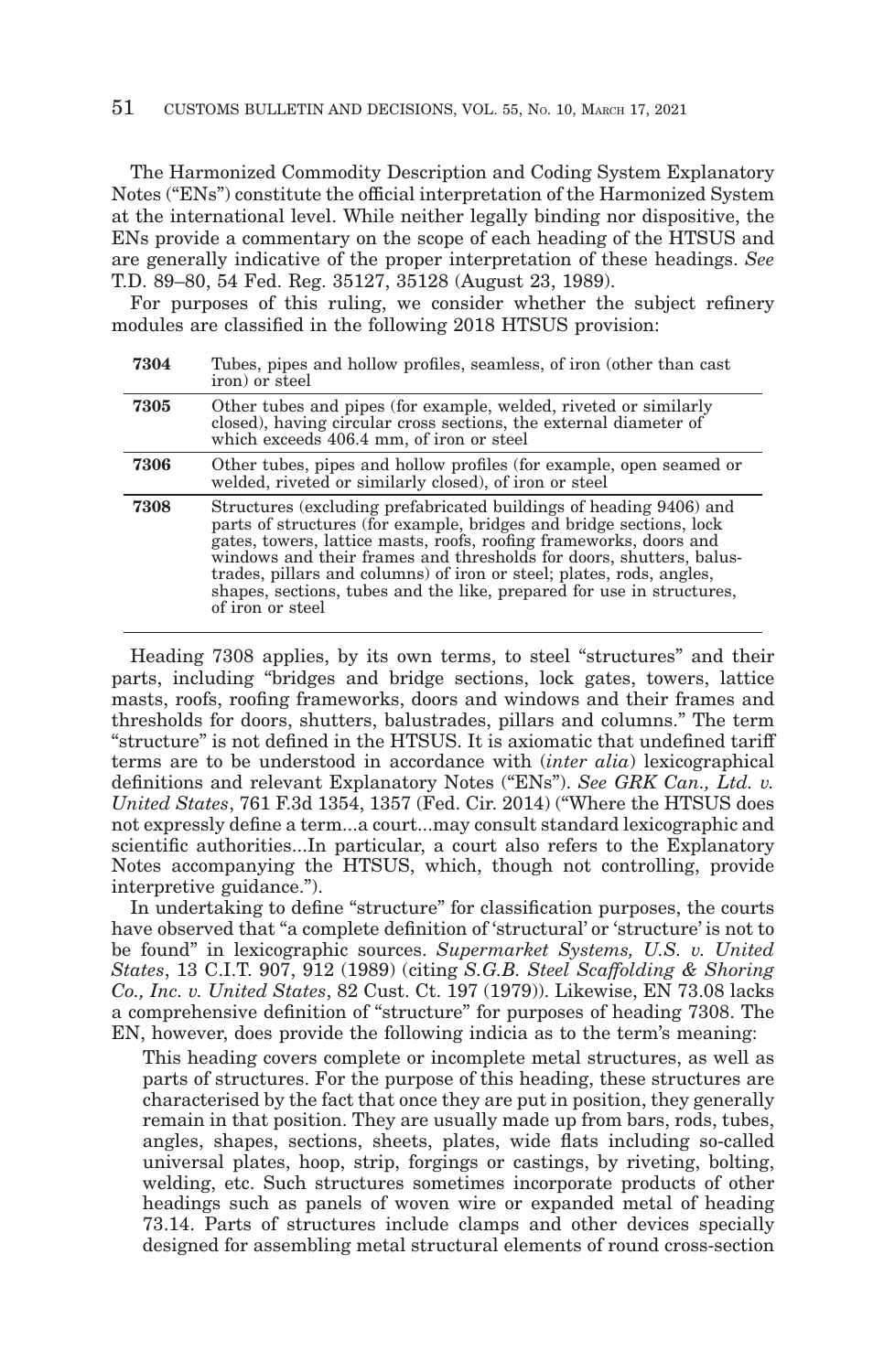(tubular or other). These devices usually have protuberances with tapped holes in which screws are inserted, at the time of assembly, to fix the clamps to the tubing.

### *Apart from the structures and parts of structures mentioned in the heading, the heading also includes products such as:*

Pit head frames and superstructures; adjustable telescopic props, tubular props, extensible coffering beams, tubular scaffolding and similar equipment; sluice-gates, piers, jetties and marine moles; lighthouse superstructures; masts, gangways, rails, bulkheads, etc., for ships; balconies and verandas, shutters, gates, sliding doors; assembled railings and fencing; level-crossing gates and similar barriers; frameworks for greenhouses and forcing frames; large-scale shelving for assembly and permanent installation in shops, workshops, storehouses, etc.; stalls and racks; certain protective barriers for motorways, made from sheet metal or from angles, shapes or sections.

#### (emphasis added).

Notably, like the legal text of heading 7308 itself, EN 73.08 sets forth various examples of articles to be considered "structures" for purposes if the heading. We consider these examples to be probative of the term's scope, particularly in the absence of a "complete definition" anywhere in the instructional sources. *See LeMans Corp. v. United States*, 660 F.3d 1311, 1320–21 (Fed. Cir. 2011) (endorsing use of EN examples to clarify the scope of a tariff term where they are consistent with the provision in which the term is found). In reviewing the combined examples of structures set forth in heading 7308 and EN 73.08 – including bridges, lock-gates, towers, lattice masts, roofs and frameworks, masts, gangways, lighthouse superstructures, balconies and verandas, fences, level-crossing gates, greenhouse frames, shelving systems, and protective barriers – we observe that they unfailingly include only items which enclose, partition, or support the weight of persons or separate objects. Not one of the exemplars is in and of itself capable of conducting a separate mechanical or otherwise non-structural function; nor do the exemplars support or contain separate articles capable of such.

That "structures" are to be considered limited in this regard comports with CBP's prior treatment of heading 7308, HTSUS. For example, we ruled in Headquarters Ruling Letter (HQ) 085145, dated September 15, 1989, that oil rig "jackets" were structures within the meaning of the heading because they provided the foundations for the topside platforms, but did not contain any drilling or production equipment. *See also* HQ 964757, dated September 25, 2001 (classifying wind turbine towers in heading 7308 upon finding that "[t]he towers do not provide operational or mechanical interaction with the turbine or its rotor") and HQ 087730, dated September 5, 1990 (classifying telephone booths without telephones in heading 7308). By contrast, we determined in HQ 966175, dated January 30, 2003, that the topside platforms were not classifiable in the heading because, unlike the jackets, they housed the equipment that was used to drill for and extract oil. Insofar as this classification practice is supported by the legal text and EN 73.08 alike, it reflects a correct interpretation of heading 7308, HTSUS.

Here, of the three refinery modules at issue, the subject IBC Pipe Racks and PS4 Pipe Racks are described as "steel skeletal structures" which "support several pipelines." By all available indications, including the photos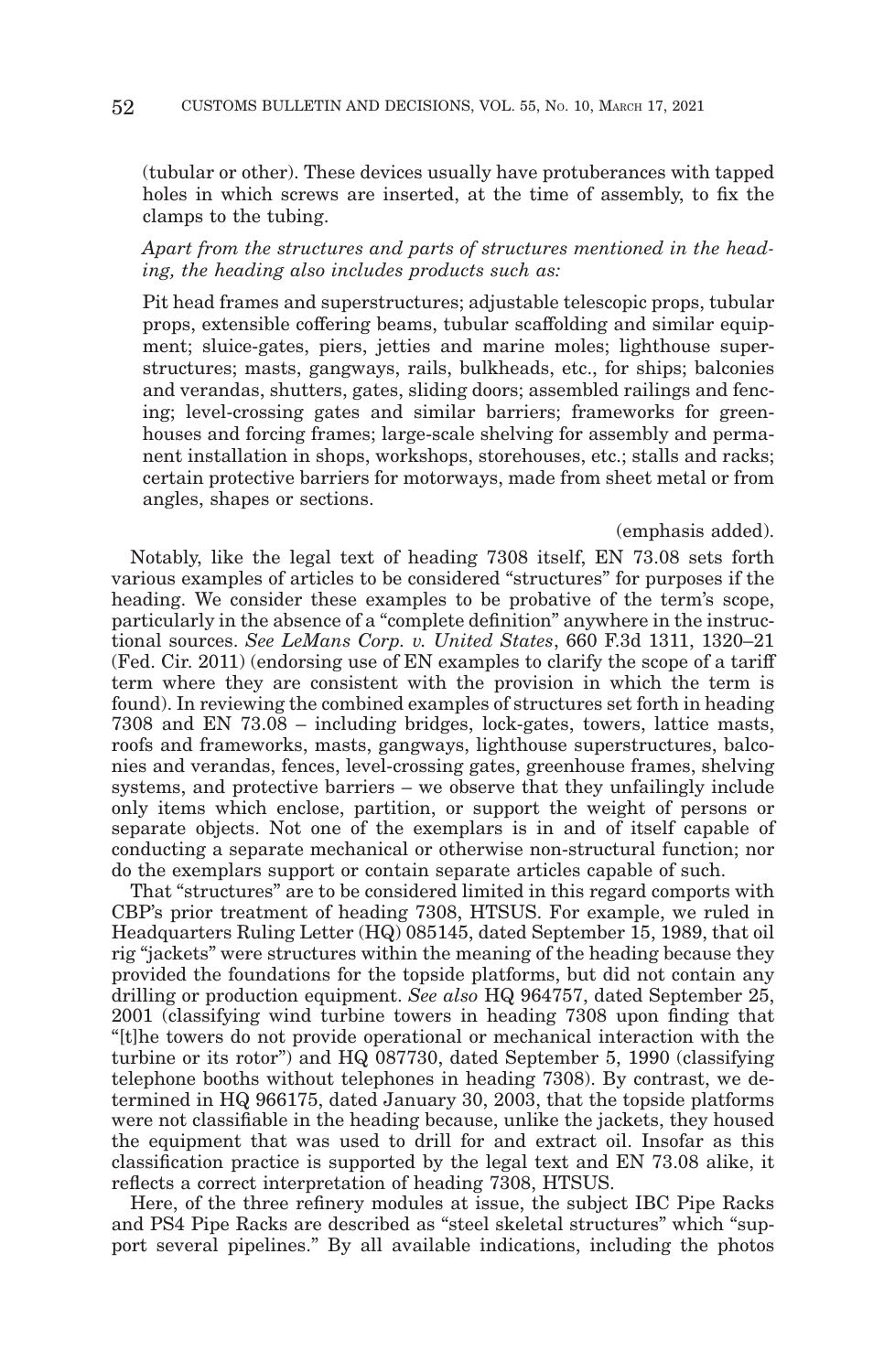included with your ruling request and the statements provided in your October 19, 2015 communication, the referenced pipes are installed in the modules at the time the modules are entered. As stated in the supplemental submission, these pipes are not used to form the crossbeams, uprights, or other components comprising the "steel skeletal structures"; rather, they are separate items that conduct a multitude of functions directly supporting refinery operations within the complex. According to your supplemental submission, the pipes installed in the IBC Pipe Racks transport feedstock from various upstream units to downstream units for product blending, transport water necessary for the operation of an on-site power facility, direct other utility streams, and transport storm water for treatment and disposal. Meanwhile, the PS4 Pipe Racks support pipes which transport steam and water to and from the on-site power plant. These functions – i.e., supply of power, supply of raw materials for processing, and conveyance other fluids necessary for refinery operations – go far beyond structural functions such as enclosure, support, or partitioning. Accordingly, as entered, the IBC Pipe Racks and PS4 Pipe Racks are cannot be considered structures of heading 7308, HTSUS. To the extent that we determined otherwise in NY N047164, this determination was in error. However, our determination concerning the Stair Tower Modules, which consist only of metal frames that bear the weights of their users, and do not include separate items which conduct "process functions," remains correct.

Both commenters challenge this conclusion, averring that EN 73.08 broadly permits structures to "incorporate products of other headings," including pipes. One commenter further asserts that this interpretation is supported by a proffered technical reference. We disagree with both assertions. The EN states that structures are "usually made up from...tubes" and "sometimes incorporate products of other headings *such as panels of woven wire or expanded metal of heading 73.14*." (emphasis added). "Panels of woven wire or expanded metal of heading 7314," included to contextualize and qualify the "products of other headings" that may be used, are articles designed to create or complete enclosures or to reinforce existing portions of a structure. *See* EN 73.14 ("Expanded metal...is used instead of wire grill or perforated sheets for fencing, safety guards for machines, flooring of footbridges or crane runways, reinforcement of various building materials (e.g., concrete, cement, plaster, glass), etc."). There is no indication that these materials and others, including tubes, may be in the form of separate articles with functions fully tangential to those of the structures in which they are incorporated. Nor is such a reading of "structure" supported by abovementioned technical reference. *See* Richard M. Drake and Robert J. Walter, Design of Structural Steel Pipe Racks, ENGINEERING JOURNAL 241 (2010) (indicating only that pipe racks "support" pipes, power cables and instrument trays without clarifying whether the latter are considered components of the former).

One commenter further asserts that all refinery modules at issue satisfy descriptions of structures set forth in EN 73.08 because they remain stationary once placed; include allowable protuberances to fix clamps to tubes; and are analogous in function to sluice-gates, which the EN lists as a product classifiable in heading 7308. We do not contest that the pipe racks remain stationary once positioned or that they include clamps and other devices for affixing tubing. With respect to the latter point, the EN specifies that tubes affixed by permissible clamps are structural in function. Moreover, we do not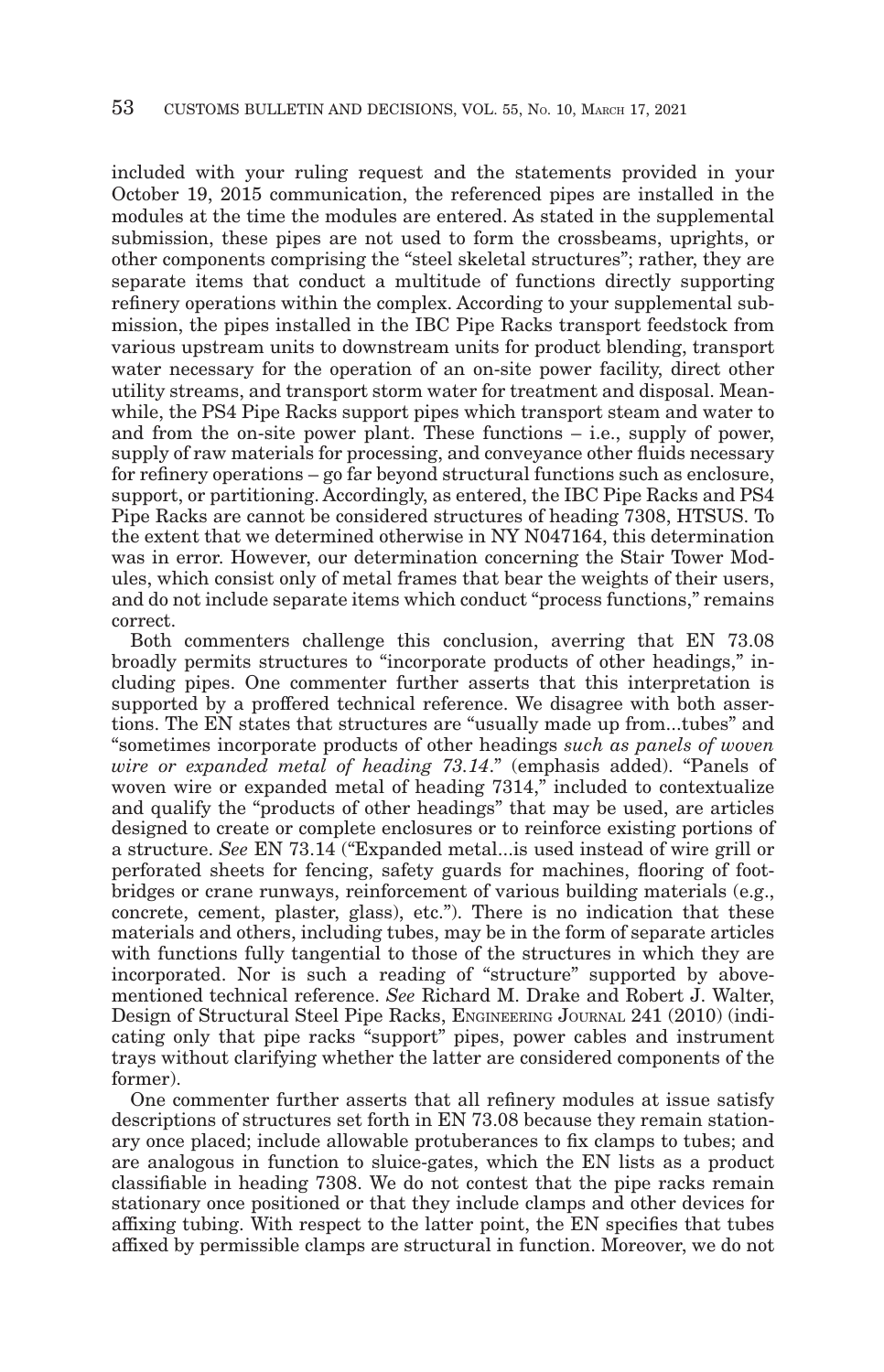agree that the modules can be likened to sluice-gates or to any of the other exemplars listed in EN 73.08. Whereas sluice-gates operate as partial enclosures to prevent or reduce the outflow of water already present in sluices, the IBC Pipe Racks and PS4 Pipe Racks function as conveyance mechanisms by transporting various liquids between refinery units, as described above. Accordingly, our determination that those modules fall outside the scope of heading 7308, HTSUS, is not inconsistent with EN 73.08. We remain of the position that they cannot be considered structures of heading 7308 when entered replete with pipes.

Rather, the IBC Pipe Racks and PS4 Pipe Racks are "composite goods" within the meaning of GRI 3(b) insofar as they are made up of components described in separate headings. Specifically, whereas the steel structural frameworks are products of heading 7308, HTSUS, the pipes are products of headings 7304, 7305, or 7306, HTSUS, as determined by their construction, profiles, and dimensions.\* The modules are accordingly classified "as if they consisted of the...component which gives them their essential character." While "essential character" is not defined in the HTSUS, EN(VIII) to GRI 3(b) states as follows:

The factor which determines essential character will vary as between different kinds of goods. It may, for example, be determined by the nature of the material or component, its bulk, quantity, weight or value, or by the role of a constituent material in relation to the use of the goods.

As stated in the above-referenced EN, as well as in various court decisions, the essential character of a given article turns on its particular attributes and the facts of the case at hand. *See*, *e.g.*, *Alcan Food Packaging (Shelbyville) v. United States*, 771 F.3d 1364, 1366 (Fed. Cir. 2014) ("The 'essential character' of merchandise is a fact-intensive issue."). With this understanding, courts have consistently applied the factors listed in the EN(VIII) to GRI 3(b), as well as additional factors, to determine essential character. *See id.* at 1367 (Fed. Cir. 2014); *Home Depot USA, Inc. v. United States*, 491 F.3d 1334, 1337 (Fed. Cir. 2007) ("Many factors should be considered when determining the essential character...specifically including but not limited to those factors enumerated in Explanatory Note (VIII) to GRI 3(b)."). Among the additional factors previously considered are "ordinary common sense," an article's recognized names, its primary function, and its uses. *See Tyco Fire Products v. United States*, 841 F.3d 1353, 1361 (Fed. Cir. 2016).

Here, it is unclear whether the steel frameworks or the pipes are the predominant components of the IBC Pipe Racks and PS4 Pipe Racks in terms of quantity, weight, or value. The diagrams and photos indicate that the steel frames and collective pipes account for comparably sizable portions of each refinery module's overall mass. However, we are unable to make quantifiable size and weight determinations without precise product specifications. The absence of probative information concerning the modules' components was initially noted in proposed ruling letter HQ H269853, published in conjunction with the above-mentioned notice of proposed action, yet we have not

<sup>\*</sup> We note that while valves, electrical cables, and cable trays are ultimately incorporated into the modules, this does not necessarily occur prior to the modules' importation. In fact, the supplemental submission expressly states that the cables and trays are installed following entry, and it has not been confirmed whether the valves are installed prior to this point. As such, for purposes of applying GRI 3(b), we do not consider the provisions covering these items.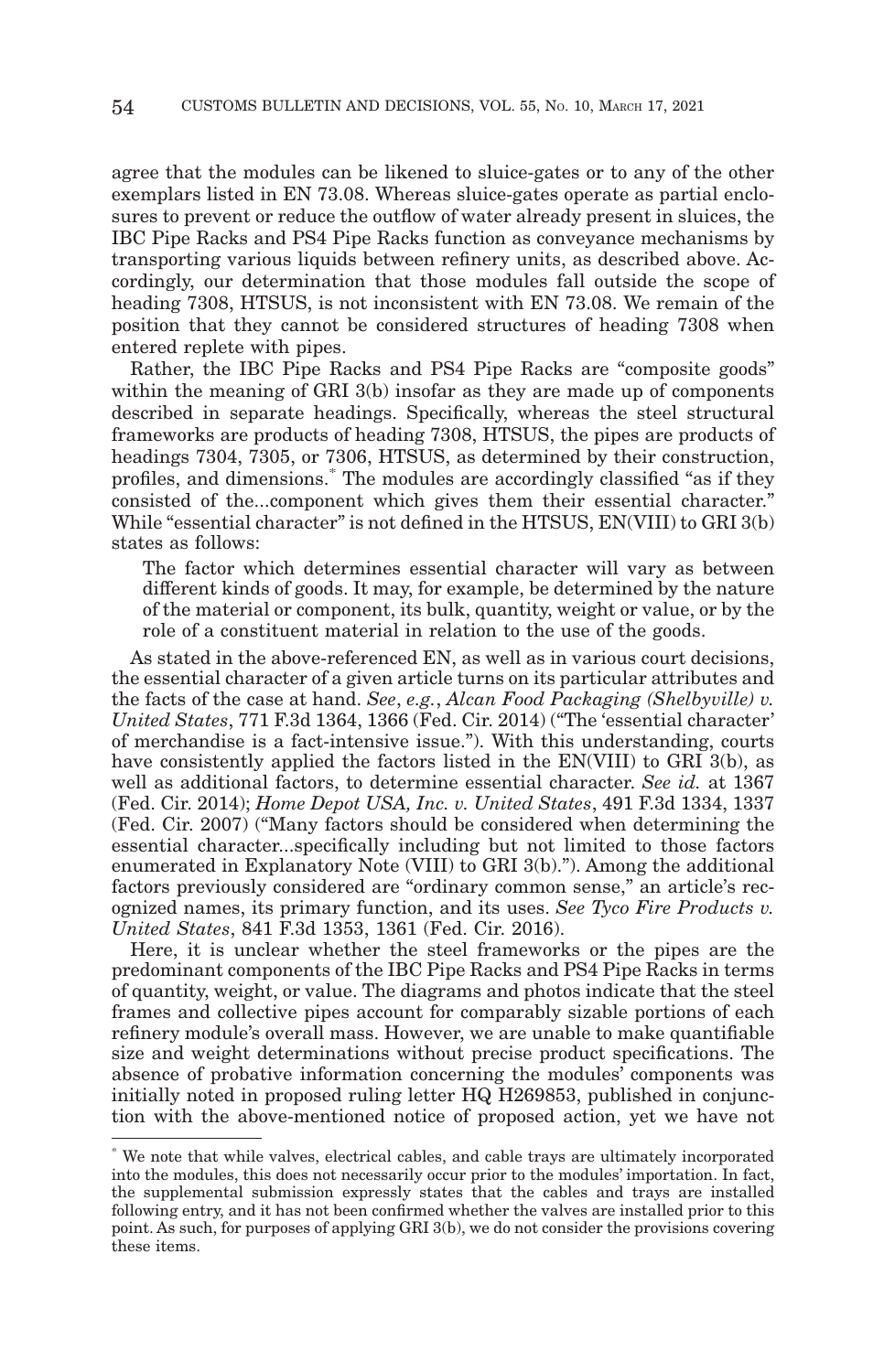received any additional information that could assist in our analysis. Accordingly, we look to the roles of the components in relation to the finished refinery modules, as well as the additional factors previously considered by the courts, to inform our determination of essential character.

To this end, we find that the pipes are the most important components in relation to the modules' use and primary function. Simply put, the primary function of the modules is to support the pipes, which, as explained above, directly contribute to refinery operations by transporting liquids as needed for production, power supply, and waste disposal. This is all but explicitly confirmed in the supplemental submission, which states that "[t]he IBC pipe racks purpose is to support the pipes that carry the various fluids to and from the refinery process units" and that [t]he PS4 pipe racks purpose is also to support the pipes that carry various types of water and steam." The pipes themselves are clearly the most important components in relation to this function, whereas the steel frameworks cannot be considered more than auxiliary components. This is further evident in the modules' commercial designation as "Pipe Racks." *See Tyco*, 841 F.3d at 1361 (determining an explicit reference to a component or material in a product's commercial name to be probative of essential character). It is therefore our determination that the essential character of the IBC Pipe Racks and PS4 Pipe Racks is imparted by their component pipes, and that those modules are therefore classified in heading 7304, 7305, or 7306, in accordance with the construction, profiles, and dimensions of these pipes.

One commenter opposes our application of GRI 3(b) to pipe-equipped modules generally, averring that it may incur increases in expenditures for importers and bring about a negative economic impact. However, because classification is governed by the HTSUS, which constitutes binding, statutory law, it must be determined by the strict application of the GRIs. As stated above, because the refinery modules are composite articles that cannot be classified by application of GRI 1, we must unequivocally apply GRI 3(b) in reaching a classification determination.

#### **HOLDING:**

By application of GRIs 1 and 3(b), the IBC Pipe Racks and PS4 Pipe Racks are classified in heading 7304, HTSUS, if the pipes contained therein are predominantly seamless with hollow profiles. They are classified in heading 7304, HTSUS, if the pipes contained therein are predominantly non-seamless or non-hollow and have circular cross-sections, the external diameter of which exceeds 406.4 millimeters. They are classified in heading 7306, HT-SUS, if the pipes contained therein are non-seamless or do not have a circular cross-section with an external diameter exceeding 406.4 millimeters. By application of GRI 1, the Stair Tower Modules remain classified in heading 7308, HTSUS.

On March 8, 2018, Presidential proclamations 9704 and 9705 imposed additional tariffs and quotas on a number of steel and aluminum mill products. Exemptions have been made on a temporary basis for some countries. Quantitative limitations or quotas may apply for certain exempted countries and can also be found in Chapter 99. Additional duties for steel of 25 percent and for aluminum of 10 percent are reflected in Chapter 99, subheading 9903.80.01 for steel and subheading 9903.85.03 for aluminum. Products classified under headings 7304, 7305, and 7306, HTSUS, may be subject to additional duties or quota. At the time of importation, you must report the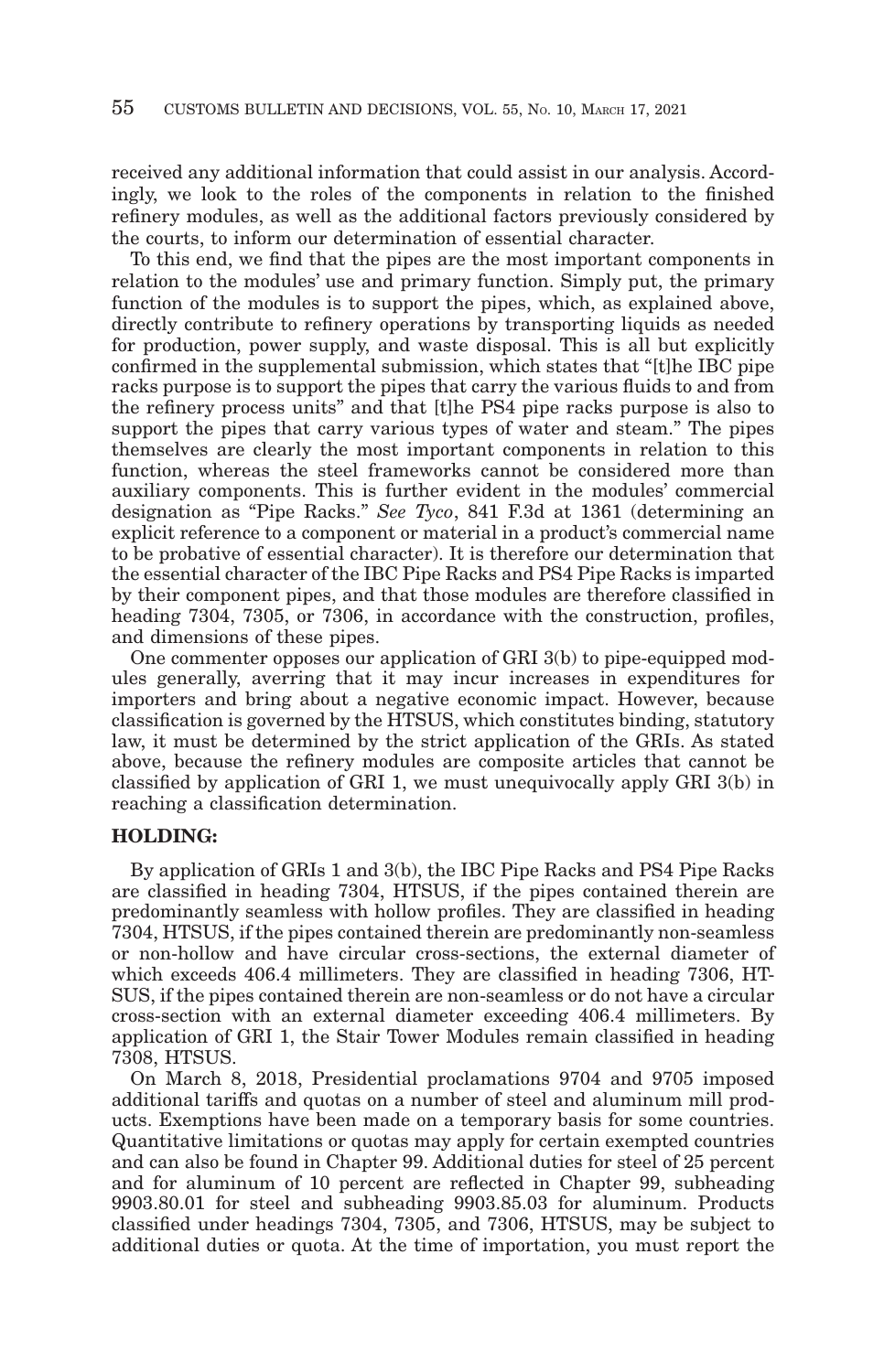Chapter 99 subheading applicable to your product classification in addition to the Chapter 72, 73 or 76 subheading listed above. The Proclamations are subject to periodic amendment of the exclusions, so you should exercise reasonable care in monitoring the status of goods covered by the Proclamations and the applicable Chapter 99 subheadings.

Should you require a determination as to the specific classification of the IBC Pipe Racks and PS4 Pipe Racks, please submit a request for a binding ruling, along with any information required for this determination, to CBP's National Commodities Specialist Division (NCSD). Requests for a binding ruling may be made electronically via CBP's website, *https://apps.cbp.gov/ erulings/index.asp*, or by writing to NCSD at the following address:

Director, National Commodity Specialist Division Regulations and Rulings Office of Trade U.S. Customs and Border Protection 201 Varick Street, Suite 501 New York, NY 10014 Attn.: Binding Ruling Request

### **EFFECT ON OTHER RULINGS:**

New York Ruling Letter N047164 is hereby MODIFIED in accordance with the above analysis.

In accordance with 19 U.S.C. §1625(c), this ruling will become effective 60 days after its publication in the Customs Bulletin.

> *Sincerely, for*

CRAIG T. CLARK, *Director Commercial and Trade Facilitation Division*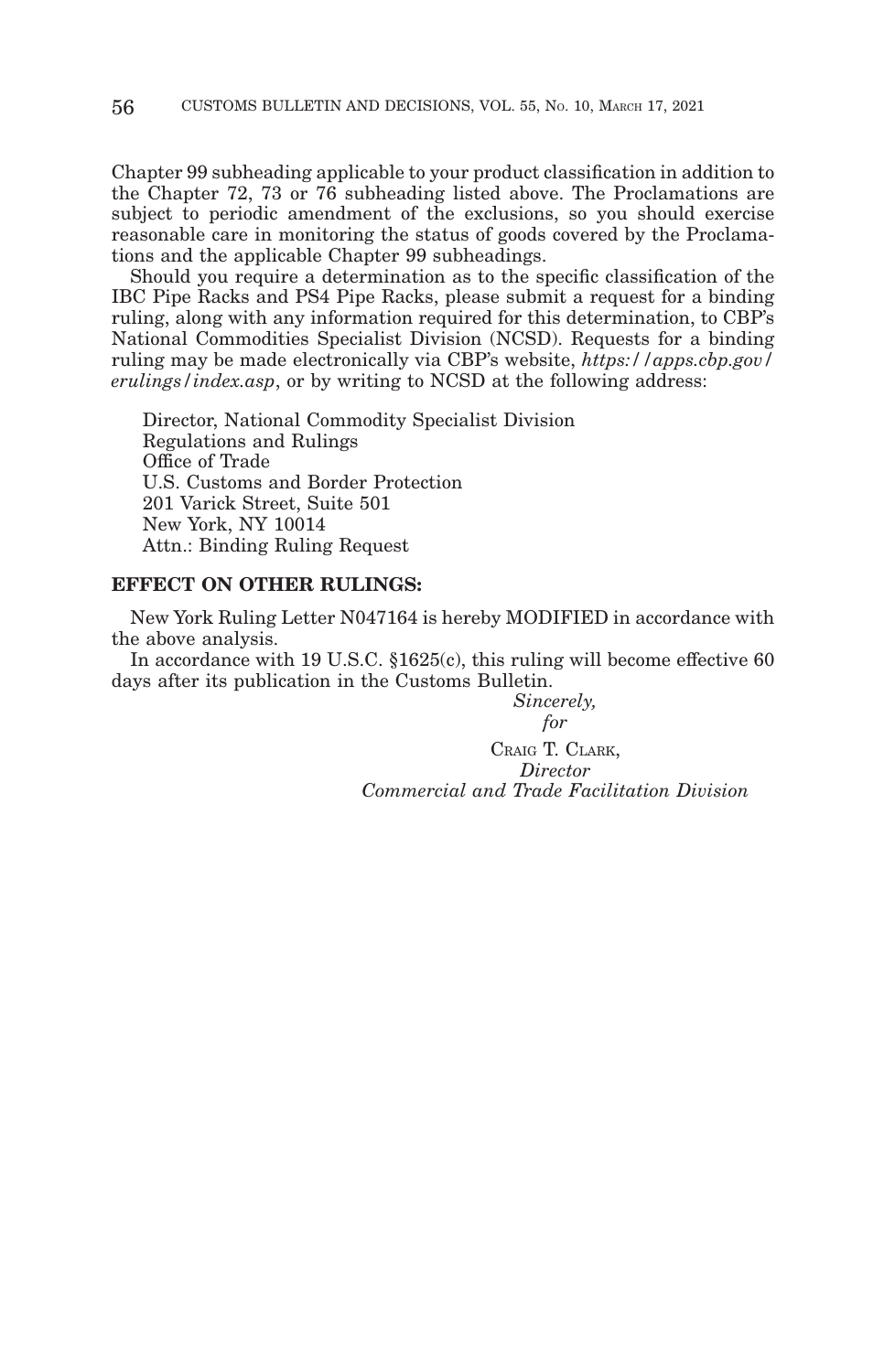# **PROPOSED MODIFICATION OF SIX RULING LETTERS AND PROPOSED REVOCATION OF TREATMENT RELATING TO THE TARIFF CLASSIFICATION OF TEXTILE LEG COVERINGS**

**AGENCY:** U.S. Customs and Border Protection, Department of Homeland Security.

**ACTION:** Notice of proposed modification of six ruling letters and proposed revocation of treatment relating to the tariff classification of textile leg coverings.

**SUMMARY:** Pursuant to section 625(c), Tariff Act of 1930 (19 U.S.C. § 1625(c)), as amended by section 623 of title VI (Customs Modernization) of the North American Free Trade Agreement Implementation Act (Pub. L. 103–182, 107 Stat. 2057), this notice advises interested parties that U.S. Customs and Border Protection (CBP) intends to modify six ruling letters concerning tariff classification of textile leg coverings under the Harmonized Tariff Schedule of the United States (HTSUS). Similarly, CBP intends to revoke any treatment previously accorded by CBP to substantially identical transactions. Comments on the correctness of the proposed actions are invited.

**DATE:** Comments must be received on or before April 16, 2021.

**ADDRESS:** Written comments are to be addressed to U.S. Customs and Border Protection, Office of Trade, Regulations and Rulings, Attention: Erin Frey, Commercial and Trade Facilitation Division, 90 K St., NE, 10th Floor, Washington, DC 20229–1177. Due to the COVID-19 pandemic, CBP is also allowing commenters to submit electronic comments to the following email address: 1625Comments@cbp.dhs.gov. All comments should reference the title of the proposed notice at issue and the *Customs Bulletin* volume, number and date of publication. Due to the relevant COVID-19-related restrictions, CBP has limited its on-site public inspection of public comments to 1625 notices. Arrangements to inspect submitted comments should be made in advance by calling Ms. Erin Frey at (202) 325–1757.

**FOR FURTHER INFORMATION CONTACT:** Parisa J. Ghazi, Food, Textiles and Marking Branch, Regulations and Rulings, Office of Trade, at (202) 325–0272.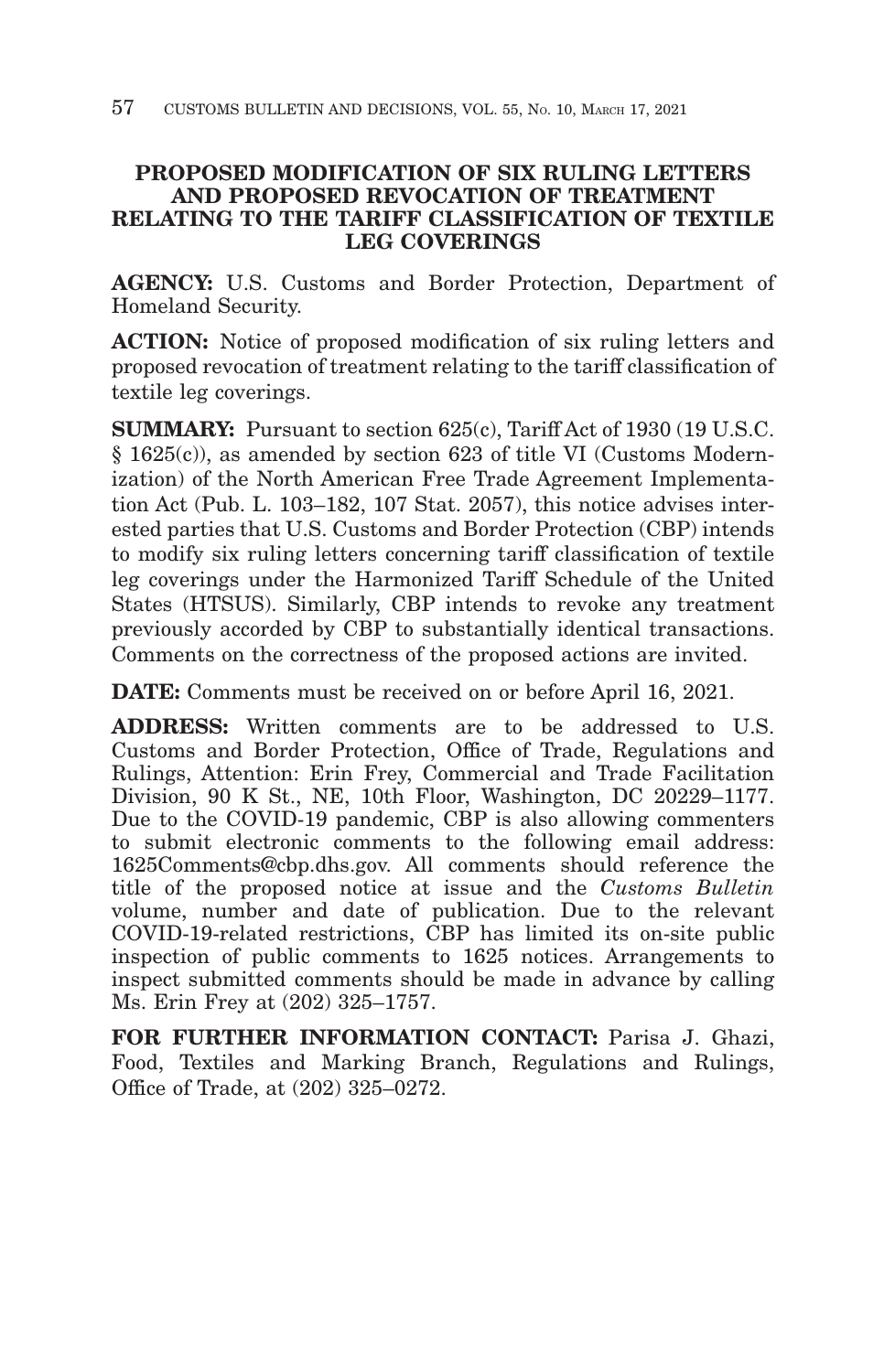## **SUPPLEMENTARY INFORMATION:**

### **BACKGROUND**

Current customs law includes two key concepts: informed compliance and shared responsibility. Accordingly, the law imposes an obligation on CBP to provide the public with information concerning the trade community's responsibilities and rights under the customs and related laws. In addition, both the public and CBP share responsibility in carrying out import requirements. For example, under section 484 of the Tariff Act of 1930, as amended (19 U.S.C. § 1484), the importer of record is responsible for using reasonable care to enter, classify and value imported merchandise, and to provide any other information necessary to enable CBP to properly assess duties, collect accurate statistics, and determine whether any other applicable legal requirement is met.

Pursuant to 19 U.S.C. § 1625(c)(1), this notice advises interested parties that CBP is proposing to modification of six ruling letters pertaining to the tariff classification of textile leg coverings. Although in this notice, CBP is specifically referring to New York Ruling Letter ("NY") N086942, dated December 29, 2009 (Attachment A), NY N080395, dated November 6, 2009 (Attachment B), NY N003909, dated December 21, 2006 (Attachment C), NY G88706, dated April 18, 2001 (Attachment D), NY D85843, dated January 8, 1999 (Attachment E), NY D83322, dated October 29, 1998 (Attachment F), this notice also covers any rulings on this merchandise which may exist, but have not been specifically identified. CBP has undertaken reasonable efforts to search existing databases for rulings in addition to the six identified. No further rulings have been found. Any party who has received an interpretive ruling or decision (i.e., a ruling letter, internal advice memorandum or decision, or protest review decision) on the merchandise subject to this notice should advise CBP during the comment period.

Similarly, pursuant to 19 U.S.C.  $\S$  1625(c)(2), CBP is proposing to revoke any treatment previously accorded by CBP to substantially identical transactions. Any person involved in substantially identical transactions should advise CBP during this comment period. An importer's failure to advise CBP of substantially identical transactions or of a specific ruling not identified in this notice may raise issues of reasonable care on the part of the importer or its agents for importations of merchandise subsequent to the effective date of the final decision on this notice.

In NY N086942, NY N080395, NY N003909, NY G88706, NY D85843 and NY D83322, CBP classified certain textile leg coverings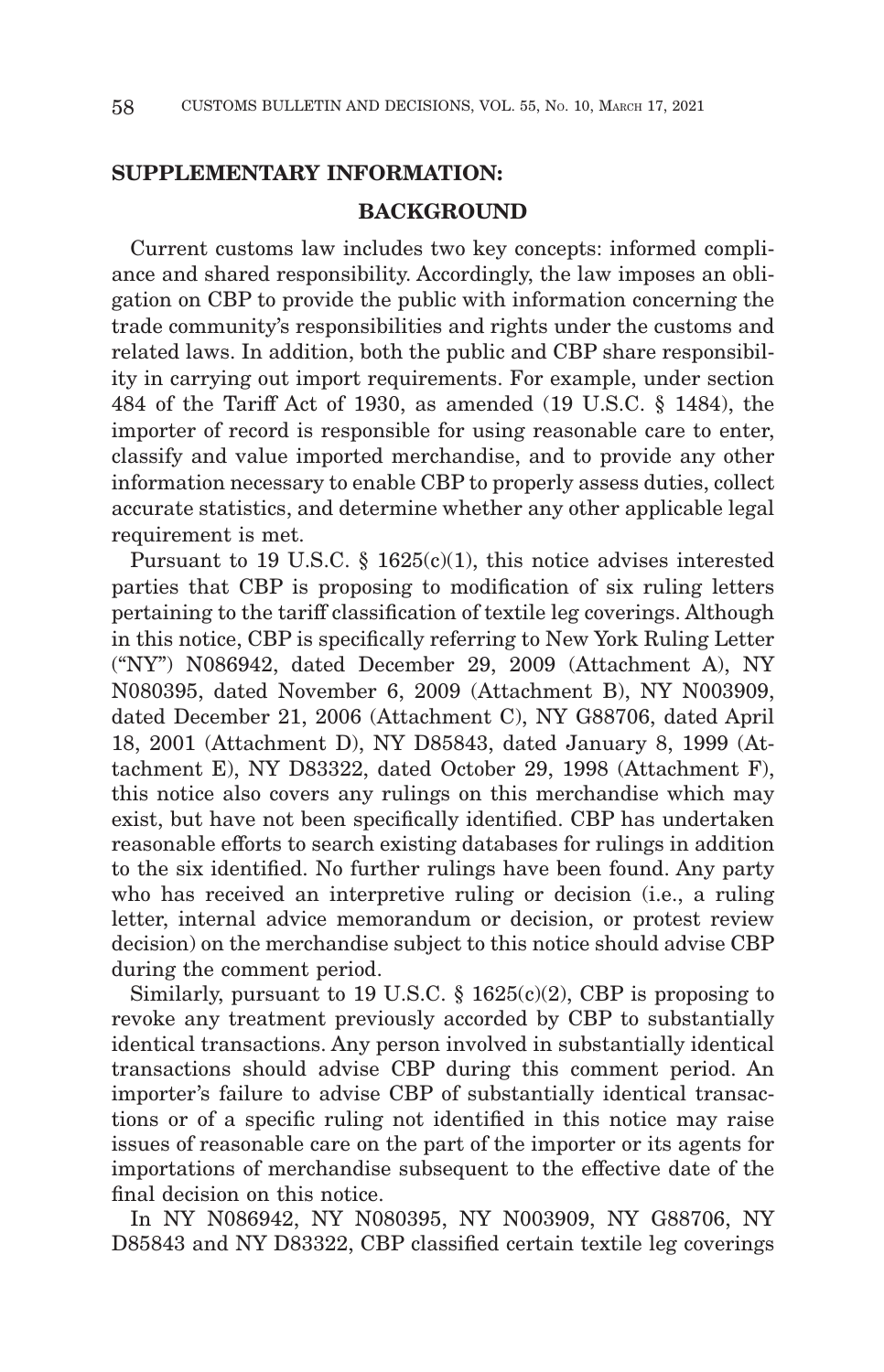in heading 6117, HTSUS, which provides for "Other made up clothing accessories, knitted or crocheted; knitted or crocheted parts of garments or of clothing accessories." CBP has reviewed NY N086942, NY N080395, NY N003909, NY G88706, NY D85843 and NY D83322 and has determined the ruling letters to be in error. It is now CBP's position that the textile leg coverings are properly classified, in heading 6406, HTSUS, specifically in subheading 6406.90.15, HTSUS, which provides for "Parts of footwear (including uppers whether or not attached to soles other than outer soles); removable insoles, heel cushions and similar articles; gaiters, leggings and similar articles, and parts thereof: Other: Of other materials: Of textile materials."

Pursuant to 19 U.S.C. § 1625(c)(1), CBP is proposing to modify NY N086942, NY N080395, NY N003909, NY G88706, NY D85843 and NY D83322 and to revoke or modify any other ruling not specifically identified to reflect the analysis contained in the proposed Headquarters Ruling Letter ("HQ") H239482, set forth as Attachment G to this notice. Additionally, pursuant to 19 U.S.C.  $\S$  1625(c)(2), CBP is proposing to revoke any treatment previously accorded by CBP to substantially identical transactions.

Before taking this action, consideration will be given to any written comments timely received.

> CRAIG T. CLARK, *Director Commercial and Trade Facilitation Division*

Attachments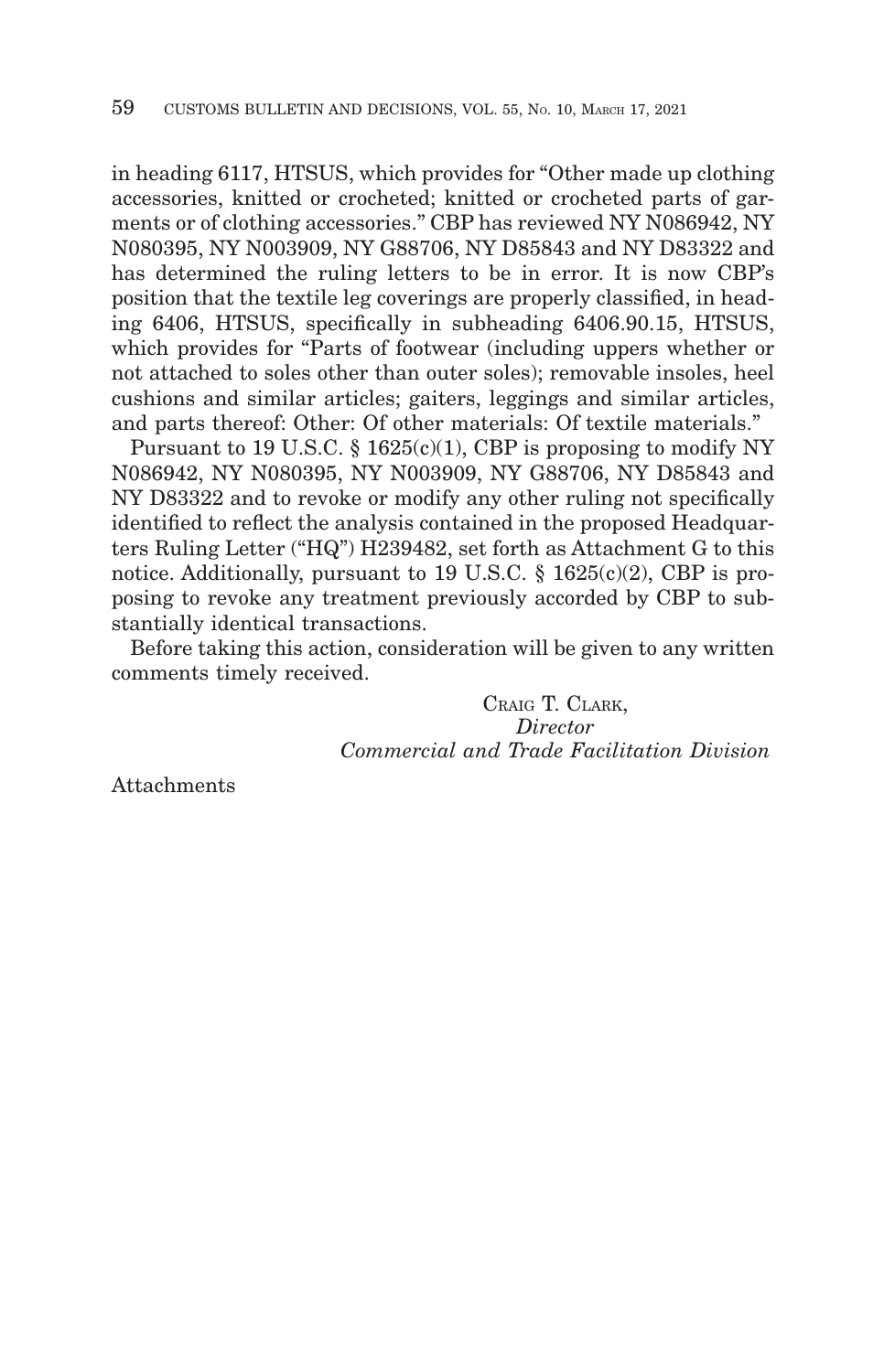HQ H239482 OT:RR:CTF:FTM H239482 PJG CATEGORY: Classification TARIFF  $NO.6406.90.15$ 

MS. CHRISTIAN LEE HANDERSON HANDICRAFT MFG. CO. *11F/6, NO.2 JIAN-BA ROAD, CHUNG-HO TAIPEI, TAIWAN*

RE: Modification of NY N086942, NY N080395, NY N003909, NY G88706, NY D85843 and NY D83322: Classification of Textile Leg Coverings

#### DEAR MS. LEE:

This is in reference to New York Ruling Letter ("NY") N086942, dated December 29, 2009, issued to you concerning the tariff classification of five different adult costumes under the Harmonized Tariff Schedule of the United States ("HTSUS"). Specifically, NY N086942 classified the following costumes: Style W-3030–01 Countryside Lady Costume; Style M-1639–00 Robin Hood Costume; Style W-3221–00 Maid Marian Costume; Style M-1623–01 Mad Hatter Costume; and Style W-3223–00 Darkness Alice Costume. This decision concerns Style M-1639–00 Robin Hood Costume, and in particular, two knee-high, polyester leg coverings, which are referred to as "boot covers" in NY N086942, designed to resemble the boots worn by the character Robin Hood when worn over the consumer's shoes.

In NY N086942, U.S. Customs and Border Protection ("CBP") classified the leg coverings in subheading 6117.80.95, HTSUS, which provides for "Other made up clothing accessories, knitted or crocheted; knitted or crocheted parts of garments or of clothing accessories: Other accessories: Other: Other." We have reviewed NY N086942 and find it to be in error with regard to the tariff classification of the leg coverings. For the reasons set forth below, we hereby modify NY N086942 and five other rulings with substantially similar merchandise: NY N080395, dated November 6, 2009, NY N003909, dated December 21, 2006, NY G88706, dated April 18, 2001, NY D85843, dated January 8, 1999, and NY D83322, dated October 29, 1998.

### **FACTS:**

The Robin Hood polyester leg coverings have elastic straps on the bottom. These elastic straps secure the leg coverings around the shoe. The leg coverings extend up to the consumer's knees and have cuffs. They are trimmed with gold-colored trim. When the consumer pulls the leg coverings on top of regular shoes, the leg coverings resemble the boots worn by the character Robin Hood.

#### **ISSUE:**

Whether the leg coverings are classified as clothing accessories under heading 6117, HTSUS, or as gaiters, leggings and similar articles under heading 6406, HTSUS.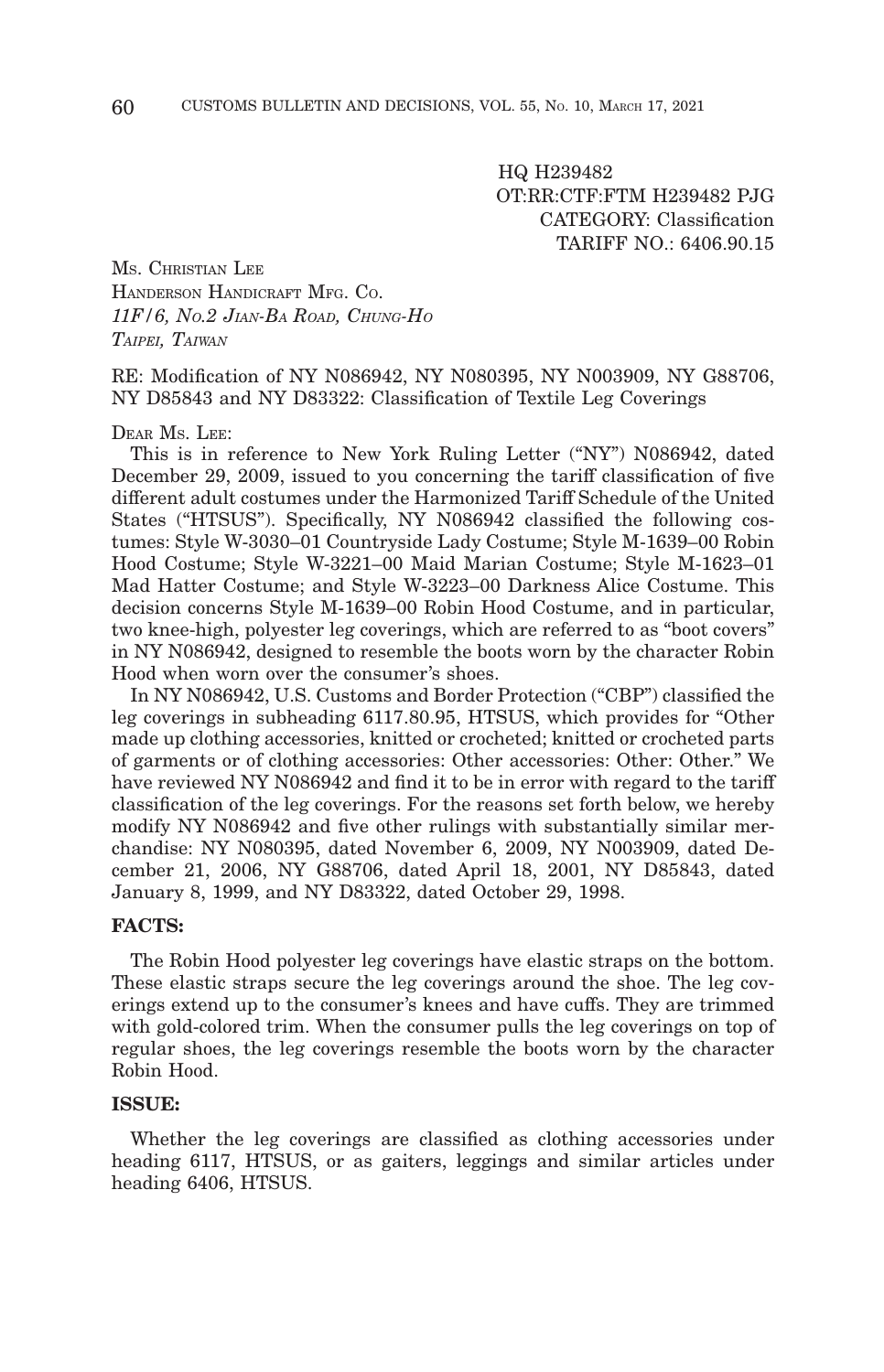### **LAW AND ANALYSIS:**

Classification under the Harmonized Tariff Schedule of the United States ("HTSUS") is made in accordance with the General Rules of Interpretation ("GRI"). GRI 1 provides that the classification of goods shall be determined according to the terms of the headings of the tariff schedule and any relative Section or Chapter Notes. In the event that the goods cannot be classified solely on the basis of GRI 1, and if the headings and legal notes do not otherwise require, the remaining GRIs may then be applied.

The 2021 HTSUS provisions under consideration are as follows:

| 6117       | Other made up clothing accessories, knitted or crocheted; knit-<br>ted or crocheted parts of garments or of clothing accessories:                                                                                        |
|------------|--------------------------------------------------------------------------------------------------------------------------------------------------------------------------------------------------------------------------|
|            | * * *                                                                                                                                                                                                                    |
| 6117.80    | Other accessories:                                                                                                                                                                                                       |
|            | * * *                                                                                                                                                                                                                    |
|            | Other:                                                                                                                                                                                                                   |
|            | * * *                                                                                                                                                                                                                    |
| 6117.80.95 | Other                                                                                                                                                                                                                    |
|            | * * *                                                                                                                                                                                                                    |
| 6406       | Parts of footwear (including uppers whether or not attached to<br>soles other than outer soles); removable insoles, heel cushions<br>and similar articles; gaiters, leggings and similar articles, and<br>parts thereof: |
|            | * * *                                                                                                                                                                                                                    |
| 6406.90    | Other:                                                                                                                                                                                                                   |
|            | * * *                                                                                                                                                                                                                    |
|            | Of other materials:                                                                                                                                                                                                      |
| 6406.90.15 | Of textile materials                                                                                                                                                                                                     |
|            | Note $1(n)$ to Section XI, HTSUS, provides as follows:                                                                                                                                                                   |

- 1. This section does not cover:
	- (n) Footwear or parts of footwear, gaiters or leggings or similar articles of chapter 64;

The Harmonized Commodity Description and Coding System Explanatory Notes ("ENs") constitute the "official interpretation of the Harmonized System" at the international level. *See* 54 Fed. Reg. 35127, 35128 (Aug. 23, 1989). While neither legally binding nor dispositive, the ENs "provide a commentary on the scope of each heading" of the HTSUS and are "generally indicative of [the] proper interpretation" of these headings. *See id.*

EN 64.06(II) provides as follows:

### **(II) GAITERS, LEGGINGS, AND SIMILAR ARTICLES, AND PARTS THEREOF**

These articles are designed to cover the whole or part of the leg and in some cases part of the foot (e.g., the ankle and instep). They differ from socks and stockings, however, in that they do not cover the entire foot. They may be made of any material (leather, canvas, felt, knitted or crocheted fabrics, etc.) **except** asbestos. They include gaiters, leggings, spats, puttees, "mountain stockings" without feet, leg warmers and similar articles. Certain of these articles may have a retaining strap or elastic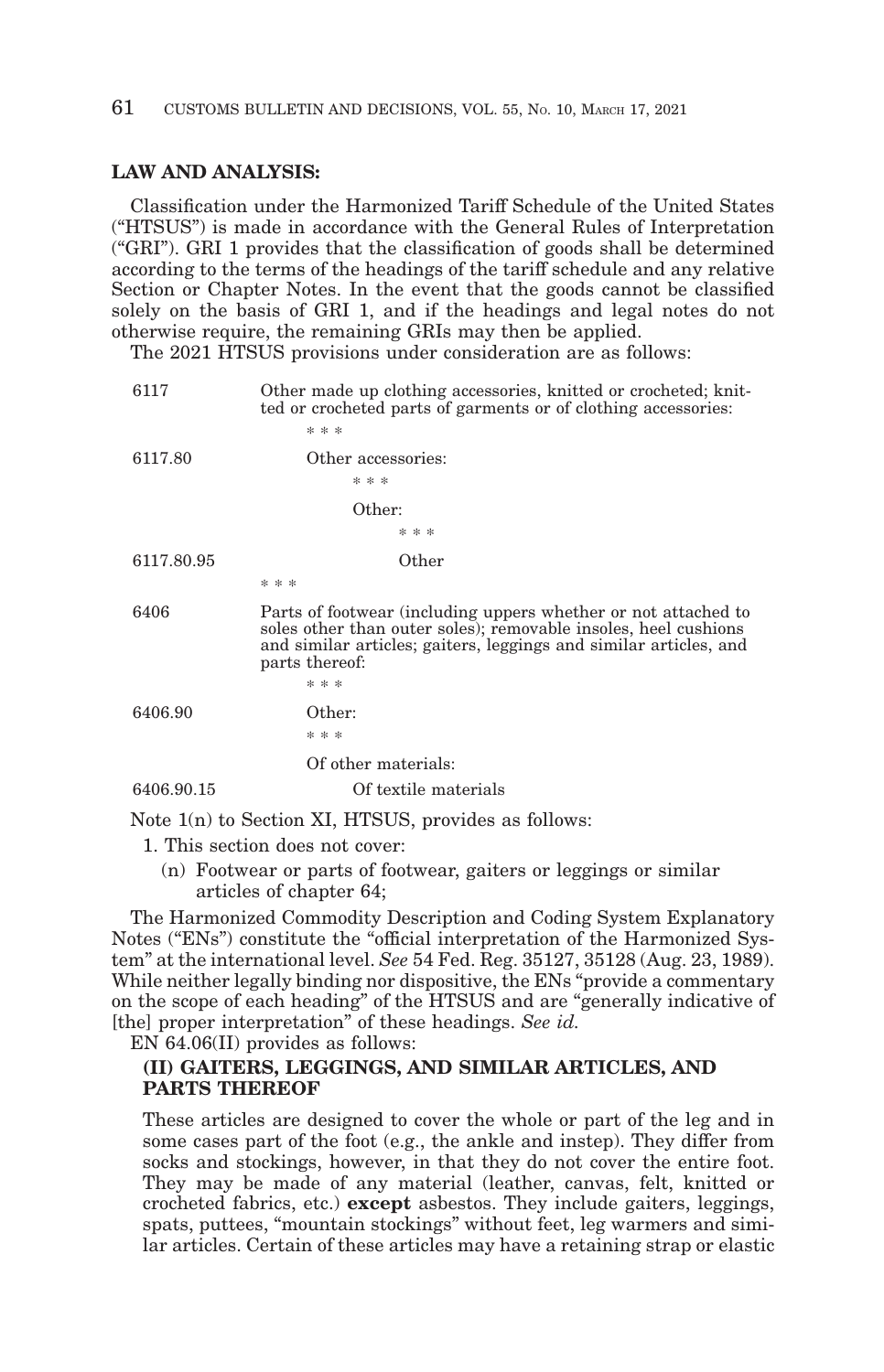band which fits under the arch of the foot. The heading also covers identifiable parts of the above articles.

In accordance with Note 1(n) to Section XI, HTSUS, Section XI, which consists of Chapters 50–63, HTSUS, does not cover "[f]ootwear or parts of footwear, gaiters or leggings or similar articles of chapter 64." Therefore, if the leg coverings are classifiable under heading 6406, HTSUS, they are precluded from classification under heading 6117, HTSUS.

Heading 6406, HTSUS, provides for gaiters and leggings. The terms "gaiters" and "leggings" are not defined in the HTSUS.<sup>1</sup> Headquarters Ruling Letter ("HQ") 088454, dated October 11, 1991, defines a gaiter as "1. A leather or heavy cloth covering for the legs extending from the instep to the ankle or knee. 2. An ankle-high shoe with elastic sides. 3. An overshoe with a cloth top." *Id.* (citing *The American Heritage Dictionary*, (2nd College Ed. 1982)). HQ 088454 provides two definitions for "legging": 1) "[a] leg covering of material such as canvas or leather" and 2) a "[c]overing for leg and ankle extending to knee or sometimes secured by stirrup strap under arch of foot. Worn in 19th c. by armed services and by civilian men. See PUTTEE and GAITER. Worn by women in suede, patent, and fabric in late 1960s." *Id.* (citing *The American Heritage Dictionary*, (2nd College Ed. 1982) and *Fairchild's Dictionary of Fashion*, (2nd Ed. 1988)). *See also* HQ 089582, dated November 6, 1991 and NY L81551, dated January 4, 2005.

In addition to gaiters and leggings, heading 6406, HTSUS, provides for "similar articles." To "determine the scope of [a] general . . . phrase", the United States Court of International Trade has used the rule of *ejusdem generis*. *See A.D. Sutton & Sons v. United States*, 32 C.I.T. 804, 808 (Ct. Int'l Trade 2008) (citing *Aves. in Leather, Inc. v. United States*, 178 F.3d 1241, 1244 (Fed. Cir. 1999)). Under the rule of *ejusdem generis*, "'the general word or phrase is held to refer to things of the same kind as those specified.'" *Id*. (citing *Sports Graphics, Inc. v. United States*, 24 F.3d 1390, 1392 (Fed. Cir. 1994). Therefore, "to fall within the scope of the general term, the imported good 'must possess the same essential characteristics of purposes that unite the listed examples preceding the general term or phrase.'" *Id*. (citing *Aves. in Leather, Inc.*, 178 F.3d at 1244).

Applying the rule of *ejusdem generis*, we note that the definitions of gaiters and leggings provided in HQ 088454 indicate that the articles are both leg coverings. Similarly, EN 64.06(II) describes gaiters, leggings and similar articles as "designed to cover the whole or part of the leg and in some cases part of the foot....Certain of these articles may have a retaining strap or elastic band which fits under the arch of the foot." The EN further states that these articles are different from socks because they do not cover the entire foot.

We find that the Robin Hood leg coverings share the same characteristics as leggings and gaiters of heading 6406, HTSUS. Like leggings and gaiters, the leg coverings extend over the ankle and up to the knee. Like some leggings that are secured to the foot with a strap, these leg coverings are

<sup>&</sup>lt;sup>1</sup> "When...a tariff term is not defined in either the HTSUS or its legislative history", its correct meaning is its common or commercial meaning. *See Rocknel Fastener, Inc. v. United States*, 267 F.3d 1354, 1356 (Fed. Cir. 2001). "To ascertain the common meaning of a term, a court may consult 'dictionaries, scientific authorities, and other reliable information sources' and 'lexicographic and other materials.'" *Id*. at 1356–1357 (quoting *C.J. Tower & Sons v. United States*, 69 C.C.P.A. 128, 673 F.2d 1268, 1271 (CCPA 1982); *Simod Am. Corp. v. United States*, 872 F.2d 1572, 1576 (Fed. Cir. 1989)).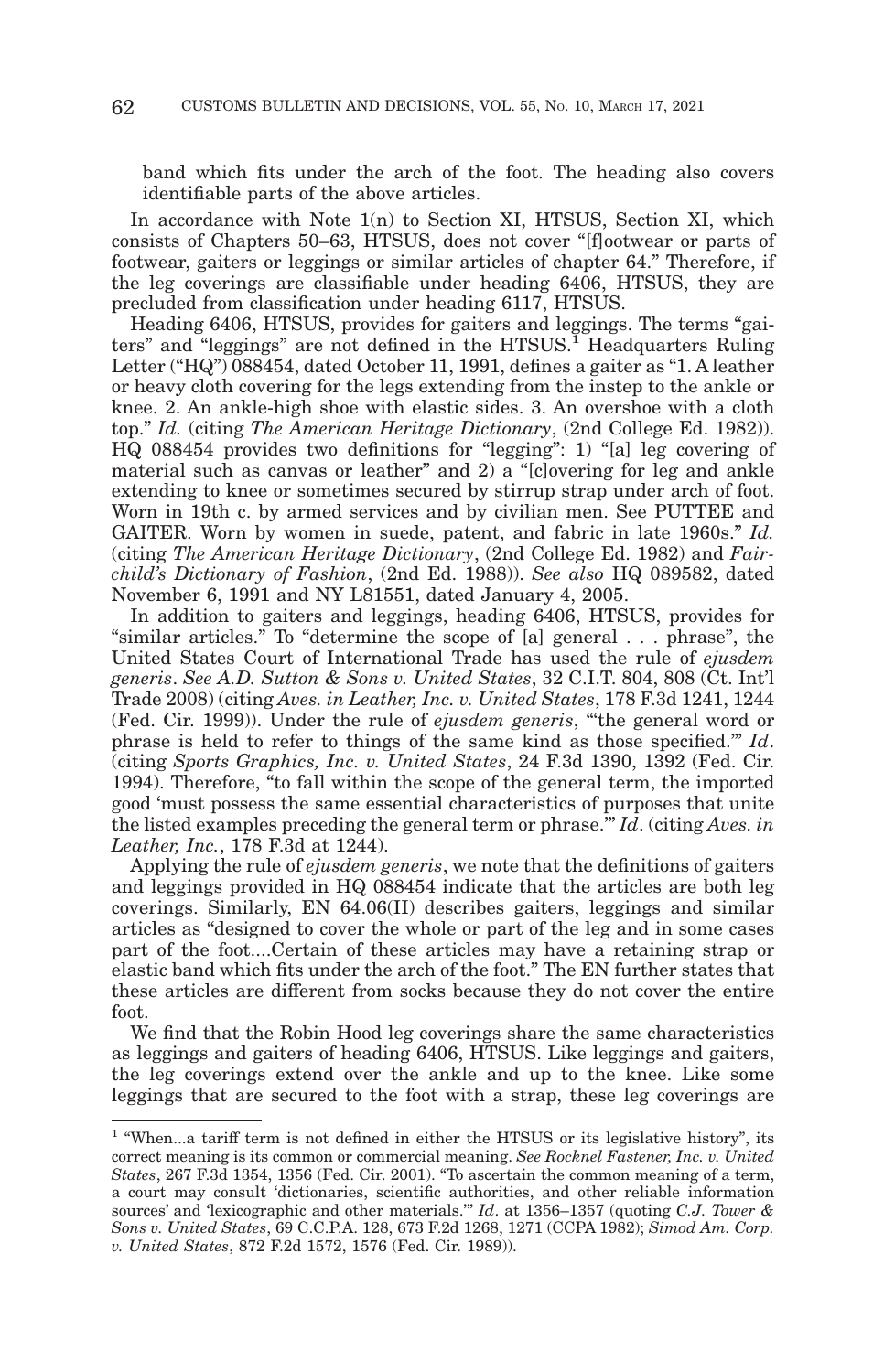secured to the shoe with a strap. Finally, consistent with EN 64.06(II), the subject leg coverings do not cover the entire foot. Accordingly, the subject leg coverings are classifiable under heading 6406, HTSUS, as articles similar to leggings and gaiters and are therefore precluded from classification in heading 6117, HTSUS, pursuant to Note 1(n) to Section XI, HTSUS. The subject leg coverings are specifically classified in subheading 6406.90.15, HTSUS, which provides for "Parts of footwear (including uppers whether or not attached to soles other than outer soles); removable insoles, heel cushions and similar articles; gaiters, leggings and similar articles, and parts thereof: Other: Of other materials: Of textile materials."

### **HOLDING:**

By application of GRI 1 and 6, the Robin Hood leg coverings are classified under heading 6406, HTSUS, and specifically, in subheading 6406.90.15, HTSUS, which provides for "Parts of footwear (including uppers whether or not attached to soles other than outer soles); removable insoles, heel cushions and similar articles; gaiters, leggings and similar articles, and parts thereof: Other: Of other materials: Of textile materials." The 2021 column one, general rate of duty is 14.9 percent *ad valorem*.

Duty rates are provided for your convenience and are subject to change. The text of the most recent HTSUS and the accompanying duty rates are provided on the internet at www.usitc.gov/tata/hts/.

### **EFFECT ON OTHER RULINGS:**

NY N086942, dated December 29, 2009, is MODIFIED with regard to the tariff classification of the Style M-1639–00 Robin Hood Costume "boot covers."

NY N080395, dated November 6, 2009, is MODIFIED with regard to the tariff classification of the French Kiss™ Eskimo Tease Costume "leg covers" Styles 673S1139 XS, 6731140 S, 6731141 M and 6731142 L.

NY N003909, dated December 21, 2006, is MODIFIED with regard to the tariff classification of the Deluxe Pirate Costume (style M-1320–00) "boot tops."

NY G88706, dated April 18, 2001, is MODIFIED with regard to the tariff classification of the Style #41028 Knight costume "boot covers."

NY D85843, dated January 8, 1999, is MODIFIED with regard to the tariff classification of the Millennium Woman costume (style numbers 1032 and 1032H) "boot tops."

NY D83322, dated October 29, 1998, is MODIFIED with regard to the tariff classification of the Cap'n Skulley Costume (style #136) "boot tops."

*Sincerely,*

CRAIG T. CLARK, *Director Commercial and Trade Facilitation Division*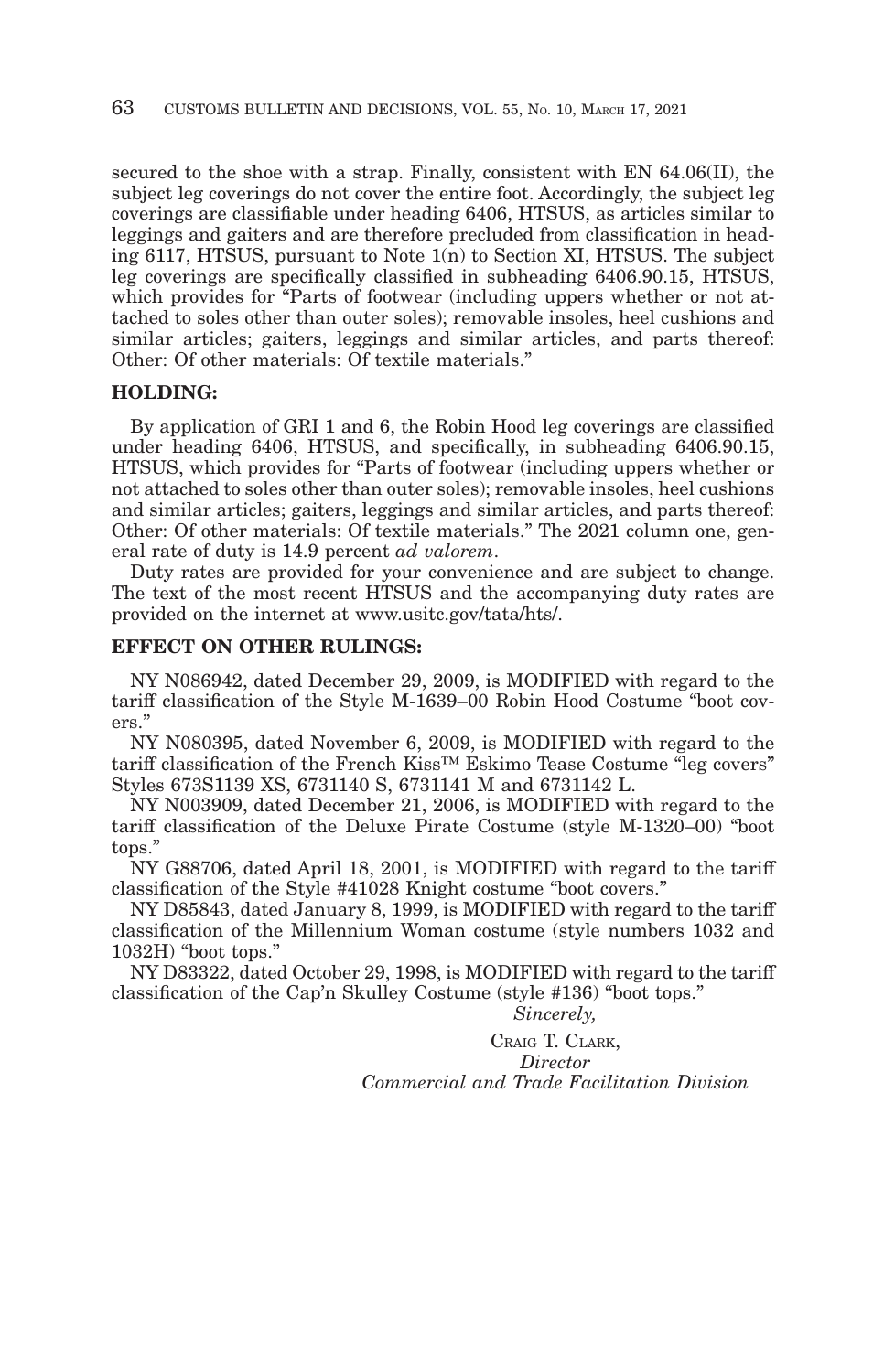# **RECEIPT OF APPLICATION FOR "LEVER-RULE" PROTECTION**

**AGENCY:** Customs and Border Protection (CBP), Department of Homeland Security.

**ACTION:** Notice of receipt of application for "Lever-Rule" protection.

**SUMMARY:** Pursuant to 19 CFR 133.2(f), this notice advises interested parties that CBP has received an application from Monster Energy Company ("Monster") seeking additional "Lever-Rule" protection for the federally registered and recorded "M & DESIGN," "MON-STER ENERGY" and "M DESIGN" trademarks.

**FOR FURTHER INFORMATION CONTACT:** Lauren Phillips, Intellectual Property Rights Branch, Regulations & Rulings, (202) 325–0349.

# **SUPPLEMENTARY INFORMATION:**

## **BACKGROUND**

Pursuant to 19 CFR 133.2(f), this notice advises interested parties that CBP has received an application from Monster seeking to expand the scope of goods receiving "Lever-Rule" protection. On August 10, 2020, CBP granted protection against importations of Monster Energy 250ML beverages, intended for sale in the Netherlands that bear the "M & DESIGN" mark, U.S. Trademark Registration No. 3,434,822/ CBP Recordation No. TMK 10–00656; the "MONSTER ENGERGY" mark, U.S. Trademark Registration No. 3,044,315, CBP Recordation No. TMK 15–01223; the "M & DESIGN" mark, U.S. Trademark Registration No. 3,434,821, CBP Recordation No. TMK 15–01224; the "M DESIGN" mark, U.S. Trademark Registration No. 5,580,962, CBP Recordation No. TMK 19–00076. Monster now seeks protection against importations of Monster Energy 500ML beverages bottled in Ireland, Netherlands and Poland, intended for sale in Europe and bearing the same trademarks listed above. In the event that CBP determines that these European Monster Energy beverages under consideration are physically and materially different from the Monster Energy beverages for sale in the United States, CBP will publish a notice in the Customs Bulletin, pursuant 19 CFR 133.2 (f), indicating that the above-referenced trademarks are entitled to "Lever-Rule" protection with respect to those physically and materially different beverages.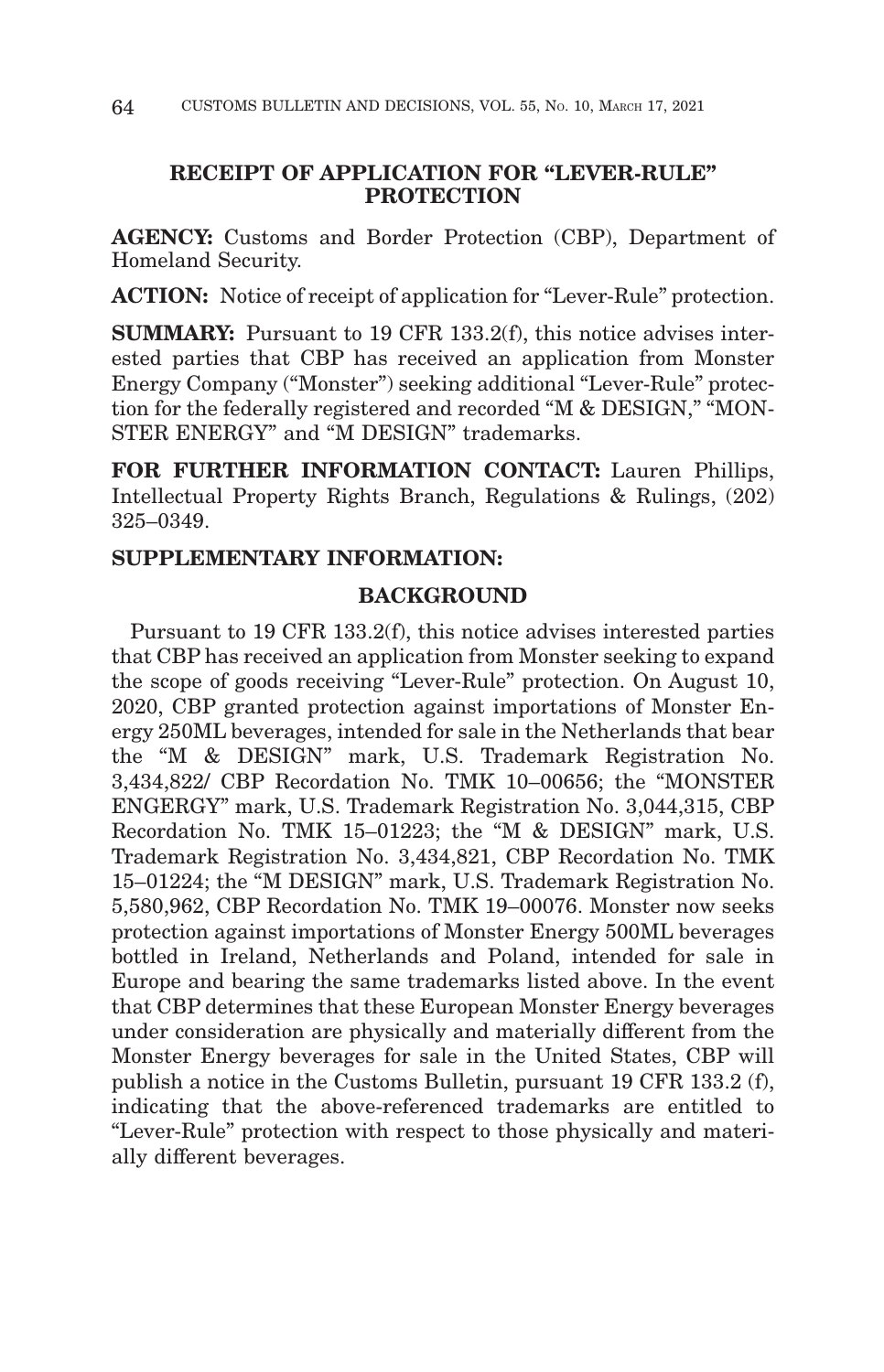65 CUSTOMS BULLETIN AND DECISIONS, VOL. 55, NO. 10, MARCH 17, 2021

Dated: March 2, 2021

ALAINA VAN HORN *Chief, Intellectual Property Rights Branch Regulations and Rulings, Office of Trade*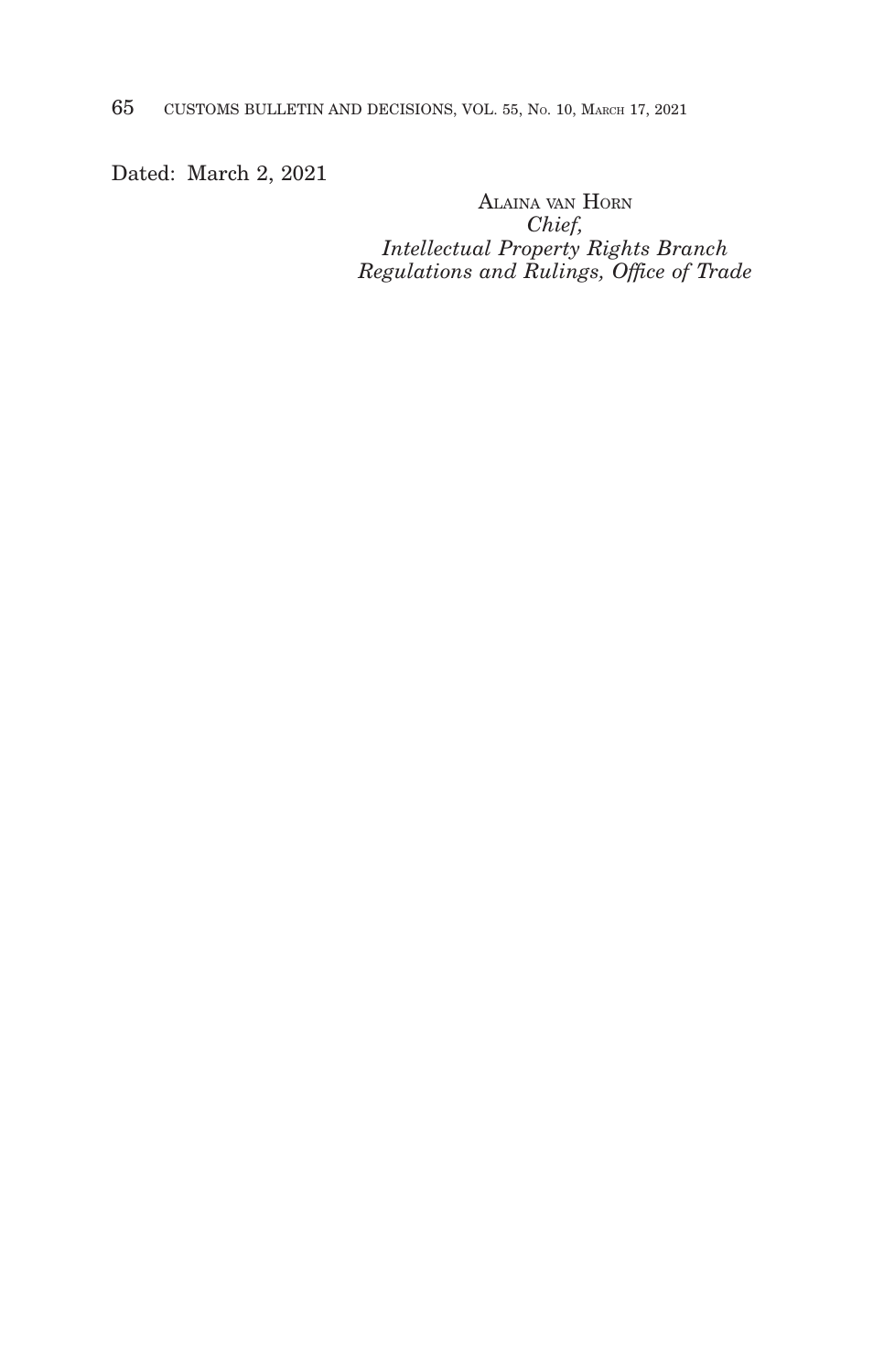# **NOTICE OF ISSUANCE OF FINAL DETERMINATION CONCERNING A TRANSCEIVER**

**AGENCY:** U.S. Customs and Border Protection, Department of Homeland Security.

**ACTION:** Notice of final determination.

**SUMMARY:** This document provides notice that U.S. Customs and Border Protection (CBP) has issued a final determination concerning the country of origin of a transceiver, identified as the Barrett 4050 HF SDR Transceiver. Based upon the facts presented, CBP has concluded in the final determination that the transceiver, which is assembled in the United States of various imported components, including three Australian-origin printed circuit board assemblies, is not a product of a foreign country or instrumentality designated for purposes of U.S. Government procurement.

**DATES:** The final determination was issued on February 25, 2021. A copy of the final determination is attached. Any party-at-interest, as defined in 19 CFR 177.22(d), may seek judicial review of this final determination within April 2, 2021.

**FOR FURTHER INFORMATION CONTACT:** Cynthia Reese, Valuation and Special Programs Branch, Regulations and Rulings, Office of Trade (202–325– 0046).

**SUPPLEMENTARY INFORMATION:** Notice is hereby given that on February 25, 2021, CBP issued a final determination concerning the country of origin of the Barrett 4050 HF SDR Transceiver for purposes of Title III of the Trade Agreements Act of 1979. This final determination, HQ H314982, was issued at the request of Barrett Communications USA Corporation, under procedures set forth at 19 CFR part 177, subpart B, which implements Title III of the Trade Agreements Act of 1979, as amended (19 U.S.C. 2511–18). In the final determination, CBP has concluded that, based upon the facts presented, as a result of the assembly of various imported components, including three Australian-origin printed circuit board assemblies, in the United States, the finished transceiver is not a product of a foreign country or instrumentality designated pursuant to 19 U.S.C. 2511(b) for purposes of U.S. Government procurement.

Section 177.29, CBP Regulations (19 CFR 177.29), provides that notice of final determinations shall be published in the **Federal Register** within 60 days of the date the final determination is issued. Section 177.30, CBP Regulations (19 CFR 177.30), provides that any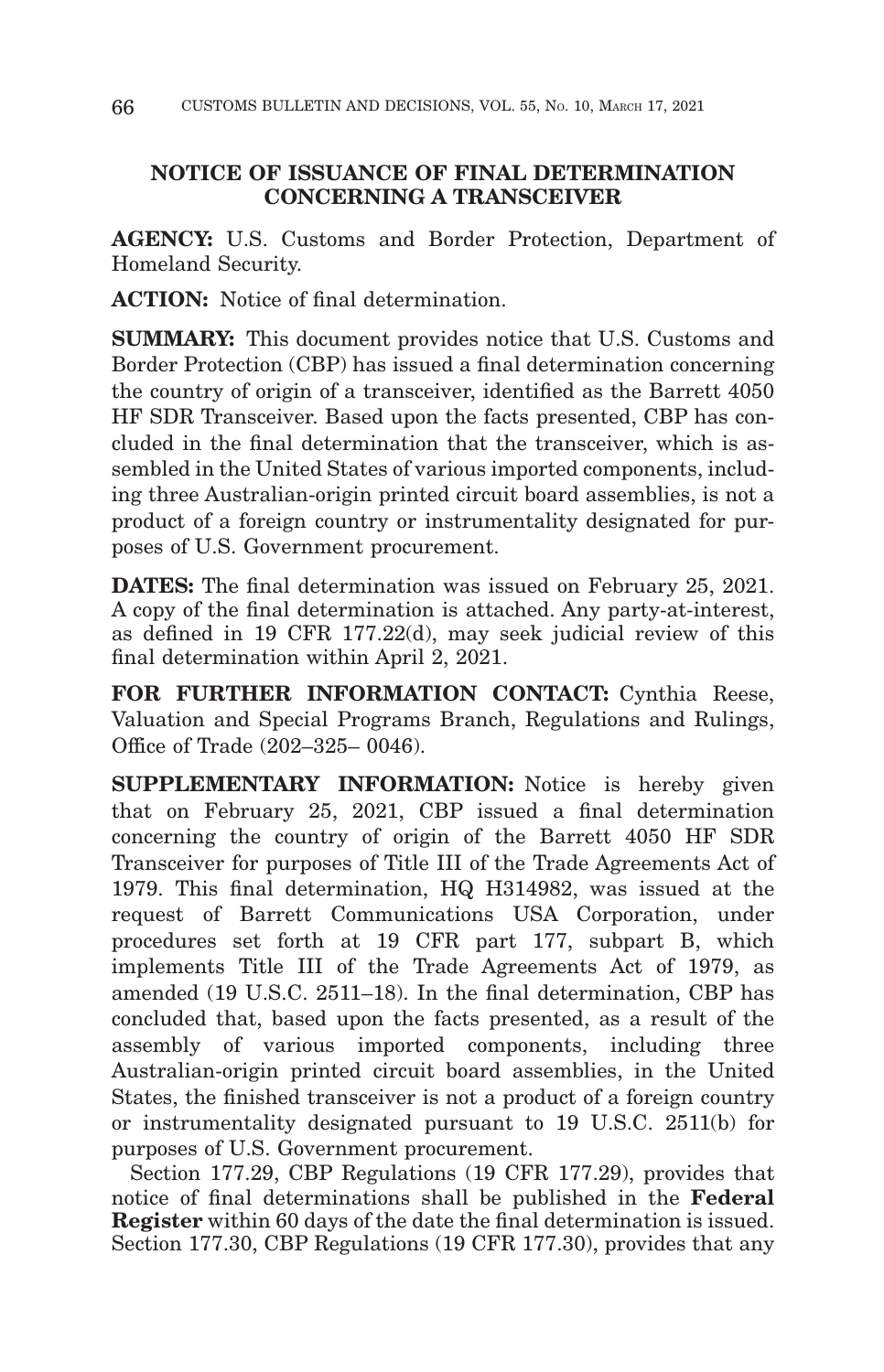party-at-interest, as defined in 19 CFR 177.22(d), may seek judicial review of a final determination within 30 days of publication of such determination in the **Federal Register**.

Dated: February 25, 2021.

JOANNE R. STUMP, *Acting Executive Director, Regulations and Rulings, Office of Trade.*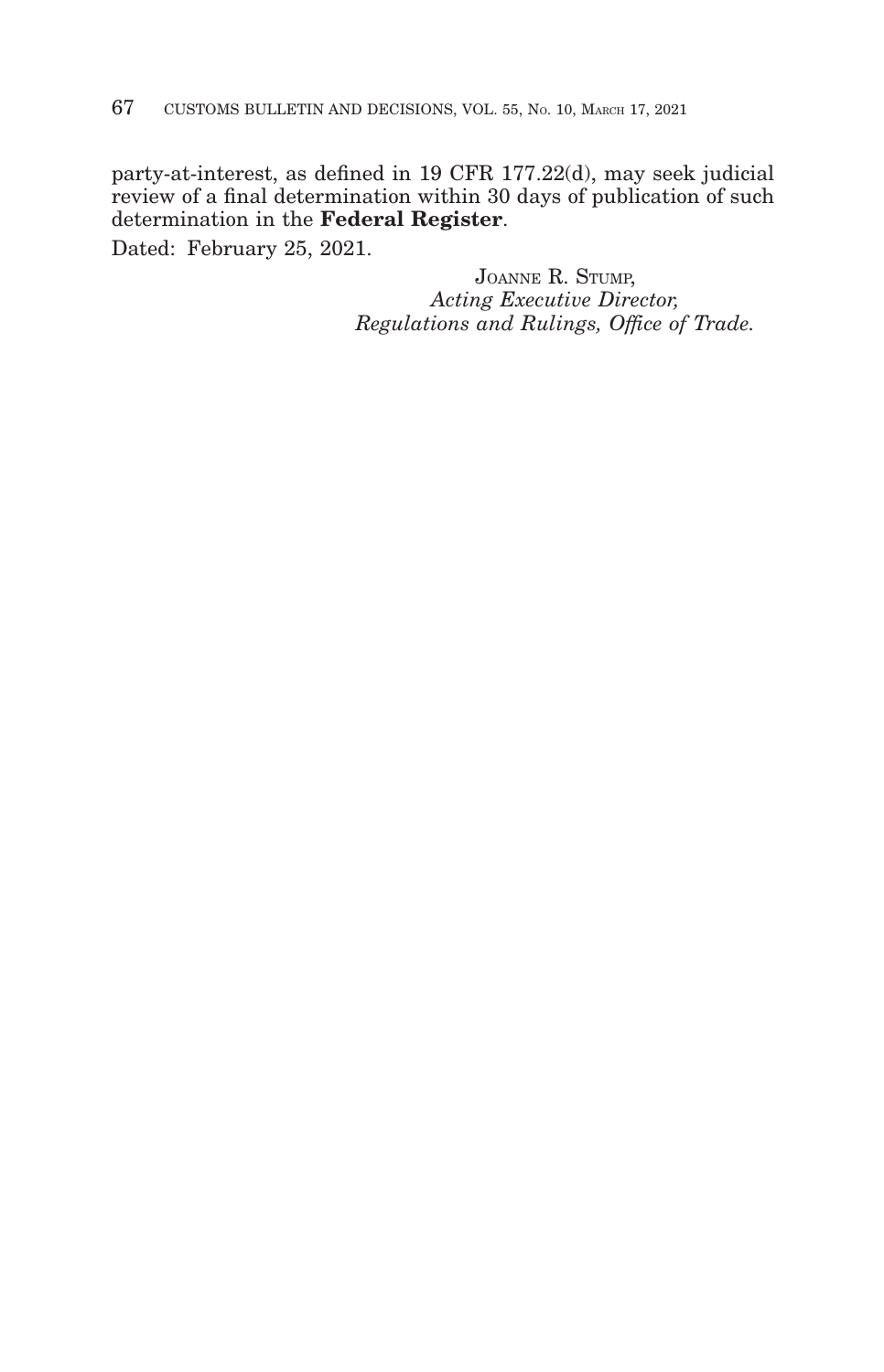HQ H314982 February 25, 2021 OT:RR:CTF:VS H314982 CMR CATEGORY: Origin

JON P. YORMICK, ESQ. FLANNERY GEORGALIS LLC *1375 EAST NINTH STREET ONE CLEVELAND CENTER, FLOOR 30 CLEVELAND, OHIO 44114*

RE: U.S. Government Procurement; Title III, Trade Agreements Act of 1979 (19 U.S.C. 2511); subpart B, Part 177, CBP Regulations; Country of Origin of a Transceiver

DEAR MR. YORMICK:

This is in response to your request of October 22, 2020, on behalf of your client, Barrett Communications USA Corporation, for a final determination concerning the country of origin of a device referred to as a Barrett 4050 HF SDR Transceiver pursuant to Title III of the Trade Agreements Act of 1979 (TAA), as amended (19 U.S.C. 2511 *et seq.*). As the importer of merchandise entered into the United States and further processed in the United States, your client may request a final determination pursuant to 19 CFR 177.23(a).

### **FACTS**

The item at issue, the Barrett 4050 HF SDR Transceiver (hereinafter, "transceiver"), is a software-defined based, single-sideband ("SSB") transceiver with a frequency range of 1.6 to 30 MHz (transmit) and 250 kHz to 30 MHz (receive). You describe the transceiver as ''a commercial product that supports features such as Selective Call (Selcall), direct dial telephone connection to base stations fitted with telephone interconnect systems (Telcall), GPS location, 2G and 3G ALE (Automatic Link Establishment), frequency hopping, digital voice, data transmission and remote diagnostics.'' You indicate that the transceiver provides ''a comprehensive data modem interface port, high speed transmit-to-receive switching, a high stability frequency standard and an efficient cooling system option.''

You indicate that the transceiver's control head ''features a GUI [graphical user interface] on a high definition 24-bit LCD color touchscreen.'' You state that "[t]he [c]ontrol [h]ead can be detached from the main body of the [t]ransceiver for remote control. The [t]ransceiver can also be controlled remotely from most mobile and desktop platforms, including iOS, Android, and Windows devices.''

You specify that there are three main assemblies for each transceiver—(1) the control head assembly; (2) the power amplifier (PA) assembly and chassis; and, (3) the microprocessor board and interface board assembly and chassis. Within these three main assemblies are five printed circuit board assemblies (PCBAs). The five PCBAs and the countries in which each PCBA is produced are as follows: the control head board (United States); the interface board (United States); the micro board (Australia); the PA board (Australia); and the volume control board (Australia). You indicate that prior to export to the United States, the only software installed on the boards produced in Australia is for the limited purpose of testing and diagnostics. The Australian produced boards are non-functional at the time of importation into the United States.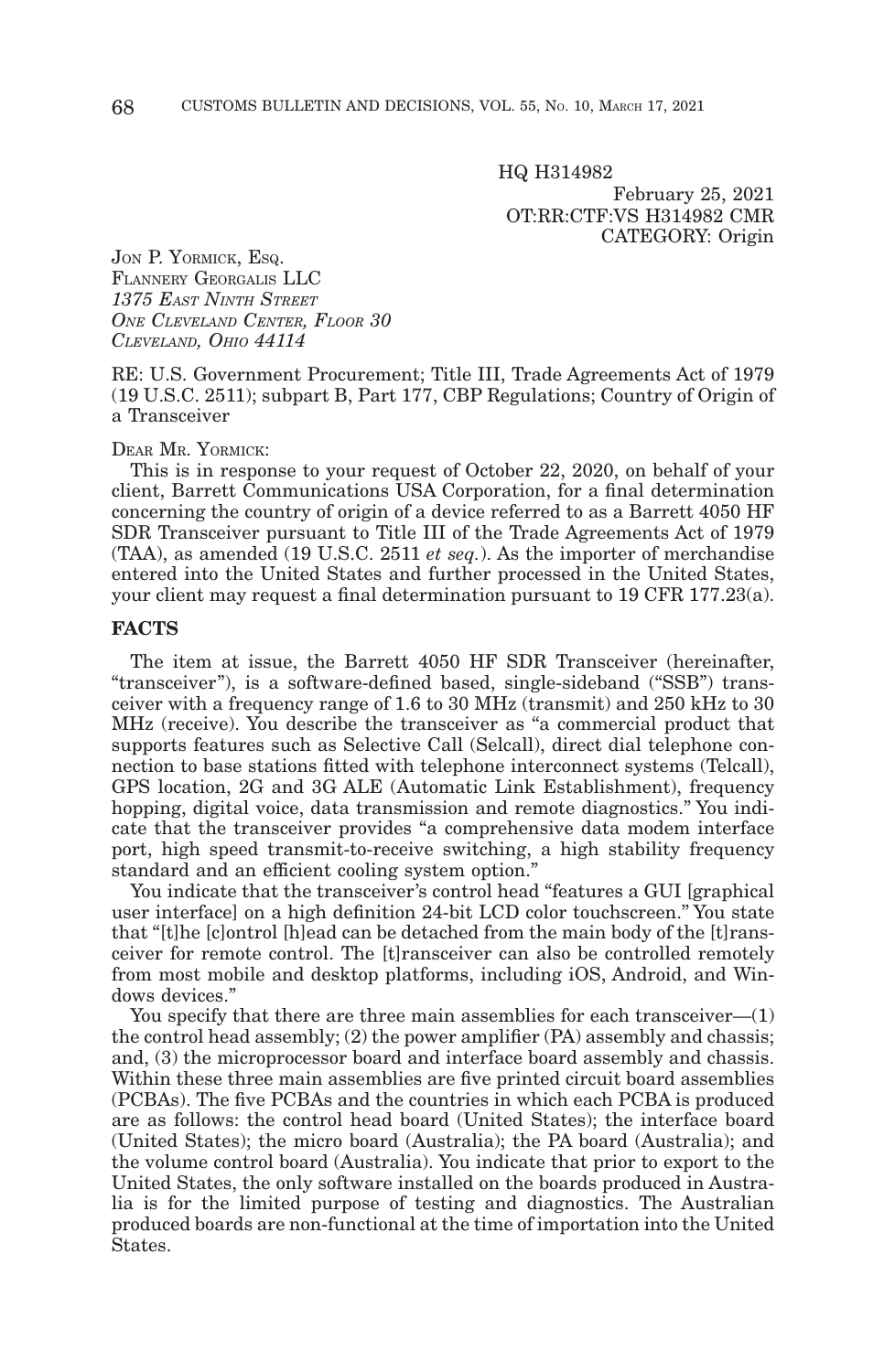In addition to the PCBAs described above, "each transceiver includes, a radio chassis, a speaker, an LCD screen, looms, various molded plastic parts including dials and buttons, and various seals and fasteners.''

The transceiver is assembled in the United States from imported and domestically produced components. You state the transceiver is assembled as a "clamshell." You state:

The Micro and Interface Boards are mounted on one half of the "clamshell;" the PA Board is on the other half of the "clamshell." When the "clamshell" is assembled there are cables between the two (2) halves to allow signaling and RF to pass between them. An HD15 pin connector interface on one half of the ''clamshell'' provides signaling to the Control Head. The Control Head has a color, touch screen display, volume knob, and buttons.

The Control Head Board is mounted to the chassis of the Control Head, using screws and a loom. The loom takes the signaling from the screen and buttons to the Control Head Board, while another loom takes the signaling from the Control Head Board out to the interfacing HD connector. The Volume Control Board fits directly to the Control Head Board, as a daughter board.

With regard to the functions of the boards, you state that the transceiver cannot function without the control head board. In addition, the interface board ''allows the [t]ransceiver to connect to antennae and auxiliaries such as modems and audio devices.'' Further, you indicate that the interface board enables the micro board to function. You state that the interface board allows the micro board ''to interface with all external items.''

With regard to the control head, an integrated circuit (IC) and firmware programming process must be performed prior to assembly. After the IC is provided with its base programming, the control head is partially assembled and the control head board is loaded with base firmware programming. Once the programming is completed, the assembly of the control head (which entails cleaning and inspecting parts, installing the LCD screen and control head board, and assembling the remaining twenty-two control head components) is completed and the control head board is modified to function as part of the main assembly.

After the transceiver is fully assembled, base operating firmware and software, which will control and enable functionality, is installed on the interface board and micro board. This software is developed by a combination of efforts. Source code is written for the transceiver by software developers in Australia. Technicians in the United States convert the source code into executable object code, load it onto the interface board and micro board and test the downloaded object code. Software for optional features, which is obtained from a foreign third-party, may also be installed if required according to a customer's purchase order specifications. Personnel in the U.S. "install the software and firmware, which takes approximately forty-five (45) minutes, including programming the 2G ALE modem and the [t]ransceiver.''

After the transceivers are assembled and programmed, they are tested. The software and the transceiver operation are tested. The testing occurs at the U.S. facility where the transceivers are assembled and programmed. Testing may also occur at customer sites within and outside the United States. After assembling, programming and testing, the transceivers are packed and shipped to customers located in the United States and throughout the Americas.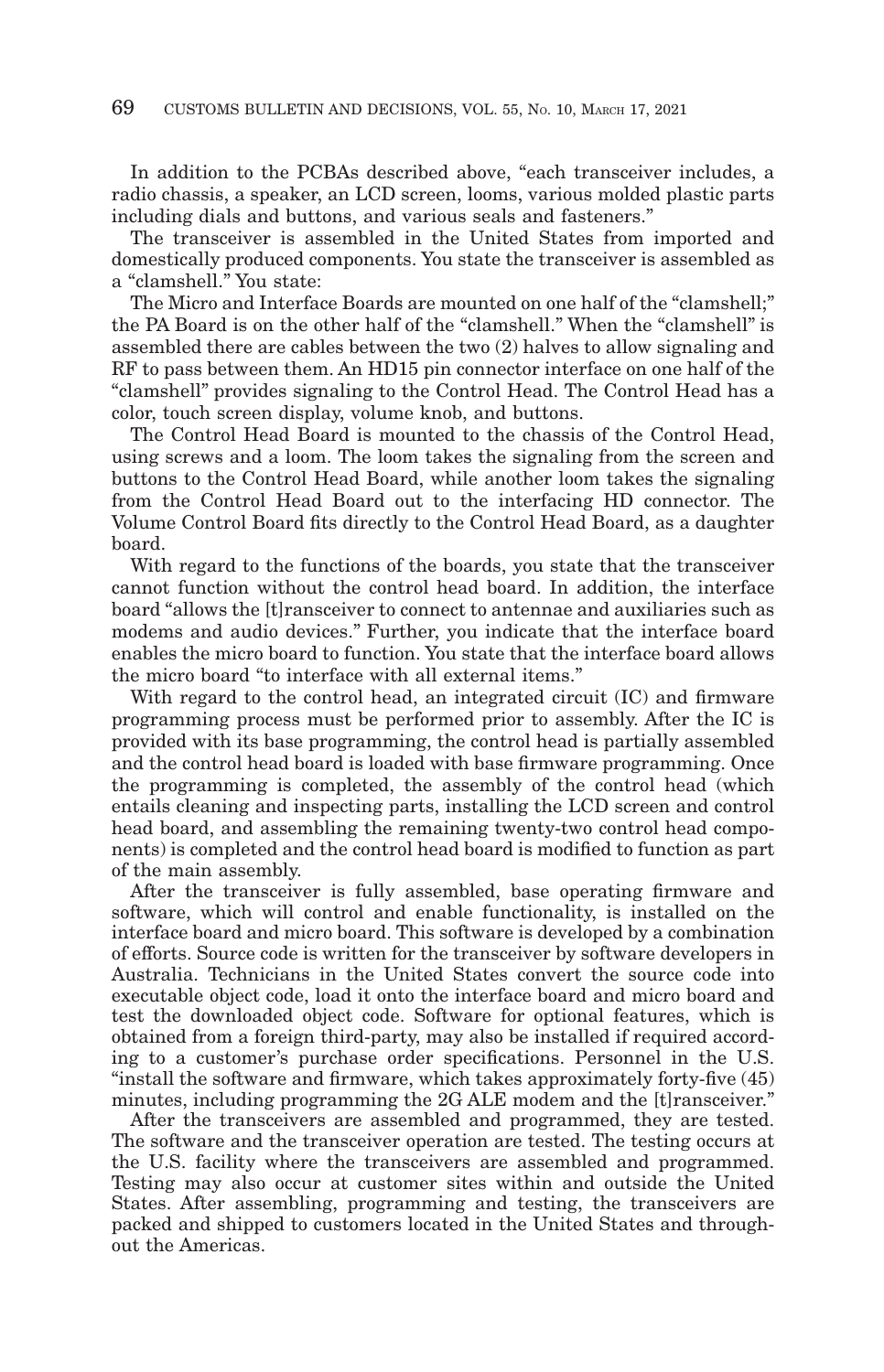#### **ISSUE**

Whether the transceivers at issue, which are assembled and programmed in the United States of domestic and foreign inputs, are eligible under Title III of the TAA, as amended (19 U.S.C. 2511–2518), as products of a foreign country or instrumentality designated pursuant to section 2511(b).

#### **LAW AND ANALYSIS**

U.S. Customs and Border Protection (CBP) issues country of origin advisory rulings and final determinations as to whether an article is or would be a product of a designated country or instrumentality for the purpose of granting waivers of certain "Buy American" restrictions in U.S. law or practice for products offered for sale to the U.S. Government, pursuant to subpart B of Part 177, 19 CFR 177.21 *et seq.,* which implements Title III, Trade Agreements Act of 1979, as amended (19 U.S.C. 2511–2518).

The rule of origin set forth in 19 U.S.C. 2518(4)(B) states:

An article is a product of a country or instrumentality only if (i) it is wholly the growth, product, or manufacture of that country or instrumentality, or (ii) in the case of an article which consists in whole or in part of materials from another country or instrumentality, it has been substantially transformed into a new and different article of commerce with a name, character, or use distinct from that of the article or articles from which it was so transformed. *See also* 19 CFR 177.22(a).

In rendering advisory rulings and final determinations for purposes of U.S. Government procurement, CBP applies the provisions of subpart B of Part 177 consistent with the Federal Procurement Regulations. *See* 19 CFR 177.21. In this regard, CBP recognizes that the Federal Acquisition Regulations restrict the U.S. Government's purchase of products to U.S.-made or designated country end products for acquisitions subject to the TAA. *See* 48  $CFR\,25.403(c)(1)$ . The Federal Acquisition Regulations define "U.S.-made end product'' as:

. . . an article that is mined, produced, or manufactured in the United States or that is substantially transformed in the United States into a new and different article of commerce with a name, character, or use distinct from that of the article or articles from which it was transformed.

The regulations define a "designated country end product" as:

WTO GPA [World Trade Organization Government Procurement Agreement] country end product, an FTA [Free Trade Agreement] country end product, a least developed country end product, or a Caribbean Basin country end product.

A "Free Trade Agreement country end product" means an article that-

(1) Is wholly the growth, product, or manufacture of a Free Trade Agreement (FTA) country; or

(2) In the case of an article that consists in whole or in part of materials from another country, has been substantially transformed in an FTA country into a new and different article of commerce with a name, character, or use distinct from that of the article or articles from which it was transformed. The term refers to a product offered for purchase under a supply contract, but for purposes of calculating the value of the end product, includes services (except transportation services) incidental to the article, provided that the value of those incidental services does not exceed that of the article itself. ''Free Trade Agreement country'' means Australia, Bahrain, Canada, Chile, Colombia,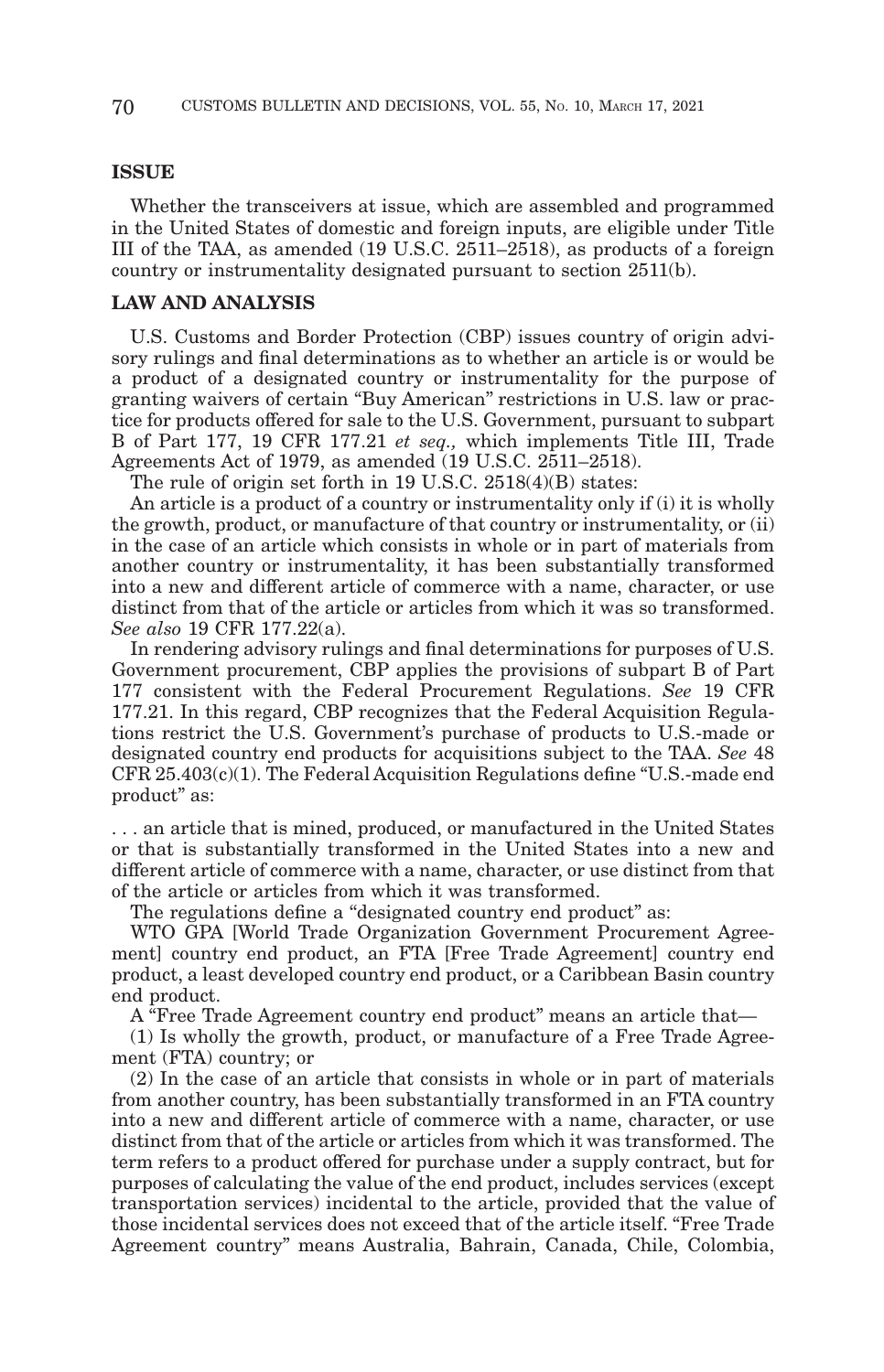Costa Rica, Dominican Republic, El Salvador, Guatemala, Honduras, Korea (Republic of), Mexico, Morocco, Nicaragua, Oman, Panama, Peru, or Singapore. *See* 48 CFR 25.003. Thus, Australia is an FTA country for purposes of the Federal Acquisition Regulations.

CBP's authority to issue advisory rulings and final determinations is set forth in 19 U.S.C. 2515(b)(1), which states:

For the purposes of this subchapter, the Secretary of the Treasury shall provide for the prompt issuance of advisory rulings and final determinations on whether, under section 2518(4)(B) of this title, *an article is or would be a product of a foreign country or instrumentality designated pursuant to section 2511(b) of this title.*

#### Emphasis added.

In this case, the transceiver contains five separate PCBAs. We are told that three of these are produced by the assembly of the various components onto the PCB in Australia, and two are similarly produced in the United States. CBP has consistently held that the assembly of various components onto a blank printed circuit board to produce a PCBA is a substantial transformation. *See* Headquarters Ruling Letter (HQ) H311447, dated September 10, 2020, citing HQ 735306, dated December 21, 1993 ("... Customs has ruled that the complete assembly of all the components onto a printed circuit board was a substantial transformation of the printed circuit board . . . "), and HQ H302801, dated October 3, 2019 (''The SMT [surface-mount technology] operations result in a new and different product with an overall use and function different than any one function of the individual components.''). In this case, the three Australian-produced PCBAs and numerous other components from various countries are imported into the United States for assembly into the finished transceiver. The PCBAs for the control head board and the interface board, PCBAs which CBP considers to be dominant as they are within components which are essential to the functioning of the transceiver, are assembled in the United States. You state that the transceiver cannot function without the control head board. Further, the interface board allows the transceiver to connect to antennae and items such as, modems and audio devices. The interface board enables the micro board to function and interface with external items.

We note the production includes the assembly in the United States of the dominant PBCAs related to the transceiver's function, along with the assembly of all the remaining components of the transceiver to produce the finished good. While CBP does not recognize downloading of firmware or software to constitute a substantial transformation, we note that the conversion of the Australian software into executable code, which occurs in the United States, and programming of the transceiver boards is additional work to be considered in assessing the proper origin of the finished transceiver. *See* HQ H306349, dated November 26, 2019,  $($ ". . . CBP has consistently held that the downloading of software or firmware is not a substantial transformation.'').

Noting that CBP is limited by the language of 19 U.S.C. 2515(b)(1) to a determination of whether a good is a product of a foreign country or instrumentality designated pursuant to section 2511(b) of this title, based upon the information presented, the transceiver is not a product of Australia or any other foreign country or instrumentality designated pursuant to section 2511(b) of Title 19. As to whether the transceiver which is assembled in the United States qualifies as a "U.S.-made end product," we encourage you to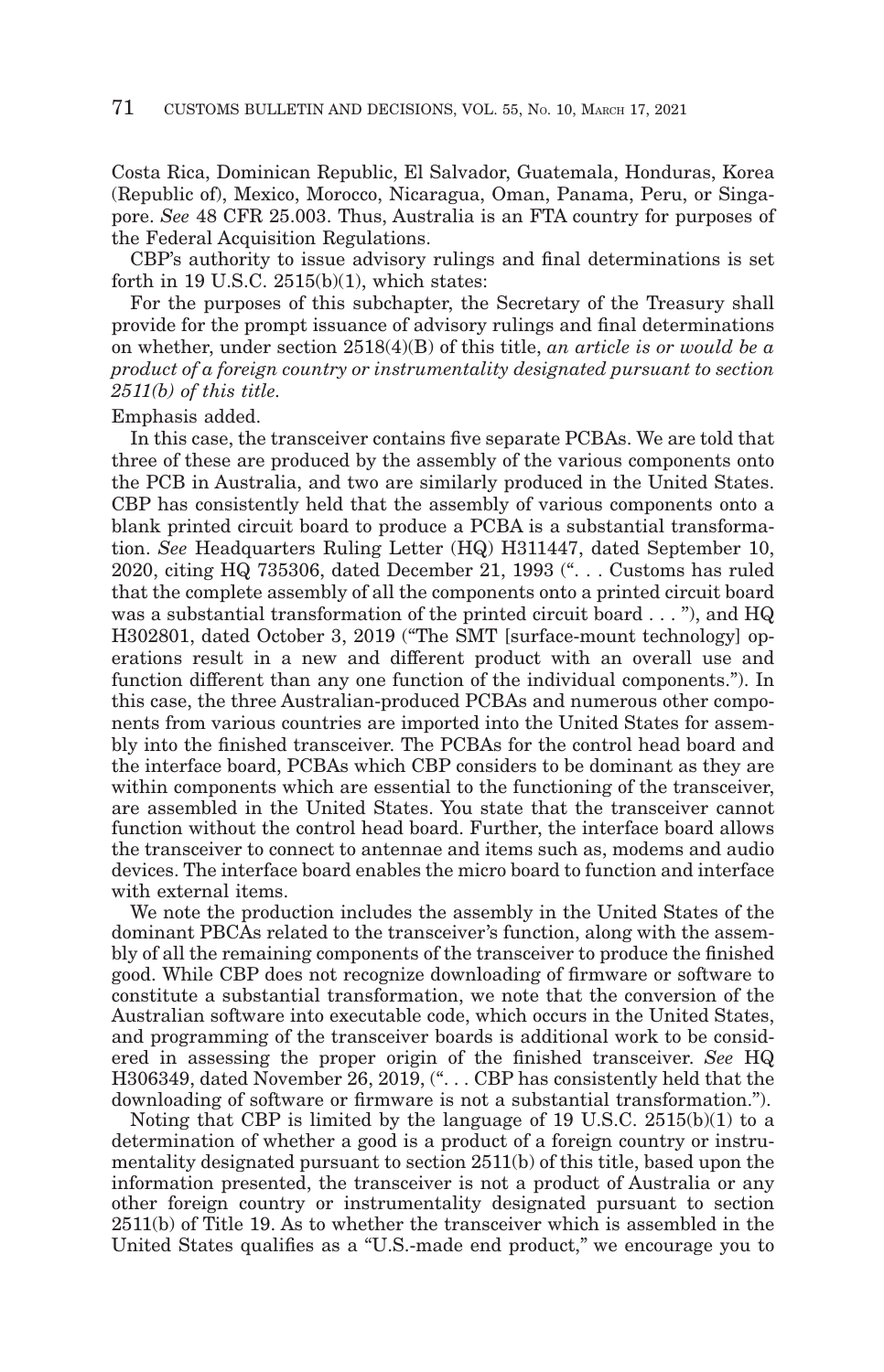review the recent court decision in *Acetris Health, LLC* v. *United States,* 949 F.3d 719 (Fed. Cir. 2020), and to consult with the relevant government procuring agency.

## **HOLDING**

The transceiver at issue, the Barrett 4050 HF SDR Transceiver, is not a product of Australia or any other foreign country or instrumentality designated pursuant to section 2511(b) of Title 19.

You should consult with the relevant government procuring agency to determine whether the transceiver qualifies as a ''U.S.-made end product'' for purposes of the Federal Acquisition Regulations implementing the TAA.

Notice of this final determination will be given in the **Federal Register** , as required by 19 CFR 177.29. Any party-at-interest other than the party which requested this final determination may request pursuant to 19 CFR 177.31 that CBP reexamine the matter anew and issue a new final determination. Pursuant to 19 CFR 177.30, any party-at-interest may, within 30 days of publication of the **Federal Register** Notice referenced above, seek judicial review of this final determination before the Court of International Trade.

*Sincerely,*

JOANNE R. STUMP *Acting Executive Director Regulations and Rulings Office of Trade*

[Published in the Federal Register, March 3, 2021 (85 FR 12487)]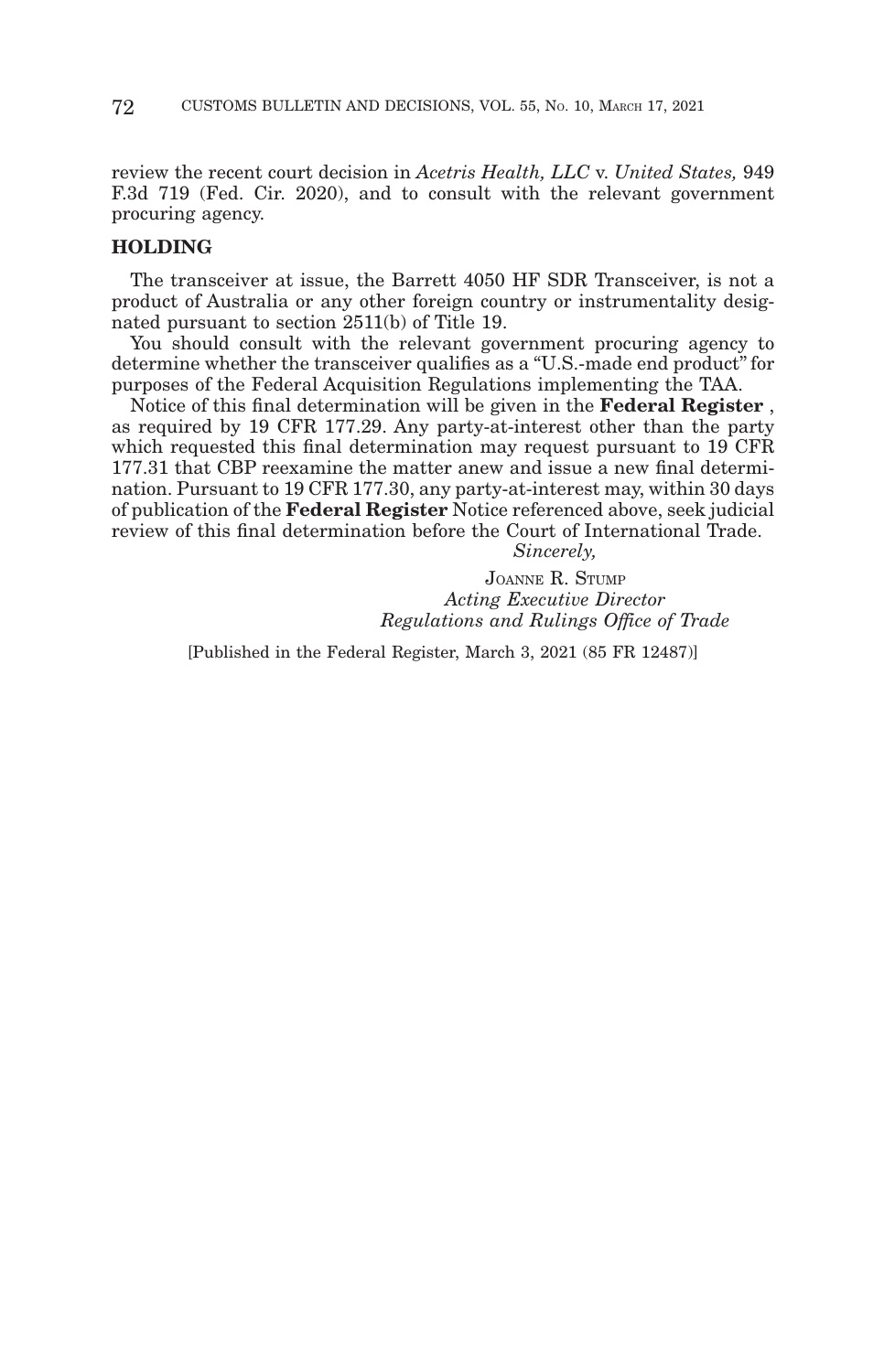# **19 CFR CHAPTER I**

# **ARRIVAL RESTRICTIONS APPLICABLE TO FLIGHTS CARRYING PERSONS WHO HAVE RECENTLY TRAVELED FROM OR WERE OTHERWISE PRESENT WITHIN THE DEMOCRATIC REPUBLIC OF THE CONGO OR THE REPUBLIC OF GUINEA**

**AGENCY:** U.S. Customs and Border Protection, Department of Homeland Security.

**ACTION:** Announcement of arrival restrictions.

**SUMMARY:** This document announces the decision of the Secretary of Homeland Security to direct all flights to the United States carrying persons who have recently traveled from, or were otherwise present within, the Democratic Republic of the Congo or the Republic of Guinea to arrive at one of the U.S. airports where the U.S. government is focusing public health resources to implement enhanced public health measures. For purposes of this document, a person has recently traveled from the Democratic Republic of the Congo or the Republic of Guinea if that person has departed from, or was otherwise present within, the Democratic Republic of the Congo or the Republic of Guinea within 21 days of the date of the person's entry or attempted entry into the United States. Also, for purposes of this document, crew and flights carrying only cargo (*i.e.,* no passengers or non-crew), are excluded from the measures herein.

**DATES:** The arrival restrictions apply to flights departing after 11:59 p.m. Eastern Standard Time on March 4, 2021. Arrival restrictions continue until cancelled or modified by the Secretary of Homeland Security and notice of such cancellation or modification is published in the **Federal Register**.

**FOR FURTHER INFORMATION CONTACT:** Alyce Modesto, Office of Field Operations, U.S. Customs and Border Protection at 202–286–8995.

# **SUPPLEMENTARY INFORMATION:**

# **Background**

Ebola Virus Disease (EVD), caused by the virus family *Filoviridae,* is a severe and often fatal disease that can affect humans and nonhuman primates. Disease transmission occurs via direct contact with bodily fluids (*e.g.,* blood, mucus, vomit, urine). The first known EVD outbreak occurred in 1976. From 2013–2016, the largest EVD outbreak occurred in West Africa, primarily affecting Guinea, Liberia,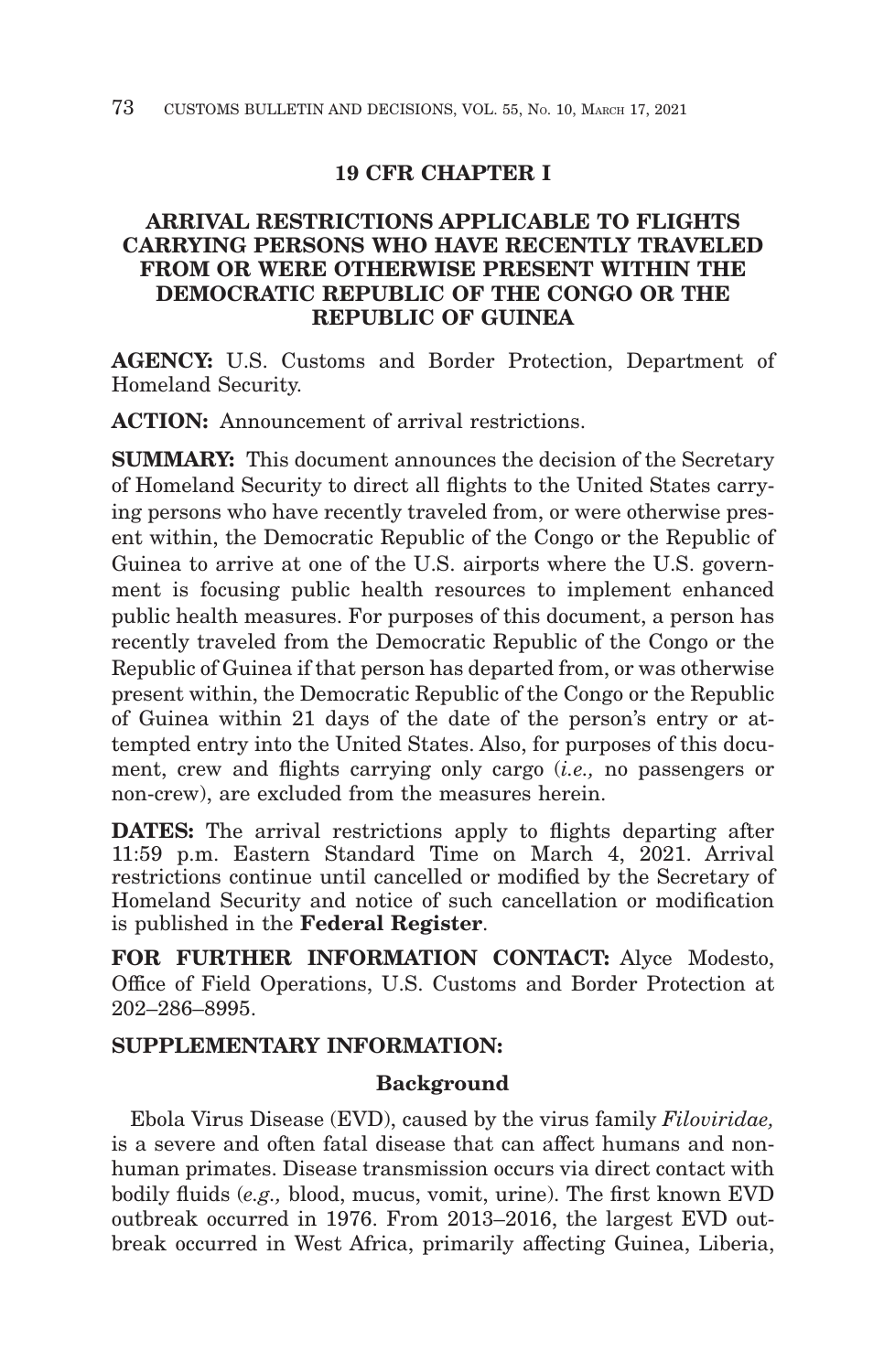and Sierra Leone, with cases exported to seven additional countries across three continents. The epidemic demonstrated the potential for EVD to become an international crisis in the absence of early intervention. Further, EVD can have substantial medical, public health, and economic consequences if it spreads to densely populated areas. As such, EVD may present a threat to U.S. health security given the unpredictable nature of outbreaks and the interconnectedness of countries through global travel.

On February 7, 2021, the World Health Organization (WHO) reported the resurgence of EVD, following the laboratory confirmation of one case in North Kivu Province, in the Democratic Republic of the Congo (DRC). As of February 23, 2021, eight confirmed EVD cases, including four deaths, have been reported. Although the source of infection is still under investigation, it is believed this outbreak is linked to the 2018–2020 EVD outbreak in the eastern DRC, the second largest EVD outbreak on record, which was officially declared over on June 25, 2020 by the WHO and the Ministry of Health in the DRC.

On February 14, 2021, the WHO reported a new outbreak of EVD in the southern prefecture of Nzérékoré, Guinea. The prefecture is located near the borders of Liberia and the Ivory Coast. As of February 23, 2021, Guinean officials have reported nine confirmed cases and at least five deaths. The WHO expects additional cases to be confirmed in the coming days and have warned six neighboring countries (Guinea-Bissau, Ivory Coast, Liberia, Mali, Senegal, and Sierra Leone) to be on alert for potential infections.

In order to assist in preventing or limiting the introduction and spread of this communicable disease into the United States, the Departments of Homeland Security and Health and Human Services, including the Centers for Disease Control and Prevention (CDC), and other agencies charged with protecting the homeland and the American public, are currently implementing enhanced public health measures at six U.S. airports that receive the largest number of travelers from the DRC and the Republic of Guinea. To ensure that all travelers with recent presence in the affected countries arrive at one of these airports, DHS is directing all flights to the United States carrying such persons to arrive at the airports where the enhanced public health measures are being implemented. While DHS, in coordination with other applicable federal agencies, anticipates working with the air carriers in an endeavor to identify potential travelers from the affected countries prior to boarding, air carriers will remain obligated to comply with the requirement of this notice, particularly in the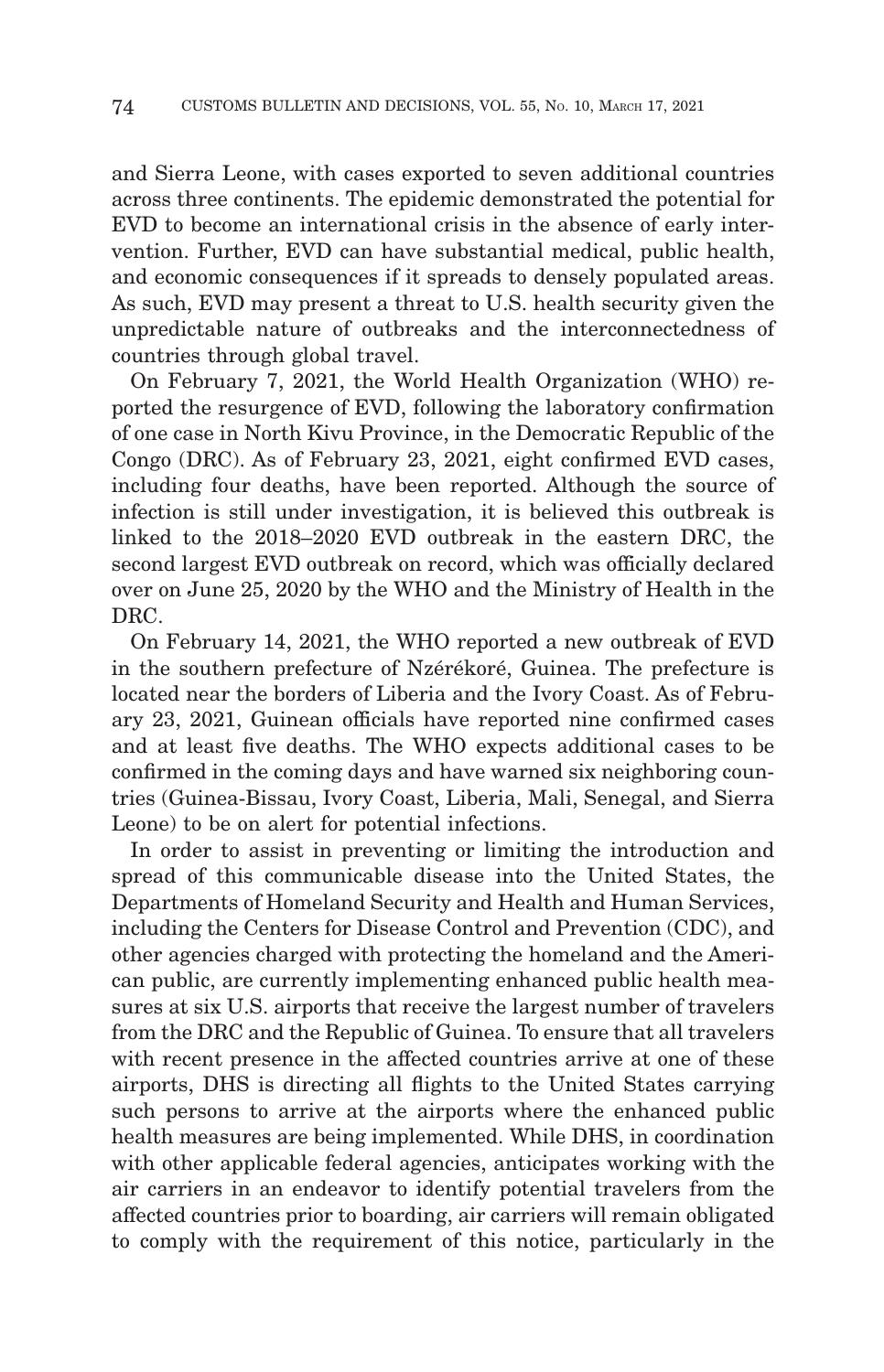event that travelers who have recently traveled from or were otherwise present within, the affected countries are boarded on flights bound for the United States.

# **Notice of Arrival Restrictions Applicable to All Flights Carrying Persons Who Have Recently Traveled From or Were Otherwise Present Within the Democratic Republic of the Congo or the Republic of Guinea**

Pursuant to 6 U.S.C. 112(a), 19 U.S.C. 1433(c), and 19 CFR 122.32, DHS has the authority to limit the location where all flights entering the United States from abroad may land. Under this authority and effective for flights departing after 11:59 p.m. Eastern Standard Time on March 4, 2021, I hereby direct all operators of aircraft to ensure that all flights carrying persons who have recently traveled from, or were otherwise present within, the DRC or the Republic of Guinea only land at one of the following airports:

- John F. Kennedy International Airport (JFK), New York;
- Chicago O'Hare International Airport (ORD), Illinois;
- Hartsfield-Jackson Atlanta International Airport (ATL), Georgia;
- Washington-Dulles International Airport (IAD), Virginia;
- Newark Liberty International Airport (EWR), New Jersey; and
- Los Angeles International Airport (LAX), California.

This direction considers a person to have recently traveled from the DRC or the Republic of Guinea if that person departed from, or was otherwise present within, the DRC or the Republic of Guinea within 21 days of the date of the person's entry or attempted entry into the United States. Also, for purposes of this document, crew and flights carrying only cargo (*i.e.,* no passengers or non-crew), are excluded from the applicable measures set forth in this notification. This direction is subject to any changes to the airport landing destination that may be required for aircraft and/or airspace safety as directed by the Federal Aviation Administration.

This list of designated airports may be modified by the Secretary of Homeland Security in consultation with the Secretary of Health and Human Services and the Secretary of Transportation. This list of designated airports may be modified by an updated publication in the **Federal Register** or by posting an advisory to follow at *www.cbp.gov.* The restrictions will remain in effect until superseded, modified, or revoked by publication in the **Federal Register**.

For purposes of this **Federal Register** document, ''United States'' means the territory of the several States, the District of Columbia, and Puerto Rico.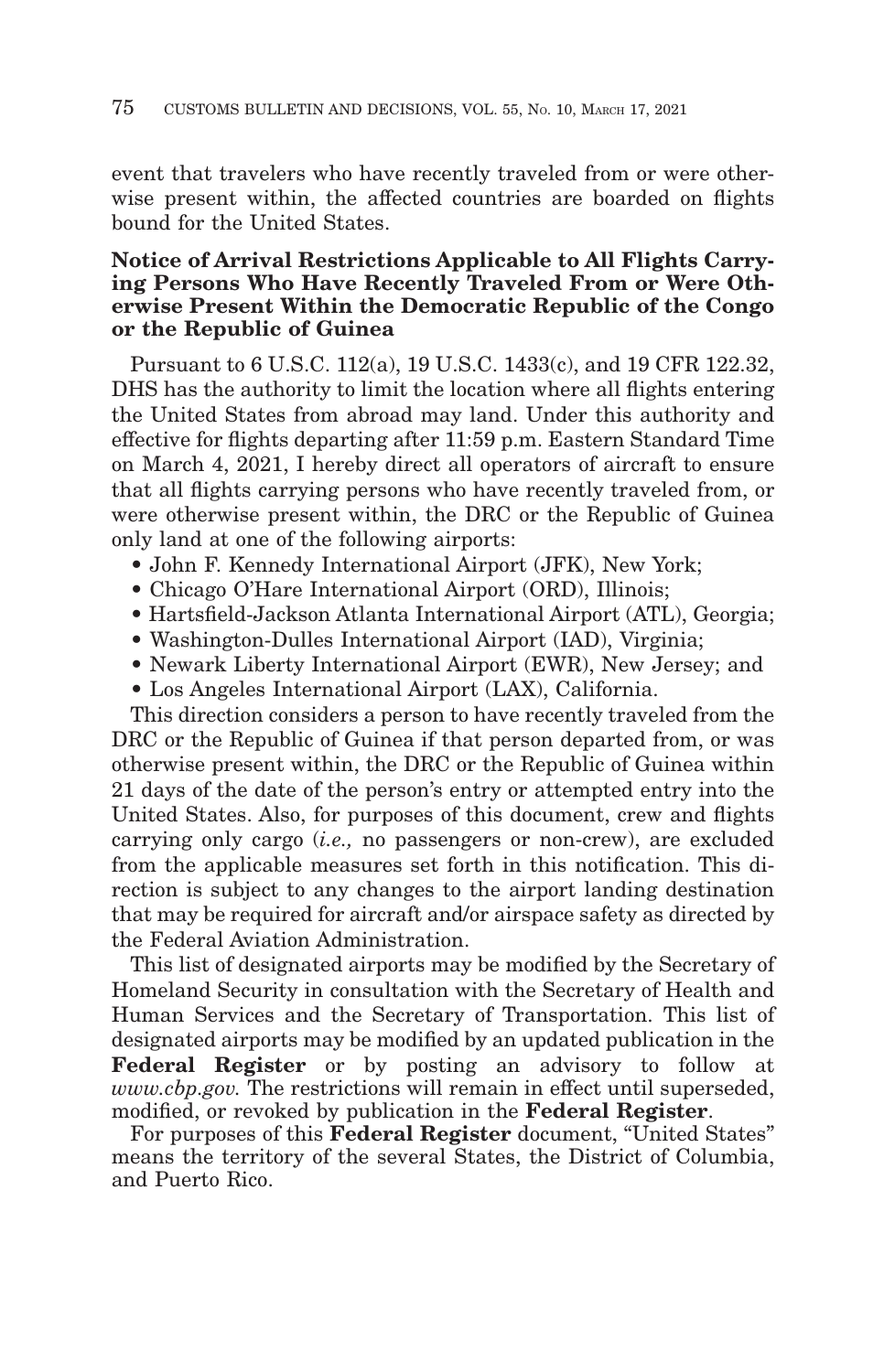ALEJANDRO N. MAYORKAS, *Secretary, U.S. Department of Homeland Security.*

[Published in the Federal Register, March 4, 2021 (85 FR 12537)]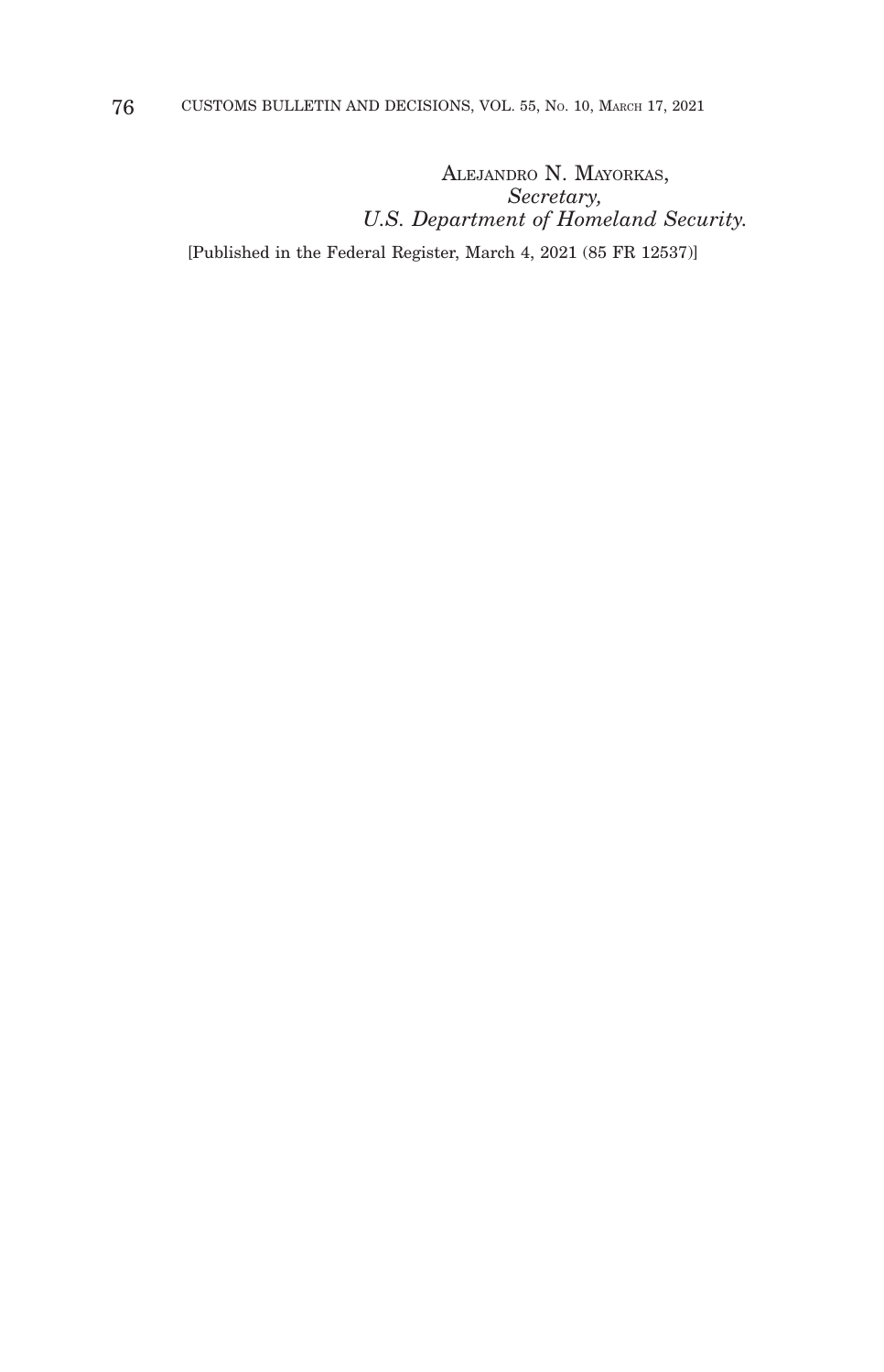# U.S. Court of International Trade f Interna

#### Slip Op. 21–26

MEYER CORPORATION, U.S., Plaintiff, v. UNITED STATES, Defendant.

Senior Judge Aquilino Court No. 13–00154

[Upon trial as to transaction value of imported cookware, judgment for the defendant.]

Dated: March 1, 2021

*Joseph M. Donley* and *Lisa Carney Eldridge*, Clark Hill PLC, and *John P. Donohue*, Ciardi Ciardi & Astin, of Philadelphia, PA, for the plaintiff.

*Beverly A. Farrell*, Trial Attorney, U.S. Department of Justice, Civil Division, Commercial Litigation Branch, of Washington, DC, for the defendant along with *Joseph H. Hunt*, Assistant Attorney General, *Jeanne E. Davidson*, Director, *Justin R. Miller*, Attorney-in-Charge, and *Paula S. Smith*, Attorney, Office of Assistant Chief Counsel, International Trade litigation, U.S. Customs and Border Protection, of counsel.

#### *Opinion & Order*

#### **AQUILINO, Senior Judge:**

This test case considers valuation under 19 U.S.C. §1401a of 125 different sets of cookware (pots and pans) imported from the People's Republic of China and the Kingdom of Thailand, a beneficiary developing country ("BDC"). Its focus is (1) the "first sale" rule articulated by *Nissho Iwai America Corp. v. United States*, 982 F.2d 505 (Fed.Cir. 1992); (2) preferential treatment of entries from Thailand under the Generalized System of Preferences ("GSP"), 19 U.S.C. §2461 *et seq*.; and (3) whether circular metal "blanks" imported into Thailand from the People's Republic of China ("PRC") underwent a "double substantial transformation" as required by Customs and Border Protection ("CBP") interpretation of the  $GSP<sup>1</sup>$  for purposes of both of those valuation issues.

<sup>1</sup> It requires a "double substantial transformation", *i*.*e*., there first must be substantial transformation of the non-BDC material into a new and different article of commerce, which then becomes "materials produced" that then must be substantially transformed into a new and different article of commerce in order to be GSP-eligible. *See*, *e.g.*, *The Torrington Company v. United States*, 8 CIT 150 (1984), *aff'd*, 764 F.2d 1563 (Fed.Cir. 1985).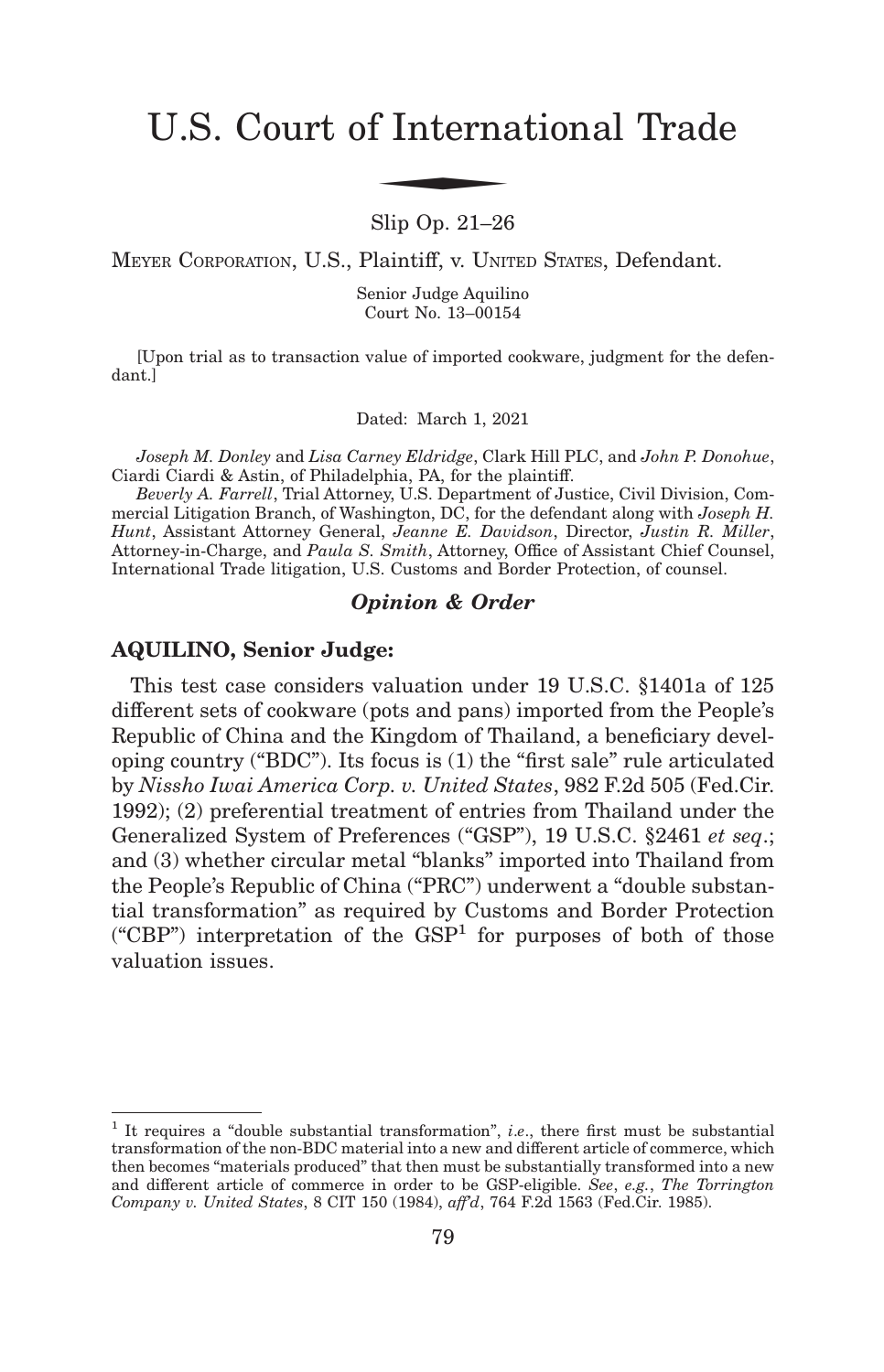# **I**

# **A**

Previously, the court granted in part and denied in part each party's cross-motion for partial summary judgment on the first two of the three issues presented. *Meyer Corp., U.S. v. United States*, 41 CIT \_\_\_, 255 F.Supp.3d 1348 (2017).

The *Nissho Iwai* "first sale" rule requires (1) *bona fide* sales that are (2) clearly destined for the United States (3) transacted at arm's length and (4) absent any distortive nonmarket influences. Whether due to first sale tests being generally applied to transactions from market economy countries, the last consideration has generally been neglected, but it is not irrelevant in the context of this case.

CBP's interpretation of *Nissho Iwai*'s first sale rule led it to the following considerations: In order to establish "entitlement" to first sale valuation, an importer needs to provide (1) a detailed description of the roles of each of the parties involved in a multi-tiered transaction and (2) a complete paper trail relating to the imported merchandise that shows the structure of such transaction. Def. Ex. 12, *Determining Transaction Value in Multi-Tiered Transactions*, T.D. 96–87, 30 Cust.Bull. 52 (Jan. 2, 1997).<sup>2</sup> Thus, the same documentation required to establish a *bona fide* sale and an export destined for the United States are applicable for a multi-tiered transaction, even when the parties to that transaction are related.

The valuation statute applies special rules when the buyer and seller are related parties under 19 U.S.C. §1401a(g). *See* 19 C.F.R. §152.103(j),(l); Def. Ex. 12; Def. Ex. 15, *Determining the Acceptability of Transaction Value for Related Party Transactions*, p. 6 (April 2007). These rules state that when parties are related, a sale is at "arm's length" only if (i) an examination of the "circumstances of the sale" of the imported merchandise indicates that the relationship between

 $2$ <sup>2</sup> Here, it is worth noting that CBP's subsequent attempt to revoke T.D. 96–87, in order to conform the anomaly of the interpretation U.S. import valuation law over the meaning of "when sold for exportation" *vis-à-vis* how every other World Trade Organization signatory interprets that phrase with respect to imports into their own countries, met with vocal opposition and resulted in withdrawal of *Proposed Interpretation of the Expression "Sold for Exportation to the United States" for Purposes of Applying the Transaction Value Method of Valuation in a Series of Sales*, 73 Fed.Reg. 4,254 (CBP Jan. 24, 2008). *See Withdrawal of Notice of Proposed Interpretation of the Expression "Sold For Exportation to the United States" as Used in the Transaction Value Method of Valuation in a Series of Sales Importation Scenario*, 75 Fed.Reg. 60,134 (CBP Sept. 29, 2010) ("Congress also stated in the [Food, Conservation and Energy Act of 2008, Pub. L. 110–246, 122 Stat. 1651 (June 18, 2008)] that, prior to January 1, 2011, CBP should not implement any change to its existing interpretation of the expression 'sold for exportation to the United States' for purposes of applying the transaction value method of valuation . . . and, then, only in accordance with the prescribed terms set forth in th[at] Act...."). *See also* trial transcript ("T.T.") Vol. V, 881:1–883:20.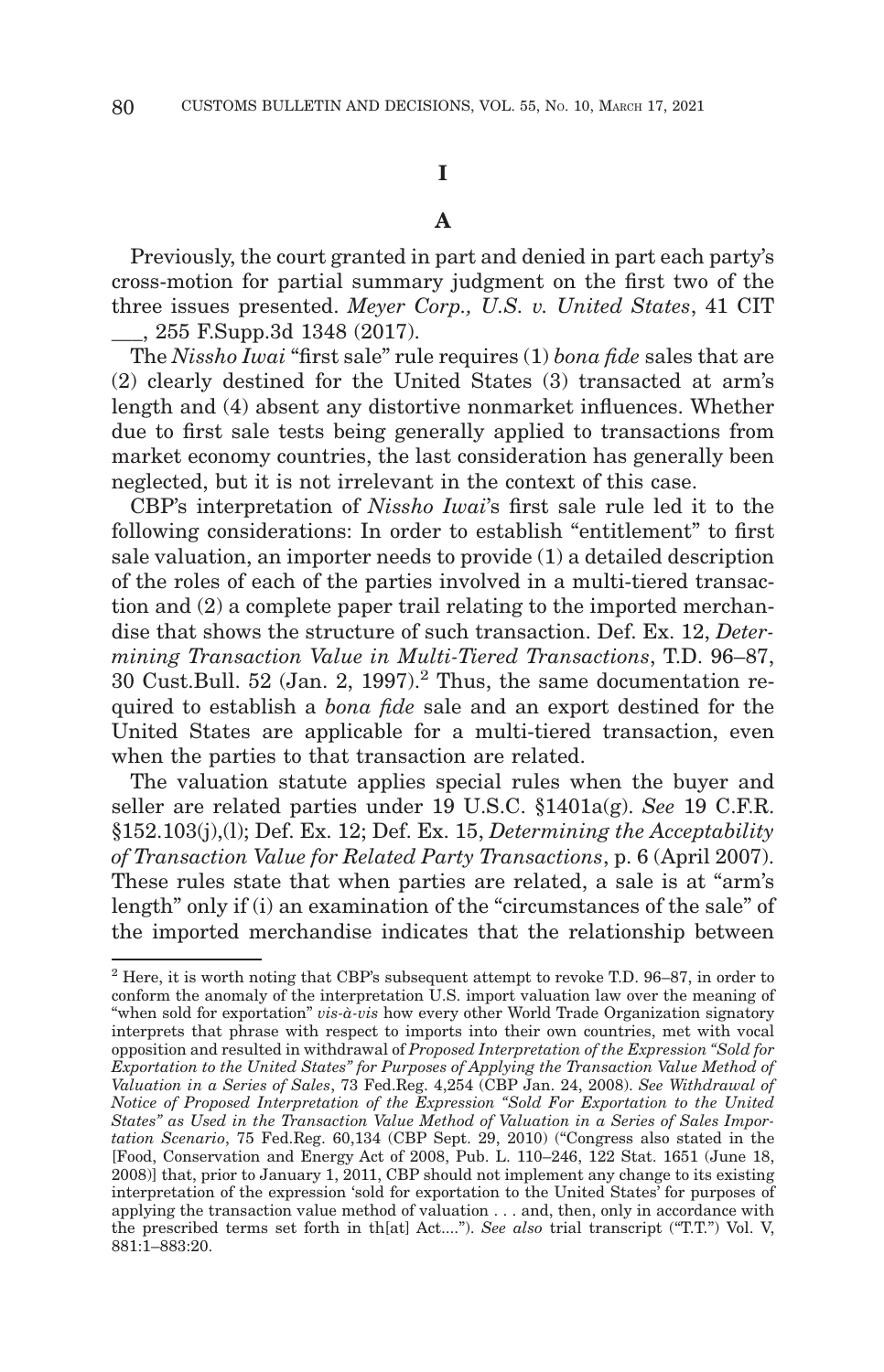the buyer and seller did not influence the price actually paid or payable, or (ii) the transaction value closely approximates a test value. 19 U.S.C. §1401a(b)(2); Def. Ex. 15, p. 7.

These foregoing CBP publications are entitled to a degree of deference. "[T]he well-reasoned views of the agencies implementing a statute constitute a body of experience and informed judgment to which courts and litigants may properly resort for guidance . . . and [w]e have long recognized that considerable weight should be accorded to an executive department's construction of a statutory scheme it is entrusted to administer." *United States v. Mead Corp*., 533 U.S. 218, 227–28 (2001) (internal quotations and citations omitted).

Under *Nissho Iwai*, 982 F.2d at 509, Meyer must further establish the absence of any market-distortive influences on the price of the cookware, both for that manufactured in the PRC and for the Thai cookware with components from China. The court previously took judicial notice of the fact that the PRC is a non-market economy. 41 CIT at \_\_\_, 255 F.Supp.3d at 1361. One method that could be used to establish the absence of PRC non-market influence are the factors used by entities located there to obtain a duty rate other than the country-wide rate established by the U.S. Department of Commerce in antidumping-duty proceedings involving non-market economy participants. *See*, *e*.*g*., *Advanced Tech. & Materials Co. v. United States*, 36 CIT \_\_\_, 885 F.Supp.2d 1343 (2012).

To obtain a separate rate in that context, an entity must satisfy three *de jure* factors and four *de facto* factors. "The *de jure* factors are (1) an absence of restrictive stipulations associated with an individual exporter's business and export licenses, (2) any legislative enactments decentralizing control of companies, and (3) other formal measures by the government decentralizing control of companies." *Id*., 36 CIT at \_\_\_, 885 F.Supp.2d at 1347. Typically-considered *de facto* factors include "(1) the ability to set export prices independently of the government and without the approval of a government authority, (2) the authority to negotiate and sign contracts and other agreements, (3) the possession of autonomy from the government regarding the "selection" of management, and (4) the ability to retain the proceeds from sales and make independent decisions regarding the disposition of profits or financing of losses." *Id*. 3

<sup>3</sup> To the extent such matters could be considered relevant here, do they not relate to the government's obligations in discovery? That is, is it not the plaintiff's burden to prove a negative but the government's to defend by way of an affirmative? It does not appear in this case that the government pursued such lines of inquiry, with one exception: the financial statements of the parent company, Meyer Holdings.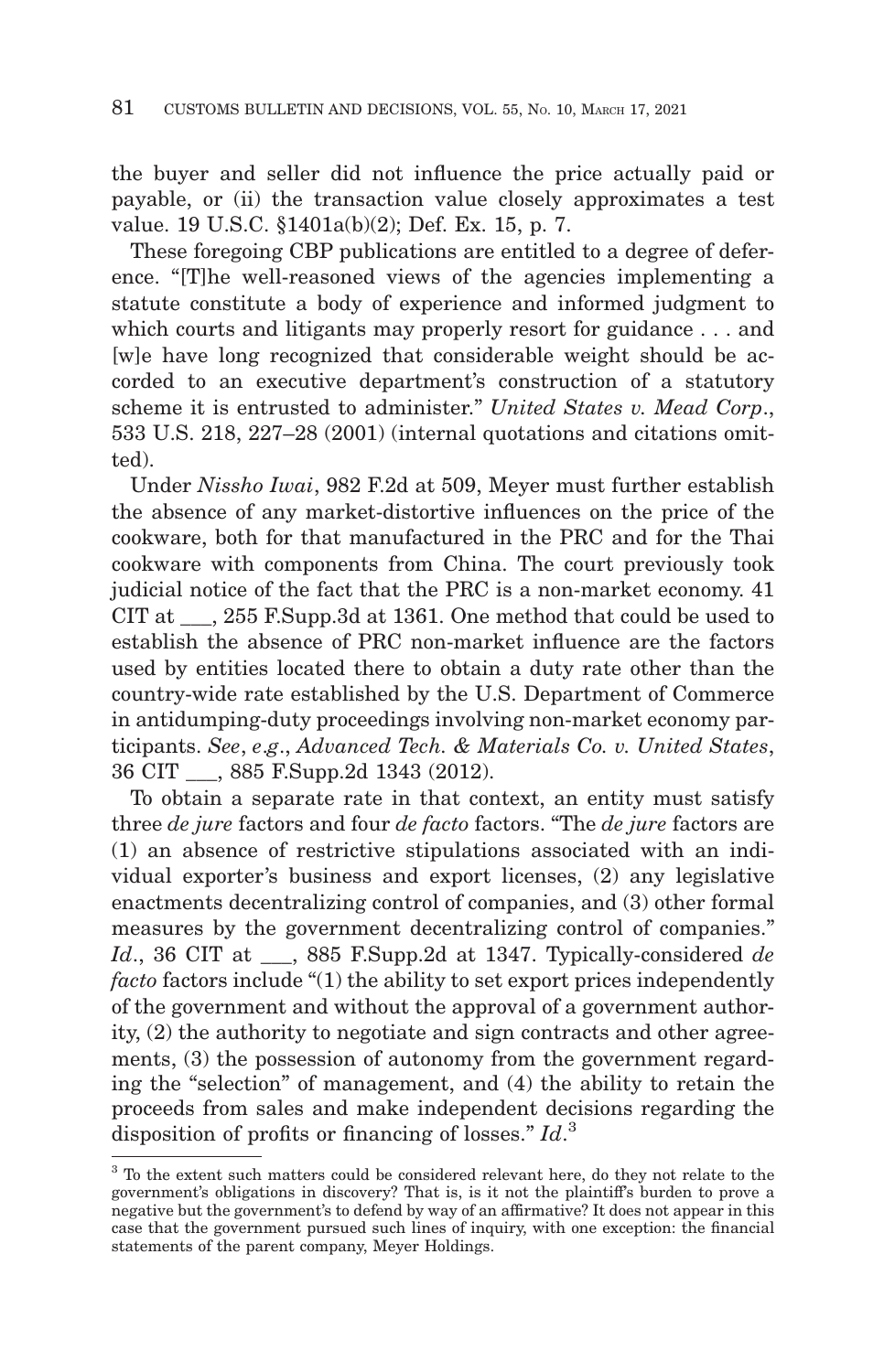Further, for viable transaction value, there must be sufficient information available with respect to the amounts of the statutory additions, if any, set forth in 19 U.S.C. §1401a(b)(1):

The transaction value of imported merchandise is the price actually paid or payable for the merchandise when sold for exportation to the United States, plus amounts equal to—

 (A) the packing costs incurred by the buyer with respect to the imported merchandise;

 (B) any selling commission incurred by the buyer with respect to the imported merchandise;

(C) the value, apportioned as appropriate, of any assist;

 (D) any royalty or license fee related to the imported merchandise that the buyer is required to pay, directly or indirectly, as a condition of the sale of the imported merchandise for exportation to the United States; and

 (E) the proceeds of any subsequent resale, disposal, or use of the imported merchandise that accrue, directly or indirectly, to the seller.

*See* Def. Ex. 12. "If sufficient information is not available, for any reason, with respect to any amount referred to in the preceding sentence, the transaction value of the imported merchandise concerned shall be treated, for purposes of this section, as one that cannot be determined." *Id*.

With respect to Meyer's GSP claims, in order to be eligible, an imported article must satisfy the following conditions:

- (1) the article must be the 'growth, product or manufacture' of a beneficiary developing country (BDC);
- (2) the article must be imported directly from a BDC into the customs territory of the United States; and
- (3) the sum of (a) the cost or value of the material produced in the BDC plus (b) the direct costs of processing operations performed in the BDC must not be less than 35% of the appraised value of such article at the time of its entry into the customs territory of the United States.

*See* 19 U.S.C. §2463(a)(2)(A). *See also Dal-Tile Corp. v. United States*, 28 CIT 358, 393 (2004).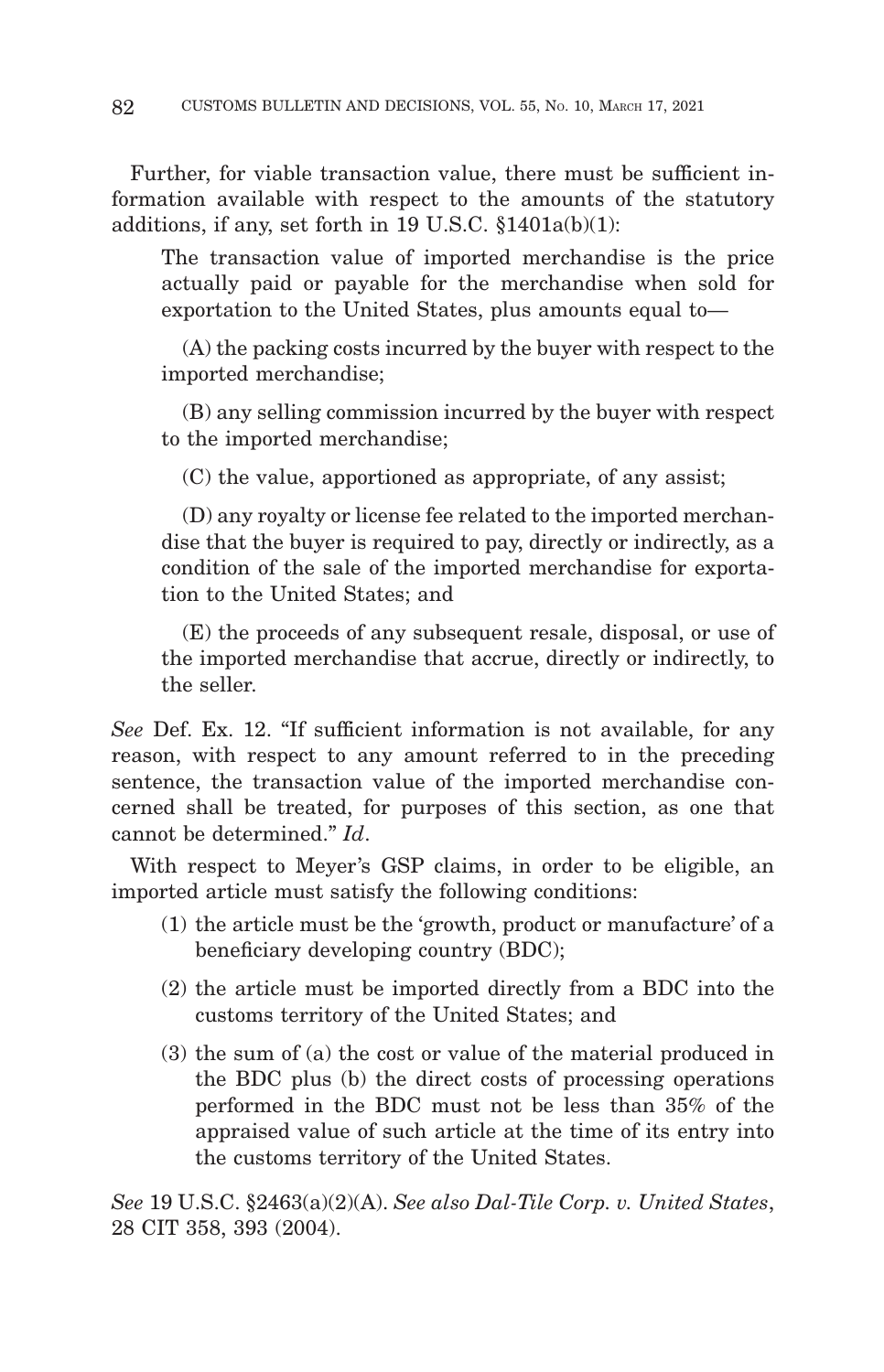In addition, in order to count towards GSP a non-BDC material input as an article that is "produced" in a BDC, the raw material must undergo a double (or dual) substantial transformation. *Torrington Co. v. United States*, 764 F.2d 1563, 1567 (Fed.Cir. 1985). In that case, the appellate court affirmed the trial court's determination that a dual substantial transformation occurred when wire was first transformed into swages, a separate article of commerce with a "distinctive name, character, or use," and the second substantial transformation occurred when the swages were transformed into needles, another distinctively named article of commerce. *Id*.

# **B**

Plaintiff's papers herein explain that in 2006, having arranged "middleman" procurement by that point to its apparent satisfaction, it sought approval from CBP to appraise the imported sets on the basis of the "first sale" rule between related parties articulated by *Nissho Iwai*. *See* 19 U.S.C. §1401a. Meyer also sought GSP treatment for sets procured through the Thai supply chain because Thailand is a BDC under the GSP.

Meyer made two presentations for first sale valuation, with the assistance of accountants PwC, to one of CBP's import specialists at the Port of San Francisco. The first, in September 2006, concerned the Thai supply chain. The import specialist approved the proposed valuation on the basis of the first sale the next month. Accordingly, Meyer began making entry based upon such valuations.

The second presentation, also by PwC on behalf of Meyer, occurred approximately a year later, again to the same import specialist. This concerned the Chinese supply chain. It, too, was approved.

Shortly after approval, the import specialist referred the matter to CBP's Office of Field Operations at the Port of San Francisco for an audit of those first sale valuations. It concluded with respect to both of the Thai and Chinese supply chains that the first sale transactions met the first two of the *Nissho Iwai* tests (*i*.*e*., *bona fide* sales and clearly destined for the United States) but also that they had not been at arm's length. The audit report additionally concluded that there had not been a double substantial transformation of the circular metal "blanks" imported into Thailand from China, fabricated into the pots and pans, and exported in sets to the United States.

In early 2010, Meyer requested reconsideration, at which point CBP headquarters became involved. Months later, Meyer asked the port for clarification on an additional "point of inconsistency" that it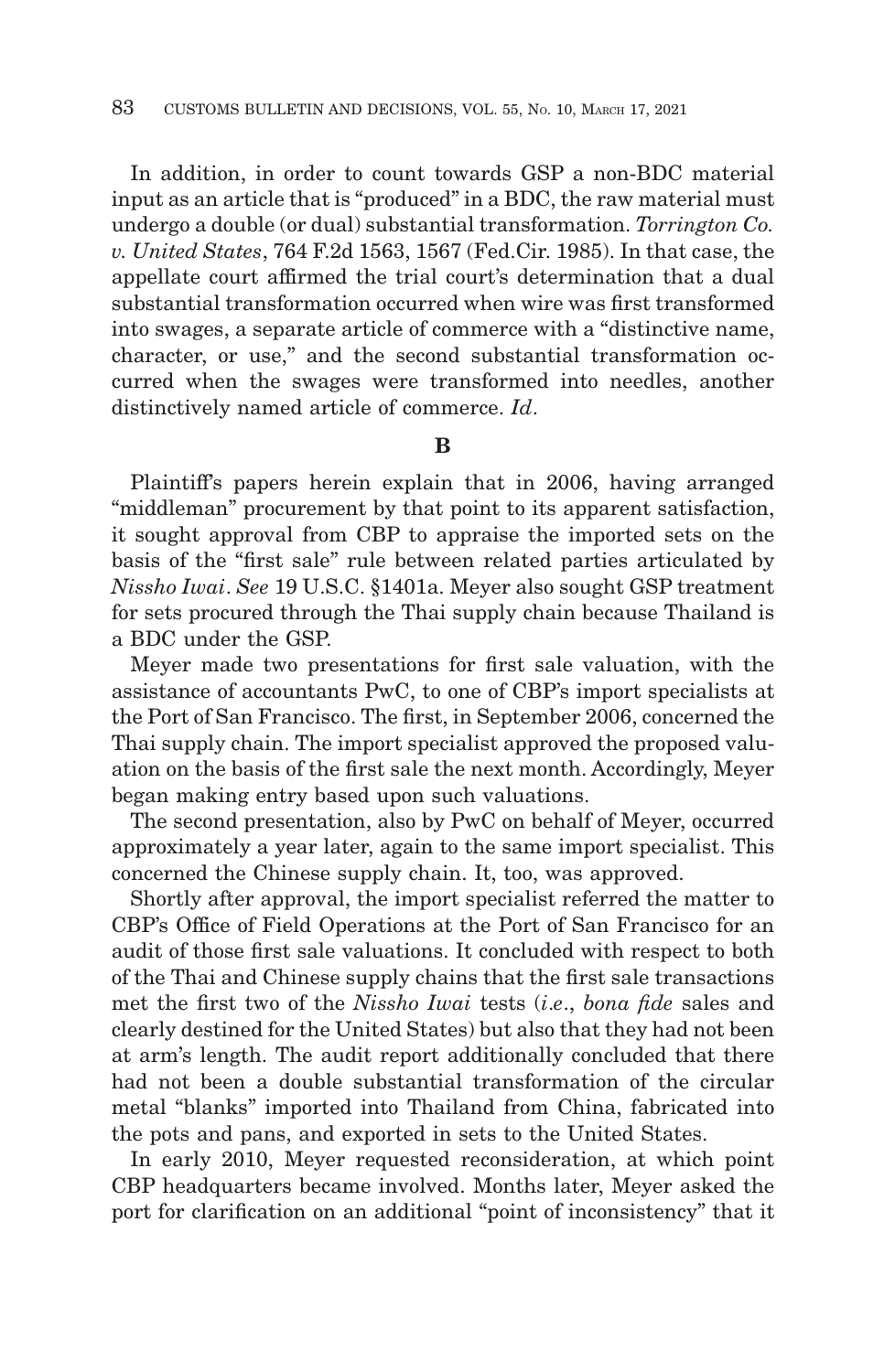had raised, namely whether the presence of glass lids would disqualify an entire set from GSP eligibility. That request was duly forwarded to headquarters.

In September 2011, headquarters transmitted an "internal advice response" ("IAR") to the port. It agreed with the audit findings that Meyer had failed to show its relationship with its suppliers and middlemen had not influenced the prices paid or payable and had been at arm's length. The IAR further found that the presence of the glass lids disqualified such sets from GSP eligibility and that the clad metal discs imported from China that were worked into the finished pots and pans could not be counted as "Thai originating" material for purposes of the 35% requirement under the GSP.

Upon receipt of that IAR, PwC spoke with its author, defendant's witness at trial, and PwC also (in a written submission to her) articulated Meyer's concerns about the conclusions reached in the IAR. No response was forthcoming.

Timely-filed suit following denial of Meyer's protest(s) invoked jurisdiction herein pursuant to 28 U.S.C. §1581(a), which denial is considered by the court *de novo*. *See*, *e*.*g*., *Park B. Smith, Ltd. v. United States*, 347 F.3d 922, 924 (Fed.Cir. 2003).

The court's decision is on the basis of the record as developed, 28 U.S.C. §2640(a)(1), and that development, in turn, is pursuant to the Federal Rules of Evidence, which "shall apply to all civil actions in the Court of International Trade". 28 U.S.C. §2641.

# **C**

As indicated, the parties sought to narrow the issues earlier in this matter by moving for summary judgment on whether the imported cookware sets are to be appraised on the basis of the first sale rule, and whether the sets from Thailand obtain the benefit of GSP preferential treatment. The plaintiff held the issue of double substantial transformation in reserve. The defendant cross-moved to dismiss on the basis that the presence of the glass lids imported into Thailand from China disqualified the sets from GSP preference *per* Treasury Decision 91–7, 25 Cust. B. & Dec. 7 (Jan 8, 1991), and on the basis that Meyer had not satisfied its burden of production or proof that it was entitled to first sale treatment.

On the GSP issue, the court concluded that the sets did not appear to be disqualified from GSP preferential treatment as a matter of law simply by reason of the presence of non-BDC components among the sets. 41 CIT at \_\_\_, 255 F.Supp.3d at 1358. On the first sale issue, the court first noted that the preferred or primary method of appraisal for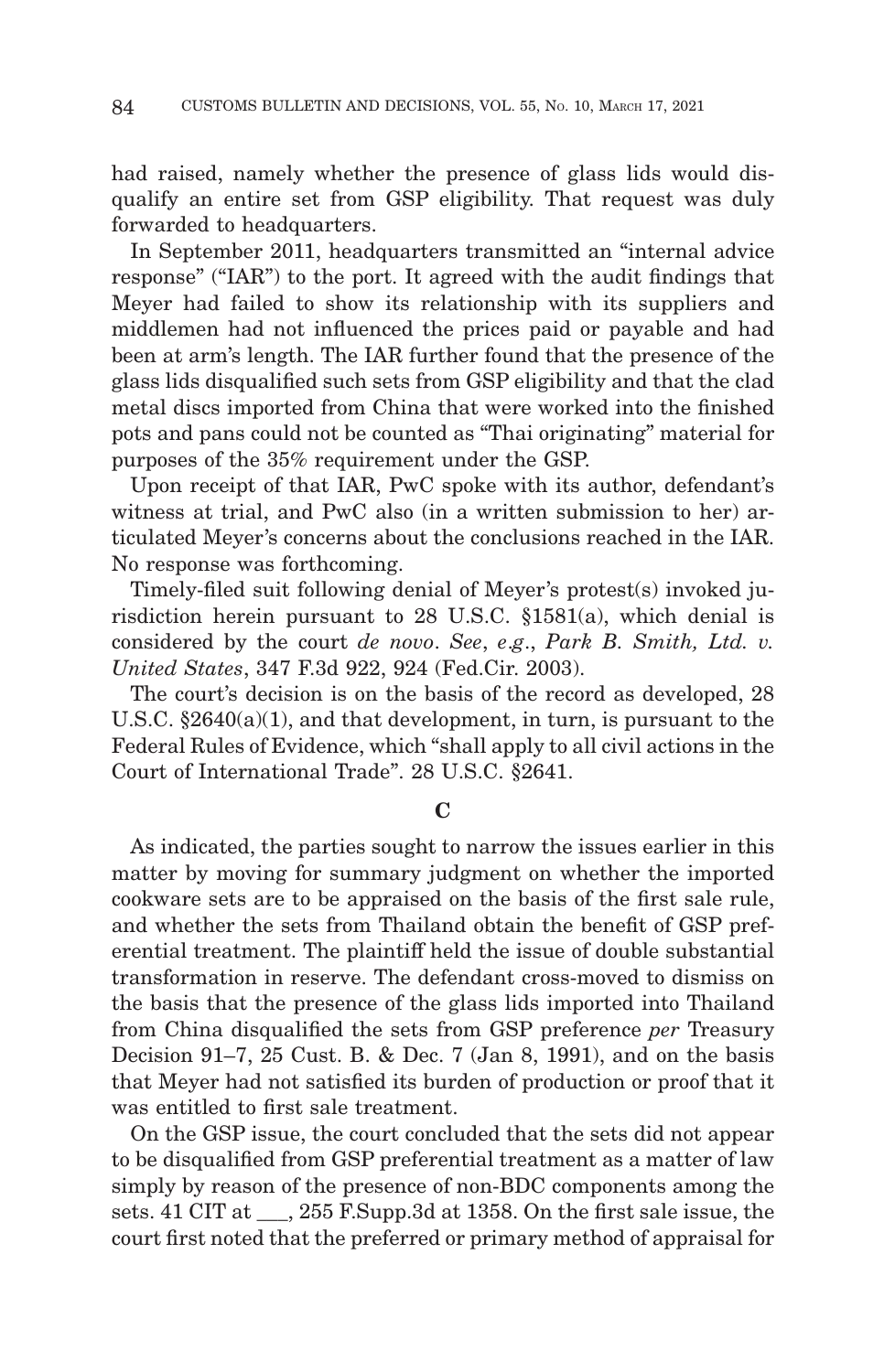imported merchandise is "transaction value", *see* 19 U.S.C.  $§1401a(b)(1)$ , which is "the price actually paid or payable for the merchandise when sold for exportation to the United States." 41 CIT at \_\_\_, 255 F.Supp.3d at 1359, citing *Luigi Bormioli Corp. v. United States*, 304 F.3d 1362, 1366 (Fed.Cir. 2002).

Also noting that transactions between a related buyer and seller will "normally" be considered acceptable if examination of the circumstances of the sale indicates that the buyer-seller relationship did not influence settling the price actually paid or payable, or, if that price approximates other test values<sup>4</sup> [see 19 U.S.C. §1401a(b)(2)(B); 19 C.F.R. 152.103(*l*)], the court previously held that CBP had not erred in declining to appraise the sets pursuant to the first sale rule on the basis of the arguments presented. 41 CIT at . 255 F.Supp.3d at 1362.

Observing that *Nissho Iwai* had interpreted §1401a(b)(2)(B) to mean "if the price paid can be determined to have been reached 'at arm's length, in the absence of any non-market influences that affect the legitimacy of the sales price", *id*., 41 CIT at  $\qquad$ , 255 F.Supp.3d at 1358 (quoting *Nissho Iwai*, 982 F.2d at 509), the court concluded that material facts remained in dispute as to both issues, and also (obviously) with respect to the third (unaddressed) issue of whether circular steel "blanks" undergo a double substantial transformation in the manufacture of pots and pans in Thailand, which affects both of the first two issues. The court thus denied both parties' motions for summary judgment.

With respect to trial of all three issues, to which this opinion applies, the burden remained on the plaintiff to prove its case with respect to each element through a preponderance of the evidence. *See*, *e*.*g*., *Fabil Mfg. Co. v. United States*, 237 F.3d 1335, 1340 (Fed.Cir. 2001), quoting *St. Paul Fire & Marine Ins. Co. v. United States,* 6 F.3d 763, 769 (Fed.Cir. 1993) ("[t]he preponderance of the evidence formulation is the general burden assigned in civil cases for factual matters"). Attention was also drawn at the pretrial conference to the law of the case, which generally bars retrial of issues that were previously resolved. *See*, *e.g*., *Intergraph Corp. v. Intel Corp.*, 253 F.3d 695, 697 (Fed.Cir. 2001). The applicability of that doctrine is a matter of

<sup>4</sup> Here, it must also be noted that transaction value includes, if not included in the price actually paid or payable, amounts equal to packing costs and selling commissions "incurred" by the buyer, the proportionate value of any "assist," royalty or license fees, and the proceeds of any subsequent resale, disposal, or use of the imported merchandise that accrue to the seller directly or indirectly. "If sufficient information is not available, for any reason, with respect to any amount referred to in the preceding sentence, the transaction value of the imported merchandise concerned shall be treated, for purposes of this section, as one that cannot be determined." 19 U.S.C. §1401a(b)(1). In that event, resort to another valuation method would become necessary. *See generally* 19 U.S.C. §1401a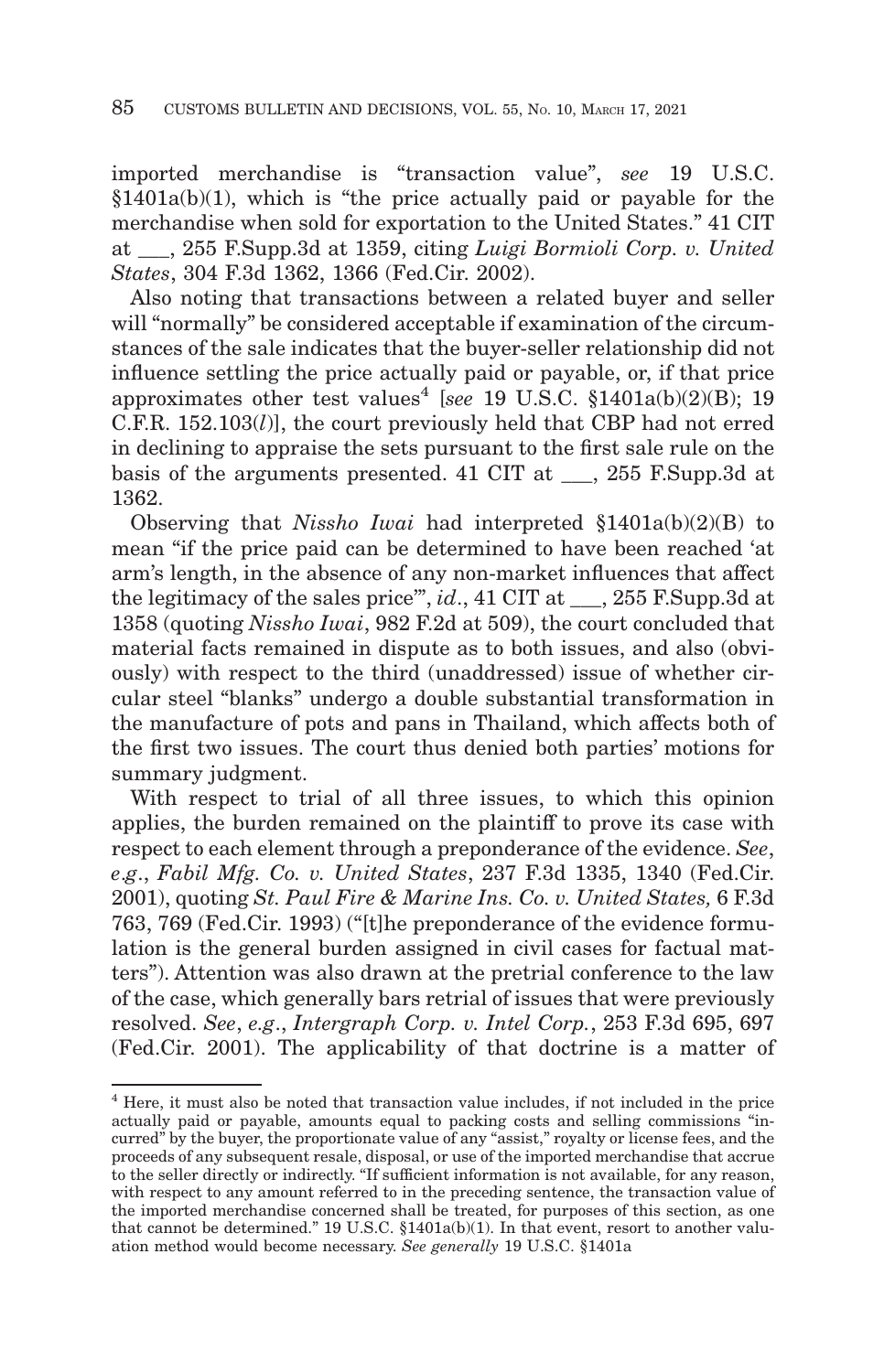discretion, *see*, *e*.*g*., *Hudson v. Principi*, 260 F.3d 1357, 1363 (Fed.Cir. 2001), but it encompasses issues decided by necessary implication. *E*.*g*., *United States v. White*, 846 F.2d 678, 684 (11th Cir. 1988). *See also Ford Motor Co. v. United States*, 38 CIT \_\_\_, \_\_\_, 992 F.Supp.2d 1346, 1355 (2014).

The defendant argues that, in the aftermath of the court's initial opinion, the only GSP issue to be tried, in addition to the first sale issue, is whether the cookware components (pots/pans) of the sets exported from Thailand are entitled to duty-free treatment. Plaintiff's response to that point is ambiguous. But worth noting, perhaps, in light of the relatedness of companies involved in plaintiff's claim of first sale valuation, is that one of the disputes between the parties concerned defendant's attempt at discovery of financial information from Meyer Holdings, the ultimate parent of the Meyer Group.

In accordance with *Nissho Iwai*, the court's initial opinion was that "financial information pertaining to the parent is also relevant to examining whether any non-market influences affect the legitimacy of the sales price." 41 CIT at \_\_\_, 255 F.Supp.3d at 1358. The parent's financial documents could reveal whether "parental support or guidance has a market-distortive effect on the cost of inputs or of financing", thereby resulting in a "'booked' profit" "unrepresentative of sales or merchandise of the same class or kind that have been made without the distortion of non-market influences." *Id*. The court further took "judicial notice of the fact that the United States has yet to recognize that the PRC has attained 'market economy' status under Articles 15(a)(ii) and (d) of the PRC's agreement to the World Trade Organization, and thus it presumptively remains a non-market economy in this and other proceedings." *Id*. Accordingly, Meyer has the burden of demonstrating that inputs from the PRC, as well as with respect to the transactions from its producer/seller to its middleman/buyer, were procured at undistorted prices. *See id*.

#### **D**

The following are pertinent facts upon which the parties have agreed, as summarized by the defendant:

1. Meyer Corporation, U.S. (Meyer) is a Delaware corporation with its principal place of business in Vallejo, California and is the importer of record of the merchandise subject to protest and the plaintiff in this case. Docket No. 148, Schedule C, ¶ 1.

2. Meyer purchases a wide variety of cookware, both in sets and in individual pieces, from overseas affiliates and resells them in the United States for use in the home. It is the exclusive dis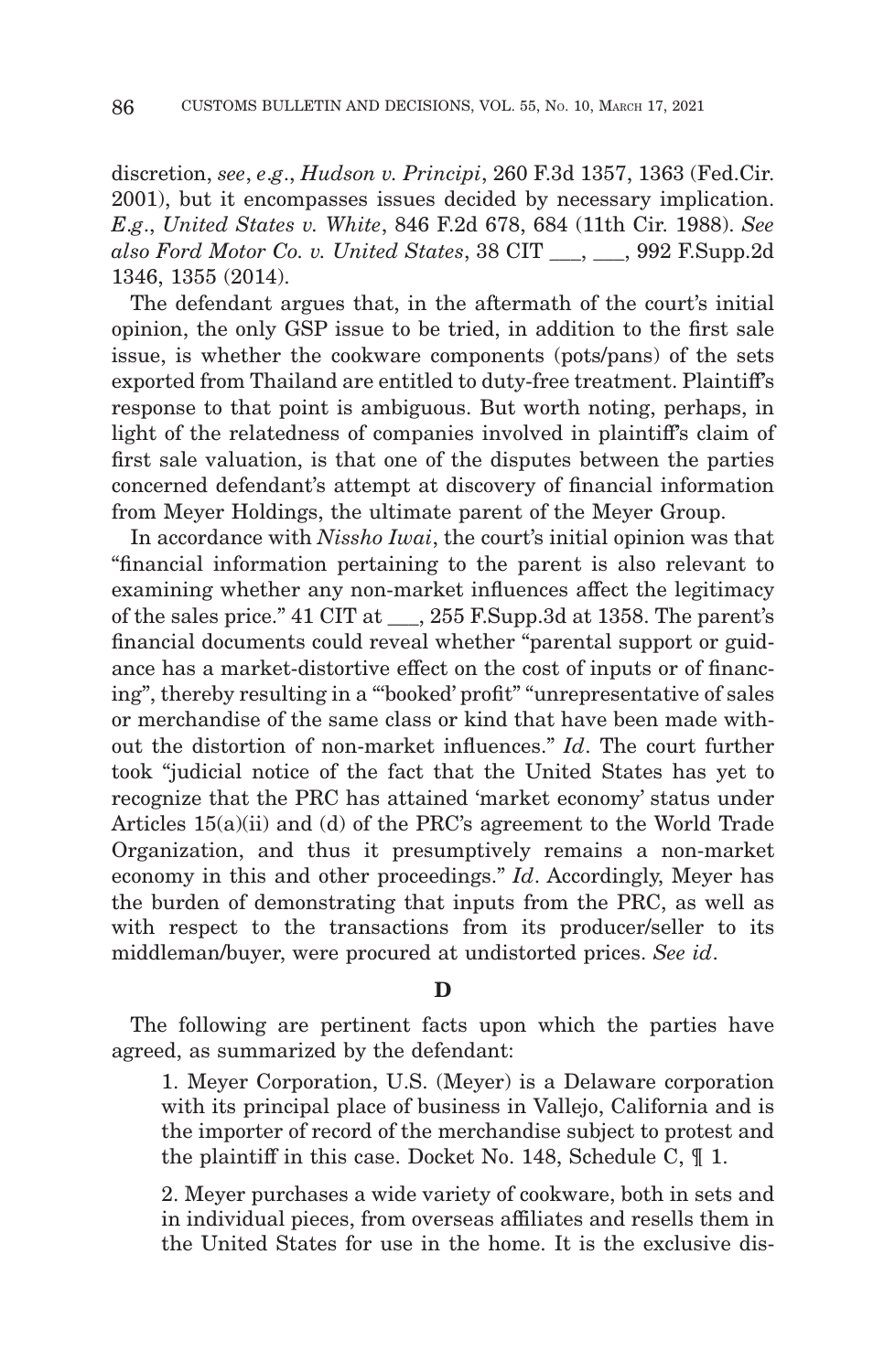tributor in the United States for all Meyer cookware products. Docket No. 148, Schedule C, ¶ 1.

3. Meyer Industries, Ltd. (Thai Producer [or MIL]) is located in Laem Chabang, Thailand and is the producer of the Thai origin goods that are the subject of this proceeding. Docket No. 148, Schedule C, ¶ 2.

4. Meyer Zhaoqing Metal Products Co., Ltd. (China Producer [or MZQ]) is located in Zhaoqing, China and is the producer of the Chinese origin goods that are the subject of this proceeding. Docket No. 148, Schedule C, ¶ 3.

5. Meyer Marketing (Macau Commercial Offshore) Co. Ltd. (Meyer Macau or Thai Middleman [or MMC]) is a corporation located in the Chinese Special Administrative Region of Macau and the middleman purchaser of the goods produced by the Thai Producer. Docket No. 148, Schedule C, ¶ 4.

6. Meyer Manufacturing Company Ltd. (Meyer Hong Kong or China Middleman) is a corporation located in the Chinese Special Administrative Region of Hong Kong and the middleman purchaser of certain goods produced by the China Producer. Docket No. 148, Schedule C, ¶ 5.

7. Each of the entities identified in paragraphs 3–6 is a related party to Meyer within the meaning of 19 U.S.C.  $\S$  1401a(g)1)(F). Docket No. 148, Schedule C, ¶ 6.

8. Meyer International Holdings Ltd. (Meyer Holdings [or MIH]) is a corporation organized under the laws of the British Virgin Islands<sup>[5</sup>] and is the parent company of Meyer. Docket No. 148, Schedule C, ¶ 7.

9. At all times relevant to this proceeding, the Kingdom of Thailand was designated by the President of the United States as a Beneficiary Developing Country (BDC) within the meaning of 19 U.S.C. § 2462(a)(1), also known as a GSP country, *i.e.*, a country designated for preference under the GSP legislation. Docket No. 148, Schedule C, ¶ 8.

<sup>&</sup>lt;sup>5</sup> The court notes that they would seem to be a notable choice of tax haven for Chinese "investors". *See*, *e*.*g*., "China Leaks: How the BVI Became China's Foreign Tax Haven of Choice," available at https://www.taxjustice.net/2014/01/22/china-leaks-bvi-became-chinastax-haven-choice/ or at web.archive.org; "Found: Offshore Wealth Stashed by Families of China's Leaders," available at https://time.com/1374/offshore-wealth-of-chinas-leaders or at web.archive.org ("Pricewaterhouse-Coopers, UBS and other Western banks and accounting firms play a key role as middlemen in helping Chinese clients set up trusts and companies in the British Virgin Islands, Samoa and other offshore centers usually associated with hidden wealth, the records show").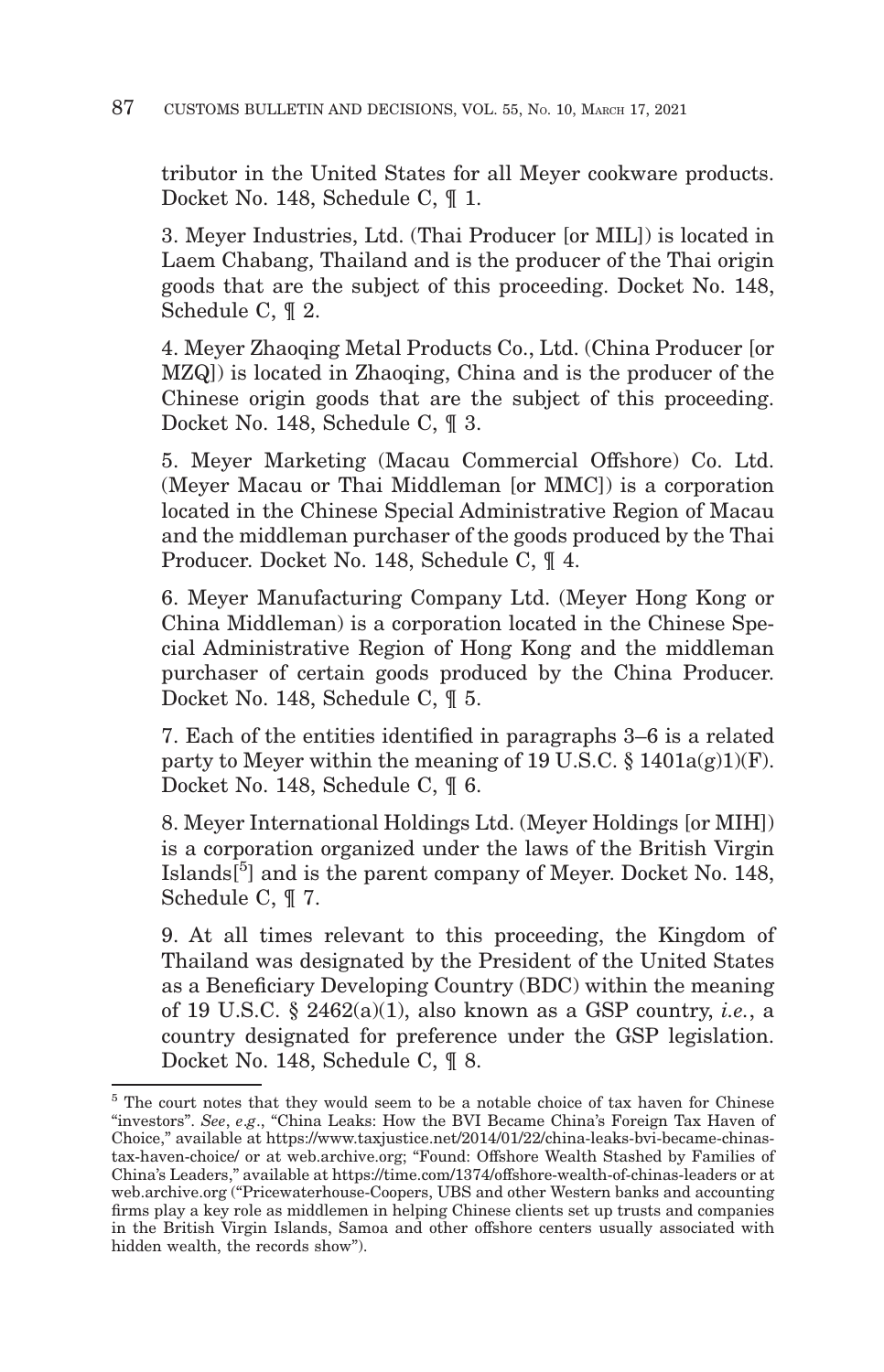10. At all times relevant to this proceeding, certain of the Thai merchandise under review was an "eligible article," *i.e.*, the merchandise was classified under a provision of the Harmonized Tariff Schedule of the United States (HTSUS), which qualified the article for GSP treatment if it otherwise met the requirements of the GSP statute. Docket No. 148, Schedule C, ¶ 9.

11. The merchandise was classifiable at entry under subheading 7323.93.0045 of the HTSUS, the provision for "table, kitchen or household articles . . . of stainless steel." Docket No. 148, Schedule C, ¶ 10.

12. Each of the cookware items subject to the set issue was imported as a set of cookware, and the common denominator of each of the sets is that the set includes one or more glass lids made in China, a non-BDC country. Docket No. 148, Schedule C, ¶ 11.

13. All of the pots and pans constituting the cookware sets that are the subject of the [GSP] set issue were manufactured by the Thai Producer. Docket No. 148, Schedule C, ¶ 12.

14. The glass lids in the sets referenced in preceding paragraphs 12 and 13 were produced in China and sold to the Thai Producer, but the glass lids themselves were not substantially transformed in Thailand. Docket No. 148, Schedule C, ¶ 13.

15. The cookware at issue in this case was produced by either the Thai Producer or the China Producer. Docket No. 148, Schedule C, ¶ 14.

16. The PRC is not recognized by the United States as a "market economy" and is, therefore, considered a non-market economy in this proceeding. Docket No. 148, Schedule C, ¶ 16.

17. Meyer Holdings is the only shareholder of Meyer. Docket No. 148, Schedule C, ¶ 17.

18. Meyer, the Thai Producer, the China Producer, Meyer Macau and Meyer Hong Kong are subsidiaries of Meyer Holdings. Docket No. 148, Schedule C, ¶ 18.

19. Other subsidiaries of Meyer Holdings are in the business of cookware, such as Meyer Cookware Australia Pty Ltd. (distributor), Meyer New Zealand (distributor of kitchenware, which includes cookware, *i.e*, pots and pans), Meyer UK Limited (distributor), Meyer Europe SRL (manufacturer), Meyer Japan, Meyer Canada Housewares, Inc. (distributor), Meyer Taiwan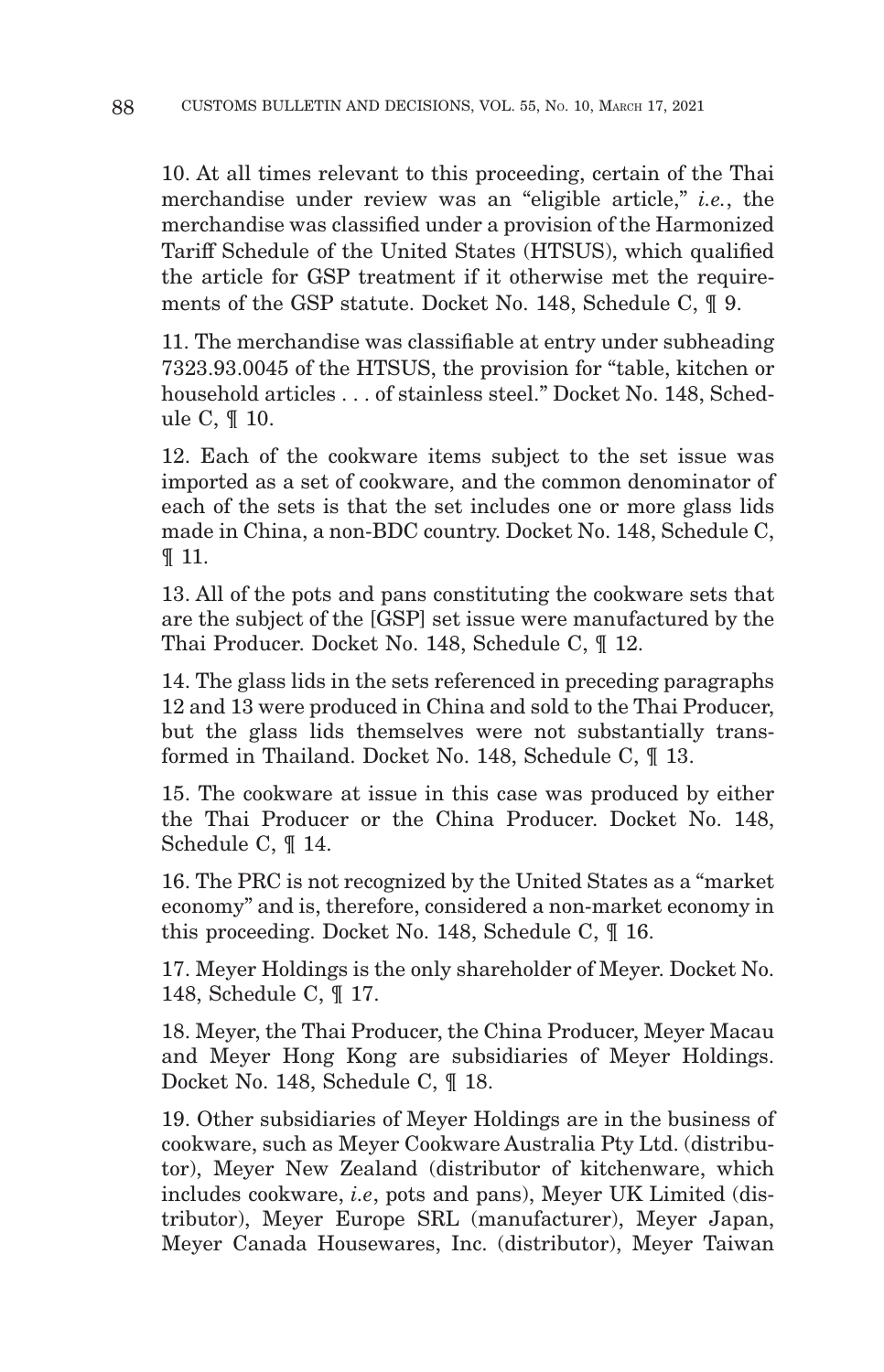Limited (distributor), and Meyer Housewares Singapore (distributor). Docket No. 148, Schedule C, ¶ 19.

20. The subsidiaries listed in paragraph 19 consolidate their financial statements with Meyer Holdings. Docket No. 148, Schedule C, ¶ 20.

21. The Thai Producer, the China Producer, Meyer Macau, and Meyer Hong Kong consolidate their financials with Meyer Holdings. Docket No. 148, Schedule C, ¶ 21.

22. Meyer Macau and Meyer Hong Kong occasionally work together. Docket No. 148, Schedule C, ¶ 22.

23. Meyer Macau sells to Meyer UK Limited, Meyer Cookware Australia Pty Ltd., Meyer New Zealand, Meyer Canada Housewares, Inc., QVC, Costco, Walmart, Meyer Japan, Amway, and WMF (a non-Meyer affiliate and competitor cookware company). Docket No. 148, Schedule C, ¶ 23.

24. Meyer Hong Kong also sells to Meyer UK Limited, Meyer Cookware Australia Pty Ltd., Meyer New Zealand, Meyer Canada Housewares, Inc., QVC, Costco, Walmart, and Meyer Japan. Docket No. 148, Schedule C, ¶ 24.

25. The Thai Producer and the China Producer both sell to their domestic markets directly. Docket No. 148, Schedule C, ¶ 25.

26. Meyer Hong Kong owns the Anolon and Circulon brand names. Docket No. 148, Schedule C, ¶ 26.

27. Meyer Macau owns the exclusive right to the brand name Rachel Ray for cookware, bakeware, tabletops (aka dinnerware, serverware and glassware), gadgets and cutlery for the western hemisphere and some Meyer affiliates have the right to sell with the licensor's consent in UK, South Africa, Ireland and Australia. Docket No. 148, Schedule C, ¶ 27.

28. Meyer Macau owns the exclusive license for the brand name Paula Deen for cookware, bakeware, tabletops (aka dinnerware, serverware and glassware), gadgets and cutlery for the western hemisphere. Docket No. 148, Schedule C, ¶ 28.

29. The Rachel Ray and Paula Deen licenses were granted to Meyer Macau plus affiliates, including those like Meyer, that are under the common ownership of Meyer Holdings. Docket No. 148, Schedule C, ¶ 29.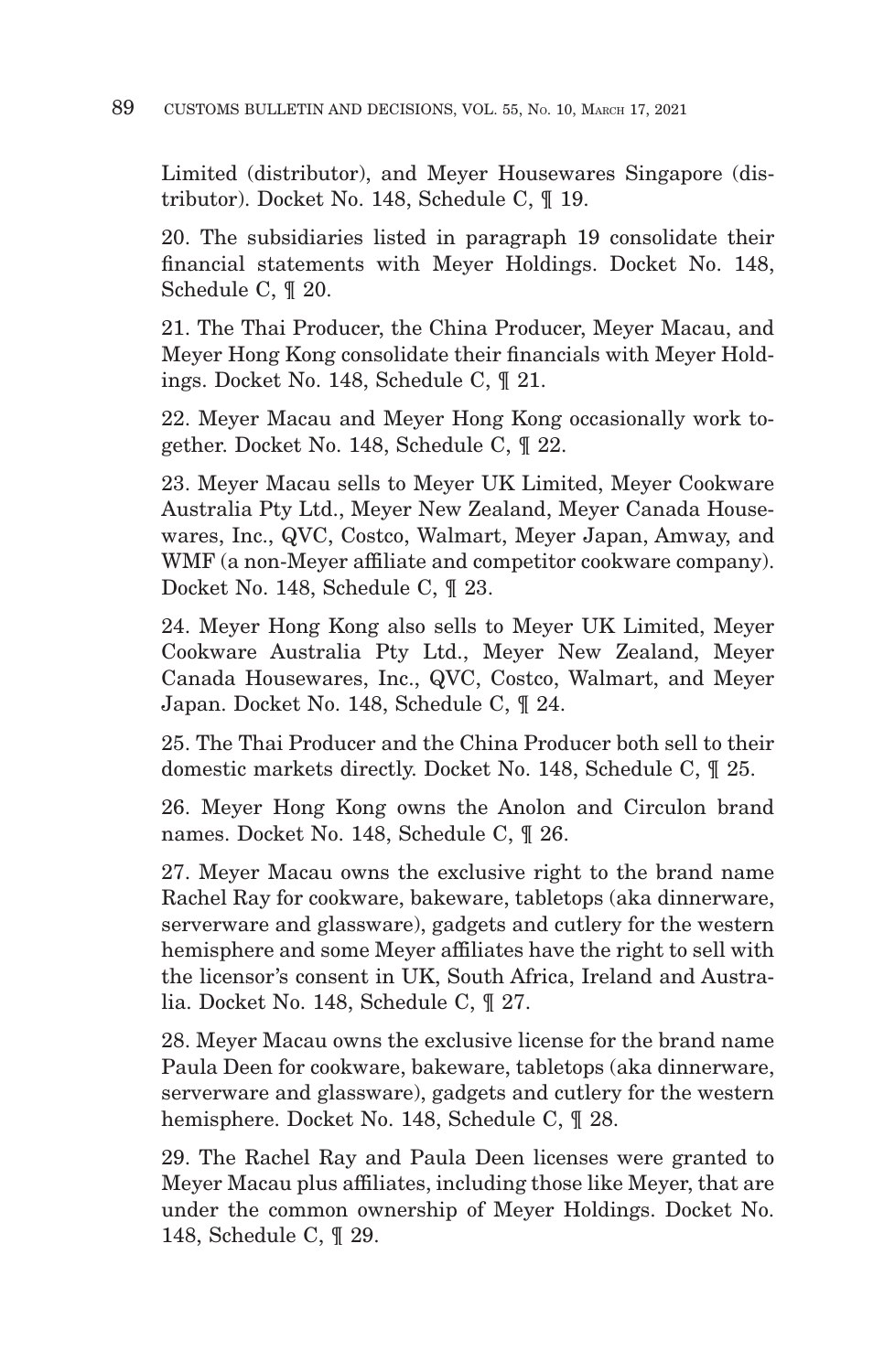30. Meyer Macau can sell to U.S. Retailers other than Meyer but only in exchange for a commission it pays to Meyer. Docket No. 148, Schedule C, ¶ 30.

31. The commissions paid by the middlemen for sales to U.S. retailers other than Meyer vary based on lines and customers. Docket No. 148, Schedule C, ¶ 31.

32. The Thai Producer and the China Producer purchase some components of their cookware from Meyer affiliates that are direct or indirect subsidiaries of Meyer Holdings. Docket No. 148, Schedule C, ¶ 32.

33. The Thai Producer also sold cookware to a customer in Vietnam. Docket No. 148, Schedule C, ¶ 33.

Def. Proposed Findings of Fact and Conclusions of Law ("Def. PFF&CL"), pp. 4–7.

#### **II**

During trial, the plaintiff did not present witnesses from either Meyer Hong Kong or Meyer Holdings. *See* P. Ex. 152. Its direct testimony was presented by S. Darrin Johnson, a former managing director of Meyer from 2006 to 2019; Siukai Kwok, a financial manager at the Thai producer; Sharon Lau, a sales director at Meyer Macau; Kan Ming Kam, a production manager of the stainless steel department at the China producer; and Craig Pinkerton, a director of customs international trade practice at PricewaterhouseCoopers ("PwC"), who was proffered as an expert witness.

The defendant countered with Monika Brenner, the head of the valuation and special programs branch of CBP.

# **A**

Mr. Johnson had full responsibility and control of all of Meyer's departments. T.T. Vol. I, 69:23–112:11 (direct), 113:152:13 (cross). He averred that, despite being related companies within the Meyer Group, they are structured with different "silos" of business that operate independently of and competitively with each other, and that the plaintiff was accountable for its own profitability, independent of any other Meyer group entity. *Id*. at 110:16–111:6.

Describing the process of plaintiff's procurement of cookware, Mr. Johnson stated that three or four times a year it would conduct a market analysis to keep abreast of the competition, product offerings, retail pricing, and identify potential opportunities to fill a consumer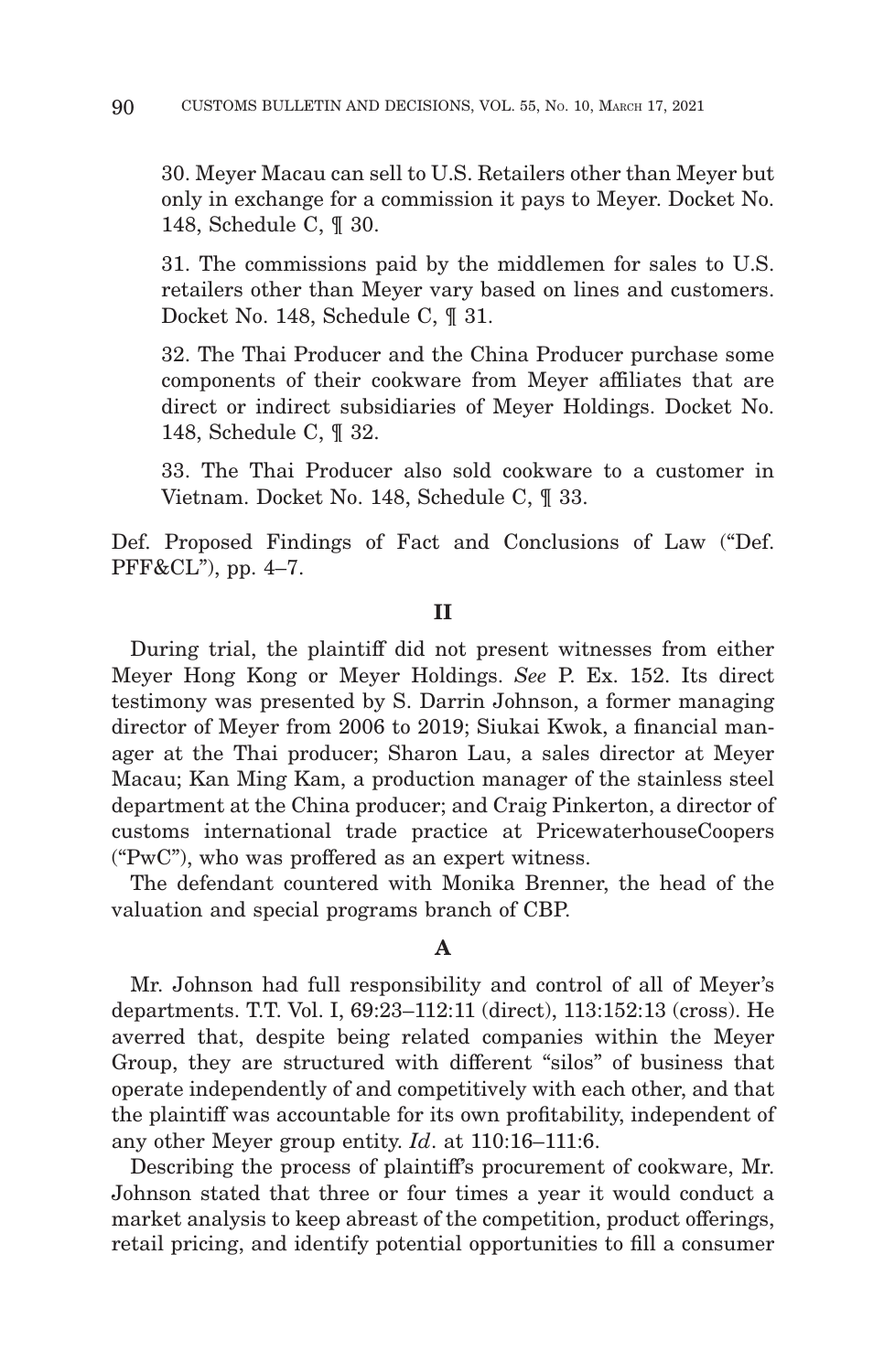need. *Id*. at 76:20–79:16, 115:2–116:9. Meyer Macau would procure product for the plaintiff from the Thai Producer or the China Producer, depending on the product order and tooling capability. *See id*. at 122:18–123:23; Vol. T.T. III, 352:18–21. Trial did not explore negotiations between the plaintiff and Meyer Hong Kong except in passing, for in almost all matters the plaintiff negotiated with Ms. Lau, Meyer Macau's sales director. *See*, *e*.*g*., T.T. Vol. I, 83:12–20, 86:9–17, 109:15–24, 122:9–17.

Regarding the Thai producer, Mr. Kwok testified on how the cookware is manufactured, the producer's pricing and profit, and how the GSP calculations are performed. *Id.*, 156:16 to Vol. II, 224:4 (direct), 224:22–331:7 (cross). The Thai producer has four divisions of cookware: aluminum, hard anodized, advanced automated production, and stainless steel, employing 2,000 to 3,000 workers. T.T. Vol. I, 159:7–13. Ninety-six percent of its cookware is sold to Meyer Macau. *Id*. at 160:23–24. The Thai producer coordinates with the marketing managers of Meyer Macau in negotiating prices for the cookware, which are never sold at a loss. *Id*. at 161:8–12 & 175:6–177:18.

Mr. Kwok identified plaintiff's exhibits 294 and 296 as cookware produced by the Thai producer, and he expressed familiarity with the documentation of a sample entry packet, P 190. Mr. Kwok was responsible for preparing GSP calculations for the Thai producer cookware if customers requested them, *id*. at 183:811, and he related specifics from P 154 and 155 on cost, local content, overhead, *et cetera*, with respect to how he makes the GSP calculations thereof, which he tied to the product that is P 296. *Id*. at 183:12–190:7. He acknowledged that he performed similar analyses in the GSP calculations of P 379 that relate to a product represented pictorially as P 375, *id*. at 191:13–194:10, and also with respect to the GSP calculations of P 380 that relate to a ten-piece cookware set, P 376, *id*. at 194:20–197:3, Vol. II, 204:7–23.

Lastly, Mr. Kwok narrated answered questions regarding a video depicting the manufacture of a piece of cookware intended for the ten-piece set P 133. Some 14 manufacturing steps are involved in the transformation of a flat steel disc to the finished pot/pan, and Mr. Kwok confirmed that all of the Thai producer's cookware undergoes a substantially similar manufacturing process. Vol. II, 205:5–224:2.

Mr. Kam testified regarding production at the China producer. T.T. Vol. III, 412:3–425:11 (direct), 425:18–458:10 (cross). It makes aluminum and stainless steel cookware, and Mr. Kam is responsible for production planning, quality control, and costing issues. He testified that there is trade in work-in-process "shells" of the cookware pots/ pans, *e*.*g*. P 131F, between the China producer, the Thai producer, and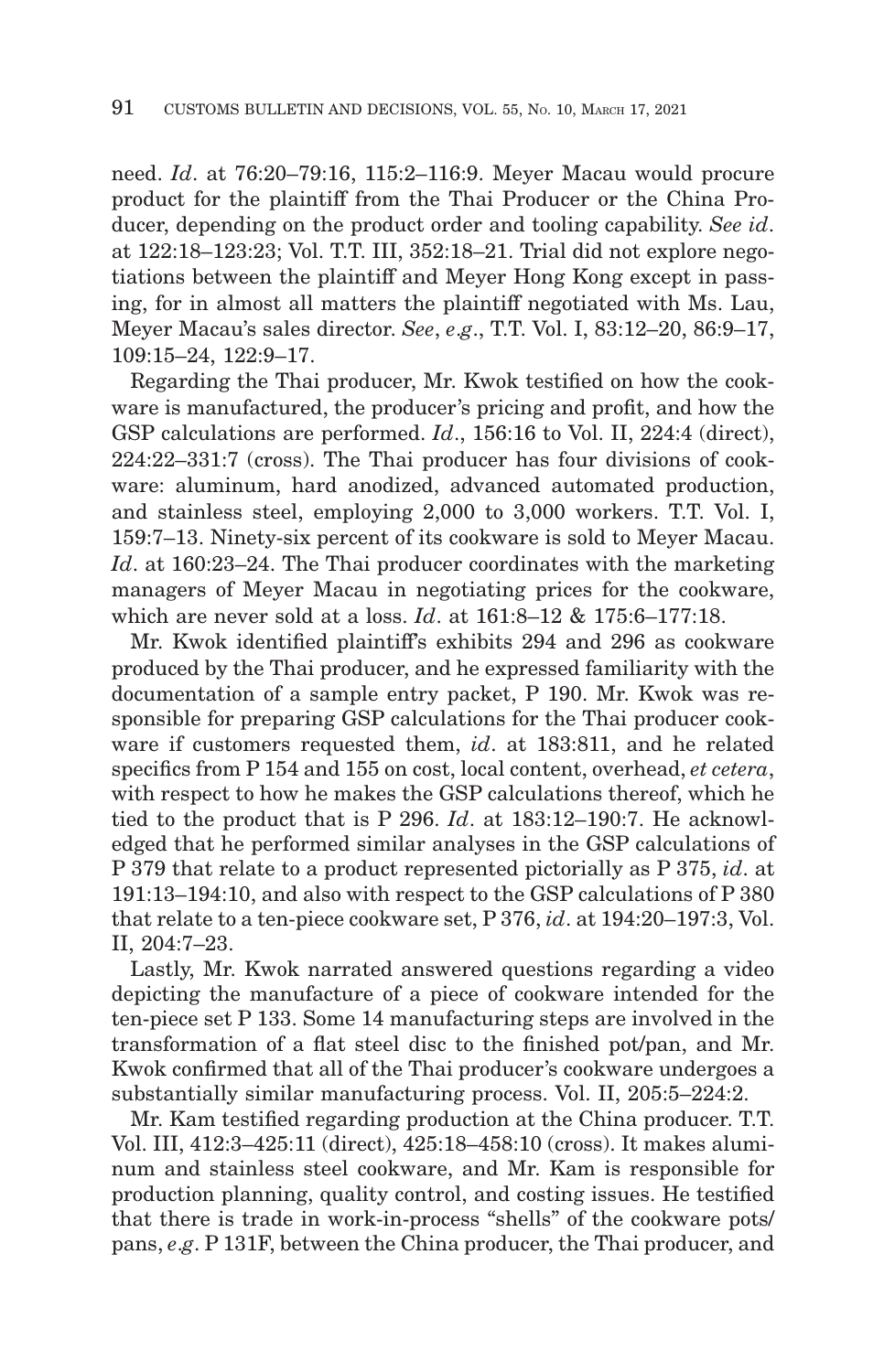Meyer group's factory in Italy. *Id*. 414:14–415:9. His responsibilities included providing cost and production process information to the China producer's "custom department," such knowledge being conveyed to him via a product's SKU number, from which he can discern the country for which the product is destined. *See id*., 416:4–417:9; 433:5–15. His understanding is that the China producer does not negotiate directly with the plaintiff, nor does it discuss pricing with its parent company. *Id.* at 417:10–418:3. Lastly, Mr. Kam denied, to his knowledge, that the China producer has ever received any subsidy, grant, assistance, instruction, contribution, concession, input, tax exemption, loan guarantee — in short, anything whatsoever from any PRC governmental organ or the Chinese Communist Party in order to support or "direct" its operations. *Id*. at 421:18–425:6. He stated that the Chinese producer "purchased" and "owns" the land for its factory, *id*. at 424:12–13, but later clarified that meant the Chinese producer "would have the right to use the land for a period of time" and that he was unsure who actually "owns" it, *id*. at 456:6–17. He also clarified that his knowledge extended over the steel department, not to "everything" concerning the aluminum department as well. *Id*. at 430:2–13.

Mr. Kam also clarified that the steel used in the production of cookware comes from a PRC company, also "sometimes" from Japan and Taiwan. *Id*. at 439:2–7. The aluminum bottom of the pots/pans comes from a PRC company; the glass lids come from a PRC company; the knobs and handles come from the PRC and also from a non-Meyer company in Thailand. *Id*. at 439:24–442:23. Further testimony from Mr. Kam examined other incidentals necessary for the production and completion of the pots/pans and completion of the sets from the PRC, including the packaging for the products for shipment, origin of the solder used in welding, rivets, variability in the Chinese manufacturer's profitability (including Mr. Kam's knowledge or lack thereof with respect to the company general manager's authority to attend to matters involving PRC governmental functionaries), how the Chinese producer is managed *et cetera*. <sup>6</sup>*Id*. at 440:3–462:23.

Ms. Lau testified regarding her work experience with Meyer Macau and her dealings with all of the above. T.T. Vol. III, 319:9–355:8 (direct), 356:6:409:6 (cross). Her negotiations with Meyer would lead her to place orders with either the Thai producer or the China producer, depending on the product order, and, if orders were to be

 $6$  Defendant's counsel at one point directly asked Mr. Kam if he would have had knowledge of any "assistance" from the PRC government, to which his response, in effect, was that in his position he was on a "need to know" basis with respect to the general manager. T.T. Vol. III, 462:14–23.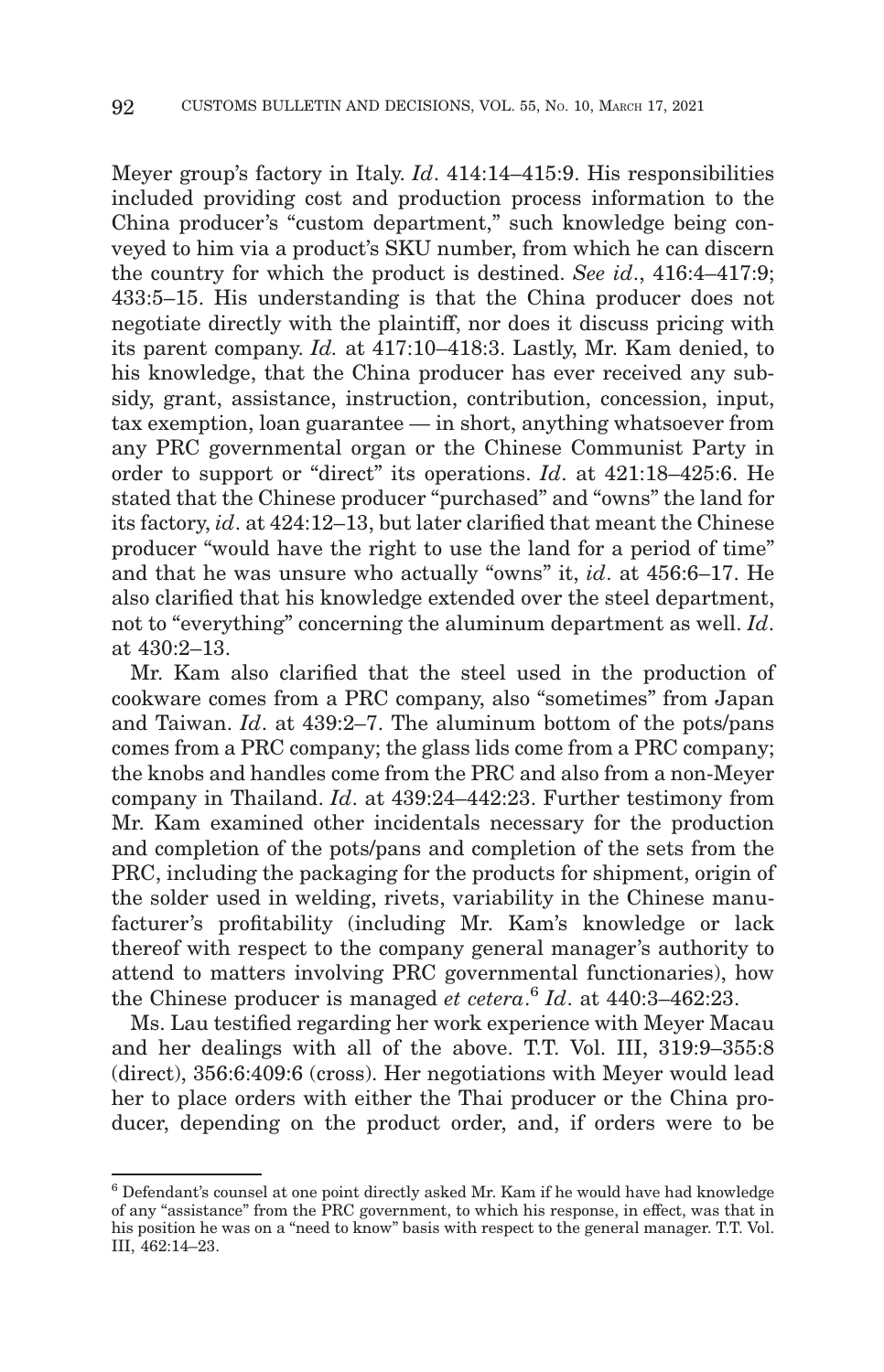undertaken by the China producer, Meyer Macau would "assign" orders to Meyer Hong Kong to act as middleman, either individually or in addition to the plaintiff. *See*, *e*.*g*., *id*. at 320:6–24. She testified that Meyer Macau's top ten purchasers included both Meyer group and non-Meyer group companies. In dealing with "private label" orders from one such example of a non-Meyer-group company, Meyer Macau would deal with that entity directly, or, if such orders concerned Meyer brands, then Meyer Macau would pay a commission to the plaintiff. Overall, between 80 and 90 percent of the cookware sets Meyer imported into the United States were manufactured by the Thai producer. *Id*. at 353:4–17. The remainder were manufactured by the China producer in the PRC, depending on whether the Thai producer was at full capacity or if the product was labor-intensive. *Id*., 386:7–16.

Mr. Pinkerton, a licensed customs broker, testified as to his belief regarding errors in CBP's administrative rulings on the plaintiff's entries. T.T. Vol. IV, 501:5–648:7 (direct), 651:16–696:17 & Vol. V, 703:18–822:7 (cross). He had no knowledge of the application of the specific entries involved in this case, T.T. Vol. IV, 483:7–484:22, but testified as to his general knowledge of plaintiff's process of manufacture of the pots/pans at issue, including the process of what the plaintiff claims is the double substantial transformation of them during manufacture.7 *See id*. at 485:9–496:20. He described the due diligence PwC undertook with regard to the operations of the Thai producer, the China producer, Meyer Macau, and Meyer Hong Kong, to determine whether plaintiff's transactions satisfied the *Nissho Iwai* factors and CBP's regulations governing its interpretation thereof, as well as PwC's presentation of its analyses to CBP, other of his experiences with such presentations to it, and his interpretation of CBP's ultimate decision(s) on first sale treatment for plaintiff's imported merchandise. *Id*. at 502:10–648:7.

Ms. Brenner testified for the defendant. T.T. Vol. V, 859:3–885:9 (direct), 885:21–915:18 (cross). She described her experiences in supervising CBP valuation rulings, which process solicits both importers' and ports' perspectives, and with respect to first sale rulings in particular. T.T. Vol. V, 858:3–885:8. She also answered questions with respect to CBP's ruling on plaintiff's first sale treatment as it related to a proposal CBP published in the Federal Register in response to a certain World Customs Organization case study regarding such treatment, which proposal was later withdrawn in light of comments in

<sup>&</sup>lt;sup>7</sup> During *voir dire*, in response to the question of whether the plaintiff's "cost sheets" clarified the issue of double substantial transformation ("DST"), the witness responded that CBP "sometimes" considers labor in deciding whether there has been a DST. T.T. Vol. V, 493:14:494:7.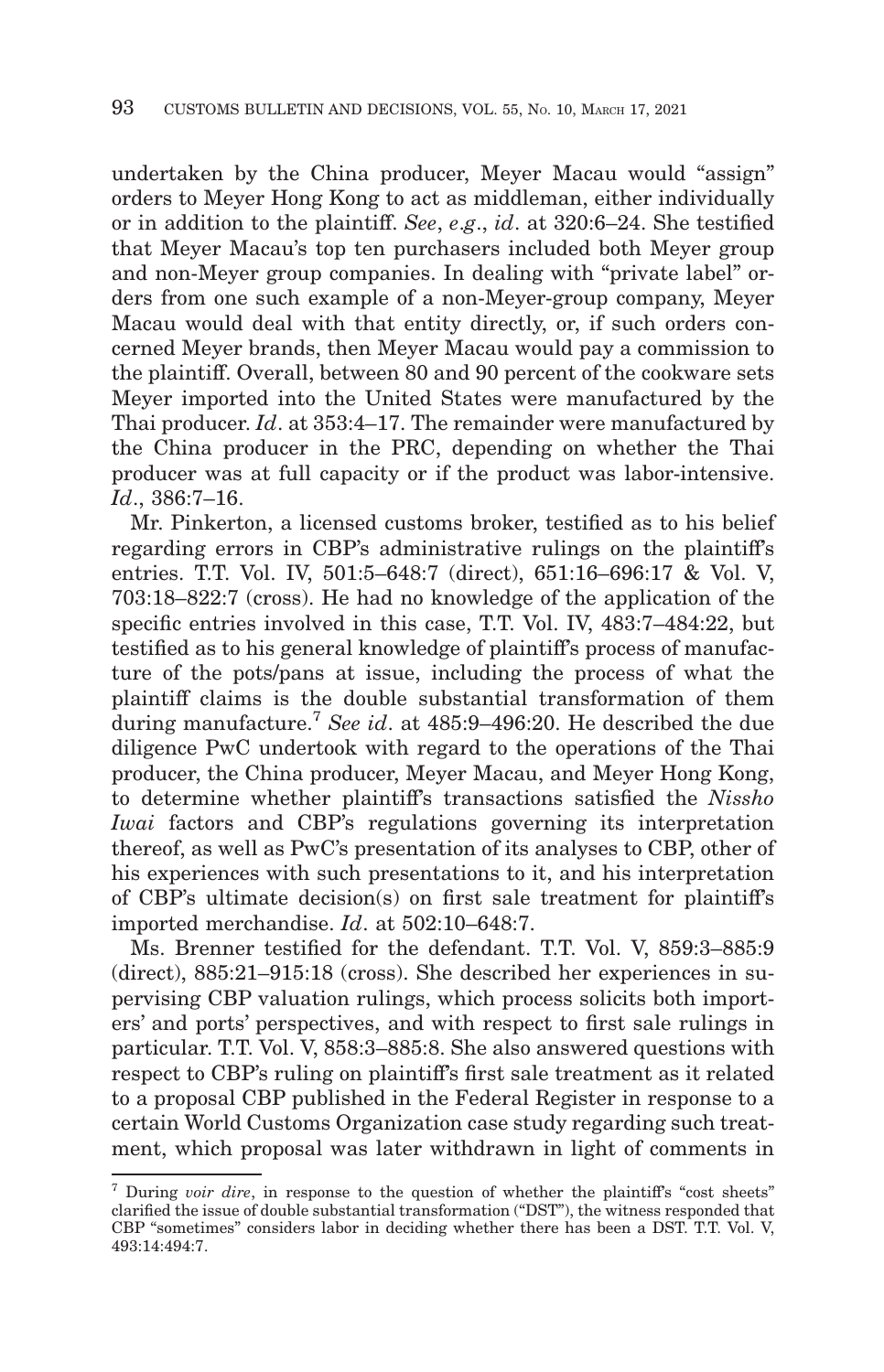opposition to that proposal. *See id*. at 879:18–883:20. Lastly, she testified that, in her experience, most requests for first sale treatment are ultimately granted. *Id*. at 884:5–885:8. Ms. Brenner was then cross-examined as to the process of denying the plaintiff first-sale treatment. *Id*. at 885:13–915:18.

At the conclusion of trial, the court requested the parties to submit proposed findings of fact and conclusions of law. They are restated as follows:

#### **B**

#### **Thai Supply Chain First Sale**

#### **1**

Addressing the first of the *Nissho Iwai* factors, plaintiff's witnesses uniformly related the "independent business silos" theme of all the relevant Meyer group entities involved in this matter, each having its own objectives. The plaintiff thus relates the testimonial "proof" that the negotiations among the relevant "silos" involved *bona fide* price establishment as follows:

56. PwC determined that goods sold from MIL to MMC were made pursuant to a bona fide sale. PwC made this determination by examining the following documentation: (i) purchase orders between MUS and MMC; (ii) purchase orders between MMC and MIL; (iii) MIL's invoices to MMC; (vi) MMC's invoices to MUS; and (v) proof of payments, usually through wire payments. (Pinkerton T.T. Vol. IV, 502:21–504:3).

57. In seeking to determine whether the sale from MIL to MMC was a bona fide sale, PwC also examined whether MMC was a legal entity, had employees, had managerial controls, and had financial statements. PwC also looked at the intent of the parties during the transaction, which of the parties bore the risk of loss, and how title of the goods was transferred. (Pinkerton T.T. Vol. IV, 502:21–504:3).

58. The methodology that PwC used to determine whether transactions between MIL to MMC met the bona fide sale test had been accepted by Customs in other first sale presentations and/or submissions handled by Pinkerton. (Pinkerton T.T. Vol. IV, 504:4–10; 529:19–530:13).

59. The FOB terms are also included on the invoices from MIL to MMC. For example, on Entry Packet at Plaintiff's Exhibit 190, the FOB terms indicate that MIL is responsible for the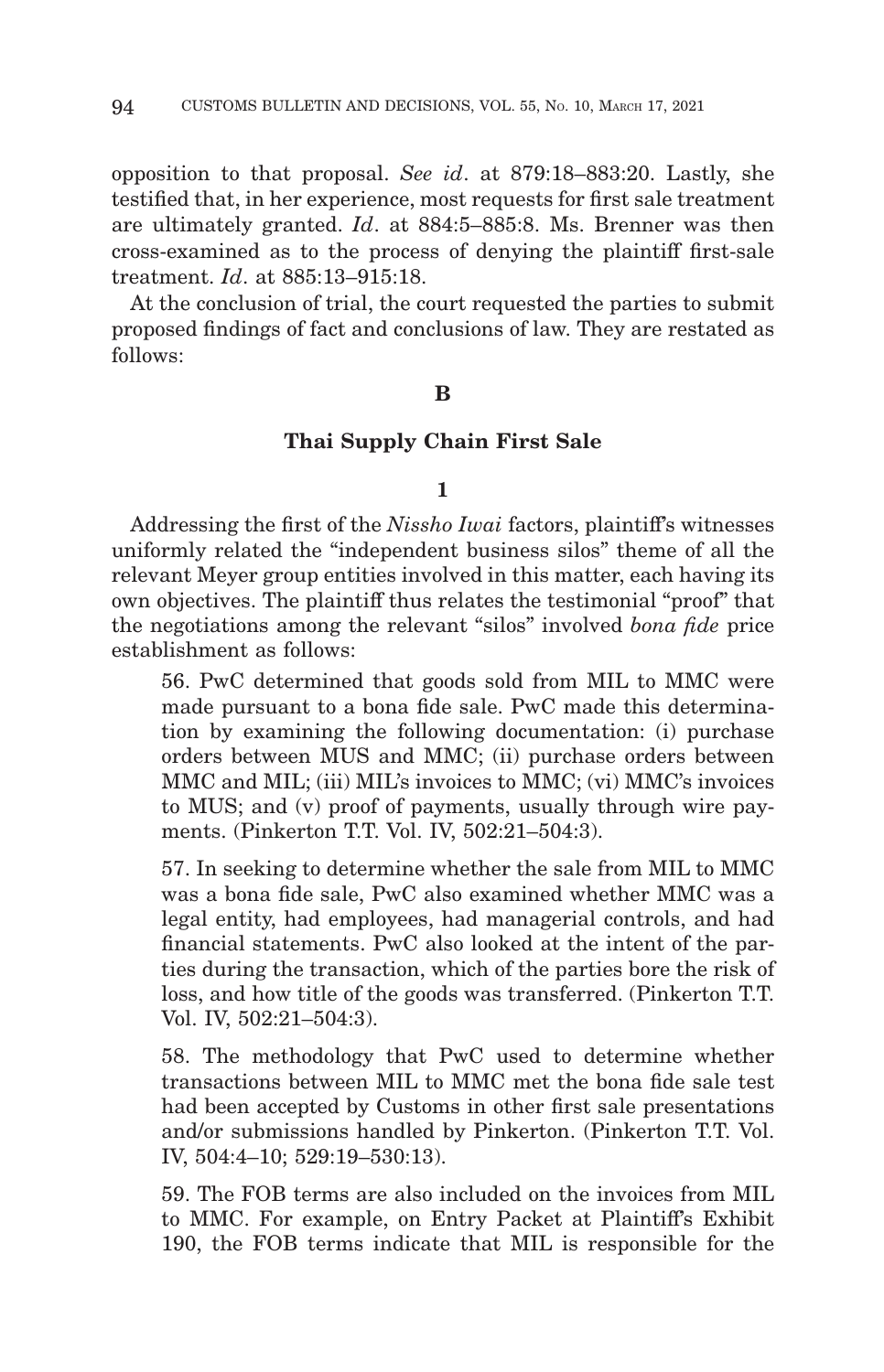transportation costs for the goods to the Port in Thailand, Laem Chabang. Title transfers according to the date of the Bill of Lading. (Kwok T.T. Vol. I, 171:6–172:4; P. Ex. 190, Entry Packet, MUS001402).

Pl's Proposed Findings of Fact and Conclusions of Law ("Pl's PFF&CL"), pp. 13–14.

The defendant responds that the plaintiff did not present proofs of purchase orders or payments between the various entities in the Meyer supply chains. *See infra*. The court indeed considers such proof probative and relevant, but for the purpose of this question, it is of some moment that at the port level CBP initially agreed that there was a *bona fide* sale of merchandise imported by Meyer through its Thai supply chain, and that its regulatory audit also reached the same conclusion. P. Ex. 20, Office of Field Operations Referral Audit Report, p. 3.

The evidence at bar facially supports finding *bona fide* sales between the Thai producer and Meyer Macau.

**2**

Regarding the second of the *Nissho Iwai* factors, the plaintiff claims that all of Meyer's purchases sourced from the Thai producer and relevant to this case resulted in shipment of goods "clearly destined" for the United States. Plaintiff's recital is as follows:

61. At the time the goods are produced at MIL for MMC, they are destined for the United States. (Kwok T.T. Vol. I, 161:20–23).

62. The Entry Packets before the Court contain a Bill of Lading which identifies that the merchandise entered is being shipped directly to the United States. (Kwok T.T. Vol. I, 170:8–22; P. Ex. 190, MUS001430).

63. In its earlier work on demonstrating Meyer's first sale qualification to Customs, PwC had determined that the goods sold by MIL were clearly destined for the United States. PwC made this determination by analyzing relevant case law and agency guidance documents. Further, PwC examined bills of lading for the products at issue and determined that the products were shipped directly from Laem Chabang, Thailand to either New York or San Francisco. (Pinkerton T.T. Vol. IV. 504:11–505:15).

64. The methodology that PwC used to determine that the goods produced by MIL in Thailand were clearly destined for the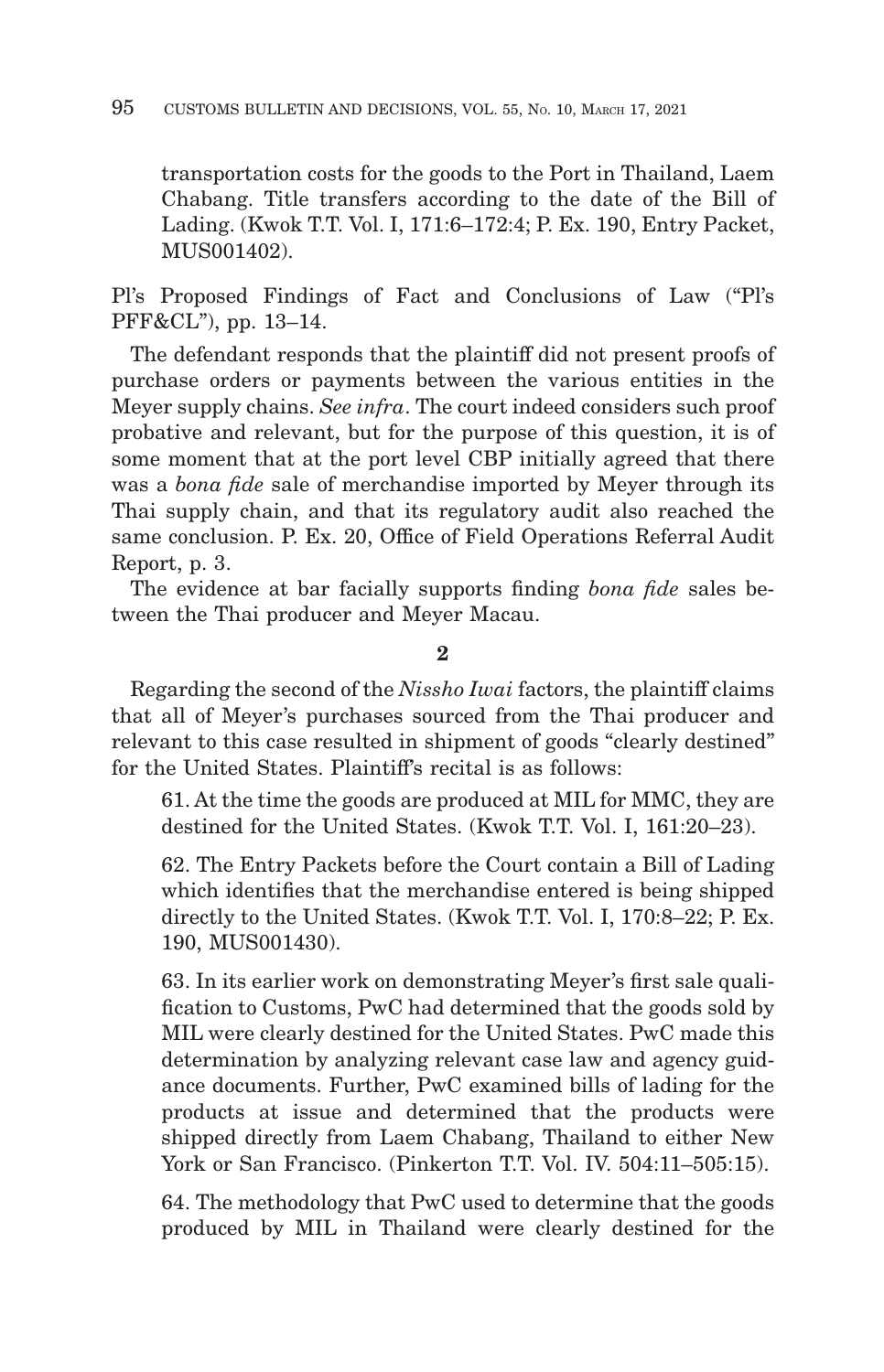United States had been accepted by Customs in other matters handled by Pinkerton. (Pinkerton T.T. Vol. IV, 505:16–21; 529:19–530:13).

65. The products before the court that were purchased by MUS through MMC and manufactured by MIL were shipped directly from Thailand to the United States as set forth in the bill of lading and detailing either New York or San Francisco as the port of unloading (FOB Laem Chabang). (Johnston T.T. Vol. I, 111:22–112:3; P. Ex. 190, MUS001392).

\* \* \*

15. By way of example, Plaintiff's Exhibit 190 (Entry# 30402149170), was submitted to the San Francisco Port on October 29, 2011 and identifies various products imported by MUS that are eligible for first sale and GSP treatment. (P. Ex. 190, Entry Packet, MUS001384).

16. The invoices related to the three-tiered transaction of these imports are attached and made part of this Entry Packet. This includes the invoice from MIL to MMC that shows the sale of 16 different products manufactured by MIL and the first sale unit price of each. (Kwok T.T. Vol. I, 168:5–169:3; P. Ex. 190, Entry Packet, MUS001404).

17. One of these products, the Paula Deen steamer set (P. Ex. 296) is itemized on this invoice with a first sale unit price of \$14.56. (Kwok T.T. Vol. I, 169:11–170:7; P. Ex. 190, Entry Packet, MUS001423).

18. This Entry Packet also contains a Bill of Lading which declares that the merchandise is being shipped directly from Thailand to the United States. (Kwok T.T. Vol. I, 170:8–22; P. Ex. 190, Entry Packet, MUS001430).

19. The terms of sale and delivery ("FOB") are also included on the invoice from MIL to MMC. For this Entry Packet, the FOB terms indicate that MIL is responsible for the transportation costs of the goods from the factory to the Laem Chabang Port in Thailand. Conversely, the MUS/MMC Master Distribution Agreement ("Distribution Agreement") terms indicate that MUS only takes title after the goods have been paid for<sup>[8</sup>], which means that MMC assumes title and risk of loss from the port of

<sup>&</sup>lt;sup>8</sup> The defendant points out that Section 6.2 of the Master Manufacturing Agreement provides that title in the products passes to Meyer upon delivery irrespective of whether the price for such products had been wholly or partially paid or remains completely unpaid at that time, Def. Br. at 27, referencing T.T., Vol. II at 279–80 and Pl. Ex. 123, but it does not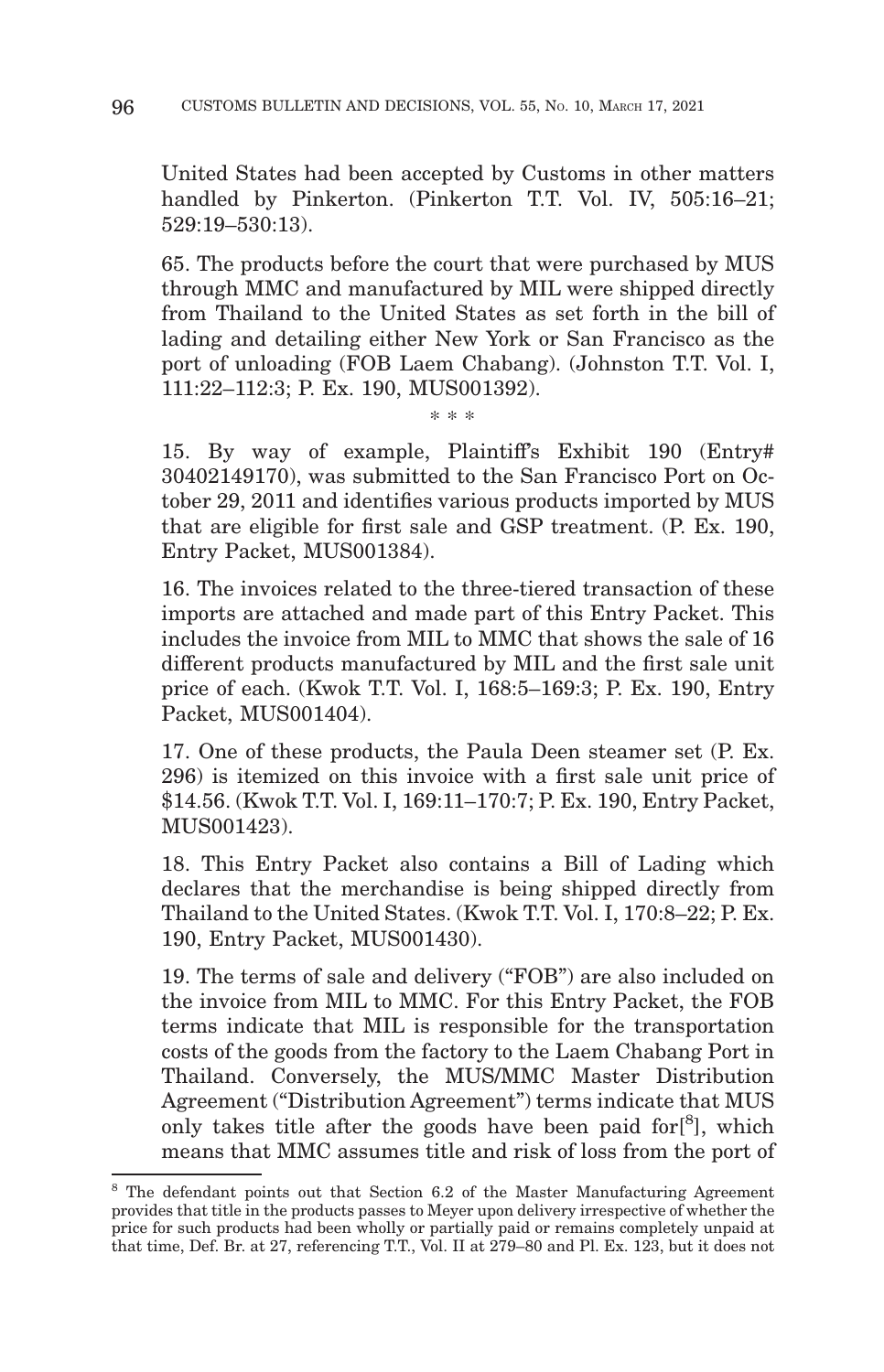export in Thailand until payment by MUS. Risk of loss transfers according to the date of the Bill of Lading. (Kwok T.T. Vol. I, 171:6–172:4; P. Ex. 190, Entry Packet, MUS001402; P. Ex. 124, Master Distribution Agreement, Section 9.1).

### Pl's PFF&CL, pp. 14, 4–5.

Defendant's response again points out that the plaintiff did not present proofs of purchase orders or payments between the various entities in the Meyer supply chains. It further points out that such testimony described Mr. Pinkerton's work for plaintiff's 2008 and 2010–12 products, not for the products at bar. *See* P. Exs. 117, 125.

The court concurs with the defendant that proofs of purchase orders and payments are normally and critically necessary to establishing entitlement to first sale dispensation when a claim therefor is challenged by CBP. When requested by CBP to provide reasonable proof, it is not unreasonable to expect importers to provide such proof so CBP can reasonably expect to satisfy a claim. Plaintiff's case before the court is somewhat cavalier in this regard, focusing on minutiae and essentially asking the court at various points to take plaintiff's "word" that certain facts were true, without corroborating evidence in support, but at least on this particular point, it is once again of some credence that CBP at the port level, and at its regulatory audit, was satisfied the merchandise imported by Meyer through its Thai supply chain was clearly destined for the United States.

**3**

For the third *Nissho Iwai* factor, *i.e*., "arm's length" sales, CBP considers the "circumstances of sale" issue to be met when either of three tests are satisfied under the regulations. Under that issue, to determine whether a relationship influenced the price, relevant aspects of the transaction are analyzed, such as (i) how the buyer and the seller organize their commercial relations; and (ii) how the price was arrived at. Def. Ex. 15 at 7. *See also* 19 C.F.R. §152.103(l)(1)(i). In accordance with the referenced regulation, circumstances such as the following can demonstrate that the relationship did not influence the price:

— The price was settled in a manner consistent with the normal pricing practices of the industry in question;

elaborate on the significance of that point. Risk of loss transfers according to the date of the bill of lading and testimony at trial indicated that Meyer took title when the Thai producer delivered the goods for shipment from the port in Thailand. Where title actually "stood" when the goods were delivered FOB Laem Chabang Port does not undermine the goods' clear destination, which was the United States, according to the bill of lading.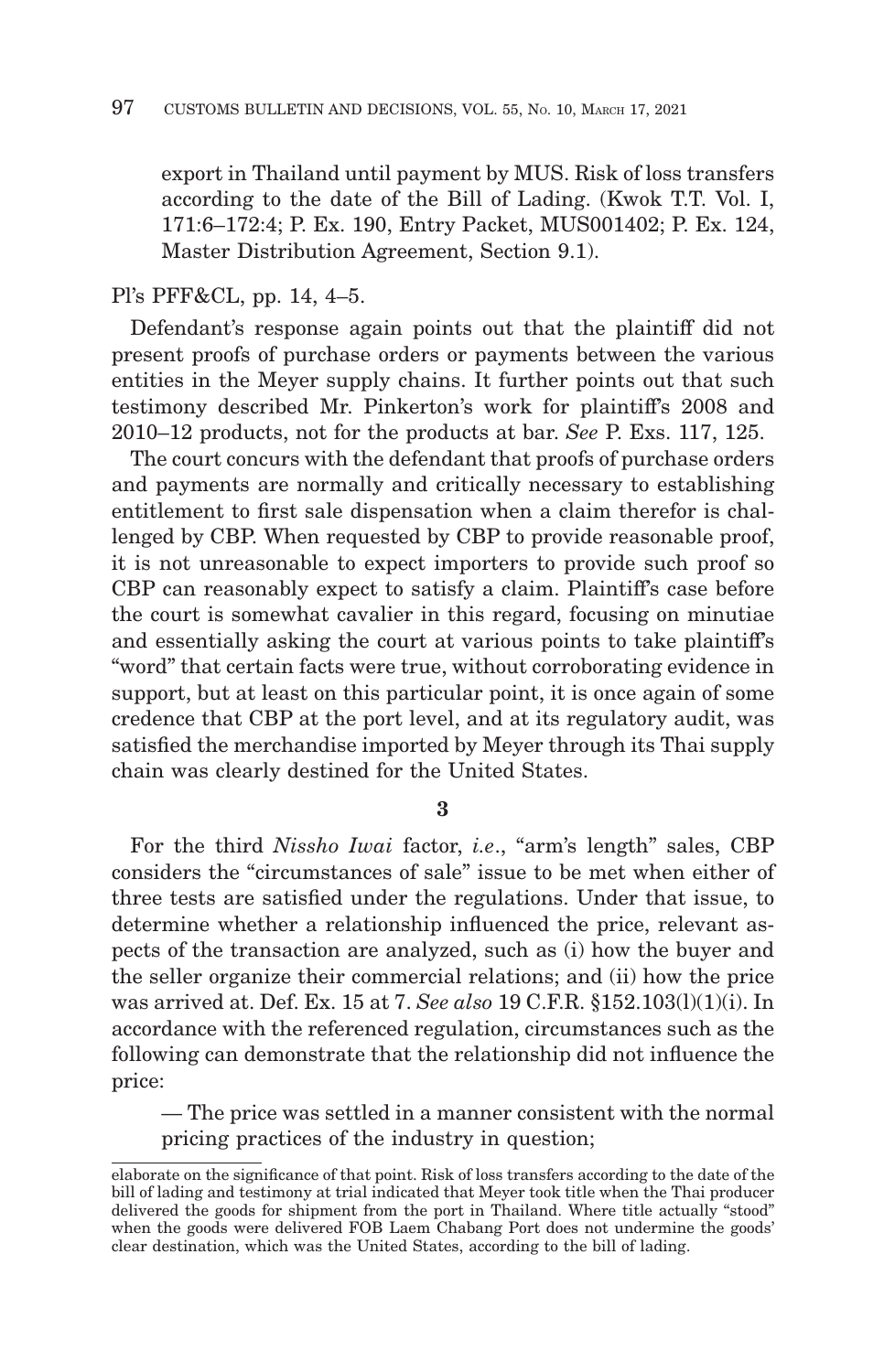— The price was settled in a manner consistent with the way the seller settles prices for sales to buyers who are not related to it; or

— The price is adequate to ensure recovery of all costs plus a profit that is equivalent to the firm's overall profit realized over a representative period of time in sales of merchandise of the same class or kind.

*See, e.g*., Def. Ex. 15 at 7. Only the first and third circumstances listed above are at issue here, and it is plaintiff's burden to establish that one of them is applicable.

In particular, to establish that the price was settled in a manner consistent with the "normal pricing practices" of the industry in question, an importer must have objective evidence of the normal pricing practices of the industry in question and present evidence that the transfer price was settled in accordance with these industry pricing practices. *See id*. at 7–8. The "industry in question" normally includes the industry that produces goods of the same class or kind as the imported merchandise. *See id*. at 8.

To establish that a price is adequate to ensure "recovery of all costs plus a profit" that is equivalent to the firm's overall profit realized over a representative period of time in sales of merchandise of the same class or kind, an importer should be prepared to provide records and documents of comprehensive product related costs and profit, such as financial statements, accounting records, including general ledger account activity, bills of materials, inventory records, labor and overhead records, relevant selling, general and administrative expense records, and other supporting business records. *See id*. at 9.

CBP's administrative considerations of such tests are not irrelevant, but they are not dispositive, as this is trial of those matters, *de novo*. *See Park B. Smith*, *supra*.

**a**

At trial, the plaintiff sought qualification of Mr. Pinkerton, both as a fact witness and as an expert. It offered his opinion(s) on these topics: (i) Meyer's entitlement to first sale treatment on the entries before the court; (ii) error by CBP's audit in determining that Meyer was not eligible for first sale or GSP treatment; (iii) error by headquarters during the course of the request for internal advice and flaws in the IAR (Internal Advice Response); and (iv) double substantial transformation for purposes of GSP calculations of the clad products manufactured in Thailand that originated with clad metal discs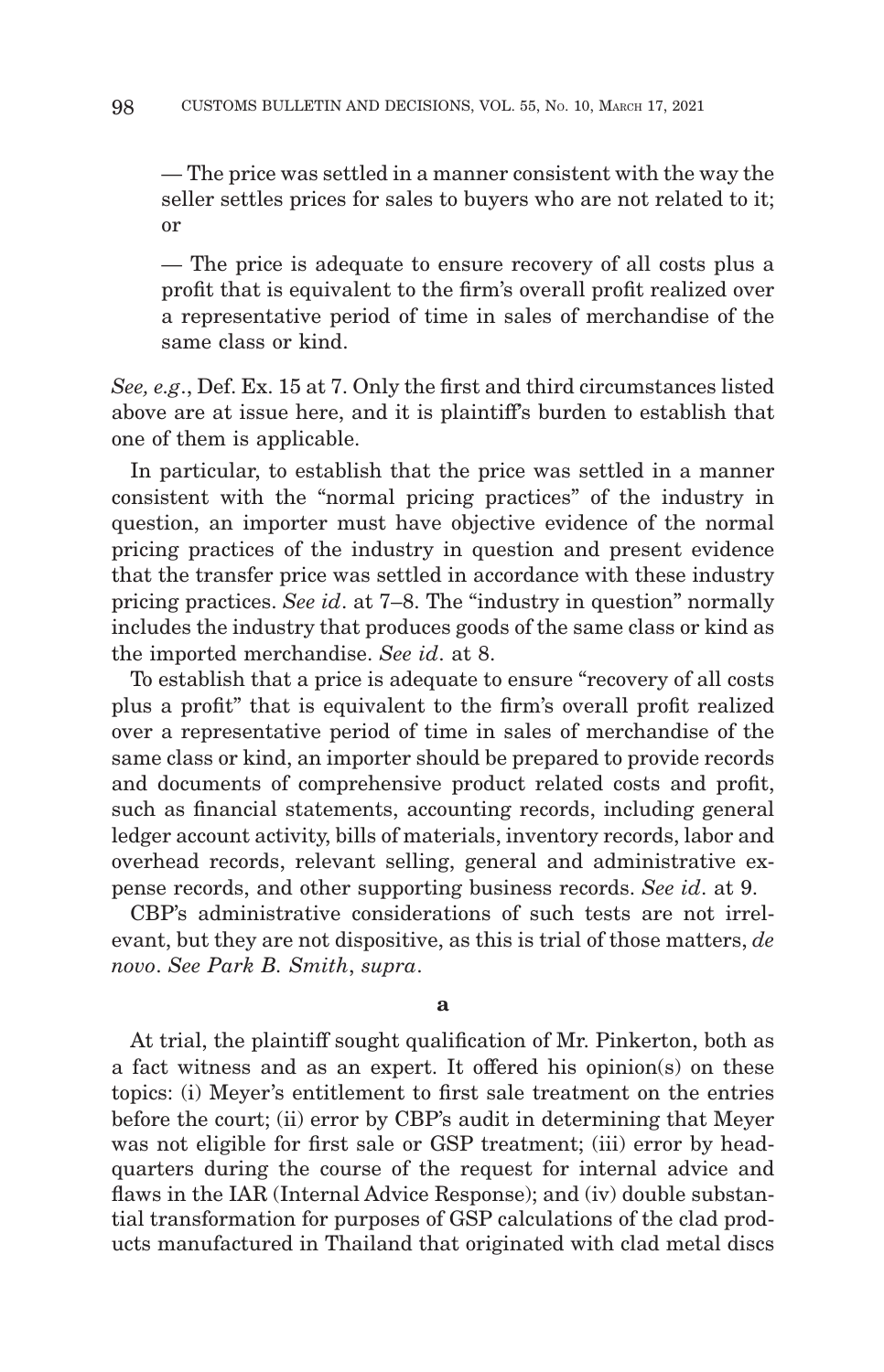imported from China. Pinkerton T.T. Vol. IV, 481:5–7; *See* Joint Pre Trial Order Doc. 148 at Schedule G-1.

After *voir dire*, the court qualified Mr. Pinkerton to provide "his opinion in this matter" as an "expert" at trial. The court did not, however, expand its qualification as to what matters it considered him to be "expert" upon, as opposed to lay opinions on other aspects of the case, in which the court was also interested. *See* Pinkerton T.T. Vol. IV, 500:14–24. Also, as urged by the defendant, that qualification did not fundamentally negate any appearance of potential bias from Mr. Pinkerton's business relationship with the plaintiff, from which the court might draw conclusions as to what weight his testimony is due, if any.

Further in that regard, the defendant moved, *in limine*, to exclude certain summary documents. *See* Docket No. 145. It renewed its objection to their admission into evidence during trial. *See, e.g*., Vol. IV at 584:10–585:20. The defendant also moved to exclude Mr. Pinkerton's testimony based on those documents not provided in discovery. *See*, *e.g*., Def. PFF&CL, pp. 7–15.

Rule 1006 of the Federal Rules of Evidence provides:

The proponent may use a summary, chart, or calculation to prove the content of voluminous writings, recordings, or photographs that cannot be conveniently examined in court. The proponent must make the originals or duplicates available for examination or copying, or both, by other parties at a reasonable time and place. And the court may order the proponent to produce them in court.

This rule requires that the documents whose information is to be summarized be so voluminous as to make comprehension difficult and examination inconvenient. *E.g*., *United States v. Bray*, 139 F.3d 1104, 1109 (6th Cir. 1998). When such is the case, the rule requires that the proponent make the documents underlying the summary available for examination or copying. "The purpose of the availability requirement is to give the opposing party an opportunity to verify the reliability and accuracy of the summary prior to trial." *Amarel v. Connell*, 102 F.3d 1494, 1516 (9th Cir. 1996) (internal quotation and citation omitted). To satisfy this requirement, a party must identify the exhibit as a summary, provide a list or description of the underlying documents, and state when the documents could be reviewed. *Air Safety, Inc. v. Roman Catholic Archbishop of Boston*, 94 F.3d 1, 8 (1st Cir. 1996). "Where a party fails to make available materials underlying a summary exhibit, that summary exhibit is inadmissible." *Amarel*, 102 F.3d at 1516.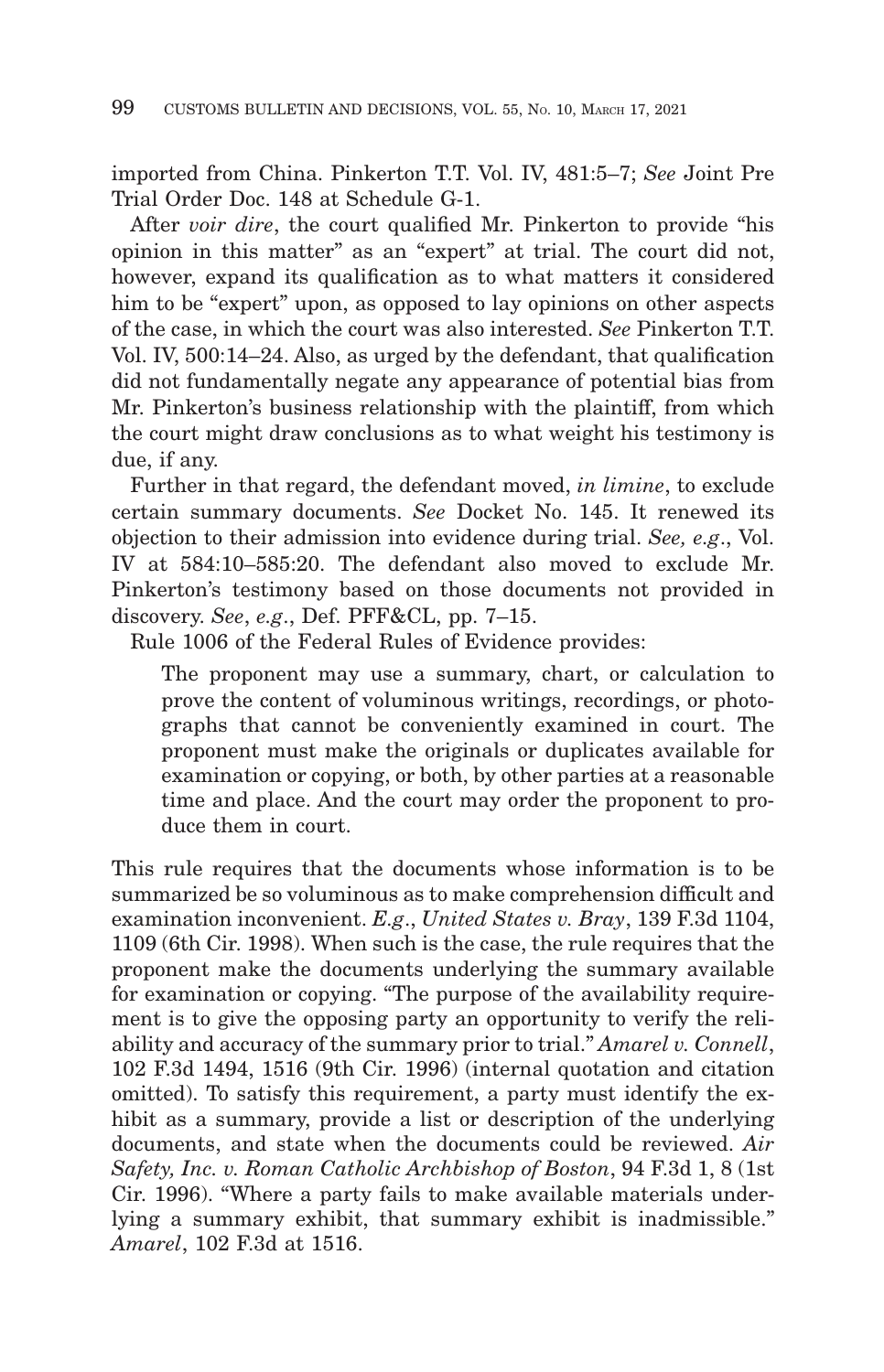Defendant's position here is that "because FRE 1006 'operates independently of discovery rules,' it is immaterial whether an opponent sought discovery of the documents underlying a summary document: a party has an 'absolute right to subsequent production of material under Rule 1006, should that material become incorporated in a chart, summary or calculation.'" Def. PFF&CL, p. 8, quoting *Air Safety*, 94 F.3d at 8. The defendant thus contests plaintiff's exhibits 119, 125, 154, 155, 156, 379 and 380 reference information and data that were not provided during discovery. Its position is that the very purpose for FRE 1006 is to provide an opportunity to an adversary to verify the accuracy and reliability of a summary, and that purpose was thwarted here, *i*.*e*., that admission of these summary documents is prejudicial because neither the court nor the defendant are able to test the accuracy and reliability of these exhibits.

The court conditionally accepted those exhibits into evidence but took defendant's objection under advisement. *See*, *e*.*g*., *Holbrook v. Lykes Bros. S.S. Co.*, 80 F.3d 777, 782 (3d Cir. 1996) ("[t]he Federal Rules of Evidence are meant to instruct [trial] courts in the sound exercise of their discretion in making admissibility determinations and should not be interpreted as exclusionary rules"). The concern over those documents and testimony is with respect to their credibility rather than their admissibility.

Hence, defendant's objection to inclusion of the referenced documents, as well as Mr. Pinkerton's testimony, is hereby denied, and they will be accorded whatever weight they deserve in the final analysis herein.

#### **b**

As for the "arm's length" factor, plaintiff's proposed findings are first with respect to CBP's "normal pricing practices" test, followed by its proposed findings on the "all costs plus profit" test:

68. Pinkerton testified that PwC determined that the sale of goods between MIL and MMC were made at arm's length. PwC made this determination by applying the "normal pricing practices" test set forth in interpretative note two and the "all costs plus profit" test set forth in interpretive note three of 19 C.F.R § 152.103(l)(1)(ii-iii). (Pinkerton T.T. Vol. IV, 505:22–508:22).

69. For purposes of the "normal pricing practices" test, set out in 19 C.F.R § 152.103(l)(1)(ii), PwC compared MIL's overall profits to other manufacturers of cookware in Thailand to examine whether MIL's pricing practices are consistent with the normal

\* \* \*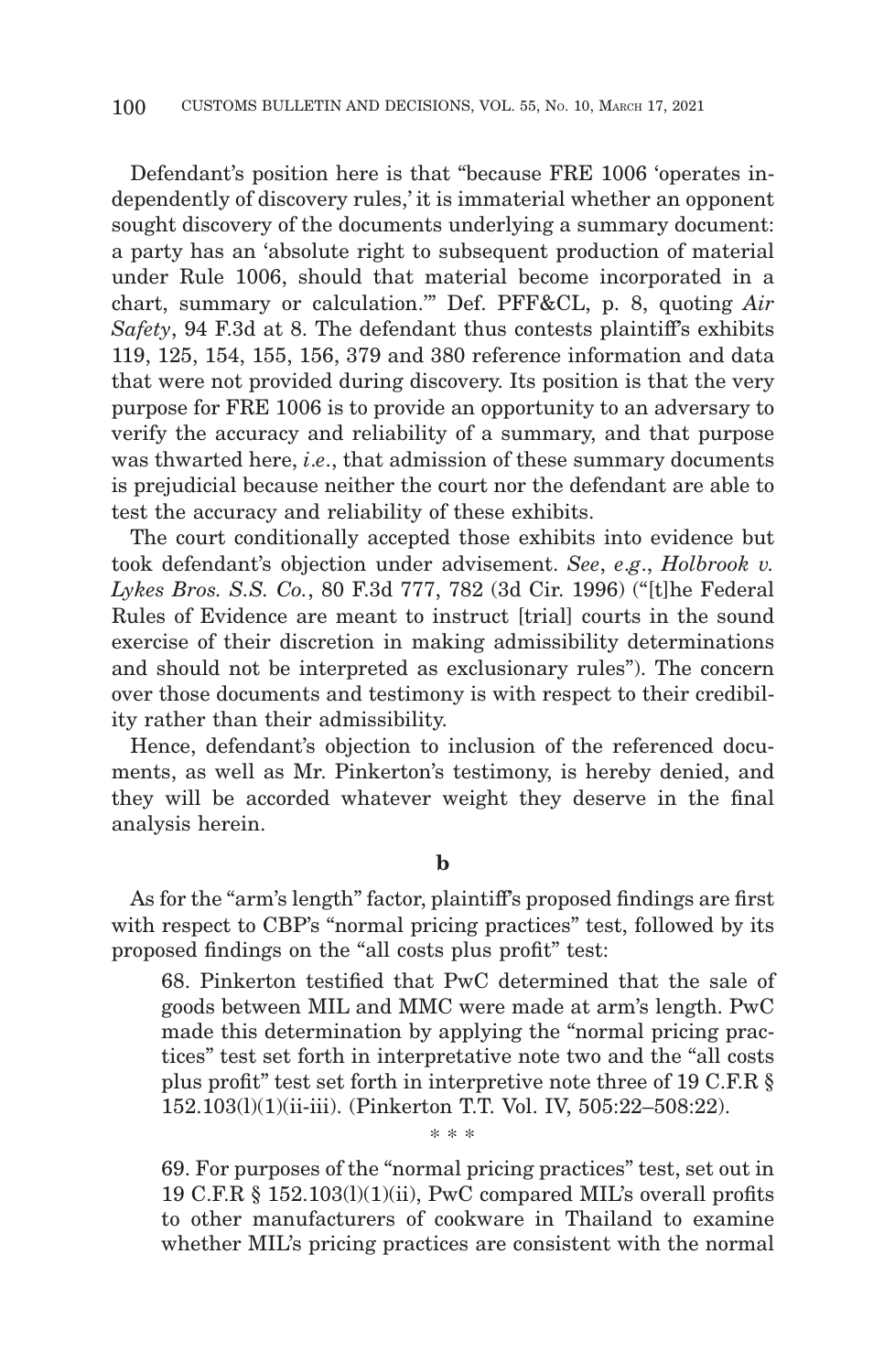pricing practices in the industry. (Pinkerton T.T. Vol. IV, 517:3–518:6; P. Ex. 117, 2008 MIL Assessment).

70. PwC calculated the rate of profit for MIL and "tested companies" (competing companies PwC used to compare to MIL) by using a profit level indicator. The profit level indicator used by PwC is the full-cost markup and the operating-cost markup, which are consistent with the guidance issued by Customs. (Pinkerton T.T. Vol. IV, 518:17–519:4; P. Ex. 119, 2010–2012 Benchmarking Study).

71. MIL compared favorably, and was within the interquartile range, with the tested companies. (Pinkerton T.T. Vol. IV, 519:5–8; P. Ex. 119, 2010–2012 Benchmarking Study).

72. The interquartile range for the three-year average (2010–2012) for full cost markup for all of the companies tested by PwC was between -2.0% and 3.8%. MIL's full cost markup for this time period was 2.77%. (P. Ex. 119, 2010–2012 Benchmarking Study).

73. The interquartile range for the three-year average (2010–2012) for the operating profit margin for all of the companies tested by PwC was between -2.0% and 4.4%. MIL's operating profit margin for this period was 2.72%. (P. Ex. 119, 2010–2012 Benchmarking Study).

74. The methodology used by PwC to determine whether Meyer satisfied the "normal pricing practices" test was accepted by Customs in other matters. This test is also considered standard within the accounting profession. (Pinkerton T.T. Vol. IV, 517:3–24; 519:9–21; 529:19–530:13).

75. PwC's findings regarding "normal pricing practices" is bolstered by evidence presented by MUS at trial in which MMC's business practices and price negotiations were described in detail by Sharon Lau ("Lau") (See Lau Testimony, Findings of Fact at ¶¶ 76- 104), Siukai Kwok ("Kwok") testimony, Findings of Fact at ¶¶ 105–131; and Darrin Johnston testimony, Findings of Fact at ¶¶ 133–170).

76. Lau is the sales director at MMC and has been employed with the company for almost twenty years. Through her employment, Lau has gained experience and knowledge about the manufacturing capacities of MIL and MZQ. (Lau T.T. Vol. III, 319:10–14; 322:7–323:2).

\* \* \*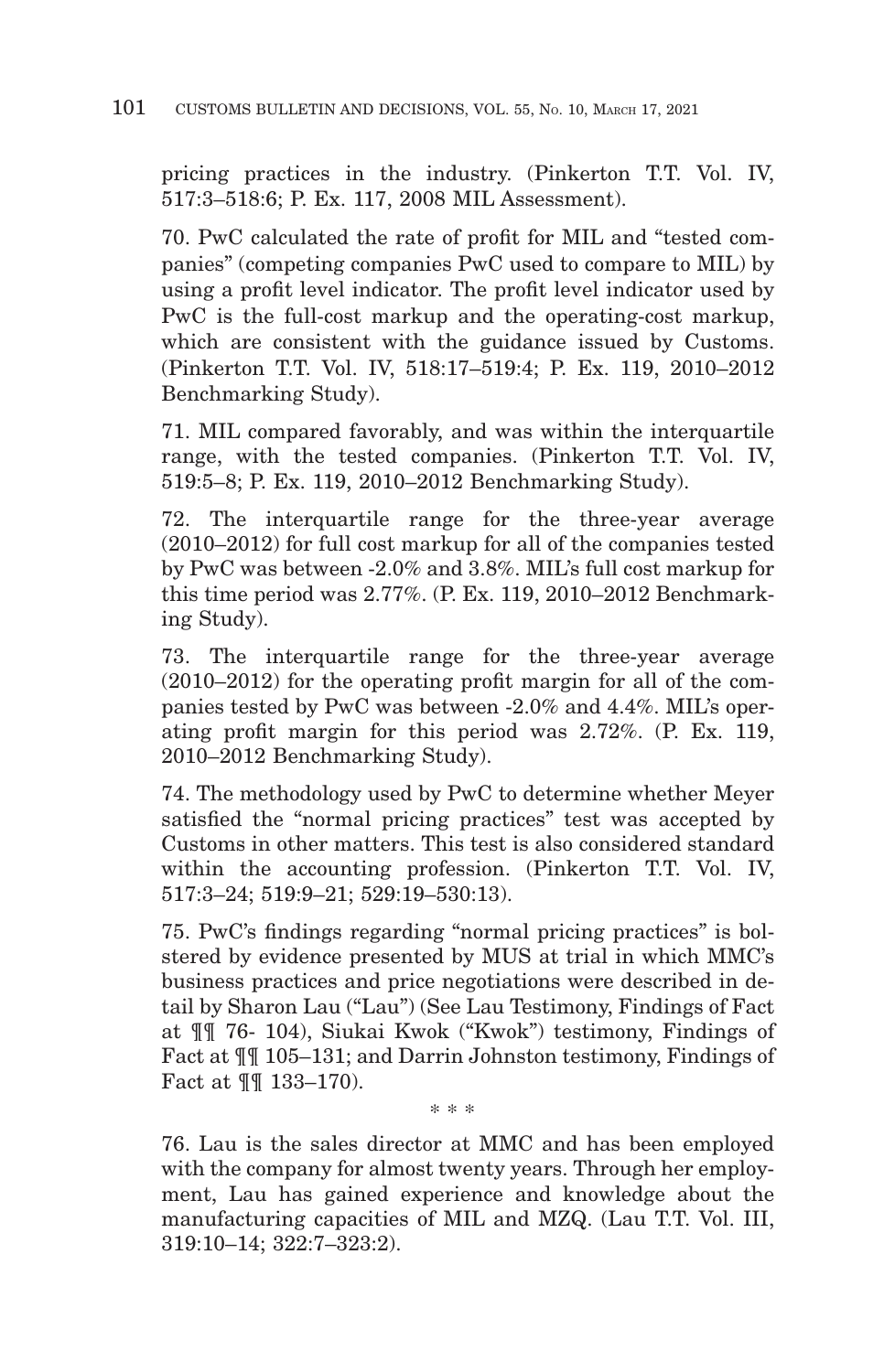77. MMC primarily acts as a middleman between MUS and MIL (Thai supply chain). Lau accepts pricing requests from MUS for certain products. Based on Lau's experience and knowledge of the products and manufacturing sites, including tooling capacity, she decides whether the order should be placed through the Thai supply chain or the China supply chain. (Lau T.T. Vol. III, 320:6–321:19; 322:22–323:6; 361:17–362:24).

78. MMC operates as an individual entity in its pricing negotiations. (Lau T.T. Vol. III, 324:21–325:6).

79. MMC did not have the ability to dictate to MIL what pricing terms it should accept, nor did MMC ever require that a price be accepted. Similarly, MUS cannot require MMC to accept its pricing terms. (Lau T.T. Vol. III, 325:7–24; 326:14–16).

80. No other Meyer Group entity has attempted to influence MMC to accept a certain price. In particular, MMC's parent, MIH, does not influence, persuade or direct MMC to accept a price with MIL or MUS. (Lau. T.T. Vol. III, 328:4–8;328:12–15).

81. MMC was free to negotiate at arm's length with MIL and MUS and did so. (Lau T.T. Vol. III, 328:16–19).

82. A typical transaction consists of MUS forwarding a target price to MMC. If MMC could not meet the target price that would still render MMC a profit, Lau would engage in pricing negotiations. In doing so, Lau would negotiate using an alternative product that may be less expensive. For example, Lau would propose a different product with a lighter gauge such as stainless steel or aluminum, or a product alteration such as changing the handle. (Lau T.T. Vol. III, 326:19–328:3).

83. Once a final price is negotiated between MMC and MUS, MUS will issue a final purchase order to MMC. (Lau T.T. Vol. III, 367:17–21).

84. The process that MMC engages in — accepting an order, filling the order, billing the client, and collecting the money did not change in any significant way between 2008 and 2015. At present, the process remains the same although there are often less hard copy papers because of advancing Electronic Data Interchange systems. (Lau T.T. Vol. III, 342:9–19).

85. Once MUS submits its price request to MMC, Lau begins price negotiations with MIL. (Lau. T.T. Vol. III, 323:16–18).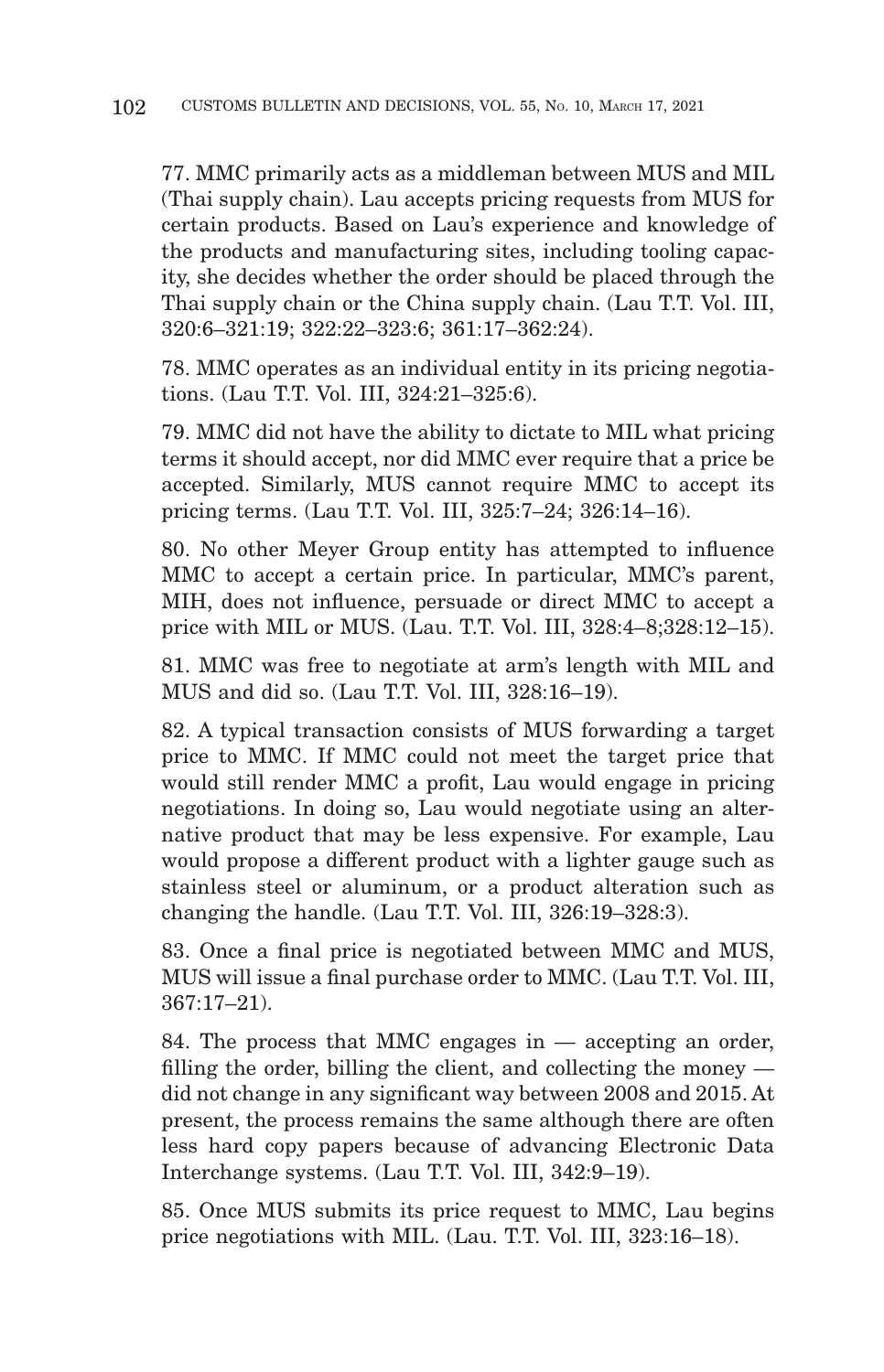86. By way of an example, on October 29, 2011, MIL issued an invoice to MMC for products that MMC negotiated to purchase from MIL. (Lau T.T. Vol. III, 334:20- 335:2; P. Ex. 190, Entry Packet, MUS001401).

87. Payment is accepted as an electronic wire or graphic transfer. (Lau T.T. Vol. III, 407:12–17).

88. The payment terms as to MIL and MMC are an open account for 60 days. (P. Ex. 190, Entry Packet, MUS001404).

89. The payment terms as to MMC and MUS indicate an open account for 20 days. (Lau T.T. Vol. III, 406:13–24; P. Ex. 190, Entry Packet MUS001392).

90. MUS paid for the goods covered by the invoice. (Lau T.T. Vol. III, 339:17–21; P. Ex. 190, Entry Packet).

91. Every payment is reflected in MMC's accounting system. (Lau T.T. Vol. III, 407:18–21).

92. Both MMC and MUS have separate accounting departments that monitor and confirm the invoices and purchase orders to ensure there are no discrepancies or clerical errors. If there are any issues, these would be reported directly to Lau. (Lau T.T. Vol. III, 365:17367:16).

93. Approximately 80–90% of MUS's production is ordered through the Thai supply chain. (Lau T.T. Vol. III, 353:4–17). Lau may direct orders to MHK/MZQ (the China Supply Chain) if MIL is at full capacity or if the product is labor-intensive. (Lau T.T. Vol. III, 386:7–16).

94. Lau requests a price quote from either the Thai Producer or the Chinese Producer based on the assignment and the price negotiations are similar no matter the Producer with which she deals. (Lau T.T. Vol. III, 320:11–18; 342:4–8).

95. MMC retains accounting records reflecting its profitability to MUS. It also retains accounting records reflecting its profitability when it sells directly to non-Meyer entities such as Costco. (Lau T.T. Vol. III, 403:12–24).

96. MMC maintains a profit in its business with MIL and MZQ and retains documentation reflecting such. (Lau T.T. Vol. III, 404:21–405:9).

\* \* \*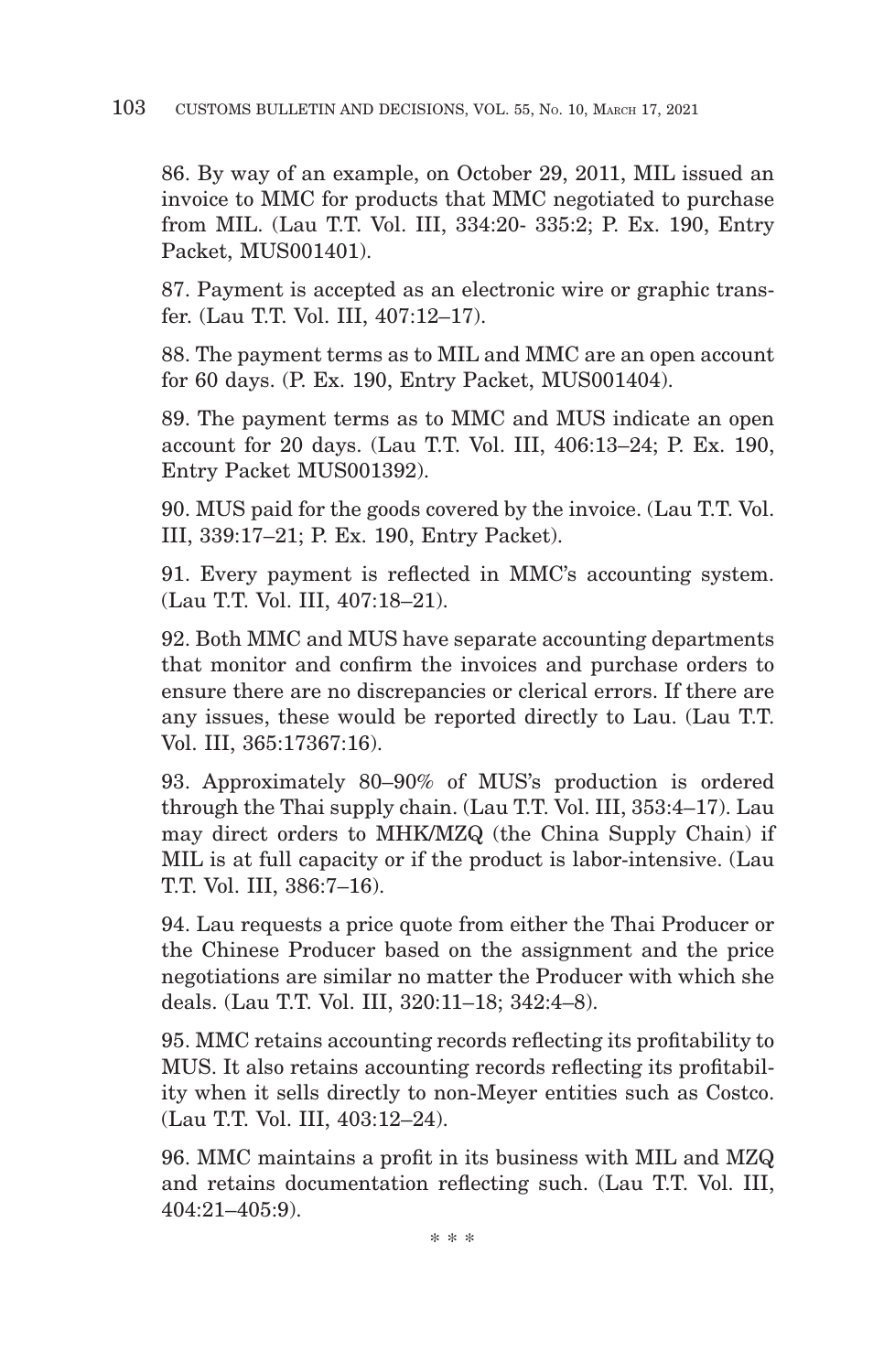97. MMC's business is not exclusive to Meyer-related entities. MMC also sells to various companies for product delivery in the United States, *e*.*g*., HyCite, Costco, . . . Amway, Element, Canadian, QVC U.S.A., Sears, Wal-Mart, MYREX International and Target. (Lau T.T. Vol. III, 340:14–341:5; 370:12–371:11).

98. MMC collects information independently and also from MUS with respect to the business and competitor landscape in the United States. MMC's major competitors for business in the United States include: Calphalon, T-Fal, Tramotina, Cuisinart, Pioneer Woman at Wal-Mart and Chrissy Teigen at Target. (Lau T.T. Vol. III, 342:20–343:4; 343:9–25).

99. Consumer insight regarding major competitors helps MMC engage in negotiations at the right price for the right product. MMC has to consider the competition in the market for risk of business going to another competitor. (Lau T.T. Vol. III, 344:3–17; 345:3–18).

100. To ensure that MMC stays competitive, Lau often attends trade shows with MUS. There, she is able to evaluate competitor products and new product launches. This type of market survey is vital for MMC in its ability to stay competitive with price, design, service and development of new products. (Lau T.T. Vol. III, 345:19–346:21).

101. MMC negotiates pricing from non-Meyer related entities, such as Costco, using the same arm's length strategy and approach as its negotiations with MIL or MZQ when an order is placed by MUS. For example, Lau considers the same factors in assigning the order from Costco to either MIL or MZQ as she does when the order is placed by MUS. (Lau T.T. Vol. III, 341:12–352:17).

102. Rollback pricing is one of the ways that Meyer entities stay competitive in the United States market. For example, if Wal-Mart issues a rollback price on a product distributed by MUS, MUS will in turn talk with MMC to try and negotiate a better price and essentially rollback MMC pricing indirectly. (Lau T.T. Vol. III, 346:22–347:13).

103. MMC will gauge MUS's projected volume and then determine whether it is a sound financial decision to match the rollback. (Lau T.T. Vol. III, 347:14–23). In making this decision, MMC considers the pricing from MIL and determines whether there is any leeway in the financials. If there is an impasse or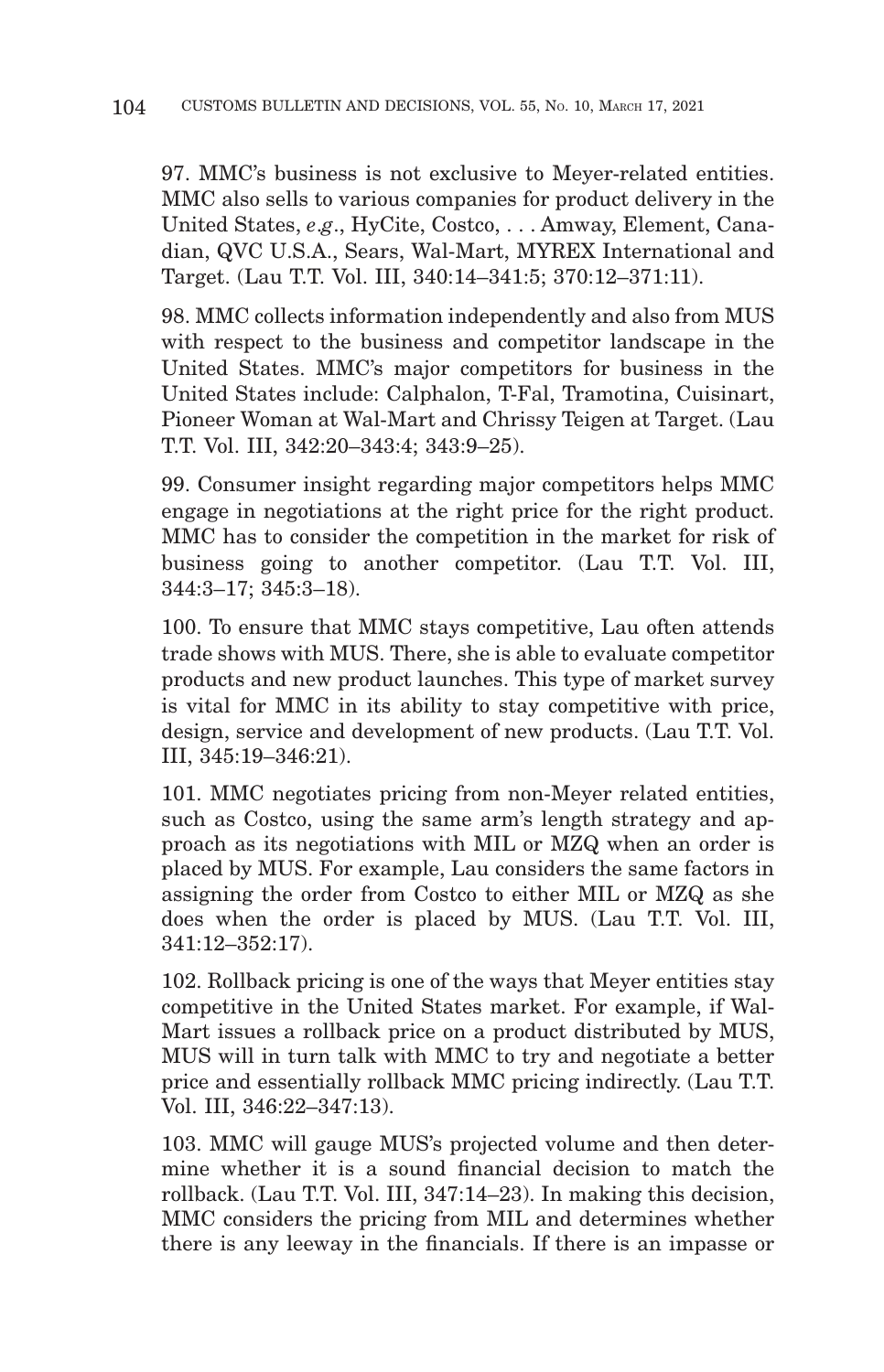financial restrictions, Lau will either decline to participate in the rollback or she will directly negotiate pricing with MUS and forgo a rollback price with MIL. (Lau T.T. Vol. III, 348:3–349:20).

104. MMC's approach to negotiating prices with its manufacturers when a non-Meyer company issues a rollback, such as Wal-Mart or Costco, is the same approach that MMC takes with MUS. (Lau T.T. Vol. III, 350:14–22).

\* \* \*

105. Similarly, MIL (Thai Producer) negotiates its pricing with MMC in an arm's length manner consistent with normal pricing practices in the industry. (*See* Findings of Fact at ¶¶ 105–131 below).

106. MIL primarily manufactures pots and pans. In addition, MIL also manufactures boxes, glass lids, handles, knobs and kitchen tools. (Kwok T.T. Vol. I, 166:21- 167:4).

107. Siukai Kwok ("Kwok") has been employed with MIL for twenty-seven years, first as the costing manager and now as the finance manager. (Kwok T.T. Vol. I, 157:7–9)

108. Kwok was MIL's finance manager in the fourth quarter of 2011 at the time the products at issue in this case were imported. (Kwok T.T. Vol. I, 157:23–158:3).

109. In his position as the finance manager, Kwok prepares price quotes and coordinates with the banks. He also compiles the monthly financial statements and records all of the manufacturing costs and manages inventory control. (Kwok T.T. Vol. I, 158:4–11).

110. MIL sells primarily to MMC, MHK and Myrex Thailand Limited ("MTL"), a Meyer Group distributor of cookware located in Thailand. (Kwok T.T. Vol. I, 159:23–160:16).

111. MIL sells about 96% of its goods to MMC and about 2% of its goods to MHK (China Middleman) and MTL (Thailand Distributor). (Kwok T.T. Vol. I, 160:20–25).

112. Both MMC and MUS conduct site visits at MIL where they may bring their respective clients to visit the MIL factory. (Kwok T.T. Vol. I, 162:17–163:5).

113. MMC and MIL negotiate prices for pots and pans. In general, MMC requires a specific number of items from MIL. If MIL's price does not meet MMC's requirement MIL will review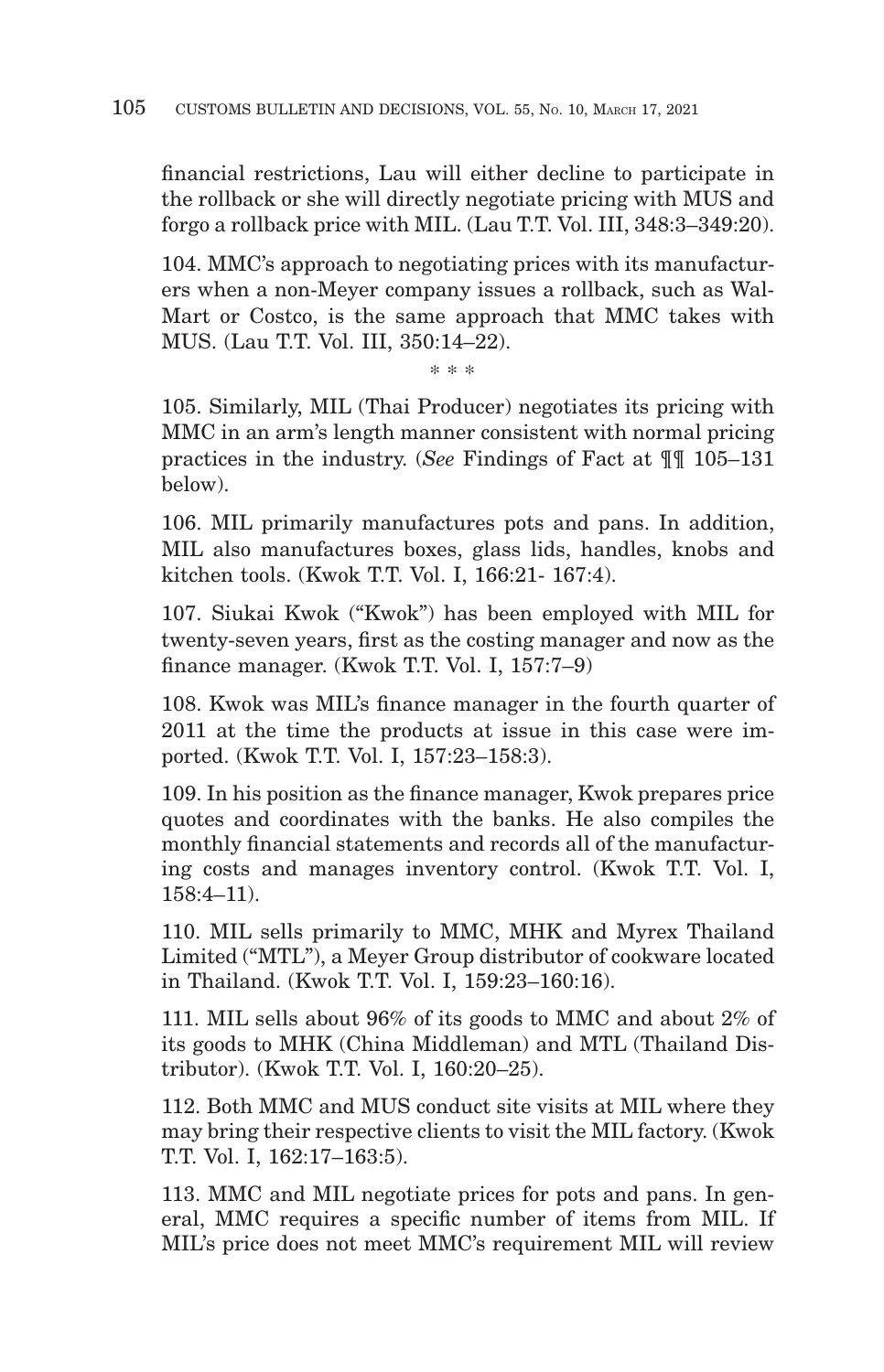the price again in order to try to make the sale. However, if adjusting the price will result in a loss of profit for MIL, then MIL will reject MMC's offer. MIL does not have to accept MMC's price. (Kwok T.T. Vol. II, 238:18–25).

114. As between MIL and MMC, there is a Master Manufacturing Agreement ("Manufacturing Agreement") between the parties entered into on February 14, 2003 that formalized the payment terms for the production of products and remains in force to date. (Kwok T.T. Vol. I, 177:19–178:11; Lau T.T. Vol. III, 328:23–329:7; P. Ex. 123, Master Manufacturing Agreement, MUS010359).

115. Under the terms of the Manufacturing Agreement, MMC ("the Company"), is required to place a minimum order to MIL ("the Supplier"). Specifically, MMC provides MIL with \$100,000,000 dollars in business, per year, but there are no minimum quantity requirements. (Lau T.T. Vol. III, 332:24–333:22; P. Ex. 123, Section 3.5).

116. This contractual minimum was negotiated to create a stable business between the companies. (Lau T.T. Vol. III, 394:11–17).

117. The Manufacturing Agreement provides for negotiation between the parties. Section 5.3 of the payment terms indicate that MMC, the Company, "shall pay the total price in relation to any invoice prepared in respect of a Purchase Order at such times and such manner as the Company and the Supplier may from time to time agree and in the absence of such agreement at such times and in such manner as the Supplier shall reasonably demand...." (Lau T.T. Vol. III, 337:11–20; P. Ex. 123, Section 5.3).

118. MIL and MMC operate under the Manufacturing Agreement with a FOB Thailand term. (Lau T.T. Vol. III. 337:24–338:25; P. Ex. 123, Section 6; P. Ex. 190, Entry Packet MUS001392).

119. Kwok negotiates product sales price with four to five different marketing managers at MMC. (Kwok T.T. Vol. I, 161:2–15).

120. MIL ships products direct to MUS but there are no direct discussions with MUS regarding pricing or sale. (Kwok T.T. Vol. I, 162:4–12).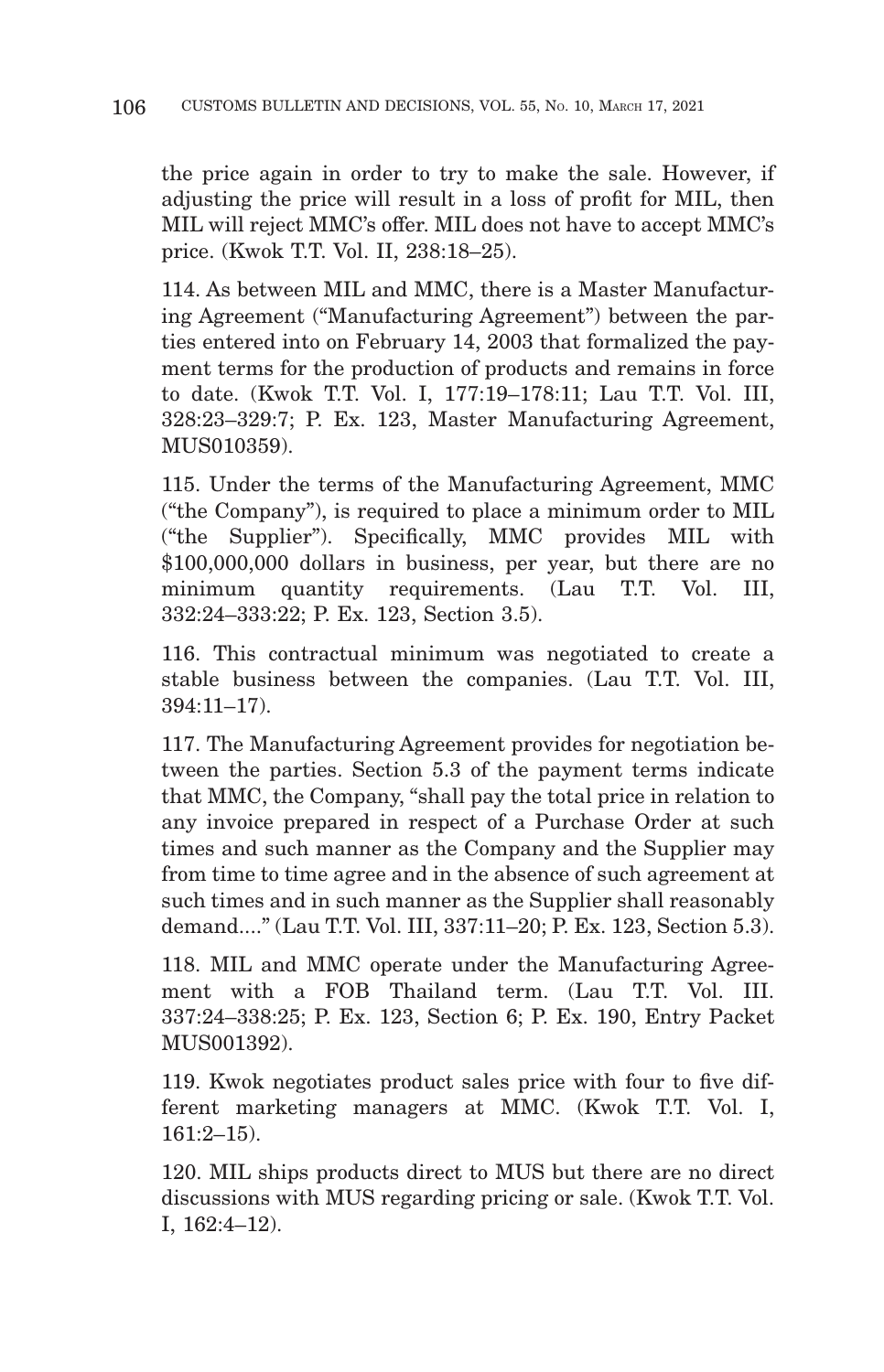121. Kwok is responsible for setting pricing of the pots and pans that MIL sells to MMC. (Kwok T.T. Vol. I, 175:23–176:2).

122. Pricing negotiations between MIL and MMC are typically conducted through email, with MIL setting the initial price for the products it sells based on its costs incurred making those products. (Kwok T.T. Vol. I, 178:13–25).

123. Once an order was agreed to through MMC, MIL would direct its invoice to MMC stating the merchandise and price for purchase, which MMC would pay. (Lau T.T. Vol. III, 332:23–334:6; 335:8–9).

124. Kwok manages and tracks the MIL production costs. This includes both material and production costs. (Kwok T.T. Vol. I,  $175.6 - 13$ 

125. MIL production costs include: labor, water, electricity, gas, and overhead costs of the factory, which includes depreciation costs. (Kwok T.T. Vol. I. 175:14–22).

126. In setting the price, MIL considers the cost of production plus the profit margin, with a goal of maintaining an average profit margin of three percent. Profit can range below and above three percent. (Kwok T.T. Vol. I, 176:3–18).

127. MIL engages in internal discussions based on competitor pricing to differentiate itself and stay competitive in the market. These competitors include other companies in the market of cookware and kitchenware including pots and pans. (Kwok T.T. Vol. I, 176:19–177:3).

128. MIL's profit as compared to its competitors is more than average. (Kwok T.T. Vol. I, 177:4–8).

129. The MIL price to MMC is not accepted automatically. At times MMC has rejected MIL prices. Moreover, MIL does not sell its goods to MMC at a loss. (Kwok T.T. Vol. I, 177:16–18; 179:2–4).

130. In the event pricing is rejected, the parties will work together in negotiations. MIL would be able to concede a lower price while still insuring marginal profit at MIL. (Kwok T.T. Vol. I, 179:9–18).

131. Meyer Group has a company-wide philosophy that each individual company within the Meyer Group should maximize its own profit. (Kwok T.T. Vol. I, 180:8–12).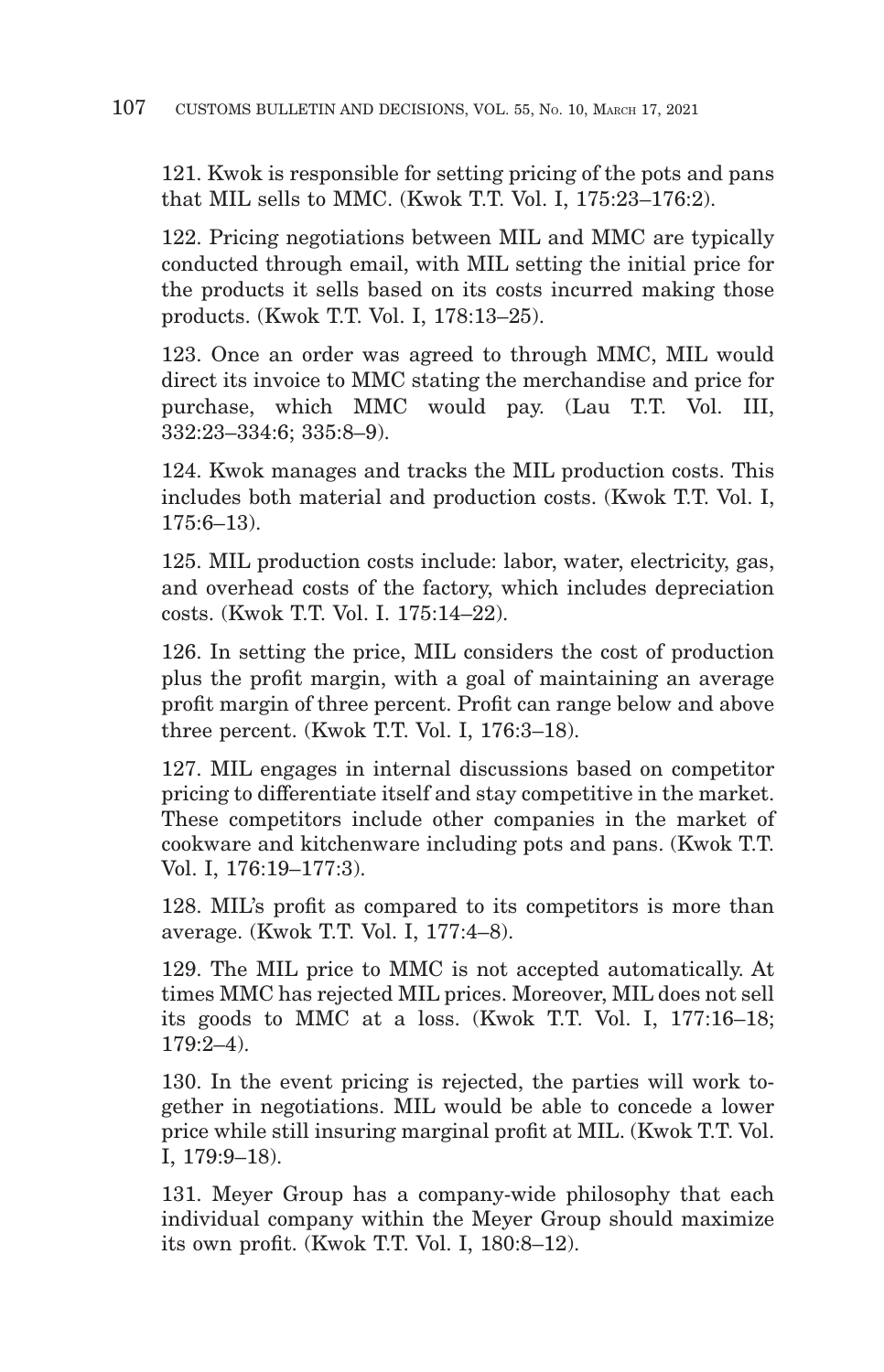132. MIL's parent, MIH, does not participate in any day-to-day business of MIL, nor does it direct any of the production schedules at the factory. Nor does MIH direct any of MIL's pricing or provide any assists in the form of loans or subsidies. (Kwok T.T. Vol. I 163:19–164:10).

\* \* \*

133. In a typical transaction involving MUS's purchase of products through its Thai supply chain, an entry packet accompanies a shipment of goods from MIL in Thailand to MUS. (Johnston T.T. Vol. I, 104:2–6; P. Ex. 190, Entry Packet).

134. The entry packet contains an invoice from MIL to MMC, commonly referred to as the "first sale price." (Johnston T.T. Vol. I, 105:12–23; 106:13–19).

135. The entry packet also contains an invoice from MMC to MUS reflecting the price that MUS would pay to MMC, commonly referred to as the "second sale price." (Johnston T.T. Vol. I, 104:11–23).

136. The MMC invoice includes the credit terms which were negotiated between MMC and MUS. (Johnston T.T. Vol. I, 107:23–108:9).

137. Johnston was not aware of any instance where MUS received an invoice from MMC and the purchase order price did not match the invoice price. (Johnston T.T. Vol. I, 137:15–21).

138. Johnston was not aware of any instance where MUS received an invoice from MHK and the purchase order price did not match the invoice price. (Johnston T.T. Vol. I, 137:15–21).

139. Each purchase order is considered the contract for each delivery of cookware and is guided by an overarching Master Distribution Agreement. (Johnston T.T. Vol. I, 138:8–14).

140. The Master Distribution Agreement ("Distribution Agreement") between MUS and MMC formalized the process for purchasing products from MMC by MUS. (P. Ex. 124, Master Distribution Agreement).

141. The Distribution Agreement was effective as of May 16, 2003 and was in effect at the time of the entries at issue in this case. (Johnston T.T. Vol. I, 85:7–19; P. Ex. 124, Master Distribution Agreement).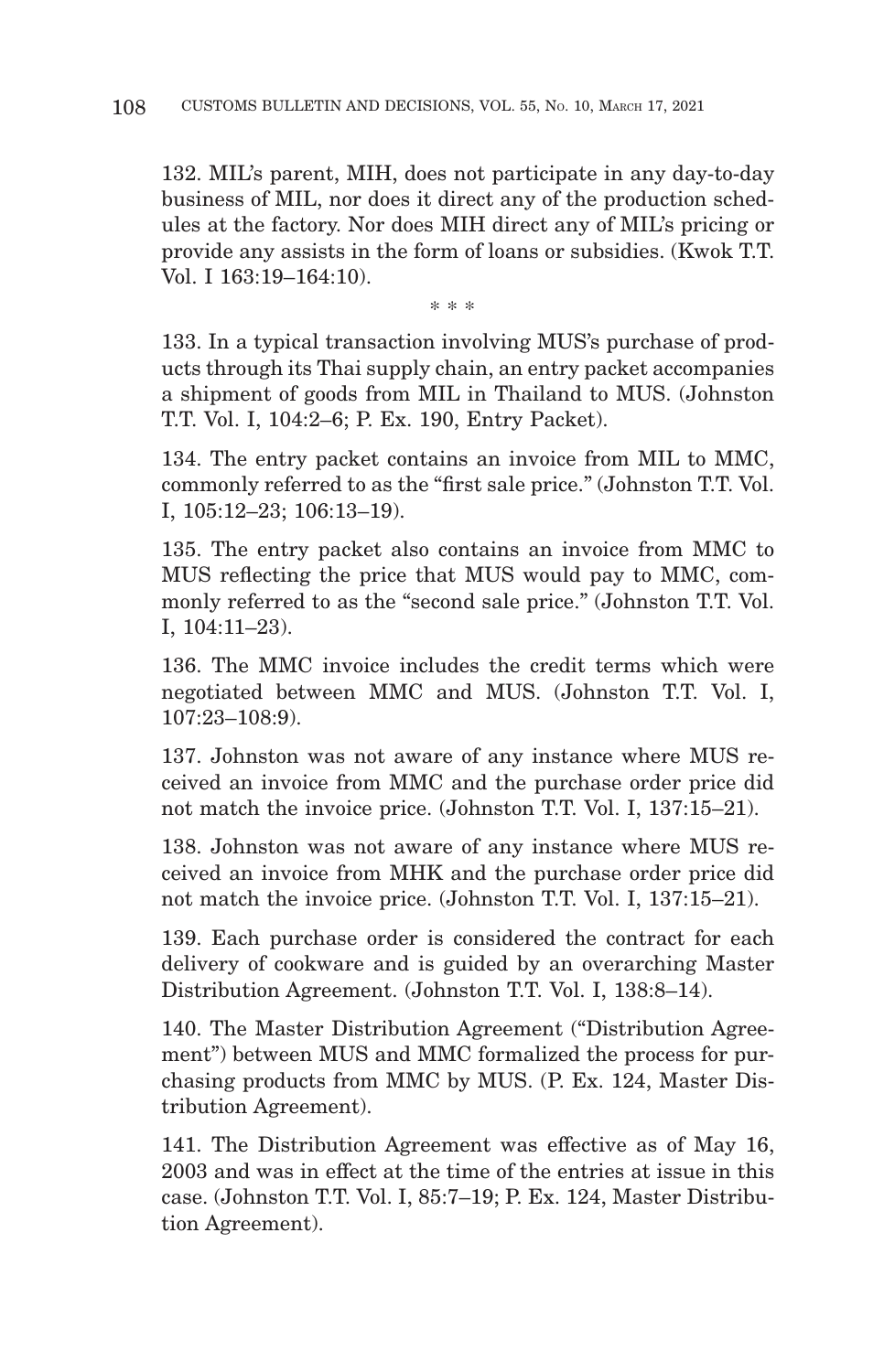142. Under the terms of the Distribution Agreement, MUS was required to pay MMC for products in cash within twenty-one days of invoice. (Johnston T.T. Vol. I, 127:5–12; 130:16–22).

143. An order placed by MUS under the Distribution Agreement was done by way of a purchase order and contained details such as how many products were going to be purchased, the SKU number, pricing time, date and delivery for each product. (Johnston, T.T. Vol. I, 117:24–118:24).

144. There is underlying accounting documentation as part of MUS's normal accounting practice that confirms the final payment figures for all of MUS's purchases of product. (Johnston T.T. Vol. I, 131:20–132:14).

145. MUS was not beholden to any approval or accommodations from MIH in the negotiation of the Distribution Agreement between MUS and MMC, nor did MIH have any influence over negotiations despite the parties having the same parent company. (Johnston, T.T., Vol. I, 87:8–11; 96:5–98:3).

146. Johnston's point of contact on behalf of both MMC and MHK was Lau, who was in charge of all pricing on products purchased by MUS and coordinated the target supply chain best suited to fulfill the purchase and overflow for product development. (Johnston T.T. Vol. I, 86:9–17; Lau T.T. Vol. III, 320:6–321:19; 322:22–323:6; 361:17–362:24).

147. MUS and MMC commonly engaged in pricing negotiations and in a typical transaction, pricing for products was not fixed nor guaranteed. As part of a common practice, MUS would submit a pricing request for a product, and MMC would submit a counteroffer. (Johnston T.T. Vol. I, 87:12–24).

148. MUS would submit a document to MMC that gives specifications from the business development team requesting product pricing accompanied by an estimated required retail target price. (Johnston T.T. Vol. I, 83:24–84:14).

149. When negotiating price with Lau on behalf of MMC or MHK, MUS would consider factors such as its targeted retail price and margin structure in the U.S. (Johnston T.T. Vol. I, 88:4–17).

150. Often times MUS would use competitive market information to negotiate pricing with MMC to provide a clearer under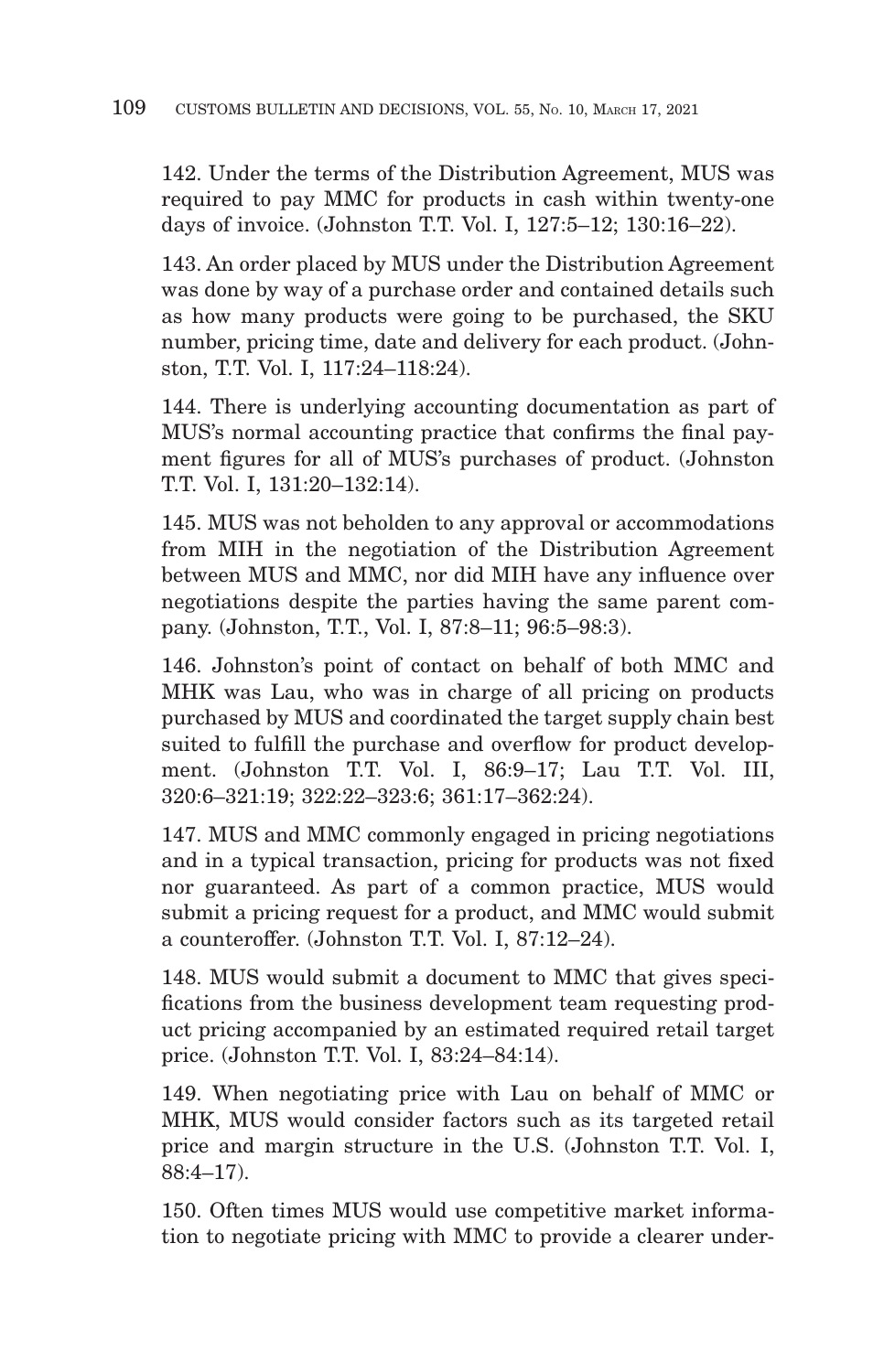standing of the price requests based on the market for similar products. (Johnston T.T. Vol. I, 88:18–89:9; 92:17–22; 120:15–20).

151. MUS gauges market competition by conducting a competitive market analysis three to four times a year, which allows it to stay abreast of competitors' operations and understand how competitors are operating in the marketplace. (Johnston T.T. Vol. I, 76:14–78:5; 115:2–15).

152. For example, MUS would assess competitors' new product launches and price adjustments. (Johnston T.T. Vol. I, 115:16–22).

153. If MUS assessed a major adjustment of price by a competitor that could be a disadvantage to its business, MUS would use the price adjustment to retroactively try and negotiate a better price on its business with MMC. (Johnston T.T. Vol. I, 116:10–19).

154. MUS's primary competitors in the U.S. market are Newell Corporation[ and Group[e] SEB[,] who sell products available in department stores like Costco, and additional competitors include Tramontina and The Cookware Company. (Johnston T.T. Vol.1, 90:19- 92:3).

155. These companies hold the most significant amount of additional market share in the United States, specifically in the cookware business. (Johnston T.T. Vol.1, 92:10- 16).

156. During negotiations, MUS did not know ultimately which supply chain would manufacture the products, because Lau would independently assess whether the order should be through the Thai supply chain or China supply chain. (Johnston T.T. Vol. I, 122:9- 123:10).

157. Accordingly, Johnston's negotiation strategy with Lau was the same for both the Thai supply chain and the China supply chain. (Johnston T.T. Vol. I, 122:9–123:4).

158. Communications regarding price negotiations were sent from the MUS business development team, who handled all communications for MUS with MMC. Price negotiations, however, were not a simple sign and send. Johnston would typically submit a request based on a new product being developed. Lau would then come back to Johnston with a work up of price that could be offered. (Johnston T.T. Vol. I, 119:10–22; 120:3–9).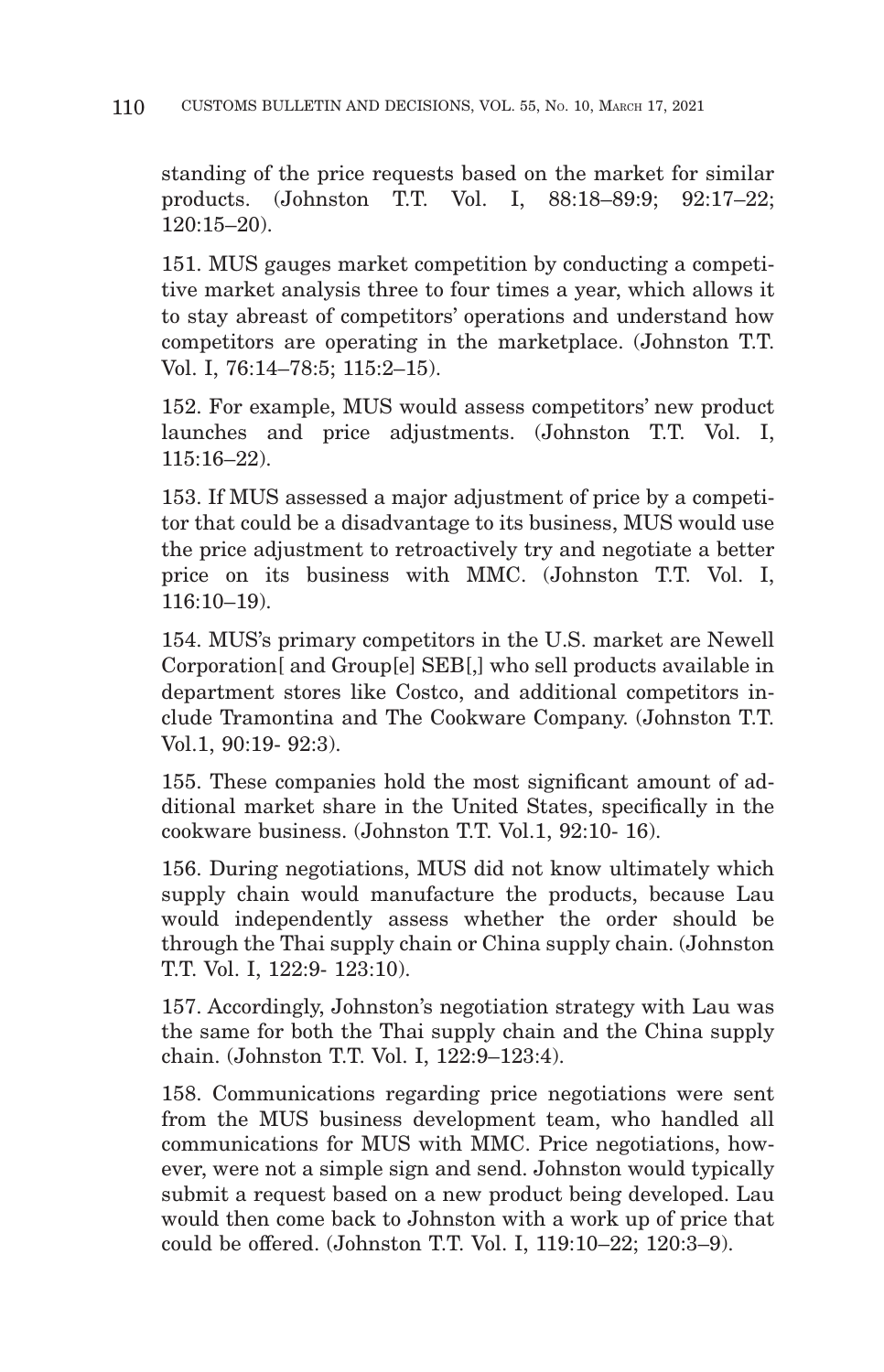159. MUS requests to MMC on pricing w[ere] not automatically accepted as a matter of course; at times Lau would negotiate with Johnston on pricing that was different from the initial MUS pricing request. (Johnston, T.T. Vol. I, 120:21–121:2).

160. In determining price, MUS operated with MMC at arm's length by operating as two completely independent and separate entities. (Johnston T.T. Vol. I, 89:19- 90:10).

161. MUS's business negotiations with MMC were at arm's length and were consistent with Mr. Johnston's experience negotiating on behalf of other entities outside of the Meyer Organization. (Johnston T.T. Vol. I, 90:6–14).

162. MUS understood that an order placed with MMC, if accepted, was produced by MIL or MZQ, but MUS did not negotiate the price directly with either factory and never tried to influence either factory's pricing negotiations with MMC. (Johnston T.T. Vol. I, 93:7–14; 94:8–12).

163. During the time of Mr. Johnston's employment at MUS as managing director, he was not aware of any instance where MUS assisted MIL in the production of any goods ordered by MUS. (Johnston T.T. Vol. I, 98:8–22).

164. On behalf of MUS, Johnston also dealt with global Meyer distributors in the United Kingdom, Canada, Australia and Japan that sometimes contract with MUS for cookware. (Johnston T.T. Vol. I, 142:7–15).

165. In preparing pricing to other Meyer distributors, Johnston considered overhead and costs such as warehousing operational costs and profit. MUS sought to make the same rate of profitability on these sales to Meyer distributors as it would when selling to a United States retailer. (Johnston T.T. Vol. I, 143:10–144:5).

166. These pricing negotiations that MUS engaged with MMC and related distributors were the same tactics MUS used with unrelated parties. (Johnston, T.T. Vol. I, 89:14–18).

167. If, for example, a Meyer Group entity had a shortage or market need, MUS would sell and distribute its products to those entities on the condition that MUS had inventory in the warehouse. (Johnston T.T. Vol. I, 99:13–25). However, MUS would always mark up the cost of those products to cover its own overhead and profit. (Johnston T.T. Vol. I, 100:12–21).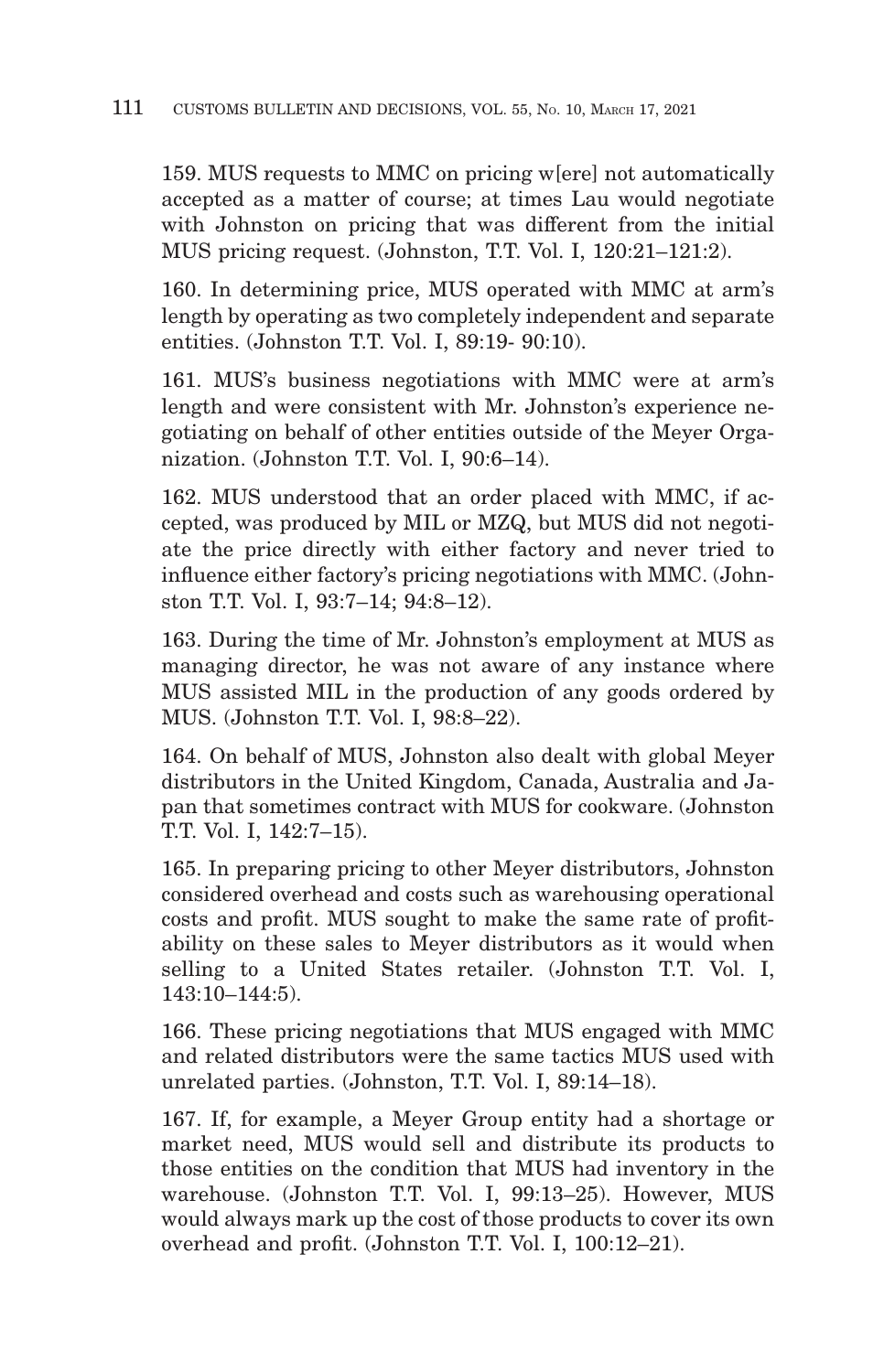168. MIH's ownership of MMC and MUS did not influence pricing negotiations between the companies. (Johnston T.T. Vol. I, 90:15–18).

169. MUS sold to retail clients directly and, on occasion[,] it facilitated an independent sale from MMC to one of its clients, such as Costco, in which case MUS would receive a commission from MMC. (Johnston T.T. Vol. I, 101:17–102:16; 146:11–22).

170. Although Johnston was not operating as managing director of MUS at the time of the products before the court being imported, he believes that the pricing negotiations were done in the same or similar way. (Johnston T.T. Vol. I, 123:18–23; 125:12–21).

Pl's PFF&CL, pp. 15–30, in support of finding CBP's "normal pricing practices" test satisfied for the Thai supply chain.

Proposing that the Thai distribution channel also satisfies CBP's "all costs plus profit" test, the plaintiff argues trial showed as follows:

171. In Customs' view, the "all costs plus profit" test requires that the related-party price cover the seller's costs in a profit that is equal to the firm's overall profit of sales of the same class or kind over a representative period of time. (Brenner T.T. Vol. V, 873:12–19).

172. However, aside from Treasury Decision 96–87, there are no statutes or regulations that require an importer to provide specific and exact documentation to Customs in order to be eligible for first sale treatment. (Brenner T.T. Vol. V, 896:18–897:6).

173. Although Customs usually interprets the word "firm" to mean the parent company of the importer, Brenner admitted that "firm" is not defined as the parent company in any statute or regulation. (Brenner T.T. Vol. V, 875:15–876:3; 905:22–906:3; D. Ex. 15, ICP, Determining the Transaction Value of Imported Merchandise for Related Party Transactions).

174. Customs does not have a position with respect to what entity would be the firm in the event that the parent did not meet the definitional test for "parent" for purposes of the "all costs plus profit" test. (Brenner T.T., Vol. V, 906:9–907:11).

175. In fact, in the event there is no parent or the parent company is not a producer of the same class or kind of goods as the manufacturer, Customs takes a flexible approach and con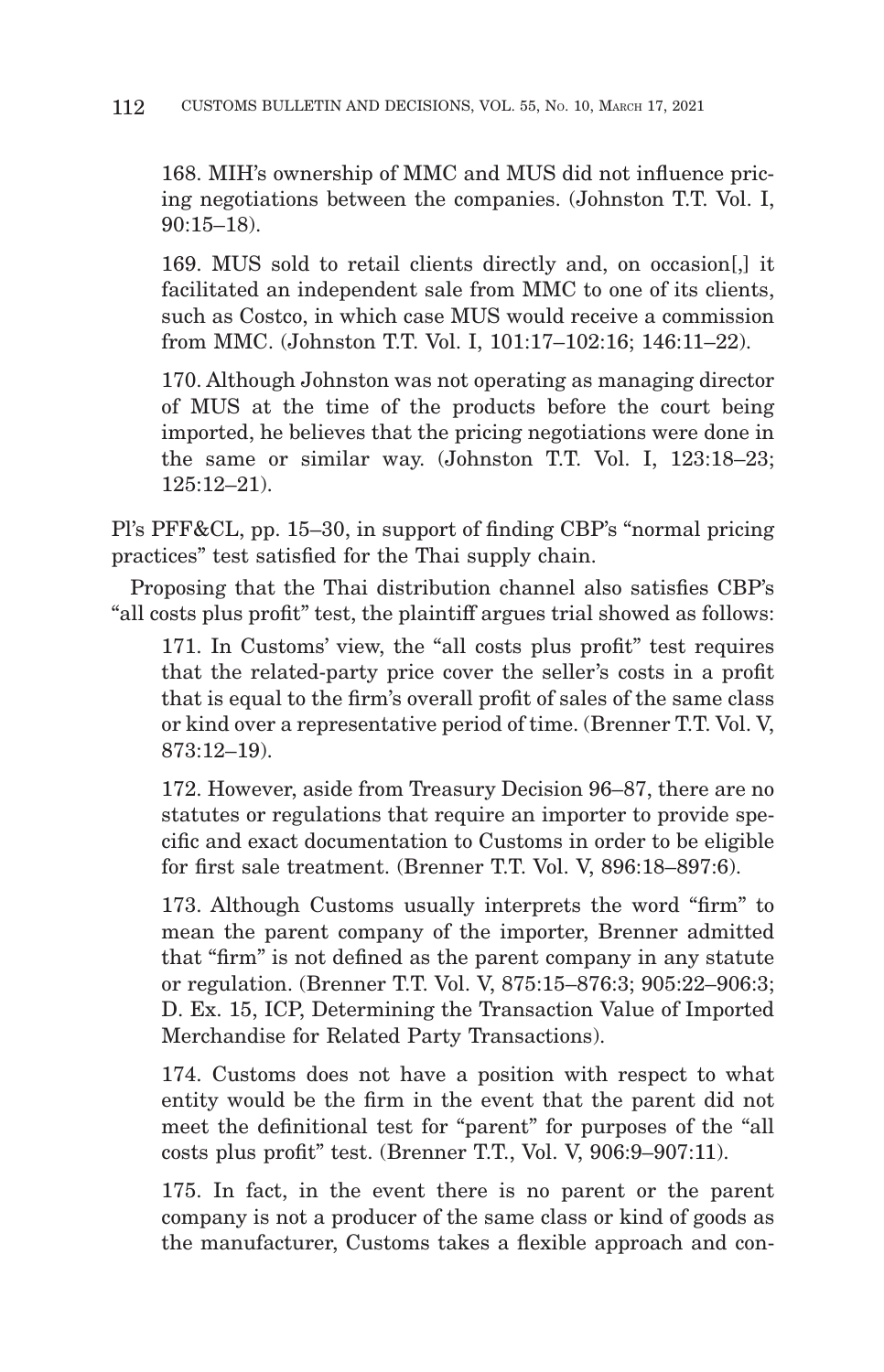siders both tests as a whole and whether there is a qualified related party against which to measure profit:

Q: So does [sic] customs tied to only the firm being a parent?

A: I mean, that's usually what we think is the best, but we have issued decisions that – where the firm was not the parent.

Q: And how were you able to issue a decision when the firm was not the parent and use that cost-plus prong under the circumstances of sale?

A: Well, in those situations, we kind of – they have given us sort of information on the other tests as well. So I mean, I think they have satisfied some aspects . . . of the other tests to show that price was set without influence.

Q: So they can still use cost-plus-profit; is that fair?

\* \* \*

A: . . . They have some other good comparison, so it might not be the parent, but maybe there's another subsidiary that is a good comparison . . . they might show, oh and we also do this in the industry. And then so taking that together, we would say that they operate in an arms-length fashion.

(Brenner T.T. Vol. V, 877:2–878:12).

176. PwC determined that Meyer's products were sold at arm's length under the "all costs plus profit test" by examining the following: (i) the cost sheets of products at issue; (ii) the cost of materials and allocation of labor, overhead, expenses, and materials; and (iii) the sales price or FOB price. PwC would then calculate a profit to determine whether MIL was selling at cost plus a profit. (Pinkerton T.T. Vol. IV, 508:22–509:23).

177. For purposes of the "all costs plus profit" test, PwC considered the "firm" to be the overall producer, MIL. PwC did not consider MIL's parent, MIH, to be the appropriate "firm" because MIH is purely a holding company for many different entities. MIH's profits are derived from capital gains and investments in real estate, not the sale of cookware. Therefore, PwC found it inappropriate and inconsistent with the regulation to compare MIL's profit with MIH's profit. (Pinkerton T.T. Vol. IV, 511:4–513:11).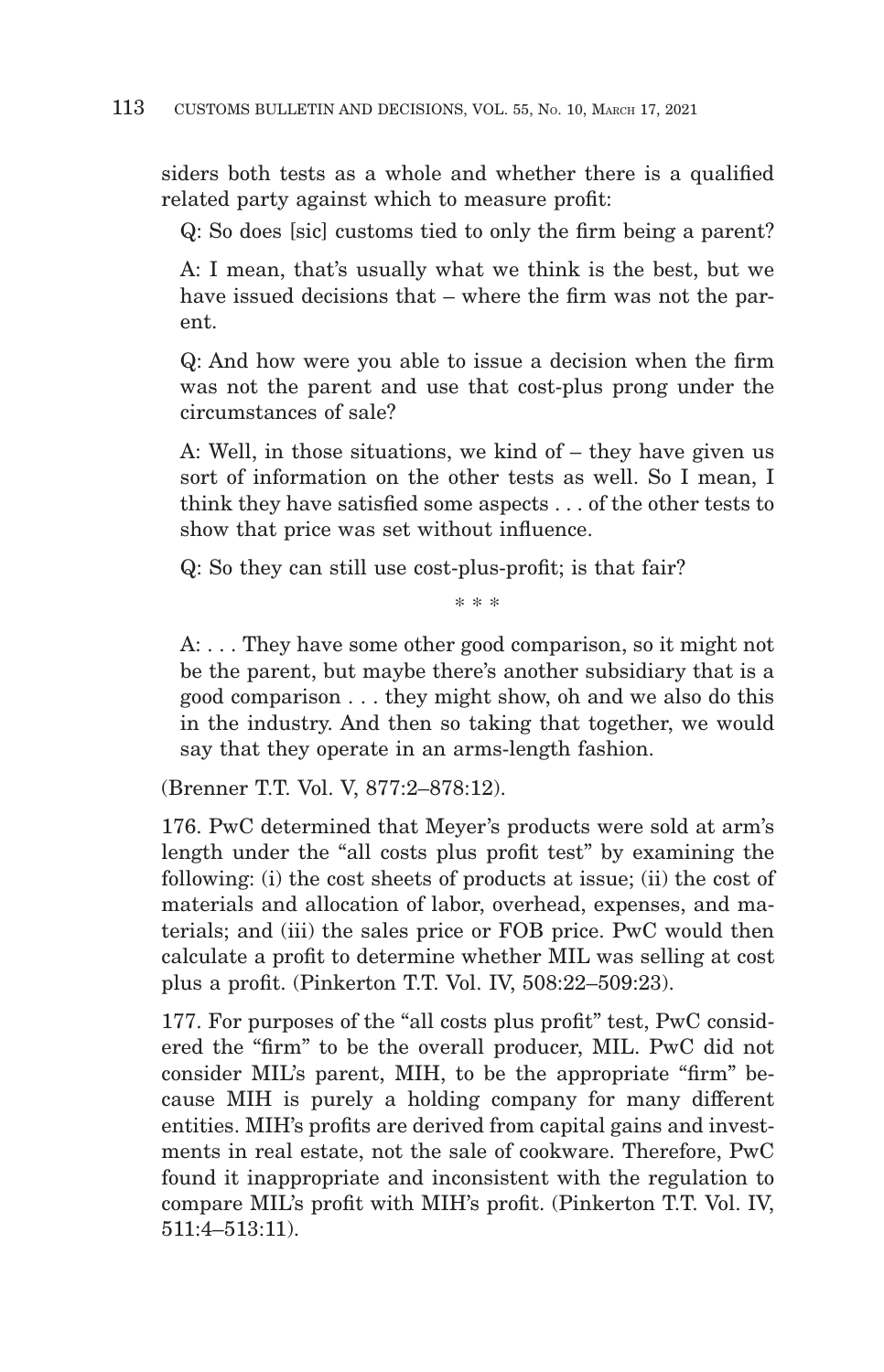178. Instead, PwC compared the rate of profit of MIL's products exported to the United States compared against the overall profit of MIL. PwC determined that MIL was the appropriate tested party here because the profit at the manufacturing level meets the statutory criteria, which is to ascertain whether the price of the product is adequate to ensure "recover of all costs plus a profit" as compared with the "firm's" overall profit. The reason that the profit of individual items shipped from MIL to MUS should be compared to MIL's overall profit (i.e., Operating Profit Margin) is to demonstrate that the profitability of items shipped to the US is not being manipulated (e.g., disproportionately lowered) solely to take advantage of first sale. There is the expectation that the profit levels should be in line with rest of world. PwC determined that the rate of profit for MIL's goods exported to the United States and goods MIL sold worldwide were equivalent or within a normal range. (Pinkerton T.T. Vol. IV, 510:22–514:10; 516:21- 517:2).

179. There are no Customs regulations that require that the "firm" mentioned in 19 C.F.R  $$152.103(1)(1)(iii)$  must be the parent of the importing party. (Pinkerton T.T. Vol. IV, 511:15–512:2).

Pl's PFF&CL, pp. 30–32.

## **C**

# **China Supply Chain First Sale**

The plaintiff argues that the transactions involving the PRC supply chain satisfy the first sale rule of Nissho Iwai in addition to the Thai supply chain.<sup>9</sup>

#### **1**

Regarding the first *Nissho Iwai* factor, when preparing the China Producer's Assessment for 2010–2012, PwC confirmed that the transactions to Meyer Macau and/or Meyer Hong Kong were *bona fide* sales. Pinkerton T.T. IV, 599:11–601:21; P. Ex. 125, 2016 China Producer Assessment covering 2010–2012. As it had with repect to the

<sup>&</sup>lt;sup>9</sup> For merchandise procured from the Chinese producer, plaintiff's witness described the China producer's place in the transaction flow relevant to this case as receiving orders for merchandise "from Meyer Hong Kong," purchasing raw materials for production of merchandise, manufacturing cookware imported by Meyer, selling merchandise "to Meyer Hong Kong," acting as exporter to foreign markets including the United States, and receiving payment from Meyer Hong Kong for merchandise. The China producer exports its products not only to Meyer through Meyer Hong Kong but also to other Meyer affiliates worldwide.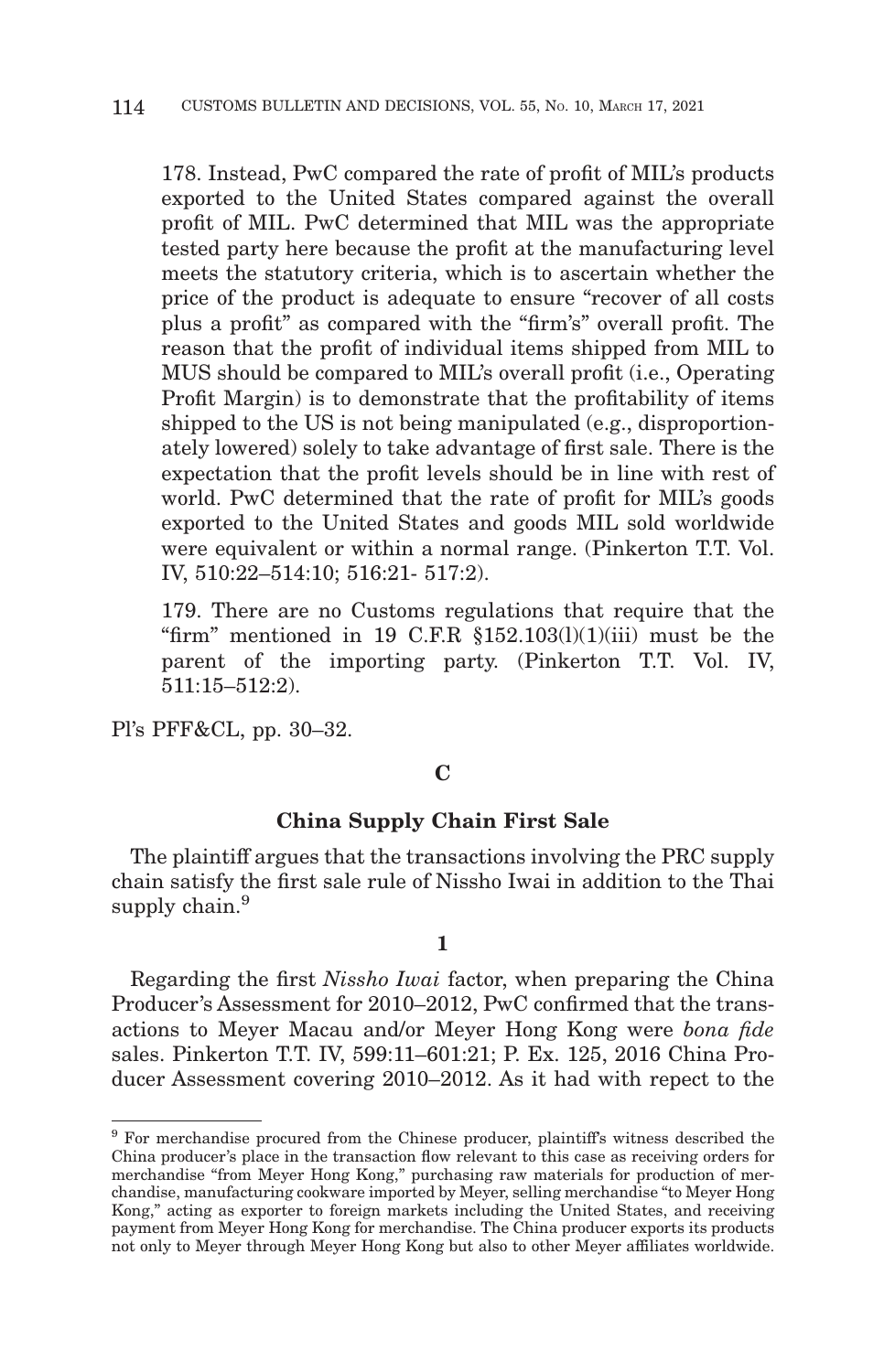Thai supply chain, at the port level CBP agreed that there was a *bona fide* sale of merchandise imported by Meyer through its PRC supply chain, and regulatory audit did not challenge this conclusion. *See* P. Ex. 5, First Sale Letter of Understanding for China Supply Chain; P. Ex. 20, Office of Field Operations Referral Audit Report.

Regarding the second factor, Mr. Kam testified that the SKU numbers of the products manufactured by the China producer sold to Meyer Hong Kong or Meyer Macau indicate that those products are ultimately destined for the United States. Kam T.T. Vol. III, 416:25–417:9. Further, when preparing the China Producer Assessment for 2010–2012, PwC confirmed that the transactions were clearly destined for the United States for that period of time. Pinkerton T.T. Vol. IV, 599:11–601:2; P. Ex. 125, 2016 China Producer Assessment covering 2010–2012. To confirm that the goods purchased by Meyer Hong Kong from the China producer were clearly destined for the United States at the time they were sold to Meyer Hong Kong by the China producer, PwC examined purchase orders from Meyer to Meyer Hong Kong and Meyer Hong Kong to the China producer, commercial invoices, and bills of lading. P. Ex. 125, 2016 China Producer Assessment covering 2010–2012.

**2**

Here, the court defers to its rationale on the first two *Nissho Iwai* factors with respect to the Thai supply chain, as well as CBP's earlier consideration thereof, in finding those satisfied on this point.

### **3**

Regarding the third *Nissho Iwai* "arm's length" factor applied to sales from the China producer, plaintiff's restatement is muddled, but it calls attention to the following in support of the "normal pricing practices" test:

185. MZQ is the manufacturer in the China Supply Chain. (P. Ex. 152a, Relevant Meyer Entities Demonstrative).

186. MZQ primarily manufactures aluminum and stainless steel cookware and is organized by two main assembly lines. (Kam T.T. Vol. III, 413:25–414:5; 429:14–19).

187. The two departments are universally kept separate with respect to pricing, employment and management. In some instances the departments may share employees if there is a need. The costing department will account for associated labor costs from one department to the other. (Kam T.T. Vol. III, 430:2–431:7).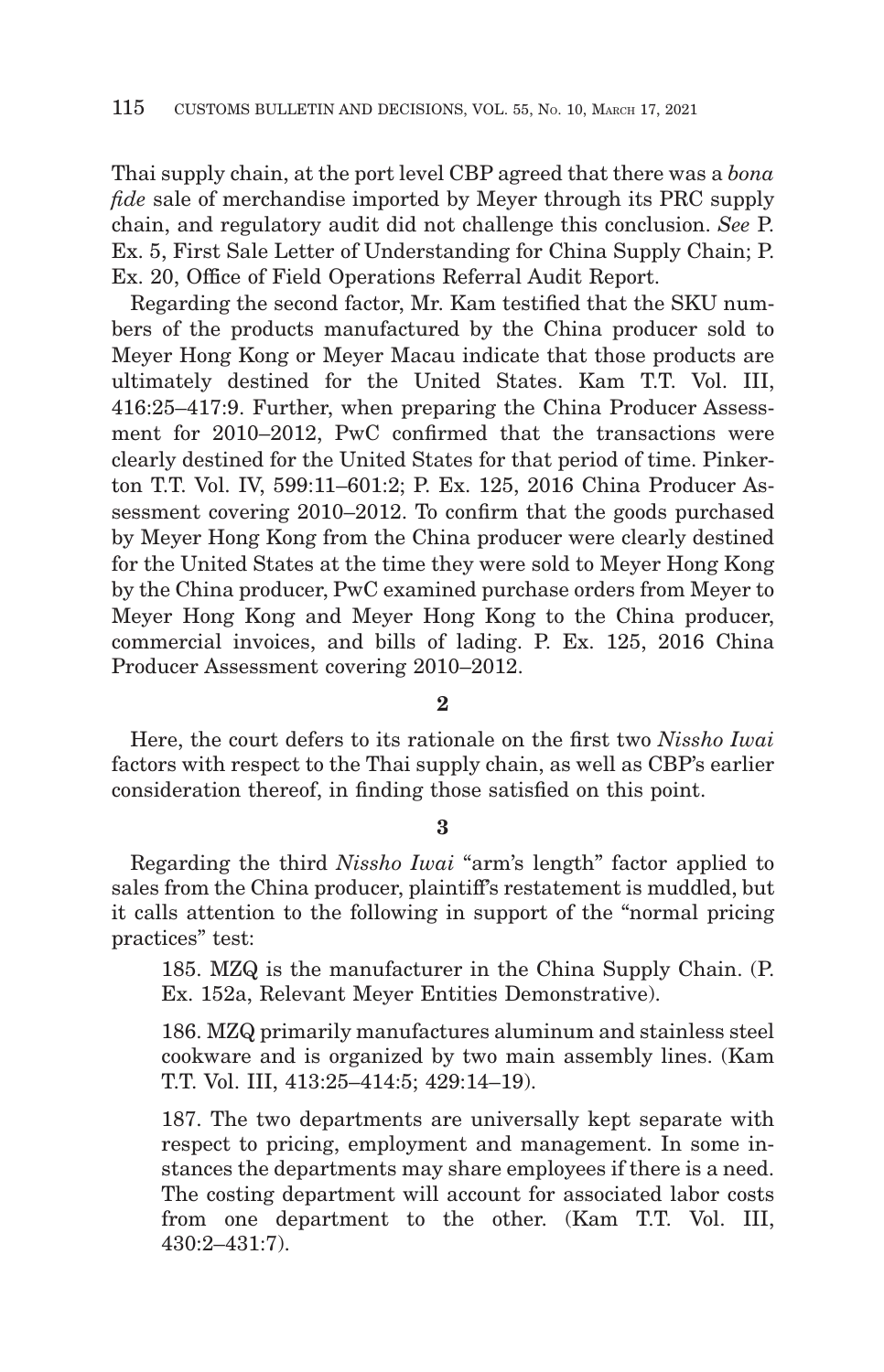188. The MZQ stainless steel department uses material imported from China (Tisco), Japan (Hanwa) and Taiwan. The majority of steel is imported from Japan. (Kam T.T. Vol. III, 439:2–23).

189. MZQ generally sells its cookware products to MHK, MMC, Meyer Europe SRL (Ltd.) ("MES") and Meyer China Limited ("MCN"). MCN is the Meyer sales department in China. (Kam T.T. Vol. III, 415:10–16).

190. Kan Ming Kam ("Kam") has been the production manager for the stainless steel department at MZQ since 1999. He holds one of the top five to seven management positions at MZQ and reports to the general manager. (Kam T.T. Vol. III, 412:12–19; 413:17–21; 458:18–459:2).

191. As production manager at MZQ, Kam is responsible for the planning and production process. This includes tracking the purchase orders, solving any difficulties or issues with production such as technical, quality or costing issues. Kam also controls production costs for new products and provides preliminary costing estimates and quotes. (Kam T.T. Vol. III, 412:24–413:11).

192. MZQ does not directly negotiate pricing with MUS. (Kam T.T. Vol. III, 417:10–13).

193. MZQ does not consult with MIH before it can present a new product price to its customers. (Kam T.T. Vol. III, 417:20–23).

194. MZQ does not receive any assistance from MIH in the pricing of new products. (Kam T.T. Vol. III, 417:24–418:3).

195. MZQ often hosts site visits with either MHK clients or MHK business personnel who want to better understand the production process. (Kam T.T. Vol. III, 418:7–12).

196. MZQ also provides site tours for MMC clients and business associates. This also includes MMC project teams regarding issues as to production of materials. (Kam T.T. Vol. III, 418:18–419:12).

197. Kam oversees the production in the stainless steel department which also includes clad metal. (Kam T.T. Vol. III, 429:10–13).

198. MZQ retains purchase orders evidencing the merchandise purchase, including the lids, knobs, handles. (Kam T.T. Vol. III, 442:17–23).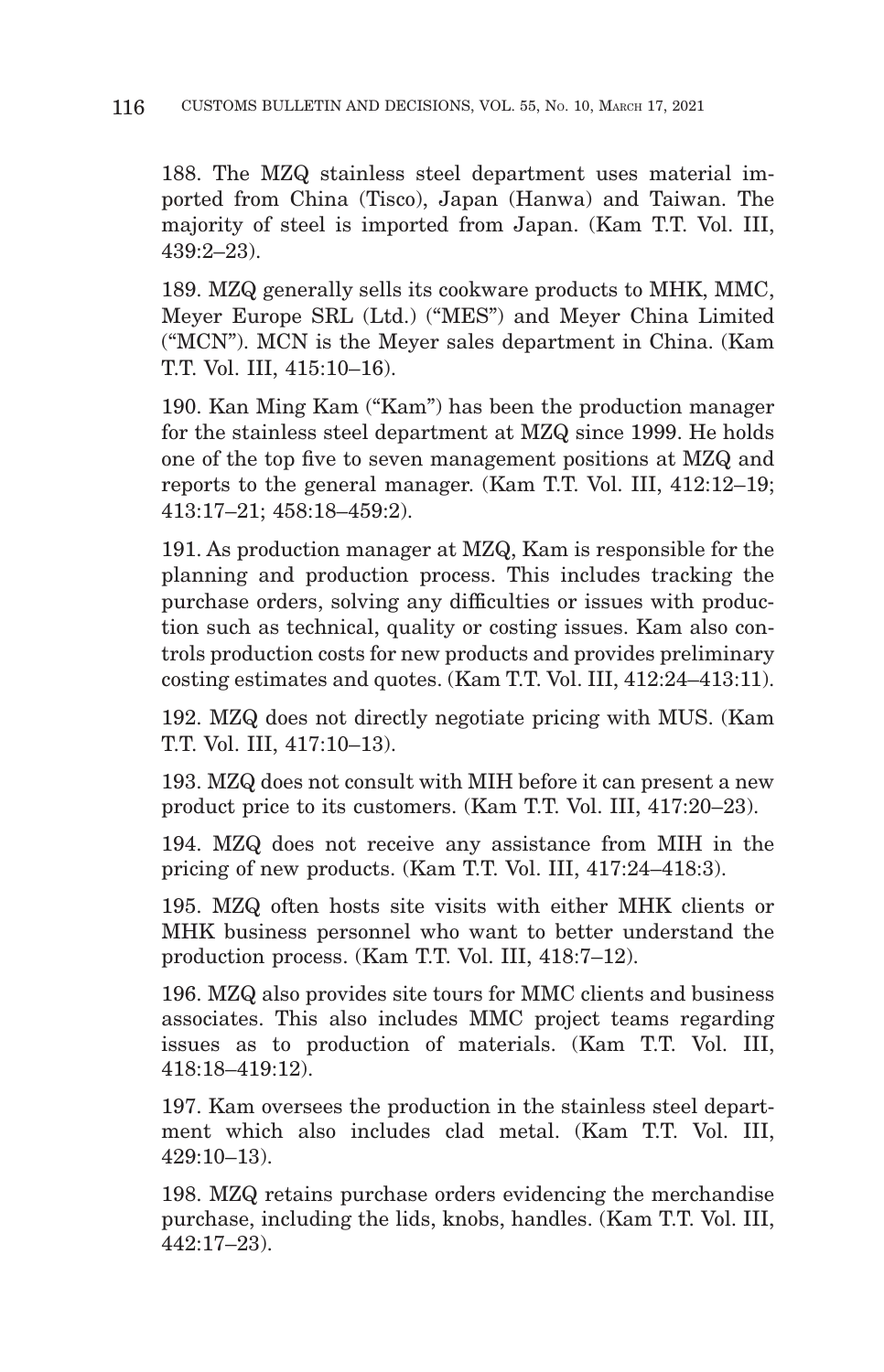199. MZQ creates WIP shells as part of the manufacturing process of its pots and pans and, at times, sells the WIP shells to either MIL, MMC, MZQ or MES, a Meyer Group producer in Italy. (Kam T.T. Vol. III, 414:14–415:13; P. Ex. 131f).

200. MZQ costing department sets the price for the sale of the WIP shells. (Kam T.T. Vol. III, 426:8–24).

201. MZQ maintains the purchase orders when the WIP shells are sold to distributors such as MIL, MES, MHK, and MCN. (Kam T.T. Vol. III, 426:25–427:14).

202. In the event MMC determines that an order is better filled through the China supply chain, it directs MUS to issue the order to MHK instead of MMC. However, MHK does not engage MUS with any pricing negotiations or agreements. All of the pricing and finalizing of the order is through MMC. (Lau T.T.Vol. III, 390:9–22).

203. MHK is not obligated to accept an assigned order through MMC. At times an order will be rejected if MHK does not have manufacturing capacity. (Lau T.T. Vol. III, 395:3–12).

204. When determining new product pricing, MZQ considers various factors such as level of difficulty in production, whether the design of the production process is reasonable, the amount of scrap incurred for the material and whether it is feasible to make the product based on the material chosen. (Kam T.T. Vol. III, 419:13–23).

205. As part of the pricing of new products for MZQ, Kam provides information to the custom department such as dimensions of the materials, type of materials, number of steps involved in the production process, and estimate for budget on the scrap materials. Scrap materials include materials that were not manufactured properly so they could not be recycled or reused. (Kam T.T. Vol. III, 415:25–416:13; 434:10–14).

206. For example, a pot with clad metal could have an external layer of stainless steel that may crack from production, which could not be salvaged. (Kam T.T. Vol. III, 435:2–12).

207. Certain steps in the process may range in difficulty, and this may affect the cost and sale of the product. The cost of production will increase based on the difficulty in the manufacturing steps. (Kam T.T. Vol. III, 416:14–24).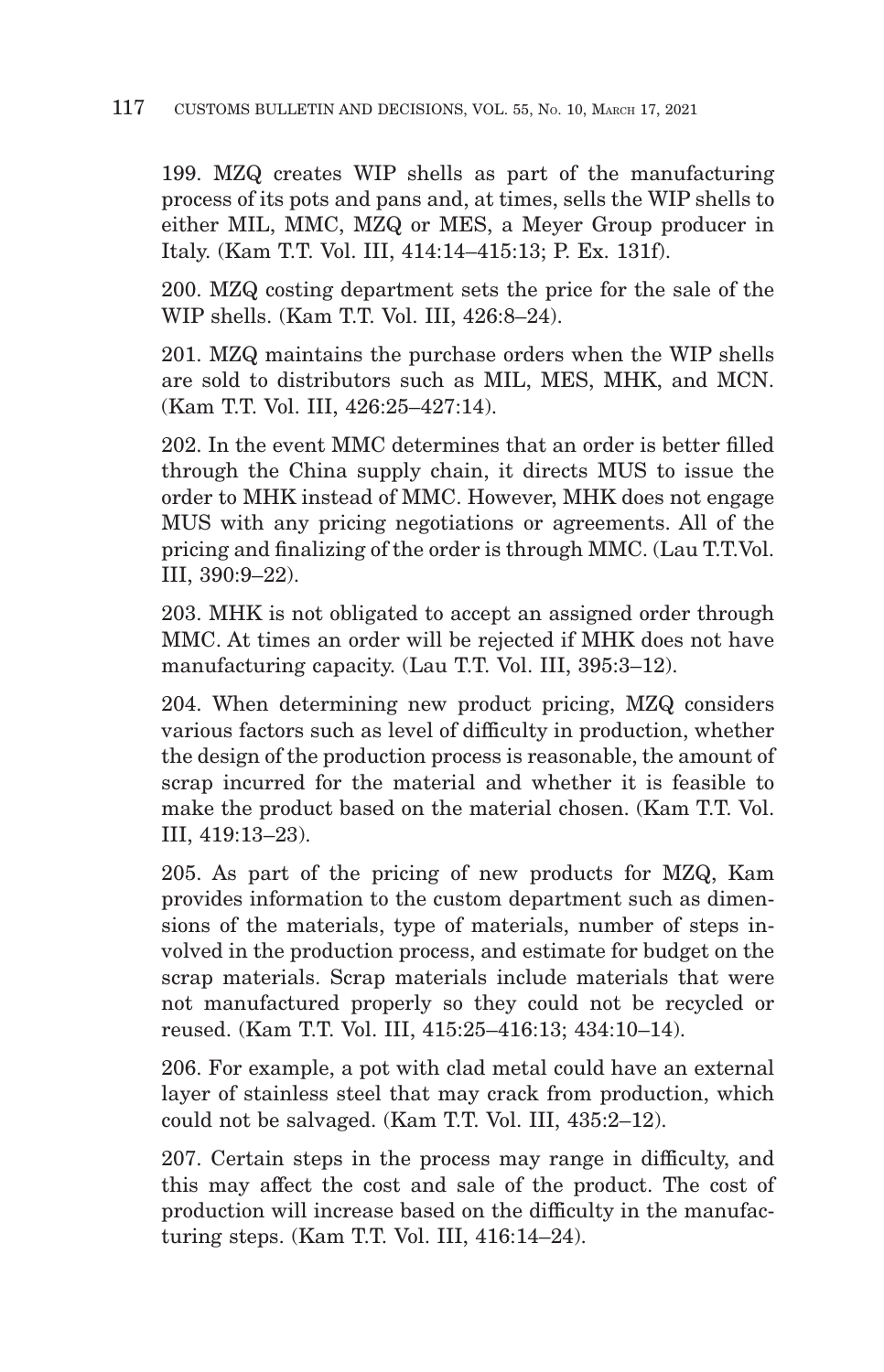208. In addition, MZQ also considers the cost of labor and of overhead (including depreciation of the machinery, cost for water and electricity). These costs are tracked by the MZQ costing department. (Kam T.T. Vol. III, 419:24–420:11; 437:18–24).

209. Every week the MZQ IT department automatically compiles this information with respect to performance and manpower. Essentially the manpower is tracked each week by the amount of products produced each week. (Kam T.T. Vol. III, 436:17–438:2).

210. As to water and electric expenses, MZQ keeps a copy of the bills and proof of payment. (Kam T.T. Vol. III, 438:6–21).

211. MZQ also considers profit in determining new product pricing. It retains a general profit margin goal and its corporate policy requires that the MZQ products be sold at around a three to five percent profit. The most important factors in keeping the profit range is the amount of scrap and whether the manufacturing stages are easy or difficult. (Kam T.T. Vol. III, 420:12–421:5).

212. The costing department and accounting department maintain documents evidencing MZQ's profit. (Kam T.T. Vol. III, 447:23–10).

213. The corporate policy of maintaining a profit from three to five percent was initiated by the MZQ general manager and communicated to all managers. (Kam T.T. Vol. III, 448:17–24).

214. For products ultimately purchased by MUS from MZQ, MUS coordinated and negotiated pricing with Lau. (Johnston T.T. Vol. I, 109:15–24).

215. In 2016, PwC conducted an additional Benchmarking Study for the China supply chain for the periods of 2010, 2011, and 2012, which takes into account the merchandise before this Honorable Court. (Pinkerton T.T. Vol. IV, 583:5–15; P. Ex. 119, 2010–2012 Benchmarking Study).

216. The 2016 Benchmarking Study was prepared in the same manner and using the same methodology as the Benchmarking Study used for the 2008 audit. (Pinkerton T.T. Vol. IV, 583:16–584:9; 598:14–599:2).

217. The interquartile range of profit between 2010 and 2012 for comparable Chinese companies was between -.8% and 4.6%. MZQ's average operating profit margin during this time was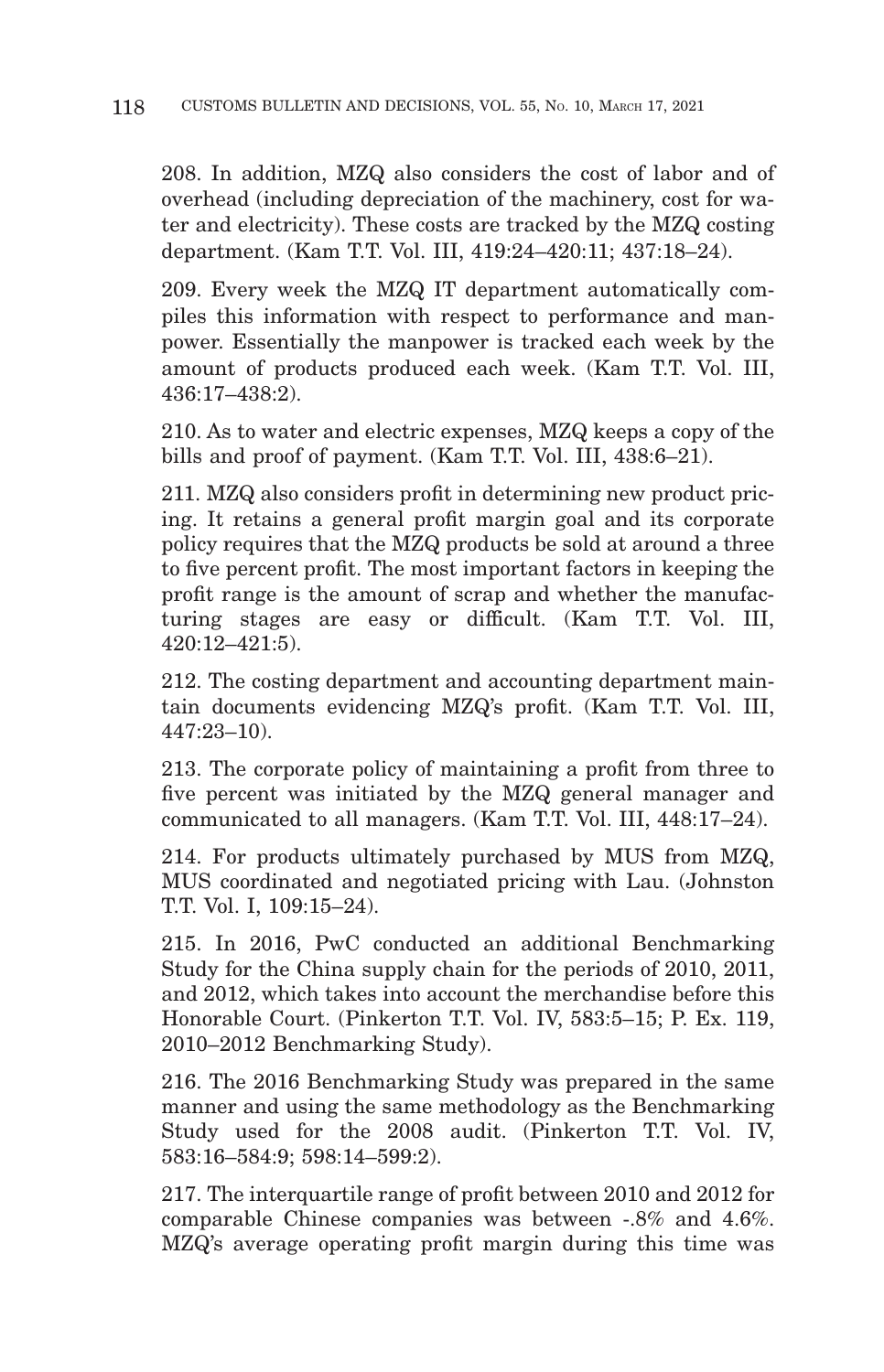## 119 CUSTOMS BULLETIN AND DECISIONS, VOL. 55, No. 10, MARCH 17, 2021

2.09%, which is within the interquartile range. (Pinkerton T.T. Vol. IV, 597:16- 598:6; P. Ex. 119, 2010–2012 Benchmarking Study).

218. The interquartile range of profit between 2010 and 2012 for comparable Chinese companies was between 1.8% and 5.6%. MZQ's average full cost markup during this time was 2.05%, which is within the interquartile range. (Pinkerton T.T. Vol. IV, 597:16–598:6; P. Ex. 119, 2010–2012 Benchmarking Study).

\* \* \*

220. PwC's findings regarding "normal pricing practices" was bolstered by evidence presented by MUS at trial in which business practices and price negotiations in the China supply chain were described in detail by Kam (See Findings of Fact ¶¶ 184–212 above).

221. PwC conducted a study dated May 13, 2016 which was designed to assess the transaction value for purposes of first sale treatment for MZQ. PwC did an analysis under the three-part test set forth in *Nissho Iwai*. (Pinkerton T.T. Vol. IV, 603:14–604:24; P. Ex. 125, 2016 MZQ Assessment covering 2010–2012).

222. PwC analyzed inter-company transactions on a product-byproduct basis to verify recovery of all costs plus an appropriate profit equivalent to the firm's overall profit during the 2010–2012 calendar years as required by 19 C.F.R. § 152.103(1)(1)(iii). (P. Ex. 125, 2016 MZQ Assessment covering 2010–2012). PwC provided the following analysis of two sample transactions per year to confirm that the product price between MZQ and MHK was sufficient to cover all productions costs plus a profit for 2010–2012:

| Year | Part<br>Number | Average First<br>Sale Price | Average<br>Total Cost | Profit<br>Margin |
|------|----------------|-----------------------------|-----------------------|------------------|
| 2010 | 71246-C        | \$28.51                     | \$20.90               | 26.7%            |
| 2010 | 71892-C        | \$5.91                      | \$4.18                | 29.3%            |
| 2011 | 71892-C        | \$6.44                      | \$4.57                | 29.0%            |
| 2011 | 82365-C        | \$12.52                     | \$9.01                | 28.0%            |
| 2012 | 71892-C        | \$6.51                      | \$4.83                | 25.8%            |
| 2012 | 82796-C        | \$15.56                     | \$9.71                | 37.6%            |

(P. Ex. 125, 2016 China Producer Assessment covering 2010–2012).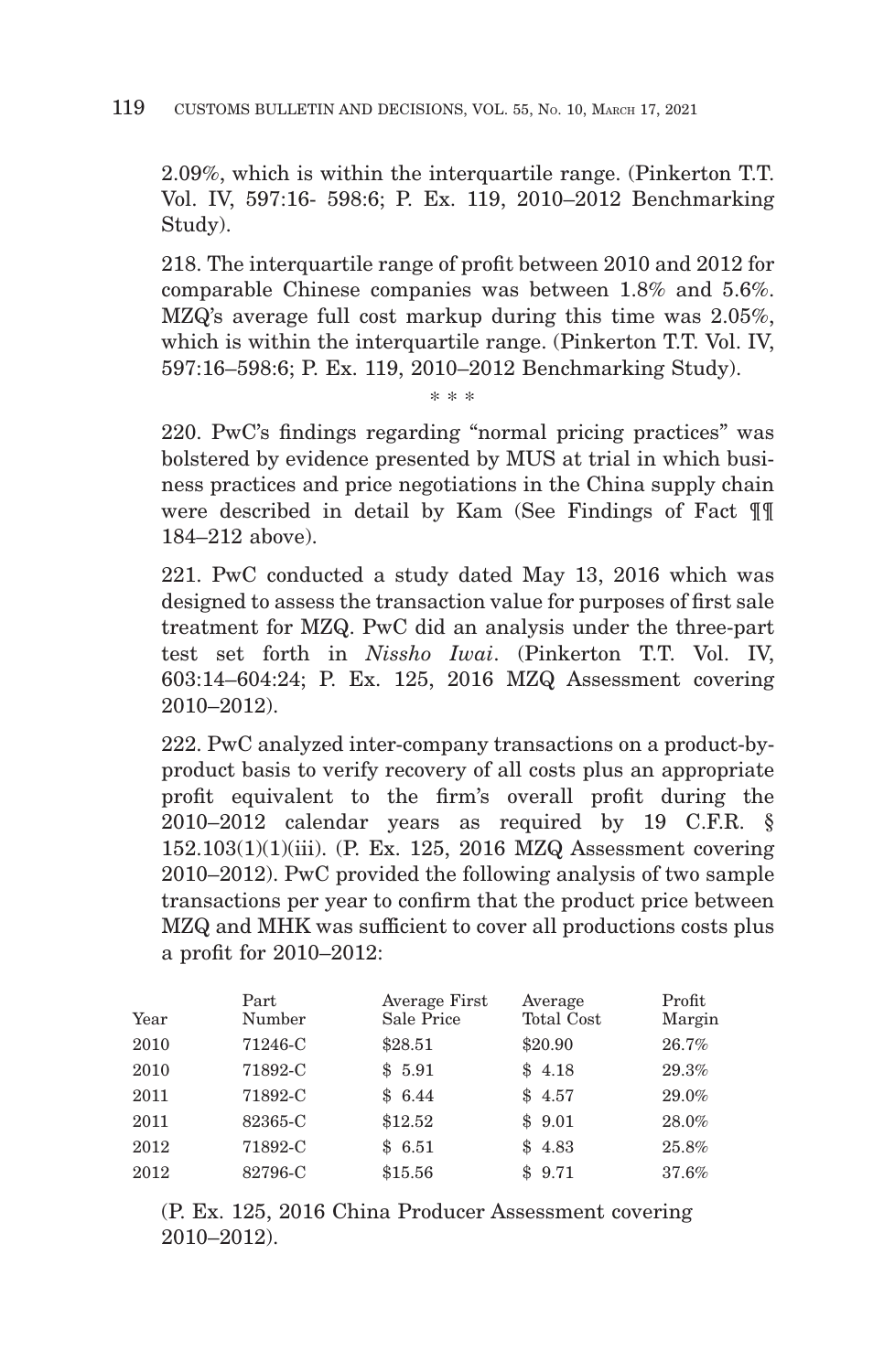223. As MIH is an investment holding company that does not have operations, is not a party to any of the transactions between MHK and MZQ and does not engage in the sale of merchandise of the same class or kind as MZQ, MZQ is the appropriate "firm" to analyze under the "all costs plus profit test." (P. Ex. 125, 2016 MZQ Assessment covering 2010–2012).

Pl's PFF&CL, pp. 34–39.

#### **4**

With regard to the last requirement of *Nissho Iwai* that prices not bear any nonmarket distortions, the plaintiff contends that no variables of China's nonmarket economy affected the transaction value of the items before the court. Its position is as follows.

219. In PwC's analysis of MUS's China supply chain it did not find any evidence of government assistance or subsidies. (Pinkerton T.T. Vol. IV, 601:6–16; P. Ex. 117, 2008 MIL Assessment; P. Ex. 125, 2016 MZQ Assessment covering 2010–2012).

\* \* \*

225. As part of MZQ's management team, Kam participates in group meetings with the general manager and the other department managers about various issues. During these meetings, Kam was never informed of any assists by the Chinese government. (Kam T.T. Vol. III, 462:21–23).

226. Additionally, MZQ has never received a reduction or exemption from taxes, either direct or indirect from China, nor has the Chinese government ever provided services or goods to MZQ at no cost. (Kam T.T. Vol. III, 422:17–423:2).

227. MZQ has not received a deduction or redemption from the Chinese local provincial or national government and has not been paid any money to increase its export plan capacity. (Kam T.T. Vol. III, 423:3–11).

228. MZQ owns its own land, and its power and water companies are privately operated. (Kam T.T. Vol. III, 424:14–21).

229. MZQ has not been given any concession to export goods that MZQ would not have received had the goods been sold locally. (Kam T.T. Vol. III, 423:12–16).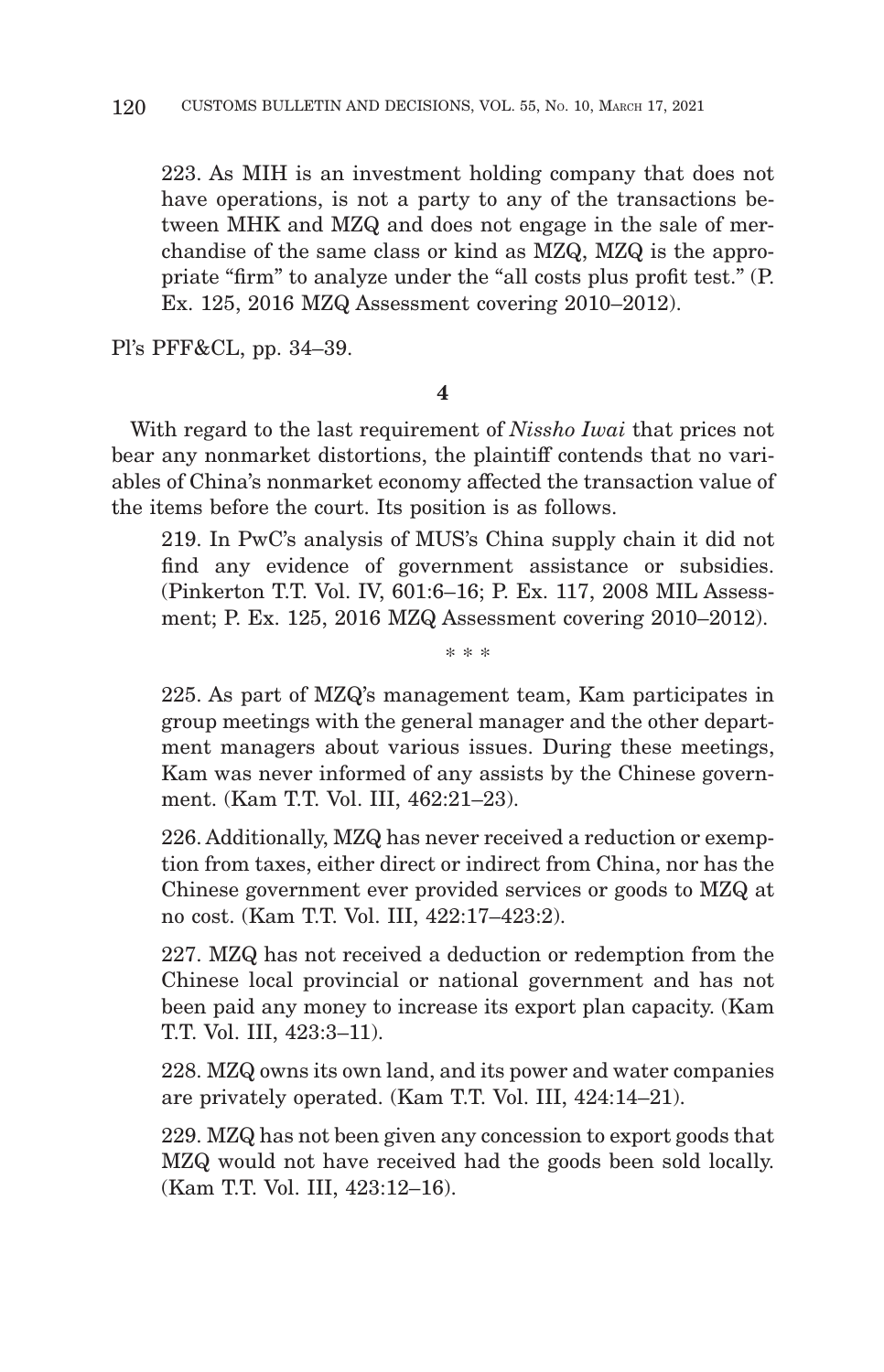230. MZQ has not been directed to hire a particular employee, or put particular persons in management positions at MZQ, by the Chinese government or Communist Party. (Kam T.T. Vol. III, 423:17–424:6).

231. MZQ has not been required to meet any quota on its production by the local or national Chinese government and is not mandated to use a specific company as its raw material suppliers. (Kam T.T. Vol. III, 424:7–425:2).

232. MZQ does not receive any contributions from either the Communist Party or the local or national government of China to defray labor costs. (Kam T.T. Vol. III, 425:3–6).

233. If the United States Government made a finding that either aluminum cookware or stainless steel cookware was either being dumped into the United States or was being subsidized in violation of United States' countervailing duty laws there would be a designation of a case number on the entry documents, specifically the Customs Form 7501. There was no evidence in any of the entry packets before the court that aluminum cookware or stainless steel from Thailand or China was subject to an anti-dumping or countervailing duties order. (Pinkerton T.T. Vol. V, 817:16–822:5; P. Exs. 157–196; 377–378, Entry Packets).

234. If there were, in fact, an anti-dumping or countervailing duty order in place, but it was overlooked in the preparation of an entry, the entry would still be flagged or rejected by the Customs Automated Broker Interface (ABI) system. The broker uses a software system known as the ABI system that automatically generates a reading to the broker that the broker must declare the anti-dumping or countervailing duty with Customs. (Pinkerton T.T. Vol. V, 819:4–22).

Pl's PFF&CL, ¶¶ 219, 225–234.

# **III**

The plaintiff contends that the evidence shows clad products manufactured by the Thai producer in Thailand from discs imported from China undergo a double substantial transformation in Thailand and are properly considered Thai-originating content for purposes of GSP calculation, and that CBP incorrectly denied its GSP claims.

# **A**

Plaintiff's witnesses testified as follows: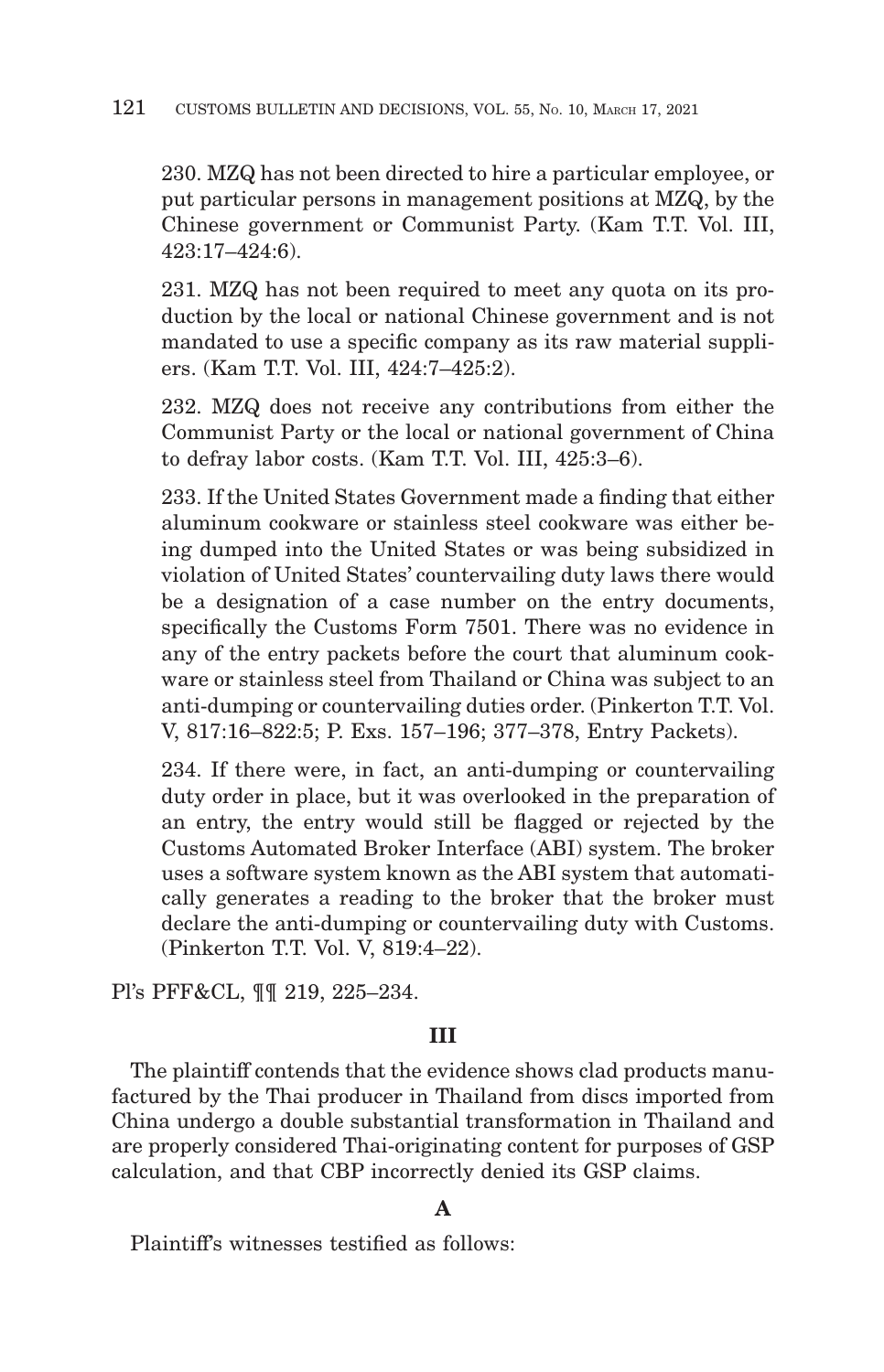241. A typical GSP calculation prepared by a corporation would consist of sections for raw materials, expenses, labor, and overhead, and also includes the selling price to calculate whether the product met the 35% foreign-content threshold requirement for GSP treatment. Meyer's GSP Calculations of the products before the Court were prepared in a manner consistent with calculations Pinkerton has seen in other companies and accepted by Customs. (Pinkerton T.T. Vol. IV, 632:5–12; 632:25–633:8).

. . .

243. PwC performed due diligence to ensure that MUS's costing sheets were accurate. It requested and reviewed manufacturer affidavits, invoices for materials, and proofs of payment to ensure accuracy. (Pinkerton T.T. Vol. IV, 495:7–496:20).

244. MIL is the largest producer of pots and pans in Thailand in terms of production volume. (Kwok T.T. Vol. I, 181:4–11).

245. Kwok was responsible for preparing the GSP calculations to determine whether products would be eligible for GSP treatment. Kwok prepares the GSP calculations at the request of a customer. (Kwok T.T. Vol. I, 181:15–183:25; P. Exs. 154–156, GSP Calculations).

246. GSP calculations are performed at the time the goods are being manufactured. (Kwok T.T. Vol. II, 304:24–305:2; P. Exs. 154–156, GSP Calculations).

247. The costs associated with manufacturing a product would not be any different if the product was ultimately shipped to the United States as opposed to being shipped to another country. (Kwok T.T. Vol. II, 311:23–312:9).

248. The GSP calculations contain eleven sections. The first section states the name of the manufacturer and the second section describes the product by SKU number. (P. Exs. 154–156, GSP Calculations).

249. The third section of the GSP calculations lists the raw materials not originating in Thailand. This includes information about the types of non-Thai originating materials used, the quantity of the non-Thai material used, and the price of non-Thai material. For SKU 71935-T, the non-Thai originating materials cost was \$4.279 which was 29.4% of the first sale price. (Kwok T.T. Vol. I, 184:24–185:14; P. Ex. 155, GSP Calculations).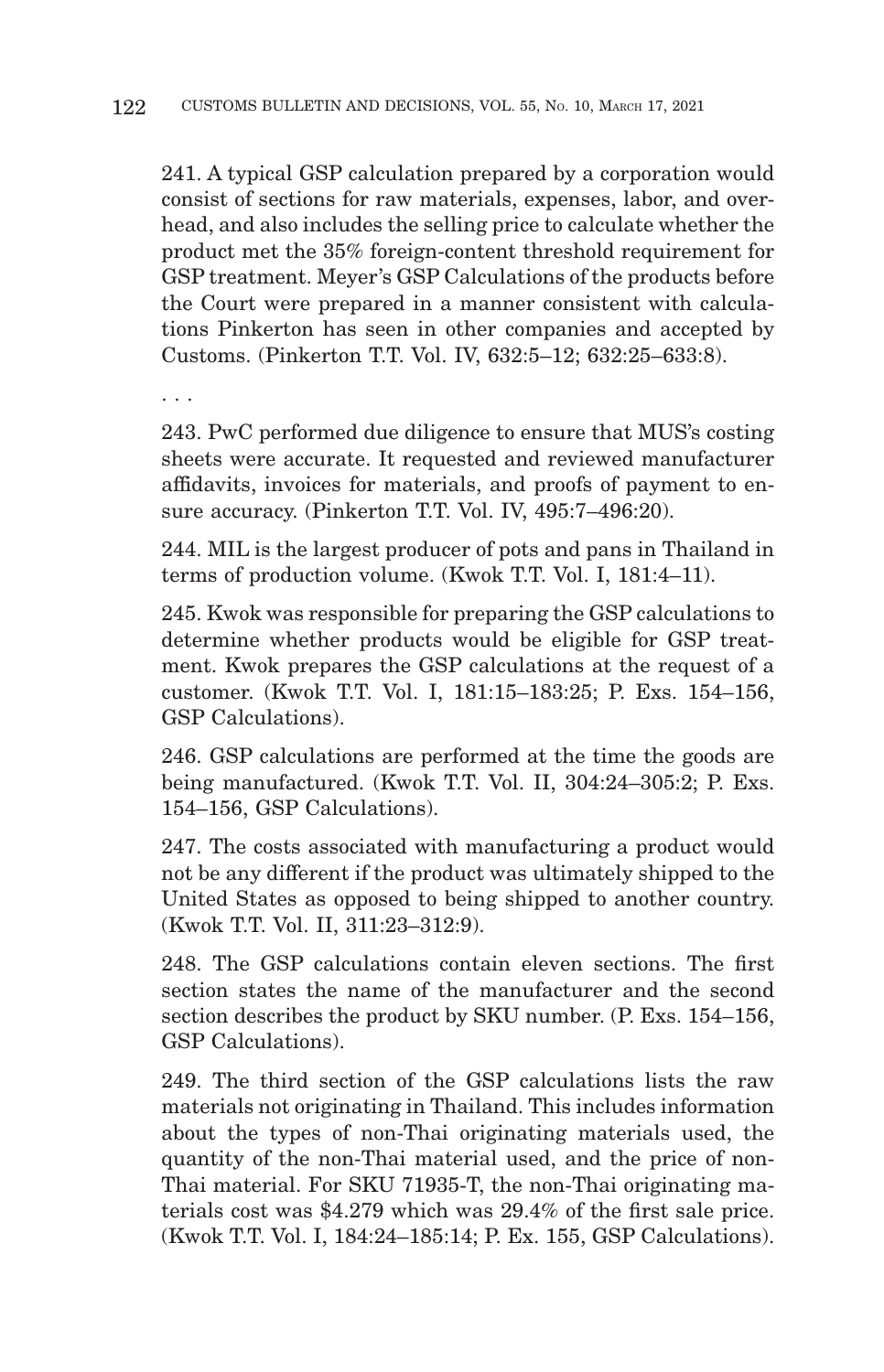250. Lids manufactured in China are included in the non-Thai originating materials section of a GSP calculation. (Kwok T.T. Vol. I, 185:15–25; P. Ex. 155, GSP Calculations).

251. The fourth section of the GSP calculations lists the raw materials originating in Thailand. This information is calculated based on bills of materials and suppliers invoices. For SKU 71935-T, the Thai originating material cost \$5.406 which was 37.1% of the first sale price. (Kwok T.T. Vol. I, 186:7–19; P. Ex. 155, GSP Calculations).

252. The fifth section of the GSP calculations is for direct expenses. This information is calculated by taking the factory's expenses for electricity, gas, and water and dividing it by the total number of items produced to get the average price per pan. For SKU 71935-T the price was \$0.6261, which was 4.3% of the first sale price. (Kwok T.T. Vol. I, 186:20–187:12; P. Ex. 155, GSP Calculations).

253. The sixth section of the GSP calculations is for labor costs. This information is calculated by taking the total cost of labor for an entire year divided by the number of items produced for that year to get the average cost of labor per item. For SKU 71935-T, the price was \$0.7717, which was 5.3% of the first sale price. (Kwok T.T. Vol. I, 187:13–20; P. Ex. 155, GSP Calculations).

254. The seventh section of the GSP calculation is manufacturing overhead. The costs associated with manufacturing overhead include the salaries of indirect production staff, depreciation, repair costs, loading tubes costs, local transportation costs. The manufacturing overhead price for SKU 71935-T was \$1.6307 which was 11.2% of the first sale price. (Kwok T.T. Vol. I, 187:21–188:13; P. Ex. 155, GSP Calculations).

255. The eighth section of the GSP calculation is the sale price. The sale price is the first sale price which is the price MMC pays to MIL for a product. The sale price for SKU 71935-T is \$14.56. (Kwok T.T. Vol. I, 188:14–189:7; P. Exs. 155, GSP Calculations and . . . Ex. 190, Entry Packet).

256. The ninth section of the GSP calculation is the qualified local content. This is calculated by adding the local materials cost, the direct expenses, direct labor costs, and manufacturing overhead. The qualified local content for SKU 71935-T was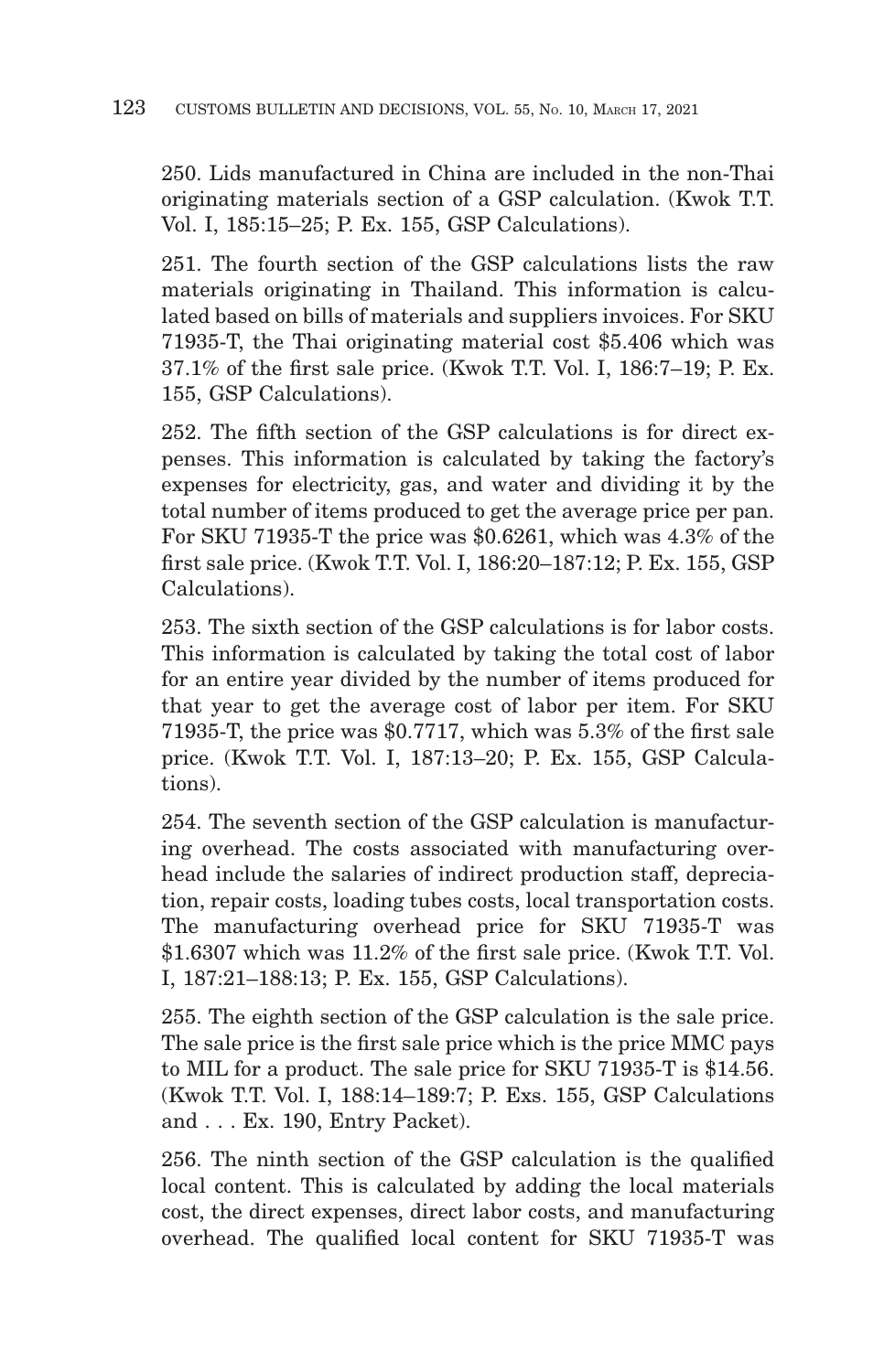\$8.434 which was 57.9% of the first sale price. (Kwok T.T. Vol. I, 189:8–190:4; P. Ex. 155, GSP Calculations).

257. The qualified local content for SKU 71935-T was above the 35% threshold required to be GSP eligible. (Kwok T.T. Vol. I, 190:5–7; P. Ex. 155, GSP Calculations).

258. The qualified local content for SKU 30575-T was 37.7% of the first sale price. Therefore, the qualified local content was above the 35% threshold required to be GSP eligible. (Kwok T.T. Vol. I, 191:13–193:14; P. Ex. 375, Product Catalogue SKU No. 30375-T and P. Ex. 379, Calculations SKU No. 30375-T).

Pl's PFF&CL, pp. 43–46.

### **B**

Regarding the issue of double substantial transformation, the plaintiff contends it proved the following:

235. MIL has one factory, which is located in Laem Chabang, Thailand. There are four division departments within the factory: (i) aluminum; (ii) hard anodized; (iii) advanced automated production; and (iv) stainless steel. (Kwok T.T. Vol. I, 158:18–159:10).

236. The MIL factory employs 2,000 to 3,000 people. (Kwok T.T. Vol. I, 159:11–13).

237. In 2018, MIL produced about 75,000 pots per day. At times, MIL has produced more than 100,000 pots a day for a given year. (Kwok T.T. Vol. II, 240:12–16; 240:23–241:8).

238. MIL engages in a complex multi-step manufacturing process in order to manufacture its goods. MIL utilizes complex machinery that requires specialized skill and training. (See infra Findings of Fact at ¶ 272). For example, SKU 30382-T requires fourteen steps and thirty-four employees in order to manufacture just one pan. . . .

\* \* \*

239. MIL manufactures certain clad products in Thailand that were disqualified from GSP treatment because the materials from which the products are developed originated as metal discs from China. Customs determined during the audit of MUS and the IAR that there was no "double substantial transformation" of those discs sufficient to make the metal become "Thaioriginating" material for purposes of GSP calculations. (P. Ex.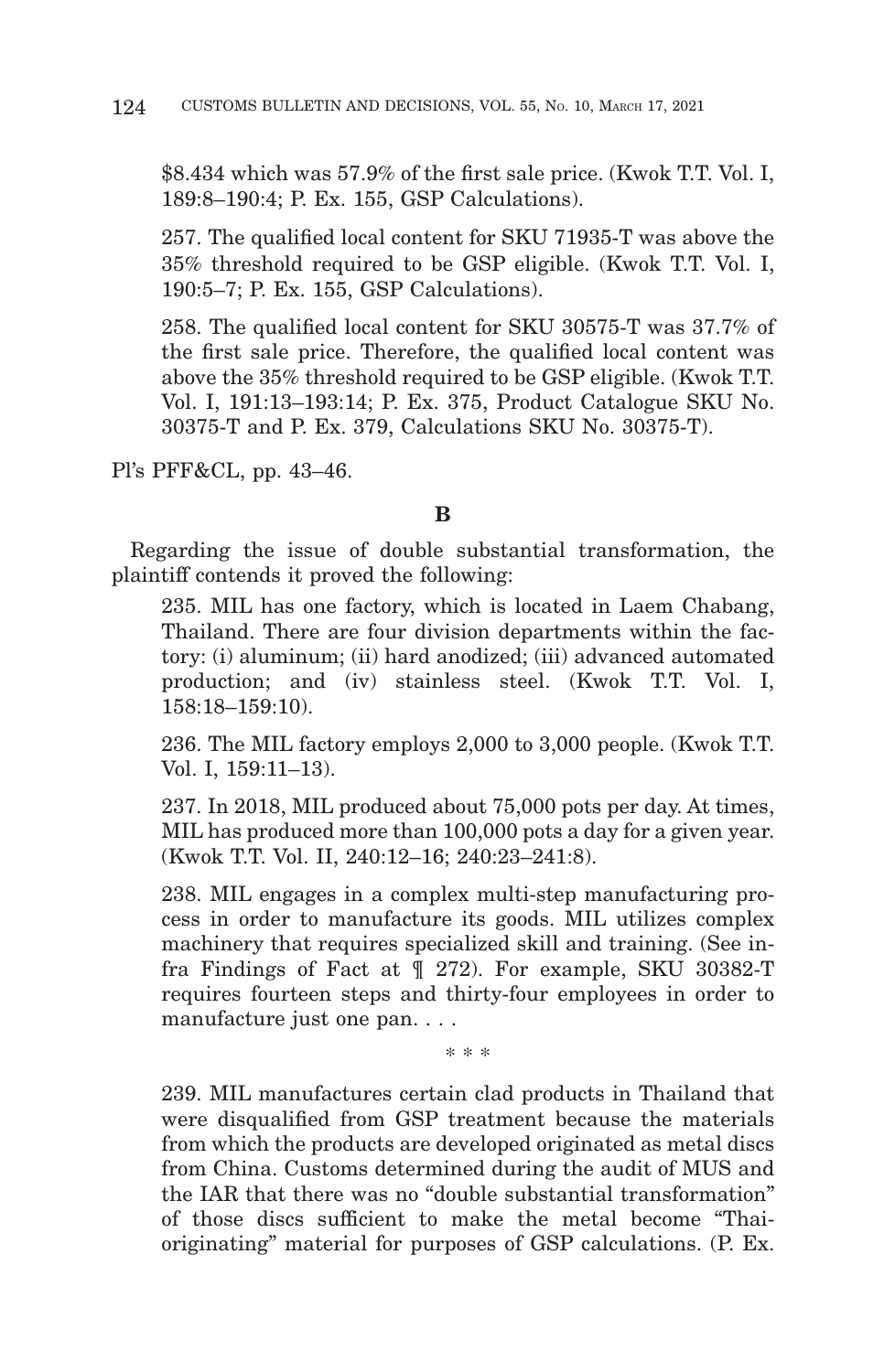20, Office of Field Operations Referral Audit Report; P. Ex. 81, Letter re: Statement of Fact contained in Internal Advice Response with attachments).

240. If clad metal input materials are not subject to a double substantial transformation, they are treated as non-qualifying materials for purposes of a GSP calculation. However, if the manufacturing processes constitute a double substantial transformation, then the cost of clad metal materials would be moved from the non-Thai originating bucket into the Thai originating bucket. Therefore, these products would meet or exceed the 35% requirement threshold and would be entitled to GSP treatment. This would apply to the following products currently before the court: SKU Nos. 30503-T, 30504-T, 30510-T, 30511-T, 30522-T, 30382-T. (Pinkerton T.T. Vol. IV, 493:11–21; P. Exs. 370–374; 376).

\* \* \*

259. When a product is substantially transformed at least twice ("double substantial transformation") raw materials that did not originate from Thailand may be treated as local materials for the purposes of a GSP calculation. For example, the clad metal product used to manufacture SKU 30382-T is currently listed as non-Thai originating material in the GSP calculations. However, if it is determined the clad metal is doubly substantially transformed then the costs associated with the clad metal would be treated as Thai-originating material. (Kwok T.T. Vol. I, 193:25–194:10; 194:20–197:2; P. Ex. 376, Product Catalogue SKU No. 30382-T and P. Ex. 380, Calculations SKU No. 30382- T).

260. In its analysis, PwC determined that there was a double substantial transformation for the clad material that came in discs. PwC made this determination by analyzing the flowchart describing each stage of the production, reviewing and analyzing case law and customs rulings relating to double substantial transformation. (Pinkerton T.T. Vol. IV, 620:17–621:23).

261. SKU 30382-T is a Food Network, ten-piece clad cookware set. (Kwok T.T. Vol. II, 204:7–10; P. Ex. 376, Product Catalogue SKU No. 30382-T).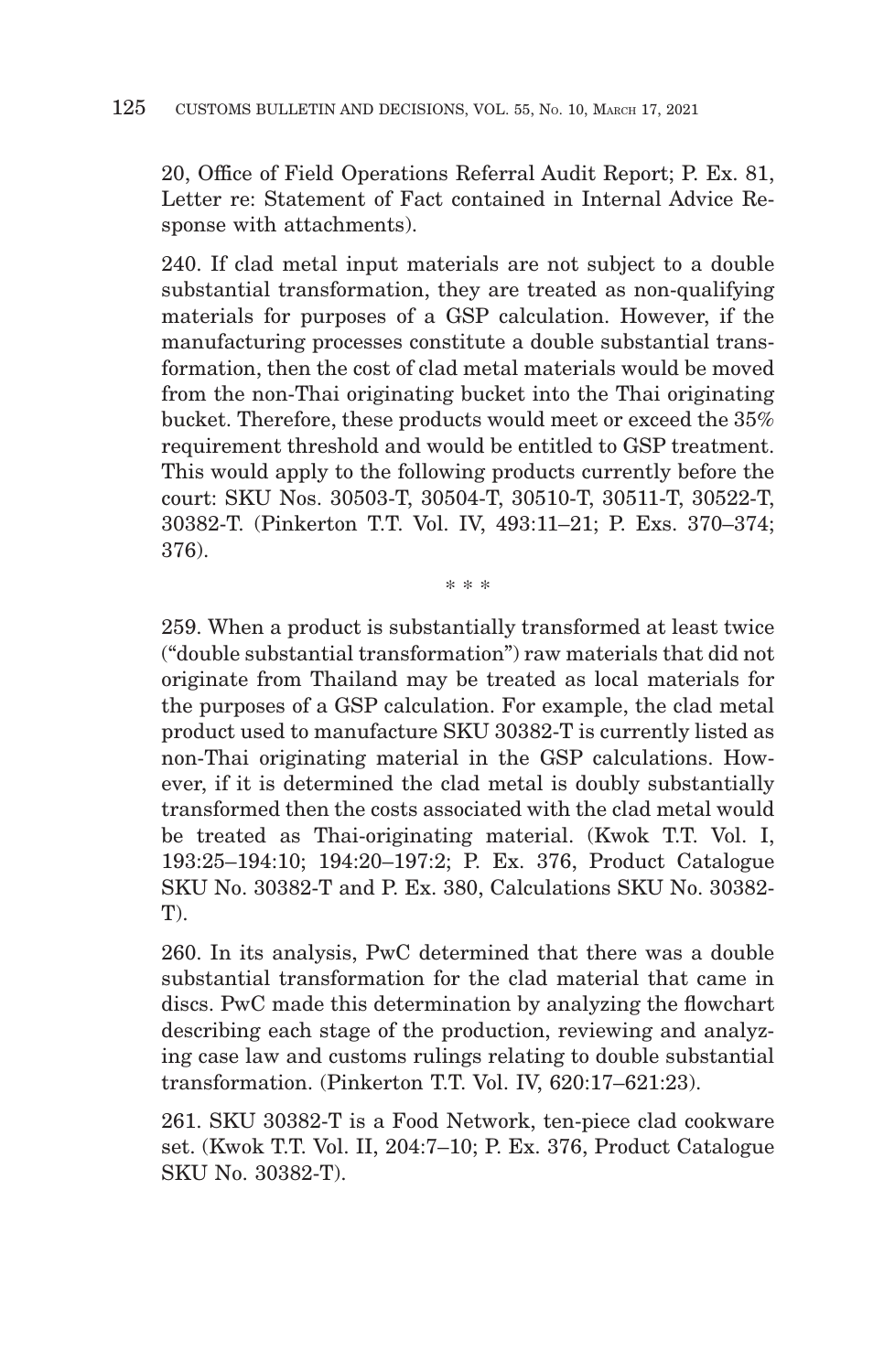262. The GSP calculations prepared by Kwok for SKU 30382-T identified the clad metal in the non-Thai originating material. (Kwok T.T. Vol. II, 204:11–19; P. Ex. 380, GSP Calculations SKU No. 30382-T).

263. SKU 30382-T was manufactured by MIL in Thailand. (P. Ex. 133, Production video of manufacturing process SKU 30382-  $T$ ).

264. There are fourteen steps required for manufacturing the clad frying pan that is part of the SKU 30382-T Food Network ten-piece set. (P. Ex. 369, SKU 30382-T Details of Process Flow & No. of Workers; P. Ex. 133(a)-(n), frying pan demonstrative of manufacturing steps).

265. The first step in manufacturing the frying pan is known as lubricating. During this step grease is put on the clad disc to prevent the disc from forming cracks, scratches or dents during the manufacturing process. One worker is used for this step. (Kwok T.T. Vol. II, 205:11–23; P. Ex. 133a; P. Ex. 369).

266. The disc used for manufacturing the frying pan is imported from China. (Kwok T.T. Vol. II, 206:16–18; P. Ex. 380, GSP Calculation SKU No. 30382-T).

267. The second step in manufacturing the frying pan is known as deep drawing. During this step the circular disc is transformed into a WIP shell. One worker is used for this step. (Kwok T.T. Vol. II, 206:21–207:11; P. Ex. 133b; P. Ex. 369).

268. The Government concedes that after the deep drawing stage a substantial transformation has occurred. (Kwok T.T. Vol. II, 207:16–24; Government Opening Statement/Judicial Admission Vol. I, 66:22–67:5).

269. The third step in manufacturing the frying pan is known as edge cutting. The purpose of this step is to make the height of the pot even so that a lid can be placed on the pan. One worker is used for this step. (Kwok T.T. Vol. II, 208:7–21; P. Ex. 133c; P. Ex. 369).

270. The fourth step in manufacturing the frying pan is known as degreasing. The purpose of this step is to remove the grease and clean the WIP shell. One worker is used for this step. (Kwok T.T. Vol. II, 209:9–18; P. Ex. 133d; P. Ex. 369).

271. The fifth step in manufacturing the frying pan is known as bottom flattening. The purpose of this step is to flatten the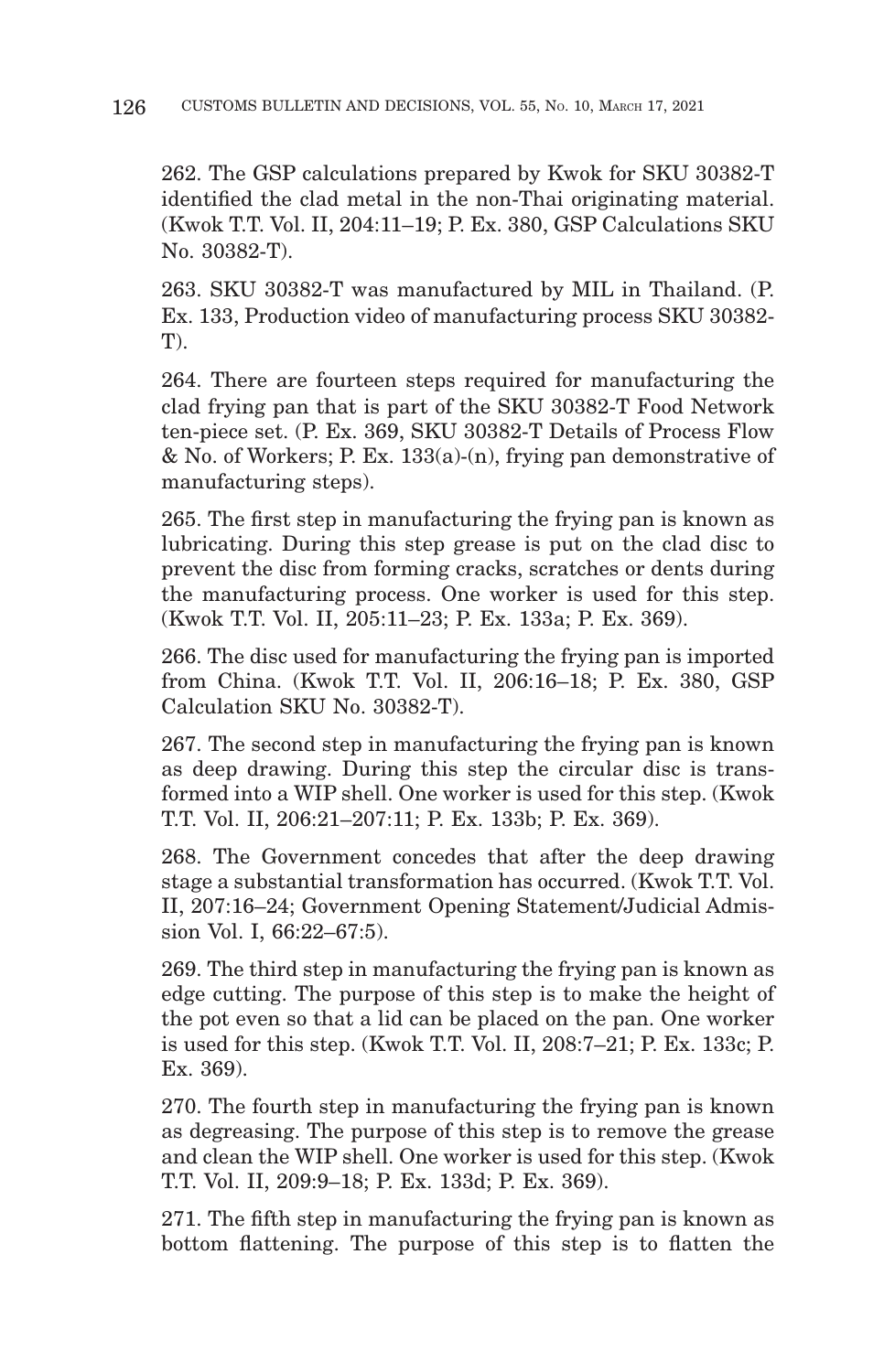bottom to facilitate the production of the pan in the subsequent steps. One worker is used for this step. (Kwok T.T. Vol. II, 210:13–211:5; P. Ex. 133e; P. Ex. 369).

272. The sixth step in manufacturing the frying pan is known as rim sunray. The purpose of this step is to remove burr (sharp edges) from the WIP shell. One worker, who requires special training, is used for this step. (Kwok T.T. Vol. II, 211:8–212:15; P. Ex. 133f; P. Ex. 369).

273. After the sixth step, known as the rim sunray, the WIP shell is able to be commercially sold by MIL to other producers of cookware as a WIP shell – an item of commerce different than the finished pot or pan. In fact, other companies that manufacture pots and pans have bought the WIP shells following step six. (Kwok T.T. Vol. II, 212:19–213:9; 231:4–6; Pinkerton T.T. Vol. IV, 621:24–622:25; P. Ex. 133, Production video of manufacturing process for SKU 30382-T; P. Ex. 369; P. Ex. 376).

274. MIL can sell its product for a higher price when the product is completed than after it goes through the deep drawing stage. In other words, each product increases in value as it goes through each manufacturing stage. (Kwok T.T. Vol. II, 312:10–19; P. Exs. 133, 133b, and 133n)

275. The seventh step in manufacturing the frying pan is known as exterior bottom sunray. The purpose of this step is to remove the scratches and dents on the bottom of the WIP shell. One worker is used for this step. (Kwok T.T. Vol. II, 213:18–214:7; P. Ex. 133g; P. Ex. 369).

276. The eighth step in manufacturing the frying pan is known as interior embery "u". The purpose of this step is to make the pan shiny, but also to help improve food release while cooking. Seven workers are used for this step. (Kwok T.T. Vol. II, 214:8–215:3; P. Ex. 133h; P. Ex. 369).

277. The ninth step in manufacturing the frying pan is known as exterior mirror polishing. The purpose of this step is to polish the pan for aesthetic purposes to entice more consumers to purchase the pan. Six workers are used for this step. (Kwok T.T. Vol. II, 215:6–25; P. Ex. 133i; P. Ex. 369).

278. The tenth step for manufacturing the frying pan is known as cleaning. The purpose of this step is t[o] cleanse the stains from the wax. Six workers are used for this step. (Kwok T.T. Vol. II, 216:2–9; P. Ex. 133j; P. Ex. 369).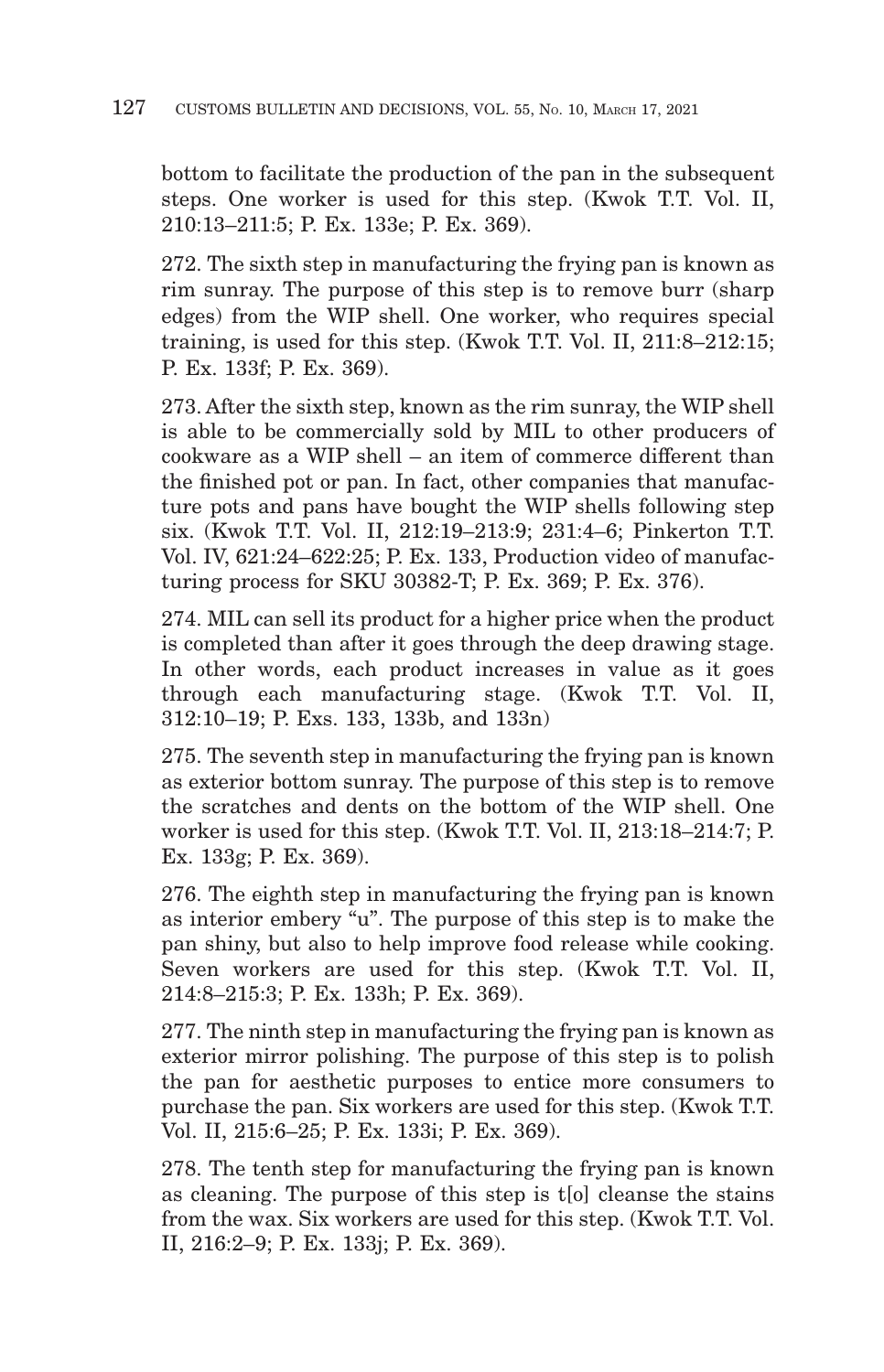279. The eleventh step for manufacturing the frying pan is known as re- flattening. The purpose of flattening the pan for a second time is help make the cooking oil distribute evenly and to prevent the pan from spinning when placed on a flat surface. Two workers are used for this step. (Kwok T.T. Vol. II, 217:6–218:3; P. Ex. 133k; P. Ex. 369).

280. The twelfth step for manufacturing the frying pan is known as laser marking. The purpose of this step is to mark the volume and diameter of the pan with a laser machine. One worker is used for this step. (Kwok T.T. Vol. II, 218:6–19; (P. Ex. 133l; P. Ex. 369).

281. The thirteenth step for manufacturing the frying pan is known as handle hole punching. The purpose of this step is to prepare the pan for the addition of the handle. One worker is used for this step. (Kwok T.T. Vol. II, 218:22–219:12; (P. Ex. 133m; P. Ex. 369).

282. The fourteenth step for manufacturing the frying pan is known as handle riveting. The purpose of this step is to add the handle to the pan. The addition of the handle is necessary in order to safely use this item as cookware and increases the value of the pan. Four workers are used for this step. (Kwok T.T. Vol. II, 219:15–25 (P. Ex. 133n; P. Ex. 369).

283. After the fourteenth step the frying pan is a finished product. (Kwok T.T. Vol. II, 220:2–6).

284. In total thirty-four workers worked on this one finished product. (Kwok T.T. Vol. II, 221:8–11; P. Ex. 369).

285. The other clad pans that MIL manufactures go through a substantially similar manufacturing process at MIL. This would include the clad metal open skillet pan, clad saucier, clad chef's pan, clad covered braiser, and clad butter warmer. (Kwok T.T. Vol. II, 221:12–16; 221:25–223:23; P. Exs. 371–375, Product Catalogues).

286. The Government failed to challenge that the clad products underwent double substantial transformation or offer any evidence that Meyer is not entitled to consider the imported clad metal discs to be "Thai-originating" material for purposes of its GSP calculations.

Pl's PFF&CL, pp. 41–50.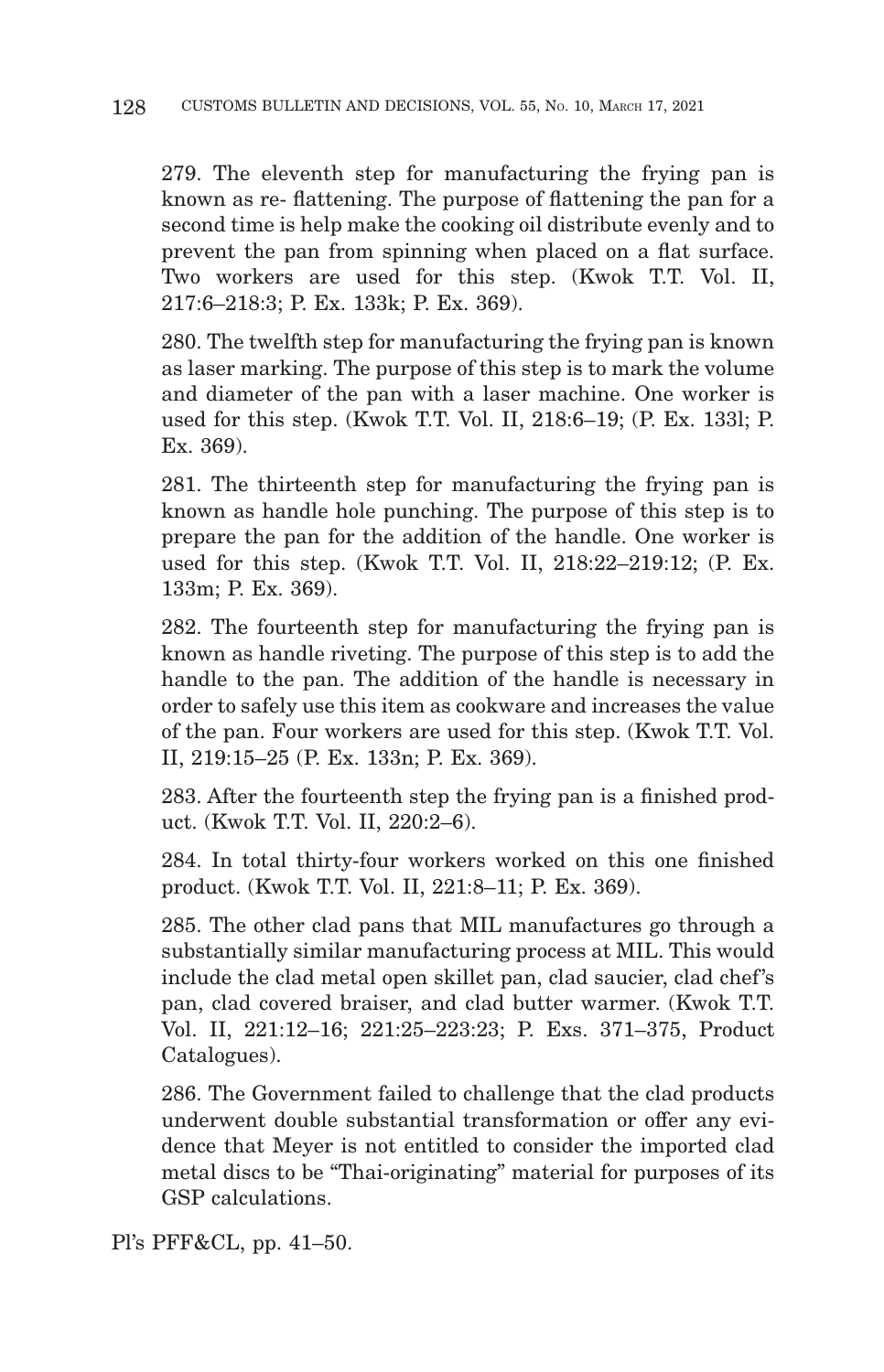## **C**

Lastly, plaintiff's papers relate a lengthy narrative contesting CBP's audit findings, and recounting how, in its view, CBP made numerous errors in its consideration of Meyer's first sale and GSP claims (Pl's  $PFF\&CL$ , pp.  $51-64$ ) — none of which influence consideration of this matter at this point, *de novo*, and need not, therefore, be related here. However, the plaintiff also contends CBP was wrong in denying GSP treatment to products imported by Meyer through the Thai supply chain by virtue of the inclusion of glass lids from China, noting that CBP headquarters, in its response to Meyer's internal advice request, denied GSP treatment to products imported by Meyer through Thailand that included glass lids from China even if the total percentage of Thai-originating product was above 35%. Pl's PFF&CL, p. 63, referencing Pl's Ex. 81 (Letter re: Statement of Fact contained in Internal Advice Response with attachments). The plaintiff also calls attention to the fact that this court determined by way of partial summary judgment that it was improper to disqualify an entire product or set just because it had glass lids imported from China if the product otherwise had 35% or more Thai-originating content. *Id*. at 63 (citation omitted).

#### **IV**

# **A**

Regarding its renewed objection to consideration of plaintiff's exhibits 119, 125, 154, 155, 156, 379, and 380 and trial testimony based thereon on the ground that the plaintiff failed to comply with Rule 1006 of the Federal Rules of Evidence, the defendant points out:

1. Plaintiff's Exhibit 119 is a 3-year weighted average benchmarking study prepared by the transfer pricing team at PWC. Vol. 4 at 583:5–16.

2. In providing his expert opinion, Mr. Pinkerton considered Plaintiff's Exhibit 119. Vol. 5 at 718:14–18.

3. In connection with preparing Plaintiff's Exhibit 119, screening criteria is used to select comparable companies, financial statements and other financial reports are reviewed. Vol. 4 at 599:3–10.

4. In connection with the preparation of Plaintiff's Exhibit 119, the PWC transfer pricing team extracted data from certain databases and placed it into an Excel file. Vol. 5 at 715:11–20.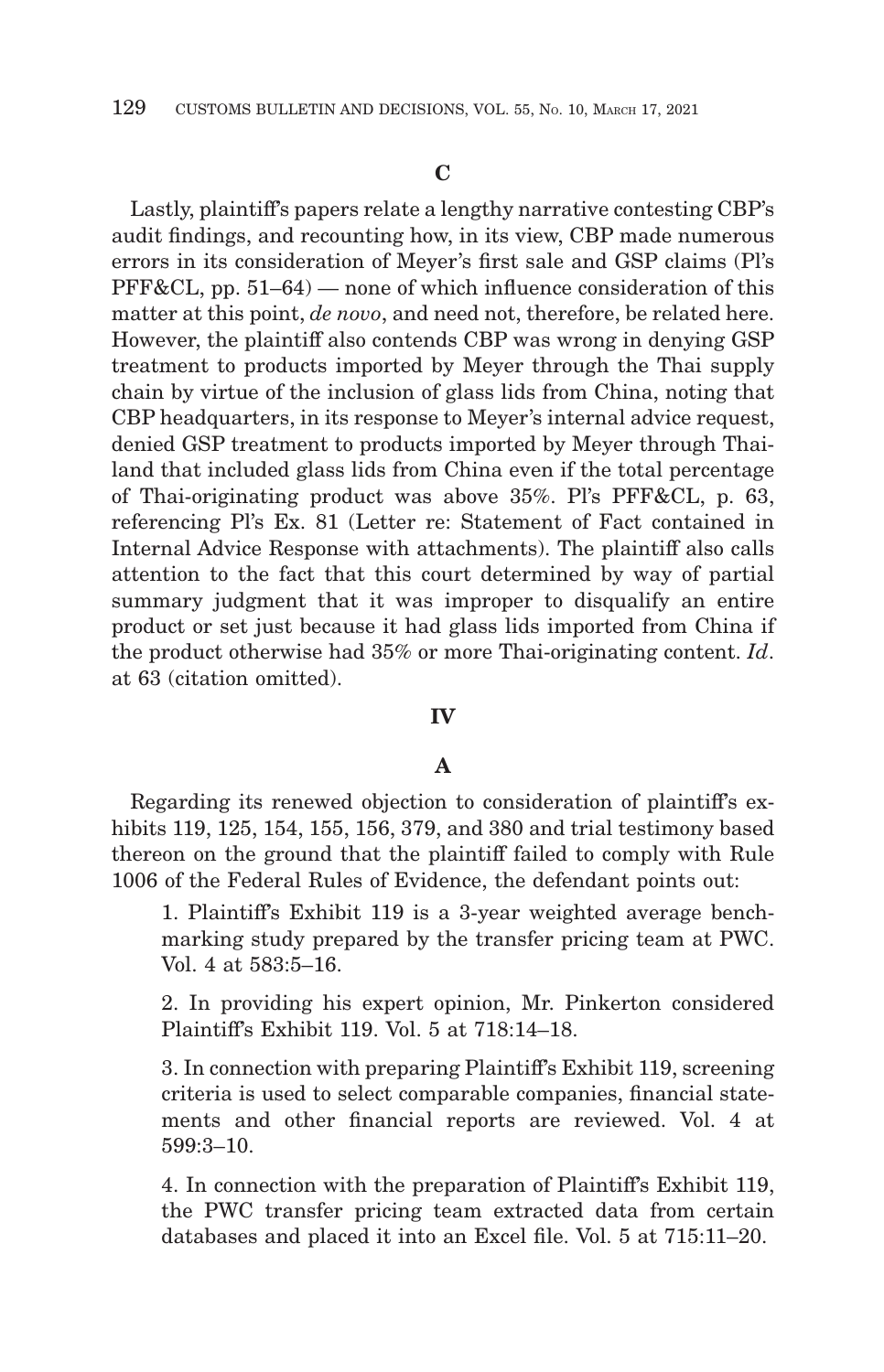5. Mr. Pinkerton did not provide a copy of the Excel file, which was used to generate the benchmarking study, to the Government in response to the deposition and document subpoena. Vol. 5 at 715:21–715:2, 718:14–719:4.

6. Mr. Pinkerton did not provide to the Government any of the financial statements, screening criteria, or work files of PWC used in preparing Plaintiff's Exhibit 119. Vol. 5 at 772:7–773:14.

7. Meyer did not provide to the Government or the Court a list and copies of the documents used in preparing Plaintiff's Exhibit 119. See Pl. Exs. moved into evidence.

8. Plaintiff's Exhibit 125 is a study prepared by PWC on behalf of Meyer assessing transaction value under the first sale method for related parties for which Plaintiff's Exhibit 119 was a part. Vol. 4 at 603:14–23.

9. Plaintiff's Exhibit 125 is intended for Meyer's use and benefit and "is not intended for, nor may it be relied upon by, any other party." Pl. Ex. 125 at MUS044865.

10. Plaintiff's Exhibit 125 is dated May 13, 2016 and was prepared during the pendency of this litigation. Pl. Ex. 125 at MUS044863.

11. In preparing Plaintiff's Exhibit 125, PWC used financial data and sample transactions for the fiscal years 2010, 2011, and 2012. Pl. Ex. 125 at MUS044866.

12. In preparing Plaintiff's Exhibit 125, PWC's transfer pricing team:

- (i) prepared its benchmarking study (Plaintiff's Exhibit 119) relying on databases and applying data screens (Pl. Ex. 125 at MUS044882–885);
- (ii) reviewed underlying agreements, payment procedures and other documentation between the China Producer and Meyer Hong Kong (Pl. Ex. 125 at MUS044888);
- (iii) compared profit margins of Meyer Hong Kong and Meyer Trading Company based on financial information (Pl. Ex. 125 at MUS044889);
- (iv) analyzed two sample transactions by using detailed cost breakdown spreadsheets containing costed bills of materials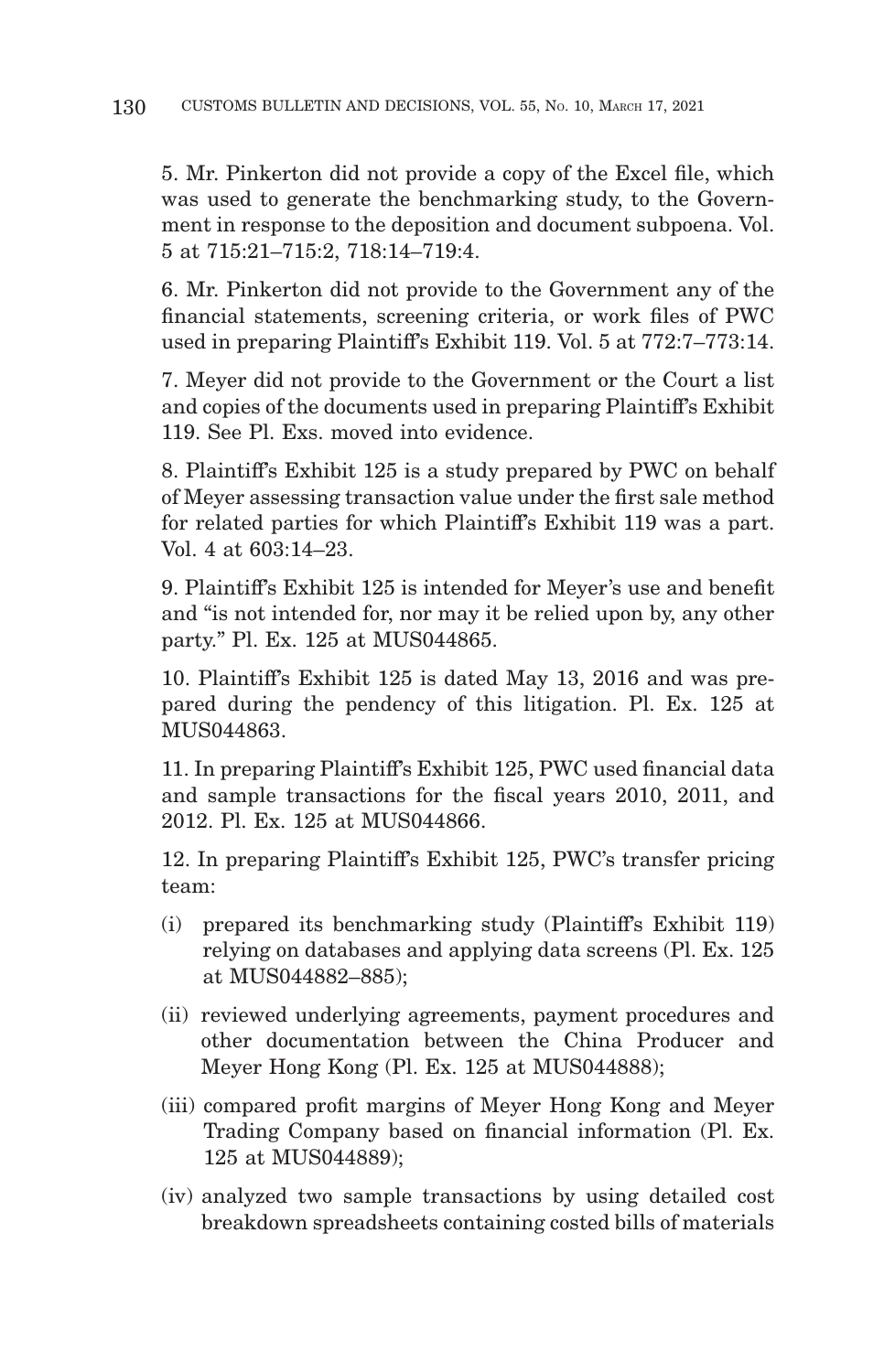and allocated amounts for labor expense, and manufacturing overhead, and direct expense (Pl. Ex. 125 at MUS044890);

- (v) reviewed purchase orders and commercial invoices through all steps of the two-tiered transaction (Pl. Ex. 125 at MUS044891–92); and
- (vi) reviewed financial statements of the China Producer (Pl. Ex. 125 at MUS044892).

13. In Plaintiff's Exhibit 125, PWC states: "After agreeing on all contractual terms such as product specifications, prices and quantities with the distribution arms, Meyer Hong Kong will place a manufacturing order to the China Producer." Pl. Ex. 125 at MUS044867.

\* \* \*

18. Meyer did not provide to the Government or the Court a list and copies of the documents and information underlying Plaintiff's Exhibit 125. See Pl.'s Exs. moved into evidence.

19. Plaintiff's Exhibits 154 (sku 76744-T), 155 (sku 50003-T), 156 (sku 74930-T), 379 (sku 30575-T), and 380 (sku 30382-T) are calculations prepared by Mr. Kwok, of the Thai Producer, to satisfy the third requirement for GSP eligibility under 19 U.S.C.  $§$  2463(a)(2)(A) (i.e., "the sum of (a) the cost or value of the material produced in the BDC plus (b) the direct costs of processing operations performed in the BDC must not be less than 35% of the appraised value of such article at the time of its entry into the customs territory of the United States"). Vol. 1 at 181:15–182:22, 191:23–192:17, 194:11—195:21.

20. Mr. Kwok only prepares GSP calculations if the customer requests them. Vol. 1 at 183:4–11.

21. The GSP calculations are based on bills of materials, suppliers' invoices, expenses for gas, electricity, water, labor costs, and overhead (salaries of indirect production staff, depreciation, costs for repairs, loading tubes, local transportation, and percentage of raw materials) and the selling price noted on the calculation is the first sale price reflected on the invoice from the Thai Producer to Meyer Macau. Vol. 1 at 185–189.

22. Meyer did not provide to the Government or the court a list and copies of the documents backing up the GSP calculations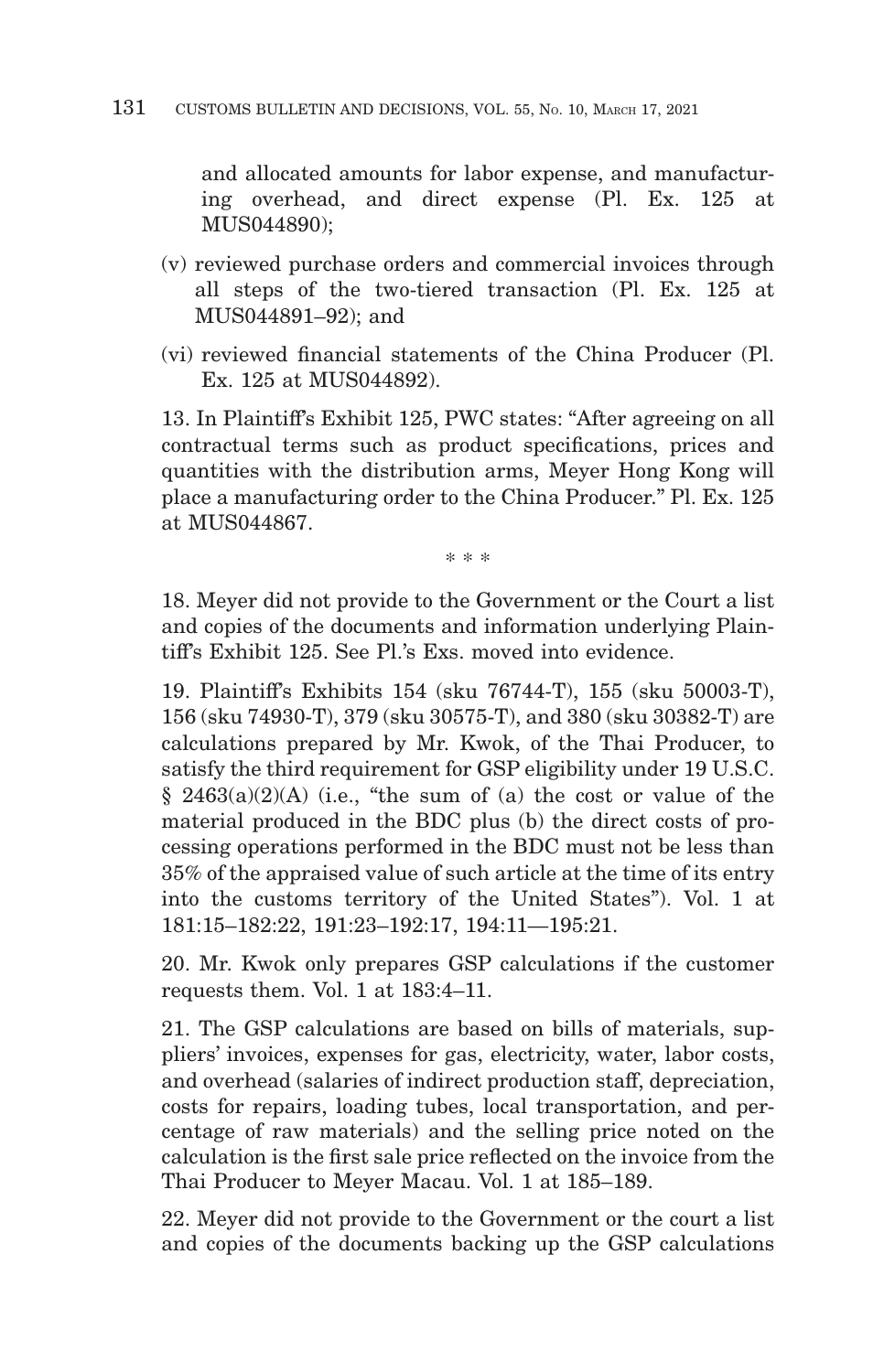reflected in Plaintiff's Exhibits 154, 155, 156, 379, and 380. *See* Pl.'s Exs. moved into evidence.

#### Def. PFF&CL, pp. 9–11.

As previously alluded to, the defendant proposes the following conclusions: Plaintiff's Exhibits 119 (3-year weighted average benchmarking study), 125 (2016 Assessment of Transaction Value between the China Producer and Meyer Hong Kong), 154 (GSP calculation for sku 76744-T), 155 (GSP calculation for sku 50003-T), 156 (GSP calculation for sku 74930-T), 379 (GSP calculation for sku 30575-T), and 380 (GSP calculation for sku 30382-T) constitute summary documents and are subject to FRE 1006. As such, Meyer was required to (i) establish that the volume of the underlying documents could not be conveniently examined by the court; (ii) provide the Government with a list or description of the underlying documents; and (iii) make the underlying documents available to the Government. *Id*. at 11.

"The purpose of the availability requirement is to give the opposing party an opportunity to verify the reliability and accuracy of the summary prior to trial." *Amarel*, *supra*, 102 F.3d at 1516. Plaintiff's Exhibit 125 claims that Meyer Hong Kong set the prices with the China producer when the evidence adduced at trial established otherwise. The facts in the paragraphs above illustrate why compliance with FRE 1006 is required. Meyer did not satisfy any of the prerequisites of FRE 1006. Therefore, Plaintiff's Exhibits 119, 125, 154, 155, 156, 379 and 380 must be excluded as inadmissible. *Id*., Def. PFF&CL, pp. 11–12 (citation omitted). Similarly, testimony reciting information from these inadmissible documents should be disregarded. *See Thompson v. United States*, 342 F.2d 137,140 (5th Cir. 1965) (counsel should not be permitted to elicit testimony under the guise of refreshing recollection through use of a prepared document to obviate the necessity of introducing original records). Accepting testimony based on inadmissible summaries would undermine the very reason for FRE 1006 and should be rejected. *Id*. at 12.

#### **B**

The defendant also argues that testimony based on documents that were not produced in discovery should be disregarded, and that the testimony of a biased witness should be accorded the appropriate weight. It points out that the rules of the court require a party to supplement disclosures and responses. USCIT Rule 26(e). Specifically, with respect to "an expert whose report must be disclosed under Rule  $26(a)(2)(B)$ , the party's duty to supplement extends both to information included in the report and to information given during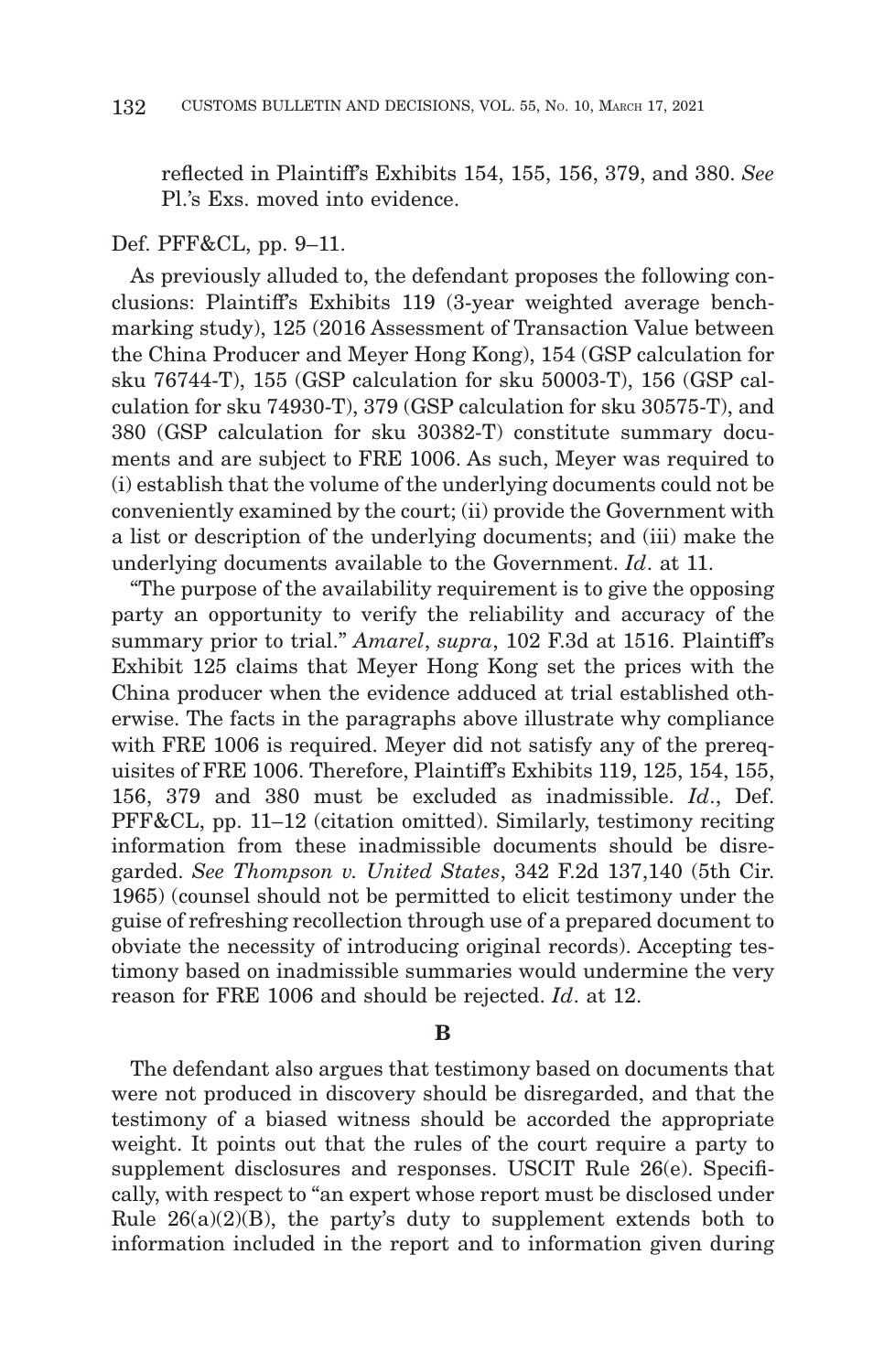the expert's deposition." *See* CIT Rule 37(c)(1); *see also Ortiz-Lopez v. Sociedad Espanola de Auxilio Mutuo Y Beneficiencia de Puerto Rico*, 248 F.3d 29, 34 (1st Cir. 2001).

During trial, the plaintiff elicited testimony from Mr. Pinkerton, as both a fact witness and an expert witness, that was based, in part, on documents he relied upon in forming his expert opinion and issuing his export report, such as:

- the PWC benchmarking analysis (Pl. Ex. 119);
- the PWC Assessment of Transaction Value (Pl. Ex. 125) prepared in connection with this litigation;
- the PWC Assessment of Transaction Value (Pl. Ex. 117) for transactions between the Thai Producer and Meyer Macau;
- the documentation representing the document flow between the three entities in the two-tiered transactions; and
- samples, costs sheets, videos, and interim steps that the Chinese steel blank undergoes in Thailand.

However, the defendant continues, not all of the underlying documents upon which Mr. Pinkerton relied in offering his expert opinion were produced to the government during discovery, notwithstanding that such documents were the subject of a subpoena to Mr. Pinkerton. Therefore, the defendant argues for findings of fact as follows:

1. At the time of his deposition, Mr. Pinkerton, as an expert, was required to provide the Government with all the documents he considered in forming his expert opinion. Vol. 4 at 489:11–16.

2. In connection with the deposition of Mr. Pinkerton as an expert, the government served a subpoena with an attached Schedule A, which sought certain documents. Vol. 5 at 716:3–13, 25.

3. Among the documents sought of Mr. Pinkerton were documents referenced in his expert report, documents considered in forming the opinions in his expert report, documents relied upon in forming the opinions in his report, databases or other information repositories from which he obtained information for his report. Vol. 5 at 717:17–718:13.

4. The benchmarking study that is Plaintiff's Exhibit 119 is one of the documents Mr. Pinkerton relied upon in forming his expert opinions. Vol. 5 at 718:14–18.

5. Plaintiff's Exhibit 119 was developed in or about 2016, during the pendency of this litigation. Vol. 4 at 583:5–16.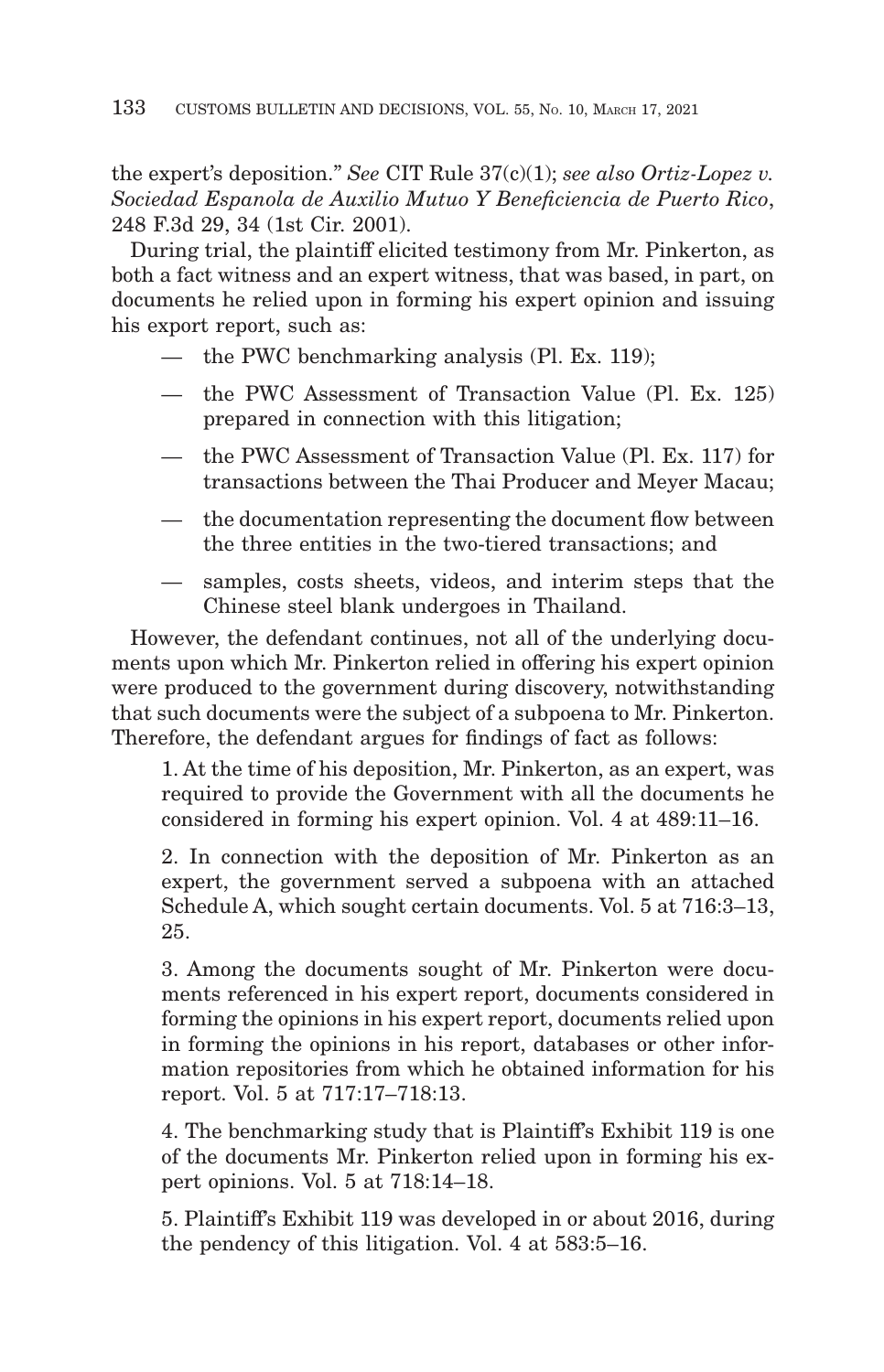6. In connection with the preparation of the benchmarking study that is Plaintiff's Exhibit 119, the PWC transfer pricing team extracted data from certain databases and placed it into an Excel file. Vol. 5 at 715:11–20.

7. In connection with preparing Plaintiff's Exhibit 119, the PWC transfer pricing team used screening criteria and reviewed financial statements to select comparable companies. Vol. 5 at 737:25–740:6.

8. In obtaining comparables for the China Producer for the benchmarking study, Mr. Pinkerton relied on information provided by the China Producer to exclude certain manufacturers. Vol. 4 at 595:12–597:4.

9. Mr. Pinkerton did not provide a copy of the Excel file prepared by the PWC transfer pricing team, which was used to generate the benchmarking report, to the Government in response to the deposition and document subpoena. Vol. 5 at 715:21–715:2, 718:14–719:4.

10. Mr. Pinkerton did not search any of the databases used by the PWC transfer pricing team to gather information for the benchmarking study to determine whether they contained data from any of the Meyer entities involved in the transactions at issue. Vol. 5 at 719:12–18.

11. Mr. Pinkerton testified that in many cases when PWC does a court presentation part of the documentation binder is the financials of the entity, so they can actually do the comps themselves to verify that PWC's calculations match what the financials state. Vol. 5 at 726:14–727:11.

12. Mr. Pinkerton's expert opinion on first sale considered the information in the port binder. Vol. 5 at 727:24–728:9.

13. Mr. Pinkerton did not provide the documents in the port binder, and testified that there's thousands of documents, such as general ledgers, charts of accounts, debit/credit memos that he might have considered in forming his expert opinion that were not produced in response to the Government's subpoena. Vol. 5 at 728:10–729:9.

14. In connection with providing an opinion concerning the double substantial transformation issue, Mr. Pinkerton viewed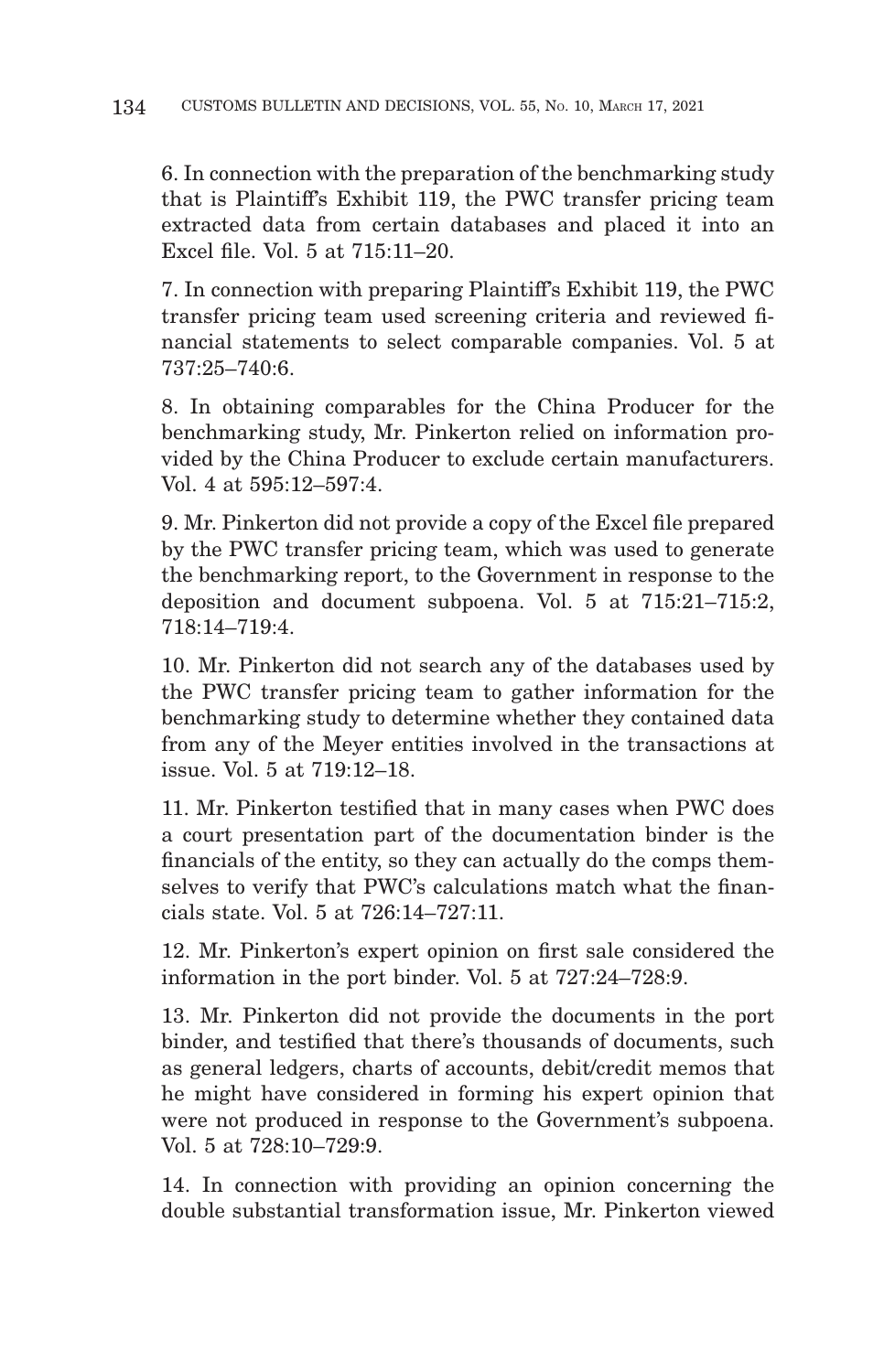physical samples but could not confirm that the samples submitted by Meyer at trial were the samples he viewed. Vol. 4 at 488:4–9.

15. Mr. Pinkerton did not provide the samples to the Government in connection with his expert report. Vol. 4 at 488:18–20.

16. Mr. Pinkerton was unable to recall which samples he looked at that were included in his expert report. Vol. 4 at 489:2–7.

17. Mr. Pinkerton has been representing Meyer since approximately 2006 when he was engaged to assist Meyer in conducting a review as to whether Meyer could use first sale appraisement on its transactions from the Thai Producer through Meyer Macau and unrelated China vendors through Meyer Trading Company. Vol. 4 at 501:11–15.

18. Mr. Pinkerton was retained to serve as an expert for Meyer during this litigation.

Def. PFF&CL, pp. 13–14.

The defendant proposes the following conclusions of law: Mr. Pinkerton's dual role as an advisor to Meyer and as an expert witness renders him a biased witness at trial and his testimony should only be afforded an appropriate amount of weight, if any at all. Mr. Pinkerton's failure to provide subpoenaed documents to the government, and Meyer's failure to place such documents before the court at trial, should render inadmissible the information recalled about them by Mr. Pinkerton. However, if the court determines to consider such information, it should be afforded an appropriate amount of weight, if any at all. *Id.* at 15.

**C**

The defendant also contends the plaintiff failed to establish that certain pots and pans made in Thailand from Chinese steel blanks are entitled to duty-free treatment under the GSP.

In order to be GSP-eligible, an imported article must satisfy the following conditions:

(1) the article must be the "growth, product or manufacture" of a beneficiary developing country (BDC);

(2) the article must be imported directly from a BDC into the customs territory of the United States; and

(3) the sum of (a) the cost or value of the material produced in the BDC plus (b) the direct costs of processing operations per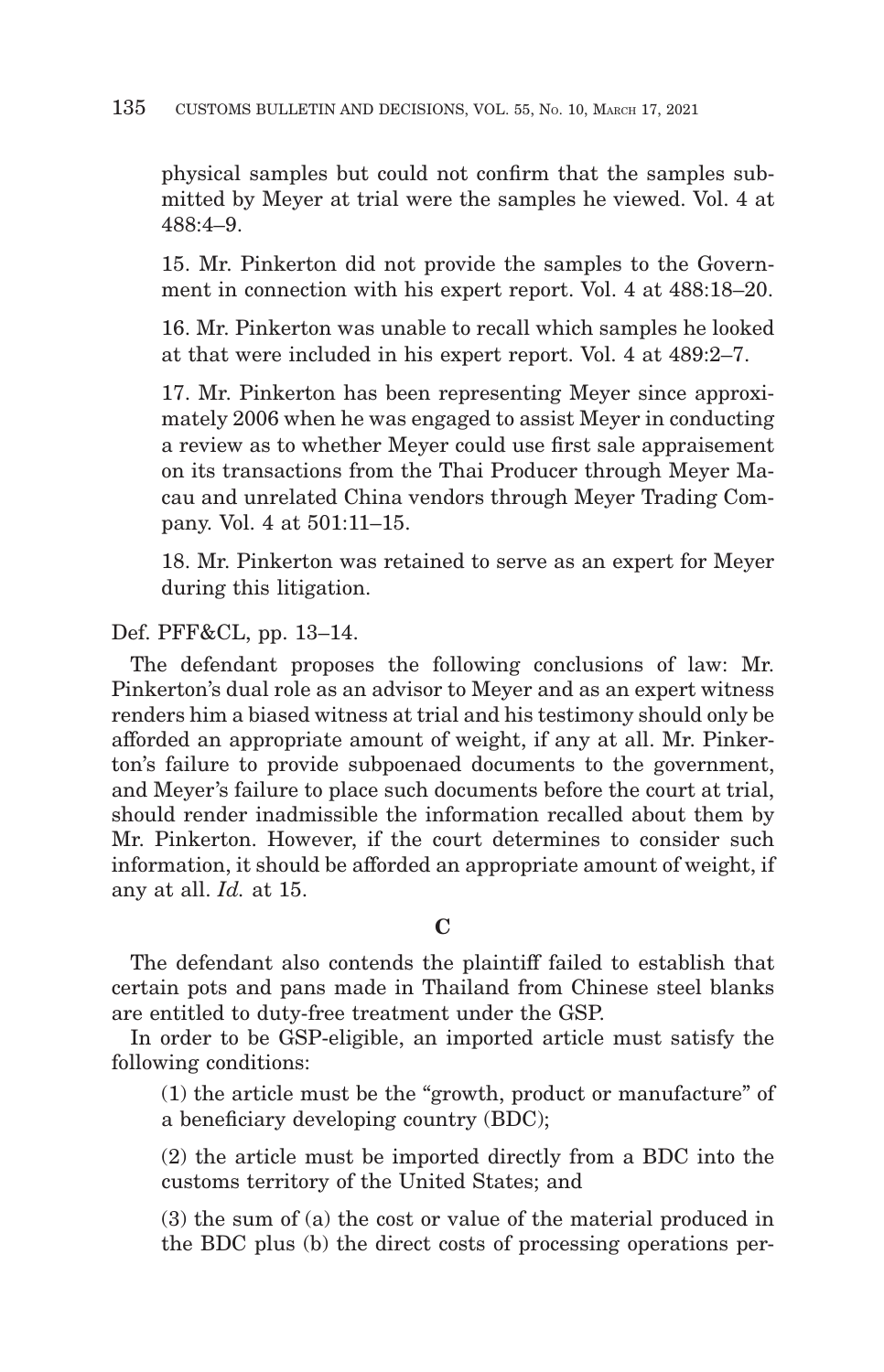formed in the BDC must not be less than 35% of the appraised value of such article at the time of its entry into the customs territory of the United States.

19 U.S.C. § 2463(a)(2)(A). *See Dal-Tile Corp. v. United States*, 28 CIT 358, 393 (2004). In order to change a non-BDC raw material into an article produced in a BDC, the raw material must undergo a double or dual substantial transformation. *E.g., Torrington Co. v. United States*, 764 F.2d 1563, 1567 (Fed.Cir. 1985).

The defendant contends the facts of this case as applied to such requirements are clear:

1. At trial, Meyer provided the Court with Plaintiff's Exhibits 133A-N depicting the steel blank (Pl. Ex. 133A) and the steps it undergoes until it becomes a finished pan (Pl. Ex. 133N).

2. Meyer presented testimony from Mr. Kwok, a manager for the Thai Producer. Mr. Kwok explained that the blank is lubricated with oil then deep drawn into a shell. Vol. 2 at 205:11-20, 206:5–12, 206:22–207:7.

3. After the deep drawing, the shell undergoes edge cutting, which makes the height of the pot "even," degreasing to "cleanse" the pot, bottom flattening to facilitate the next steps, and several rounds of polishing with sand paper. Vol. 2 at 208:7–210:6, 210:16–211:23.

4. At step six, Mr. Kwok testified that the shell can be sold to sister companies that are engaged in the production of pots and pans. Vol. 2 at 212:19–213:9.

5. Specifically, Mr. Kwok testified that "Right now we do that. We sell it to a company called Meyer Italy," but he could not remember selling a stage six clad article to any company other than a Meyer-related entity. Vol. 2 at 231:4–20.

6. Mr. Kwok estimated these sales to be less than one percent of the Thai Producer's business. Vol. 2 at 231:25–232:8

7. Mr. Kwok testified that step seven removes scratches and dents from the bottom of the shell, step eight consists of interior polishing to "make the pot shiny," step nine is exterior polishing to make the pot "shinier and prettier," step ten is quality control and wrapping in plastic to prevent scratches in transport to the next processing step, step eleven is a second flattening of the bottom of the shell, step twelve is to mark the pan with its volume and diameter, step thirteen punches a hold in the shell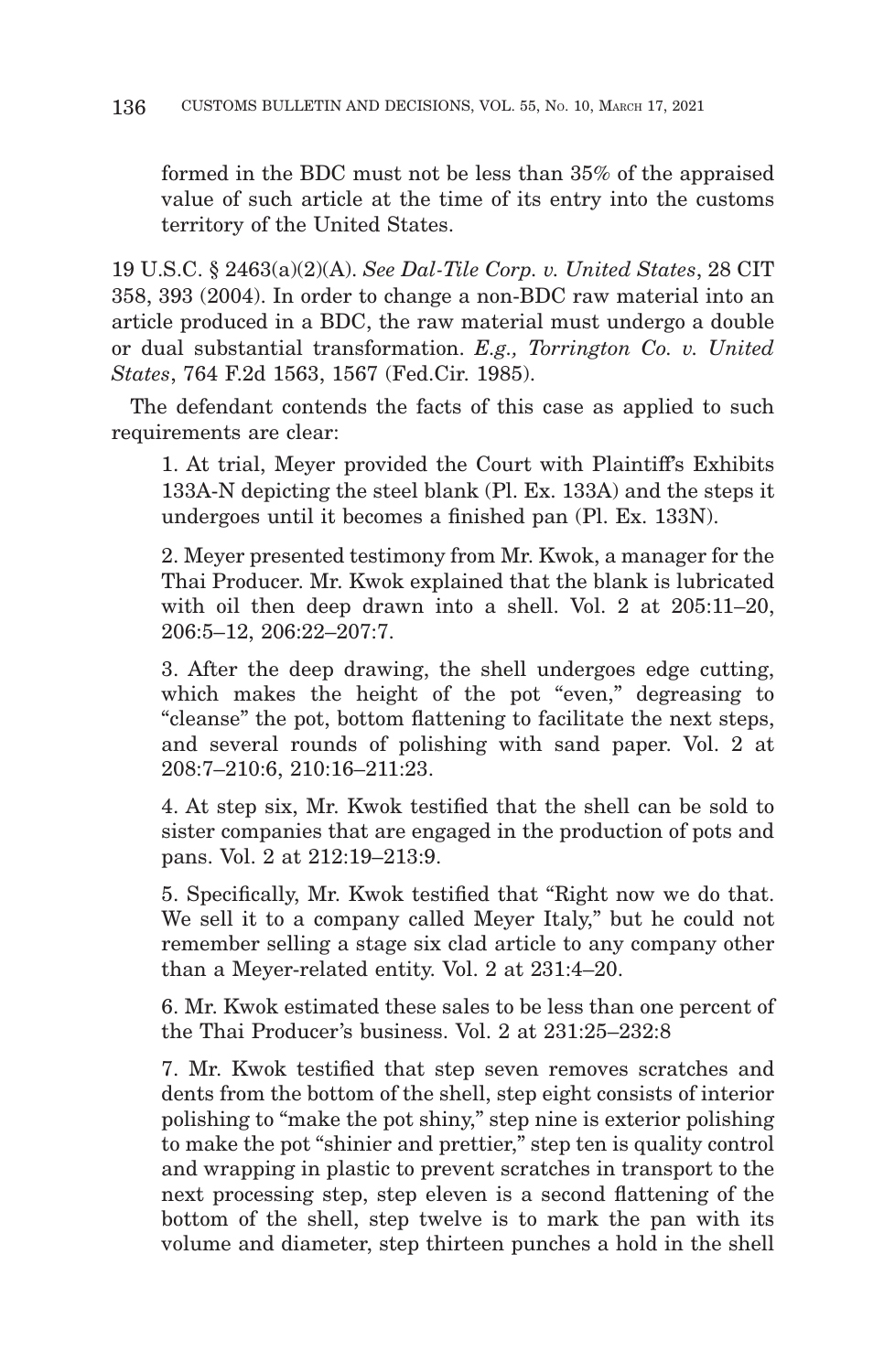to allow for the attachment of a handle, and step fourteen is the insertion of the handle. Vol. 2 at 213:18–219:18.

8. The manufacturing process described as steps one through fourteen is similar for the other clad pots and pans made by the Thai Producer from the Chinese steel blanks, although an additional step to add a spout to a pot may occur. Vol. 2 at 221:12–223:23.

9. Mr. Kwok also testified that approximately 70 to 80 percent of the Thai Producer's cookware was exported to the United States and, of that cookware, approximately 80 percent is aluminum cookware that is not eligible for GSP. Vol. 2 at 302:8–303:11; *see also* subheading 7615.19.30, HTSUS.

10. Meyer received GSP benefits for some [o]f its merchandise from the Thai Producer. See Pl. Ex. 81, Attachment HQ H088815 at 11 (CBP determined that pots and pans produced in Thailand from foreign steel coil undergo a double-substantial transformation).

11. The summaries referenced by Mr. Kwok during his testimony and objected to by the Government (see section [VI A,] above), did not segregate its costs, number of workers, etc. to indicate which portion relates to merchandise eligible for GSP but for which GSP treatment was not granted. *See* Pl. Exs. 154, 155, 156, 379, and 380.

Def. PFF&CL, pp. 16–17.

In light of the forgoing, the defendant contends only one transformation of the PRC steel blank occurs: when a flat blank is deep drawn into a shell that is an unfinished pot or pan. As described above and witnessed by the court, none of the steps after the deep drawing step constitute a second substantial transformation because none produces a separate article of commerce with a distinctive name, character, or use. *See Torrington*, 764 F.2d at 1567. Specifically, there is no change in name in that step 2 begins with an unfinished *pot or pan* and step 14 ends with a finished *pot or pan* (defendant's emphasis). There is no change in character in that there is no annealing or galvanizing performed or any change in chemical composition or mechanical properties from step 2 to step 14 that may effect a change in character. *See Ferrostaal Metals Corp. v. United States*, 11 CIT 470 (1987). Nor was there any significant change in shape or form - the drawing process gives the article its final form, not the subsequent finishing operations. *See National Hand Tool Corp. v. United States*,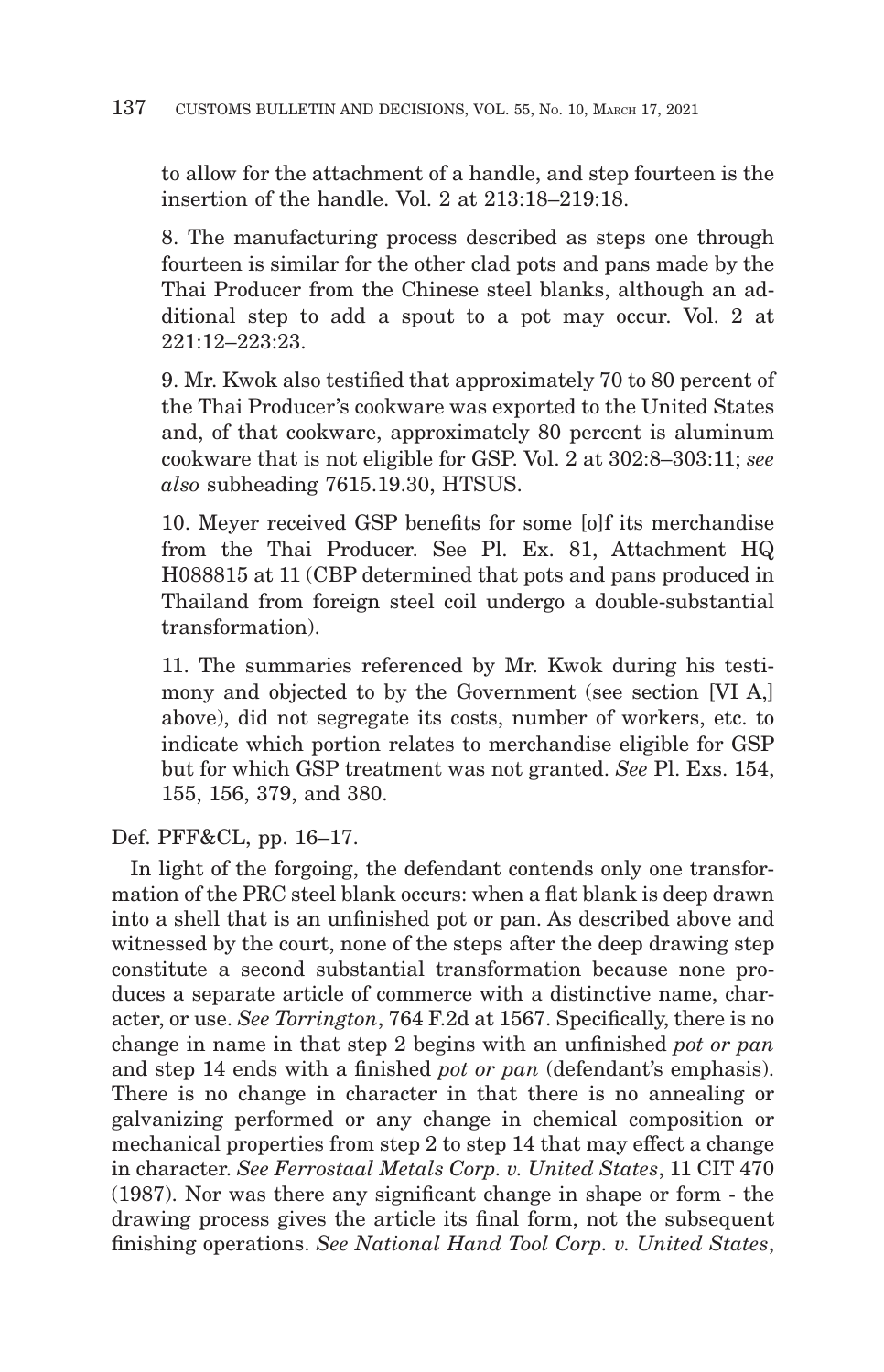16 CIT 308 (1992), *aff'd per curiam*, 989 F. 2d 1201 (Fed.Cir. 1993). There is no change in use in that the use of the articles from step 2 to step 14 is predetermined; they will be finished and used as a specific pot or pan. *See id*., 16 CIT at 311–12.

Further, the plaintiff has not established that the product at step six is an intermediate, distinct article of commerce, or that it is "readily susceptible to trade, and an item that persons might well wish to buy and acquire for their own purposes of consumption or production." *Torrington*, 764 F.2d at 1570. The record here shows that a *de minimis* level of sales of products at step six were made solely to a related party for the same purpose: the production of a pot or pan. Vol. II at 212:19–213:19, 231:4–20, 231:25–232:8; Vol. III at 414:3–415:6. Ergo, the plaintiff has failed to establish that there is a commercially viable market for step six products. *See Azteca Milling Co. v. United States*, 12 CIT 1153, 703 F.Supp.949 (1998), *aff'd*, 890 F.2d 1150 (Fed.Cir. 1989). Accordingly, the plaintiff has failed to establish, as it must, that a double-substantial transformation has occurred.

Thus, the steel blanks may not count towards the 35 percent value added requirement for GSP, and the pots and pans produced by the Thai producer that are derived from the PRC steel blanks are ineligible for GSP treatment.

Additionally, given that the bulk of the Thai producer's cookware exported to the United States is made of aluminum and not eligible for GSP treatment, the number of employees and costs associated with the Thai factory must be segregated to understand any GSP calculations. Def. PFF&CL, pp. 17–18.

**D**

Additionally, the defendant argues that the plaintiff has failed to establish that its merchandise should be valued at the price between the manufacturer and the middleman. The applicable law is that imported merchandise must be appraised so that the final amount of duty can be fixed, and by law, Customs is required to appraise imported merchandise in the manner set forth in 19 U.S.C. §1401a. *VWP of Am., Inc. v. United States*, 175 F.3d 1327, 1330 (Fed.Cir. 1999). In a civil action commenced in the Court of International Trade to challenge a CBP appraisal, the agency decision is "presumed to be correct" and the "burden of proving otherwise shall rest upon the party challenging such decision." *VWP* at 1342.

The primary method of valuation is the "transaction value" of the merchandise provided for under 19 U.S.C. § 1401a(b). Section 1401a(b) provides that the transaction value of imported merchan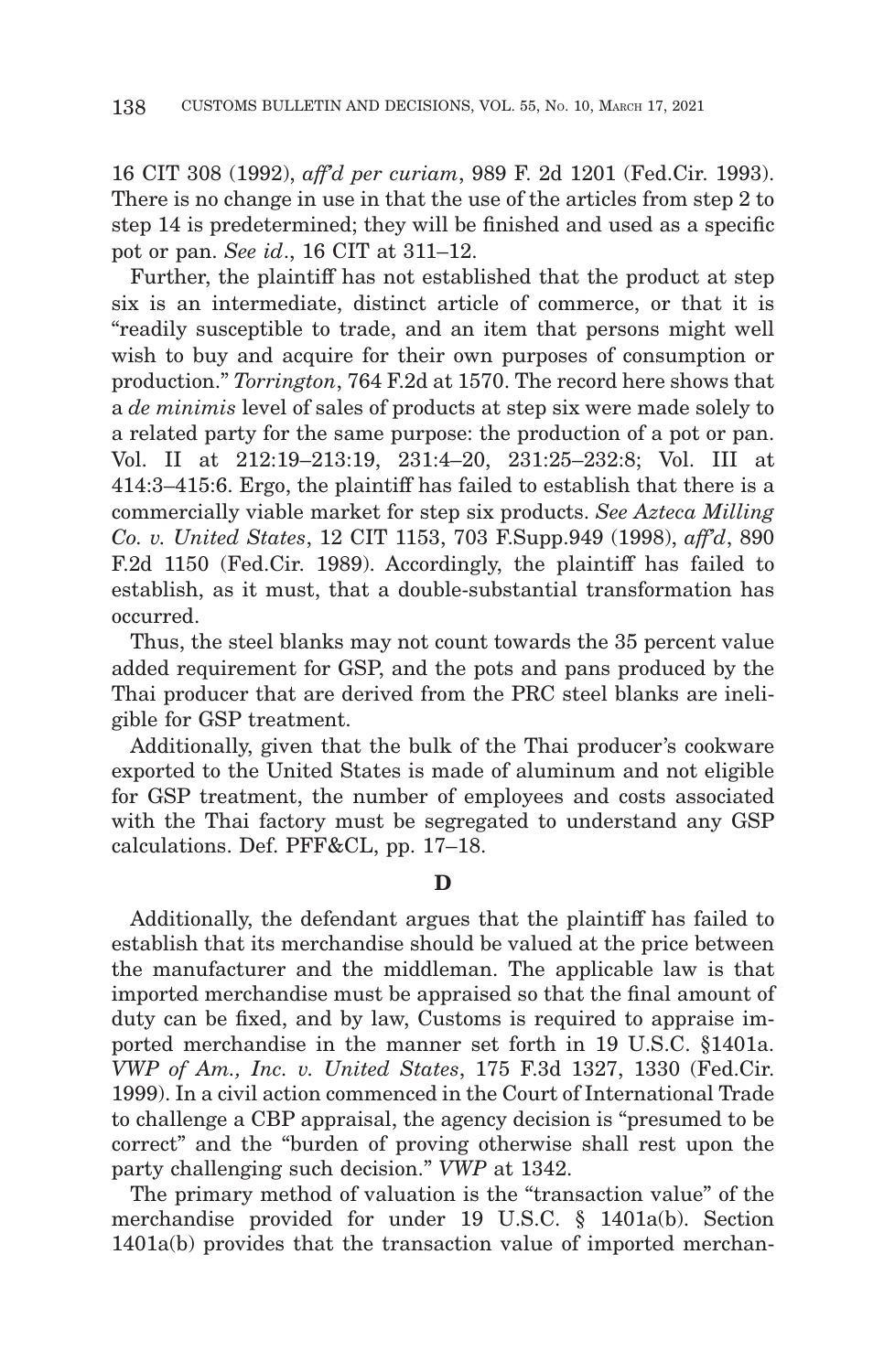dise "is the price actually paid or payable for the merchandise when sold for exportation to the United States," plus specified additions.

In a multi-tiered transaction, like that at issue in this case, when an importer seeks to use the transaction price paid between a manufacturer/producer and a middleman as the value for appraisement, it must prove through credible and admissible evidence that: (i) a bona fide sale occurred; (ii) the sale was for export to the United States; (iii) the transaction was at arm's length; and (iv) all other criteria for the transaction value were met. *See* 19 U.S.C. §  $1401a(h)(1)$ .

Under the *de* n*ovo* standard of review applicable here, Meyer must establish every element of its claim. Meyer must prove that "[t]he manufacturer's price constitutes a viable transaction value when the goods are clearly destined for export to the United States and when the manufacturer and middleman deal with each other at arm's length, in the absence of any non-market influences that affect the legitimacy of the sale price." *Nissho Iwai*, 982 F. 2d at 509. This standard assumes that the use of transaction value is not otherwise precluded by valuation law. For example, that there are no restrictions on the disposition or use of the merchandise; there are no conditions or considerations for which a value cannot be determined; or there is insufficient information concerning an enumerated statutory addition to the price actually paid or payable.

The defendant points out, as reflected in its Exhibit 12 (T.D. 96–87), *supra*, the presumption is that transaction value is based on the price actually paid or payable by the *importer* for the imported merchandise, and the burden is on an importer to rebut this presumption. Def. Ex. 12 at \*1 (court's highlighting). This exhibit also sets forth the documents and information necessary to support a request that transaction value should be based on a first sale transaction. *See also* Def. Ex. 14; Def. Ex. 15 (providing guidance as to the types of documents and information needed for an importer to show that it is entitled to use the transaction value of the sale between the producer and middleman, even where that transaction is between related parties). Recounting the statutory and regulatory framework, as well as defendant's exhibits 12, 14 and 15, the defendant explains that in addition to bona fide sales and sale for export to the United States, the plaintiff at trial was required to establish arm's length transactions per its following proposed findings of fact and conclusions of law:

# *i. Normal pricing practices of the industry in question*

1. The industry in question is the manufacture and sale of cookware. Vol. 1 at 18:18–20.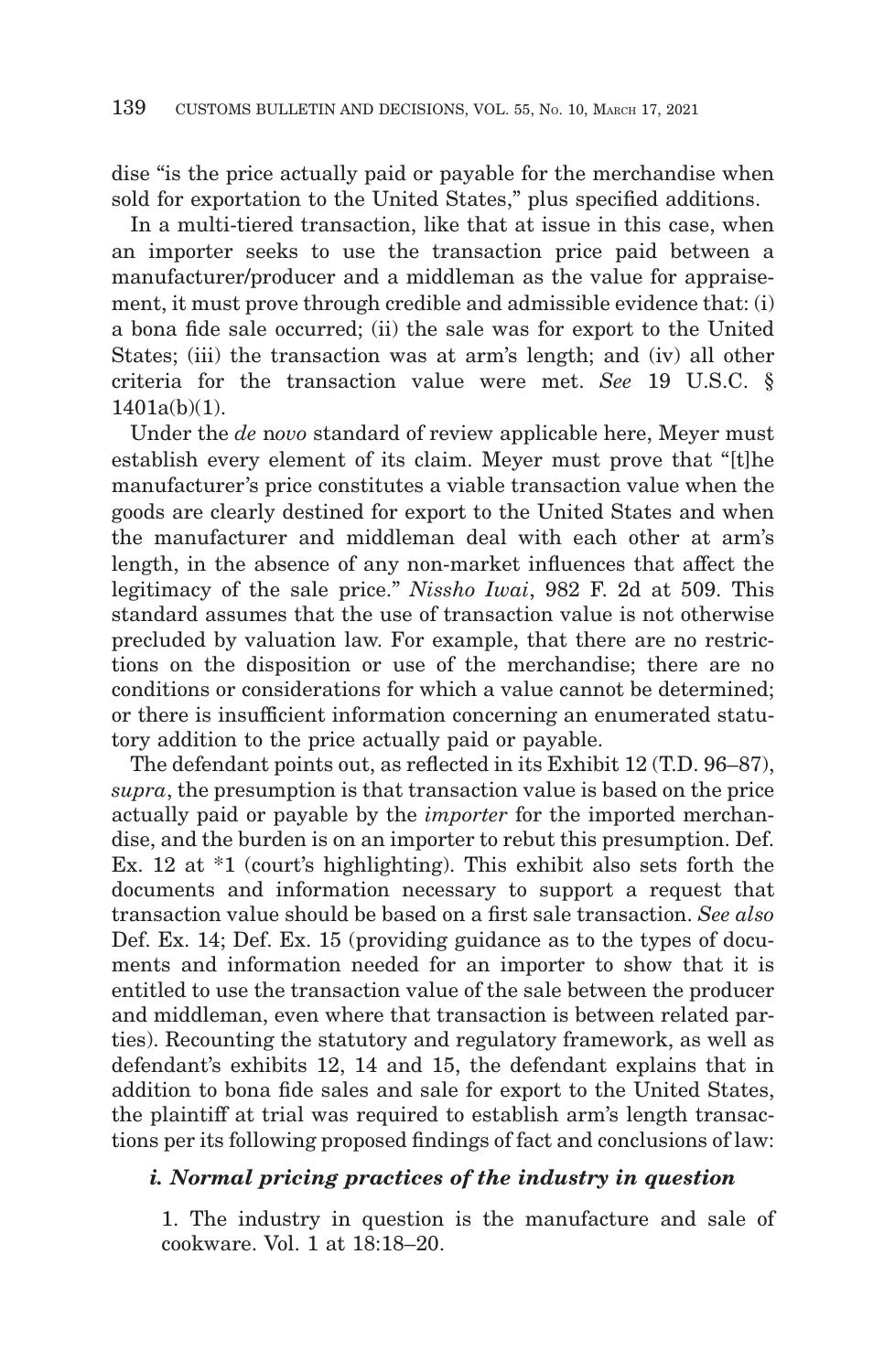2. In purchasing cookware, Meyer primarily dealt directly with Meyer Macau as a middleman. Vol. 1 at 83.

3. Meyer rarely dealt with Meyer Hong Kong when purchasing cookware. Vol. 1 at 83.

4. Meyer entered into a written Master Distribution Agreement with Meyer Macau. Vol. 1 at 83; Pl. Ex. 124.

5. Meyer did not enter into a written Master Distribution Agreement with Meyer Hong Kong. Vol. 1 at 117 -118.

6. Meyer's Master Distribution Agreement requires Meyer Macau to accept orders from Meyer if Meyer is not in breach of the Master Distribution Agreement at the time the order is placed. Pl. Ex. 124 at MUS010378 (Section 5.1).

7. Meyer Macau must charge Meyer the price negotiated and agreed upon by the parties prior to the placement of orders for the products; and Meyer must pay Meyer Macau in cash for the products delivered by Meyer Macau within 21 days of the invoice. Pl. Ex. 124 at MUS010379 (Section 6).

8. If the Master Distribution Agreement between Meyer and Meyer Macau is inconsistent with any other document or agreement between them the Master Distribution Agreement prevails to the extent of the inconsistency. Pl. Ex. 124 at MUS010391 (Section 22.5).

9. Meyer's primary competitors in the United States are Newell Corporation (Calphalon); Group SEB (T-FAl and All Clad); Tramontina; and the Cookware Company (Green Pan). Vol. 1 at 90:19–91:15.

10. Newell Corporation (Calphalon) sourced some of its cookware products from manufacturers in the PRC. Vol. 1 at 139.

11. Group SEB owned manufacturing capabilities around the world. Vol. 1 at 139:16–19.

12. The Cookware Company sourced the majority of their products from the PRC. Vol. 1 at 140:13–24.

13. Meyer negotiated with Ms. Sharon Lau of Meyer Macau for both the Thai Producer and the China Producer when seeking to purchase cookware. Vol. 1 at 118:25–119:9.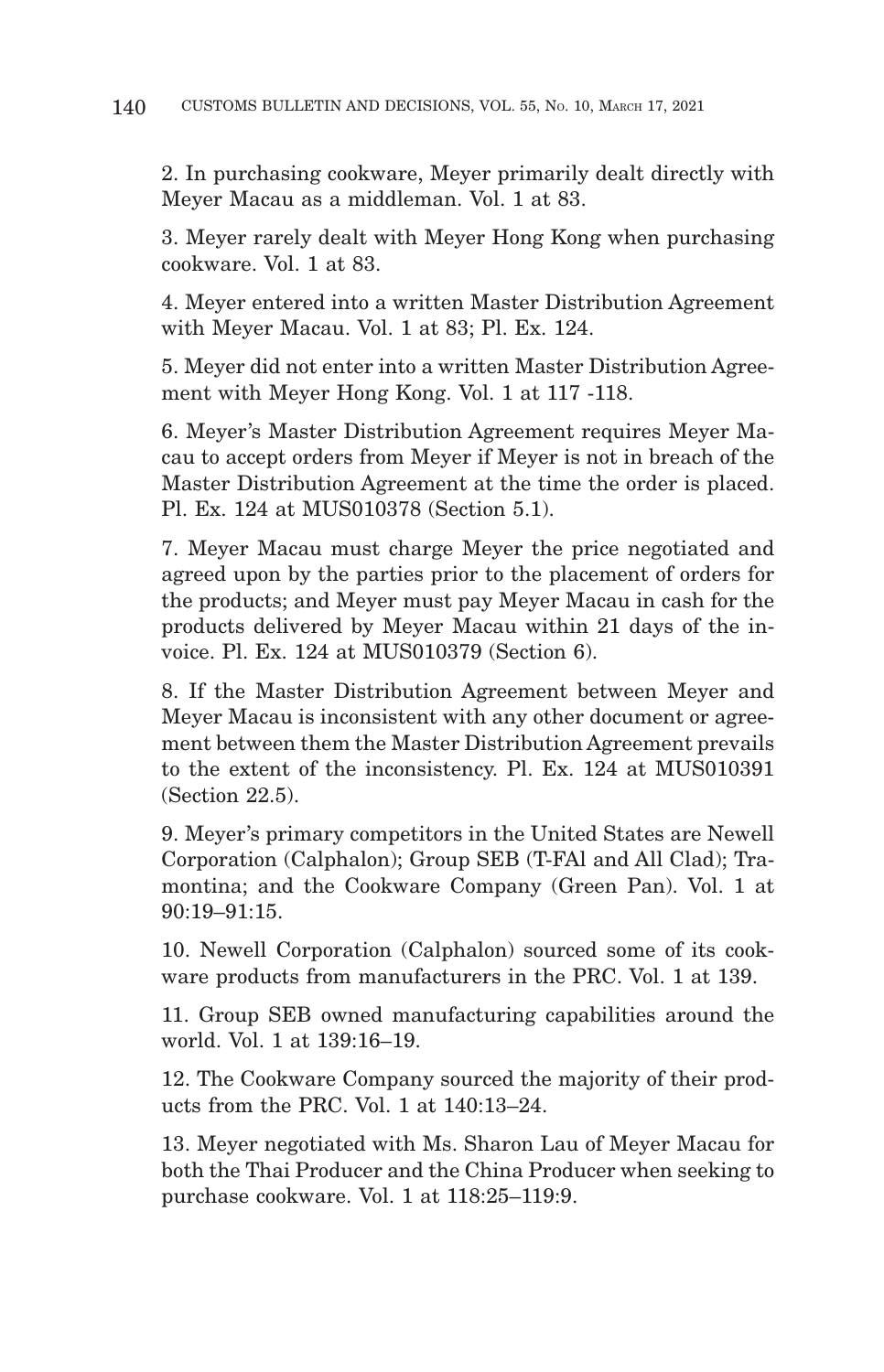## 141 CUSTOMS BULLETIN AND DECISIONS, VOL. 55, No. 10, MARCH 17, 2021

14. Meyer did not know whether Ms. Lau was negotiating for production by the Thai Producer or the China Producer. Vol. 1 at 122:9–17.

15. Meyer only sourced its cookware from Meyer-related entities, and never attempted to source its cookware form anyone else. Vol. 1 at 116:20–117:2.

16. Meyer was required to pay the middleman in cash within 21 days according to the master agreement. Vol. 1 at 127.

17. The invoice between Meyer and Meyer Macau called for payment in 20 days. Vol. 1 at 128; Pl. Ex. 190

18. The purchase order is the contract between the middleman and Meyer. Vol. 1 at 138:8–19.

19. Meyer monitored its profit level through its profit and loss statement annually, quarterly and monthly. Vol. 1 at 145:2–21.

20. The Thai Producer sells to Meyer Macau, Meyer Hong Kong, and Myrex Thailand Limited, each of which is a subsidiary of Meyer Holdings, and no one else. Vol. 1 at 159; Vol. 2 at 225, Pl. Ex. 152.

21. Myrex Thailand Limited is a middleman that sells to local customers in Thailand and nearby "AEC" countries like Vietnam, Cambodia, Laos and Burma. Vol. 1 at 226.

22. Approximately 96 percent of the Thai Producer's cookware is sold to Meyer Macau, 2 percent to Meyer Hong Kong, and 2 percent to Myrex Thailand Limited. Vol. 1 at 160.

23. Of the 96 percent of sales to Meyer Macau, approximately 70 to 80 percent of the goods go to the United States. Vol. 2 at 229.

24. Mr. Kwok was responsible for negotiating sales prices on behalf of the Thai Producers with four or five of Meyer Macau's marketing managers. Vol. 1 at 161.

25. Products sold by the Thai Producer to Meyer Macau are for import into the United States and are shipped by the Thai Producers directly to the United States. Vol. 1 at 161–62.

26. The Thai Producer makes stainless steel, aluminum and clad pots and pans and also produces boxes, glass lids, handles and knobs and kitchen tools. Vol. 1 at 166–67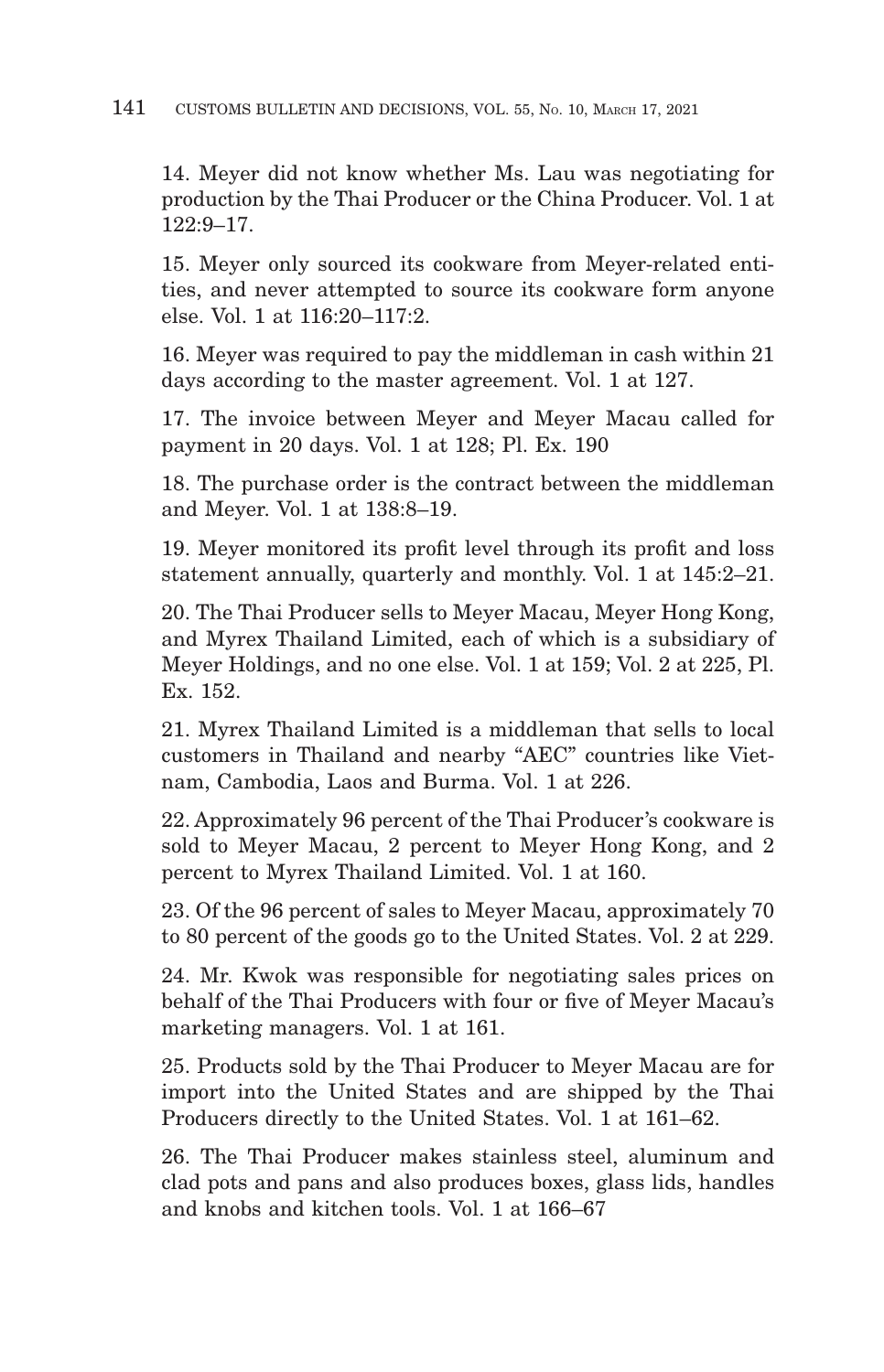27. The Thai Producer seeks a profit margin on average of 3 percent and determines its prices to Meyer Macau by using the costs of the cookware plus the 3 percent margin. Vol. 1 at 176:11–14.

28. The Thai Producer and Meyer Macau entered into a Master Manufacturing Agreement. Vol. 1 at 178, Pl. Ex. 123

29. The Master Manufacturing Agreement requires Meyer Macau to purchase \$100 million of cookware from the Thai Producer with \$20 million allocated to the first and second quarters of the year and \$30 million for the third and fourth quarters. Vol. 2 at 276–77; Pl. Ex. 123.

30. Section 6.2 of the Master Manufacturing Agreement provides that title in the products passes to Meyer Macau upon delivery irrespective of whether the price for such products had been wholly or partially paid or remains completely unpaid at that time. Vol. 2 at 279–80; Pl. Ex. 123.

31. The Thai Producer sets the price for products it sells to Meyer Macau, and, at times, will lower the price but will still make a profit. Vol. 1 at 179.

32. With respect to production volume, the Thai Producer is the largest producer of pots and pans in Thailand. Vol. 1 at 181.

33. The Thai Producer does not engage in the manufacturing of cookware without first having a purchase order. Vol. 2 at 230.

34. Approximately 85 percent of the Thai Producer's cookware is made of aluminum, which it purchased from Meyer Aluminum Thailand Limited in Thailand and Alann in the PRC. Approximately thirty percent of the aluminum purchased from Thailand. Vol. 2 at 234–35, 281.

35. With respect to steel cookware, the Thai Producer purchased the steel from non- Meyer-related companies in Thailand and Japan. Vol. 2 at 281–82

36. The Thai Producer's factory has produced between 75,000 and 100,000 pots a day, and is the largest cookware manufacturer in Thailand. Vol. 2 at 234–35.

37. In addition to cookware, the Thai Producer also produces boxes, knobs, handles, and other non-cookware items, which go with the cookware or are sold to Meyer Thailand Limited. These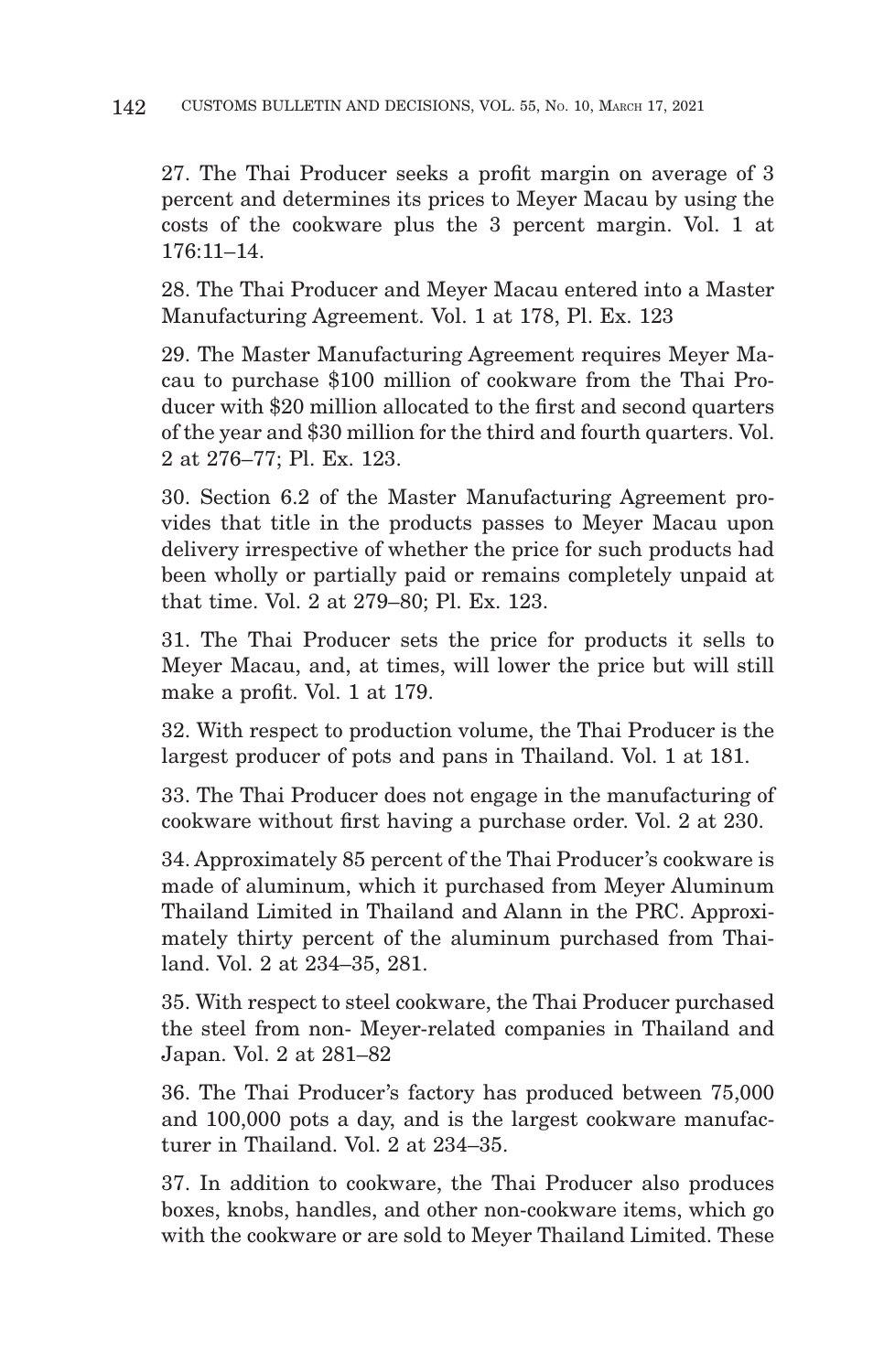items are purchased from non-Meyer-related companies in Thailand, the United States, Taiwan, the PRC, and Australia. Vol. 2 at 243–255.

38. The general manager of the Thai Producer is Joseph Lau. Vol. 2 at 267.

39. Joseph Lau is also the general manager at Meyer Macau and Meyer Hong Kong. Vol. 3 at 384:4–25.

40. During the years 2010 and 2011, the Thai Producer sold approximately \$5,000,000 worth of cookware to Myrex Thailand Limited, which constituted about 2 percent of its sales. Vol. 2 at [270:18–271:6.]

41. Myrex Thailand Limited is a related party to Meyer, the Thai Producer, Meyer Macau, and within the meaning of 19 U.S.C. § 1401a(g)1)(F). Pl. Ex. 152.

42. Meyer Macau solicits business as a trading interface between customers and factories with respect to cookware, including pots and pans. Vol. 3 at 319–20.

43. Meyer Macau acts as a middleman for the China Producer. Vol. 3 at 320:6–14.

44. When a customer requests a cookware product, Ms. Lau of Meyer Macau determines whether the Thai Producer or the China Producer has the tooling to manufacture the items. Vol. 3 at 320:15–24.

45. If only the China Producer has the tooling, Ms. Lau assigns the order to Meyer Hong Kong, which has all the order for the China Producer. Vol. 3 at 320:22–24.

46. Meyer Macau, not Meyer Hong Kong, negotiates prices with the China Producer. Vol. 3 at 324:, 342:

47. Ms. Lau of Meyer Macau negotiates prices with the China Producer and takes customers to it. Vol. 3 at 323, 324, 342, 351.

48. Ms. Lau has no employment relationship with Meyer Hong Kong. Vol. 3 at 357.

49. Ms. Lau of Meyer Macau negotiates with Meyer for orders placed with the China Producer. Vol. 3 at 341, 352, 391.

50. Ms. Lau of Meyer Macau decides whether the Thai Producer or the China Producer is more capable of fulfilling a cookware order. Vol. 3 at 321:6–23.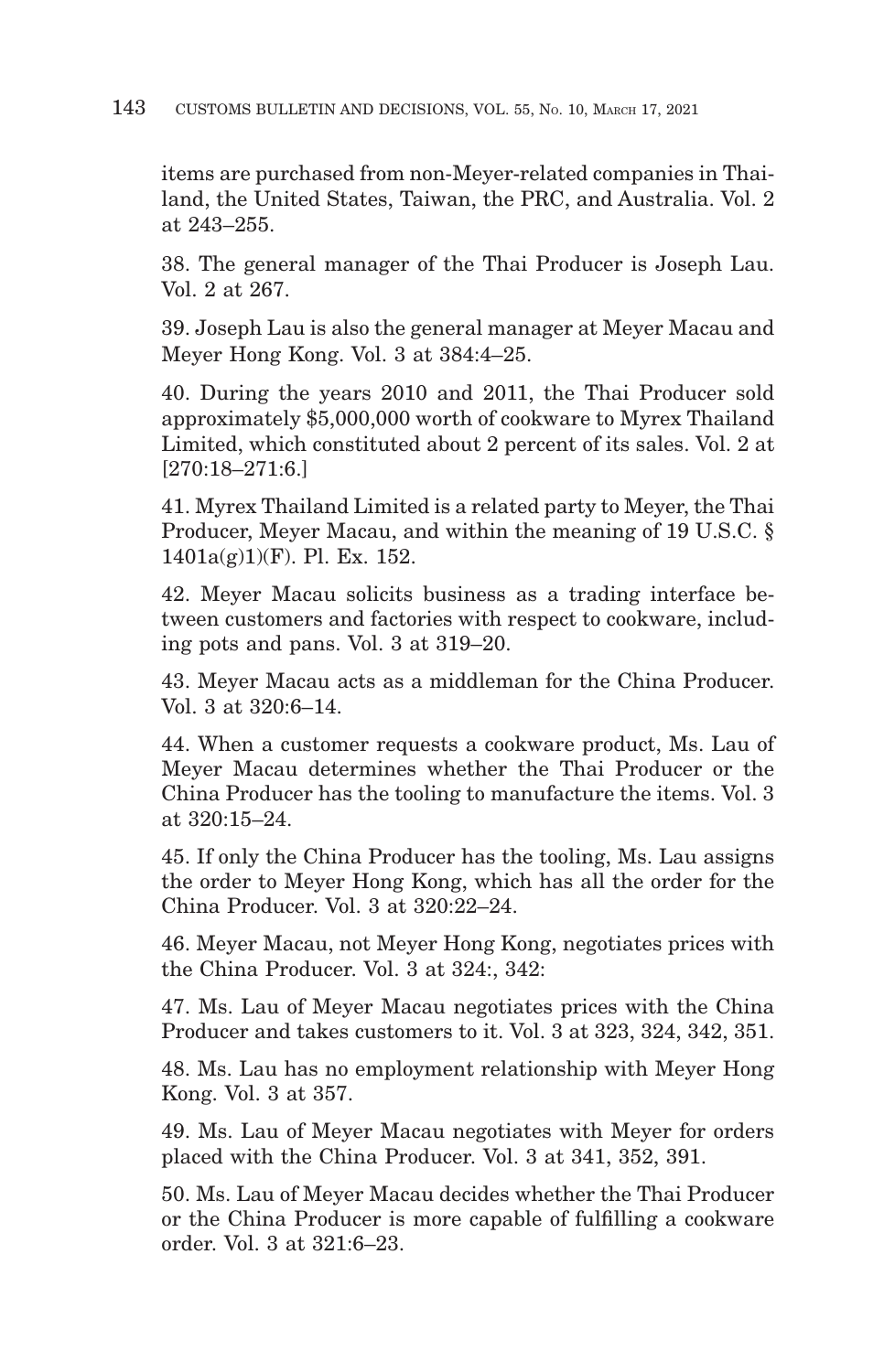51. For business sent to the United States, Ms. Lau testified that Meyer Macau's major competitors are Calphalon, T-Fal, Tramotina, Cuisinart, Pioneer Woman at Wal-Mart and Chrissy Teigen at Target. Vol. 3 at 342:20–343:4.

52. Ms. Lau testified that in negotiating prices with the Thai Producer and with Meyer, Meyer Macau must take into consideration what its competitors are doing in the marketplace, i.e., the United States, in order not to lose business. Vol. 3 at 344:8–17.

53. Meyer Macau goes to the factories to obtain price quotes. Vol. 3 at 350–351.

54. The China Producer and Meyer Hong Kong do not reach a price independently for cookware. Vol. 3 at 390:9–24; 391:17–392:9.

55. Meyer Hong Kong does not do pricing agreements with Meyer. Vol. 3 at 390:20–22.

56. Ms. Lau does not know what Meyer Hong Kong's role is in the process but, historically, it has operated as described above. Vol. 3 at 391:12–392:14.

57. Ms. Lau believes documents reflecting the payment of royalties exist and that the percentage of a price associated with a royalty is disclosed by Meyer Macau if requested. Vol. 3 at 392:15–393:19.

58. Ms. Lau is unaware of any agreement between Meyer Macau and Meyer Hong Kong or Meyer Macau and the China Producer. Vol. 3 at 393:20–394:2.

59. Meyer Macau committed to contract requiring \$100 million of orders to the Thai Producer because Meyer Macau is confident that it can obtain the business and it does not want the Thai Producer selling to everyone. Vol. 3 at 394:11–23.

60. Ms. Lau is unaware of a volume arrangement with the China Producer similar to the one in place with the Thai Producer. Vol. 3 at 394:24–395:2.

61. The China Producer does not often reject an order from Meyer Macau that the Thai Producer is unable to produce, although a very few times they raise an objection asking why can't the Thai Producer do the job. Vol. 3 at 395:3–12.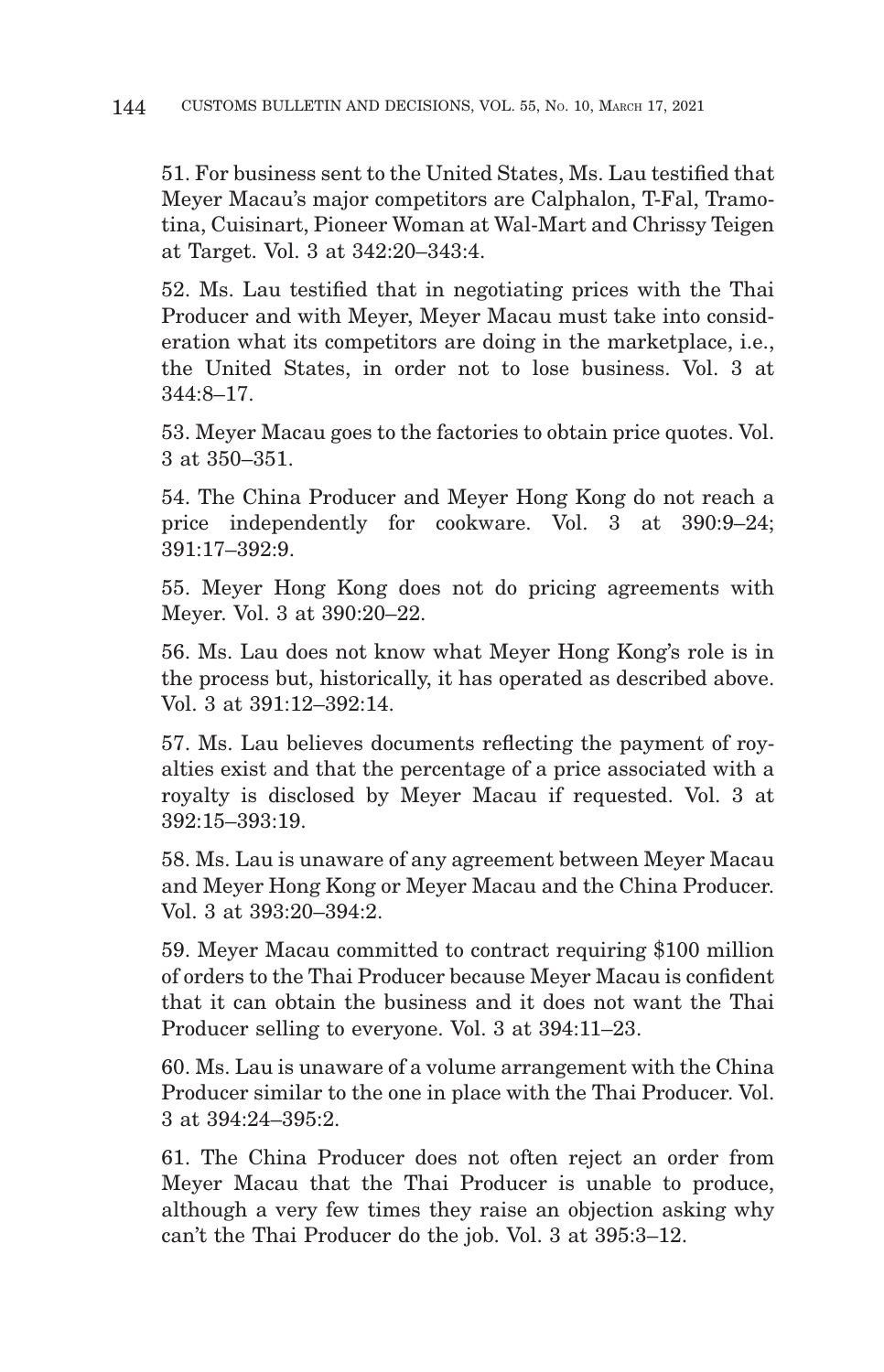62. Mr. Kam testified that the China Producer sells "work in progress" shells such as that reflected in Pl. Ex. 131F to Meyer Italy and from the Thai Producer. Vol. 3 at 414:3–415:6.

63. The China Producer sells to Meyer Hong Kong, Meyer Macau, Meyer Italy and MCN, the sales department of Meyer in China. Vol. 3 at 415:10–19.

64. Mr. Kam testified that he provides tours to Meyer Macau customers but recalls only Christina who handles Meyer Japan and Matthew from Meyer UK. Vol. 3 at 418:4–21; 433:16–21.

65. Mr. Kam did not know who did the marketing for the China Producer. Vol. 3 at 454: 11–18.

66. Mr. Kam testified that in his job responsibilities or at attendance in management meetings he gained knowledge of assistance from the Chinese government to the China Producer. Vol. 3 at 461:4–13.

67. The databases used by PWC to obtain information in order to select comparable companies for its benchmarking study are limited to information from publically-traded companies. Vol. 4 at 682:10–18.

68. Meyer, Meyer Macau, Meyer Hong Kong, the Thai Producer and the China Producer are not publicly-traded companies. Vol. 4 at 683:5–10.

69. The entries at issue in this action, submitted by Meyer at trial, contain some or all of: entry summary (CBP Form 7501); entry/immediate delivery (CBP Form 3461); shipping documentation (arrival notice/invoice); tooling invoice; merchandise invoices between the middleman and Meyer, and the Thai or China producer and the middleman; packing lists from the middleman to Meyer, and the Thai or China producers to the middlemen; and bill of lading. Pl. Exs. 157–196, 377, 378.

70. Plaintiff's Exhibit 157 contains a revised invoice from the Thai Producer to Meyer Macau reducing the unit price for sku no. 10417-T. Pl. Ex. 157.

71. Meyer Macau had 60 days to make payment to the Thai Producer. *See, e.g*., Pl. Ex. 157 at MUS000953.

72. Meyer had 20 days to make payment to Meyer Macau. *See, e.g.*, Pl. Ex. 157 at MUS000948.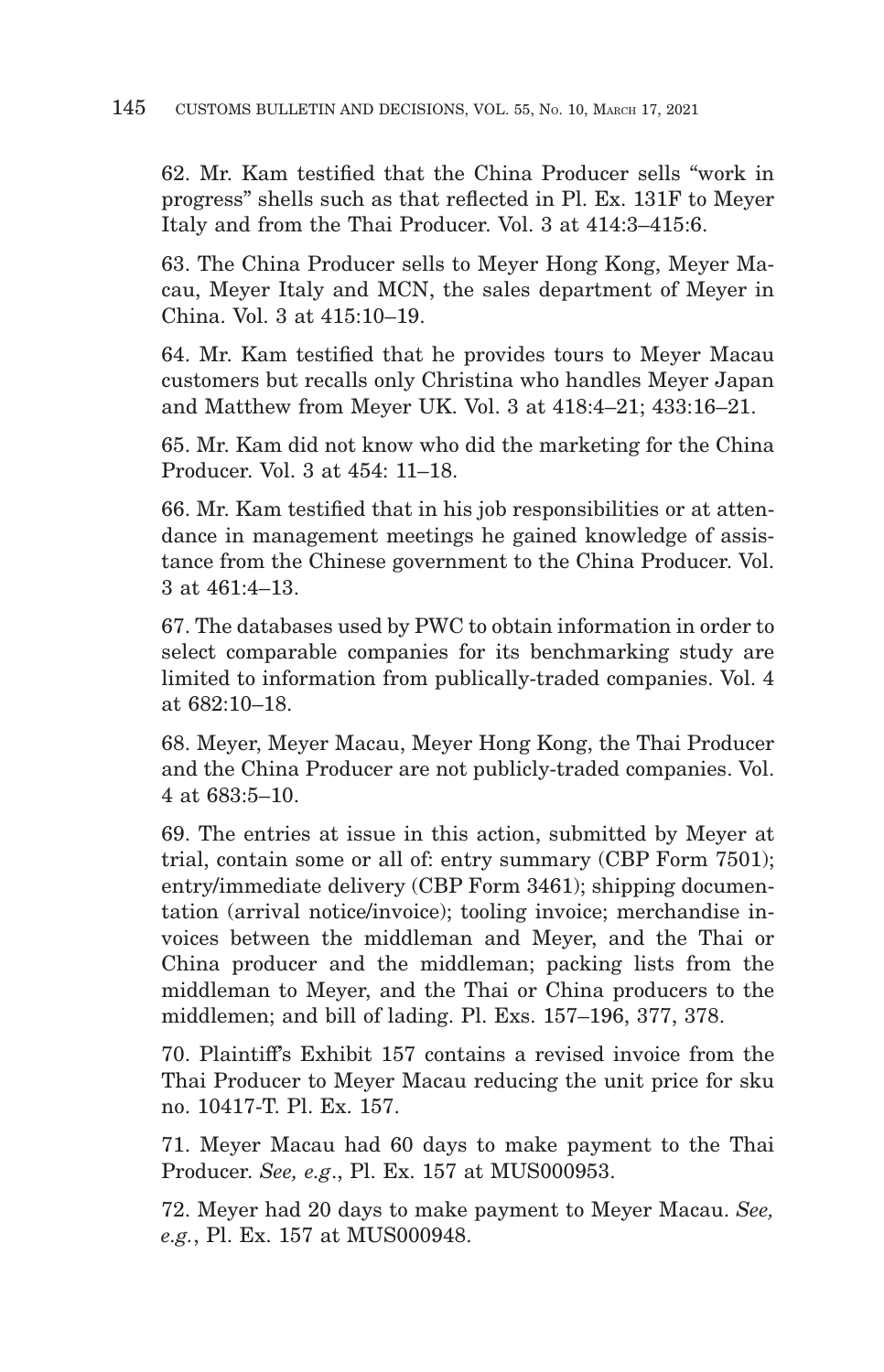73. At trial, Meyer did not provide the Court with any purchase orders or any proofs of payment for any of the entries at issue. *See, e.g.*, Pl. Exs. 157–196, 377, 378 (entries at issue in this action).

74. None of the documents submitted by Meyer at trial contain any purchase orders between the Thai Producer or the China Producer and Meyer Macau or Meyer Hong Kong. *See* Pl. Exs. moved into evidence.

75. None of the documents submitted by Meyer at trial contain any purchase orders between Meyer and Meyer Macau or Meyer Hong Kong. *See* Pl. Exs. moved into evidence.

76. None of the documents submitted by Meyer at trial contain proof of payment by Meyer of any invoices from Meyer Macau or Meyer Hong Kong. *See* Pl. Exs. moved into evidence.

77. None of the documents submitted by Meyer at trial contain proof of payment by Meyer Macau or Meyer Hong Kong of any invoices from the Thai Producer or the China Producer. *See* Pl. Exs. moved into evidence.

78. Mr. Pinkerton "believe[d]" that the screening criteria for comparables to the Thai Producer provided in the benchmarking study (Pl. Ex. 119) was over 100 million baht. Vol. 5 at 741:18–21.

79. In the fourth quarter of 2011, the exchange rate between U.S. dollars and Thai baht was \$1 equals 30 Thai baht. *See* https://www.poundsterlinglive.com/bank-of-england-spot/ historical-spot-exchange-rates/usd/USD-to-THB-2011.

80. Converting 100 million Thai baht to U.S. dollars results in an amount of approximately \$3,333,333. *See* https://www. poundsterlinglive.com/bank-of-england-spot/historical-spotexchange-rates/usd/USD-to-THB-2011.

81. The Thai Producer had a contract in place with Meyer Macau that guaranteed a minimum of \$10,000,000 worth of business each year. Pl. Ex. 123 at MUS010361–362.

82. Whether a company sold pots and pans to the United States was not a part of the screening criteria for benchmarking comparables. Vol. 5 at 742:9–13.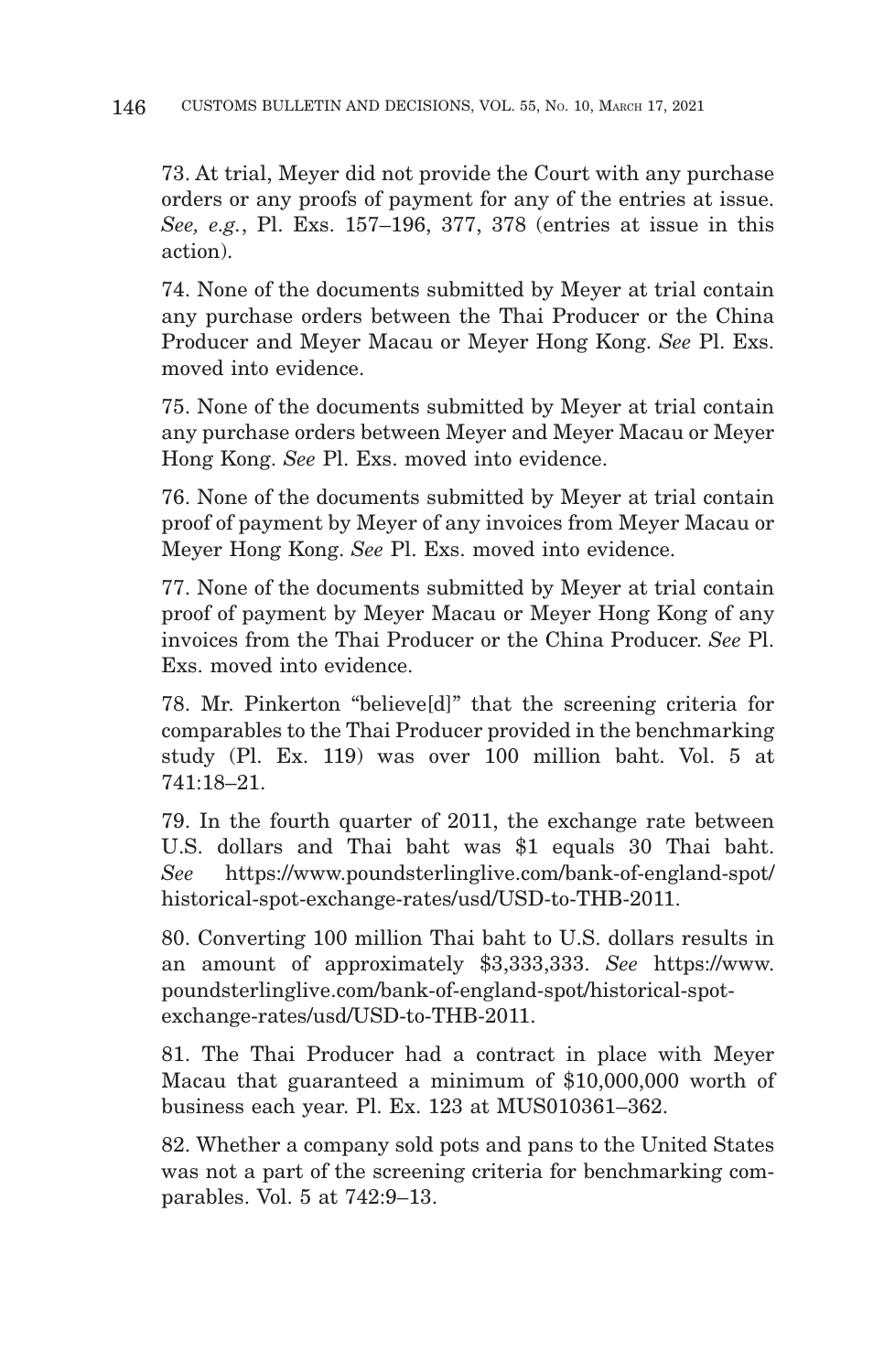#### 147 CUSTOMS BULLETIN AND DECISIONS, VOL. 55, No. 10, MARCH 17, 2021

83. Mr. Pinkerton did not know whether one of the screening criteria for benchmarking comparables was whether a company sold pots and pans globally, but he did not think so. Vol. 5 at 742:14–20.

84. Mr. Pinkerton did not believe that the volume of production was considered in the quantitative screening for benchmarking study. Vol. 5 at 740:7–9.

85. In selecting comparable companies, PWC does not consider the volume of production. Vol. 5 at 740.

86. In selecting comparable companies, PWC does not know if the databases it uses contain audited financial information. Vol. 5 at 733.

87. In selecting comparable companies, PWC does not consider whether those companies sell to the United States. Vol. 5 at 742.

88. In selecting comparable companies, PWC does not consider whether those companies sell globally. Vol. 5 at 742.

89. In selecting comparable companies, PWC did not consider whether the companies are transacting in a three-tier structure, nor did PWC do any research to obtain that information. Vol. 5 at 743.

90. PWC did not know whether any of the companies it identified as comparable are subject to volume contracts similar to those in place for [the Thai producer] and [the China producer]. Vol. 5 at 745–746.

91. Mr. Pinkerton testified that for Chinese companies the information in the databases is not detailed or accurate. Vol.4 at 690.

92. The databases used by PWC to locate comparable companies contain public companies. Vol. 4 at 682.

93. Mr. Pinkerton testified that he did not believe the Meyer companies are publicly traded. Vol. 4 at 683.

94. When asked to identify the Thai Producer's competitors, Mr. Kwok identified the companies that manufacture Zebra and Seagull brand cookware. Vol. 1 at 180.

95. Mr. Kwok testified that he did not believe the Thai Producer's competitors' market share in the United States would be much. Vol. 2 at 270.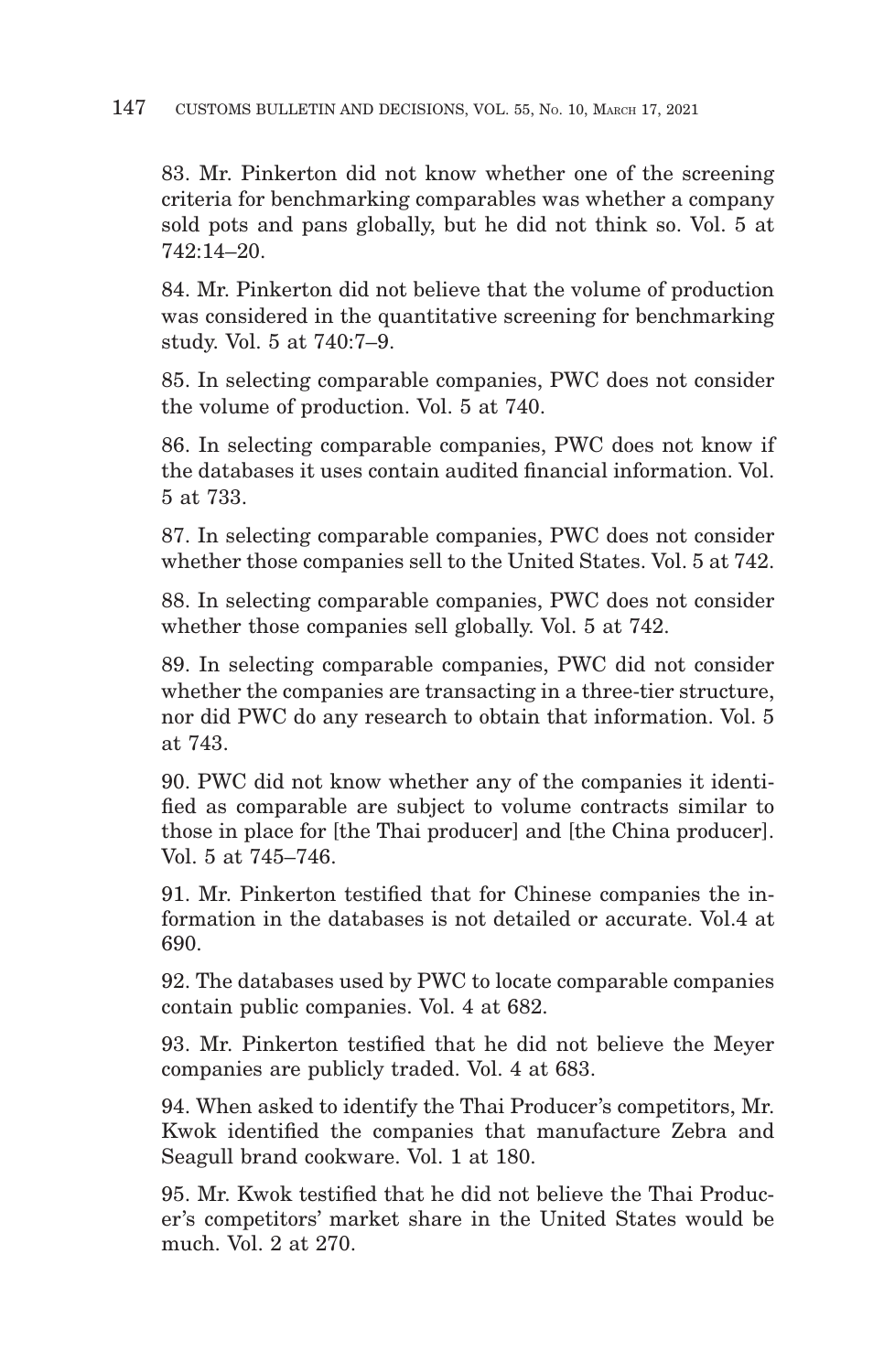96. Mr. Kwok testified that he did not know from where these competitors purchased raw materials. Vol. 2 at 271.

97. Mr. Kwok testified that he did not know if the Thai Producer's competitors were part of an organizational structure similar to that of Meyer. Vol. 2 at 271–272.

98. Zebra does not sell to the U.S. Vol. 3 at 405.

99. PWC does not have information about any potential nonmarket economy effect for comparable companies. Vol. 5 at 786.

100. The PWC studies did not factor in statutory additions. Vol. 4 at 662–663.

101. The PWC benchmarking study for manufacturers in Thailand states that the "markup on total services cost (operating income/total cost)" ranged from -9.4 percent to 12.9 percent in 2011 and from -14.7 percent to 14 percent in 2012. Pl. Ex. 119 at MUS045253.

102. The PWC benchmarking study for manufacturers in China indicated that the "markup on total services cost (operating income/total cost)" ranged from -10.5% to 10.5% in 2011 and from -17.3% to 3.2% in 2012. Pl. Ex. 125 at MUS045255.

## *ii. "All costs plus a profit equivalent to the firm's overall profit"*

1. "To substantiate an all costs plus profit claim, the importer should be prepared to provide records and documents of comprehensive product related costs and profit, such as financial statements, accounting records including general ledger account activity, bills of materials, inventory records, labor and overhead records, relevant selling, general and administrative expense records, and other supporting business records." Def. Ex. 15 at 9.

2. At trial, Meyer presented no financial statements of Meyer Holdings. *See* Pl.'s Exs. moved into evidence.

3. Over half of the first-line, non-dormant entities for which Meyer Holdings owns all or a large portion of shares are in the cookware industry. *See* Pl. Ex. 152; Section IV at ¶19.

4. At trial, Meyer presented no financial statements of any of its related companies (*see* Pl. Ex. 152) that manufacture or sell cookware, including the Thai Producer, the China Producer, Meyer Macau or Meyer Hong Kong. *See* Pl.'s Exs. moved into evidence.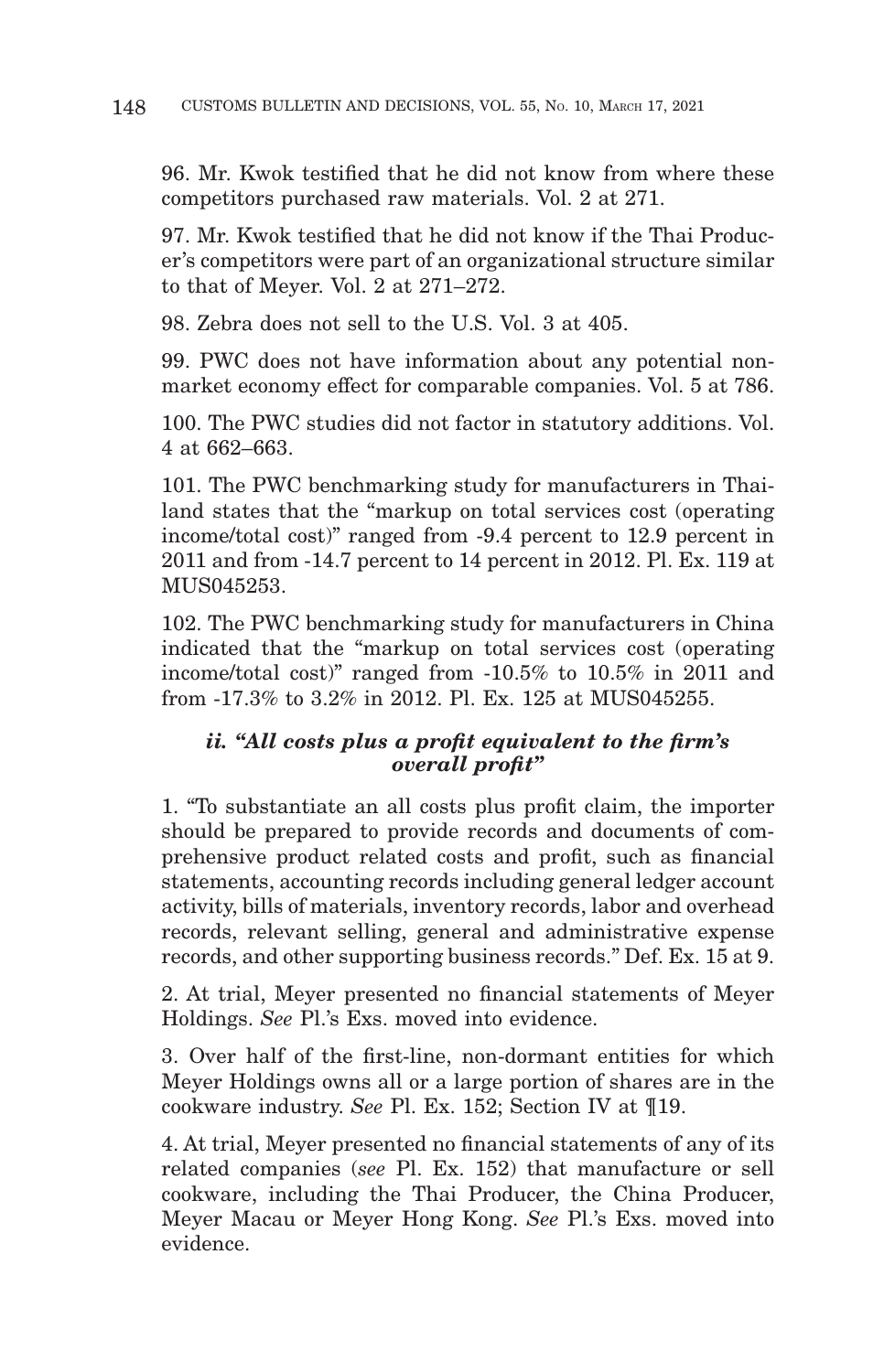5. At trial, Meyer did not present its financial statements. *See* Pl.'s Exs. moved into evidence.

6. Meyer Hong Kong is a parent company of the China Producer. Pl. Ex. 152.

7. Mr. Kwok testified that the Thai Producer attempts to achieve a profit of 3 percent. Vol. 1 at 176:

8. Mr. Kam testified that the China Producer attempts to achieve a profit of 3 to 5 percent. Vol. 3 at 420.

9. The benchmarking analysis of comparable manufacturers prepared by PWC (the benchmarking analysis), objected to by the Government . . ., states that the China Producer's profit for 2011 was 1.65 percent (OPM or operating profit margin) or 1.60 percent (FCM or full cost markup). Pl. Ex. 119 at MUS045255.

10. Mr. Kam testified that he did not know the China Producer's profit for 2011. Vol. 3 at 454:

11. The benchmarking analysis, objected to by the Government . . ., states that the Thai Producer's profit for 2011 was 2.95 percent (OPM) or 3.01 percent (FCM). Pl. Ex. 119 at MUS045253.

12. The Thai Producer does not sell to unrelated companies. Vol. 1 at 159, Vol. 2 at 225.

13. The China Producer does not sell to unrelated companies. Vol. 2 at 415.

14. There are over 100 products at issue in this action that are imported from Thailand. *See* Pl. Exs. 157–196, 377, 378.

15. There are over 32 products at issue in this action that are imported from the PRC. *See* Pl. Exs. 157–196.

16. Meyer has not provided any cost or profit information or cost or profit analysis for the products in this case imported from the PRC, other than the two products identified in the PWC report (71892-C and 82365-C). Pl. Ex. 125 at 26.

17. Meyer has not provided any profit information or analysis for the products in this case imported from Thailand other than that contained in GSP summaries. *See* Pl. Exs. 154, 155, 156, 379, and 380, to which the Government has objected.

18. Both the Thai Producer and the China Producer are "limited risk manufacturers." Vol. 5 at 753:16–18.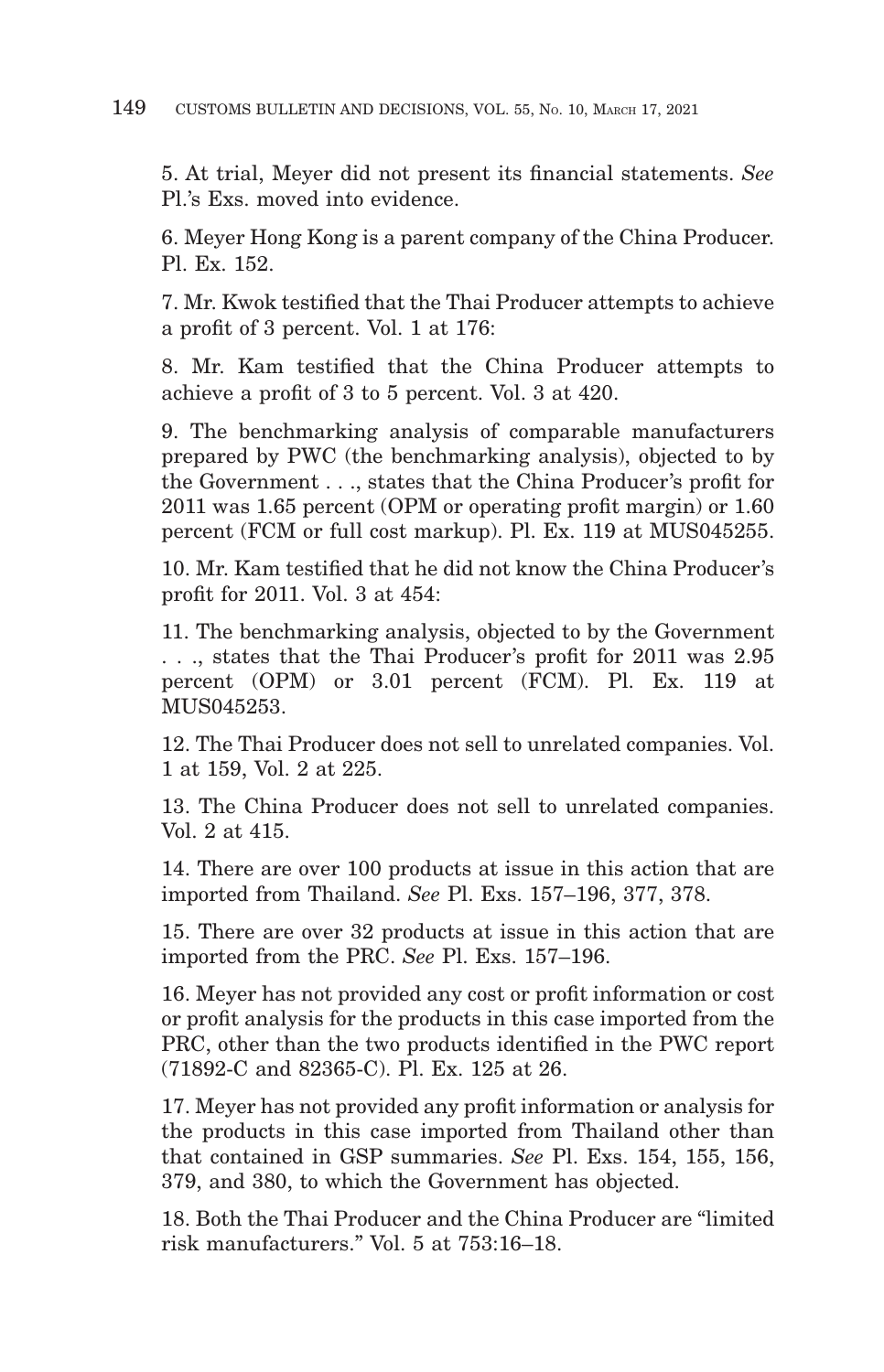19. Limited risk means that the Thai Producer and the China Producer "don't have risk, they don't carry capital risk, they don't carry exchange risk, which is why they get compensated on the low profit margin." Vol. 5 at 753:20–23.

20. Ms. Brenner testified that Customs has issued an Informed Compliance Publication (Def. Ex. 15) that provides information to importers concerning using transaction value for related party transactions. Vol. 5 at 873:20–874:16.

21. Ms. Brenner testified that for the "costs plus" test Customs considers the "firm" to usually be the parent. Vol. 5 at 875:9–876:3.

22. If a parent does not satisfy the terms of the "costs plus" test, Customs has on occasion used other information, such as another subsidiary in a company that really dominant and selling a lot that provides a good comparison and could be considered the "firm." Vol. 5 at 876:10–878:12.

Def. PFF&CL, pp. 18–35.

In addition, the defendant proposes findings of fact with respect to two critical aspects of this case as follows:

. . . *Absence of non-market influence on price*

1. The PRC is a non-market economy. 255 F.Supp.3d at 1361.

2. PWC has provided no information addressing the absence of a non-market influence on price in any of the studies it prepared. *See* Pl. Exs. 1, 4, 117, 119, 125.

3. PWC does not have information about any potential nonmarket economy effect for comparable companies. Vol. 5 at 786.

4. The Thai Producer receives some raw materials for the manufacture of its cookware from companies in the PRC. Vol. 1 at 167:12–15; Vol. 2 at 206:16–18, 220:14:17, 253:20–24; 281:2–10; Pl. Exs. 154–156, 379, 380.

5. The China Producer is located in the PRC. *See, e.g.*, Pl. Ex. 162 at MUS001036.

6. Although Mr. Kam testified initially that, as one of the top five managers at the China Producer, he would have knowledge about local, provincial, or national PRC governmental subsidies, he acknowledged that Ken Chan, the general manager of the China Producer, not he, would know whether there was any type of subsidy from the PRC. Vol. 3 at 449:11–451:11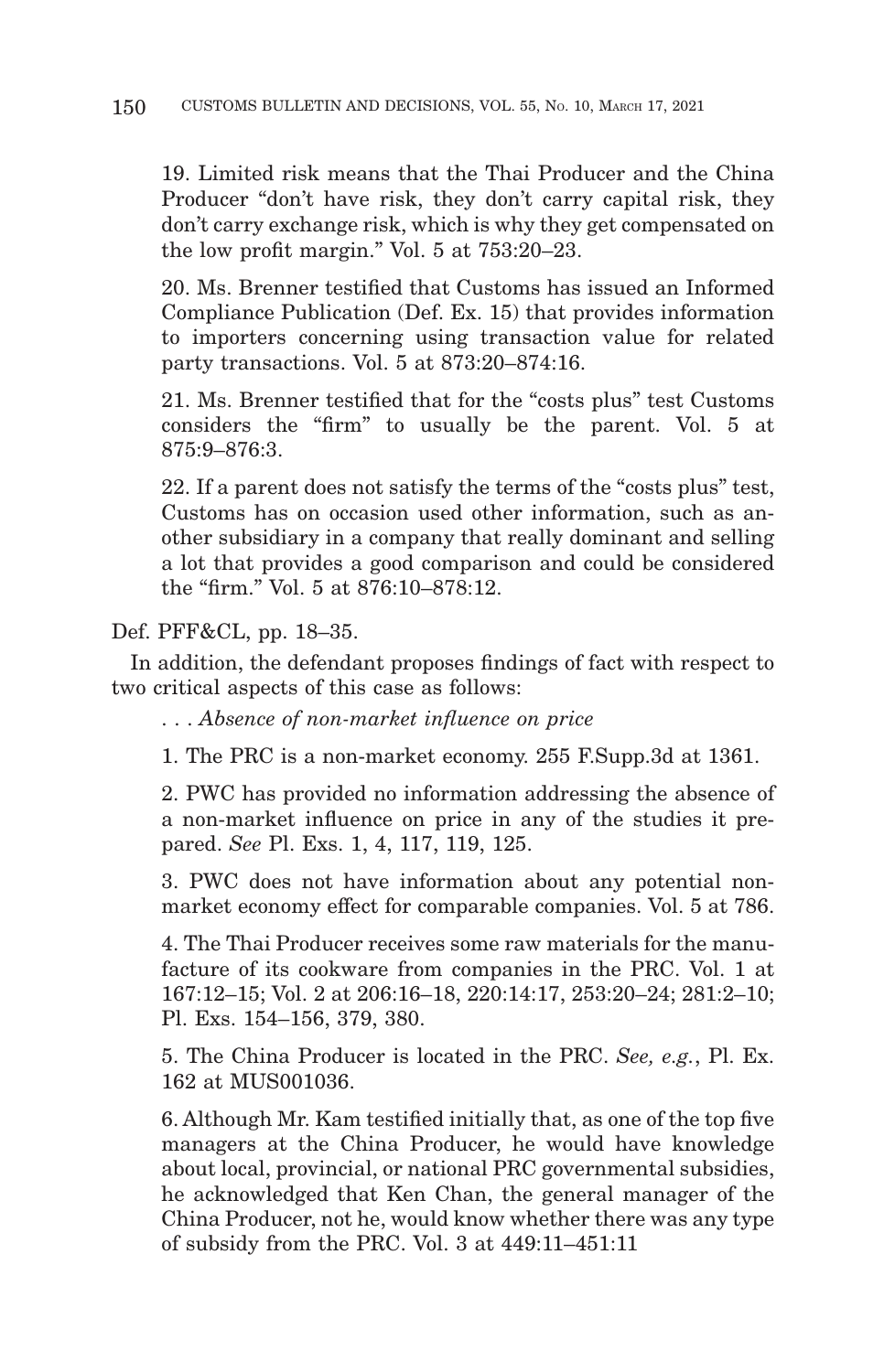7. The China Producer does not own the land on which the factory sits but has a right to use the land for a certain period of time. Vol. 3 at 455:23–456:14.

8. Mr. Kam testified that he does not know whether any of the Chinese companies that provide water, electricity or other materials used in the production of the China Producer's goods receive subsidies from China at the national, regional, or local levels. Vol. 3 at 451:12–21.

. . . *Statutory additions*

1. The transaction value for merchandise exported to the United States includes certain statutory additions. 19 U.S.C. §  $1401a(b)$ .

2. One of the statutory additions is the value of assists. 19 U.S.C.  $$1401a(b)(1)(c).$ 

3. For the entries in this case, Mr. Pinkerton does not know whether there were any assists. Vol. 5 at 800.

4. The PWC studies did not factor in statutory additions. Vol. 4 at 662–663.

Def. PFF&CL, pp. 25–36.

Based on the foregoing, the defendant proposes the following conclusions of law:

. . . *Arm's length transaction*

. . . *Normal Pricing Practices of the Industry in Question*

. . . *Meyer Hong Kong and the China Producer*

Meyer has not established that the price from the China Producer to Meyer Hong Kong was "settled in a manner consistent with the normal pricing practices of the industry" as provided in 19 C.F.R.  $\S$  152.103(1)(1)(ii) because the companies selected by PWC for its benchmarking study were not shown to sell to the United States market.

Meyer has not established that the price from the China Producer to Meyer Hong Kong was "settled in a manner consistent with the normal pricing practices of the industry" as provided in 19 C.F.R.  $\S$  152.103(1)(1)(ii) because PWC does not have information about any potential non-market economy effect of the PRC for comparable companies.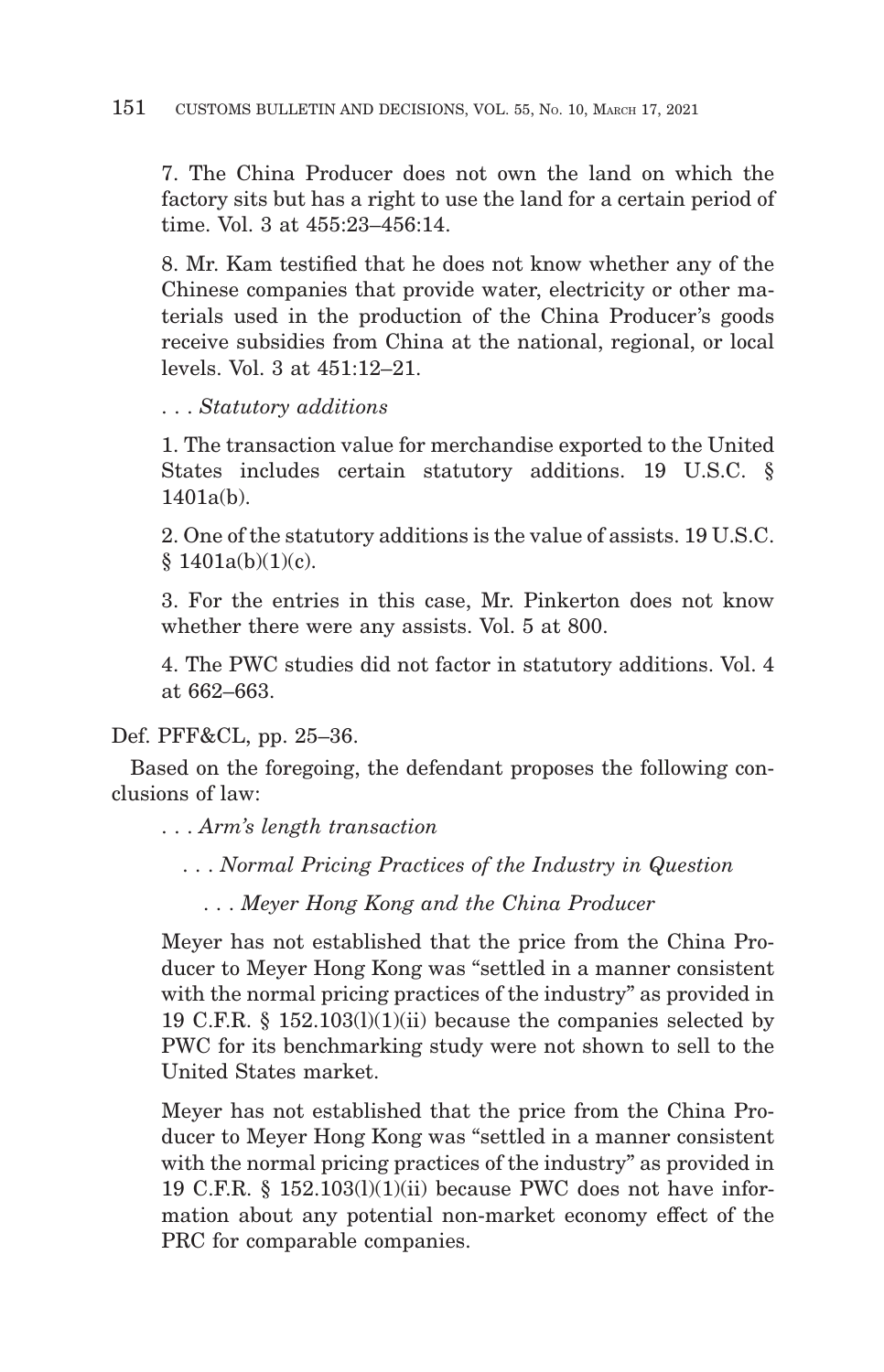Meyer has not established that the price from the China Producer to Meyer Hong Kong was "settled in a manner consistent with the normal pricing practices of the industry" as provided in 19 C.F.R. § 152.103(l)(1)(ii) because, in selecting comparable companies, neither Meyer nor PWC provided sufficient information on the China companies to demonstrate that they manufacture merchandise of the same class or kind as the China Producer.

Meyer has not established that the price from the China Producer to Meyer Hong Kong was "settled in a manner consistent with the normal pricing practices of the industry" as provided in 19 C.F.R. § 152.103(l)(1)(ii) because Meyer has not established that there are "normal pricing practices of the industry" in China where the operating income/total cost figures vary widely from 1.2 percent to 19.8 percent in 2010, -10.5 percent to 10.5 percent in 2011, and -17.3 percent to 3.2 percent in 2012.

Meyer has not established that the price from the China Producer to Meyer Hong Kong was "settled in a manner consistent with the normal pricing practices of the industry" as provided in 19 C.F.R. § 152.103(l)(1)(ii) because the databases used by PWC in selecting comparable companies were limited to publicly traded companies.

Meyer has not established that transactions between Meyer Hong Kong and the China Producer constitute viable first sale transaction values because Meyer Macau, not Meyer Hong Kong, acts as the middleman for the China Producer.

Meyer has not established that transactions between Meyer Hong Kong and the China Producer are at arm's length because there is no evidence of arm's length negotiations between Meyer Hong Kong and the China Producer, or between Meyer Hong Kong and Meyer. Instead, the testimony adduced at trial shows that the negotiations are between Meyer Macau and the China Producer and Meyer Macau and Meyer.

Meyer has not established that transactions between Meyer Hong Kong and the China Producer are at arm's length because Meyer Hong Kong and the China Producer do not reach prices independently. Instead, Meyer Macau fulfills the function of reaching prices for the China Producer.

Meyer has not established that transactions between Meyer Hong Kong and the China Producer are at arm's length because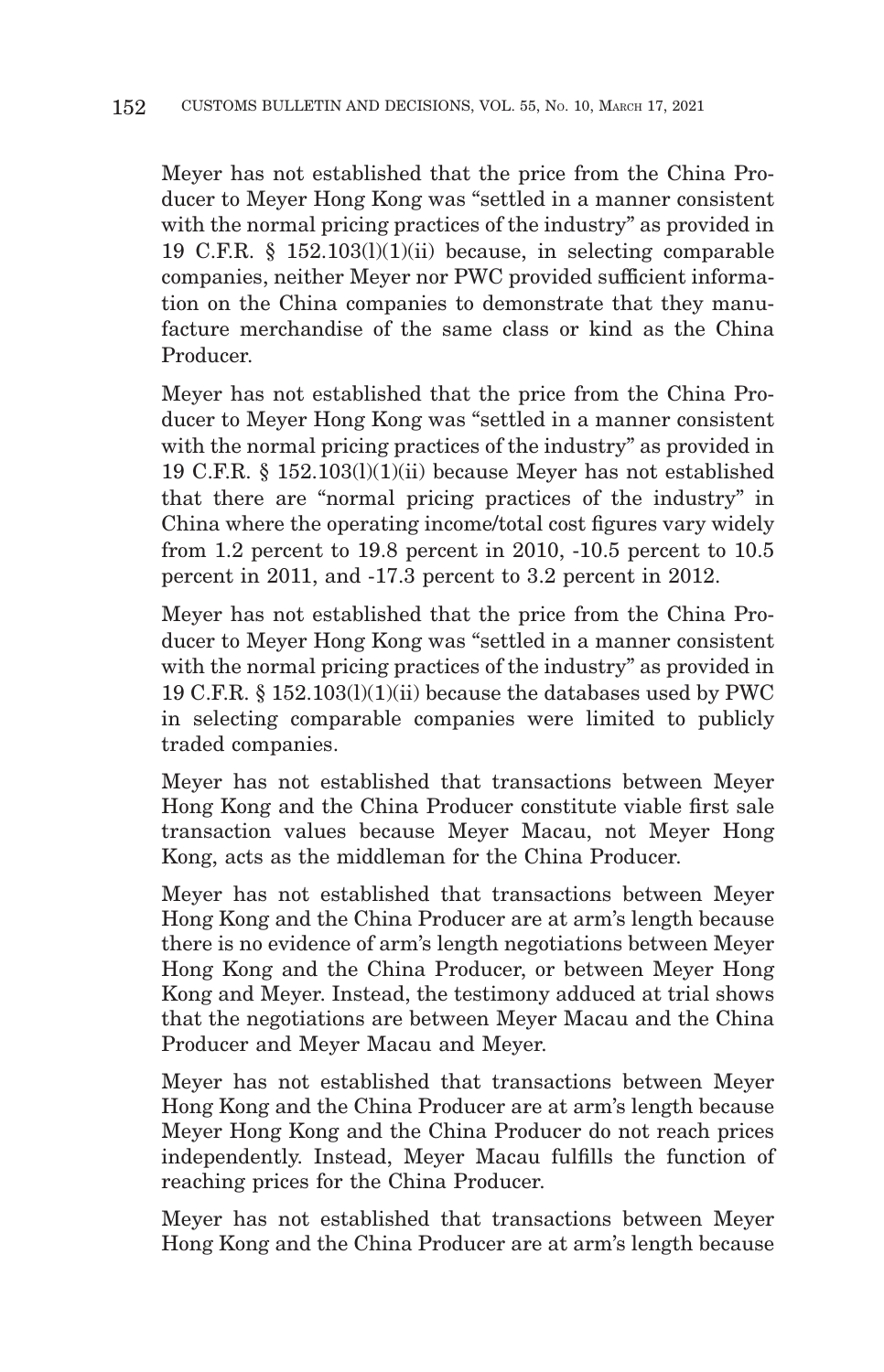Meyer Macau "assigns" orders to the China Producer and Meyer Macau, not Meyer Hong Kong, confers with the China Producer to obtain price quotes.

Meyer has not established through the PWC study, Pl. Ex. 125, that transactions between Meyer Hong Kong and the China Producer constitute viable, arm's length transaction values because that study is based on incorrect information. For example, the study:

- (i) does not acknowledge that Meyer Macau, not Meyer Hong Kong, serves as the middleman for merchandise ordered by Meyer and manufactured by the China Producer[;]
- (ii) states that Meyer Hong Kong receives orders from Meyer when, in fact, Meyer Macau "assigns" orders to Meyer Hong Kong based on Meyer Macau's assessment of whether the China Producer or the Thai Producer is the most capable factory for the order[;]
- (iii) states that Meyer Hong Kong and the China Producer agree on all contractual terms, when, in fact, the testimony presented at trial established that Meyer Macau negotiates with the China Producer[;].
- (iv) makes no mention of Meyer Macau's role in transactions between Meyer Hong Kong and the China Producer<sup>[</sup>; and]
- (v) does not reveal that Meyer Hong Kong, Meyer Macau, and the Thai Producer have the same general manager: Joseph Lau.

Meyer has not established that prices between the China Producer and Meyer Hong Kong are "settled in a manner consistent with the normal pricing practices of the industry" because it has not demonstrated that the cookware industry in the PRC normally works off prices that are set by entities other than the buyer and seller, or that the cookware industry in the PRC normally has orders assigned to it by an entity that is neither the buyer or seller.

Further, Meyer has not shown that the price negotiated for the cookware manufactured by the China Producer has not been influenced by the non-market status of the PRC, which, as this Court observed, has not been recognized by the United States as a "market economy." Mr. Kam, a manager of the China Producer, testified that he does not know if the local, regional, or national government of the PRC subsidizes the China Producer or any of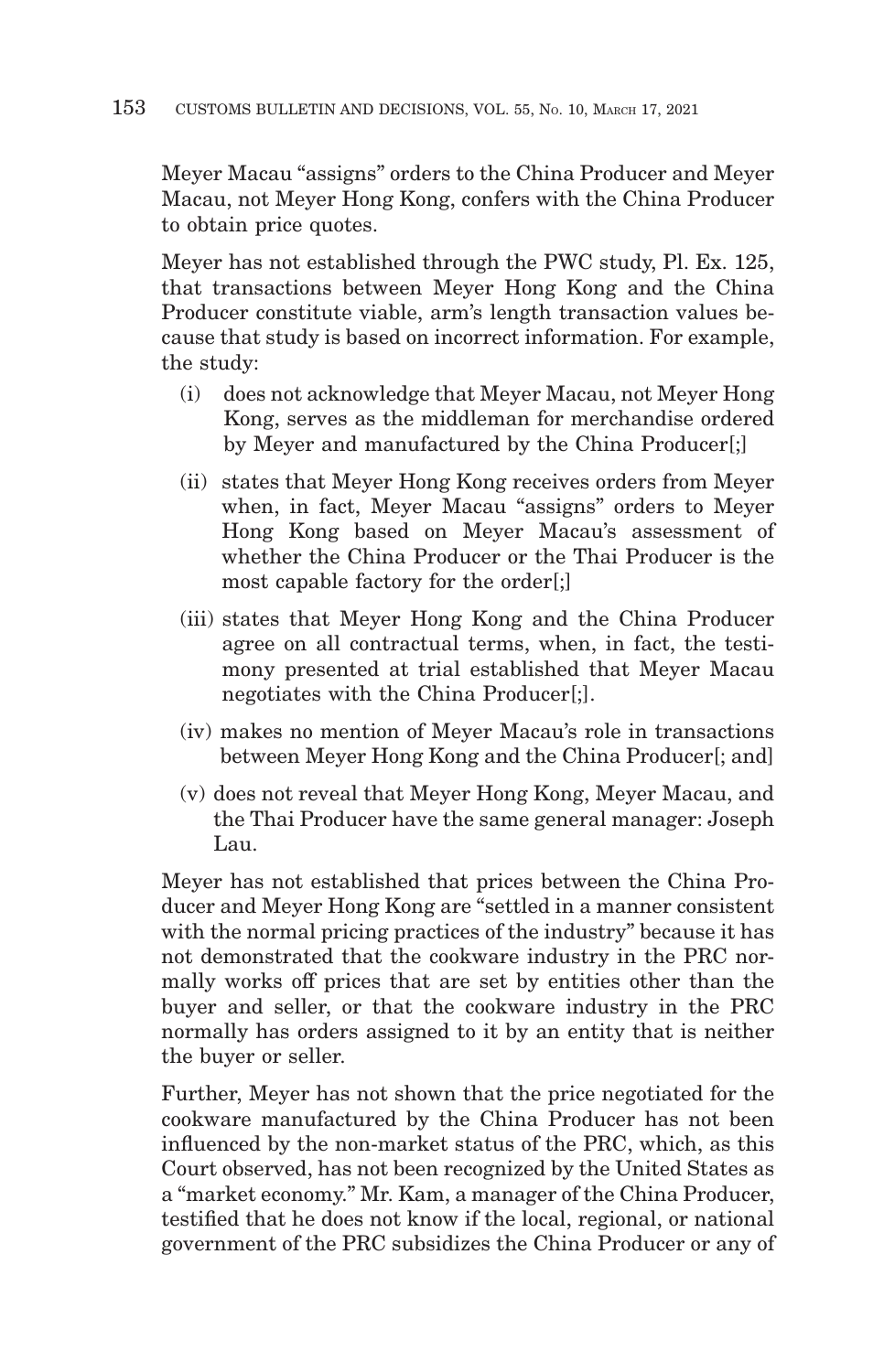the companies that provide the China Producer with production materials. However, Mr. Kam stated that he did gain knowledge about assistance from the Chinese government.

### . . . *Meyer Macau and the Thai Producer*

Meyer has not established that prices between the Thai Producer and Meyer Macau are "settled in a manner consistent with the normal pricing practices of the industry" as provided in 19 C.F.R. § 152.103(l)(1)(ii) because it has not demonstrated specifically what the normal pricing practices are for Thai manufacturers of cookware, i.e., pots and pans, that are exported to the United States.

Meyer has not established that the price from the Thai Producer to Meyer Macau was "settled in a manner consistent with the normal pricing practices of the industry" as provided in 19 C.F.R. § 152.103(l)(1)(ii) because the companies selected by PWC for its benchmarking study were not shown to be comparable to the Thai Producer, which is the largest cookware manufacturer in Thailand.

Meyer has not established that the Thai manufacturers of pots and pans used in the benchmarking study are, in fact, comparable to the Thai Producer. For example, Meyer provided no evidence that any of the Thai Producer comparables sell pots and pans to the United States.

Nor did Meyer establish that the comparables are "limited risk" manufacturers whose profit margins are reduced because they have entered into a "minimum order" contract.

Meyer has not established that the price from the Thai Producer to Meyer Macau was "settled in a manner consistent with the normal pricing practices of the industry" as provided in 19 C.F.R.  $\S$  152.103(l)(1)(ii) because the databases used by PWC in selecting comparable companies were limited to publicallytraded companies.

Meyer has not established that the price from the Thai Producer to Meyer Macau was "settled in a manner consistent with the normal pricing practices of the industry" as provided in 19 C.F.R.  $\S$  152.103(1)(1)(ii) because, in selecting comparable companies, PWC did not provide sufficient information on the comparable companies to show that the profit figures involved merchandise of the same class or kind.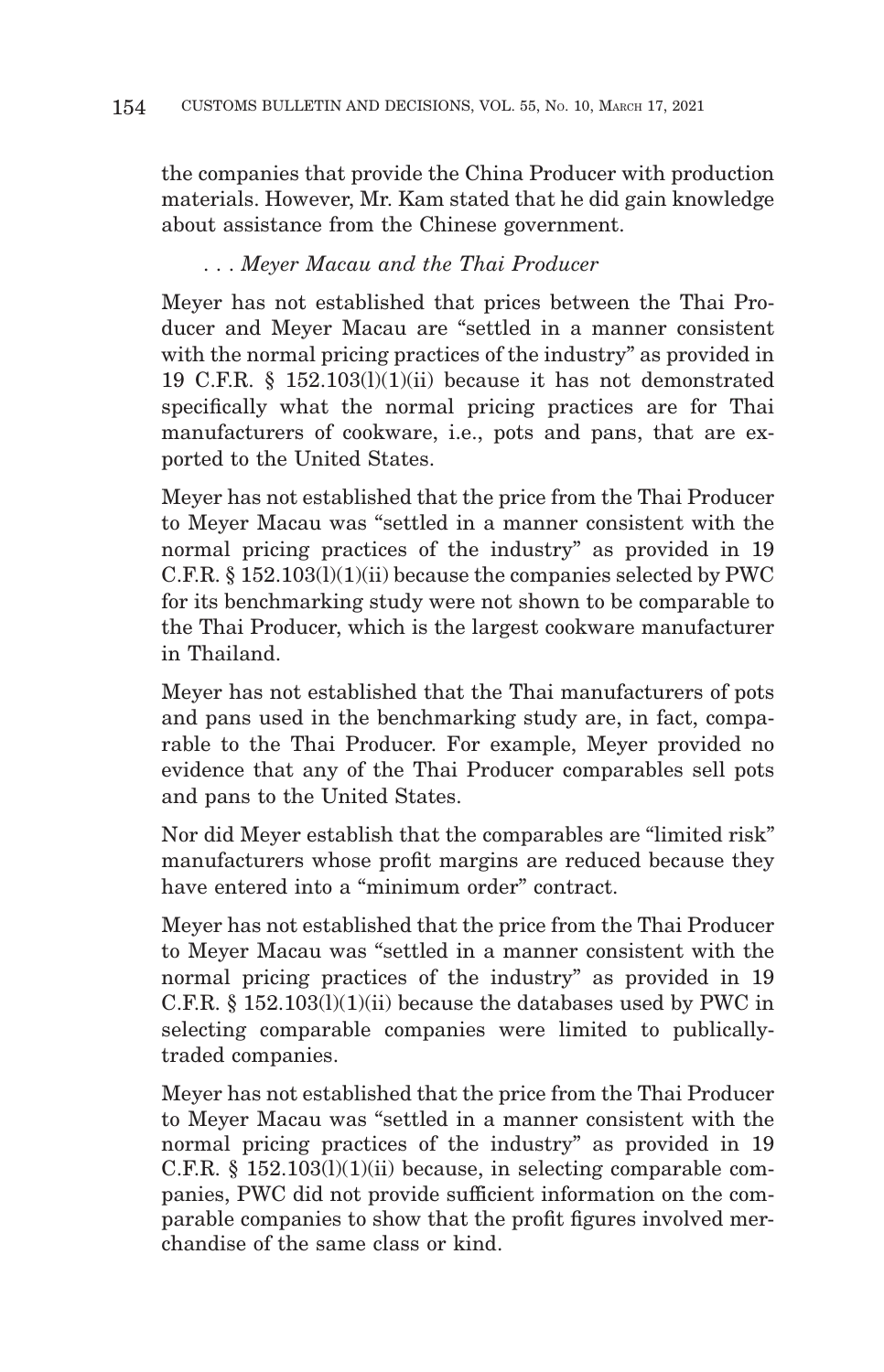Meyer has not established that the price from the Thai Producer to Meyer Macau was "settled in a manner consistent with the normal pricing practices of the industry" as provided in 19 C.F.R. 152.103(l)(1)(ii) because Meyer has not established that there are "normal pricing practices of the industry" in Thailand where the operating income/total cost figures vary widely from -4.8 percent to 29.9 percent in 2010, -9.4 percent to 12.9 percent in 2011, and -14.7 percent to 14 percent in 2012.

### . . . *All Costs Plus a Profit Equivalent to the Firm's Overall Profit*

The meaning of the term "the firm," set forth in 19 C.F.R.  $\S$  $152.103(i)(l)(iii)$ , is not provided by 19 U.S.C. § 1401a, the value statute, or by CBP Regulations. In other sections of 19 C.F.R. Part 152, the terms "seller," and "producer," are used. However, for section 152.103(i)(l)(iii), CBP used the term "firm," rather than "seller" or "producer" indicating that the "firm" is not necessarily the seller or producer. CBP normally considers the term "firm" referenced in 19 C.F.R. §152.103(l), interpretive note 3, to mean the parent company. Def. Ex. 15 at 9. Courts "defer even more broadly to an agency's interpretations of its own regulations than to its interpretation of statutes, because the agency, as the promulgator of the regulation, is particularly well suited to speak to its original intent in adopting the regulation." *Gose v. United States*, 451 F.3d 831, 837 (Fed.Cir. 2006) (citing to *Cathedral Candle Co. v. U.S. Int'l Trade Comm'n*[,] 400 F.3d 1352, 1363–64 (Fed.Cir. 2005)[,] and *Am. Express Co. v. United States*, 262 F.3d 1376, 1383–83 (Fed.Cir. 2001)).

Accordingly, for the "all costs plus a profit" test, financial statements from the parent company are needed to determine the parent's overall profit, which is one of the variables in the formula. To satisfy this test, the sale price between the related producer and middleman must be adequate to ensure recovery of all the seller's costs plus a profit equivalent to the parent company's overall profit. Def. Ex. 15 at 9.

Meyer has not met the requirements of 19 C.F.R. § 152.103(i)(l- )(iii) because it has not provided the financial statements of its parent company, Meyer Holdings, to evaluate whether the relationship or any non-market influences affected the sales price or to evaluate whether the profits of the China Producer and the Thai Producer are equivalent to the costs and profit of the Meyer group overall. *See Meyer*, 255 F.Supp.3d at 1361.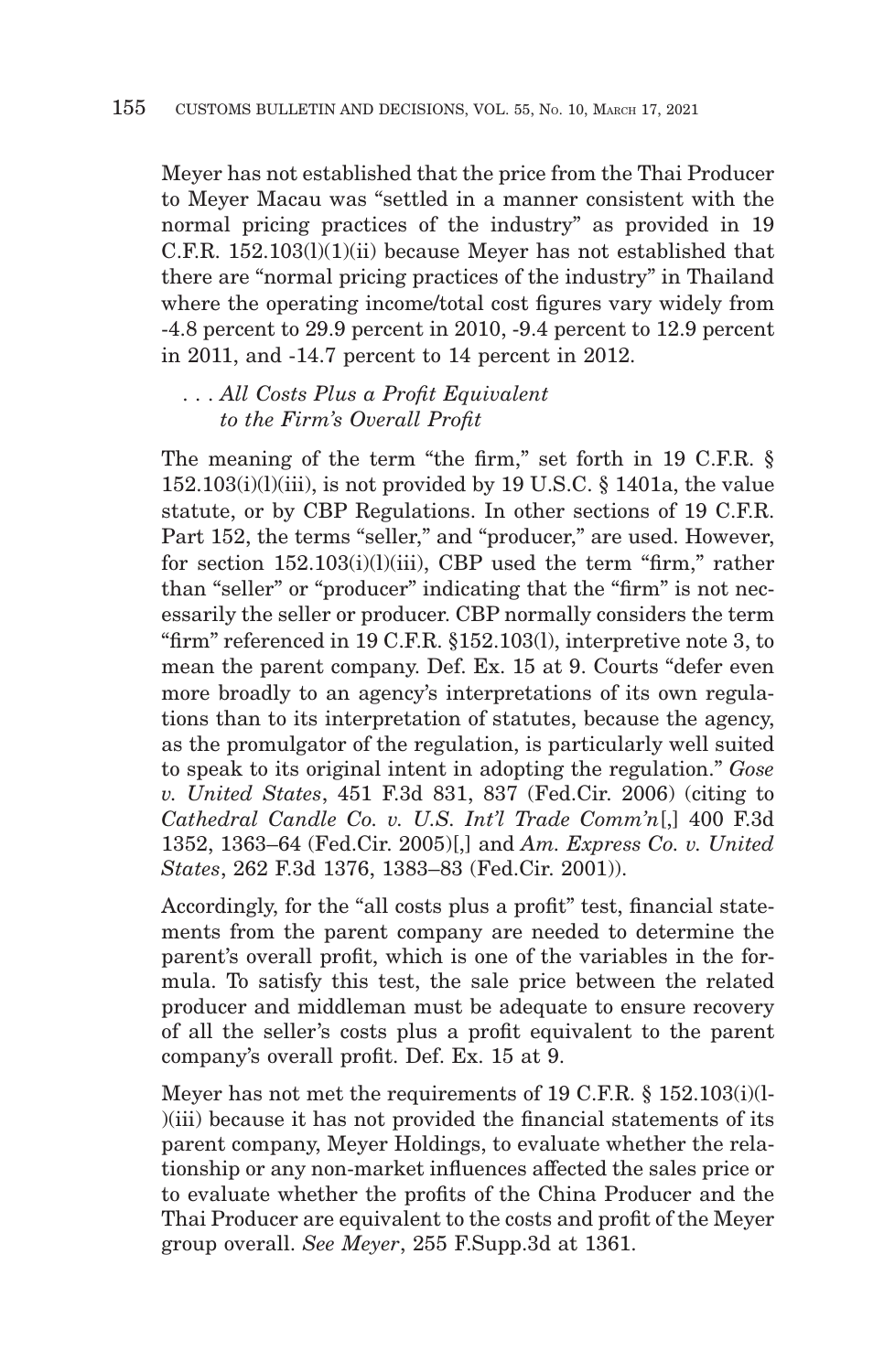Meyer has not met the requirements of 19 C.F.R. § 152.103(i) (l)(iii) because it has not provided the financial statements of any of the companies in the Meyer group that manufacture or sell cookware to evaluate whether the relationship or any nonmarket influences affected the sales price, or to evaluate whether the profits of the China Producer or the Thai Producer are equivalent to the costs and profit of the Meyer group overall.

The Thai Producer may not constitute "the firm" for the purposes of 19 C.F.R. § 152.103(i)(l)(iii) because it does not sell to unrelated parties and, therefore, all of its sales are potentially affected by a relationship.

The Thai Producer may not constitute "the firm" for the purposes of 19 C.F.R.  $\S$  152.103(i)(l)(iii) because the majority of its sales are to the United States and, thus, are potentially affected by the same relationship. Comparing one sale to a set of sales that involve the same relationship provides no way of disaggregating the effect that the relationship may have had on the sales price or determining whether it is "arm's length."

The China Producer may not constitute "the firm" for the purposes of 19 C.F.R. § 152.103(i)(l)(iii) because all of its sales are to related parties and, thus, are potentially affected by the relationship. Comparing one sale to a set of sales that involve the same relationship provides no way of disaggregating the effect that the relationship may have had on the sales price or determining whether it is "arm's length."

For the purposes of 19 C.F.R.  $\S$  152.103(i)(1)(iii), Meyer has not established that the price from the Thai Producer to Meyer Macau was "adequate to ensure recovery of all costs plus a profit which is equivalent to the firm's overall profit realized over a representative period of time (e.g., on an annual basis), in sales of merchandise of the same class or kind" because, even if the court were to conclude that the Thai Producer may be considered "the firm" for the purposes of this regulation, Meyer has not produced evidence at trial to establish the costs and profit of any of the products manufactured by the Thai Producer to evaluate whether they are equivalent to the Thai Producer's overall profit.

For the purposes of 19 C.F.R.  $\S$  152.103(i)(1)(iii), Meyer has not established that the price from the Thai Producer to Meyer Macau was "adequate to ensure recovery of all costs plus a profit which is equivalent to the firm's overall profit realized over a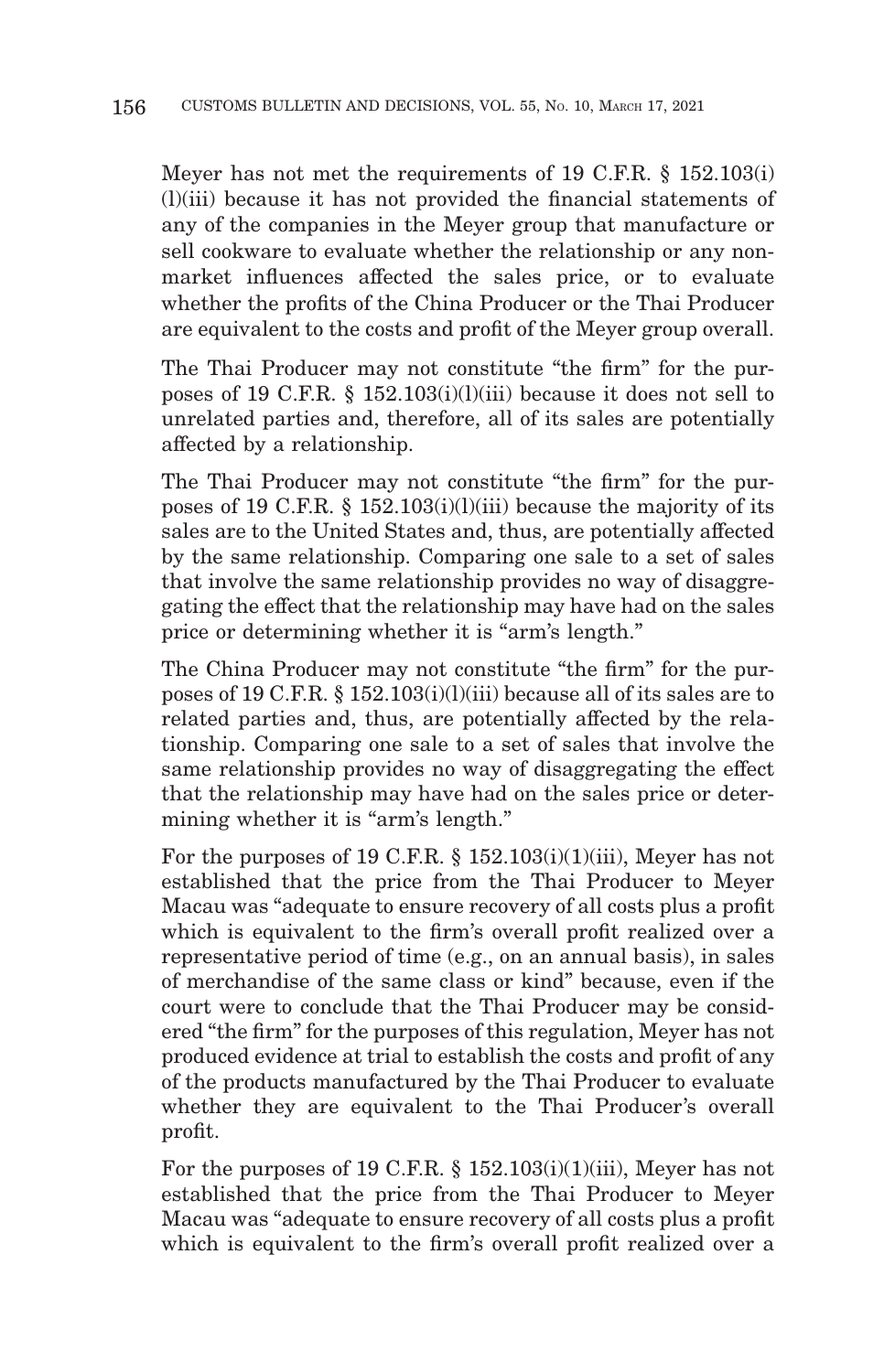representative period of time (*e.g.*, on an annual basis), in sales of merchandise of the same class or kind" because, even if the court were to conclude that the Thai Producer may be considered "the firm" for the purposes of this regulation, Meyer has not produced evidence during trial to establish the Thai Producer's overall costs and profit during the relevant time period.

For the purposes of 19 C.F.R.  $\S$  152.103(i)(1)(iii), Meyer has not established that the price from the China Producer to Meyer Hong Kong was "adequate to ensure recovery of all costs plus a profit which is equivalent to the firm's overall profit realized over a representative period of time (e.g., on an annual basis), in sales of merchandise of the same class or kind" because, even if the Court concludes that the China Producer may be considered "the firm" for the purposes of this regulation, Meyer has not produced evidence at trial to establish the costs and profit of 24 of the 26 products manufactured by the China Producer in this case to evaluate whether they are equivalent to the China Producer's overall profit. For the two sample transactions for the years 2010–2012, identified in the PWC study (Pl. Ex. 125 at MUS044890), the profit margins identified are not "equivalent to" the China Producer's stated profit in the benchmarking study (Pl. Ex. 119 at MUS045254).

For the purposes of 19 C.F.R.  $\S$  152.103(i)(1)(iii), Meyer has not established that the price from the China Producer to Meyer Hong Kong was "adequate to ensure recovery of all costs plus a profit which is equivalent to the firm's overall profit realized over a representative period of time (e.g., on an annual basis), in sales of merchandise of the same class or kind" because, even if the Court concludes that the China Producer may be considered "the firm" for the purposes of this regulation, Meyer has not produced evidence to establish the China Producer's overall costs and profit during the relevant time period.

#### . . . *Absence of non-market influence on price*

Meyer has not established that the prices from the China Producer or the Thai Producer to Meyer Hong Kong and Meyer Macau were not influenced by the non-market economy effect of the PRC. Meyer attempted to elicit testimony from Mr. Kam that, although the China Producer is located in the PRC and obtains raw materials from other entities located in the PRC,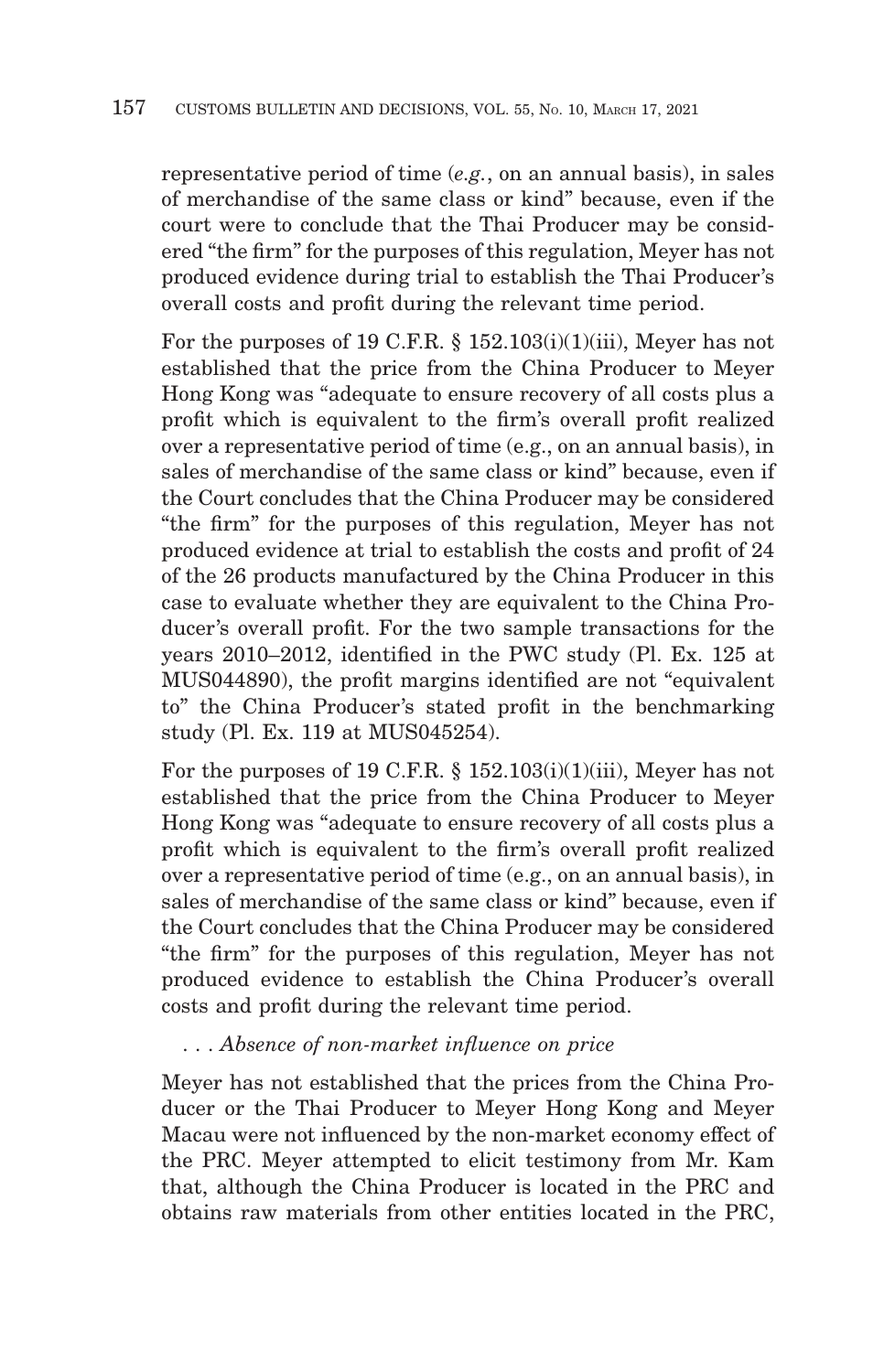there is no influence on the China Producer's prices. However, Mr. Kam lacked knowledge to establish such an absence of influence.

Although the Thai Producer receives some raw materials from entities located in the PRC, Meyer did not attempt to establish that the Thai Producer's price was not influenced by prices for materials that themselves were influenced by the non-market economy effect of the PRC.

Finally, Meyer provided no financial information from its parent company, Meyer Holdings, notwithstanding that this court observed, due to the relatedness of the parties to the transaction, that "financial information pertaining to the parent is also relevant to examining whether any non-market influences affect the legitimacy of the sales price." *Meyer*, 255 F.Supp.3d at 1361. This court further noted that the parent's financial documents could reveal whether "parental support or guidance has a market-distortive effect on the cost of inputs or of financing" thereby resulting in a '"booked' profit" "unrepresentative of sales or merchandise of the same class or kind that have been made without the distortion of non-market influences." *Id*.

### . . . *Statutory Additions*

Meyer has not established that the transaction prices between the Thai Producer and Meyer Macau and the China Producer and Meyer Hong Kong present viable transaction values because it failed to provide sufficient evidence regarding the amounts of any statutory additions as se[t] forth in 19 U.S.C. § 1401a(b)(1). Specifically, at trial, Meyer provided no information about the value of assists, and Mr. Pinkerton did not know the value of any assists

Meyer has not established that the price from the Thai Producer to Meyer Macau is an acceptable first sale value because 19 U.S.C. § 1401a(b)(1) provides that if sufficient information about statutory additions is not available, transaction value may not be used. At trial, Meyer has provided no information about the value of assists, and Mr. Pinkerton did not know the value of any assists.

Def. PFF&CL, pp. 37–45.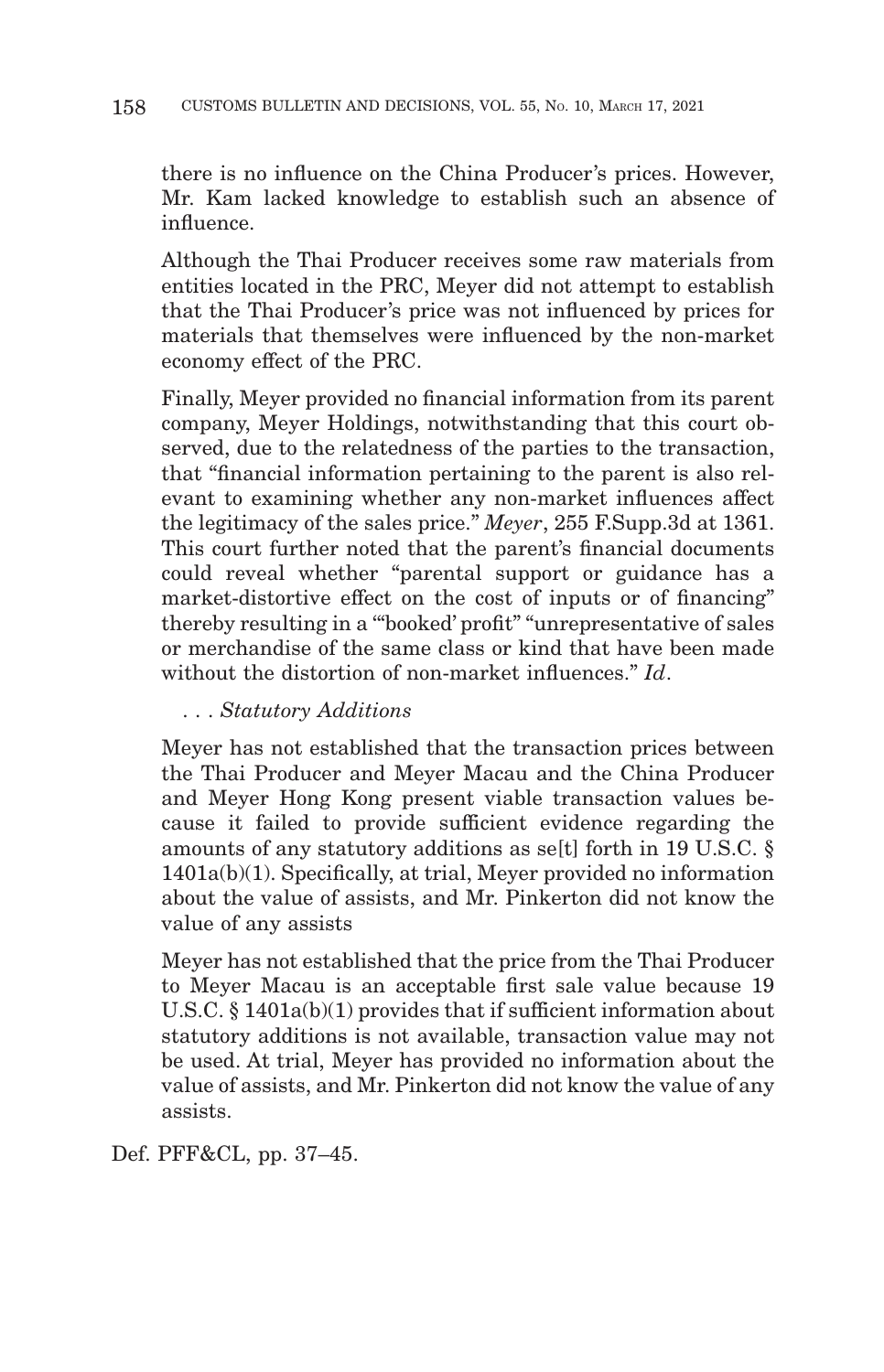#### **V**

Upon due and lengthy deliberation, the court finds defendant's recital of the facts from trial, above, accurate, and they are hereby adopted as the findings of the court. Plaintiff's proposed findings of fact are not inaccurate, but they do not provide a complete picture of what is necessary to its case for establishing entitlement to first sale valuation.

Furthermore, based on the applicable law and the evidence adduced at trial, the plaintiff has failed to meet its burden of establishing its entitlement to GSP dispensation of duty-free treatment for cookware manufactured by the Thai producer from steel discs obtained from the PRC, because the manufacturing process did not result in a double substantial transformation of them.

Based on the applicable law and the evidence adduced at trial, the plaintiff has also failed to establish that it should be entitled to use the transaction value between the China producer and Meyer Hong Kong or the Thai producer and Meyer Macau ("first sale") for the appraisement of the imported cookware.

Regarding plaintiff's arguments that because Meyer Holdings is an investment holding company without cookware operations, is not a party to any of the transactions between Meyer Hong Kong and the China producer and does not engage in the sale of merchandise of the same class or kind as the China producer, and that the China producer is the appropriate "firm" to analyze under the "all costs plus profit test" (*see* P. Ex. 125, 2016 China Producer Assessment covering 2010–2012), whether it is true that for the "all costs plus profit" test no CBP regulation requires that the "firm" mentioned in 19 C.F.R §152.103(l)(1)(iii) be the "parent" of the importing party (*see* Pinkerton T.T. Vol. IV, 511:15–512:2), costs are obviously critical to that determination, and the real costs of inputs from the PRC are suspect, given its status as a nonmarket economy country.

Even if "true" costs of such inputs could be determined, Meyer Holding presumptively has had the ability to influence the price paid or payable for them, for example by providing its subsidiaries access to credit and capital on terms that are not available to competitors without the same level of bargaining power with creditors, or even at "below market" rates. Without financial statements, the court has no concept of the extent to which the finances of the Meyer group units are truly independent "silos" of one another, or the extent to which there might have been state influence or assistance to some degree. Statutory assists do not encompass financial assistance, of course, but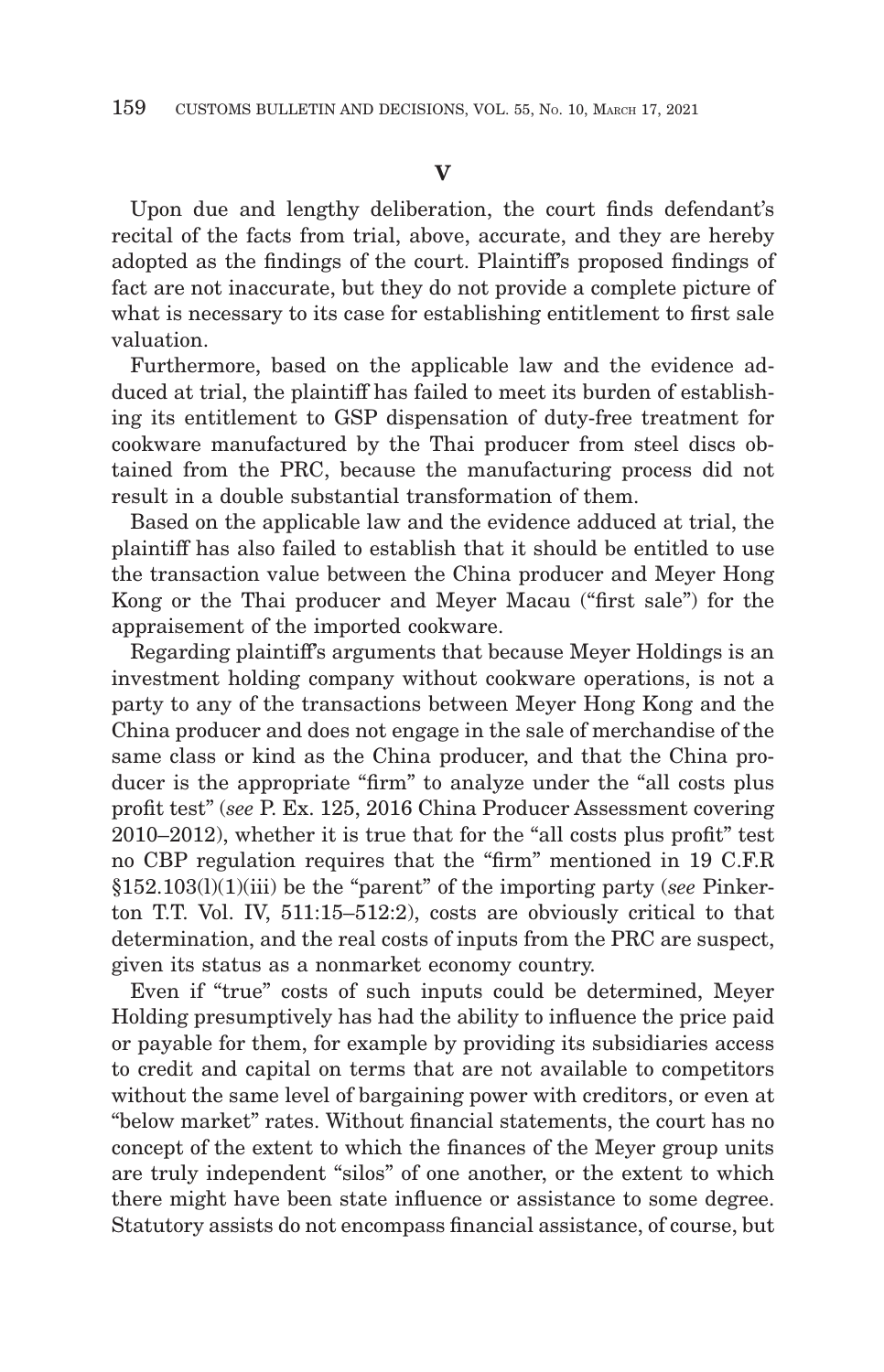the broader concern here is over market-distortive influence, either with respect to the plaintiff directly or the provision of inputs generally.

The most that plaintiffs' witnesses could testify to was that they were unaware of any such assistance, and to a person they flatly denied that the PRC government provided any assistance or influence whatsoever, arguably a dubious proposition. At trial, the defendant only lightly explored the extent to which such considerations might be considered market-distortive. But then again, the defendant never had the ability to probe deeper, in part because it was never provided the financial information it requested in discovery in order to be able to ask or answer probing questions.

The court understands that the Meyer parent is not subject to this litigation and that the plaintiff, as its "independent" subsidiary, can claim an inability to obtain such information from it. However, given that the parent has an interest in seeing these types of matters resolved favorably, it is therefore presumed to be forthcoming, even unprompted, to provide whatever CBP deems necessary to assist in their resolution, and the fact that in that regard there has apparently been considerable "resistance" throughout this case to that notunreasonable discovery request and the "assistance" that the parent could have provided its subsidiary to address necessary questions with respect to concerns over non-market influences, speaks volumes.

All of the foregoing leads the court to doubt that accurate ascertainment of the "true" value of the "price paid or payable" at the first sale level in the customs duty sense has been demonstrated in this case. Whether the same can be said with respect to the second-level "price paid or payable", *i*.*e*., by Meyer itself as importer, the court need not opine, for no party has proposed an alternative method of appraisement in any event. Such matters are best left to the parties in any further negotiations as a result of this opinion.

Second, and more broadly, as a result of its consideration of the issues presented here, this court has doubts over the extent to which, if any, the "first sale" test of *Nissho Iwai* was intended to be applied to transactions involving non-market economy participants or inputs. In that regard, the Court of Appeals for the Federal Circuit could provide clarification.

Judgment for the defendant will enter accordingly. So ordered. Dated: New York, New York

March 1, 2021

*/s Thomas J. Aquilino, Jr.* SENIOR JUDGE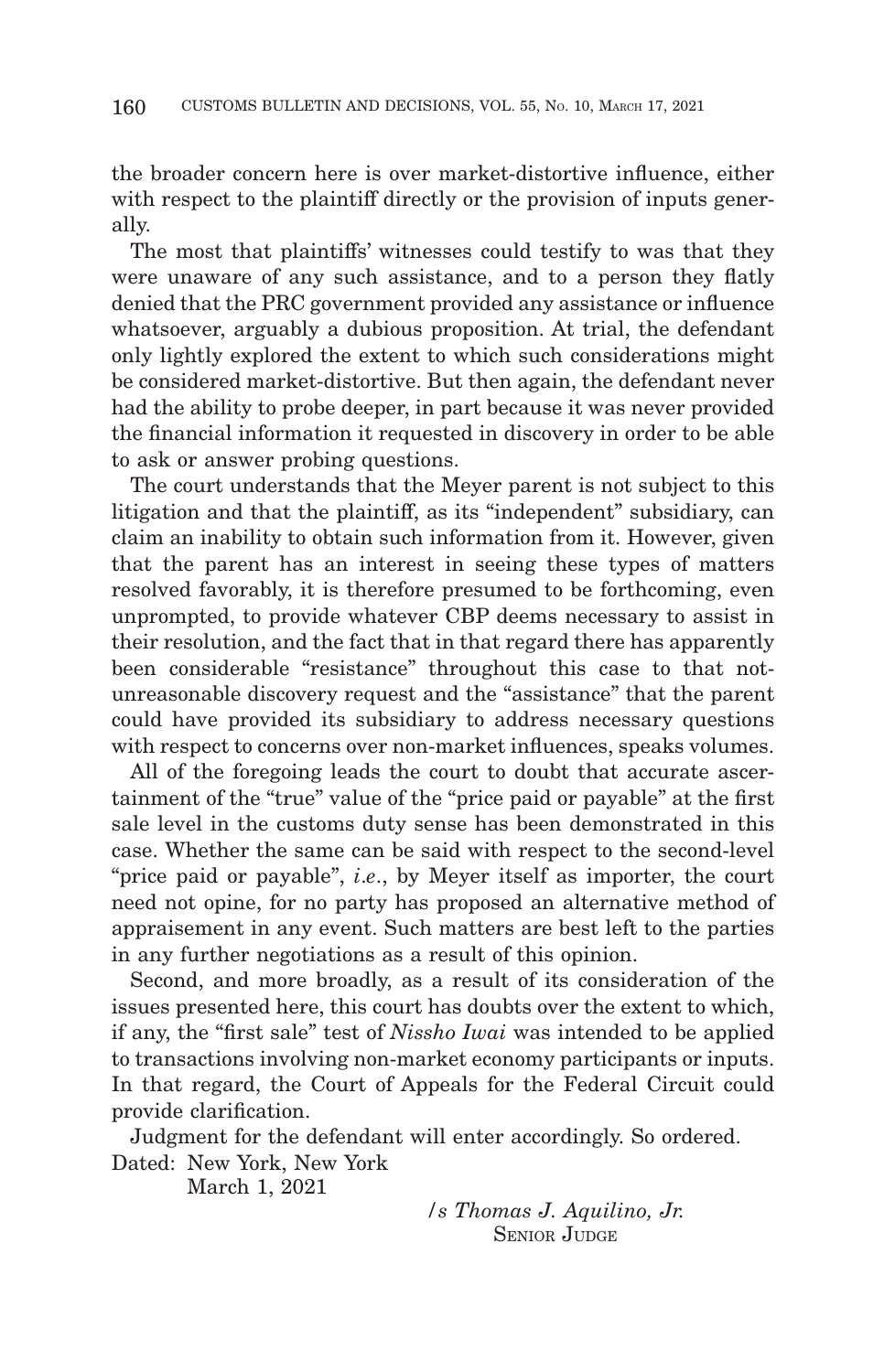#### Slip Op. 21–27

FINE FURNITURE (SHANGHAI) LIMITED, et al., Plaintiffs, and ARMSTRONG WOOD PRODUCTS (KUNSHAN) CO., LTD., GUANGDONG YIHUA TIMBER INDUSTRY CO., LTD., OLD MASTER PRODUCTS, INC., LUMBER LIQUIDATORS SERVICES, LLC, SHANGHAI LAIRUNDE WOOD CO., LTD., CHANGZHOU HAWD FLOORING CO., LTD., DALIAN HUILONG WOODEN PRODUCTS CO., LTD., DUNHUA CITY JISEN WOOD INDUSTRY CO., LTD., DUNHUA CITY DEXIN WOOD INDUSTRY CO., LTD., DUNHUA CITY HONGYUAN WOOD INDUSTRY CO., LTD., JIAXING HENGTONG WOOD CO., LTD., KARLY WOOD PRODUCT LIMITED, YINGYI-NATURE (KUNSHAN) WOOD INDUSTRY CO., LTD., XIAMEN YUNG DE ORNAMENT CO., LTD., ZHEJIANG SHUIMOJIANGNAN NEW MATERIAL TECHNOLOGY CO., LTD., Plaintiff-Intervenors, v. UNITED STATES, Defendant.

> Before: Richard K. Eaton, Judge Consol. Court No. 16–00145

#### **JUDGMENT**

Before the court is the United States Department of Commerce's ("Commerce" or the "Department") corrected remand redetermination ("Remand Results"), ECF No. 183, issued pursuant to the court's order dated August 25, 2020, ECF No. 174.

Because individually examined respondent and Plaintiff Fine Furniture (Shanghai) Limited is no longer subject to the antidumping duty order on multilayered wood flooring from China,<sup>1</sup> it was necessary for Commerce to recalculate its separate rate. *See Fine Furniture (Shanghai) Ltd. v. United States*, No. 2019–1499, 2020 WL 8254416, at \*1 (Fed. Cir. Aug. 4, 2020) (citing *Changzhou Hawd Flooring Co. v. United States*, 947 F.3d 781, 793–94 (Fed. Cir. 2020)).

In its August 25, 2020 order, the court directed Commerce to reconsider its calculation of the rate applicable to separate rate respondents, and dismissed Plaintiff-Intervenor Armstrong Wood Products (Kunshan) Co., Ltd. from the case.

In response, Commerce issued the Remand Results, stating that

Commerce has revised the separate rate for those companies which were granted a separate rate in the *Final Results* and were party to this litigation. The revised separate rate is 0.00 percent, based solely on [Dalian Penghong Floor Products Co., Ltd./Dalian Shumaike Floor Manufacturing Co., Ltd.'s] weighted-average dumping margin.

<sup>&</sup>lt;sup>1</sup> See Multilayered Wood Flooring From the People's Rep. of China: Amended Final Deter*mination of Sales at Less Than Fair Value and Antidumping Duty Order*, 76 Fed. Reg. 76,690 (Dep't Commerce Dec. 8, 2011), as amended in *Multilayered Wood Flooring From the People's Rep. of China: Amended Antidumping and Countervailing Duty Orders*, 77 Fed. Reg. 5484 (Dep't Commerce Feb. 3, 2012).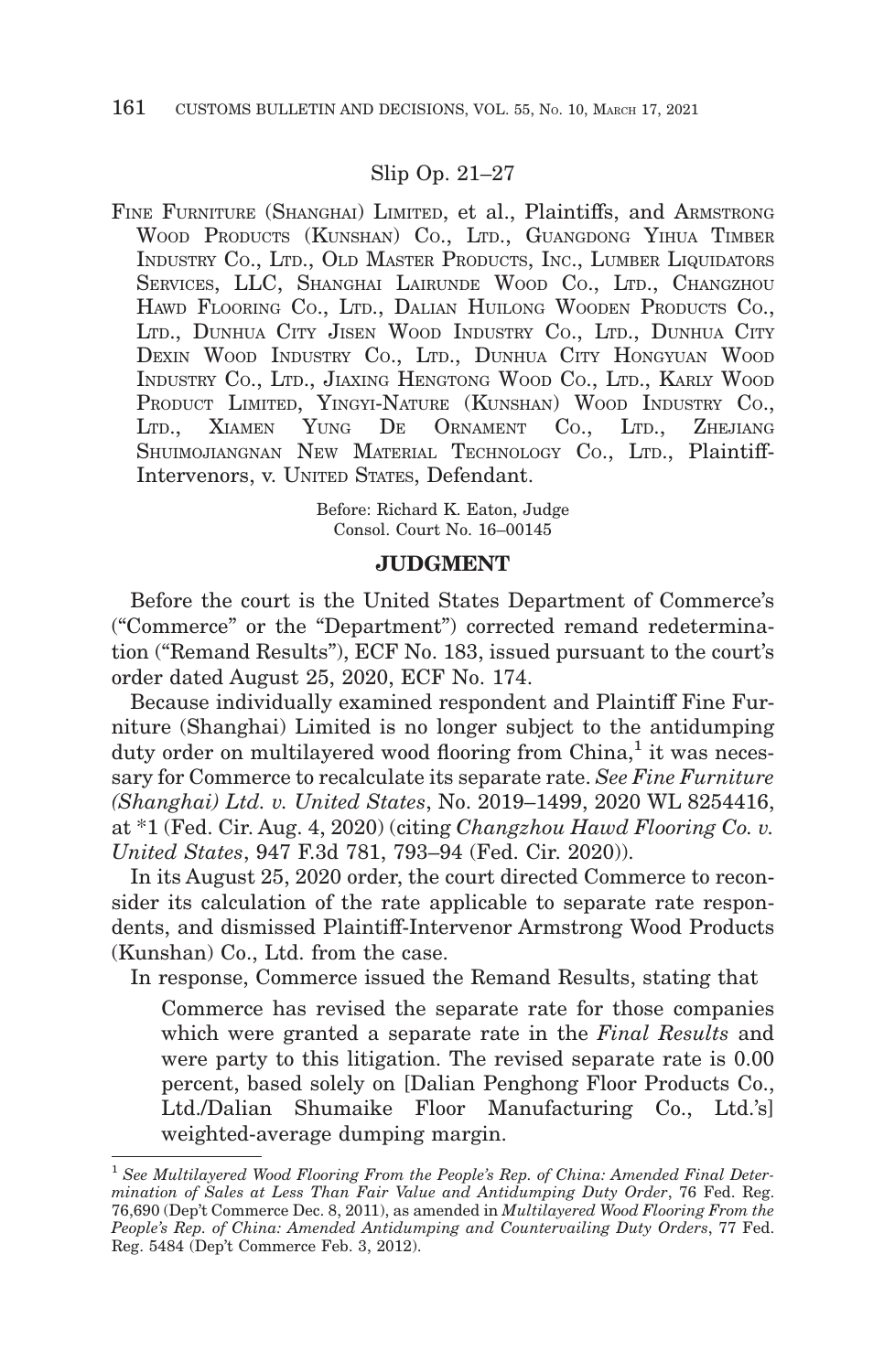Remand Results at 6.

The court finds that Commerce has complied with its instructions because the Department recalculated the rate applicable to separate rate respondents based on the sole remaining individually examined respondent's weighted-average dumping margin.

No party contests the Remand Results. *See* Certain Consol. Pls.' Comments on Corrected Remand Redetermination, ECF No. 185; Certain Consol. Pls.' Comments on Remand Results, ECF. No. 186; Pl.-Intervenor Guangdong Yihua Timber Industry Co.'s Comments on Remand Results, ECF No. 187; Def.'s Comments on Remand Results, ECF No. 188. There being no further dispute in this matter, it is hereby

**ORDERED** that the Remand Results are sustained. Dated: March 3, 2021

New York, New York

*/s/ Richard K. Eaton* RICHARD K. EATON, JUDGE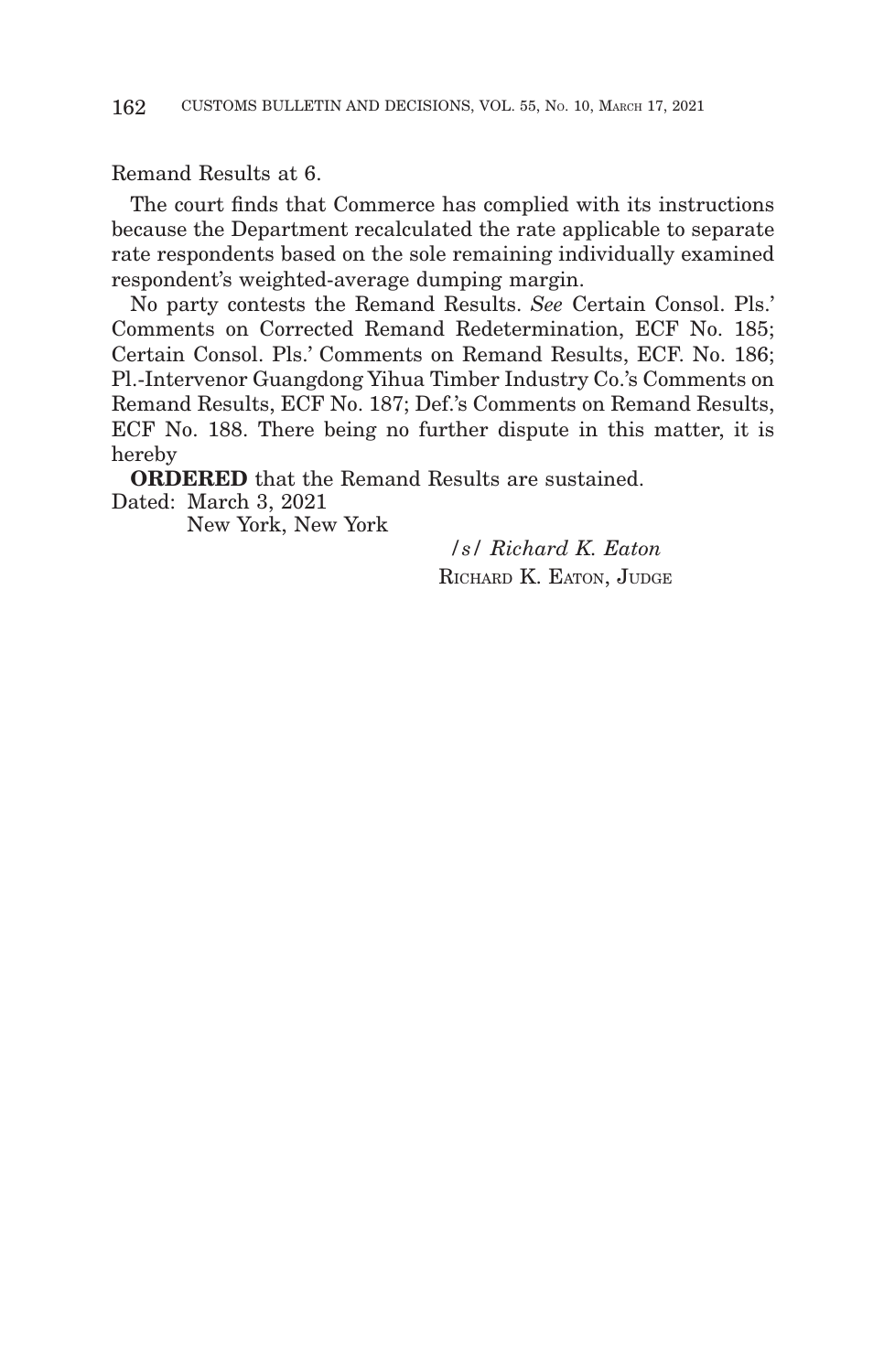# **Index**

*Customs Bulletin and Decisions Vol. 55, No. 10, March 17, 2021*

## *U.S. Customs and Border Protection*

## *General Notices*

| ٧<br>×<br>v<br>× |
|------------------|
|------------------|

| Proposed Revocation of One Ruling Letter and Proposed Revocation of<br>Treatment Relating to the TAriff Classification of Dietary Supplement                                                      | 1  |
|---------------------------------------------------------------------------------------------------------------------------------------------------------------------------------------------------|----|
| Proposed Revocation of One Ruling Letter and Proposed Revocation of<br>Treatment Relating to the Tariff Classification of the Activpanel Version                                                  | 16 |
| Revocation of Two Ruling Letters and Revocation of Treatment Relating to<br>the Tariff Classification of Empty Cosmetic Container with Brush                                                      | 38 |
| Modification of One Ruling Letter and Revocation of Treatment Relating to                                                                                                                         | 45 |
| Proposed Modification of Six Ruling Letters and Proposed Revocation of<br>Treatment Relating to the Tariff Classification of Textile Leg Coverings.                                               | 57 |
| Receipt of Application for "Lever-Rule" Protection                                                                                                                                                | 64 |
| Notice of Issuance of Final Determination Concerning a Transceiver                                                                                                                                | 66 |
| Arrival Restrictions Applicable to Flights Carrying Persons Who Have<br>Recently Traveled From or Were Otherwise Present Within the<br>Democratic Republic of the Congo or the Republic of Guinea | 73 |
|                                                                                                                                                                                                   |    |

## *U.S. Court of International Trade* Slip Opinions

|                                                       | Slip Op. No. | Page |
|-------------------------------------------------------|--------------|------|
| Meyer Corporation, U.S., Plaintiff, v. United States, |              |      |
|                                                       | $21 - 26$    | 79   |